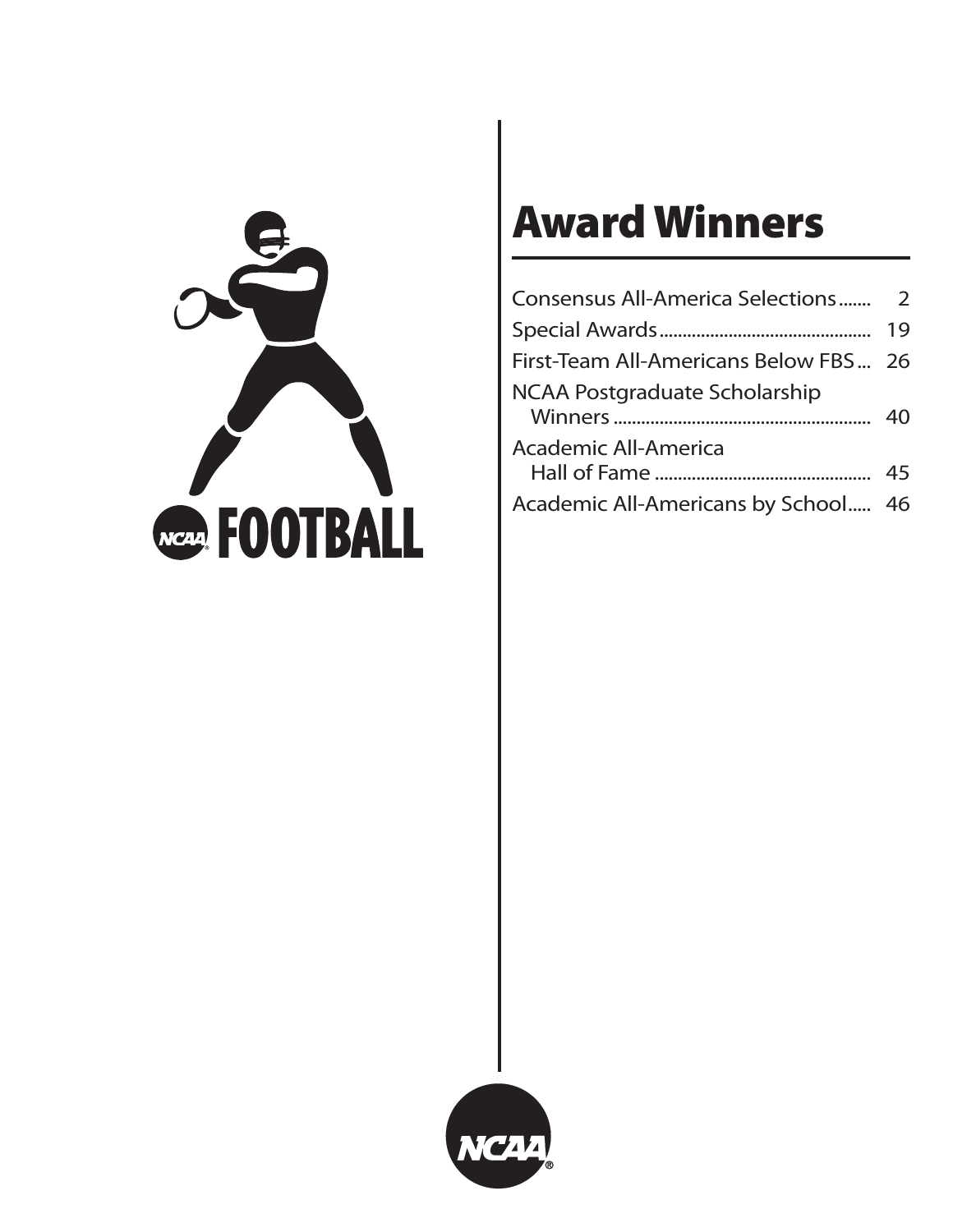# **Consensus All-America Selections**

In 1950, the National Collegiate Athletic Bureau (the NCAA's service bureau) compiled the first official comprehensive roster of all-time All-Americans. The compilation of the All-America roster was supervised by a panel of analysts working in large part with the historical records contained in the files of the Dr. Baker Football Information Service.

The roster consists of only those players who were first-team selections on one or more of the All-America teams that were selected for the national audience and received nationwide circulation. Not included are the thousands of players who received mention on All-America second or third teams, nor the numerous others who were selected by newspapers or agencies with circulations that were not primarily national and with viewpoints, therefore, that were not normally nationwide in scope.

The following chart indicates, by year (in left column), which national media and organizations selected All-America teams. The headings at the top of each column refer to the selector (see legend after chart).

| <b>All-America Selectors</b>         | AA                       | <b>AP</b>                | $\mathsf{C}$                                         | <b>CNN</b>                                 | <b>COL</b>               | <b>CP</b>                                  | <b>FBW</b>               | FC                   | <b>FN</b>                | <b>FW</b>                | <b>INS</b>           | L                                | <b>LIB</b>     | M                        | N                                             | <b>NA</b>                | <b>NEA</b> | SN                                    | <b>UP</b>      | <b>UPI</b>                                 | W      | <b>WCF</b>                                    |
|--------------------------------------|--------------------------|--------------------------|------------------------------------------------------|--------------------------------------------|--------------------------|--------------------------------------------|--------------------------|----------------------|--------------------------|--------------------------|----------------------|----------------------------------|----------------|--------------------------|-----------------------------------------------|--------------------------|------------|---------------------------------------|----------------|--------------------------------------------|--------|-----------------------------------------------|
| 1889<br>1890                         |                          | $\overline{\phantom{0}}$ |                                                      |                                            |                          |                                            |                          |                      |                          | $\overline{\phantom{0}}$ |                      |                                  |                |                          |                                               |                          |            | $\overline{\phantom{a}}$              |                | $\overline{\phantom{0}}$<br>$\overline{a}$ | V,     |                                               |
| 1891                                 |                          |                          |                                                      |                                            |                          |                                            |                          |                      |                          |                          |                      |                                  |                |                          |                                               |                          |            |                                       |                |                                            |        |                                               |
| 1892                                 |                          |                          |                                                      |                                            |                          |                                            |                          |                      |                          |                          |                      |                                  |                |                          |                                               |                          |            |                                       |                |                                            |        |                                               |
| 1893<br>1894                         |                          |                          |                                                      |                                            |                          |                                            |                          |                      |                          |                          |                      |                                  |                |                          |                                               |                          |            |                                       |                |                                            |        |                                               |
| 1895                                 |                          |                          |                                                      |                                            |                          |                                            |                          |                      |                          |                          |                      |                                  |                |                          |                                               |                          |            |                                       |                |                                            |        |                                               |
| 1896                                 |                          |                          |                                                      |                                            |                          |                                            |                          |                      |                          |                          |                      |                                  |                |                          |                                               |                          |            |                                       |                |                                            |        |                                               |
| 1897<br>1898                         |                          |                          | $\mathbf{r}$                                         |                                            |                          |                                            |                          |                      |                          |                          |                      |                                  |                |                          |                                               |                          |            |                                       |                |                                            |        |                                               |
| 1899                                 |                          |                          |                                                      |                                            |                          |                                            |                          |                      |                          |                          |                      |                                  |                |                          |                                               |                          |            |                                       |                |                                            |        |                                               |
| 1900                                 | $\overline{\phantom{0}}$ |                          |                                                      | $\qquad \qquad -$                          | $\overline{\phantom{0}}$ |                                            |                          |                      |                          |                          |                      |                                  |                | $\overline{\phantom{0}}$ |                                               |                          |            |                                       |                |                                            | ν      |                                               |
| 1901<br>1902                         |                          |                          |                                                      |                                            |                          |                                            |                          |                      |                          |                          |                      |                                  |                |                          |                                               |                          |            |                                       |                |                                            | ν      |                                               |
| 1903                                 |                          |                          |                                                      |                                            |                          |                                            |                          |                      |                          |                          |                      |                                  |                |                          |                                               |                          |            |                                       |                |                                            | V      |                                               |
| 1904                                 |                          |                          |                                                      |                                            |                          |                                            |                          |                      |                          |                          |                      |                                  |                |                          |                                               |                          |            |                                       |                |                                            |        |                                               |
| 1905<br>1906                         | $\overline{\phantom{0}}$ |                          |                                                      |                                            |                          |                                            |                          |                      |                          |                          |                      |                                  |                |                          |                                               |                          |            |                                       |                |                                            |        |                                               |
| 1907                                 |                          |                          |                                                      |                                            |                          |                                            |                          |                      |                          |                          |                      |                                  |                |                          |                                               |                          |            |                                       |                |                                            |        |                                               |
| 1908                                 |                          |                          |                                                      |                                            |                          |                                            |                          |                      |                          |                          |                      |                                  |                |                          |                                               |                          |            |                                       |                |                                            | y<br>V |                                               |
| 1909                                 |                          |                          |                                                      |                                            |                          |                                            |                          |                      |                          |                          |                      |                                  |                |                          |                                               |                          |            |                                       |                |                                            |        |                                               |
| 1910<br>1911                         |                          |                          |                                                      |                                            |                          |                                            |                          |                      |                          |                          |                      |                                  |                |                          |                                               |                          |            |                                       |                |                                            |        |                                               |
| 1912                                 |                          |                          |                                                      | $\overline{\phantom{0}}$                   |                          |                                            |                          |                      |                          |                          |                      |                                  |                |                          |                                               |                          |            |                                       |                |                                            |        |                                               |
| 1913                                 |                          |                          |                                                      |                                            |                          |                                            |                          |                      |                          |                          |                      |                                  |                |                          |                                               |                          |            |                                       |                |                                            |        |                                               |
| 1914<br>1915                         |                          |                          |                                                      | -                                          |                          |                                            |                          |                      |                          | $\overline{\phantom{0}}$ |                      | -                                |                |                          |                                               |                          |            |                                       |                |                                            |        |                                               |
| 1916                                 |                          |                          |                                                      |                                            |                          |                                            |                          |                      |                          | $\overline{a}$           | ν                    |                                  |                | $\sqrt{\frac{1}{2}}$     |                                               |                          |            |                                       |                |                                            |        |                                               |
| 1917                                 |                          |                          | $(\ast)$                                             |                                            |                          |                                            |                          |                      |                          | $\overline{a}$           | $\sqrt{}$            | $\overline{a}$                   |                |                          |                                               |                          | √          |                                       |                |                                            |        |                                               |
| 1918                                 |                          |                          | $\mathcal{L}$                                        |                                            |                          |                                            |                          |                      |                          |                          |                      |                                  |                | ν                        |                                               |                          |            |                                       |                |                                            |        |                                               |
| 1919<br>1920                         |                          |                          |                                                      | $\qquad \qquad -$                          | $\overline{\phantom{0}}$ |                                            | $\sqrt{}$                |                      |                          | $\overline{\phantom{0}}$ | $\sqrt{}$            | $\qquad \qquad -$                |                | y<br>V                   |                                               |                          |            |                                       |                |                                            |        |                                               |
| 1921                                 |                          |                          |                                                      |                                            |                          |                                            |                          |                      |                          |                          |                      |                                  |                |                          |                                               |                          |            |                                       |                |                                            |        |                                               |
| 1922<br>1923                         |                          |                          |                                                      | $\overline{\phantom{0}}$<br>$\overline{a}$ | $\overline{\phantom{0}}$ |                                            |                          |                      |                          |                          |                      |                                  |                |                          |                                               |                          |            |                                       |                |                                            |        |                                               |
| 1924                                 | V,                       |                          | V                                                    |                                            |                          |                                            |                          |                      |                          |                          |                      |                                  | ν              |                          |                                               |                          |            |                                       |                |                                            |        |                                               |
| 1925                                 |                          |                          |                                                      |                                            |                          |                                            | V                        |                      |                          |                          |                      | $\overline{a}$                   | $\sqrt{ }$     |                          |                                               |                          |            |                                       | V.             |                                            |        |                                               |
| 1926<br>1927                         |                          |                          | $\overline{a}$<br>$\overline{a}$                     | $\overline{a}$                             | ν                        | $\overline{\phantom{0}}$<br>$\overline{a}$ |                          |                      |                          | $\overline{a}$           |                      | $\overline{a}$<br>$\overline{a}$ |                |                          |                                               | $\sqrt{}$                |            | $\bar{\phantom{a}}$<br>$\overline{a}$ | ν              | L,                                         |        |                                               |
| 1928                                 |                          |                          | $\overline{\phantom{0}}$                             |                                            |                          |                                            |                          |                      |                          | $\overline{\phantom{0}}$ |                      | $\overline{a}$                   |                |                          | $\qquad \qquad -$                             | $\sqrt{}$                | √<br>√     |                                       | ν<br>ν         |                                            |        |                                               |
| 1929                                 |                          |                          |                                                      |                                            |                          |                                            |                          |                      |                          |                          |                      |                                  |                |                          | $\overline{\phantom{0}}$                      |                          |            |                                       |                |                                            |        |                                               |
| 1930                                 |                          |                          | $\qquad \qquad -$                                    |                                            |                          |                                            |                          |                      |                          |                          |                      |                                  |                |                          | $\qquad \qquad -$                             | y<br>V                   |            |                                       |                |                                            |        |                                               |
| 1931<br>1932                         |                          |                          | $\overline{\phantom{0}}$<br>$\overline{\phantom{m}}$ |                                            |                          |                                            |                          |                      |                          | $\overline{a}$           |                      | $\overline{a}$<br>$\overline{a}$ | $\sqrt{}$<br>ν | $\overline{\phantom{0}}$ | $\qquad \qquad -$<br>$\overline{\phantom{0}}$ |                          |            | $\bar{\phantom{a}}$                   |                |                                            |        |                                               |
| 1933                                 |                          |                          |                                                      |                                            |                          |                                            |                          |                      |                          |                          |                      |                                  |                |                          |                                               | $\sqrt{}$                |            |                                       |                |                                            |        |                                               |
| 1934                                 |                          |                          | $\overline{\phantom{0}}$                             |                                            |                          |                                            |                          |                      |                          |                          |                      | $\overline{\phantom{0}}$         |                |                          | $\overline{\phantom{a}}$                      |                          |            | V,                                    |                |                                            |        |                                               |
| 1935                                 |                          |                          |                                                      |                                            |                          |                                            |                          |                      |                          |                          |                      | $\overline{a}$                   |                |                          |                                               |                          |            |                                       |                |                                            |        |                                               |
| 1936<br>1937                         |                          |                          |                                                      |                                            |                          |                                            |                          |                      |                          |                          |                      | $\overline{a}$                   |                | $     -$                 | $\frac{1}{\sqrt{2}}$                          |                          |            |                                       |                |                                            |        |                                               |
| 1938                                 |                          |                          |                                                      |                                            |                          |                                            |                          |                      |                          |                          |                      | $\overline{a}$                   |                |                          |                                               |                          |            |                                       |                |                                            |        |                                               |
| 1939                                 |                          |                          |                                                      |                                            |                          |                                            |                          |                      |                          |                          |                      |                                  |                |                          |                                               |                          |            |                                       |                |                                            |        |                                               |
| 1940                                 |                          |                          |                                                      |                                            |                          |                                            |                          |                      |                          |                          |                      |                                  |                |                          |                                               |                          |            |                                       |                |                                            |        |                                               |
| 1941<br>1942<br>1943                 | V<br>V.                  |                          |                                                      |                                            |                          |                                            |                          |                      |                          |                          | ν                    | $\sqrt{}$                        |                |                          | V<br>V                                        |                          | ν<br>√     | √                                     | V              |                                            |        | $\qquad \qquad -$                             |
|                                      | √                        | V                        |                                                      |                                            | ν                        |                                            |                          |                      | $\sqrt{\phantom{a}}$     | $\overline{\phantom{a}}$ | ν                    | $\sqrt{}$                        |                |                          |                                               |                          |            | ν                                     | V              |                                            |        | $\overline{\phantom{0}}$                      |
|                                      | $\sqrt{}$                | ν                        |                                                      |                                            | ν                        |                                            |                          |                      | $\sqrt{2}$               |                          | $\sqrt{\frac{1}{2}}$ | √<br>√                           |                |                          |                                               |                          | ν          | $\sqrt{}$                             | V.             |                                            |        |                                               |
|                                      | $\sqrt{}$<br>V           |                          |                                                      |                                            |                          |                                            |                          | $\sqrt{}$<br>V       | $\bar{a}$                |                          | V,                   | $(+)$                            |                |                          |                                               |                          | V.         | $\sqrt{}$                             | $\sqrt{}$<br>ν |                                            |        |                                               |
| 1944<br>1945<br>1946<br>1947<br>1948 |                          |                          |                                                      |                                            |                          |                                            |                          | $\sqrt{ }$           | $\overline{a}$           | ノノノ                      | $\sqrt{ }$           | $\qquad \qquad -$                |                |                          |                                               |                          |            | ν                                     | ν              |                                            |        |                                               |
|                                      | $\overline{\phantom{0}}$ | $\sqrt{}$                | $\overline{\phantom{0}}$                             | $\overline{\phantom{0}}$                   | (§)                      |                                            | $\overline{\phantom{0}}$ | $\sqrt{}$            | $\overline{a}$           |                          | $(\dot{t})$          |                                  |                |                          |                                               | $\overline{\phantom{0}}$ | ν          | $\sqrt{}$                             | ν              |                                            |        | $\qquad \qquad -$                             |
| 1949<br>1950<br>1951<br>1952<br>1953 | $\sqrt{}$                | $\sqrt{}$                | $\overline{\phantom{0}}$                             |                                            |                          |                                            |                          | $\sqrt{\frac{1}{2}}$ | $\qquad \qquad -$        | $\frac{1}{2}$            |                      |                                  |                |                          |                                               |                          | V.         |                                       | V.             |                                            |        |                                               |
|                                      | $\sqrt{}$<br>V           |                          | $\qquad \qquad -$                                    |                                            |                          |                                            |                          | V                    | $\overline{\phantom{a}}$ |                          | V<br>V<br>V          |                                  |                |                          |                                               |                          | ν          | ノ<br>ソ<br>ソ                           | V.<br>ν        |                                            |        | $\qquad \qquad -$<br>$\overline{\phantom{0}}$ |
|                                      | ν                        |                          |                                                      |                                            |                          |                                            |                          | ν                    | $\overline{a}$           |                          |                      |                                  |                |                          |                                               |                          |            |                                       |                |                                            |        | $\qquad \qquad -$                             |
|                                      | V                        |                          |                                                      |                                            |                          |                                            |                          |                      |                          |                          |                      |                                  |                |                          |                                               |                          |            |                                       |                |                                            |        | $\qquad \qquad -$                             |
| 1954<br>1955                         |                          |                          |                                                      |                                            |                          |                                            |                          |                      |                          |                          |                      |                                  |                |                          |                                               |                          |            |                                       | ν              |                                            |        | $\qquad \qquad -$                             |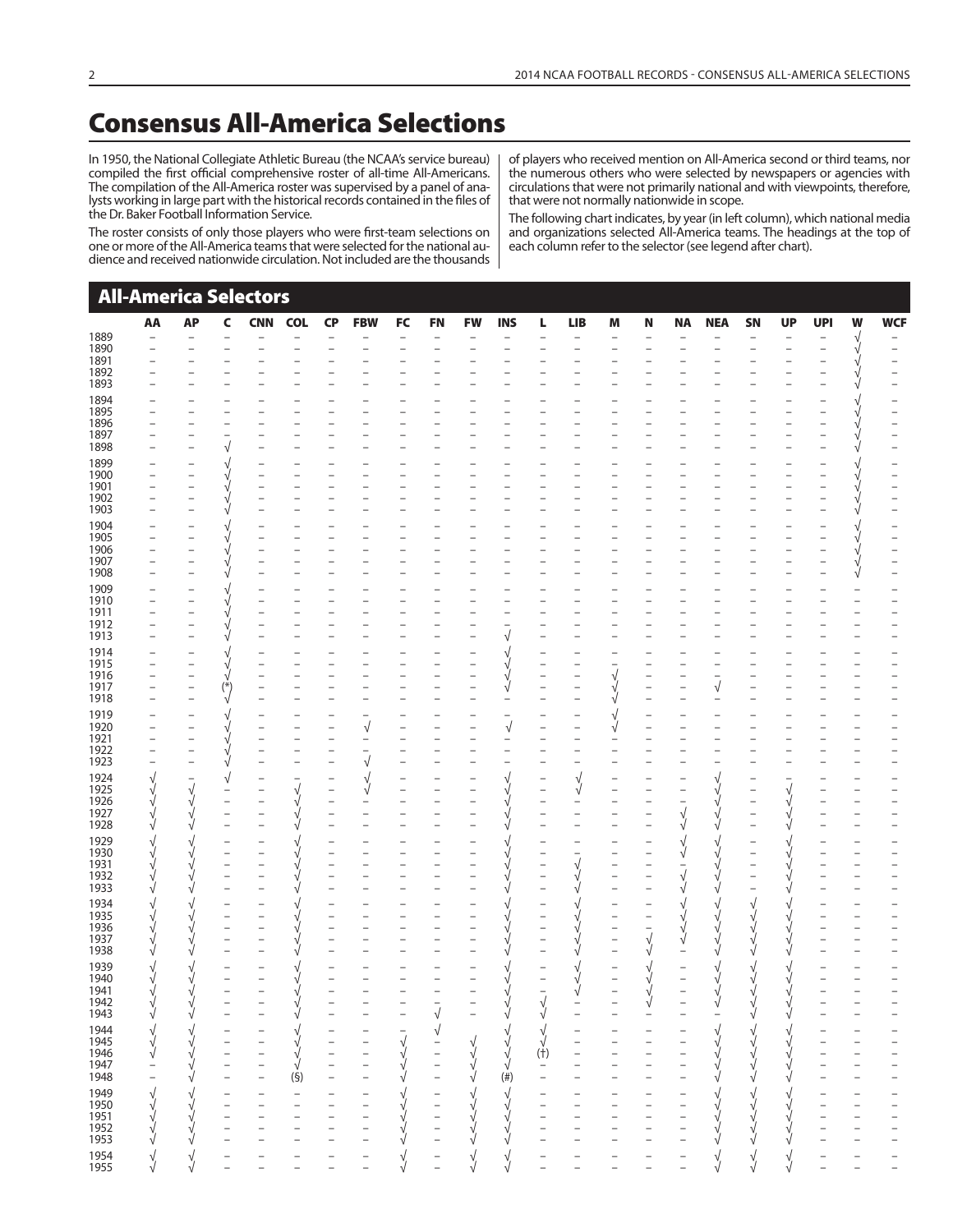|              | AA | <b>AP</b>  | C              | <b>CNN</b> | <b>COL</b> | <b>CP</b> | <b>FBW</b>               | ${\sf FC}$           | <b>FN</b>                | <b>FW</b>          | <b>INS</b>                       | L | <b>LIB</b> | M | N | <b>NA</b> | <b>NEA</b>               | <b>SN</b>            | <b>UP</b>            | <b>UPI</b> | w                        | <b>WCF</b>   |
|--------------|----|------------|----------------|------------|------------|-----------|--------------------------|----------------------|--------------------------|--------------------|----------------------------------|---|------------|---|---|-----------|--------------------------|----------------------|----------------------|------------|--------------------------|--------------|
| 1956<br>1957 |    | y<br>V     |                |            |            |           |                          | $\sqrt{\frac{1}{2}}$ | $\overline{\phantom{0}}$ |                    |                                  |   |            |   |   |           |                          |                      | $\sqrt{\frac{1}{2}}$ |            |                          |              |
|              |    |            |                |            |            |           |                          |                      |                          | $\sqrt{\sqrt{25}}$ | $\sqrt[4]{}$                     |   |            |   |   |           | $\sqrt{\frac{1}{2}}$     | $\sqrt{\frac{1}{2}}$ |                      |            |                          |              |
| 1958         |    |            |                |            |            |           |                          |                      |                          |                    |                                  |   |            |   |   |           |                          |                      |                      |            |                          |              |
| 1959         |    |            |                |            |            |           |                          |                      |                          |                    |                                  |   |            |   |   |           |                          |                      |                      |            |                          |              |
| 1960<br>1961 |    |            |                |            |            |           |                          |                      |                          |                    |                                  |   |            |   |   |           |                          | y<br>V               |                      |            |                          |              |
| 1962         |    |            |                |            |            |           | $\overline{a}$           |                      |                          |                    | $\overline{a}$                   |   |            |   |   |           |                          |                      |                      |            | $\equiv$                 |              |
| 1963         |    | $\sqrt{ }$ |                |            |            |           |                          |                      |                          |                    |                                  |   |            |   |   |           |                          | $\sqrt{}$            |                      |            |                          |              |
| 1964         |    |            |                |            |            |           |                          |                      |                          |                    |                                  |   |            |   |   |           |                          |                      |                      |            |                          |              |
| 1965         |    |            |                |            |            |           | $\overline{\phantom{a}}$ |                      | $\overline{\phantom{0}}$ |                    |                                  |   |            |   |   |           |                          |                      |                      |            |                          |              |
| 1966         |    |            |                |            |            |           |                          |                      | $\overline{a}$           |                    | $\overline{a}$                   |   |            |   |   |           |                          |                      |                      |            |                          |              |
| 1967         |    |            |                |            |            |           | $\overline{a}$           |                      |                          |                    |                                  |   |            |   |   |           |                          |                      |                      |            |                          |              |
| 1968         |    |            |                |            |            |           | $\overline{a}$           |                      |                          |                    |                                  |   |            |   |   |           |                          |                      |                      |            |                          |              |
| 1969         |    |            |                |            |            |           | $\overline{\phantom{0}}$ |                      |                          |                    |                                  |   |            |   |   |           |                          |                      |                      |            |                          |              |
| 1970<br>1971 |    |            |                |            |            | V         | $\equiv$                 |                      | $\overline{a}$           |                    |                                  |   |            |   |   |           |                          |                      |                      |            | $\frac{1}{1}$            |              |
| 1972         |    |            |                |            |            |           |                          |                      |                          |                    | $\overline{a}$                   |   |            |   |   |           |                          |                      |                      |            | $\overline{\phantom{0}}$ |              |
| 1973         |    | $\sqrt{}$  |                |            |            |           | $\equiv$                 |                      |                          |                    |                                  |   |            |   |   |           | N                        |                      |                      |            |                          | $\sqrt[4]{}$ |
| 1974         |    | $\sqrt{}$  |                |            |            |           |                          |                      |                          |                    |                                  |   |            |   |   |           |                          |                      |                      |            |                          |              |
| 1975         |    | $\sqrt{}$  |                |            |            |           | $\overline{\phantom{0}}$ |                      | $\overline{a}$           |                    | $\overline{a}$                   |   |            |   |   |           | $\overline{\phantom{a}}$ |                      |                      |            | $\overline{\phantom{0}}$ |              |
| 1976         |    |            |                |            |            |           |                          |                      |                          |                    | $\overline{a}$                   |   |            |   |   |           |                          |                      |                      |            |                          |              |
| 1977         |    |            |                |            |            |           |                          |                      |                          |                    |                                  |   |            |   |   |           |                          |                      |                      |            |                          |              |
| 1978         |    | $\sqrt{}$  | $\overline{a}$ |            |            |           | $\overline{a}$           |                      | $\overline{a}$           |                    | $\overline{a}$                   |   |            |   |   |           |                          |                      |                      |            | $\equiv$                 |              |
| 1979         |    | $\sqrt{}$  |                |            |            |           |                          |                      |                          |                    |                                  |   |            |   |   |           |                          |                      |                      |            |                          |              |
| 1980         |    | V.         |                |            |            |           |                          |                      | $\bar{ }$                | V                  |                                  |   |            |   |   |           |                          |                      |                      |            |                          |              |
| 1981<br>1982 |    |            |                |            |            |           |                          |                      |                          |                    | $\overline{a}$                   |   |            |   |   |           |                          |                      |                      |            | $\frac{1}{2}$            |              |
| 1983         |    |            |                |            |            |           |                          |                      |                          |                    |                                  |   |            |   |   |           |                          |                      |                      |            | $\overline{a}$           | $\sqrt{}$    |
| 1984         |    |            |                |            |            |           |                          |                      |                          |                    |                                  |   |            |   |   |           |                          |                      |                      |            |                          |              |
| 1985         |    |            |                |            |            |           |                          |                      | $\overline{a}$           |                    |                                  |   |            |   |   |           |                          |                      |                      |            | $\frac{1}{2}$            |              |
| 1986         |    |            |                |            |            |           |                          |                      |                          |                    |                                  |   |            |   |   |           |                          |                      |                      |            |                          |              |
| 1987         |    |            |                |            |            |           |                          |                      |                          |                    | $\overline{\phantom{0}}$         |   |            |   |   |           |                          |                      |                      |            | $\overline{\phantom{0}}$ |              |
| 1988         |    | V          |                |            |            |           |                          |                      |                          |                    |                                  |   |            |   |   |           |                          |                      |                      |            |                          |              |
| 1989         |    |            |                |            |            |           |                          |                      |                          |                    |                                  |   |            |   |   |           |                          |                      |                      |            |                          |              |
| 1990         |    |            |                |            |            |           |                          |                      |                          |                    |                                  |   |            |   |   |           |                          |                      |                      |            | $\frac{1}{1}$            |              |
| 1991<br>1992 |    |            |                |            |            |           |                          |                      |                          |                    | $\overline{a}$                   |   |            |   |   |           |                          |                      |                      |            |                          |              |
| 1993         |    | $\sqrt{}$  |                |            |            |           |                          |                      | $\bar{\sqrt}$            |                    |                                  |   |            |   |   |           |                          |                      |                      | V          | $\overline{\phantom{0}}$ |              |
| 1994         |    |            |                |            |            |           |                          |                      |                          |                    |                                  |   |            |   |   |           |                          |                      |                      | V          |                          |              |
| 1995         |    |            |                |            |            |           |                          |                      | V<br>V<br>V.             |                    |                                  |   |            |   |   |           |                          |                      |                      | √          |                          |              |
| 1996         |    |            |                |            |            |           |                          |                      |                          |                    |                                  |   |            |   |   |           |                          |                      |                      | √          | $\overline{\phantom{a}}$ |              |
| 1997         |    |            |                |            |            |           |                          |                      | $\sqrt{\frac{1}{2}}$     |                    | $\overline{a}$                   |   |            |   |   |           |                          |                      |                      |            |                          |              |
| 1998         |    | $\sqrt{ }$ |                |            |            |           |                          |                      |                          |                    | $\overline{a}$                   |   |            |   |   |           |                          |                      |                      |            |                          |              |
| 1999<br>2000 |    |            |                |            |            |           |                          |                      | y<br>V                   |                    |                                  |   |            |   |   |           |                          |                      |                      |            |                          |              |
|              |    | $\sqrt{}$  | $\overline{a}$ |            |            |           |                          |                      |                          | V                  | $\overline{a}$                   |   |            |   |   |           |                          |                      |                      |            |                          |              |
| 2001         |    |            | $\overline{a}$ | $\sqrt{ }$ |            |           |                          |                      |                          |                    | $\overline{a}$<br>$\overline{a}$ |   |            |   |   |           |                          |                      |                      |            |                          |              |
| 2002<br>2003 |    |            |                |            |            |           |                          |                      |                          |                    |                                  |   |            |   |   |           |                          |                      |                      |            |                          |              |
|              |    |            |                |            |            |           |                          |                      |                          |                    |                                  |   |            |   |   |           |                          |                      |                      |            |                          |              |
| 2004<br>2005 |    |            |                |            |            |           |                          |                      |                          |                    |                                  |   |            |   |   |           |                          |                      |                      |            |                          |              |
| 2006         |    |            |                |            |            |           |                          |                      |                          |                    |                                  |   |            |   |   |           |                          |                      |                      |            |                          |              |
| 2007<br>2008 |    |            |                |            |            |           |                          |                      |                          |                    |                                  |   |            |   |   |           |                          |                      |                      |            |                          |              |
|              |    |            |                |            |            |           |                          |                      |                          |                    |                                  |   |            |   |   |           |                          |                      |                      |            |                          |              |
| 2009         |    |            |                |            |            |           |                          |                      |                          |                    |                                  |   |            |   |   |           |                          |                      |                      |            |                          |              |
| 2010         |    |            |                |            |            |           |                          |                      |                          |                    |                                  |   |            |   |   |           |                          |                      |                      |            |                          |              |
| 2011         |    |            |                |            |            |           |                          |                      |                          |                    |                                  |   |            |   |   |           |                          |                      |                      |            |                          |              |
| 2012<br>2013 |    |            |                |            |            |           |                          |                      |                          |                    |                                  |   |            |   |   |           |                          |                      |                      |            |                          |              |
|              |    |            |                |            |            |           |                          |                      |                          |                    |                                  |   |            |   |   |           |                          |                      |                      |            |                          |              |

\*In 1917, Walter Camp selected an all-Service, All-America team composed of military personnel. †During 1946-70, Look Magazine published the Football Writers Association of America's selections, listed under FW. §During 1948-56, Collier's Magazine published the American Football Coaches Association's selections, listed under FC. #International News Service was the first to select offensive and defensive teams.

#### **LEGEND FOR SELECTORS**

AA–All-America Board

- AP–Associated Press
- C–Walter Camp (published in Harper's Weekly, 1897; in Collier's Magazine, 1898-1924) CNN–Cable News Network—Sports Illustrated.com
- COL–Collier's Magazine (selections by Grantland Rice, 1925-47; Published American Football Coaches Association teams, 1948-56, listed under FC)
- CP–Central Press

FBW–Football World Magazine

- FC–American Football Coaches Association (published in Saturday Evening Post Magazine, 1945-47; in Collier's Magazine, 1948-56; sponsored by General Mills, 1957-59, and by Eastman Kodak, 1960-93)
- FN–Football News
- FW–Football Writers Association of America (published in Look Magazine, 1946-70)
- 
- INS–International News Service (merged with United Press in 1958 to form UPI) L–Look Magazine (published Football Writers Association of America teams, 1946-70, listed under FW)

LIB–Liberty Magazine

- M–Frank Menke Syndicate
- N–Newsweek NA–North American Newspaper Alliance
- NEA–Newspaper Enterprise Association
- SN–Sporting News
- 
- UP–United Press (merged with International News Service in 1958 to form UPI) UPI–United Press International W–Caspar Whitney (published in The Week's Sport in association with Walter Camp, 1889-
- 90; Published in Harper's Weekly, 1891-96, and in Outing Magazine, which he owned, 1898-1908; Walter Camp substituted for Whitney, who was on a world sports tour, and selected Harper's Weekly's team for 1897)

WCF–Walter Camp Foundation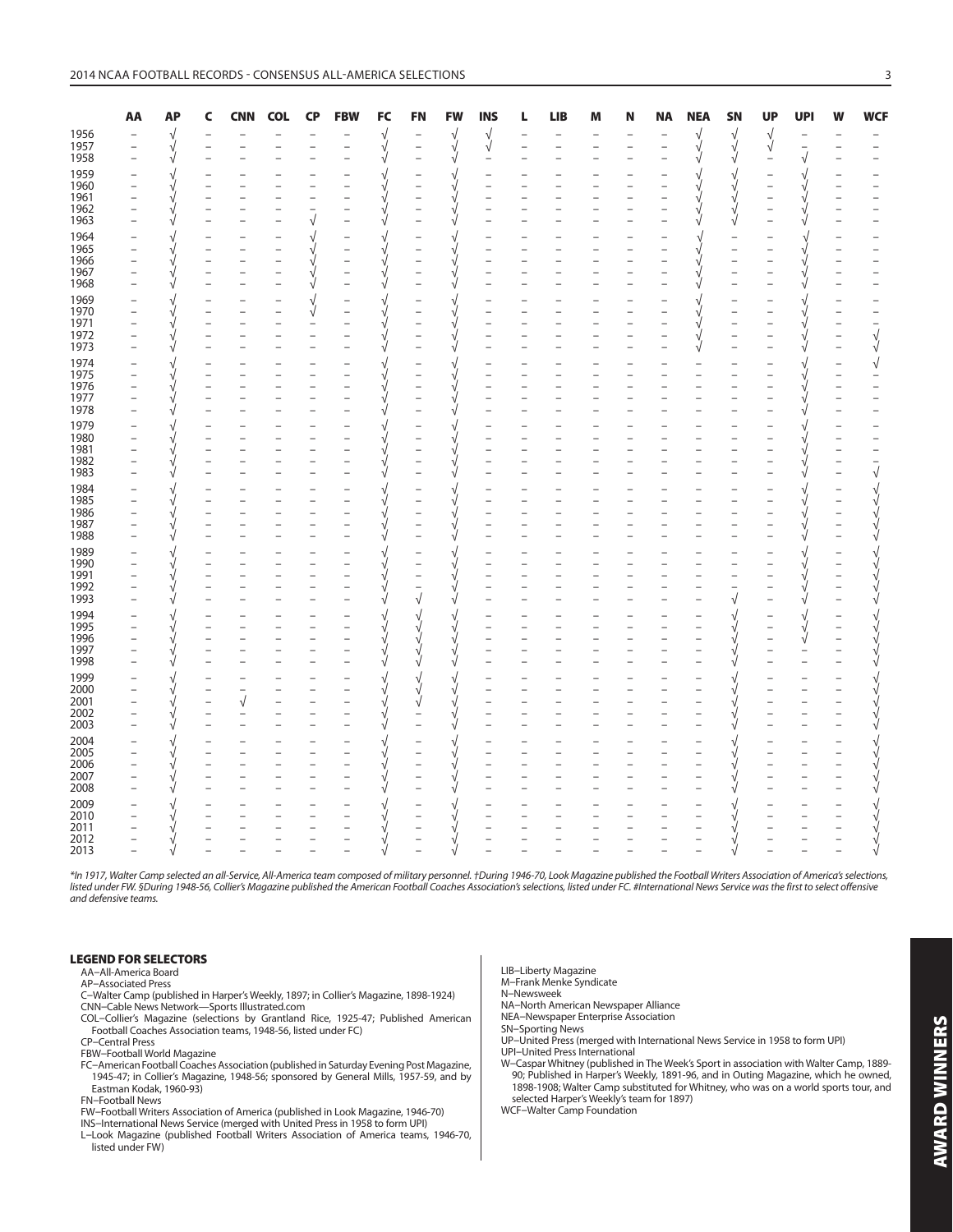## **All-America Selections**

Listed on the following pages are the consensus All-Americans (that is, the players who were accorded a majority of votes at their positions by the selectors). Included are the selections of 1889-97, 1909-12 and 1921-22 when there was only one selector.

#### **1889**

E—Amos Alonzo Stagg, Yale; Arthur Cumnock, Harvard; T—Hector Cowan, Princeton; Charles Gill, Yale; G—Pudge Heffelfinger, Yale; John Cranston, Harvard; C—William George, Princeton; B—Edgar Allan Poe, Princeton; Roscoe Channing, Princeton; Knowlton Ames, Princeton; James Lee, Harvard.

#### **1890**

E—Frank Hallowell, Harvard; Ralph Warren, Princeton; T— Marshall Newell, Harvard; William Rhodes, Yale; G—Pudge Heffelfinger, Yale; Jesse Riggs, Princeton; C—John Cranston, Harvard; B—Thomas McClung, Yale; Sheppard Homans, Princeton; Dudley Dean, Harvard; John Corbett, Harvard.

#### **1891**

E—Frank Hinkey, Yale; John Hartwell, Yale; T—Wallace Winter, Yale; Marshall Newell, Harvard; G—Pudge Heffelfinger, Yale; Jesse Riggs, Princeton; C—John Adams, Penn; B—Philip King, Princeton; Everett Lake, Harvard; Thomas McClung, Yale; Sheppard Homans, Princeton.

#### **1892**

E—Frank Hinkey, Yale; Frank Hallowell, Harvard; T—Marshall Newell, Harvard; A. Hamilton Wallis, Yale; G—Arthur Wheeler, Princeton; Bertram Waters, Harvard; C—William Lewis, Harvard; B—Charles Brewer, Harvard; Vance McCormick, Yale; Philip King, Princeton; Harry Thayer, Penn.

#### **1893**

E—Frank Hinkey, Yale; Thomas Trenchard, Princeton; T— Langdon Lea, Princeton; Marshall Newell, Harvard; G-Arthur Wheeler, Princeton; William Hickok, Yale; C—William Lewis, Harvard; B—Philip King, Princeton; Charles Brewer, Harvard; Franklin Morse, Princeton; Frank Butterworth, Yale.

#### **1894**

E—Frank Hinkey, Yale; Charles Gelbert, Penn; T—Bertram Waters, Harvard; Langdon Lea, Princeton; G—Arthur Wheeler, Princeton; William Hickok, Yale; C—Philip Stillman, Yale; B—George Adee, Yale; Arthur Knipe, Penn; George Brooke, Penn; Frank Butterworth, Yale.

#### **1895**

E—Norman Cabot, Harvard; Charles Gelbert, Penn; T— Langdon Lea, Princeton; Fred Murphy, Yale; G—Charles Wharton, Penn; Dudley Riggs, Princeton; C—Alfred Bull, Penn; B—Clinton Wyckoff, Cornell; Samuel Thorne, Yale; Charles Brewer, Harvard; George Brooke, Penn.

#### **1896**

E—Norman Cabot, Harvard; Charles Gelbert, Penn; T— William Church, Princeton; Fred Murphy, Yale; G—Charles Wharton, Penn; Wylie Woodruff, Penn; C—Robert Gailey, Princeton; B-Clarence Fincke, Yale; Edgar Wrightington, Harvard; Addison Kelly, Princeton; John Baird, Princeton.

#### **1897**

E—Garrett Cochran, Princeton; John Hall, Yale; T—Burr Chamberlain, Yale; John Outland, Penn; G—T. Truxton Hare, Penn; Gordon Brown, Yale; C—Alan Doucette, Harvard; B— Charles DeSaulles, Yale; Benjamin Dibblee, Harvard; Addison Kelly, Princeton; John Minds, Penn.

#### **1898**

E—Lew Palmer, Princeton; John Hallowell, Harvard; T— Arthur Hillebrand, Princeton; Burr Chamberlain, Yale; G—T. Truxton Hare, Penn; Gordon Brown, Yale; Walter Boal, Harvard; C—Pete Overfield, Penn; William Cunningham, Michigan; B—Charles Daly, Harvard; Benjamin Dibblee, Harvard; John Outland, Penn; Clarence Herschberger, Chicago; Malcolm McBride, Yale; Charles Romeyn, Army.

#### **1899**

E—David Campbell, Harvard; Arthur Poe, Princeton; T— Arthur Hillebrand, Princeton; George Stillman, Yale; G—T. Truxton Hare, Penn; Gordon Brown, Yale; C—Pete Overfield, Penn; B—Charles Daly, Harvard; Josiah McCracken, Penn; Malcolm McBride, Yale; Isaac Seneca, Carlisle; Albert Sharpe, Yale; Howard Reiter, Princeton.

#### **1900**

E—John Hallowell, Harvard; David Campbell, Harvard; William Smith, Army; T—George Stillman, Yale; James Bloomer, Yale; G—Gordon Brown, Yale; T. Truxton Hare, Penn; C—Herman Olcott, Yale; Walter Bachman, Lafayette; B—Bill Morley, Columbia; George Chadwick, Yale; Perry Hale, Yale; William Fincke, Yale; Charles Daly, Harvard; Raymond Starbuck, Cornell.

#### **1901**

E—David Campbell, Harvard; Ralph Davis, Princeton; Edward Bowditch, Harvard; Neil Snow, Michigan; T—Oliver Cutts, Harvard; Paul Bunker, Army; Crawford Blagden, Harvard; G—William Warner, Cornell; William Lee, Harvard; Charles Barnard, Harvard; Sanford Hunt, Cornell; C—Henry Holt, Yale; Walter Bachman, Lafayette; B—Robert Kernan, Harvard; Charles Daly, Army; Thomas Graydon, Harvard; Harold Weekes, Columbia; Bill Morley, Columbia.

#### **1902**

E—Thomas Shevlin, Yale; Edward Bowditch, Harvard; T— Ralph Kinney, Yale; James Hogan, Yale; Paul Bunker, Army; G—Edgar Glass, Yale; John DeWitt, Princeton; William Warner, Cornell; C—Henry Holt, Yale; Robert Boyers, Army; B—Foster Rockwell, Yale; George Chadwick, Yale; Thomas Graydon, Harvard; Thomas Barry, Brown.

#### **1903**

E—Howard Henry, Princeton; Charles Rafferty, Yale; T— Daniel Knowlton, Harvard; James Hogan, Yale; Fred Schacht, Minnesota; G—John DeWitt, Princeton; Andrew Marshall, Harvard; James Bloomer, Yale; C—Henry Hooper, Dartmouth; B—Willie Heston, Michigan; J. Dana Kafer, Princeton; James Johnson, Carlisle; Richard Smith, Columbia; Myron Witham, Dartmouth; W. Ledyard Mitchell, Yale.

#### **1904**

E—Thomas Shevlin, Yale; Fred Speik, Chicago; T—James Hogan, Yale; James Cooney, Princeton; G—Frank Piekarski, Penn; Joseph Gilman, Dartmouth; Ralph Kinney, Yale; C— Arthur Tipton, Army; B—Daniel Hurley, Harvard; Walter Eckersall, Chicago; Vincent Stevenson, Penn; Willie Heston, Michigan; Andrew Smith, Penn; Foster Rockwell, Yale; Henry Torney, Army.

#### **1905**

E—Thomas Shevlin, Yale; Ralph Glaze, Dartmouth; Mark Catlin, Chicago; T—Otis Lamson, Penn; Beaton Squires, Harvard; Karl Brill, Harvard; G—Roswell Tripp, Yale; Francis Burr, Harvard; C—Robert Torrey, Penn; B—Walter Eckersall, Chicago; Howard Roome, Yale; John Hubbard, Amherst; James McCormick, Princeton; Guy Hutchinson, Yale; Daniel Hurley, Harvard; Henry Torney, Army.

#### **1906**

E—Robert Forbes, Yale; L. Casper Wister, Princeton; T—L. Horatio Biglow, Yale; James Cooney, Princeton; Charles Osborne, Harvard; G—Francis Burr, Harvard; Elmer Thompson, Cornell; August Ziegler, Penn; C—William Dunn, Penn St.; William Newman, Cornell; B—Walter Eckersall, Chicago; Hugh Knox, Yale; Edward Dillon, Princeton; John Mayhew, Brown; William Hollenback, Penn; Paul Veeder, Yale.

#### **1907**

E—Bill Dague, Navy; Clarence Alcott, Yale; Albert Exendine, Carlisle; L. Casper Wister, Princeton; T—Dexter Draper, Penn; L. Horatio Biglow, Yale; G—August Ziegler, Penn; William Erwin, Army; C—Adolph Schulz, Michigan; Patrick Grant, Harvard; B—John Wendell, Harvard; Thomas A. D. Jones, Yale; Edwin Harlan, Princeton; James McCormick, Princeton; Edward Coy, Yale; Peter Hauser, Carlisle.

#### **1908**

E—Hunter Scarlett, Penn; George Schildmiller, Dartmouth; T—Hamilton Fish, Harvard; Frank Horr, Syracuse; Percy Northcroft, Navy; G—Clark Tobin, Dartmouth; William Goebel, Yale; Hamlin Andrus, Yale; Bernard O'Rourke, Cornell; C—Charles Nourse, Harvard; B—Edward Coy, Yale; Frederick Tibbott, Princeton; William Hollenback, Penn; Walter Steffen, Chicago; Ed Lange, Navy; Hamilton Corbett, Harvard.

#### **1909**

E—Adrian Regnier, Brown; John Kilpatrick, Yale; T—Hamilton Fish, Harvard; Henry Hobbs, Yale; G—Albert Benbrook, Michigan; Hamlin Andrus, Yale; C—Carroll Cooney, Yale; B—Edward Coy, Yale; John McGovern, Minnesota; Stephen Philbin, Yale; Wayland Minot, Harvard.

**1910** E—John Kilpatrick, Yale; Stanfield Wells, Michigan; T—Robert McKay, Harvard; James Walker, Minnesota; G—Robert Fisher, Harvard; Albert Benbrook, Michigan; C—Ernest Cozens, Penn; B—E. LeRoy Mercer, Penn; Percy Wendell, Harvard; Earl Sprackling, Brown; Talbot Pendleton, Princeton.

#### **1911**

E—Douglass Bomeisler, Yale; Sanford White, Princeton; T— Edward Hart, Princeton; Leland Devore, Army; G—Robert Fisher, Harvard; Joseph Duff, Princeton; C—Henry Ketcham, Yale; B—Jim Thorpe, Carlisle; Percy Wendell, Harvard; Arthur Howe, Yale; Jack Dalton, Navy.

#### **1912**

E—Samuel Felton, Harvard; Douglass Bomeisler, Yale; T— Wesley Englehorn, Dartmouth; Robert Butler, Wisconsin; G—Stanley Pennock, Harvard; John Logan, Princeton; C— Henry Ketcham, Yale; B—Charles Brickley, Harvard; Jim Thorpe, Carlisle; George Crowther, Brown; E. LeRoy Mercer, Penn.

#### **1913**

E—Robert Hogsett, Dartmouth; Louis Merrillat, Army; T— Harold Ballin, Princeton; Nelson Talbott, Yale; Miller Pontius, Michigan; Harvey Hitchcock, Harvard; G—John Brown, Navy; Stanley Pennock, Harvard; Ray Keeler, Wisconsin; C—Paul Des Jardien, Chicago; B—Charles Brickley, Harvard; Edward Mahan, Harvard; Jim Craig, Michigan; Ellery Huntington, Colgate; Gus Dorais, Notre Dame.

#### **1914**

E—Huntington Hardwick, Harvard; John O'Hearn, Cornell; Perry Graves, Illinois; T—Harold Ballin, Princeton; Walter Trumbull, Harvard; G—Stanley Pennock, Harvard; Ralph Chapman, Illinois; Clarence Spears, Dartmouth; C—John McEwan, Army; B—John Maulbetsch, Michigan; Edward Mahan, Harvard; Charles Barrett, Cornell; John Spiegel, Wash. & Jeff.; Harry LeGore, Yale.

#### **1915**

E—Murray Shelton, Cornell; Guy Chamberlin, Nebraska; T—Joseph Gilman, Harvard; Howard Buck, Wisconsin; G— Clarence Spears, Dartmouth; Harold White, Syracuse; C— Robert Peck, Pittsburgh; B—Charles Barrett, Cornell; Edward Mahan, Harvard; Richard King, Harvard; Bart Macomber, Illinois; Eugene Mayer, Virginia; Neno Jerry DaPrato, Michigan St.

#### **1916**

E—Bert Baston, Minnesota; James Herron, Pittsburgh; T— Clarence Horning, Colgate; D. Belford West, Colgate; G— Clinton Black, Yale; Harrie Dadmun, Harvard; Frank Hogg, Princeton; C—Robert Peck, Pittsburgh; B—Elmer Oliphant, Army; Oscar Anderson, Colgate; Fritz Pollard, Brown; Charles Harley, Ohio St.

#### **1917**

E—Charles Bolen, Ohio St.; Paul Robeson, Rutgers; Henry Miller, Penn; T—Alfred Cobb, Syracuse; George Hauser, Minnesota; G—Dale Seis, Pittsburgh; John Sutherland, Pittsburgh; Eugene Neely, Dartmouth; C—Frank Rydzewski, Notre Dame; B—Elmer Oliphant, Army; Ben Boynton, Williams; Everett Strupper, Georgia Tech; Charles Harley, Ohio St.

#### **1918**

E—Paul Robeson, Rutgers; Bill Fincher, Georgia Tech; T— Wilbur Henry, Wash. & Jeff.; Leonard Hilty, Pittsburgh; Lou Usher, Syracuse; Joe Guyon, Georgia Tech; G—Joe Alexander, Syracuse; Lyman Perry, Navy; C—Ashel Day, Georgia Tech; John Depler, Illinois; B—Frank Murrey, Princeton; Tom Davies, Pittsburgh; Wolcott Roberts, Navy; George McLaren, Pittsburgh.

#### **1919**

E—Bob Higgins, Penn St.; Henry Miller, Penn; Lester Belding, Iowa; T—Wilbur Henry, Wash. & Jeff.; D. Belford West,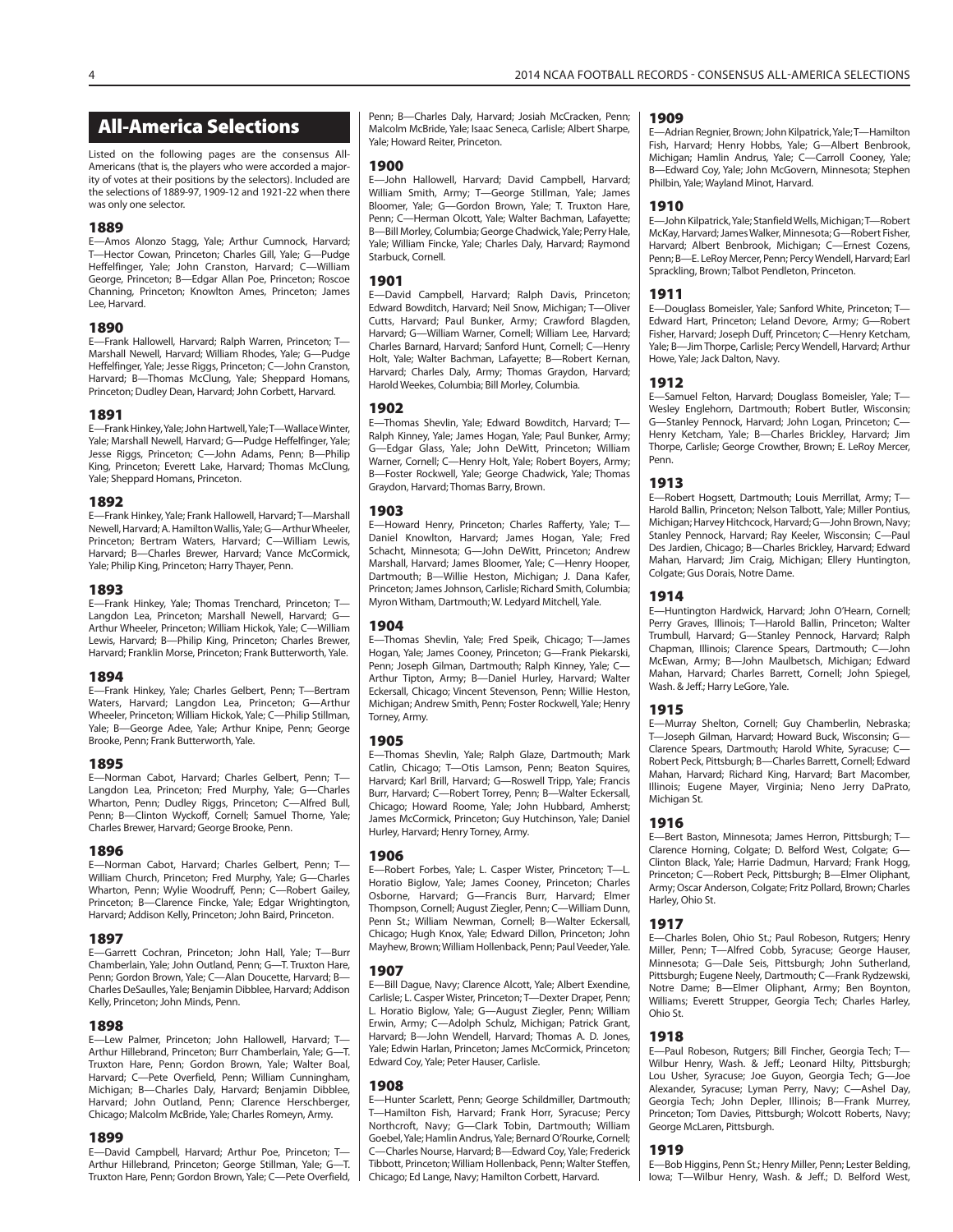Colgate; G—Joe Alexander, Syracuse; Adolph Youngstrom, Dartmouth; C—James Weaver, Centre; Charles Carpenter, Wisconsin; B—Charles Harley, Ohio St.; Ira Rodgers, West Virginia; Edward Casey, Harvard; Bo McMillin, Centre; Ben Boynton, Williams.

#### **1920**

E—Luke Urban, Boston College; Charles Carney, Illinois; Bill Fincher, Georgia Tech; T—Stan Keck, Princeton; Ralph Scott, Wisconsin; G—Tim Callahan, Yale; Tom Woods, Harvard; Iolas Huffman, Ohio St.; C—Herb Stein, Pittsburgh; B—George Gipp, Notre Dame; Donold Lourie, Princeton; Gaylord Stinchcomb, Ohio St.; Charles Way, Penn St.

#### **1921**

E—Brick Muller, California; Eddie Anderson, Notre Dame; T—Dan McMillan, California; Iolas Huffman, Ohio St.; G— Frank Schwab, Lafayette; John Brown, Harvard; Stan Keck, Princeton; C—Herb Stein, Pittsburgh; B—Aubrey Devine, Iowa; Glenn Killinger, Penn St.; Bo McMillin, Centre; Malcolm Aldrich, Yale; Edgar Kaw, Cornell.

#### **1922**

E—Brick Muller, California; Wendell Taylor, Navy; T—C. Herbert Treat, Princeton; John Thurman, Penn; G—Frank Schwab, Lafayette; Charles Hubbard, Harvard; C—Ed Garbisch, Army; B—Harry Kipke, Michigan; Gordon Locke, Iowa; John Thomas, Chicago; Edgar Kaw, Cornell.

#### **1923**

E—Pete McRae, Syracuse; Ray Ecklund, Minnesota; Lynn Bomar, Vanderbilt; T—Century Milstead, Yale; Marty Below, Wisconsin; G—Charles Hubbard, Harvard; James McMillen, Illinois; C—Jack Blott, Michigan; B—George Pfann, Cornell; Red Grange, Illinois; William Mallory, Yale; Harry Wilson, Penn St.

Beginning in 1924, unanimous selections are indicated by (\*).

#### **1924**

E—Jim Lawson, Stanford, 5-11, 190, Long Beach, CA; (tie) E— Dick Luman, Yale, 6-1, 176, Pinedale, WY; Henry Wakefield, Vanderbilt, 5-10, 160, Petersburg, TN; T-Ed McGinley, Penn, 5-11, 185, Swarth more, PA; T—Ed Weir, Nebraska, 6-1, 194, Superior, NE; G—Joe Pondelik, Chicago, 5-11, 215, Cicero, IL; G—Carl Diehl, Dartmouth, 6-1, 205, Chicago, IL; C—Edwin Horrell, California, 5-11, 185, Pasadena, CA; B—\*Red Grange, Illinois, 5-10, 170, Wheaton, IL; B—Harry Stuhldreher, Notre Dame, 5-7, 151, Massillon, OH; B—Jimmy Crowley, Notre Dame, 5-11, 162, Green Bay, WI; B—Elmer Layden, Notre Dame, 6-0, 162, Davenport, IA.

#### **1925**

E—Bennie Oosterbaan, Michigan, 6-0, 180, Muskegon, MI; E—George Tully, Dartmouth, 5-10, 175, Orange, NJ; T—\*Ed Weir, Nebraska, 6-1, 194, Superior, NE; T—Ralph Chase, Pittsburgh, 6-3, 202, Easton, PA; G—Carl Diehl, Dartmouth, 6-1, 205, Chicago, IL; G—Ed Hess, Ohio St., 6-1, 190, Cincinnati, OH; C—Ed McMillan, Princeton, 6-0, 208, Pittsburgh, PA; B—\*Andy Oberlander, Dartmouth, 6-0, 197, Everett, MA; B—Red Grange, Illinois, 5-10, 170, Wheaton, IL; B—Ernie Nevers, Stanford, 6-0, 200, Superior, WI; (tie) B— Benny Friedman, Michigan, 5-8, 170, Cleveland, OH; George Wilson, Washington, 5-11, 190, Everett, WA.

#### **1926**

E—Bennie Oosterbaan, Michigan, 6-0, 186, Muskegon, MI; E—Vic Hanson, Syracuse, 5-10, 174, Syracuse, NY; T—\*Frank Wickhorst, Navy, 6-0, 218, Oak Park, IL; T—Bud Sprague, Army, 6-2, 210, Dallas, TX; G—Harry Connaughton, Georgetown, 6-2, 275, Philadelphia, PA; G—Bernie Shively, Illinois, 6-4, 208, Oliver, IL; C—Bud Boeringer, Notre Dame, 6-1, 186, St. Paul, MN; B—Benny Friedman, Michigan, 5-8, 172, Cleveland, OH; B—Mort Kaer, Southern California, 5-11, 167, Red Bluff, CA; B—Ralph Baker, Northwestern, 5-10, 172, Rockford, IL; B—Herb Joesting, Minnesota, 6-1, 192, Owatonna, MN.

#### **1927**

E—\*Bennie Oosterbaan, Michigan, 6-0, 186, Muskegon, MI; E—Tom Nash, Georgia, 6-3, 200, Washington, GA; T—Jesse Hibbs, Southern California, 5-11, 185, Glendale, CA; T—Ed Hake, Penn, 6-0, 190, Philadelphia, PA; G—Bill Webster, Yale, 6-0, 200, Shelton, CT; G—John Smith, Notre Dame, 5-9, 164, Hartford, CT; (tie) C—Larry Bettencourt, St. Mary's (CA), 5-10, 187, Centerville, CA; John Charlesworth, Yale, 5-11, 198, North Adams, MA; B—\*Gibby Welch, Pittsburgh, 5-11, 170, Parkersburg, WV; B—Morley Drury, Southern California, 6-0, 185, Long Beach, CA; B—Red Cagle, Army, 5-9, 167, Merryville, LA; B—Herb Joesting, Minnesota, 6-1, 192, Owatonna, MN.

#### **1928**

E—Irv Phillips, California, 6-1, 188, Salinas, CA; E—Wes Fesler, Ohio St., 6-0, 173, Youngstown, OH; T—Otto Pommerening, Michigan, 6-0, 178, Ann Arbor, MI; T—Mike Getto, Pittsburgh, 6-2, 198, Jeannette, PA; G—Seraphim Post, Stanford, 6-0, 190, Berkeley, CA; (tie) G—Don Robesky, Stanford, 5-11, 198, Bakersfield, CA; Edward Burke, Navy, 6-0, 180, Larksville, PA; C—Pete Pund, Georgia Tech, 6-0, 195, Augusta, GA; B—\*Red Cagle, Army, 5-9, 167, Merryville, LA; B—Paul Scull, Penn, 5-8, 187, Bala, PA; (tie) B—Ken Strong, NYU, 6-0, 201, West Haven, CT; Howard Harpster, Carnegie Mellon, 6-1, 160, Akron, OH; B—Charles Carroll, Washington, 6-0, 190, Seattle, WA.

**1929** E—\*Joe Donchess, Pittsburgh, 6-0, 175, Youngstown, OH; E—Wes Fesler, Ohio St., 6-0, 183, Youngstown, OH; T— Bronko Nagurski, Minnesota, 6-2, 217, International Falls, MN; T—Elmer Sleight, Purdue, 6-2, 193, Morris, IL; G—Jack Cannon, Notre Dame, 5-11, 193, Columbus, OH; G—Ray Montgomery, Pittsburgh, 6-1, 188, Wheeling, WV; C—Ben Ticknor, Harvard, 6-2, 193, New York, NY; B—\*Frank Carideo, Notre Dame, 5-7, 175, Mount Vernon, NY; B—Ralph Welch, Purdue, 6-1, 189, Whitesboro, TX; B—Red Cagle, Army, 5-9, 167, Merryville, LA; B—Gene McEver, Tennessee, 5-10, 185, Bristol, VA.

#### **1930**

E—\*Wes Fesler, Ohio St., 6-0, 185, Youngstown, OH; E— Frank Baker, Northwestern, 6-2, 175, Cedar Rapids, IA; T—\*Fred Sington, Alabama, 6-2, 215, Birmingham, AL; T— Milo Lubratovich, Wisconsin, 6-2, 216, Duluth, MN; G—Ted Beckett, California, 6-1, 190, Oroville, CA; G—Barton Koch, Baylor, 5-10, 195, Temple, TX; C—\*Ben Ticknor, Harvard, 6-2, 193, New York, NY; B—\*Frank Carideo, Notre Dame, 5-7, 175, Mount Vernon, NY; B—Marchy Schwartz, Notre Dame, 5-11, 172, Bay St. Louis, MS; B—Erny Pinckert, Southern California, 6-0, 189, San Bernardino, CA; B—Leonard Macaluso, Colgate, 6-2, 210, East Aurora, NY.

#### **1931**

E—\*Jerry Dalrymple, Tulane, 5-10, 175, Arkadelphia, AR; E—Vernon Smith, Georgia, 6-2, 190, Macon, GA; T—Jesse Quatse, Pittsburgh, 5-8, 198, Greensburg, PA; (tie) T—Jack Riley, Northwestern, 6-2, 218, Wilmette, IL; Dallas Marvil, Northwestern, 6-3, 227, Laurel, DE; G—Biggie Munn, Minnesota, 5-10, 217, Minneapolis, MN; G—John Baker, Southern California, 5-10, 185, Kingsburg, CA; C—Tommy Yarr, Notre Dame, 5-11, 197, Chimacum, WA; B—Gus Shaver, Southern California, 5-11, 185, Covina, CA; B—Marchy Schwartz, Notre Dame, 5-11, 178, Bay St. Louis, MS; B—Pug Rentner, Northwestern, 6-1, 185, Joliet, IL; B—Barry Wood, Harvard, 6-1, 173, Milton, MA.

#### **1932**

E—\*Paul Moss, Purdue, 6-2, 185, Terre Haute, IN; E—Joe Skladany, Pittsburgh, 5-10, 185, Larksville, PA; T—\*Joe Kurth, Notre Dame, 6-2, 204, Madison, WI; T—\*Ernie Smith, Southern California, 6-2, 215, Los Angeles, CA; G—Milt Summerfelt, Army, 6-0, 181, Benton Harbor, MI; G—Bill Corbus, Stanford, 5-11, 188, Vallejo, CA; C—Pete Gracey, Vanderbilt, 6-0, 188, Franklin, TN; B—\*Harry Newman, Michigan, 5-7, 175, Detroit, MI; B—\*Warren Heller, Pittsburgh, 6-0, 170, Steelton, PA; B—Don Zimmerman, Tulane, 5-10, 190, Lake Charles, LA; B—Jimmy Hitchcock, Auburn, 5-11, 172, Union Springs, AL.

#### **1933**

E—Joe Skladany, Pittsburgh, 5-10, 190, Larksville, PA; E— Paul Geisler, Centenary (LA), 6-2, 189, Berwick, LA; T— Fred Crawford, Duke, 6-2, 195, Waynesville, NC; T—Francis Wistert, Michigan, 6-3, 212, Chicago, IL; G—Bill Corbus, Stanford, 5-11, 195, Vallejo, CA; G—Aaron Rosenberg, Southern California, 6-0, 210, Los Angeles, CA; C—\*Chuck Bernard, Michigan, 6-2, 215, Benton Harbor, MI; B—\*Cotton Warburton, Southern California, 5-7, 147, San Diego, CA; B— George Sauer, Nebraska, 6-2, 195, Lincoln, NE; B—Beattie Feathers, Tennessee, 5-10, 180, Bristol, VA; B—Duane Purvis, Purdue, 6-1, 190, Mattoon, IL.

#### **1934**

E—Don Hutson, Alabama, 6-1, 185, Pine Bluff, AR; E— Frank Larson, Minnesota, 6-3, 190, Duluth, MN; T—Bill Lee, Alabama, 6-2, 225, Eutaw, AL; T—Bob Reynolds, Stanford, 6-4, 220, Okmulgee, OK; G—Chuck Hartwig, Pittsburgh, 6-0, 190, Benwood, WV; G—Bill Bevan, Minnesota, 5-11, 194, St. Paul, MN; (tie) C—Jack Robinson, Notre Dame, 6-3, 195, Huntington, NY; Darrell Lester, TCU, 6-4, 218, Jacksboro, TX; George Shotwell, Pittsburgh; B—Bobby Grayson, Stanford, 5-11, 186, Portland, OR; B—Pug Lund, Minnesota, 5-11, 185, Rice Lake, WI; B—Dixie Howell, Alabama, 5-10, 164, Hartford, AL; B—Fred Borries, Navy, 6-0, 175, Louisville, KY.

#### **1935**

E—Wayne Millner, Notre Dame, 6-0, 184, Salem, MA; (tie) E—James Moscrip, Stanford, 6-0, 186, Adena, OH; Gaynell Tinsley, LSU, 6-0, 188, Homer, LA; T—Ed Widseth, Minnesota, 6-2, 220, McIntosh, MN; T—Larry Lutz, California, 6-0, 201, Santa Ana, CA; G—John Weller, Princeton, 6-0, 195, Wynnewood, PA; (tie) G—Sidney Wagner, Michigan St., 5-11, 186, Lansing, MI; J.C. Wetsel, SMU, 5-10, 185, Dallas, TX; (tie) C—Gomer Jones, Ohio St., 5-8, 210, Cleveland, OH; Darrell Lester, TCU, 6-4, 218, Jacksboro, TX; B—\*Jay Berwanger, Chicago, 6-0, 195, Dubuque, IA; B—\*Bobby Grayson, Stanford, 5-11, 190, Portland, OR; B—Bobby Wilson, SMU, 5-10, 147, Corsicana, TX; B—Riley Smith, Alabama, 6-1, 195, Columbus, MS.

#### **1936**

E—\*Larry Kelley, Yale, 6-1, 190, Williamsport, PA; E—\*Gaynell Tinsley, LSU, 6-0, 196, Homer, LA; T—\*Ed Widseth, Minnesota, 6-2, 220, McIntosh, MN; T—Averell Daniell, Pittsburgh, 6-3, 200, Mt. Lebanon, PA; G—Steve Reid, Northwestern, 5-9, 192, Chicago, IL; G—Max Starcevich, Washington, 5-10, 198, Duluth, MN; (tie) C—Alex Wojciechowicz, Fordham, 6-0, 192, South River, NJ; Mike Basrak, Duquesne, 6-1, 210, Bellaire, OH; B—Sammy Baugh, TCU, 6-2, 180, Sweetwater, TX; B— Ace Parker, Duke, 5-11, 175, Portsmouth, VA; B—Ray Buivid, Marquette, 6-1, 193, Port Washington, WI; B—Sam Francis, Nebraska, 6-1, 207, Oberlin, KS.

#### **1937**

E—Chuck Sweeney, Notre Dame, 6-0, 190, Bloomington, IL; E—Andy Bershak, North Carolina, 6-0, 190, Clairton, PA; T— Ed Franco, Fordham, 5-8, 196, Jersey City, NJ; T—Tony Matisi, Pittsburgh, 6-0, 224, Endicott, NY; G—Joe Routt, Texas A&M, 6-0, 193, Chappel Hill, TX; G—Leroy Monsky, Alabama, 6-0, 198, Montgomery, AL; C—Alex Wojciechowicz, Fordham, 6-0, 196, South River, NJ; B—\*Clint Frank, Yale, 5-10, 190, Evanston, IL; B—Marshall Goldberg, Pittsburgh, 5-11, 185, Elkins, WV; B—Byron "Whizzer" White, Colorado, 6-1, 185, Wellington, CO; B—Sam Chapman, California, 6-0, 190, Tiburon, CA.

#### **1938**

E—Waddy Young, Oklahoma, 6-2, 203, Ponca City, OK; (tie) E—Brud Holland, Cornell, 6-1, 205, Auburn, NY; Bowden Wyatt, Tennessee, 6-1, 190, Kingston, TN; T—\*Ed Beinor, Notre Dame, 6-2, 207, Harvey, IL; T—Alvord Wolff, Santa Clara, 6-2, 220, San Francisco, CA; G—\*Ralph Heikkinen, Michigan, 5-10, 185, Ramsey, MI; G—Ed Bock, Iowa St., 6-0, 202, Fort Dodge, IA; C—Ki Aldrich, TCU, 5-11, 195, Temple, TX; B—\*Davey O'Brien, TCU, 5-7, 150, Dallas, TX; B—\*Marshall Goldberg, Pittsburgh, 6-0, 190, Elkins, WV; B—Bob MacLeod, Dartmouth, 6-0, 190, Glen Ellyn, IL; B—Vic Bottari, California, 5-9, 182, Vallejo, CA.

#### **1939**

E—Esco Sarkkinen, Ohio St., 6-0, 192, Fairport Harbor, OH; E—Ken Kavanaugh, LSU, 6-3, 203, Little Rock, AR; T— Nick Drahos, Cornell, 6-3, 200, Cedarhurst, NY; T—Harley McCollum, Tulane, 6-4, 235, Wagoner, OK; G—\*Harry Smith, Southern California, 5-11, 218, Ontario, Canada; G—Ed Molinski, Tennessee, 5-10, 190, Massillon, OH; C—John Schiechl, Santa Clara, 6-2, 220, San Francisco, CA; B—Nile Kinnick, Iowa, 5-8, 167, Omaha, NE; B—Tom Harmon, Michigan, 6-0, 195, Gary, IN; B—John Kimbrough, Texas A&M, 6-2, 210, Haskell, TX; B—George Cafego, Tennessee, 6-0, 174, Scarbro, WV.

#### **1940**

E—Gene Goodreault, Boston College, 5-10, 184, Haverhill, MA; E—Dave Rankin, Purdue, 6-1, 190, Warsaw, IN; T— Nick Drahos, Cornell, 6-3, 212, Cedarhurst, NY; (tie) T—Alf Bauman, Northwestern, 6-1, 210, Chicago, IL; Urban Odson,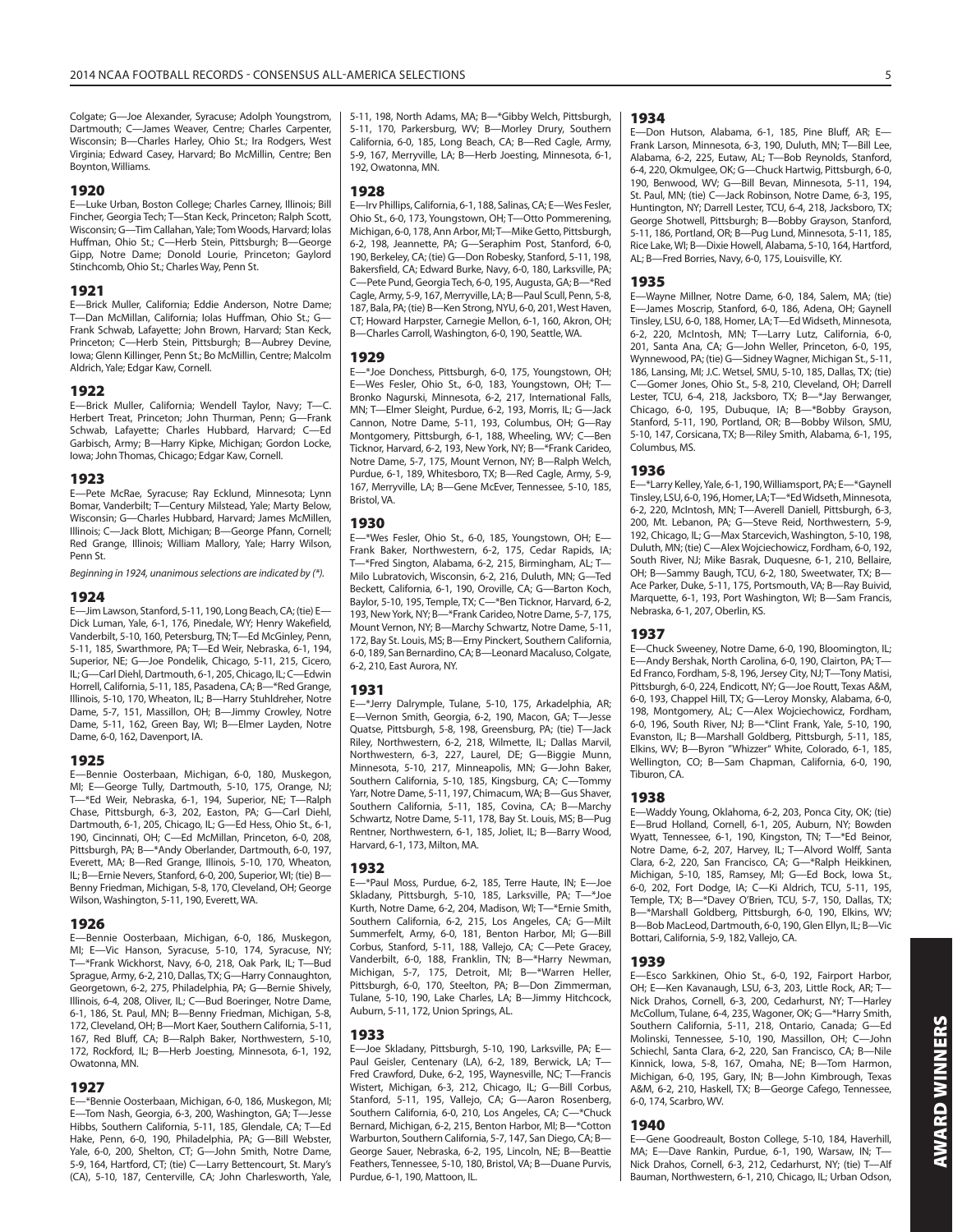Minnesota, 6-3, 247, Clark, SD; G—\*Bob Suffridge, Tennessee, 6-0, 190, Knoxville, TN; G—Marshall Robnett, Texas A&M, 6-1, 205, Klondike, TX; C-Rudy Mucha, Washington, 6-2, 210, Chicago, IL; B—\*Tom Harmon, Michigan, 6-0, 195, Gary, IN; B—\*John Kimbrough, Texas A&M, 6-2, 221, Haskell, TX; B— Frank Albert, Stanford, 5-9, 170, Glendale, CA; B—George Franck, Minnesota, 6-0, 175, Davenport, IA.

#### **1941**

E—Holt Rast, Alabama, 6-1, 185, Birmingham, AL; E—Bob Dove, Notre Dame, 6-2, 195, Youngstown, OH; T—Dick Wildung, Minnesota, 6-0, 210, Luverne, MN; T—Ernie Blandin, Tulane, 6-3, 245, Keighley, KS; G—\*Endicott Peabody, Harvard, 6-0, 181, Syracuse, NY; G—Ray Frankowski, Washington, 5-10, 210, Hammond, IN; C— Darold Jenkins, Missouri, 6-0, 195, Higginsville, MO; B— Bob Westfall, Michigan, 5-8, 190, Ann Arbor, MI; B—Bruce Smith, Minnesota, 6-0, 193, Faribault, MN; B—Frank Albert, Stanford, 5-9, 173, Glendale, CA; (tie) B—Bill Dudley, Virginia, 5-10, 175, Bluefield, VA; Frank Sinkwich, Georgia, 5-8, 180, Youngstown, OH.

#### **1942**

E—\*Dave Schreiner, Wisconsin, 6-2, 198, Lancaster, WI; E—Bob Dove, Notre Dame, 6-2, 195, Youngstown, OH; T—Dick Wildung, Minnesota, 6-0, 215, Luverne, MN; T— Albert Wistert, Michigan, 6-2, 205, Chicago, IL; G—Chuck Taylor, Stanford, 5-11, 200, San Jose, CA; (tie) G—Harvey Hardy, Georgia Tech, 5-10, 185, Thomaston, GA; Julie Franks, Michigan, 6-0, 187, Hamtramck, MI; C—Joe Domnanovich, Alabama, 6-1, 200, South Bend, IN; B—\*Frank Sinkwich, Georgia, 5-8, 185, Youngstown, OH; B—Paul Governali, Columbia, 5-11, 186, New York, NY; B—Mike Holovak, Boston College, 6-2, 214, Lansford, PA; B—Billy Hillenbrand, Indiana, 6-0, 195, Evansville, IN.

#### **1943**

E—Ralph Heywood, Southern California, 6-2, 195, Huntington Park, CA; E—John Yonakor, Notre Dame, 6-4, 220, Dorchester, MA; T—Jim White, Notre Dame, 6-2, 210, Edgewater, NJ; T—Don Whitmire, Navy, 5-11, 215, Decatur, AL; G—Alex Agase, Purdue, 5-10, 190, Evanston, IL; G—Pat Filley, Notre Dame, 5-8, 175, South Bend, IN; C—\*Casimir Myslinski, Army, 5-11, 186, Steubenville, OH; B—\*Bill Daley, Michigan, 6-2, 206, St. Cloud, MN; B—Angelo Bertelli, Notre Dame, 6-1, 173, West Springfield, MA; B—Creighton Miller, Notre Dame, 6-0, 185, Wilmington, DE; B—Bob Odell, Penn, 5-11, 182, Sioux City, IA.

#### **1944**

E—Phil Tinsley, Georgia Tech, 6-1, 188, Bessemer, AL; (tie) E—Paul Walker, Yale, 6-3, 203, Oak Park, IL; Jack Dugger, Ohio St., 6-3, 210, Canton, OH; T—\*Don Whitmire, Navy, 5-11, 215, Decatur, AL; T—John Ferraro, Southern California, 6-3, 235, Maywood, CA; G—Bill Hackett, Ohio St., 5-9, 191, London, OH; G—Ben Chase, Navy, 6-1, 195, San Diego, CA; C—John Tavener, Indiana, 6-0, 220, Granville, OH; B—\*Les Horvath, Ohio St., 5-10, 167, Parma, OH; B—Glenn Davis, Army, 5-9, 170, Claremont, CA; B—Doc Blanchard, Army, 6-0, 205, Bishopville, SC; B—Bob Jenkins, Navy, 6-1, 195, Talladega, AL.

#### **1945**

E—Dick Duden, Navy, 6-2, 203, New York, NY; (tie) E—Hubert Bechtol, Texas, 6-2, 190, Lubbock, TX; Bob Ravensberg, Indiana, 6-1, 180, Bellevue, KY; Max Morris, Northwestern, 6-2, 195, West Frankfort, IL; T—Tex Coulter, Army, 6-3, 220, Fort Worth, TX; T—George Savitsky, Penn, 6-3, 250, Camden, NJ; G—\*Warren Amling, Ohio St., 6-0, 197, Pana, IL; G—John Green, Army, 5-11, 190, Shelbyville, KY; C—Vaughn Mancha, Alabama, 6-0, 235, Birmingham, AL; B—\*Glenn Davis, Army, 5-9, 170, Claremont, CA; B—\*Doc Blanchard, Army, 6-0, 205, Bishopville, SC; B—\*Herman Wedemeyer, St. Mary's (CA), 5-10, 173, Honolulu, HI; B—Bob Fenimore, Oklahoma St., 6-2, 188, Woodward, OK.

#### **1946**

E—\*Burr Baldwin, UCLA, 6-1, 196, Bakersfield, CA; (tie) E— Hubert Bechtol, Texas, 6-2, 201, Lubbock, TX; Hank Foldberg, Army, 6-1, 200, Dallas, TX; T—George Connor, Notre Dame, 6-3, 225, Chicago, IL; (tie) T—Warren Amling, Ohio St., 6-0, 197, Pana, IL; Dick Huffman, Tennessee, 6-2, 230, Charleston, WV; G—Alex Agase, Illinois, 5-10, 191, Evanston, IL; G— Weldon Humble, Rice, 6-1, 214, San Antonio, TX; C—Paul Duke, Georgia Tech, 6-1, 210, Atlanta, GA; B—\*John Lujack, Notre Dame, 6-0, 180, Connellsville, PA; B—\*Charley Trippi, Georgia, 5-11, 185, Pittston, PA; B—\*Glenn Davis, Army, 5-9, 170, Claremont, CA; B—\*Doc Blanchard, Army, 6-0, 205, Bishopville, SC.

#### **1947**

E—Paul Cleary, Southern California, 6-1, 195, Santa Ana, CA; E—Bill Swiacki, Columbia, 6-2, 198, Southbridge, MA; T—Bob Davis, Georgia Tech, 6-4, 220, Columbus, GA; T— George Connor, Notre Dame, 6-3, 225, Chicago, IL; G—Joe Steffy, Army, 5-11, 190, Chattanooga, TN; G—Bill Fischer, Notre Dame, 6-2, 230, Chicago, IL; C—Chuck Bednarik, Penn, 6-3, 220, Bethlehem, PA; B—\*John Lujack, Notre Dame, 6-0, 180, Connellsville, PA; B—\*Bob Chappuis, Michigan, 6-0, 180, Toledo, OH; B—Doak Walker, SMU, 5-11, 170, Dallas, TX; (tie) B—Charley Conerly, Ole Miss, 6-0, 184, Clarksdale, MS; Bobby Layne, Texas, 6-0, 191, Dallas, TX.

#### **1948**

E—Dick Rifenburg, Michigan, 6-3, 197, Saginaw, MI; E— Leon Hart, Notre Dame, 6-4, 225, Turtle Creek, PA; T—Leo Nomellini, Minnesota, 6-2, 248, Chicago, IL; T—Alvin Wistert, Michigan, 6-3, 218, Chicago, IL; G—Buddy Burris, Oklahoma, 5-11, 214, Muskogee, OK; G—Bill Fischer, Notre Dame, 6-2, 233, Chicago, IL; C—Chuck Bednarik, Penn, 6-3, 220, Bethlehem, PA; B—\*Doak Walker, SMU, 5-11, 168, Dallas, TX; B—Charlie Justice, North Carolina, 5-10, 165, Asheville, NC; B—Jackie Jensen, California, 5-11, 195, Oakland, CA; (tie) B—Emil Sitko, Notre Dame, 5-8, 180, Fort Wayne, IN; Clyde Scott, Arkansas, 6-0, 175, Smackover, AR.

#### **1949**

E—\*Leon Hart, Notre Dame, 6-5, 260, Turtle Creek, PA; E— James Williams, Rice, 6-0, 197, Waco, TX; T—Leo Nomellini, Minnesota, 6-2, 255, Chicago, IL; T—Alvin Wistert, Michigan, 6-3, 223, Chicago, IL; G—\*Rod Franz, California, 6-1, 198, San Francisco, CA; G—Ed Bagdon, Michigan St., 5-10, 200, Dearborn, MI; C—\*Clayton Tonnemaker, Minnesota, 6-3, 240, Minneapolis, MN; B—\*Emil Sitko, Notre Dame, 5-8, 180, Fort Wayne, IN; B—Doak Walker, SMU, 5-11, 170, Dallas, TX; B—Arnold Galiffa, Army, 6-2, 190, Donora, PA; B—Bob Williams, Notre Dame, 6-1, 180, Baltimore, MD.

#### **1950**

E—\*Dan Foldberg, Army, 6-1, 185, Dallas, TX; E—Bill McColl, Stanford, 6-4, 225, San Diego, CA; T—Bob Gain, Kentucky, 6-3, 230, Weirton, WV; T—Jim Weatherall, Oklahoma, 6-4, 220, White Deer, TX; G—Bud McFadin, Texas, 6-3, 225, Iraan, TX; G—Les Richter, California, 6-2, 220, Fresno, CA; C—Jerry Groom, Notre Dame, 6-3, 215, Des Moines, IA; B—\*Vic Janowicz, Ohio St., 5-9, 189, Elyria, OH; B—Kyle Rote, SMU, 6-0, 190, San Antonio, TX; B—Babe Parilli, Kentucky, 6-1, 183, Rochester, PA; B—Leon Heath, Oklahoma, 6-1, 195, Hollis, OK.

#### **1951**

E—\*Bill McColl, Stanford, 6-4, 225, San Diego, CA; E— Bob Carey, Michigan St., 6-5, 215, Charlevoix, MI; T—\*Don Coleman, Michigan St., 5-10, 185, Flint, MI; T—\*Jim Weatherall, Oklahoma, 6-4, 230, White Deer, TX; G—\*Bob Ward, Maryland, 5-10, 185, Elizabeth, NJ; G—Les Richter, California, 6-2, 230, Fresno, CA; C—Dick Hightower, SMU, 6-1, 215, Tyler, TX; B—\*Dick Kazmaier, Princeton, 5-11, 171, Maumee, OH; B—\*Hank Lauricella, Tennessee, 5-10, 169, New Orleans, LA; B—Babe Parilli, Kentucky, 6-1, 188, Rochester, PA; B—Johnny Karras, Illinois, 5-11, 171, Argo, IL.

#### **1952**

E—Frank McPhee, Princeton, 6-3, 203, Youngstown, OH; E—Bernie Flowers, Purdue, 6-1, 189, Erie, PA; T—Dick Modzelewski, Maryland, 6-0, 235, West Natrona, PA; T— Hal Miller, Georgia Tech, 6-4, 235, Kingsport, TN; G—John Michels, Tennessee, 5-10, 195, Philadelphia, PA; G—Elmer Wilhoite, Southern California, 6-2, 216, Winton, CA; C— Donn Moomaw, UCLA, 6-4, 220, Santa Ana, CA; B—\*Jack Scarbath, Maryland, 6-1, 190, Baltimore, MD; B—\*Johnny Lattner, Notre Dame, 6-1, 190, Chicago, IL; B—Billy Vessels, Oklahoma, 6-0, 185, Cleveland, OK; B—Jim Sears, Southern California, 5-9, 167, Inglewood, CA.

#### **1953**

E—Don Dohoney, Michigan St., 6-1, 193, Ann Arbor, MI; E— Carlton Massey, Texas, 6-4, 210, Rockwall, TX; T—\*Stan Jones, Maryland, 6-0, 235, Lemoyne, PA; T—Art Hunter, Notre Dame, 6-2, 226, Akron, OH; G—J.D. Roberts, Oklahoma, 5-10, 210, Dallas, TX; G—Crawford Mims, Ole Miss, 5-10, 200, Green wood, MS; C—Larry Morris, Georgia Tech, 6-0, 205, Decatur, GA; B-\*Johnny Lattner, Notre Dame, 6-1, 190, Chicago, IL; B—\*Paul Giel, Minnesota, 5-11, 185, Winona, MN: B-Paul Cameron, UCLA, 6-0, 185, Burbank, CA: B-J.C. Caroline, Illinois, 6-0, 184, Columbia, SC.

#### **1954**

E—Max Boydston, Oklahoma, 6-2, 207, Muskogee, OK; E— Ron Beagle, Navy, 6-0, 185, Covington, KY; T—Jack Ellena, UCLA, 6-3, 214, Susanville, CA; T—Sid Fournet, LSU, 5-11, 225, Baton Rouge, LA; G—\*Bud Brooks, Arkansas, 5-11, 200, Wynne, AR; G—Calvin Jones, Iowa, 6-0, 200, Steubenville, OH; C—Kurt Burris, Oklahoma, 6-1, 209, Muskogee, OK; B—\*Ralph Guglielmi, Notre Dame, 6-0, 185, Columbus, OH; B—\*Howard Cassady, Ohio St., 5-10, 177, Columbus, OH; B—\*Alan Ameche, Wisconsin, 6-0, 215, Kenosha, WI; B— Dicky Maegle, Rice, 6-0, 175, Taylor, TX.

#### **1955**

E—\*Ron Beagle, Navy, 6-0, 186, Covington, KY; E—Ron Kramer, Michigan, 6-3, 218, East Detroit, MI; T—Norman Masters, Michigan St., 6-2, 225, Detroit, MI; T—Bruce Bosley, West Virginia, 6-2, 225, Green Bank, WV; G—Bo Bolinger, Oklahoma, 5-10, 206, Muskogee, OK; (tie) G—Calvin Jones, Iowa, 6-0, 220, Steubenville, OH; Hardiman Cureton, UCLA, 6-0, 213, Duarte, CA; C—\*Bob Pellegrini, Maryland, 6-2, 225, Yatesboro, PA; B—\*Howard Cassady, Ohio St., 5-10, 172, Columbus, OH; B—\*Jim Swink, TCU, 6-1, 180, Rusk, TX; B— Earl Morrall, Michigan St., 6-1, 180, Muskegon, MI; B—Paul Hornung, Notre Dame, 6-2, 205, Louisville, KY.

#### **1956**

E—\*Joe Walton, Pittsburgh, 5-11, 205, Beaver Falls, PA; E—\*Ron Kramer, Michigan, 6-3, 220, East Detroit, MI; T— John Witte, Oregon St., 6-2, 232, Klamath Falls, OR; T—Lou Michaels, Kentucky, 6-2, 229, Swoyersville, PA; G—\*Jim Parker, Ohio St., 6-2, 251, Toledo, OH; G—\*Bill Glass, Baylor, 6-4, 220, Corpus Christi, TX; C—\*Jerry Tubbs, Oklahoma, 6-2, 205, Breckenridge, TX; B—\*Jim Brown, Syracuse, 6-2, 212, Manhasset, NY; B—\*John Majors, Tennessee, 5-10, 162, Huntland, TN; B—Tommy McDonald, Oklahoma, 5-9, 169, Albuquerque, NM; B—John Brodie, Stanford, 6-1, 190, Oakland, CA.

#### **1957**

E—\*Jimmy Phillips, Auburn, 6-2, 205, Alexander City, AL; E— Dick Wallen, UCLA, 6-0, 185, Alhambra, CA; T—Lou Michaels, Kentucky, 6-2, 235, Swoyersville, PA; T—Alex Karras, Iowa, 6-2, 233, Gary, IN; G—Bill Krisher, Oklahoma, 6-1, 213, Midwest City, OK; G—Al Ecuyer, Notre Dame, 5-10, 190, New Orleans, LA; C—Dan Currie, Michigan St., 6-3, 225, Detroit, MI; B—\*John David Crow, Texas A&M, 6-2, 214, Springhill, LA; B—Walt Kowalczyk, Michigan St., 6-0, 205, Westfield, MA; B—Bob Anderson, Army, 6-2, 200, Cocoa, FL; B—Clendon Thomas, Oklahoma, 6-2, 188, Oklahoma City, OK.

#### **1958**

E—Buddy Dial, Rice, 6-1, 185, Magnolia, TX; E—Sam Williams, Michigan St., 6-5, 225, Dansville, MI; T—Ted Bates, Oregon St., 6-2, 215, Los Angeles, CA; T—Brock Strom, Air Force, 6-0, 217, Ironwood, MI; G—John Guzik, Pittsburgh, 6-3, 223, Lawrence, PA; (tie) G—Zeke Smith, Auburn, 6-2, 210, Uniontown, AL; George Deiderich, Vanderbilt, 6-1, 198, Toronto, OH; C—Bob Harrison, Oklahoma, 6-2, 206, Stamford, TX; B—\*Randy Duncan, Iowa, 6-0, 180, Des Moines, IA; B—\*Pete Dawkins, Army, 6-1, 197, Royal Oak, MI; B—\*Billy Cannon, LSU, 6-1, 200, Baton Rouge, LA; B—Bob White, Ohio St., 6-2, 212, Covington, KY.

#### **1959**

E—Bill Carpenter, Army, 6-2, 210, Springfield, PA; E—Monty Stickles, Notre Dame, 6-4, 225, Poughkeepsie, NY; T—\*Dan Lanphear, Wisconsin, 6-2, 214, Madison, WI; T—Don Floyd, TCU, 6-3, 215, Midlothian, TX; G—\*Roger Davis, Syracuse, 6-2, 228, Solon, OH; G—Bill Burrell, Illinois, 6-0, 210, Chebanse, IL; C—Maxie Baughan, Georgia Tech, 6-1, 212, Bessemer, AL; B—Richie Lucas, Penn St., 6-1, 185, Glassport, PA; B-Billy Cannon, LSU, 6-1, 208, Baton Rouge, LA; B-Charlie Flowers, Ole Miss, 6-0, 198, Marianna, AR; B—Ron Burton, Northwestern, 5-9, 185, Springfield, OH.

#### **1960**

E—\*Mike Ditka, Pittsburgh, 6-3, 215, Aliquippa, PA; E—\*Danny LaRose, Missouri, 6-4, 220, Crystal City, MO; T—\*Bob Lilly, TCU, 6-5, 250, Throckmorton, TX; T—Ken Rice, Auburn, 6-3, 250, Bainbridge, GA; G—\*Tom Brown, Minnesota, 6-0, 225, Minneapolis, MN; G—Joe Romig,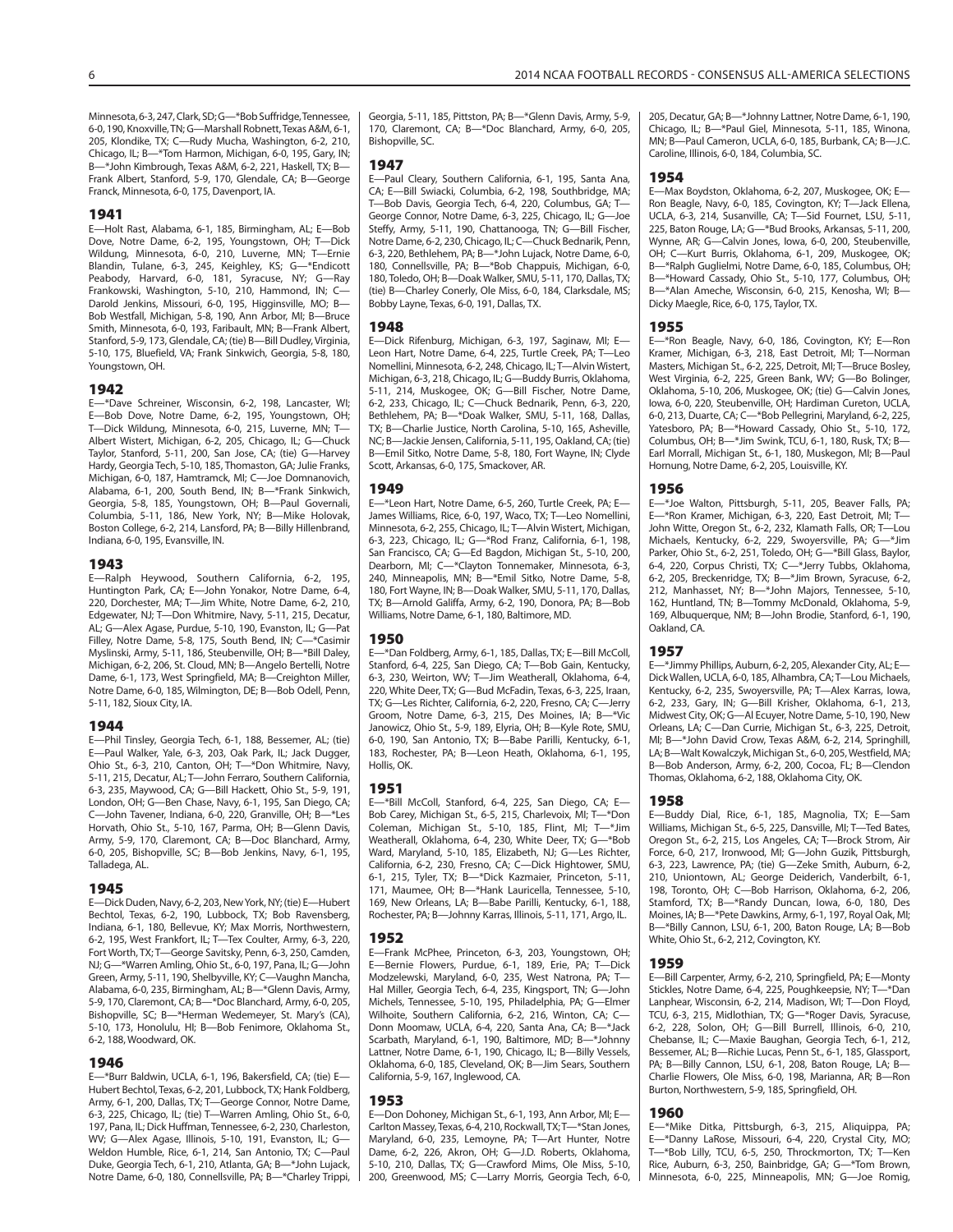Colorado, 5-10, 197, Lakewood, CO; C—E.J. Holub, Texas Tech, 6-4, 215, Lubbock, TX; B—\*Jake Gibbs, Ole Miss, 6-0, 185, Grenada, MS; B—\*Joe Bellino, Navy, 5-9, 181, Winchester, MA; B—\*Bob Ferguson, Ohio St., 6-0, 217, Troy, OH; B—Ernie Davis, Syracuse, 6-2, 205, Elmira, NY.

#### **1961**

E—Gary Collins, Maryland, 6-3, 205, Williamstown, PA; E— Bill Miller, Miami (FL), 6-0, 188, McKeesport, PA; T—\*Billy Neighbors, Alabama, 5-11, 229, Tuscaloosa, AL; T—Merlin Olsen, Utah St., 6-5, 265, Logan, UT; G—\*Roy Winston, LSU, 6-1, 225, Baton Rouge, LA; G—Joe Romig, Colorado, 5-10, 199, Lakewood, CO; C—Alex Kroll, Rutgers, 6-2, 228, Leechburg, PA; B—\*Ernie Davis, Syracuse, 6-2, 210, Elmira, NY; B—\*Bob Ferguson, Ohio St., 6-0, 217, Troy, OH; B-\*Jimmy Saxton, Texas, 5-11, 160, Palestine, TX; B-Sandy Stephens, Minnesota, 6-0, 215, Uniontown, PA.

#### **1962**

E—Hal Bedsole, Southern California, 6-5, 225, Northridge, CA; E—Pat Richter, Wisconsin, 6-5, 229, Madison, WI; T—\*Bobby Bell, Minnesota, 6-4, 214, Shelby, NC; T—Jim Dunaway, Ole Miss, 6-4, 260, Columbia, MS; G—\*Johnny Treadwell, Texas, 6-1, 194, Austin, TX; G—Jack Cvercko, Northwestern, 6-0, 230, Campbell, OH; C—\*Lee Roy Jordan, Alabama, 6-2, 207, Monroeville, AL; B—\*Terry Baker, Oregon St., 6-3, 191, Portland, OR; B—\*Jerry Stovall, LSU, 6-2, 195, West Monroe, LA; B—Mel Renfro, Oregon, 5-11, 190, Portland, OR; B—George Saimes, Michigan St., 5-10, 186, Canton, OH.

#### **1963**

E—Vern Burke, Oregon St., 6-4, 195, Bakersfield, CA; E— Lawrence Elkins, Baylor, 6-1, 187, Brownwood, TX; T—\*Scott Appleton, Texas, 6-3, 235, Brady, TX; T—Carl Eller, Minnesota, 6-6, 241, Winston-Salem, NC; G—\*Bob Brown, Nebraska, 6-5, 259, Cleveland, OH; G—Rick Redman, Washington, 5-11, 210, Seattle, WA; C—\*Dick Butkus, Illinois, 6-3, 234, Chicago, IL; B—\*Roger Staubach, Navy, 6-2, 190, Cincinnati, OH; B— Sherman Lewis, Michigan St., 5-8, 154, Louisville, KY; B—Jim Grisham, Oklahoma, 6-2, 205, Olney, TX; (tie) B—Gale Sayers, Kansas, 6-0, 196, Omaha, NE; Paul Martha, Pittsburgh, 6-1, 180, Wilkinsburg, PA.

#### **1964**

E—Jack Snow, Notre Dame, 6-2, 210, Long Beach, CA; E—Fred Biletnikoff, Florida St., 6-1, 186, Erie, PA; T—\*Larry Kramer, Nebraska, 6-2, 240, Austin, MN; T—Ralph Neely, Oklahoma, 6-5, 243, Farmington, NM; G—Rick Redman, Washington, 5-11, 215, Seattle, WA; G—Glenn Ressler, Penn St., 6-2, 230, Dornsife, PA; C—Dick Butkus, Illinois, 6-3, 237, Chicago, IL; B—John Huarte, Notre Dame, 6-0, 180 Anaheim, CA; B—Gale Sayers, Kansas, 6-0, 194, Omaha, NE; B-Lawrence Elkins, Baylor, 6-1, 187, Brownwood, TX; B—Tucker Frederickson, Auburn, 6-2, 210, Hollywood, FL.

Beginning in 1965, offense and defense selected.

#### **1965**

**Offense** E—\*Howard Twilley, Tulsa, 5-10, 180, Galena Park, TX; E—Freeman White, Nebraska, 6-5, 220, Detroit, MI; T— Sam Ball, Kentucky, 6-4, 241, Henderson, KY; T—Glen Ray Hines, Arkansas, 6-5, 235, El Dorado, AR; G—\*Dick Arrington, Notre Dame, 5-11, 232, Erie, PA; G—Stas Maliszewski, Princeton, 6-1, 215, Davenport, IA; C—Paul Crane, Alabama, 6-2, 188, Prichard, AL; B—\*Mike Garrett, Southern California, 5-9, 185, Los Angeles, CA; B—\*Jim Grabowski, Illinois, 6-2, 211, Chicago, IL; B—Bob Griese, Purdue, 6-1, 185, Evansville, IN; B—Donny Anderson, Texas Tech, 6-3, 210, Stinnett, TX.

**Defense** E—Aaron Brown, Minnesota, 6-4, 230, Port Arthur, TX; E—Bubba Smith, Michigan St., 6-7, 268, Beaumont, TX; T—Walt Barnes, Nebraska, 6-3, 235, Chicago, IL; T— Loyd Phillips, Arkansas, 6-3, 221, Longview, TX; T—Bill Yearby, Michigan, 6-3, 222, Detroit, MI; LB—Carl McAdams, Oklahoma, 6-3, 215, White Deer, TX; LB—Tommy Nobis, Texas, 6-2, 230, San Antonio, TX; LB—Frank Emanuel, Tennessee, 6-3, 228, Newport News, VA; B—George Webster, Michigan St., 6-4, 204, Anderson, SC; B—Johnny Roland, Missouri, 6-2, 198, Corpus Christi, TX; B—Nick Rassas, Notre Dame, 6-0, 185, Winnetka, IL.

#### **1966**

**Offense** E—\*Jack Clancy, Michigan, 6-1, 192, Detroit, MI; E—Ray Perkins, Alabama, 6-0, 184, Petal, MS; T—\*Cecil Dowdy, Alabama, 6-0, 206, Cherokee, AL; T—Ron Yary, Southern California, 6-6, 265, Bellflower, CA; G—Tom Regner, Notre Dame, 6-1, 245, Kenosha, WI; G—LaVerne Allers, Nebraska, 6-0, 209, Davenport, IA; C—Jim Breland, Georgia

Tech, 6-2, 223, Blacksburg, VA; B—\*Steve Spurrier, Florida, 6-2, 203, Johnson City, TN; B—\*Nick Eddy, Notre Dame, 6-0, 195, Lafayette, CA; B—Mel Farr, UCLA, 6-2, 208, Beaumont, TX; B—Clint Jones, Michigan St., 6-0, 206, Cleveland, OH.

**Defense** E—\*Bubba Smith, Michigan St., 6-7, 283, Beaumont, TX; E—Alan Page, Notre Dame, 6-5, 238, Canton, OH; T—\*Loyd Phillips, Arkansas, 6-3, 230, Longview, TX; T—Tom Greenlee, Washington, 6-0, 195, Seattle, WA; MG— Wayne Meylan, Nebraska, 6-0, 239, Bay City, MI; MG—John LaGrone, SMU, 5-10, 232, Borger, TX; LB—\*Jim Lynch, Notre Dame, 6-1, 225, Lima, OH; LB—Paul Naumoff, Tennessee, 6-1, 209, Columbus, OH; B—\*George Webster, Michigan St., 6-4, 218, Anderson, SC; B—Tom Beier, Miami (FL), 5-11, 197, Fremont, OH; B—Nate Shaw, Southern California, 6-2, 205, San Diego, CA.

#### **1967**

**Offense** E—Dennis Homan, Alabama, 6-0, 182, Muscle Shoals, AL; E—Ron Sellers, Florida St., 6-4, 187, Jacksonville, FL; T—\*Ron Yary, Southern California, 6-6, 245, Bellflower, CA; T—Ed Chandler, Georgia, 6-2, 222, Cedartown, GA; G— Harry Olszewski, Clemson, 5-11, 237, Baltimore, MD; G—Rich Stotter, Houston, 5-11, 225, Shaker Heights, OH; C—\*Bob Johnson, Tennessee, 6-4, 232, Cleveland, TN; B—Gary Beban, UCLA, 6-0, 191, Redwood City, CA; B—\*Leroy Keyes, Purdue, 6-3, 199, Newport News, VA; B—\*O.J. Simpson, Southern California, 6-2, 205, San Francisco, CA; B—\*Larry Csonka, Syracuse, 6-3, 230, Stow, OH.

**Defense** E—\*Ted Hendricks, Miami (FL), 6-8, 222, Miami Springs, FL; E—Tim Rossovich, Southern California, 6-5, 235, Mountain View, CA; T—Dennis Byrd, North Carolina St., 6-4, 250, Lincolnton, NC; MG—\*Granville Liggins, Oklahoma, 5-11, 216, Tulsa, OK; MG—Wayne Meylan, Nebraska, 6-0, 231, Bay City, MI; LB—Adrian Young, Southern California, 6-1, 210, La Puente, CA; LB—Don Manning, UCLA, 6-2, 204, Culver City, CA; B—Tom Schoen, Notre Dame, 5-11, 178, Euclid, OH; B—Frank Loria, Virginia Tech, 5-9, 174, Clarksburg, WV; B—Bobby Johns, Alabama, 6-1, 180, Birmingham, AL; B—Dick Anderson, Colorado, 6-2, 204, Boulder, CO.

#### **1968**

**Offense** E—\*Ted Kwalick, Penn St., 6-4, 230, McKees Rocks, PA; E—Jerry LeVias, SMU, 5-10, 170, Beaumont, TX; T—\*Dave Foley, Ohio St., 6-5, 246, Cincinnati, OH; T—George Kunz, Notre Dame, 6-5, 240, Arcadia, CA: G-\*Charles Rosenfelder, Tennessee, 6-1, 220, Humboldt, TN; (tie) G—Jim Barnes, Arkansas, 6-4, 227, Pine Bluff, AR; Mike Montler, Colorado, 6-4, 235, Columbus, OH; C—\*John Didion, Oregon St., 6-4, 242, Woodland, CA; B—\*O.J. Simpson, Southern California, 6-2, 205, San Francisco, CA; B—\*Leroy Keyes, Purdue, 6-3, 205, Newport News, VA; B—Terry Hanratty, Notre Dame, 6-1, 200, Butler, PA; B—Chris Gilbert, Texas, 5-11, 176, Spring, TX. **Defense** E—\*Ted Hendricks, Miami (FL), 6-8, 222, Miami Springs, FL; E—John Zook, Kansas, 6-4, 230, Larned, KS; T—Bill Stanfill, Georgia, 6-5, 245, Cairo, GA; T—Joe Greene, North Texas, 6-4, 274, Temple, TX; MG—Ed White, California, 6-3, 245, Palm Desert, CA; MG—Chuck Kyle, Purdue, 6-1, 225, Fort Thomas, KY; LB—Steve Kiner, Tennessee, 6-1, 205, Tampa, FL; LB—Dennis Onkotz, Penn St., 6-2, 205, Northampton, PA; B—Jake Scott, Georgia, 6-1, 188, Arlington, VA; B—Roger Wehrli, Missouri, 6-0, 184, King City, MO; B—Al Worley, Washington, 6-0, 175, Wenatchee, WA.

#### **1969**

**Offense** E—Jim Mandich, Michigan, 6-3, 222, Solon, OH; (tie) E—Walker Gillette, Richmond, 6-5, 200, Capron, VA; Carlos Alvarez, Florida, 5-11, 180, Miami, FL; T—Bob McKay, Texas, 6-6, 245, Crane, TX; T—John Ward, Oklahoma St., 6-5, 248, Tulsa, OK; G—Chip Kell, Tennessee, 6-0, 255, Decatur, GA; G—Bill Bridges, Houston, 6-2, 230, Carrollton, TX; C— Rodney Brand, Arkansas, 6-2, 218, Newport, AR; B—\*Mike Phipps, Purdue, 6-3, 206, Columbus, IN; B—\*Steve Owens, Oklahoma, 6-2, 215, Miami, OK; B—Jim Otis, Ohio St., 6-0, 214, Celina, OH; B—Bob Anderson, Colorado, 6-0, 208, Boulder, CO.

**Defense** E—Jim Gunn, Southern California, 6-1, 210, San Diego, CA; E—Phil Olsen, Utah St., 6-5, 255, Logan, UT;  $*$ Mike Reid, Penn St., 6-3, 240, Altoona, PA; T $*$ Mike McCoy, Notre Dame, 6-5, 274, Erie, PA; MG—Jim Stillwagon, Ohio St., 6-0, 216, Mount Vernon, OH; LB—\*Steve Kiner, Tennessee, 6-1, 215, Tampa, FL; LB—Dennis Onkotz, Penn St., 6-2, 212, Northampton, PA; LB—Mike Ballou, UCLA, 6-3, 230, Los Angeles, CA; B—Jack Tatum, Ohio St., 6-0, 204, Passaic, NJ; B—Buddy McClinton, Auburn, 5-11, 190, Montgomery, AL; B—Tom Curtis, Michigan, 6-1, 190, Aurora, OH.

#### **1970**

**Offense** E—Tom Gatewood, Notre Dame, 6-2, 208, Baltimore, MD; E—Ernie Jennings, Air Force, 6-0, 172, Kansas City, MO; E—Elmo Wright, Houston, 6-0, 195, Brazoria, TX; T—Dan Dierdorf, Michigan, 6-4, 250, Canton, OH; (tie) T— Bobby Wuensch, Texas, 6-3, 230, Houston, TX; Bob Newton, Nebraska, 6-4, 248, LaMirada, CA; G—\*Chip Kell, Tennessee, 6-0, 240, Decatur, GA; G—Larry DiNardo, Notre Dame, 6-1, 235, New York, NY; C—Don Popplewell, Colorado, 6-2, 240, Raytown, MO; QB—Jim Plunkett, Stanford, 6-3, 204, San Jose, CA; RB—Steve Worster, Texas, 6-0, 210, Bridge City, TX; RB—Don McCauley, North Carolina, 6-0, 211, Garden City, NY.

**Defense** E—Bill Atessis, Texas, 6-3, 255, Houston, TX; E— Charlie Weaver, Southern California, 6-2, 214, Richmond, CA; T—Rock Perdoni, Georgia Tech, 5-11, 236, Wellesley, MA; T—Dick Bumpas, Arkansas, 6-1, 225, Fort Smith, AR; MG—\*Jim Stillwagon, Ohio St., 6-0, 220, Mount Vernon, OH; LB—Jack Ham, Penn St., 6-3, 212, Johnstown, PA; LB—Mike Anderson, LSU, 6-3, 225, Baton Rouge, LA; B—\*Jack Tatum, Ohio St., 6-0, 208, Passaic, NJ; B—Larry Willingham, Auburn, 6-1, 185, Birmingham, AL; B—Dave Elmendorf, Texas A&M, 6-1, 190, Houston, TX; B—Tommy Casanova, LSU, 6-1, 191, Crowley, LA.

#### **1971**

**Offense** E—\*Terry Beasley, Auburn, 5-11, 184, Montgomery, AL; E—Johnny Rodgers, Nebraska, 5-10, 171, Omaha, NE; T—\*Jerry Sisemore, Texas, 6-4, 255, Plainview, TX; T—Dave Joyner, Penn St., 6-0, 235, State College, PA; G—\*Royce Smith, Georgia, 6-3, 240, Savannah, GA; G—Reggie McKenzie, Michigan, 6-4, 232, Highland Park, MI; C—Tom Brahaney, Oklahoma, 6-2, 231, Midland, TX; QB—\*Pat Sullivan, Auburn, 6-0, 191, Birmingham, AL; RB—\*Ed Marinaro, Cornell, 6-3, 210, New Milford, NJ; RB—\*Greg Pruitt, Oklahoma, 5-9, 176, Houston, TX; RB—Johnny Musso, Alabama, 5-11, 194, Birmingham, AL.

**Defense** E—\*Walt Patulski, Notre Dame, 6-5, 235, Liverpool, NY; E—Willie Harper, Nebraska, 6-3, 207, Toledo, OH; T— Larry Jacobson, Nebraska, 6-6, 250, Sioux Falls, SD; T— Mel Long, Toledo, 6-1, 230, Toledo, OH; T—Sherman White, California, 6-5, 250, Portsmouth, NH; LB—\*Mike Taylor, Michigan, 6-2, 224, Detroit, MI; LB—Jeff Siemon, Stanford, 6-2, 225, Bakersfield, CA; B—\*Bobby Majors, Tennessee, 6-1, 197, Sewanee, TN; B—Clarence Ellis, Notre Dame, 6-0, 178, Grand Rapids, MI; B—Ernie Jackson, Duke, 5-10, 170, Hopkins, SC; B—Tommy Casanova, LSU, 6-2, 195, Crowley, LA.

#### **1972**

**Offense** WR—\*Johnny Rodgers, Nebraska, 5-9, 173, Omaha, NE; TE—\*Charles Young, Southern California, 6-4, 228, Fresno, CA; T—\*Jerry Sisemore, Texas, 6-4, 260, Plainview, TX; T—Paul Seymour, Michigan, 6-5, 250, Berkley, MI; G—\*John Hannah, Alabama, 6-3, 282, Albertville, AL; G—Ron Rusnak, North Carolina, 6-1, 223, Prince George, VA; C—Tom Brahaney, Oklahoma, 6-2, 227, Midland, TX; QB—Bert Jones, LSU, 6-3, 205, Ruston, LA; RB—\*Greg Pruitt, Oklahoma, 5-9, 177, Houston, TX; RB—Otis Armstrong, Purdue, 5-11, 197, Chicago, IL; RB—Woody Green, Arizona St., 6-1, 190, Portland, OR.

**Defense** E—Willie Harper, Nebraska, 6-2, 207, Toledo, OH; E—Bruce Bannon, Penn St., 6-3, 224, Rockaway, NJ; T—\*Greg Marx, Notre Dame, 6-5, 265, Redford, MI; T—Dave Butz, Purdue, 6-7, 279, Park Ridge, IL; MG—\*Rich Glover, Nebraska, 6-1, 234, Jersey City, NJ; LB—Randy Gradishar, Ohio St., 6-3, 232, Champion, OH; LB—John Skorupan, Penn St., 6-2, 208, Beaver, PA; B—\*Brad VanPelt, Michigan St., 6-5, 221, Owosso, MI; B—Cullen Bryant, Colorado, 6-2, 215, Colorado Springs, CO; B—Robert Popelka, SMU, 6-1, 190, Temple, TX; B—Randy Logan, Michigan, 6-2, 192, Detroit, MI.

#### **1973**

**Offense** WR—Lynn Swann, Southern California, 6-0, 180, Foster City, CA; TE—Dave Casper, Notre Dame, 6-3, 252, Chilton, WI; T—\*John Hicks, Ohio St., 6-3, 258, Cleveland, OH; T—Booker Brown, Southern California, 6-3, 270, Santa Barbara, CA; G—Buddy Brown, Alabama, 6-2, 242, Tallahassee, FL; G—Bill Yoest, North Carolina St., 6-0, 235, Pittsburgh, PA; C—Bill Wyman, Texas, 6-2, 235, Spring, TX; QB—Dave Jaynes, Kansas, 6-2, 212, Bonner Springs, KS; RB—\*John Cappelletti, Penn St., 6-1, 206, Upper Darby, PA; RB—Roosevelt Leaks, Texas, 5-11, 209, Brenham, TX; RB—Woody Green, Arizona St., 6-1, 202, Portland, OR; RB— Kermit Johnson, UCLA, 6-0, 185, Los Angeles, CA.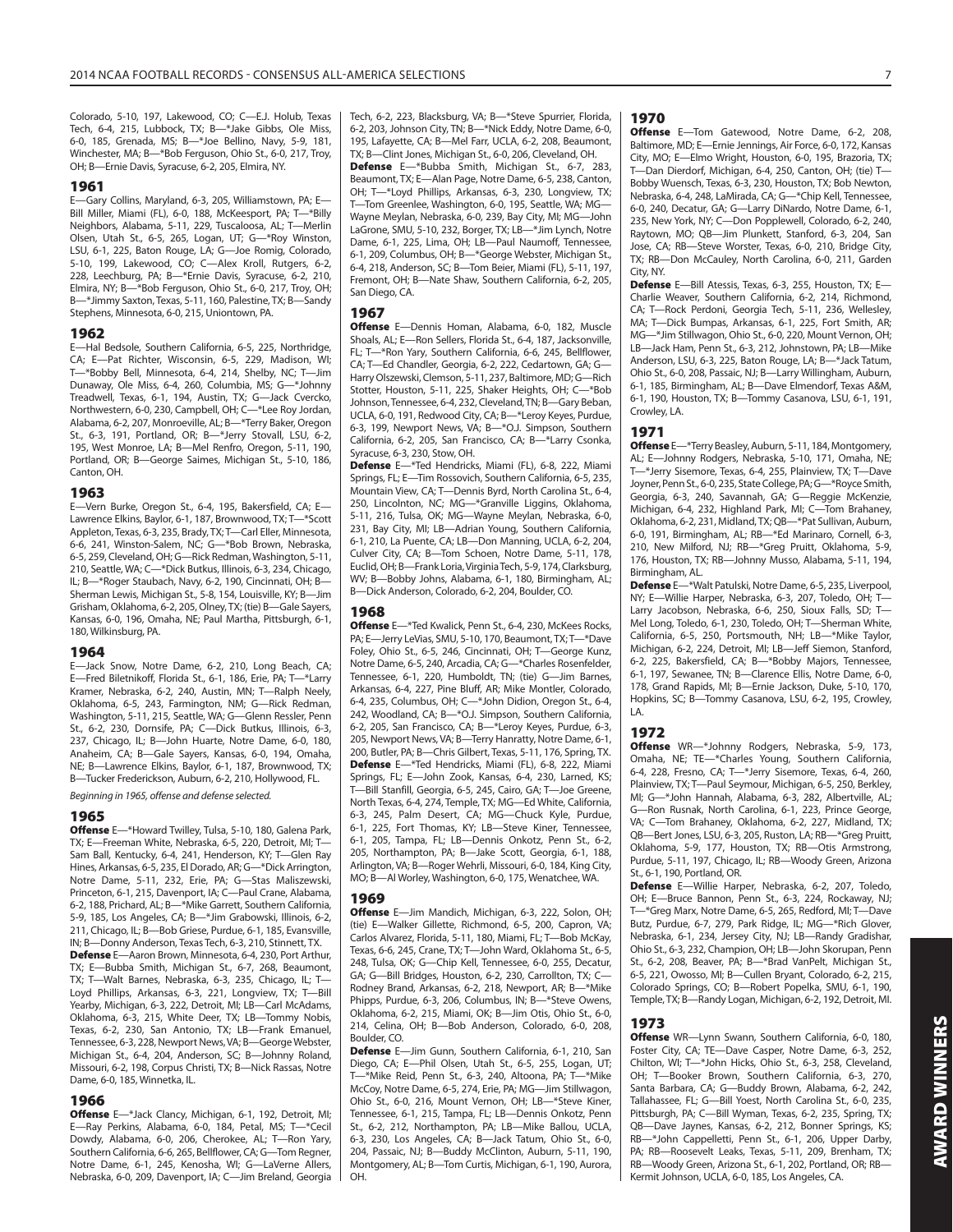**Defense** L—\*John Dutton, Nebraska, 6-7, 248, Rapid City, SD; L—Dave Gallagher, Michigan, 6-4, 245, Piqua, OH; L—\*Lucious Selmon, Oklahoma, 5-11, 236, Eufaula, OK; L—Tony Cristiani, Miami (FL), 5-10, 215, Brandon, FL; LB—\*Randy Gradishar, Ohio St., 6-3, 236, Champion, OH; LB—Rod Shoate, Oklahoma, 6-1, 214, Spiro, OK; LB—Richard Wood, Southern California, 6-2, 217, Elizabeth, NJ; B—Mike Townsend, Notre Dame, 6-3, 183, Hamilton, OH; B—Artimus Parker, Southern California, 6-3, 215, Sacramento, CA; B— Dave Brown, Michigan, 6-1, 188, Akron, OH; B—Randy Rhino, Georgia Tech, 5-10, 179, Charlotte, NC.

#### **1974**

**Offense** WR—Pete Demmerle, Notre Dame, 6-1, 190, New Canaan, CT; TE—Bennie Cunningham, Clemson, 6-5, 252, Seneca, SC; T—Kurt Schumacher, Ohio St., 6-4, 250, Lorain, OH; T—Marvin Crenshaw, Nebraska, 6-6, 240, Toledo, OH; G—Ken Huff, North Carolina, 6-4, 261, Coronado, CA; G— John Roush, Oklahoma, 6-0, 252, Arvada, CO; G—Gerry DiNardo, Notre Dame, 6-1, 237, New York, NY; C—Steve Myers, Ohio St., 6-2, 244, Kent, OH; QB—Steve Bartkowski, California, 6-4, 215, Santa Clara, CA; RB—\*Archie Griffin, Ohio St., 5-9, 184, Columbus, OH; RB—\*Joe Washington, Oklahoma, 5-10, 178, Port Arthur, TX; RB—\*Anthony Davis, Southern California, 5-9, 183, San Fernando, CA.

**Defense** L—\*Randy White, Maryland, 6-4, 238, Wilmington, DE; L—Mike Hartenstine, Penn St., 6-4, 233, Bethlehem, PA; L—Pat Donovan, Stanford, 6-5, 240, Helena, MT; L—Jimmy Webb, Mississippi St., 6-5, 245, Florence, MS; L—Leroy Cook, Alabama, 6-4, 205, Abbeville, AL; MG—Louie Kelcher, SMU, 6-5, 275, Beaumont, TX; MG—Rubin Carter, Miami (FL), 6-3, 260, Fort Lauderdale, FL; LB—\*Rod Shoate, Oklahoma, 6-1, 213, Spiro, OK; LB—Richard Wood, Southern California, 6-2, 213, Elizabeth, NJ; LB—Ken Bernich, Auburn, 6-2, 240, Gretna, LA; LB—Woodrow Lowe, Alabama, 6-0, 211, Phenix City, AL; B—\*Dave Brown, Michigan, 6-1, 188, Akron, OH; B—Pat Thomas, Texas A&M, 5-9, 180, Plano, TX; B—John Provost, Holy Cross, 5-10, 180, Quincy, MA.

#### **1975**

**Offense** E—Steve Rivera, California, 6-0, 185, Wilmington, CA; E—Larry Seivers, Tennessee, 6-4, 198, Clinton, TN; T—Bob Simmons, Texas, 6-5, 245, Temple, TX; T—Dennis Lick, Wisconsin, 6-3, 262, Chicago, IL; G—Randy Johnson, Georgia, 6-2, 250, Rome, GA; G—Ted Smith, Ohio St., 6-1, 242, Gibsonburg, OH; C—\*Rik Bonness, Nebraska, 6-4, 223, Bellevue, NE; QB—John Sciarra, UCLA, 5-10, 178, Alhambra, CA; RB—\*Archie Griffin, Ohio St., 5-9, 182, Columbus, OH; RB—\*Ricky Bell, Southern California, 6-2, 215, Los Angeles, CA; RB—Chuck Muncie, California, 6-3, 220, Uniontown, PA. **Defense** E—\*Leroy Cook, Alabama, 6-4, 205, Abbeville, AL; E—Jimbo Elrod, Oklahoma, 6-0, 210, Tulsa, OK; T—\*Lee Roy Selmon, Oklahoma, 6-2, 256, Eufaula, OK; T—\*Steve Niehaus, Notre Dame, 6-5, 260, Cincinnati, OH; MG—Dewey Selmon, Oklahoma, 6-1, 257, Eufaula, OK; LB—\*Ed Simonini, Texas A&M, 6-0, 215, Las Vegas, NV; LB—Greg Buttle, Penn St., 6-3, 220, Linwood, NJ; LB—Sammy Green, Florida, 6-2, 228, Fort Meade, FL; B—\*Chet Moeller, Navy, 6-0, 189, Kettering, OH; B—Tim Fox, Ohio St., 6-0, 186, Canton, OH; B—Pat Thomas, Texas A&M, 5-10, 180, Plano, TX.

#### **1976**

**Offense** SE—Larry Seivers, Tennessee, 6-4, 200, Clinton, TN; TE—Ken MacAfee, Notre Dame, 6-4, 251, Brockton, MA; T— Mike Vaughan, Oklahoma, 6-5, 275, Ada, OK; T—Chris Ward, Ohio St., 6-4, 274, Dayton, OH; G—Joel Parrish, Georgia, 6-3, 232, Douglas, GA; G—Mark Donahue, Michigan, 6-3, 245, Oak Lawn, IL; C—Derrel Gofourth, Oklahoma St., 6-2, 250, Parsons, KS; QB—Tommy Kramer, Rice, 6-2, 190, San Antonio, TX; RB—\*Tony Dorsett, Pittsburgh, 5-11, 192, Aliquippa, PA; RB—\*Ricky Bell, Southern California, 6-2, 218, Los Angeles, CA; RB—Rob Lytle, Michigan, 6-1, 195, Fremont, OH; PK— Tony Franklin, Texas A&M, 5-10, 170, Fort Worth, TX.

**Defense** E—\*Ross Browner, Notre Dame, 6-3, 248, Warren, OH; E—Bob Brudzinski, Ohio St., 6-4, 228, Fremont, OH; T—Wilson Whitley, Houston, 6-3, 268, Brenham, TX; T—Gary Jeter, Southern California, 6-5, 255, Cleveland, OH; T—Joe Campbell, Maryland, 6-6, 255, Wilmington, DE; MG—Al Romano, Pittsburgh, 6-3, 230, Solvay, NY; LB—\*Robert Jackson, Texas A&M, 6-2, 228, Houston, TX; LB—Jerry Robinson, UCLA, 6-3, 208, Santa Rosa, CA; B—\*Bill Armstrong, Wake Forest, 6-4, 205, Randolph, NJ; B—Gary Green, Baylor, 5-11, 182, San Antonio, TX; B—Dennis Thurman, Southern California, 5-11, 170, Santa Monica, CA; B—Dave Butterfield, Nebraska, 5-10, 182, Kersey, CO.

#### **1977**

**Offense** WR—John Jefferson, Arizona St., 6-1, 184, Dallas, TX; WR—Ozzie Newsome, Alabama, 6-4, 210, Leighton, AL; TE—\*Ken MacAfee, Notre Dame, 6-4, 250, Brockton, MA; T—\*Chris Ward, Ohio St., 6-4, 272, Dayton, OH; T—Dan Irons, Texas Tech, 6-7, 260, Lubbock, TX; G—\*Mark Donahue, Michigan, 6-3, 245, Oak Lawn, IL; G—Leotis Harris, Arkansas, 6-1, 254, Little Rock, AR; C—Tom Brzoza, Pittsburgh, 6-3, 240, New Castle, PA; QB—Guy Benjamin, Stanford, 6-4, 202, Sepulveda, CA; RB—\*Earl Campbell, Texas, 6-1, 220, Tyler, TX; RB—\*Terry Miller, Oklahoma St., 6-0, 196, Colorado Springs, CO; RB-Charles Alexander, LSU, 6-1, 215, Galveston, TX; K-Steve Little, Arkansas, 6-0, 179, Overland Park, KS.

**Defense** L—\*Ross Browner, Notre Dame, 6-3, 247, Warren, OH; L—\*Art Still, Kentucky, 6-8, 247, Camden, NJ; L—\*Brad Shearer, Texas, 6-4, 255, Austin, TX; L—Randy Holloway, Pittsburgh, 6-6, 228, Sharon, PA; L—Dee Hardison, North Carolina, 6-4, 252, Newton Grove, NC; LB—\*Jerry Robinson, UCLA, 6-3, 208, Santa Rosa, CA; LB—Tom Cousineau, Ohio St., 6-3, 228, Fairview Park, OH; LB—Gary Spani, Kansas St., 6-2, 222, Manhattan, KS; B—\*Dennis Thurman, Southern California, 5-11, 173, Santa Monica, CA; B—\*Zac Henderson, Oklahoma, 6-1, 184, Burkburnett, TX; B—Luther Bradley, Notre Dame, 6-2, 204, Muncie, IN; B—Bob Jury, Pittsburgh, 6-0, 190, Library, PA.

#### **1978**

**Offense** WR—Emanuel Tolbert, SMU, 5-10, 180, Little Rock, AR; TE—Kellen Winslow, Missouri, 6-6, 235, East St. Louis, IL; T—\*Keith Dorney, Penn St., 6-5, 257, Allentown, PA; T—Kelvin Clark, Nebraska, 6-4, 275, Odessa, TX; G—\*Pat Howell, Southern California, 6-6, 255, Fresno, CA; G—\*Greg Roberts, Oklahoma, 6-3, 238, Nacogdoches, TX; C—Dave Huffman, Notre Dame, 6-5, 245, Dallas, TX; C—Jim Ritcher, North Carolina St., 6-3, 242, Hinckley, OH; QB—\*Chuck Fusina, Penn St., 6-1, 195, McKees Rocks, PA; RB—\*Billy Sims, Oklahoma, 6-0, 205, Hooks, TX; RB—\*Charles White, Southern California, 5-11, 183, San Fernando, CA; RB—Ted Brown, North Carolina St., 5-10, 195, High Point, NC; RB— Charles Alexander, LSU, 6-1, 214, Galveston, TX.

**Defense** L—\*Al Harris, Arizona St., 6-5, 240, Wheeler AFB, HI; L—\*Bruce Clark, Penn St., 6-3, 246, New Castle, PA; L— Hugh Green, Pittsburgh, 6-2, 215, Natchez, MS; L—Mike Bell, Colorado St., 6-5, 265, Wichita, KS; L—Marty Lyons, Alabama, 6-6, 250, St. Petersburg, FL; LB—\*Bob Golic, Notre Dame, 6-3, 244, Willowick, OH; LB—\*Jerry Robinson, UCLA, 6-3, 209, Santa Rosa, CA; LB—Tom Cousineau, Ohio St., 6-3, 227, Fairview Park, OH; B—\*Johnnie Johnson, Texas, 6-2, 183, LaGrange, TX; B—Kenny Easley, UCLA, 6-2, 202, Chesapeake, VA; B—Jeff Nixon, Richmond, 6-4, 195, Glendale, AZ.

#### **1979**

**Offense** WR—Ken Margerum, Stanford, 6-1, 175, Fountain Valley, CA; TE—\*Junior Miller, Nebraska, 6-4, 222, Midland, TX; T—\*Greg Kolenda, Arkansas, 6-1, 258, Kansas City, KS; T—Jim Bunch, Alabama, 6-2, 240, Mechanicsville, VA; G—\*Brad Budde, Southern California, 6-5, 253, Kansas City, MO; G—Ken Fritz, Ohio St., 6-3, 238, Ironton, OH; C—\*Jim Ritcher, North Carolina St., 6-3, 245, Hinckley, OH; QB—\*Marc Wilson, BYU, 6-5, 204, Seattle, WA; RB—\*Charles White, Southern California, 6-0, 185, San Fernando, CA; RB—\*Billy Sims, Oklahoma, 6-0, 205, Hooks, TX; RB—Vagas Ferguson, Notre Dame, 6-1, 194, Richmond, IN; PK—Dale Castro, Maryland, 6-1, 170, Shady Side, MD.

**Defense** L—\*Hugh Green, Pittsburgh, 6-2, 220, Natchez, MS; L—\*Steve McMichael, Texas, 6-2, 250, Freer, TX; L—Bruce Clark, Penn St., 6-3, 255, New Castle, PA; L—Jim Stuckey, Clemson, 6-5, 241, Cayce, SC; MG—Ron Simmons, Florida St., 6-1, 235, Warner Robins, GA; LB—\*George Cumby, Oklahoma, 6-0, 205, Tyler, TX; LB—Ron Simpkins, Michigan, 6-2, 220, Detroit, MI; LB—Mike Singletary, Baylor, 6-1, 224, Houston, TX; B—\*Kenny Easley, UCLA, 6-3, 204, Chesapeake, VA; B—\*Johnnie Johnson, Texas, 6-2, 190, LaGrange, TX; B— Roland James, Tennessee, 6-2, 182, Jamestown, OH; P—Jim Miller, Ole Miss, 5-11, 183, Ripley, MS.

#### **1980**

**Offense** WR—\*Ken Margerum, Stanford, 6-1, 175, Fountain Valley, CA; TE—\*Dave Young, Purdue, 6-6, 242, Akron, OH; L—\*Mark May, Pittsburgh, 6-6, 282, Oneonta, NY; L—Keith Van Horne, Southern California, 6-7, 265, Fullerton, CA; L—Nick Eyre, BYU, 6-5, 276, Las Vegas, NV; L—Louis Oubre, Oklahoma, 6-4, 262, New Orleans, LA; L—Randy Schleusener, Nebraska, 6-7, 242, Rapid City, SD; C—\*John Scully, Notre Dame, 6-5, 255, Huntington, NY; QB—\*Mark Herrmann,

Purdue, 6-4, 187, Carmel, IN; RB—\*George Rogers, South Carolina, 6-2, 220, Duluth, GA; RB—\*Herschel Walker, Georgia, 6-2, 220, Wrightsville, GA; RB—Jarvis Redwine, Nebraska, 5-11, 204, Inglewood, CA.

**Defense** L—\*Hugh Green, Pittsburgh, 6-2, 222, Natchez, MS; L—\*E.J. Junior, Alabama, 6-3, 227, Nashville, TN; L—Kenneth Sims, Texas, 6-6, 265, Groesbeck, TX; L—Leonard Mitchell, Houston, 6-7, 270, Houston, TX; MG—Ron Simmons, Florida St., 6-1, 230, Warner Robins, GA; LB—\*Mike Singletary, Baylor, 6-1, 232, Houston, TX; LB—\*Lawrence Taylor, North Carolina, 6-3, 237, Williamsburg, VA; LB—David Little, Florida, 6-1, 228, Miami, FL; LB—Bob Crable, Notre Dame, 6-3, 222, Cincinnati, OH; B—\*Kenny Easley, UCLA, 6-3, 206, Chesapeake, VA; B—\*Ronnie Lott, Southern California, 6-2, 200, Rialto, CA; B—John Simmons, SMU, 5-11, 188, Little Rock, AR.

#### **1981**

**Offense** WR—\*Anthony Carter, Michigan, 5-11, 161, Riviera Beach, FL; TE—\*Tim Wrightman, UCLA, 6-3, 237, San Pedro, CA; L—\*Sean Farrell, Penn St., 6-3, 266, Westhampton Beach, NY; L—Roy Foster, Southern California, 6-4, 265, Overland Park, KS; L—Terry Crouch, Oklahoma, 6-1, 275, Dallas, TX; L—Ed Muransky, Michigan, 6-7, 275, Youngstown, OH; L— Terry Tausch, Texas, 6-4, 265, New Braunfels, TX; L—Kurt Becker, Michigan, 6-6, 260, Aurora, IL; C—\*Dave Rimington, Nebraska, 6-3, 275, Omaha, NE; QB—\*Jim McMahon, BYU, 6-0, 185, Roy, UT; RB—\*Marcus Allen, Southern California, 6-2, 202, San Diego, CA; RB—\*Herschel Walker, Georgia, 6-2, 222, Wrightsville, GA.

**Defense** L—\*Billy Ray Smith, Arkansas, 6-4, 228, Plano, TX; L—\*Kenneth Sims, Texas, 6-6, 265, Groesbeck, TX; L— Andre Tippett, Iowa, 6-4, 235, Newark, NJ; L—Tim Krumrie, Wisconsin, 6-3, 237, Mondovi, WI; LB—Bob Crable, Notre Dame, 6-3, 225, Cincinnati, OH; LB—Jeff Davis, Clemson, 6-0, 223, Greensboro, NC; LB—Sal Sunseri, Pittsburgh, 6-0, 220, Pittsburgh, PA; DB—Tommy Wilcox, Alabama, 5-11, 187, Harahan, LA; DB—Mike Richardson, Arizona St., 6-1, 192, Compton, CA; DB—Terry Kinard, Clemson, 6-1, 183, Sumter, SC; DB—Fred Marion, Miami (FL), 6-3, 194, Gainesville, FL; P—Reggie Roby, Iowa, 6-3, 215, Waterloo, IA.

#### **1982**

**Offense** WR—\*Anthony Carter, Michigan, 5-11, 161, Riviera Beach, FL; TE—\*Gordon Hudson, BYU, 6-4, 224, Salt Lake City, UT; L—\*Don Mosebar, Southern California, 6-7, 270, Visalia, CA; L—\*Steve Korte, Arkansas, 6-2, 270, Littleton, CO; L—Jimbo Covert, Pittsburgh, 6-5, 279, Conway, PA; L—Bruce Matthews, Southern California, 6-5, 265, Arcadia, CA; C—\*Dave Rimington, Nebraska, 6-3, 290, Omaha, NE; QB—\*John Elway, Stanford, 6-4, 202, Northridge, CA; RB—\*Herschel Walker, Georgia, 6-2, 222, Wrightsville, GA; RB—\*Eric Dickerson, SMU, 6-2, 215, Sealy, TX; RB—Mike Rozier, Nebraska, 5-11, 210, Camden, NJ; PK—\*Chuck Nelson, Washington, 5-11, 178, Everett, WA.

**Defense** L—\*Billy Ray Smith, Arkansas, 6-3, 228, Plano, TX; L—Vernon Maxwell, Arizona St., 6-2, 225, Carson, CA; L—Mike Pitts, Alabama, 6-5, 255, Baltimore, MD; L—Wilber Marshall, Florida, 6-1, 230, Titusville, FL; L—Gabriel Rivera, Texas Tech, 6-3, 270, San Antonio, TX; L—Rick Bryan, Oklahoma, 6-4, 260, Coweta, OK; MG—George Achica, Southern California, 6-5, 260, San Jose, CA; LB—\*Darryl Talley, West Virginia, 6-4, 210, East Cleveland, OH; LB—Ricky Hunley, Arizona, 6-1, 230, Petersburg, VA; LB—Marcus Marek, Ohio St., 6-2, 224, Masury, OH; DB—\*Terry Kinard, Clemson, 6-1, 189, Sumter, SC; DB—Mike Richardson, Arizona St., 6-0, 190, Compton, CA; DB—Terry Hoage, Georgia, 6-3, 196, Huntsville, TX; P—\*Jim Arnold, Vanderbilt, 6-3, 205, Dalton, GA.

#### **1983**

**Offense** WR—\*Irving Fryar, Nebraska, 6-0, 200, Mount Holly, NJ; TE—\*Gordon Hudson, BYU, 6-4, 231, Salt Lake City, UT; L—\*Bill Fralic, Pittsburgh, 6-5, 270, Penn Hills, PA; L— Terry Long, East Carolina, 6-0, 280, Columbia, SC; L—Dean Steinkuhler, Nebraska, 6-3, 270, Burr, NE; L—Doug Dawson, Texas, 6-3, 263, Houston, TX; C—Tony Slaton, Southern California, 6-4, 260, Merced, CA; QB—\*Steve Young, BYU, 6-1, 198, Greenwich, CT; RB—\*Mike Rozier, Nebraska, 5-11, 210, Camden, NJ; RB—Bo Jackson, Auburn, 6-1, 222, Bessemer, AL; RB—Greg Allen, Florida St., 6-0, 200, Milton, FL; RB— Napoleon McCallum, Navy, 6-2, 208, Milford, OH; PK—Luis Zendejas, Arizona St., 5-9, 186, Chino, CA.

**Defense** L—\*Rick Bryan, Oklahoma, 6-4, 260, Coweta, OK; L—\*Reggie White, Tennessee, 6-5, 264, Chattanooga, TN; L—William Perry, Clemson, 6-3, 320, Aiken, SC; L—William Fuller, North Carolina, 6-4, 250, Chesapeake, VA; LB—\*Ricky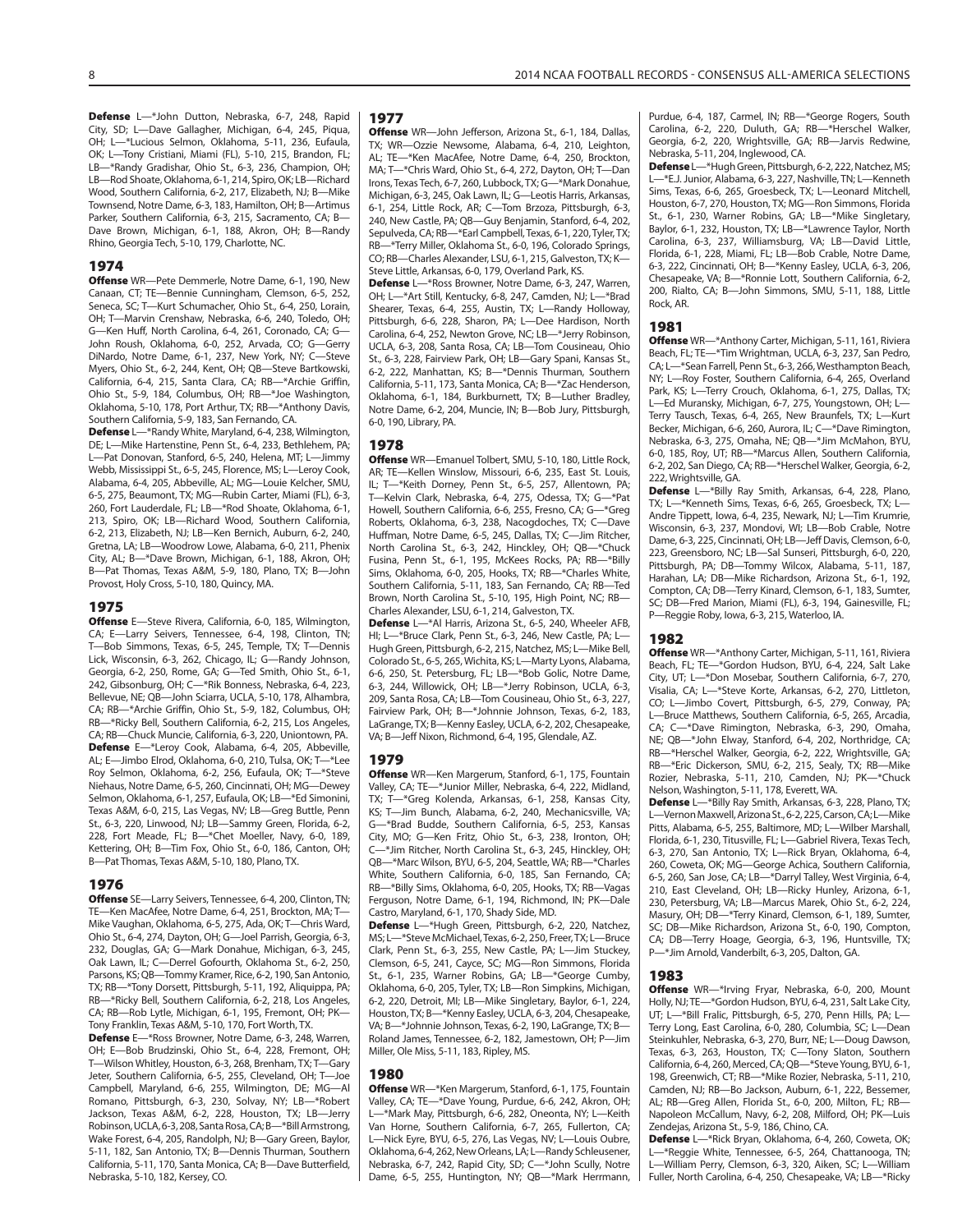Hunley, Arizona, 6-2, 230, Petersburg, VA; LB—Wilber Marshall, Florida, 6-1, 230, Titusville, FL; LB—Ron Rivera, California, 6-3, 225, Monterey, CA; LB—Jeff Leiding, Texas, 6-4, 240, Tulsa, OK; DB—\*Russell Carter, SMU, 6-3, 193, Ardmore, PA; DB—Jerry Gray, Texas, 6-1, 183, Lubbock, TX; DB—Terry Hoage, Georgia, 6-3, 196, Huntsville, TX; DB— Don Rogers, UCLA, 6-2, 208, Sacramento, CA; P—Jack Weil, Wyoming, 5-11, 171, Northglenn, CO.

#### **1984**

**Offense** WR—\*David Williams, Illinois, 6-3, 195, Los Angeles, CA; WR—Eddie Brown, Miami (FL), 6-0, 185, Miami, FL; TE—Jay Novacek, Wyoming, 6-4, 211, Gothenburg, NE; T—\*Bill Fralic, Pittsburgh, 6-5, 285, Penn Hills, PA; T—Lomas Brown, Florida, 6-5, 277, Miami, FL; G—Del Wilkes, South Carolina, 6-3, 255, Columbia, SC; G—Jim Lachey, Ohio St., 6-6, 274, St. Henry, OH; G—Bill Mayo, Tennessee, 6-3, 280, Dalton, GA; C—\*Mark Traynowicz, Nebraska, 6-6, 265, Bellevue, NE; QB—\*Doug Flutie, Boston College, 5-9, 177, Natick, MA; RB—\*Keith Byars, Ohio St., 6-2, 233, Dayton, OH; RB—\*Kenneth Davis, TCU, 5-11, 205, Temple, TX; RB— Rueben Mayes, Washington St., 6-0, 200, North Battleford, Saskatchewan, Canada; PK—Kevin Butler, Georgia, 6-1, 190, Stone Mountain, GA.

**Defense** DL—Bruce Smith, Virginia Tech, 6-4, 275, Norfolk, VA; DL—Tony Degrate, Texas, 6-4, 280, Snyder, TX; DL—Ron Holmes, Washington, 6-4, 255, Lacey, WA; DL—Tony Casillas, Oklahoma, 6-3, 272, Tulsa, OK; LB—Gregg Carr, Auburn, 6-2, 215, Birmingham, AL; LB—Jack Del Rio, Southern California, 6-4, 235, Hayward, CA; LB—Larry Station, Iowa, 5-11, 233, Omaha, NE; DB—\*Jerry Gray, Texas, 6-1, 183, Lubbock, TX; DB—Tony Thurman, Boston College, 6-0, 179, Lynn, MA; DB—Jeff Sanchez, Georgia, 6-0, 183, Yorba Linda, CA; DB—David Fulcher, Arizona St., 6-3, 220, Los Angeles, CA; DB—Rod Brown, Oklahoma St., 6-3, 188, Gainesville, TX; P—\*Ricky Anderson, Vanderbilt, 6-2, 190, St. Petersburg, FL.

#### **1985**

**Offense** WR—\*David Williams, Illinois, 6-3, 195, Los Angeles, CA; WR—Tim McGee, Tennessee, 5-10, 181, Cleveland, OH; TE—Willie Smith, Miami (FL), 6-2, 230, Jacksonville, FL; L—\*Jim Dombrowski, Virginia, 6-5, 290, Williamsville, NY; L—Jeff Bregel, Southern California, 6-4, 280, Granada Hills, CA; L—Brian Jozwiak, West Virginia, 6-6, 290, Catonsville, MD; L—John Rienstra, Temple, 6-4, 280, Colorado Springs, CO; L—J.D. Maarleveld, Maryland, 6-5, 300, Rutherford, NJ; L—Jamie Dukes, Florida St., 6-0, 272, Orlando, FL; C—Pete Anderson, Georgia, 6-3, 264, Glen Ridge, NJ; QB—\*Chuck Long, Iowa, 6-4, 213, Wheaton, IL; RB—\*Bo Jackson, Auburn, 6-1, 222, Bessemer, AL; RB—\*Lorenzo White, Michigan St., 5-11, 205, Fort Lauderdale, FL; RB—Thurman Thomas, Oklahoma St., 5-11, 186, Missouri City, TX; RB—Reggie Dupard, SMU, 6-0, 201, New Orleans, LA; RB—Napoleon McCallum, Navy, 6-2, 214, Milford, OH; PK—\*John Lee, UCLA, 5-11, 187, Downey, CA.

**Defense** L—\*Tim Green, Syracuse, 6-2, 246, Liverpool, NY; L—\*Leslie O'Neal, Oklahoma St., 6-3, 245, Little Rock, AR; L—Tony Casillas, Oklahoma, 6-3, 280, Tulsa, OK; L— Mike Ruth, Boston College, 6-2, 250, Norristown, PA; L— Mike Hammerstein, Michigan, 6-4, 240, Wapakoneta, OH; LB—\*Brian Bosworth, Oklahoma, 6-2, 234, Irving, TX; LB—\*Larry Station, Iowa, 5-11, 227, Omaha, NE; LB—Johnny Holland, Texas A&M, 6-2, 219, Hempstead, TX; DB—David Fulcher, Arizona St., 6-3, 228, Los Angeles, CA; DB—Brad Cochran, Michigan, 6-3, 219, Royal Oak, MI; DB—Scott Thomas, Air Force, 6-0, 185, San Antonio, TX; P—Barry Helton, Colorado, 6-3, 195, Simla, CO.

#### **1986**

**Offense** WR—Cris Carter, Ohio St., 6-3, 194, Middletown, OH; TE—\*Keith Jackson, Oklahoma, 6-3, 241, Little Rock, AR; L—Jeff Bregel, Southern California, 6-4, 280, Granada Hills, CA; L—Randy Dixon, Pittsburgh, 6-4, 286, Clewiston, FL; L—Danny Villa, Arizona St., 6-5, 284, Nogales, AZ; L—John Clay, Missouri, 6-5, 285, St. Louis, MO; C—\*Ben Tamburello, Auburn, 6-3, 268, Birmingham, AL; QB—\*Vinny Testaverde, Miami (FL), 6-5, 218, Elmont, NY; RB—\*Brent Fullwood, Auburn, 5-11, 209, St. Cloud, FL; RB—\*Paul Palmer, Temple, 5-10, 180, Potomac, MD; RB—Terrence Flagler, Clemson, 6-1, 200, Fernandina Beach, FL; RB—Brad Muster, Stanford, 6-3, 226, Novato, CA; RB—D.J. Dozier, Penn St., 6-1, 204, Virginia Beach, VA; PK—Jeff Jaeger, Washington, 5-11, 191, Kent, WA. **Defense** L—\*Jerome Brown, Miami (FL), 6-2, 285, Brooksville, FL; L—\*Danny Noonan, Nebraska, 6-4, 280, Lincoln, NE; L—Tony Woods, Pittsburgh, 6-4, 240, Newark, NJ; L—Jason Buck, BYU, 6-6, 270, St. Anthony, ID; L—

Reggie Rogers, Washington, 6-6, 260, Sacramento, CA; LB—\*Cornelius Bennett, Alabama, 6-4, 235, Birmingham, AL; LB—Shane Conlan, Penn St., 6-3, 225, Frewsburg, NY; LB— Brian Bosworth, Oklahoma, 6-2, 240, Irving, TX; LB—Chris Spielman, Ohio St., 6-2, 227, Massillon, OH; DB—\*Thomas Everett, Baylor, 5-9, 180, Daingerfield, TX; DB—Tim McDonald, Southern California, 6-3, 205, Fresno, CA; DB— Bennie Blades, Miami (FL), 6-0, 207, Fort Lauderdale, FL; DB—Rod Woodson, Purdue, 6-0, 195, Fort Wayne, IN; DB— Garland Rivers, Michigan, 6-1, 187, Canton, OH; P—Barry Helton, Colorado, 6-4, 200, Simla, CO.

#### **1987**

**Offense** WR—\*Tim Brown, Notre Dame, 6-0, 195, Dallas, TX; WR—Wendell Davis, LSU, 6-0, 186, Shreveport, LA; TE—\*Keith Jackson, Oklahoma, 6-3, 248, Little Rock, AR; L—\*Mark Hutson, Oklahoma, 6-4, 282, Fort Smith, AR; L—Dave Cadigan, Southern California, 6-5, 280, Newport Beach, CA; L—John Elliott, Michigan, 6-7, 306, Lake Ronkonkoma, NY; L—Randall McDaniel, Arizona St., 6-5, 261, Avondale, AZ; C—\*Nacho Albergamo, LSU, 6-2, 257, Marrera, LA; QB—\*Don McPherson, Syracuse, 6-0, 182, West Hempstead, NY; RB—Lorenzo White, Michigan St., 5-11, 211, Fort Lauderdale, FL; RB—Craig Heyward, Pittsburgh, 6-0, 260, Passaic, NJ; PK—David Treadwell, Clemson, 6-1, 165, Jacksonville, FL.

**Defense** L—\*Daniel Stubbs, Miami (FL), 6-4, 250, Red Bank, NJ; L—\*Chad Hennings, Air Force, 6-5, 260, Elboron, IA; L— Tracy Rocker, Auburn, 6-3, 258, Atlanta, GA; L—Ted Gregory, Syracuse, 6-1, 260, East Islip, NY; L—John Roper, Texas A&M, 6-2, 215, Houston, TX; LB—\*Chris Spielman, Ohio St., 6-2, 236, Massillon, OH; LB—Aundray Bruce, Auburn, 6-6, 236, Montgomery, AL; LB—Dante Jones, Oklahoma, 6-2, 235, Dallas, TX; DB—\*Bennie Blades, Miami (FL), 6-0, 215, Fort Lauderdale, FL; DB—\*Deion Sanders, Florida St., 6-0, 192, Fort Myers, FL; DB—Rickey Dixon, Oklahoma, 5-10, 184, Dallas, TX; DB—Chuck Cecil, Arizona, 6-0, 185, Red Bluff, CA; P—\*Tom Tupa, Ohio St., 6-5, 215, Brecksville, OH.

#### **1988**

**Offense** WR—Jason Phillips, Houston, 5-9, 175, Houston, TX; WR—Hart Lee Dykes, Oklahoma St., 6-4, 220, Bay City, TX; TE—Marv Cook, Iowa, 6-4, 243, West Branch, IA; L—\*Tony Mandarich, Michigan St., 6-6, 315, Oakville, Ontario, Canada; L—\*Anthony Phillips, Oklahoma, 6-3, 286, Tulsa, OK; L— Mike Utley, Washington St., 6-6, 302, Seattle, WA; L—Mark Stepnoski, Pittsburgh, 6-3, 265, Erie, PA; C—Jake Young, Nebraska, 6-5, 260, Midland, TX; C—John Vitale, Michigan, 6-1, 273, Detroit, MI; QB—Steve Walsh, Miami (FL), 6-3, 195, St. Paul, MN; QB—Troy Aikman, UCLA, 6-4, 217, Henryetta, OK; RB—\*Barry Sanders, Oklahoma St., 5-8, 197, Wichita, KS; RB—Anthony Thompson, Indiana, 6-0, 205, Terre Haute, IN; RB—Tim Worley, Georgia, 6-2, 216, Lumberton, NC; PK— Kendall Trainor, Arkansas, 6-2, 205, Fredonia, KS.

**Defense** L—\*Mark Messner, Michigan, 6-3, 244, Hartland, MI; L—\*Tracy Rocker, Auburn, 6-3, 278, Atlanta, GA; L— Wayne Martin, Arkansas, 6-5, 263, Cherry Valley, AR; L—Frank Stams, Notre Dame, 6-4, 237, Akron, OH; L—Bill Hawkins, Miami (FL), 6-6, 260, Hollywood, FL; LB—\*Derrick Thomas, Alabama, 6-4, 230, Miami, FL; LB—\*Broderick Thomas, Nebraska, 6-3, 235, Houston, TX; LB—Michael Stonebreaker, Notre Dame, 6-1, 228, River Ridge, LA; DB—\*Deion Sanders, Florida St., 6-0, 195, Fort Myers, FL; DB—Donnell Woolford, Clemson, 5-10, 195, Fayetteville, NC; DB—Louis Oliver, Florida, 6-2, 222, Bell Glade, FL; DB—Darryl Henley, UCLA, 5-10, 165, Ontario, CA; P—Keith English, Colorado, 6-3, 215, Greeley, CO.

#### **1989**

**Offense** WR—\*Clarkston Hines, Duke, 6-1, 170, Chapel Hill, NC; WR—Terance Mathis, New Mexico, 5-9, 167, Stone Mountain, GA; TE—Mike Busch, Iowa St., 6-5, 252, Donahue, IA; L—Jim Mabry, Arkansas, 6-4, 262, Memphis, TN; L—Bob Kula, Michigan St., 6-4, 282, West Bloomfield, MI; L—Mohammed Elewonibi, BYU, 6-5, 290, Kamloops, British Columbia, Canada; L—Joe Garten, Colorado, 6-3, 280, Placentia, CA; L—\*Eric Still, Tennessee, 6-3, 283, Germantown, TN; C—Jake Young, Nebraska, 6-4, 270, Midland, TX; QB—Andre Ware, Houston, 6-2, 205, Dickinson, TX; RB—\*Anthony Thompson, Indiana, 6-0, 209, Terre Haute, IN; RB—\*Emmitt Smith, Florida, 5-10, 201, Pensacola, FL; PK—\*Jason Hanson, Washington St., 6-0, 164, Spokane, WA. **Defense** L—Chris Zorich, Notre Dame, 6-1, 268, Chicago, IL; L—Greg Mark, Miami (FL), 6-4, 255, Pennsauken, NJ; L—Tim Ryan, Southern California, 6-5, 260, San Jose, CA; L—\*Moe Gardner, Illinois, 6-2, 250, Indianapolis, IN; LB—\*Percy Snow, Michigan St., 6-3, 240, Canton, OH; LB—\*Keith McCants, Alabama, 6-5, 256, Mobile, AL; LB—Alfred Williams, Colorado, 6-6, 230, Houston, TX; DB—\*Todd Lyght, Notre Dame, 6-1, 181, Flint, MI; DB—\*Mark Carrier, Southern California, 6-1, 185, Long Beach, CA; DB—\*Tripp Welborne, Michigan, 6-1, 193, Greensboro, NC; DB—LeRoy Butler, Florida St., 6-0, 194, Jacksonville, FL; P—Tom Rouen, Colorado, 6-3, 220, Littleton, CO.

#### **1990**

**Offense** WR—\*Raghib Ismail, Notre Dame, 5-10, 175, Wilkes-Barre, PA; WR—Herman Moore, Virginia, 6-5, 197, Danville, VA; TE—\*Chris Smith, BYU, 6-4, 230, La Canada, CA; OL—\*Antone Davis, Tennessee, 6-4, 310, Fort Valley, GA; OL—\*Joe Garten, Colorado, 6-3, 280, Placentia, CA; OL—\*Ed King, Auburn, 6-4, 284, Phenix City, AL; OL—Stacy Long, Clemson, 6-2, 275, Griffin, GA; C—John Flannery, Syracuse, 6-4, 301, Pottsville, PA; QB—Ty Detmer, BYU, 6-0, 175, San Antonio, TX; RB—\*Eric Bieniemy, Colorado, 5-7, 195, West Covina, CA; RB—Darren Lewis, Texas A&M, 6-0, 220, Dallas, TX; PK—\*Philip Doyle, Alabama, 6-1, 190, Birmingham, AL. **Defense** DL—\*Russell Maryland, Miami (FL), 6-2, 273, Chicago, IL; DL—\*Chris Zorich, Notre Dame, 6-1, 266,

Chicago, IL; DL—Moe Gardner, Illinois, 6-2, 258, Indianapolis, IN; DL—David Rocker, Auburn, 6-4, 264, Atlanta, GA; LB—\*Alfred Williams, Colorado, 6-6, 236, Houston, TX; LB—\*Michael Stonebreaker, Notre Dame, 6-1, 228, River Ridge, LA; LB—Maurice Crum, Miami (FL), 6-0, 222, Tampa, FL; DB—\*Tripp Welborne, Michigan, 6-1, 201, Greensboro, NC; DB—\*Darryll Lewis, Arizona, 5-9, 186, West Covina, CA; DB—\*Ken Swilling, Georgia Tech, 6-3, 230, Toccoa, GA; DB—Todd Lyght, Notre Dame, 6-1, 184, Flint, MI; P—Brian Greenfield, Pittsburgh, 6-1, 210, Sherman Oaks, CA.

#### **1991**

**Offense** WR—\*Desmond Howard, Michigan, 5-9, 176, Cleveland, OH; WR—Mario Bailey, Washington, 5-9, 167, Seattle, WA; TE—Kelly Blackwell, TCU, 6-2, 242, Fort Worth, TX; OL—\*Greg Skrepenak, Michigan, 6-8, 322, Wilkes-Barre, PA; OL—Bob Whitfield, Stanford, 6-7, 300, Carson, CA; OL—Jeb Flesch, Clemson, 6-3, 266, Morrow, GA; (tie) OL—Jerry Ostroski, Tulsa, 6-4, 305, Collegeville, PA; Mirko Jurkovic, Notre Dame, 6-4, 289, Calumet City, IL; C—\*Jay Leeuwenburg, Colorado, 6-3, 265, Kirkwood, MO; QB— Ty Detmer, BYU, 6-0, 175, San Antonio, TX; RB—\*Vaughn Dunbar, Indiana, 6-0, 207, Fort Wayne, IN; (tie) RB—Trevor Cobb, Rice, 5-9, 180, Houston, TX; Russell White, California, 6-0, 210, Van Nuys, CA; PK—Carlos Huerta, Miami (FL), 5-9, 186, Miami, FL.

**Defense** DL—\*Steve Emtman, Washington, 6-4, 280, Cheney, WA; DL—\*Santana Dotson, Baylor, 6-5, 264, Houston, TX; DL—Brad Culpepper, Florida, 6-2, 263, Tallahassee, FL; DL—Leroy Smith, Iowa, 6-2, 214, Sicklerville, NJ; LB—\*Robert Jones, East Carolina, 6-3, 234, Blackstone, VA; LB—Marvin Jones, Florida St., 6-2, 220, Miami, FL; LB— Levon Kirkland, Clemson, 6-2, 245, Lamar, SC; DB—\*Terrell Buckley, Florida St., 5-10, 175, Pascagoula, MS; DB—Dale Carter, Tennessee, 6-2, 182, Oxford, GA; DB—Kevin Smith, Texas A&M, 6-0, 180, Orange, TX; DB—Darryl Williams, Miami (FL), 6-2, 190, Miami, FL; P—\*Mark Bounds, Texas Tech, 5-11, 185, Stamford, TX.

#### **1992**

**Offense** WR—O.J. McDuffie, Penn St., 5-11, 185, Warrensville Heights, OH; WR—Sean Dawkins, California, 6-4, 205, Sunnyvale, CA; TE—\*Chris Gedney, Syracuse, 6-5, 256, Liverpool, NY; OL—\*Lincoln Kennedy, Washington, 6-7, 325, San Diego, CA; OL—\*Will Shields, Nebraska, 6-1, 305, Lawton, OK; OL—Aaron Taylor, Notre Dame, 6-4, 294, Concord, CA; (tie) OL—Willie Roaf, Louisiana Tech, 6-5, 300, Pine Bluff, AR; Everett Lindsay, Ole Miss, 6-5, 290, Raleigh, NC; C—Mike Compton, West Virginia, 6-7, 289, Richlands, VA; QB—\*Gino Torretta, Miami (FL), 6-3, 205, Pinole, CA; RB—\*Marshall Faulk, San Diego St., 5-10, 200, New Orleans, LA; RB—\*Garrison Hearst, Georgia, 5-11, 202, Lincolnton, GA; PK—Joe Allison, Memphis, 6-0, 184, Atlanta, GA.

**Defense** DL—Eric Curry, Alabama, 6-6, 265, Thomasville, GA; DL—John Copeland, Alabama, 6-3, 261, Lanett, AL; DL— Chris Slade, Virginia, 6-5, 235, Tabb, VA; DL—Rob Waldrop, Arizona, 6-2, 265, Phoenix, AZ; LB—\*Marcus Buckley, Texas A&M, 6-4, 230, Fort Worth, TX; LB—\*Marvin Jones, Florida St., 6-2, 235, Miami, FL; LB—Micheal Barrow, Miami (FL), 6-2, 230, Homestead, FL; DB—\*Carlton McDonald, Air Force, 6-0, 185, Jacksonville, FL; DB—Carlton Gray, UCLA, 6-0, 194, Cincinnati, OH; DB—Deon Figures, Colorado, 6-1, 195, Compton, CA; DB—Ryan McNeil, Miami (FL), 6-2, 185, Fort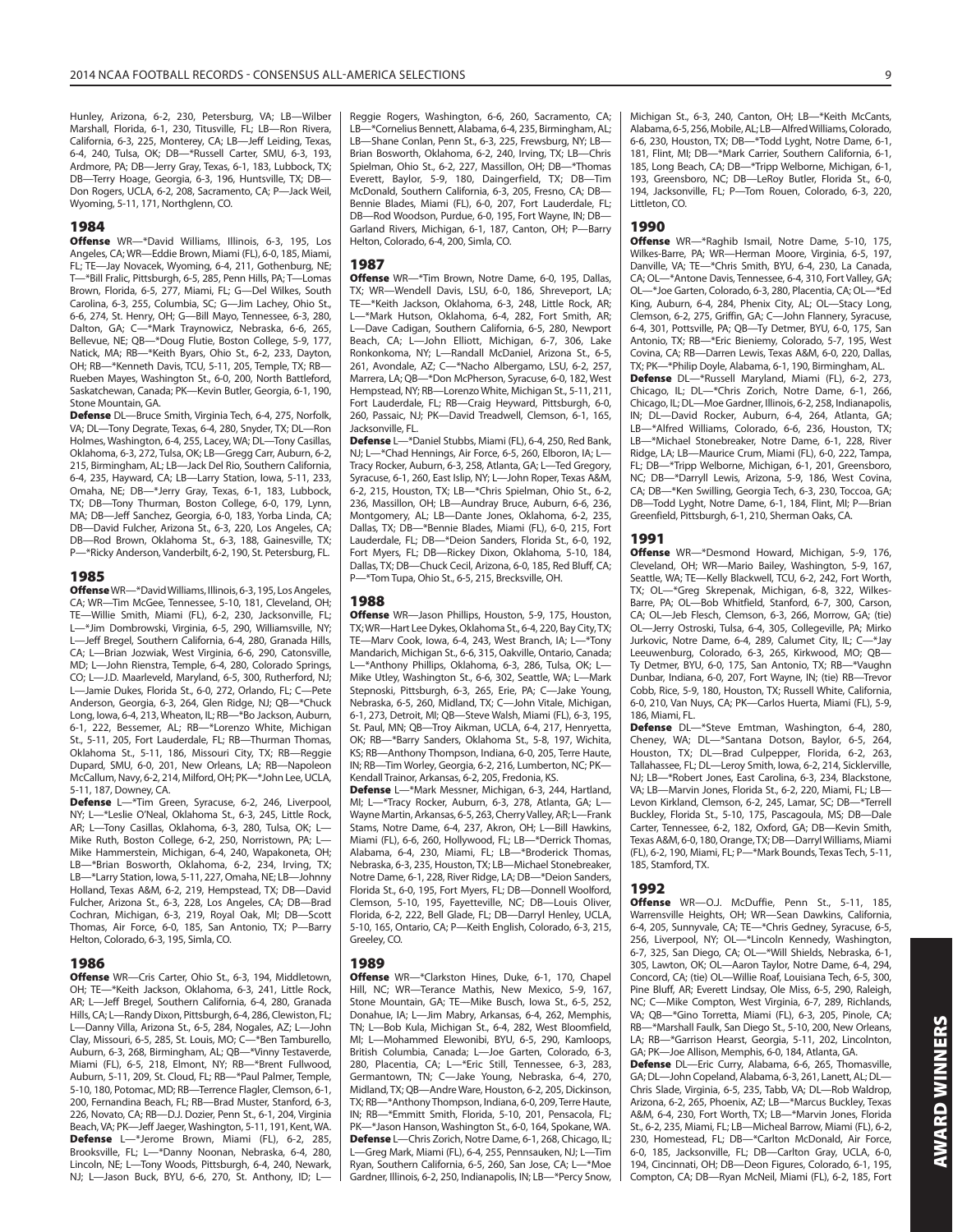Pierce, FL; P—Sean Snyder, Kansas St., 6-1, 190, Greenville, TX.

#### **1993**

**Offense** WR—\*J.J. Stokes, UCLA, 6-5, 214, San Diego, CA; WR—Johnnie Morton, Southern California, 6-0, 190, Torrance, CA; OL—Mark Dixon, Virginia, 6-4, 283, Jamestown, NC; OL—Stacy Seegars, Clemson, 6-4, 320, Kershaw, SC; OL—\*Aaron Taylor, Notre Dame, 6-4, 299, Concord, CA; OL—Wayne Gandy, Auburn, 6-5, 275, Haines City, FL; C—\*Jim Pyne, Virginia Tech, 6-2, 280, Milford, MA; QB—\*Charlie Ward, Florida St., 6-2, 190, Thomasville, GA; RB—\*Marshall Faulk, San Diego St., 5-10, 200, New Orleans, LA; RB—\*LeShon Johnson, Northern Ill., 6-0, 201, Haskell, OK; PK—Bjorn Merten, UCLA, 6-0, 203, Centreville, VA; KR— David Palmer, Alabama, 5-9, 170, Birmingham, AL.

**Defense** DL—\*Rob Waldrop, Arizona, 6-2, 275, Phoenix, AZ; DL—Dan Wilkinson, Ohio St., 6-5, 300, Dayton, OH; DL—Sam Adams, Texas A&M, 6-4, 269, Cypress, TX; LB—\*Trev Alberts, Nebraska, 6-4, 240, Cedar Falls, IA; LB—\*Derrick Brooks, Florida St., 6-1, 225, Pensacola, FL; LB—Jamir Miller, UCLA, 6-4, 233, El Cerrito, CA; DB—\*Antonio Langham, Alabama, 6-1, 170, Town Creek, AL; DB—Aaron Glenn, Texas A&M, 5-10, 182, Aldine, TX; DB—Jeff Burris, Notre Dame, 6-0, 204, Rock Hill, SC; DB—Corey Sawyer, Florida St., 5-11, 171, Key West, FL; P—Terry Daniel, Auburn, 6-1, 226, Valley, AL.

#### **1994**

**Offense** WR—Jack Jackson, Florida, 5-9, 171, Moss Point, MS; WR—Michael Westbrook, Colorado, 6-4, 210, Detroit, MI; TE—Pete Mitchell, Boston College, 6-2, 238, Bloomfield Hills, MI; OL—\*Zach Wiegert, Nebraska, 6-5, 300, Fremont, NE; OL—Tony Boselli, Southern California, 6-8, 305, Boulder, CO; OL—Korey Stringer, Ohio St., 6-5, 315, Warren, OH; OL— Brenden Stai, Nebraska, 6-4, 300, Yorba Linda, CA; C—Cory Raymer, Wisconsin, 6-4, 290, Fond du Lac, WI; QB—Kerry Collins, Penn St., 6-5, 235, West Lawn, PA; RB—\*Rashaan Salaam, Colorado, 6-1, 210, San Diego, CA; RB—\*Ki-Jana Carter, Penn St., 5-10, 212, Westerville, OH; PK—Steve McLaughlin, Arizona, 6-1, 175, Tucson, AZ; KR—Leeland McElroy, Texas A&M, 5-11, 200, Beaumont, TX.

**Defense** DL—\*Warren Sapp, Miami (FL), 6-3, 284, Plymouth, FL; DL—Tedy Bruschi, Arizona, 6-1, 255, Roseville, CA; DL—Luther Elliss, Utah, 6-6, 288, Mancos, CO; DL— Kevin Carter, Florida, 6-6, 265, Tallahassee, FL; LB—\*Dana Howard, Illinois, 6-0, 235, East St. Louis, IL; LB—Ed Stewart, Nebraska, 6-1, 215, Chicago, IL; LB—Derrick Brooks, Florida St., 6-1, 226, Pensacola, FL; DB—Clifton Abraham, Florida St., 5-9, 185, Dallas, TX; DB—Bobby Taylor, Notre Dame, 6-3, 201, Longview, TX; DB—Chris Hudson, Colorado, 5-11, 195, Houston, TX; DB—Brian Robinson, Auburn, 6-3, 194, Fort Lauderdale, FL; DB—Tony Bouie, Arizona, 5-10, 183, New Orleans, LA; P—\*Todd Sauerbrun, West Virginia, 6-0, 205, Setauket, NY.

#### **1995**

**Offense** WR—Terry Glenn, Ohio St., 5-11, 185, Columbus, OH; WR—\*Keyshawn Johnson, Southern California, 6-4, 210, Los Angeles, CA; TE—\*Marco Battaglia, Rutgers, 6-3, 240, Queens, NY; OL—\*Jonathan Ogden, UCLA, 6-8, 310, Washington, D.C.; OL—\*Jason Odom, Florida, 6-5, 291, Bartow, FL; OL—\*Orlando Pace, Ohio St., 6-6, 320, Sandusky, OH; OL—Jeff Hartings, Penn St., 6-3, 278, St. Henry, OH; (tie) C—Clay Shiver, Florida St., 6-2, 285, Tifton, GA; Bryan Stoltenberg, Colorado, 6-2, 280, Sugarland, TX; QB—Tommie Frazier, Nebraska, 6-2, 205, Bradenton, FL; RB—\*Eddie George, Ohio St., 6-3, 230, Philadelphia, PA; RB—Troy Davis, Iowa St., 5-8, 182, Miami, FL; PK—Michael Reeder, TCU, 6-0, 160, Sulphur, LA.

**Defense** DL—\*Tedy Bruschi, Arizona, 6-1, 253, Roseville, CA; DL—Cornell Brown, Virginia Tech, 6-2, 240, Lynchburg, VA; DL—Marcus Jones, North Carolina, 6-6, 270, Jacksonville, NC; DL—Tony Brackens, Texas, 6-4, 250, Fairfield, TX; LB—\*Zach Thomas, Texas Tech, 6-0, 232, Pampa, TX; LB—Kevin Hardy, Illinois, 6-4, 243, Evansville, IN; LB—Pat Fitzgerald, Northwestern, 6-4, 228, Orland Park, IL; DB—Chris Canty, Kansas St., 5-10, 190, Voorhees, NJ; DB—\*Lawyer Milloy, Washington, 6-2, 200, Tacoma, WA; DB—Aaron Beasley, West Virginia, 6-0, 190, Pottstown, PA; DB—Greg Myers, Colorado St., 6-2, 191, Windsor, CO; P—Brad Maynard, Ball St., 6-1, 175, Atlanta, IN.

#### **1996**

**Offense** WR—Marcus Harris, Wyoming, 6-2, 216, Sr., Minneapolis, MN; (tie) WR—Ike Hilliard, Florida, 5-11, 182, Jr., Patterson, LA; Reidel Anthony, Florida, 6-0, 181, Jr., South Bay, FL; TE—Tony Gonzalez, California, 6-6, 235, Jr., Huntington Beach, CA; OL—\*Orlando Pace, Ohio St., 6-6, 330, Jr., Sandusky, OH; OL—Juan Roque, Arizona St., 6-8, 319, Sr., Ontario, CA; OL—Chris Naeole, Colorado, 6-4, 310, Sr., Kaaava, HI; OL—Dan Neil, Texas, 6-2, 283, Sr., Cypress Creek, TX; OL—Benji Olson, Washington, 6-4, 310, So., Port Orchard, WA; C—Aaron Taylor, Nebraska, 6-1, 305, Jr., Wichita Falls, TX; QB—Danny Wuerffel, Florida, 6-2, 209, Sr., Fort Walton Beach, FL; RB—\*Byron Hanspard, Texas Tech, 6-0, 193, Jr., DeSoto, TX; RB—Troy Davis, Iowa St., 5-8, 185, Jr., Miami, FL; PK—Marc Primanti, North Carolina St., 5-7, 171, Sr., Thorndale, PA.

**Defense** DL—Grant Wistrom, Nebraska, 6-5, 250, Jr., Webb City, MO; DL—Peter Boulware, Florida St., 6-5, 255, Jr., Columbia, SC; DL—Reinard Wilson, Florida St., 6-2, 255, Sr., Lake City, FL; (tie) DL—Derrick Rodgers, Arizona St., 6-2, 220, Jr., Cordova, TN; Mike Vrabel, Ohio St., 6-4, 260, Sr., Akron, OH; LB—Canute Curtis, West Virginia, 6-2, 250, Sr., Amityville, NY; LB—Pat Fitzgerald, Northwestern, 6-2, 243, Sr., Orland Park, IL; LB—Matt Russell, Colorado, 6-2, 245, Sr., Fairview Heights, IL; LB—Jarrett Irons, Michigan, 6-2, 234, Sr., The Woodlands, TX; DB—\*Chris Canty, Kansas St., 5-10, 190, Jr., Voorhees, NJ; DB—\*Kevin Jackson, Alabama, 6-2, 206, Sr., Dothan, AL; DB—Dre' Bly, North Carolina, 5-10, 180, Fr., Chesapeake, VA; DB—Shawn Springs, Ohio St., 6-0, 188, Jr., Silver Spring, MD; P—Brad Maynard, Ball St., 6-1, 176, Sr., Atlanta, IN.

#### **1997**

**Offense** WR—\*Randy Moss, Marshall, 6-5, 210, So., Rand, WV; WR—Jacquez Green, Florida, 5-9, 168, Jr., Fort Valley, GA; TE—Alonzo Mayes, Oklahoma St., 6-6, 265, Sr., Oklahoma City, OK; OL—\*Aaron Taylor, Nebraska, 6-1, 305, Sr., Wichita Falls, TX; OL—Alan Faneca, LSU, 6-5, 310, Jr., Rosenberg, TX; OL—Kyle Turley, San Diego St., 6-6, 305, Sr., Moreno Valley, CA; OL—Chad Overhauser, UCLA, 6-6, 304, Sr., Sacramento, CA; C—Olin Kreutz, Washington, 6-4, 290, Jr., Honolulu, HI; QB—Peyton Manning, Tennessee, 6-5, 222, Sr., New Orleans, LA; RB—\*Ricky Williams, Texas, 6-0, 220, Jr., San Diego, CA; RB—Curtis Enis, Penn St., 6-1, 233, Jr., Union City, OH; PK—Martin Gramatica, Kansas St., 5-9, 170, Jr., Buenos Aires, Argentina; KR—Tim Dwight, Iowa, 5-9, 185, Sr., Iowa City, IA. **Defense** DL—Grant Wistrom, Nebraska, 6-5, 255, Sr., Webb City, MO; DL—Andre Wadsworth, Florida St., 6-4, 282, Sr., Miami, FL; DL—Greg Ellis, North Carolina, 6-6, 265, Sr., Wendell, NC; DL—Jason Peter, Nebraska, 6-5, 285, Sr., Locust, NJ; LB—Andy Katzenmoyer, Ohio St., 6-4, 260, So., Westerville, OH; LB—Sam Cowart, Florida St., 6-3, 239, Sr., Jacksonville, FL; LB—Anthony Simmons, Clemson, 6-1, 225, Jr., Spartanburg, SC; LB—Brian Simmons, North Carolina, 6-4, 230, Sr., New Bern, NC; DB—\*Charles Woodson, Michigan, 6-1, 198, Jr., Fremont, OH; DB—Dre' Bly, North Carolina, 5-10, 185, So., Chesapeake, VA; DB—Fred Weary, Florida, 5-10, 180, Sr., Jacksonville, FL; DB—Brian Lee, Wyoming, 6-2, 200, Sr., Arvada, CO; P—Chad Kessler, LSU, 6-1, 197, Sr., Longwood, FL.

#### **1998**

**Offense** WR—Torry Holt, North Carolina St., 6-2, 188, Sr., Gibsonville, NC (Eastern Guilford HS); WR—Peter Warrick, Florida St., 6-0, 190, Jr., Bradenton, FL (Southeast HS); WR— Troy Edwards, Louisiana Tech, 5-10, 195, Sr., Shreveport, LA (Huntington HS); TE—\*Rufus French, Ole Miss, 6-4, 245, Jr., Amory, MS (Amory HS); OL—Kris Farris, UCLA, 6-9, 310, Jr., Mission Viejo, CA (Santa Margarita HS); OL—Aaron Gibson, Wisconsin, 6-7, 372, Sr., Indianapolis, IN (Decatur Central HS); OL—Matt Stinchcomb, Georgia, 6-6, 291, Sr., Lilburn, GA (Lilburn HS); OL—Rob Murphy, Ohio St., 6-5, 300, Jr., Cincinnati, OH (Moeller HS); C—Craig Page, Georgia Tech, 6-3, 288, Sr., Jupiter, FL (Jupiter HS); (tie) QB—Cade McNown, UCLA, 6-1, 214, Sr., West Linn, OR (West Linn HS); Michael Bishop, Kansas St., 6-1, 205, Sr., Willis, TX (Willis HS); Tim Couch, Kentucky, 6-5, 225, Jr., Hyden, KY (Leslie County HS); RB—\*Ricky Williams, Texas, 6-0, 225, Sr., San Diego, CA (Patrick Henry HS); RB—Mike Cloud, Boston College, 5-11, 201, Sr., Portsmouth, RI (Portsmouth HS); PK—Sebastian Janikowski, Florida St., 6-2, 255, So., Daytona Beach, FL (Seabreeze HS); KR—David Allen, Kansas St., 5-9, 185, So., Liberty, MO (Liberty HS).

**Defense** DL—\*Tom Burke, Wisconsin, 6-4, 249, Sr., Poplar, WI (Northwestern HS); DL—Montae Reagor, Texas Tech, 6-2, 254, Sr., Waxahachie, TX (Waxahachie HS); DL—Jared DeVries, Iowa, 6-4, 284, Sr., Aplington, IA (Aplington-Parkersburg HS); LB—\*Chris Claiborne, Southern California, 6-3, 250, Jr., Riverside, CA (North HS); LB—\*Dat Nguyen, Texas A&M, 6-0, 216, Sr., Rockport, TX (Rockport-Fulton HS); LB—Jeff Kelly, Kansas St., 6-0, 250, Sr., LaGrange, TX (LaGrange HS); LB—Al Wilson, Tennessee, 6-0, 226, Sr., Jackson, TN (Central Merry HS); DB—\*Chris McAlister, Arizona, 6-2, 185, Sr., Pasadena, CA (Pasadena HS); DB—\*Antoine Winfield, Ohio St., 5-9, 180, Sr., Akron, OH (Garfield HS); DB—Champ Bailey, Georgia, 6-1, 186, Jr., Folkston, GA (Folkston HS); DB—Anthony Poindexter, Virginia, 6-1, 220, Sr., Forest, VA (Jefferson Forest HS); P—Joe Kristosik, UNLV, 6-3, 220, Jr., Las Vegas, NV (Bishop Gorman HS).

#### **1999**

**Offense** WR—Troy Walters, Stanford, 5-8, 170, Sr., College Station, TX (A&M Consolidated HS); WR—\*Peter Warrick, Florida St., 6-0, 195, Sr., Bradenton, FL (Southeast HS); TE— James Whalen, Kentucky, 6-4, 231, Sr., Portland, OR (LaSalle HS); OL—\*Chris McIntosh, Wisconsin, 6-7, 310, Sr., Pewaukee, WI (Pewaukee HS); OL—\*Chris Samuels, Alabama, 6-6, 291, Sr., Mobile, AL (Shaw HS); OL—Cosey Coleman, Tennessee, 6-5, 315, Jr., Clarkston, GA (Southwest DeKalb HS); OL— Jason Whitaker, Florida St., 6-5, 300, Sr., Panama City, FL (Moseley HS); C—Ben Hamilton, Minnesota, 6-5, 271, Jr., Plymouth, MN (Wayzata HS); C—Rob Riti, Missouri, 6-3, 289, Sr., Florissant, MO (Hazelwood West HS); QB—Joe Hamilton, Georgia Tech, 5-10, 189, Sr., Alvin, SC (Macedonia HS); RB—\*Ron Dayne, Wisconsin, 5-10, 254, Sr., Berlin, NJ (Overbrook HS); RB—Thomas Jones, Virginia, 5-10, 205, Sr., Big Stone Gap, VA (Powell Valley HS); PK—\*Sebastian Janikowski, Florida St., 6-2, 255, Jr., Daytona Beach, FL (Seabreeze HS); AP—Dennis Northcutt, Arizona, 5-11, 178, Sr., Los Angeles, CA (Dorsey HS).

**Defense** DL—\*Courtney Brown, Penn St., 6-5, 270, Sr., Alvin, SC (Macedonia HS); DL—\*Corey Moore, Virginia Tech, 6-0, 225, Sr., Brownsville, TN (Haywood HS); DL—Corey Simon, Florida St., 6-4, 275, Sr., Pompano Beach, FL (Ely HS); LB—\*LaVar Arrington, Penn St., 6-3, 242, Jr., Pittsburgh, PA (North Hills HS); LB—Mark Simoneau, Kansas St., 6-0, 240, Sr., Smith Center, KS (Smith Center HS); LB—Brandon Short, Penn St., 6-3, 252, Sr., McKeesport, PA (McKeesport HS); DB—Tyrone Carter, Minnesota, 5-9, 184, Sr., Pompano Beach, FL (Ely HS); DB—Brian Urlacher, New Mexico, 6-4, 240, Sr., Lovington, NM (Lovington HS); DB—Ralph Brown, Nebraska, 5-10, 180, Sr., Hacienda Heights, CA (Bishop Amat HS); DB—Deon Grant, Tennessee, 6-3, 205, Jr., Augusta, GA (Josey HS); DB—Deltha O'Neal, California, 5-11, 195, Sr., Milpitas, CA (Milpitas HS); P—Andrew Bayes, East Carolina, 6-3, 200, Sr., Hyattsville, MD (DeMatha HS).

#### **2000**

**Offense** WR—Marvin Minnis, Florida St., 6-1, 185, Sr., Miami, FL (Northwestern HS); (tie) WR—Antonio Bryant, Pittsburgh, 6-2, 185, So., Miami, FL (Northwestern HS); Fred Mitchell, UCLA, 6-0, 188, Jr., Lakeland, FL (Kathleen HS); TE—\*Brian Natkin, UTEP, 6-4, 245, Sr., San Antonio, TX (Churchill HS); OL—\*Steve Hutchinson, Michigan, 6-5, 299, Sr., Coral Springs, FL (Coral Springs HS); OL—Ben Hamilton, Minnesota, 6-5, 285, Sr., Plymouth, MN (Wayzata HS); OL— Chris Brown, Georgia Tech, 6-6, 315, Sr., Augusta, GA (Butler HS); OL—Leonard Davis, Texas, 6-6, 365, Sr., Wortham, TX (Wortham HS); C—Dominic Raiola, Nebraska, 6-2, 300, Jr., Honolulu, HI (St. Louis HS); QB—Josh Heupel, Oklahoma, 6-2, 214, Sr., Aberdeen, SD (Central HS); RB—\*LaDainian Tomlinson, TCU, 5-11, 220, Sr., Waco, TX (University HS); RB— Damien Anderson, Northwestern, 5-11, 202, Jr., Wilmington, IL (Wilmington HS); PK—Jonathan Ruffin, Cincinnati, 5-10, 184, So., Metairie, LA (Ridgewood Prep HS); AP—Santana Moss, Miami (FL), 5-10, 180, Sr., Miami, FL (Carol City HS).

**Defense** DL—\*Jamal Reynolds, Florida St., 6-4, 254, Sr., Aiken, SC (Aiken HS); DL—\*Andre Carter, California, 6-5, 265, Sr., San Jose, CA (Oak Grove HS); DL—Casey Hampton, Texas, 6-1, 310, Sr., Galveston, TX (Ball HS); DL—John Henderson, Tennessee, 6-7, 290, Jr., Nashville, TN (Pearl Cohn HS); LB—\*Dan Morgan, Miami (FL), 6-3, 245, Sr., Coral Springs, FL (Taravella HS); LB—Rocky Calmus, Oklahoma, 6-3, 240, Jr., Jenks, OK (Jenks HS); LB—Keith Adams, Clemson, 5-11, 220, Jr., College Park, GA (Westlake HS); DB—Dwight Smith, Akron, 5-11, 205, Sr., Detroit, MI (Central HS); DB—Jamar Fletcher, Wisconsin, 5-10, 175, Jr., St. Louis, MO (Hazelwood East HS); DB—Fred Smoot, Mississippi St., 6-1, 179, Sr., Jackson, MS (Provine HS); (tie) DB—Tay Cody, Florida St., 5-11, 180, Sr., Blakely, GA (Early County HS); Edward Reed, Miami (FL), 6-0, 190, Jr., St. Rose, LA (Destrehan HS); J.T. Thatcher, Oklahoma, 6-0, 225, Sr., Norman, OK (Norman HS); P—Nick Harris, California, 6-3, 225, Sr., Avondale, AZ (Westview HS).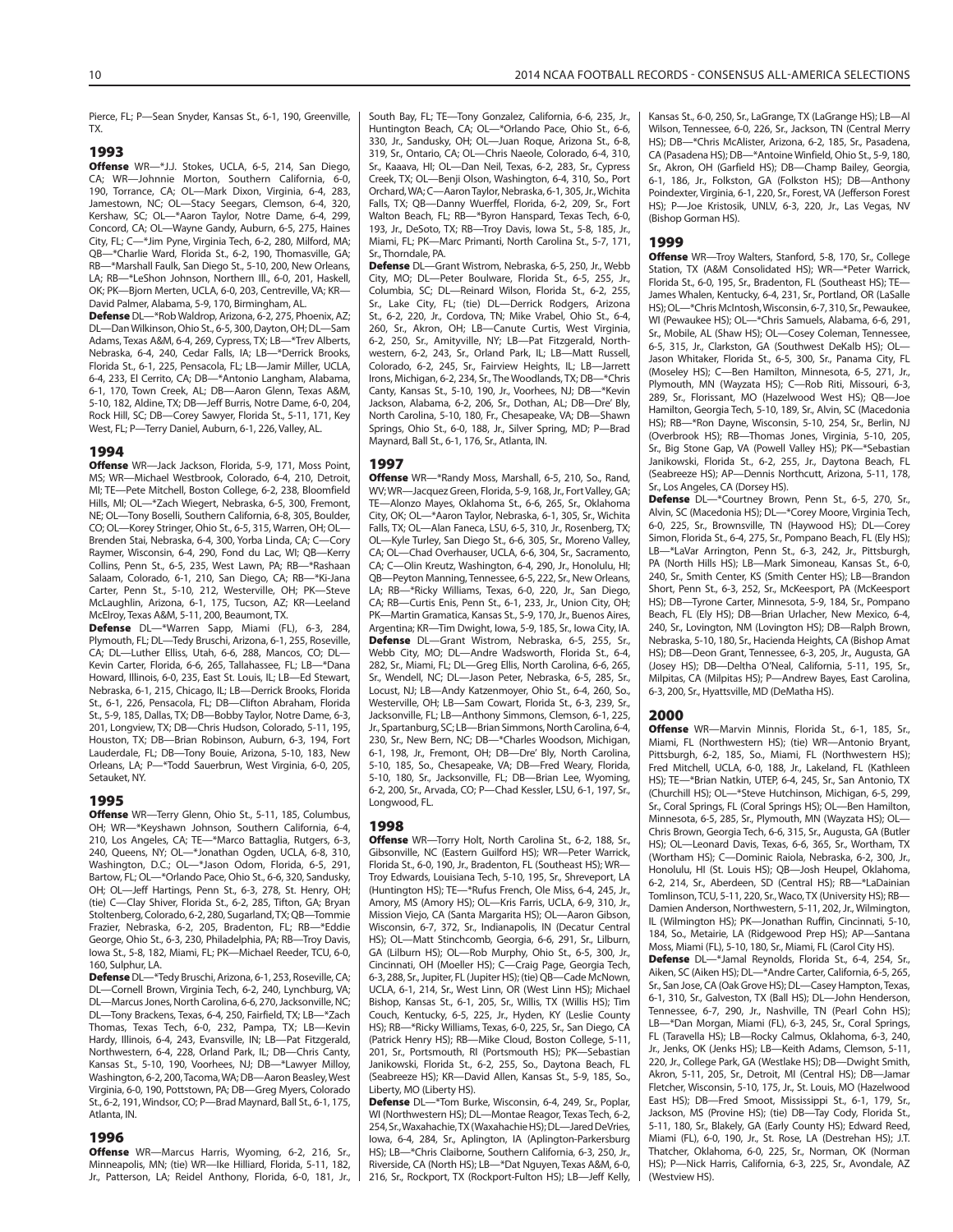#### **2001**

**Offense** WR—\*Jabar Gaffney, Florida, 6-1, 197, So., Jacksonville, FL (Raines HS); WR—Josh Reed, LSU, 5-11, 205, Jr., Rayne, LA (Rayne HS); TE—Dan Graham, Colorado, 6-3, 245, Sr., Denver, CO (Thomas Jefferson HS); OL—\*Bryant McKinnie, Miami (FL), 6-9, 335, Sr., Woodbury, NJ (Woodbury HS); OL—Toniu Fonoti, Nebraska, 6-4, 340, Jr., Hauula, HI (Kahuku HS); (tie) OL—Andre Gurode, Colorado, 6-4, 320, Sr., Houston, TX (North Shore HS); Mike Williams, Texas, 6-6, 339, Sr., The Colony, TX (The Colony HS); Mike Pearson, Florida, 6-7, 300, Jr., Seffner, FL (Armwood HS); Terrence Metcalf, Ole Miss, 6-4, 315, Sr., Clarksdale, MS (Clarksdale HS); C—LeCharles Bentley, Ohio St., 6-2, 300, Sr., Cleveland, OH (St. Ignatius HS); QB—Rex Grossman, Florida, 6-1, 223, So., Bloomington, IN (Bloomington South HS); RB—Luke Staley, BYU, 6-2, 225, Jr., Tualatin, OR (Tualatin HS); RB-William Green, Boston College, 6-1, 217, Jr., Atlantic City, NJ (Holy Spirit HS); PK—Damon Duval, Auburn, 6-1, 186, Jr., Chattanooga, TN (Central HS).

**Defense** DL—Alex Brown, Florida, 6-4, 254, Sr., White Springs, FL (Hamilton County HS); DL—\*Dwight Freeney, Syracuse, 6-1, 250, Sr., Bloomfield, CT (Bloomfield HS); DL—John Henderson, Tennessee, 6-7, 290, Sr., Nashville, TN (Pearl Cohn HS); DL—\*Julius Peppers, North Carolina, 6-6, 285, Jr., Bailey, NC (Southern Nash HS); LB—Rocky Calmus, Oklahoma, 6-3, 235, Sr., Jenks, OK (Jenks HS); LB—Robert Thomas, UCLA, 6-2, 237, Sr., Imperial, CA (Imperial HS); LB—E.J. Henderson, Maryland, 6-2, 238, Jr., Aberdeen, MD (Aberdeen HS); DB—\*Quentin Jammer, Texas, 6-1, 200, Sr., Angleton, TX (Angleton HS); DB—\*Edward Reed, Miami (FL), 6-0, 198, Sr., St. Rose, LA (Destrehan HS); DB—\*Roy Williams, Oklahoma, 6-0, 215, Jr., Union City, CA (James Logan HS); P—Travis Dorsch, Purdue, 6-6, 222, Jr., Bozeman, MT (Bozeman HS).

#### **2002**

**Offense** WR—\*Charles Rogers, Michigan St., 6-4, 205, Jr., Saginaw, MI (Saginaw HS); (tie) WR—Reggie Williams, Washington, 6-4, 200, So., Tacoma, WA (Lakes HS); Rashaun Woods, Oklahoma St., 6-2, 187, Jr., Oklahoma City, OK (Millwood HS); TE—\*Dallas Clark, Iowa, 6-4, 244, Jr., Livermore, IA (Twin River Valley HS); OL—Shawn Andrews, Arkansas, 6-5, 345, So., Camden, AR (Fairview HS); OL— Eric Steinbach, Iowa, 6-7, 284, Sr., Lockport, IL (Providence Catholic HS); OL—Derrick Dockery, Texas, 6-6, 345, Sr., Garland, TX (Lakeview Centennial HS); OL—Jordan Gross, Utah, 6-5, 306, Sr., Fruitland, ID (Fruitland HS); C—Brett Romberg, Miami (FL), 6-3, 290, Sr., Windsor, Ontario, Canada (Belle River HS); QB—Carson Palmer, Southern California, 6-5, 225, Sr., Laguna Niguel, CA (Santa Margarita HS); RB—\*Larry Johnson, Penn St., 6-2, 222, Sr., State College, PA (State College Area HS); RB—Willis McGahee, Miami (FL), 6-1, 224, So., Miami, FL (Central HS); PK—Mike Nugent, Ohio St., 5-10, 170, So., Centerville, OH (Centerville HS); AP/ KR—Derek Abney, Kentucky, 5-10, 175, Jr., Mosinee, WI (Everest HS).

**Defense** DL—\*Terrell Suggs, Arizona St., 6-3, 251, Jr., Chandler, AZ (Hamilton HS); DL—David Pollack, Georgia, 6-2, 275, So., Snellville, GA (Shiloh HS); DL—Rien Long, Washington St., 6-6, 287, Jr., Anacortes, WA (Anacortes HS); DL—Tommie Harris, Oklahoma, 6-3, 280, So., Killeen, TX (Ellison HS); LB—E.J. Henderson, Maryland, 6-2, 250, Sr., Aberdeen, MD (Aberdeen HS); LB—Teddy Lehman, Oklahoma, 6-2, 235, Jr., Fort Gibson, OK (Fort Gibson HS); LB—Matt Wilhelm, Ohio St., 6-5, 245, Sr., Lorain, OH (Elyria Catholic HS); DB—\*Mike Doss, Ohio St., 5-11, 204, Sr., Canton, OH (McKinley HS); DB—\*Terence Newman, Kansas St., 5-11, 185, Sr., Salina, KS (Central HS); DB—\*Shane Walton, Notre Dame, 5-11, 185, Sr., San Diego, CA (Bishops School HS); DB—Troy Polamalu, Southern California, 5-10, 215, Sr., Tenmile, OR (Douglas HS); P—Mark Mariscal, Colorado, 6-2, 200, Sr., Tallahassee, FL (Lincoln HS).

#### **2003**

**Offense** WR—\*Larry Fitzgerald, Pittsburgh, 6-3, 225, So., Minneapolis, MN (Valley Forge Military); WR—Mike Williams, Southern California, 6-5, 230, So., Tampa, FL (Plant HS); TE—\*Kellen Winslow, Miami (FL), 6-5, 250, Jr., San Diego, CA (Scripps Ranch HS); OL—\*Shawn Andrews, Arkansas, 6-6, 353, Jr., Camden, AR (Fairview HS); OL—\*Robert Gallery, Iowa, 6-7, 321, Sr., Masonville, IA (East Buchanan HS); OL—Jacob Rogers, Southern California, 6-6, 305, Sr., Oxnard, CA (Oxnard HS); OL—Alex Barron, Florida St., 6-6, 316, Jr., Orangeburg, SC (Wilkinson HS); C—\*Jake Grove, Virginia Tech, 6-3, 300, Sr., Forest, VA (Jefferson Forest HS); QB—\*Jason White, Oklahoma, 6-3, 221, Sr., Tuttle, OK (Tuttle HS); RB—Chris Perry, Michigan, 6-1, 218, Sr., Advance, NC (Fork Union Military); RB—Kevin Jones, Virginia Tech, 6-0, 221, Jr., Chester, PA (Cardinal O'Hara HS); (tie) PK—Nate Kaeding, Iowa, 6-0, 180, Sr., Coralville, IA (Iowa City West HS); Nick Browne, TCU, 5-10, 172, Sr., Garland, TX (Naaman Forest HS); AP/KR—\*Antonio Perkins, Oklahoma, 6-0, 188, Jr., Lawton, OK (Lawton HS).

**Defense** DL—\*Dave Ball, UCLA, 6-6, 269, Sr., Dixon, CA (Dixon HS); DL—\*Tommie Harris, Oklahoma, 6-3, 289, Jr., Killeen, TX (Ellison HS); DL—Chad Lavalais, LSU, 6-3, 292, Sr., Marksville, LA (Marksville HS); DL—Kenechi Udeze, Southern California, 6-4, 285, Jr., Los Angeles, CA (Verbum Dei HS); LB—\*Teddy Lehman, Oklahoma, 6-2, 243, Sr., Fort Gibson, OK (Fort Gibson HS); LB—Derrick Johnson, Texas, 6-4, 230, Jr., Waco, TX (Waco HS); LB—Grant Wiley, West Virginia, 6-1, 235, Sr., Trappe, PA (Perkiomen Valley HS); DB—\*Derrick Strait, Oklahoma, 5-11, 195, Sr., Austin, TX (Lanier HS); DB—\*Sean Taylor, Miami (FL), 6-3, 230, Jr., Miami, FL (Gulliver Prep HS); DB—Keiwan Ratliff, Florida, 5-10, 178, Sr., Columbus, OH (Whitehall-Yearling HS); DB—Will Allen, Ohio St., 6-2, 190, Sr., Dayton, OH (Huber Heights Wayne HS); P—Dustin Colquitt, Tennessee, 6-2, 196, Jr., Knoxville, TN (Bearden HS).

#### **2004**

**Offense** WR—\*Braylon Edwards, Michigan, 6-3, 208, Sr., Detroit, MI (Bishop Gallagher HS); WR—Taylor Stubblefield, Purdue, 6-1, 182, Sr., Yakima, WA (Davis HS); TE—\*Heath Miller, Virginia, 6-5, 255, Jr., Swords Creek, VA (Honaker HS); OL—\*Jammal Brown, Oklahoma, 6-6, 313, Sr., Lawton, OK (MacArthur HS); OL—\*Alex Barron, Florida St., 6-6, 308, Sr., Orangeburg, SC (Wilkinson HS); OL—David Baas, Michigan, 6-5, 323, Sr., Sarasota, FL (Riverview HS); OL—Elton Brown, Virginia, 6-6, 338, Sr., Hampton, VA (Hampton HS); OL— Michael Munoz, Tennessee, 6-6, 315, Sr., Mason, OH (Moeller HS); C—Ben Wilkerson, LSU, 6-4, 297, Sr., Hemphill, TX (Hemphill HS); QB—Matt Leinart, Southern California, 6-5, 225, Jr., Santa Ana, CA (Mater Dei HS); RB—\*Adrian Peterson, Oklahoma, 6-2, 210, Fr., Palestine, TX (Palestine HS); RB—J.J. Arrington, California, 5-10, 210, Sr., Rocky Mount, NC (Northern Nash HS); PK—\*Mike Nugent, Ohio St., 5-10, 180, Sr., Centerville, OH (Centerville HS); AP/KR—Reggie Bush, Southern California, 6-0, 200, So., Spring Valley, CA (Helix HS). **Defense** DL—David Pollack, Georgia, 6-3, 261, Sr., Snellville, GA (Shiloh HS); DL—Erasmus James, Wisconsin, 6-4, 263, Sr., Pembroke Pines, FL (McArthur HS); DL—Shaun Cody, Southern California, 6-4, 295, Sr., Hacienda, CA (Los Altos HS); DL—Marcus Spears, LSU, 6-4, 298, Sr., Baton Rouge, LA (Southern Lab HS); LB—\*Derrick Johnson, Texas, 6-4, 235, Sr., Waco, TX (Waco HS); LB—Matt Grootegoed, Southern California, 5-11, 215, Sr., Huntington Beach, CA (Mater Dei HS); LB—A.J. Hawk, Ohio St., 6-1, 238, Jr., Centerville, OH (Centerville HS); DB—\*Antrel Rolle, Miami (FL), 6-1, 202, Sr., Homestead, FL (South Dade HS); DB—Marlin Jackson, Michigan, 6-1, 196, Sr., Sharon, PA (Sharon HS); DB—Carlos Rogers, Auburn, 6-1, 200, Sr., Augusta, GA (Butler HS); DB— Ernest Shazor, Michigan, 6-4, 229, Sr., Detroit, MI (Martin Luther King HS); DB—Thomas Davis, Georgia, 6-1, 230, Jr., Shellman, GA (Randolph-Clay HS); P—Brandon Fields, Michigan St., 6-6, 234, So., Toledo, OH (St. John's HS).

#### **2005**

**Offense** WR—\*Dwayne Jarrett, Southern California, 6-5, 195, So.; WR—Jeff Samardzija, Notre Dame, 6-5, 215, Jr.; TE—Marcedes Lewis, UCLA, 6-6, 255, Sr.; OL—\*Jonathan Scott, Texas, 6-7, 310, Sr.; OL—Marcus McNeill, Auburn, 6-9, 337, Sr.; OL—Max Jean-Gilles, Georgia, 6-4, 340, Sr.; OL—Taitusi Lutui, Southern California, 6-6, 365, Sr.; C—\*Greg Eslinger, Minnesota, 6-3, 285, Sr.; QB—Vince Young, Texas, 6-5, 230, Jr.; RB—\*Reggie Bush, Southern California, 6-0, 200, Jr.; RB—Jerome Harrison, Washington St., 5-9, 192, Sr.; PK—Mason Crosby, Colorado, 6-2, 210, Jr.; AP/KR—\*Maurice Drew, UCLA, 5-8, 198, Jr.

**Defense** DL—\*Elvis Dumervil, Louisville, 6-0, 256, Sr.; DL—\*Tamba Hali, Penn St., 6-3, 258, Sr.; DL—Haloti Ngata, Oregon, 6-5, 338, Jr.; DL—Rodrique Wright, Texas, 6-5, 305, Sr.; LB—\*A.J. Hawk, Ohio St., 6-1, 238, Sr.; LB—\*DeMeco Ryans, Alabama, 6-2, 232, Sr.; LB—Paul Posluszny, Penn St., 6-2, 230, Jr.; DB—\*Jimmy Williams, Virginia Tech, 6-3, 206, Sr.; DB—\*Michael Huff, Texas, 6-1, 205, Sr.; DB—Greg Blue, Georgia, 6-2, 214, Sr.; DB—Tye Hill, Clemson, 5-10, 178, Sr.; P—\*Ryan Plackemeier, Wake Forest, 6-4, 235, Sr.

#### **2006**

**Offense** WR—\*Calvin Johnson, Georgia Tech, 6-5, 235, Jr.; WR—Dwayne Jarrett, Southern California, 6-5, 210, Jr.;

TE—Zach Miller, Arizona St., 6-5, 260, Jr.; OL—Sam Baker, Southern California, 6-5, 305, Jr.; OL—Justin Blalock, Texas, 6-4, 335, Sr.; OL—Jake Long, Michigan, 6-7, 313, Jr.; OL—\*Joe Thomas, Wisconsin, 6-8, 313, Sr.; C—\*Dan Mozes, West Virginia, 6-4, 290; Sr.; QB—\*Troy Smith, Ohio St., 6-1, 215, Sr.; RB/AP—Darren McFadden, Arkansas, 6-2, 205, So.; RB—\*Steve Slaton, West Virginia, 5-10, 195, So.; PK— Justin Medlock, UCLA, 6-0, 197, Sr.; KR—DeSean Jackson, California, 6-0, 166, So.

**Defense** DL—\*Gaines Adams, Clemson, 6-5, 265, Sr.; DL— Justin Hickman, UCLA, 6-2, 263, Sr.; DL—Quinn Pitcock, Ohio St., 6-3, 295, Sr.; DL—\*LaMarr Woodley, Michigan, 6-2, 269, Sr.; LB—James Laurinaitis, Ohio St., 6-3, 244, So.; LB—Patrick Willis, Ole Miss, 6-2, 240, Sr.; LB—Paul Posluszny, Penn St., 6-2, 238, Sr.; DB—Leon Hall, Michigan, 5-11, 193, Sr.; DB—Daymeion Hughes, California, 6-0, 188, Sr.; DB—LaRon Landry, LSU, 6-2, 202, Sr.; DB—Reggie Nelson, Florida, 6-1, 193, Jr.; DB—Eric Weddle, Utah, 6-0, 200, Sr.; P—\*Daniel Sepulveda, Baylor, 6-3, 230, Sr.

#### **2007**

**Offense** WR—\*Michael Crabtree, Texas Tech, 6-3, 208, Fr.; WR—Jordy Nelson, Kansas St., 6-3, 217, Sr.; TE—Martin Rucker, Missouri, 6-6, 255, Sr.; OL—Ryan Clady, Boise St., 6-6, 317, Jr.; OL—\*Jake Long, Michigan, 6-7, 315, Sr.; OL—Steve Justice, Wake Forest, 6-4, 284, Sr.; OL—Duke Robinson, Oklahoma, 6-5, 352, Jr.; C—Jonathan Luigs, Arkansas, 6-4, 307, Jr.; QB—Tim Tebow, Florida, 6-3, 235, So.; RB—\*Darren McFadden, Arkansas, 6-2, 215, Jr.; RB—Kevin Smith, UCF, 6-1, 211, Jr.; PK—John Sullivan, New Mexico, 5-10, 152, Sr.; KR—Felix Jones, Arkansas, 6-0, 207, Jr.; AP—Jeremy Maclin, Missouri, 6-1, 185, Fr.

**Defense** DL—\*Glenn Dorsey, LSU, 6-2, 303, Sr.; DL—\*Sedrick Ellis, Southern California, 6-2, 305, Sr.; DL—\*Chris Long, Virginia, 6-4, 284, Sr.; DL—George Selvie, South Fla., 6-4, 242, So.; LB—Dan Connor, Penn St., 6-3, 233, Sr.; LB—Jordan Dizon, Colorado, 6-0, 220, Sr.; LB—J Leman, Illinois, 6-3, 243, Sr.; LB—\*James Laurinaitis, Ohio St., 6-3, 240, Jr.; LB— Curtis Lofton, Oklahoma, 6-0, 238, Jr.; DB—Antoine Carson, Arizona, 6-0, 185, Sr.; DB—Jamie Silva, Boston College, 5-11, 210, Sr.; DB—Craig Steltz, LSU, 6-2, 209, Sr.; DB—\*Aqib Talib, Kansas, 6-2, 195, Jr.; P—Kevin Huber, Cincinnati, 6-1, 210, Jr.

#### **2008**

**Offense** WR—\*Michael Crabtree, Texas Tech, 6-3, 214, So.; WR—Dez Bryant, Oklahoma St., 6-2, 210, So.; TE—Chase Coffman, Missouri, 6-6, 245, Sr.; OL—\*Michael Oher, Ole Miss, 6-5, 318, Sr.; OL—\*Andre Smith, Alabama, 6-4, 330, Jr.; OL—Duke Robinson, Oklahoma, 6-5, 335, Sr.; OL—Brandon Carter, Texas Tech, 6-7, 354, Jr.; C—Antoine Caldwell, Alabama, 6-3, 305, Sr.; (tie) QB—Sam Bradford, Oklahoma, 6-4, 218, So.; Colt McCoy, Texas, 6-3, 210, Jr.; RB—\*Shonn Greene, Iowa, 5-11, 235, Jr.; RB—Javon Ringer, Michigan St., 5-9, 202, Sr.; PK—\*Louie Sakoda, Utah, 5-9, 178, Sr.; (tie) AP/ KR—Jeremy Maclin, Missouri, 6-1, 200, So.; Brandon James, Florida, 5-7, 186, Jr.

**Defense** DL—\*Brian Orakpo, Texas, 6-4, 260, Sr.; DL— Terrence Cody, Alabama, 6-5, 365, Jr.; DL—Jerry Hughes, TCU, 6-3, 260, Jr.; DL—Aaron Maybin, Penn St., 6-4, 236, So.; LB—\*Brandon Spikes, Florida, 6-3, 245, Jr.; LB—\*Rey Maualuga, Southern California, 6-2, 260, Sr.; LB—James Laurinaitis, Ohio St., 6-3, 240, Sr.; DB—\*Eric Berry, Tennessee, 5-11, 195, So.; DB—Taylor Mays, Southern California, 6-3, 230, Jr.; DB—Alphonso Smith, Wake Forest, 5-9, 190, Sr.; DB—Malcolm Jenkins, Ohio St., 6-1, 201, Sr.; P—Kevin Huber, Cincinnati, 6-1, 220, Sr.

#### **2009**

**Offense** WR—Jordan Shipley, Texas, 6-0, 190, Sr.; WR—\*Golden Tate, Notre Dame, 5-11, 195, Jr.; TE—Dennis Pitta, BYU, 6-5, 247, Sr.; OL—Mike Iupati, Idaho, 6-6, 330, Sr.; OL—Mike Johnson, Alabama, 6-6, 305, Sr.; OL—\*Russell Okung, Oklahoma St., 6-5, 300, Sr.; OL—Trent Williams, Oklahoma, 6-5, 318, Sr.; C—Maurkice Pouncey, Florida, 6-5, 318, Jr.; QB—\*Colt McCoy, Texas, 6-2, 210, Sr.; RB—\*Toby Gerhart, Stanford, 6-1, 235, Sr.; RB—\*Mark Ingram, Alabama, 5-10, 215, So.; PK—Kai Forbath, UCLA, 6-0, 192, Jr.; KR/ AP—\*C.J. Spiller, Clemson, 5-11, 195, Sr.

**Defense** DL—Terrence Cody, Alabama, 6-5, 365, Sr.; DL—\*Jerry Hughes, TCU, 6-3, 257, Sr.; DL—Gerald McCoy, Oklahoma, 6-4, 297, Jr.; DL—\*Ndamukong Suh, Nebraska, 6-4, 300, Sr.; LB—Greg Jones, Michigan St., 6-1, 228, Jr.; LB—\*Rolando McClain, Alabama, 6-4, 258, Jr.; LB—Brandon Spikes, Florida, 6-3, 258, Sr.; DB—Javier Arenas, Alabama, 5-9, 198, Sr.; DB—\*Eric Berry, Tennessee, 5-11, 203, Jr.;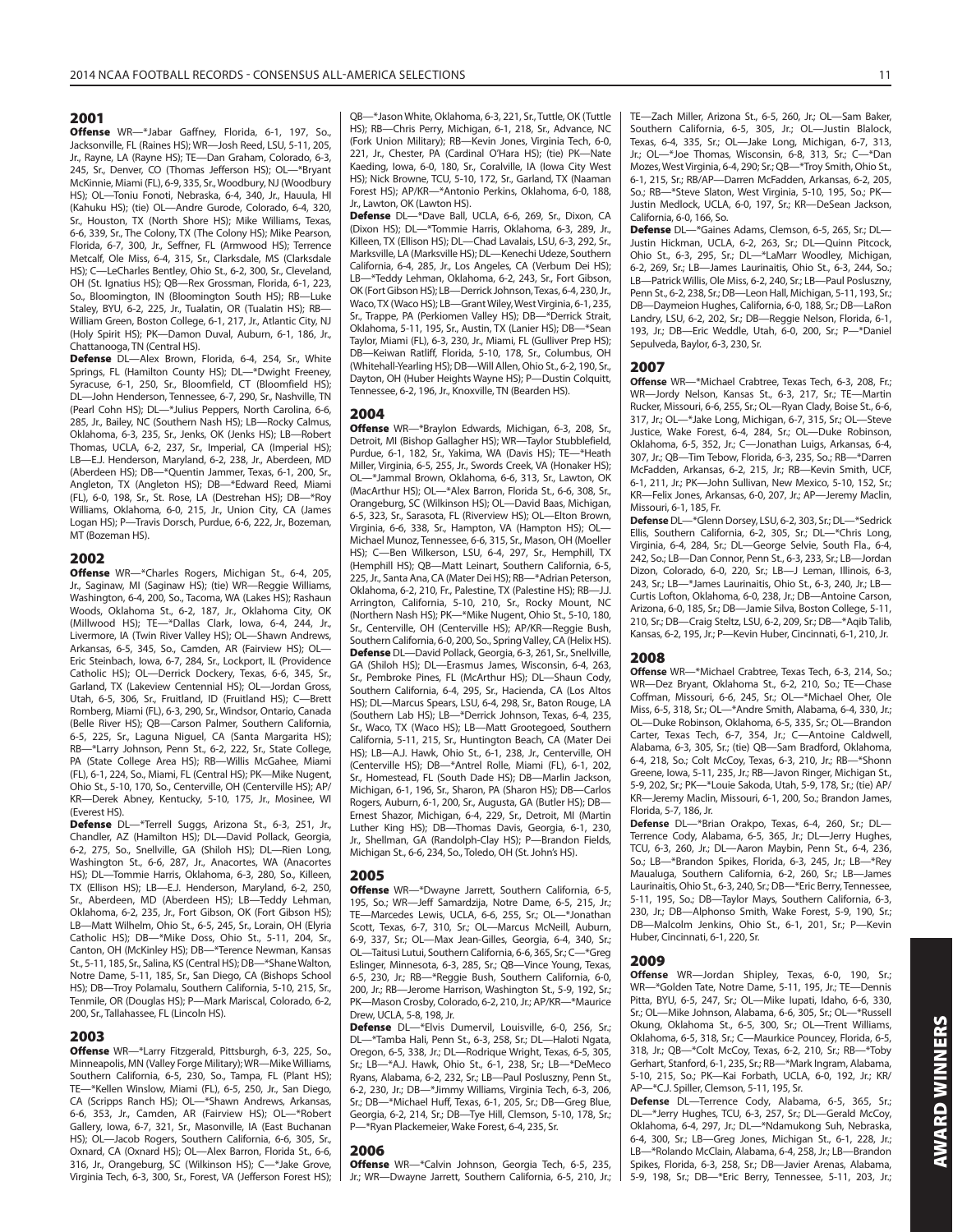DB—\*Joe Haden, Florida, 5-11, 190, Jr.; DB—Farl Thomas, Texas, 5-10, 197, So.; P—\*Drew Butler, Georgia, 6-2, 203, So.

#### **2010**

**Offense** WR—\*Justin Blackmon, Oklahoma St., 6-1, 205, So.; WR—Ryan Broyles, Oklahoma, 5-11, 183, Jr.; TE—Lance Kendricks, Wisconsin, 6-4, 241, Sr.; TE—Michael Egnew, Missouri, 6-6, 235, Jr.; OL—\*Rodney Hudson, Florida St., 6-2, 282, Sr.; OL—\*Gabe Carimi, Wisconsin, 6-7, 327, Sr.; OL—Nate Solder, Colorado, 6-9, 315, Sr.; OL—Lee Ziemba, Auburn, 6-8, 319, Sr.; C—Chase Beeler, Stanford, 6-3, 285, Sr.; QB—Cam Newton, Auburn, 6-6, 250, Jr.; RB—\*LaMichael James, Oregon, 5-9, 185, So.; RB—Kendall Hunter, Oklahoma St., 5-8, 200, Sr.; PK—Josh Jasper, LSU, 5-11, 171, Sr.; KR/AP— Cliff Harris, Oregon, 5-11, 180, So.; KR/AP—Eric Page, Toledo, 5-10, 180, So.

**Defense** DL—\*Da'Quan Bowers, Clemson, 6-4, 275, Jr.; DL—\*Ryan Kerrigan, Purdue, 6-4, 263, Sr.; DL—Nick Fairley, Auburn, 6-5, 298, Jr.; DL—Stephen Paea, Oregon St., 6-1, 311, Sr.; DL—Adrian Clayborn, Iowa, 6-4, 285, Sr.; LB—\*Greg Jones, Michigan St., 6-1, 240, Sr.; LB—\*Luke Kuechly, Boston College, 6-3, 235, So.; LB—Von Miller, Texas A&M, 6-3, 243, Sr.; DB—\*Patrick Peterson, LSU, 6-1, 222, Jr.; DB—\*Prince Amukamara, Nebraska, 6-1, 205, Sr.; DB—Quinton Carter, Oklahoma, 6-1, 200, Sr.; DB—Tejay Johnson, TCU, 6-1, 212, Sr.; P—Chas Henry, Florida, 6-3, 215, Sr.

#### **2011**

**Offense** WR—\*Justin Blackmon, Oklahoma St., 6-1, 215, Jr.; (tie) WR—Ryan Broyles, Oklahoma, 5-10, 188, Sr.; Robert Woods, Southern California, 6-1, 180, So.; TE—Dwayne Allen, Clemson, 6-4, 255, Jr.; OL—\*Barrett Jones, Alabama, 6-5, 311, Sr.; OL—\*David DeCastro, Stanford, 6-5, 310, Sr.; OL—Nate Potter, Boise St., 6-6, 295, Sr.; OL—Levy Adcock, Oklahoma St., 6-6, 322, Sr.; C—David Molk, Michigan, 6-2, 286, Sr.; QB— Robert Griffin III, Baylor, 6-2, 220, Jr.; RB—\*Trent Richardson, Alabama, 5-11, 224, Jr.; RB—Montee Ball, Wisconsin, 5-11, 210, Jr.; PK—Randy Bullock, Texas A&M, 5-9, 212, Sr.; KR/ AP—Joe Adams, Arkansas, 5-11, 190, Sr.

**Defense** DL—\*Whitney Mercilus, Illinois, 6-4, 265, Jr.; DL— Jerel Worthy, Michigan St., 6-3, 310, Jr.; DL—Devon Still, Penn St., 6-5, 310, Sr.; DL—Melvin Ingram, South Carolina, 6-2, 276, Sr.; LB—Dont'a Hightower, Alabama, 6-4, 260, Jr.; LB—Luke Kuechly, Boston College, 6-3, 237, Jr.; LB—Jarvis Jones, Georgia, 6-3, 241, So.; DB—\*Mark Barron, Alabama, 6-2, 218, Sr.; DB—\*Morris Claiborne, LSU, 6-0, 185, Jr.; DB— Tyrann Mathieu, LSU, 5-9, 175, So.; P—Shawn Powell, Florida St., 6-4, 235, Sr.

#### **2012**

**Offense** WR—\*Marqise Lee, Southern California, 6-0, 195, So.; WR—\*Terrance Williams, Baylor, 6-2, 205, Sr.; TE—\*Zach Ertz, Stanford, 6-6, 252, Sr.; OL—\*Jonathan Cooper, North Carolina, 6-3, 295, Sr.; OL—\*Luke Joeckel, Texas A&M, 6-6, 310, Jr.; OL—\*Chance Warmack, Alabama, 6-3, 320, Sr.; OL—David Yankey, Stanford, 6-5, 301, Jr.; C—Barrett Jones, Alabama, 6-5, 302, Sr.; QB—Johnny Manziel, Texas A&M, 6-1, 200, Fr.; RB—Montee Ball, Wisconsin, 5-11, 215, Sr.; RB— Kenjon Barner, Oregon, 5-11, 192, Sr.; RB—Ka'Deem Carey, Arizona, 5-10, 197, So.; PK—Cairo Santos, Tulane, 5-8, 160, Jr.; KR/AP—Dri Archer, Kent St., 5-8, 175, Sr.

**Defense** DL—\*Jadeveon Clowney, South Carolina, 6-6, 256, So.; DL—\*Bjoern Werner, Florida St., 6-4, 255, Jr.; DL— Damontre Moore, Texas A&M, 6-4, 250, Jr.; DL—Will Sutton, Arizona St., 6-1, 267, Jr.; LB—\*Jarvis Jones, Georgia, 6-3, 241, Jr.; LB—\*Manti Te'o, Notre Dame, 6-2, 255, Sr.; LB—C.J. Mosley, Alabama, 6-2, 232, Jr.; DB—\*Dee Milliner, Alabama, 6-1, 199, Jr.; DB—\*Phillip Thomas, Fresno St., 6-1, 215, Sr.; DB—Jordan Poyer, Oregon St., 6-0, 190, Sr.; DB—Eric Reid, LSU, 6-2, 212, Jr.; P—\*Ryan Allen, Louisiana Tech, 6-2, 215, Sr.

#### **2013**

To be named to the Consensus team, players have to be listed on the first team for more than half the All-America teams used in the compilation. If no player meets this criterion at a position, a player can be selected if named first team on at least two of the All-America teams. Second and third teams are used to break ties. In the case of a true tie, all players are listed. Five organizations are used to compile the consensus team — American Football Coaches Association, Associated Press, Football Writers Association of America, The Sporting News and Walter Camp Foundation. In 2013, there were 10 players who were unanimous choices by all five organizations. Note: Each of the five teams has a different way of listing the returner or all-purpose player. For the purpose of the Consensus All-America team, those categories were treated as one position.

**Offense** WR---Brandin Cooks, Oregon St., 5-10, 186, Jr.; WR---Mike Evans, Texas A&M, 6-5, 225, So.; TE---\*Jace Amaro, Texas Tech, 6-5, 260, Jr.; OL---\*David Yankey, Stanford, 6-5, 313, Sr.; OL---\*Jake Matthews, Texas A&M, 6-5, 305, Sr.; OL--- \*Cyril Richardson, Baylor, 6-5, 340, Sr.; OL---Cyrus Kouandjio, Alabama, 6-6, 340, Jr.; C---Bryan Stork, Florida St., 6-4, 300, Sr.; C---Gabe Ikard, Oklahoma, 6-3, 298, Sr.; QB---Jameis Winston, Florida St., 6-4, 229, Fr.; RB---\*Andre Williams, Boston College, 6-0, 227, Sr.; RB---Ka'Deem Carey, Arizona, 5-10, 207, Jr.; PK-- -Anthony Fera, Texas, 6-2, 208, Sr.; KR/AP---Ty Montgomery, Stanford, 6-2, 215, Jr.

**Defense** DL---\*Aaron Donald, Pittsburgh, 6-0, 285, Sr.; DL--- \*Michael Sam, Missouri, 6-2, 255, Sr.; DL---Jackson Jeffcoat, Texas, 6-5, 250, Sr.; DL---Vic Beasley, Clemson, 6-2, 235, Jr.; LB---\*C.J. Mosley, Alabama, 6-2, 238, Sr.; LB---Anthony Barr, UCLA, 6-4, 248, Sr.; LB---Trent Murphy, Stanford, 6-6, 261, Sr.; DB---\*Darqueze Dennard, Michigan St., 5-11, 197, Sr.; DB---\*Lamarcus Joyner, Florida St., 5-8, 190, Sr.; DB---Ha Ha Clinton-Dix, Alabama, 6-1, 208, Jr.; DB---Justin Gilbert, Oklahoma St., 6-0, 200, Sr.; P---Tom Hornsey, Memphis, 6-3, 210, Sr.

\*Indicates unanimous selection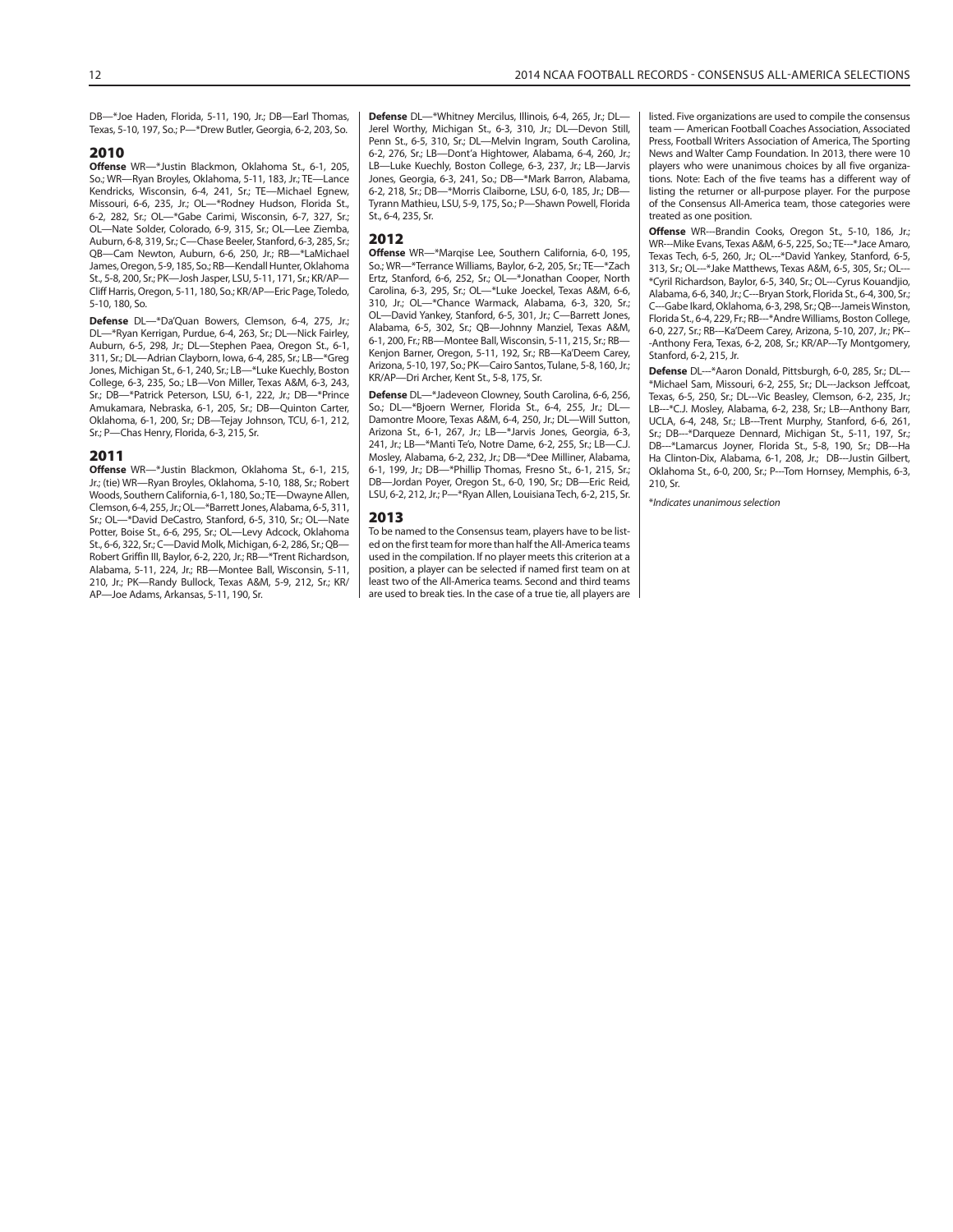**Consensus** 

#### **CALIFORNIA** 1921 Dan McMillan, T  $\mathsf{ller}, \mathsf{E}$ ıller. E orrell, C  $ns F$  $\det G$ tz. T 1pman, B ari, B nsen, B າz, G ter, G 1951 Les Richter, G 1968 Ed White, MG  $n$  White, DT irtkowski, QB 1uncie, RB vera, E era, LB Vhite, RB 1992 Sean Dawkins, WR 1996 Tony Gonzalez, TE Iorial, DB arter, DL nis, P gton, RB  $\overline{p}$ n Hughes, DB Jackson, KR neca, B bhnson, B xendine, E user, B pe, B  $pe, B$ **LLON** Harpster, B  $\blacksquare$ sler, E nith, RB illin, B leaver, C illin, B Herschberger, B eik, E ckersall, B  $\lim E$ ckersall, B ckersall, B teffen, B Jardien, C omas, B delik, G *, B* n Ruffin, PK 1ber, P ber, Pu szewski, G Iunningham, TE key, DĽ  $15, \overline{\text{LB}}$ nard, DB ard, DB Perry, DL Flagler, RB eadwell, PK Woolford, DB ng, OL ch, OL irkland, LB 1993 Stacy Seegars, OL 1997 Anthony Simmons, LB , Summo<br>lams, LB  $DB$ Adams, DL er, KR/AP **COLGATE**<br>1913 Elle 1913 Ellery Huntington, B<br>1916 Oscar Anderson, B Oscar Anderson, B Clarence Horning, T D. Belford West, T<br>D. Belford West, T 1919 D. Belford West, T **C**O<sub>19</sub> 1960 Joe Romig, G 1961 Joe Romig, G Tom Rouen, P **COLORADO ST.** 1978 Mike Bell, DL **COLUMBIA** 1900 Bill Morley, B 1901 Bill Morley, B 1947 Bill Swiacki, E  $\mathbf C$ 1921 Edgar Kaw, B 1922 Edgar Kaw, B **DARTMOUTH** Clark Tobin, G 1924 Carl Diehl, G

Bowers, DL

| 1985           | Scott Thomas, DB                            | ARIZONA ST.                                                   |  |
|----------------|---------------------------------------------|---------------------------------------------------------------|--|
| 1987           | * Chad Hennings, DL                         | 1972<br>Woody Green, B                                        |  |
| 1992           | * Carlton McDonald, DB                      | 1973<br>Woody Green, B                                        |  |
| AKRON          |                                             | 1977<br>John Jefferson, WR<br>1978 * Al Harris, DL            |  |
| 2000           | Dwight Smith, DB                            | 1981<br>Mike Richardson, DB                                   |  |
|                | <b>ALABAMA</b>                              | 1982<br>Vernon Maxwell, DL                                    |  |
|                | 1930 *Fred Sington, T                       | Mike Richardson, DB                                           |  |
| 1934           | Dixie Howell, B                             | 1983<br>Luis Zendejas, PK<br>David Fulcher, DB<br>1984        |  |
|                | Don Hutson, E<br>Bill Lee, T                | 1985<br>David Fulcher, DB                                     |  |
| 1935           | Riley Smith, B                              | 1986<br>Danny Villa, OL                                       |  |
| 1937           | Leroy Monsky, G                             | 1987<br>Randall McDaniel, OL                                  |  |
| 1941           | Holt Rast, E                                | 1996<br>Derrick Rodgers, DL                                   |  |
| 1942           | Joe Domnanovich, C                          | Juan Rogue, OL<br>*Terrell Suggs, DL<br>2002                  |  |
| 1945<br>1961   | Vaughn Mancha, C<br>*Billy Neighbors, T     | Zach Miller, TE<br>2006                                       |  |
| 1962           | * Lee Roy Jordan, C                         | 2012<br>Will Sutton, DL                                       |  |
| 1965           | Paul Crane, C                               | ARKANSAS                                                      |  |
| 1966           | * Cecil Dowdy, T                            | 1948<br>Clyde Scott, B                                        |  |
| 1967           | Ray Perkins, E<br>Dennis Homan, E           | *Bud Brooks, G<br>1954                                        |  |
|                | Bobby Johns, DB                             | 1965<br>Glen Ray Hines, T<br>Loyd Phillips, DT                |  |
| 1971           | Johnny Musso, B                             | 1966<br>* Loyd Phillips, DT                                   |  |
| 1972           | * John Hannah, G                            | 1968<br>Jim Barnes, G                                         |  |
| 1973<br>1974   | Buddy Brown, G<br>Leroy Cook, DL            | 1969<br>Rodney Brand, C                                       |  |
|                | Woodrow Lowe, LB                            | 1970<br>Dick Bumpas, DT<br>1977<br>Leotis Harris, G           |  |
| 1975           | * Leroy Cook, DE                            | Steve Little, K                                               |  |
| 1977           | Ozzie Newsome, WR                           | 1979<br>*Greg Kolenda, T                                      |  |
| 1978           | Marty Lyons, DL                             | * Billy Ray Smith, DL<br>1981                                 |  |
| 1979<br>1980   | Jim Bunch, T<br>* E.J. Junior, DL           | 1982<br>* Steve Korte, OL                                     |  |
| 1981           | Tommy Wilcox, DB                            | *Billy Ray Smith, DL<br>Wayne Martin, DL<br>1988              |  |
| 1982           | Mike Pitts, DL                              | Kendall Trainor, PK                                           |  |
| 1986           | * Cornelius Bennett, LB                     | 1989<br>Jim Mabry, OL                                         |  |
| 1988<br>1989   | * Derrick Thomas, LB<br>* Keith McCants, LB | 2002<br>Shawn Andrews, OL                                     |  |
| 1990           | * Philip Doyle, PK                          | * Shawn Andrews, OL<br>2003<br>2006<br>Darren McFadden, RB/AP |  |
| 1992           | John Copeland, DL                           | 2007<br>Felix Jones, KR                                       |  |
|                | Eric Curry, DL                              | Jonathan Luigs, C                                             |  |
| 1993           | * Antonio Langham, DB                       | * Darren McFadden, RB                                         |  |
| 1996           | David Palmer, KR<br>* Kevin Jackson, DB     | Joe Adams, KR/AP<br>2011                                      |  |
| 1999           | * Chris Samuels, OL                         | ARMY                                                          |  |
| 2005           | * DeMeco Ryans, LB                          | 1898<br>Charles Romeyn, B                                     |  |
| 2008           | Antoine Caldwell, C                         | 1900<br>William Smith, E<br>1901<br>Paul Bunker, T            |  |
|                | Terrence Cody, DL<br>* Andre Smith, OL      | Charles Daly, B                                               |  |
| 2009           | Javier Arenas, DB                           | 1902<br>Robert Boyers, C                                      |  |
|                | Terrence Cody, DL                           | Paul Bunker, T-B                                              |  |
|                | * Mark Ingram, RB                           | 1904<br>Arthur Tipton, C<br>Henry Torney, B                   |  |
|                | Mike Johnson, OL                            | 1905<br>Henry Torney, B                                       |  |
| 2011           | * Rolando McClain, LB<br>* Mark Barron, DB  | 1907<br>William Erwin, G                                      |  |
|                | Dont'a Hightower, LB                        | 1911<br>Leland Devore, T                                      |  |
|                | *Barrett Jones, OL                          | 1913<br>Louis Merillat, E<br>1914<br>John McEwan, C           |  |
|                | *Trent Richardson, RB                       | 1916<br>Elmer Oliphant, B                                     |  |
| 2012           | Barrett Jones, C<br>* Dee Milliner, DB      | 1917<br>Elmer Oliphant, B                                     |  |
|                | C.J. Mosley, LB                             | 1922<br>Ed Garbisch, C                                        |  |
|                | * Chance Warmack, OL                        | 1926<br>Bud Sprague, T<br>1927<br>Red Cagle, B                |  |
| 2013           | Ha Ha Clinton-Dix, DB                       | * Red Cagle, B<br>1928                                        |  |
|                | Cyrus Kouandjio, OL<br>* C.J. Mosley, LB    | 1929<br>Red Cagle, B                                          |  |
|                |                                             | 1932<br>Milt Summerfelt, G                                    |  |
| <b>AMHERST</b> |                                             | 1943<br>* Casimir Myslinski, C<br>1944<br>Doc Blanchard, B    |  |
| 1905           | John Hubbard, B                             | Glenn Davis, B                                                |  |
| <b>ARIZONA</b> |                                             | 1945<br>* Doc Blanchard, B                                    |  |
| 1982           | Ricky Hunley, LB                            | Tex Coulter, T                                                |  |
| 1983<br>1987   | * Ricky Hunley, LB<br>Chuck Cecil, DB       | * Glenn Davis, B<br>John Green, G                             |  |
| 1990           | * Darryll Lewis, DB                         | 1946<br>*Doc Blanchard, B                                     |  |
| 1992           | Rob Waldrop, DL                             | * Glenn Davis, B                                              |  |
| 1993           | * Rob Waldrop, DL                           | Hank Foldberg, E                                              |  |
| 1994           | Tony Bouie, DB                              | 1947<br>Joe Steffy, G                                         |  |
|                | Tedy Bruschi, DL<br>Steve McLaughlin, PK    | 1949<br>Arnold Galiffa, B<br>1950<br>* Dan Foldberg, E        |  |
| 1995           | * Tedy Bruschi, DL                          | 1957<br>Bob Anderson, B                                       |  |
| 1998           | * Chris McAlister, DB                       | 1958<br>* Pete Dawkins, B                                     |  |
| 1999           | Dennis Northcutt, AP                        | 1959<br>Bill Carpenter, E                                     |  |
|                |                                             |                                                               |  |
|                |                                             |                                                               |  |
|                |                                             |                                                               |  |
|                |                                             |                                                               |  |
|                |                                             |                                                               |  |

| <b>All-Americans by College</b>                               |                                                           | 1 J J L<br>1957 *Jimmy Phillips, E<br>1958<br>Zeke Smith, G  |
|---------------------------------------------------------------|-----------------------------------------------------------|--------------------------------------------------------------|
| Beginning in 1924, unanimous selections are indicated by (*). |                                                           | 1960<br>Ken Rice, T                                          |
| AIR FORCE                                                     | 2007<br>Antoine Cason, DB                                 | 1964<br>Tucker Fredericksor<br>1969<br>Buddy McClinton, D    |
| 1958<br>Brock Strom, T                                        | 2012<br>Ka'Deem Carey, RB                                 | 1970<br>Larry Willingham, D                                  |
| 1970<br>Ernie Jennings, E                                     | 2013<br>Ka'Deem Carey, RB                                 | 1971<br>*Terry Beasley, E                                    |
| 1985<br>Scott Thomas, DB                                      | <b>ARIZONA ST.</b>                                        | *Pat Sullivan, QB                                            |
| 1987 * Chad Hennings, DL                                      | 1972<br>Woody Green, B                                    | 1974<br>Ken Bernich, LB                                      |
| 1992<br>* Carlton McDonald, DB                                | 1973<br>Woody Green, B                                    | 1983<br>Bo Jackson, RB                                       |
| AKRON                                                         | 1977<br>John Jefferson, WR                                | 1984<br>Gregg Carr, LB<br>1985<br>* Bo Jackson, RB           |
| 2000<br>Dwight Smith, DB                                      | 1978 * Al Harris, DL<br>1981<br>Mike Richardson, DB       | 1986<br>*Brent Fullwood, RB                                  |
| <b>ALABAMA</b>                                                | 1982<br>Vernon Maxwell, DL                                | * Ben Tamburello, C                                          |
| 1930 * Fred Sington, T                                        | Mike Richardson, DB                                       | 1987<br>Aundray Bruce, LB                                    |
| 1934<br>Dixie Howell, B                                       | 1983<br>Luis Zendejas, PK                                 | Tracy Rocker, DL                                             |
| Don Hutson, E                                                 | 1984<br>David Fulcher, DB                                 | 1988 *Tracy Rocker, DL<br>1990 * Ed King, OL                 |
| Bill Lee, T                                                   | 1985<br>David Fulcher, DB<br>1986<br>Danny Villa, OL      | David Rocker, DL                                             |
| 1935<br>Riley Smith, B<br>1937<br>Leroy Monsky, G             | 1987<br>Randall McDaniel, OL                              | 1993<br>Terry Daniel, P                                      |
| 1941<br>Holt Rast, E                                          | 1996<br>Derrick Rodgers, DL                               | Wayne Gandy, OL                                              |
| 1942<br>Joe Domnanovich, C                                    | Juan Rogue, OL                                            | Brian Robinson, DB<br>1994                                   |
| 1945<br>Vaughn Mancha, C                                      | 2002 *Terrell Suggs, DL<br>2006                           | 2001<br>Damon Duval, PK<br>2004<br>Carlos Rogers, DB         |
| 1961<br>* Billy Neighbors, T                                  | Zach Miller, TE<br>Will Sutton, DL<br>2012                | 2005<br>Marcus McNeill, OL                                   |
| 1962<br>* Lee Roy Jordan, C<br>1965<br>Paul Crane, C          | <b>ARKANSAS</b>                                           | 2010<br>Nick Fairley, DL                                     |
| 1966 * Cecil Dowdy, T                                         | 1948<br>Clyde Scott, B                                    | Cam Newton, QB                                               |
| Ray Perkins, E                                                | 1954 *Bud Brooks, G                                       | Lee Ziemba, OL                                               |
| 1967<br>Dennis Homan, E                                       | 1965<br>Glen Ray Hines, T                                 | <b>BALL ST.</b>                                              |
| Bobby Johns, DB                                               | Loyd Phillips, DT                                         | 1995<br>Brad Maynard, P                                      |
| 1971<br>Johnny Musso, B<br>1972<br>* John Hannah, G           | 1966 *Loyd Phillips, DT                                   | 1996<br>Brad Maynard, P                                      |
| 1973<br>Buddy Brown, G                                        | 1968<br>Jim Barnes, G<br>1969<br>Rodney Brand, C          | <b>BAYLOR</b>                                                |
| 1974<br>Leroy Cook, DL                                        | 1970<br>Dick Bumpas, DT                                   | 1930<br>Barton Koch, G                                       |
| Woodrow Lowe, LB                                              | 1977<br>Leotis Harris, G                                  | 1956<br>* Bill Glass, G                                      |
| 1975 *Leroy Cook, DE<br>1977<br>Ozzie Newsome, WR             | Steve Little, K                                           | 1963<br>Lawrence Elkins, E                                   |
| 1978<br>Marty Lyons, DL                                       | 1979 * Greg Kolenda, T<br>1981<br>* Billy Ray Smith, DL   | 1964<br>Lawrence Elkins, B<br>1976<br>Gary Green, DB         |
| 1979<br>Jim Bunch, T                                          | *Steve Korte, OL<br>1982                                  | 1979<br>Mike Singletary, LB                                  |
| 1980 * E.J. Junior, DL                                        | *Billy Ray Smith, DL                                      | 1980 * Mike Singletary, LB                                   |
| 1981<br>Tommy Wilcox, DB<br>1982<br>Mike Pitts, DL            | 1988<br>Wayne Martin, DL                                  | 1986<br>*Thomas Everett, DB                                  |
| 1986 * Cornelius Bennett, LB                                  | Kendall Trainor, PK<br>1989<br>Jim Mabry, OL              | 1991 * Santana Dotson, DL<br>2006 *Daniel Sepulveda, P       |
| 1988 * Derrick Thomas, LB                                     | 2002<br>Shawn Andrews, OL                                 | Robert Griffin III, QB<br>2011                               |
| 1989 * Keith McCants, LB                                      | 2003 *Shawn Andrews, OL                                   | 2012 *Terrance Williams, V                                   |
| 1990 * Philip Doyle, PK<br>1992<br>John Copeland, DL          | 2006<br>Darren McFadden, RB/AP                            | 2013 * Cyril Richardson, OL                                  |
| Eric Curry, DL                                                | 2007<br>Felix Jones, KR<br>Jonathan Luigs, C              | <b>BOISE ST.</b>                                             |
| 1993 * Antonio Langham, DB                                    | * Darren McFadden, RB                                     | 2007<br>Ryan Clady, OL                                       |
| David Palmer, KR                                              | 2011<br>Joe Adams, KR/AP                                  | 2011<br>Nate Potter, OL                                      |
| 1996 * Kevin Jackson, DB<br>1999 * Chris Samuels, OL          | ARMY                                                      | <b>BOSTON COLLEGE</b>                                        |
| 2005 *DeMeco Ryans, LB                                        | 1898<br>Charles Romeyn, B                                 | 1920<br>Luke Urban, E                                        |
| 2008<br>Antoine Caldwell, C                                   | 1900<br>William Smith, E<br>1901                          | Gene Goodreault, E<br>1940                                   |
| Terrence Cody, DL                                             | Paul Bunker, T<br>Charles Daly, B                         | 1942<br>Mike Holovak, B<br>1984 * Doug Flutie, QB            |
| * Andre Smith, OL<br>2009<br>Javier Arenas, DB                | 1902<br>Robert Boyers, C                                  | Tony Thurman, DB                                             |
| Terrence Cody, DL                                             | Paul Bunker, T-B                                          | 1985<br>Mike Ruth, DL                                        |
| * Mark Ingram, RB                                             | 1904<br>Arthur Tipton, C                                  | 1994<br>Pete Mitchell, TE                                    |
| Mike Johnson, OL                                              | Henry Torney, B<br>1905<br>Henry Torney, B                | Mike Cloud, RB<br>1998                                       |
| * Rolando McClain, LB                                         | 1907<br>William Erwin, G                                  | 2001<br>William Green, RB<br>2007<br>Jamie Silva, DB         |
| 2011 *Mark Barron, DB<br>Dont'a Hightower, LB                 | 1911<br>Leland Devore, T                                  | 2010 *Luke Kuechly, LB                                       |
| * Barrett Jones, OL                                           | 1913<br>Louis Merillat, E                                 | 2011<br>Luke Kuechly, LB                                     |
| *Trent Richardson, RB                                         | 1914<br>John McEwan, C<br>1916<br>Elmer Oliphant, B       | 2013 * Andre Williams, RB                                    |
| 2012<br>Barrett Jones, C                                      | 1917<br>Elmer Oliphant, B                                 | BYU                                                          |
| * Dee Milliner, DB<br>C.J. Mosley, LB                         | 1922<br>Ed Garbisch, C                                    | 1979 * Marc Wilson, QB                                       |
| * Chance Warmack, OL                                          | 1926<br>Bud Sprague, T<br>Red Cagle, B                    | 1980<br>Nick Eyre, OL                                        |
| 2013<br>Ha Ha Clinton-Dix, DB                                 | 1927<br>1928 * Red Cagle, B                               | 1981<br>* Jim McMahon, QB<br>1982<br>* Gordon Hudson, TE     |
| Cyrus Kouandjio, OL                                           | 1929<br>Red Cagle, B                                      | 1983<br>* Gordon Hudson, TE                                  |
| * C.J. Mosley, LB                                             | 1932<br>Milt Summerfelt, G                                | * Steve Young, QB                                            |
| <b>AMHERST</b>                                                | 1943 * Casimir Myslinski, C                               | 1986<br>Jason Buck, DL                                       |
| 1905<br>John Hubbard, B                                       | 1944<br>Doc Blanchard, B<br>Glenn Davis, B                | Mohammed Elewonib<br>1989<br>OL                              |
| ARIZONA                                                       | 1945 * Doc Blanchard, B                                   | 1990<br>Ty Detmer, QB                                        |
| 1982<br>Ricky Hunley, LB                                      | Tex Coulter, T                                            | * Chris Smith, TE                                            |
| 1983<br>* Ricky Hunley, LB<br>1987<br>Chuck Cecil, DB         | * Glenn Davis, B                                          | Ty Detmer, QB<br>1991                                        |
| 1990 * Darryll Lewis, DB                                      | John Green, G<br>1946 * Doc Blanchard, B                  | 2001<br>Luke Staley, RB<br>2009<br>Dennis Pitta, TE          |
| 1992<br>Rob Waldrop, DL                                       | * Glenn Davis, B                                          |                                                              |
| 1993 * Rob Waldrop, DL                                        | Hank Foldberg, E                                          | <b>BROWN</b>                                                 |
| 1994<br>Tony Bouie, DB                                        | 1947<br>Joe Steffy, G                                     | 1902<br>Thomas Barry, B                                      |
| Tedy Bruschi, DL<br>Steve McLaughlin, PK                      | 1949<br>Arnold Galiffa, B<br>1950 *Dan Foldberg, E        | 1906<br>John Mayhew, B<br>1909<br>Adrian Regnier, E          |
| 1995 * Tedy Bruschi, DL                                       | 1957<br>Bob Anderson, B                                   | Earl Sprackling, B<br>1910                                   |
| 1998<br>* Chris McAlister, DB<br>Dennis Northcutt AP<br>1999  | 1958 * Pete Dawkins, B<br>1959<br><b>Rill Carnenter F</b> | 1912<br>George Crowther, B<br><b>Fritz Pollard R</b><br>1916 |
|                                                               |                                                           |                                                              |

**AUBURN**

| 1932             | Jimmy Hitchcock, B                              | 1921            | Dan McMillan, T                             |
|------------------|-------------------------------------------------|-----------------|---------------------------------------------|
| 1957<br>1958     | * Jimmy Phillips, E<br>Zeke Smith, G            | 1922            | Brick Muller, E<br>Brick Muller, E          |
| 1960             | Ken Rice, T                                     | 1924            | Edwin Horrell, C                            |
| 1964             | Tucker Frederickson, B                          | 1928            | Irv Phillips, E                             |
| 1969             | Buddy McClinton, DB                             | 1930            | Ted Beckett, G                              |
| 1970<br>1971     | Larry Willingham, DB<br>*Terry Beasley, E       | 1935<br>1937    | Larry Lutz, T<br>Sam Chapman, B             |
|                  | *Pat Sullivan, QB                               | 1938            | Vic Bottari, B                              |
| 1974             | Ken Bernich, LB                                 | 1948            | Jackie Jensen, B                            |
| 1983             | Bo Jackson, RB                                  | 1949            | * Rod Franz, G                              |
| 1984<br>1985     | Gregg Carr, LB<br>* Bo Jackson, RB              | 1950<br>1951    | Les Richter, G<br>Les Richter, G            |
| 1986             | *Brent Fullwood, RB                             | 1968            | Ed White, MG                                |
|                  | * Ben Tamburello, C                             | 1971            | Sherman White, C                            |
| 1987             | Aundray Bruce, LB                               | 1974<br>1975    | Steve Bartkowski,<br>Chuck Muncie, RE       |
| 1988             | Tracy Rocker, DL<br>*Tracy Rocker, DL           |                 | Steve Rivera, E                             |
| 1990             | *Ed King, OL                                    | 1983            | Ron Rivera, LB                              |
|                  | David Rocker, DL                                | 1991            | Russell White, RB                           |
| 1993             | Terry Daniel, P<br>Wayne Gandy, OL              | 1992<br>1996    | Sean Dawkins, WI<br>Tony Gonzalez, TE       |
| 1994             | Brian Robinson, DB                              | 1999            | Deltha O'Neal, DE                           |
| 2001             | Damon Duval, PK                                 | 2000            | * Andre Carter, DL                          |
| 2004             | Carlos Rogers, DB                               | 2004            | Nick Harris, P<br>J.J. Arrington, RB        |
| 2005<br>2010     | Marcus McNeill, OL<br>Nick Fairley, DL          | 2006            | Daymeion Hughe                              |
|                  | Cam Newton, QB                                  |                 | DeSean Jackson, I                           |
|                  | Lee Ziemba, OL                                  | <b>CARLISLE</b> |                                             |
| <b>BALL ST.</b>  |                                                 | 1899            | Isaac Seneca, B                             |
| 1995             | Brad Maynard, P                                 | 1903            | James Johnson, B                            |
| 1996             | Brad Maynard, P                                 | 1907            | Albert Exendine, I                          |
| <b>BAYLOR</b>    |                                                 | 1911            | Peter Hauser, B<br>Jim Thorpe, B            |
| 1930             | Barton Koch, G                                  | 1912            | Jim Thorpe, B                               |
| 1956             | * Bill Glass, G                                 |                 | <b>CARNEGIE MELLON</b>                      |
| 1963<br>1964     | Lawrence Elkins, E<br>Lawrence Elkins, B        | 1928            | Howard Harpster,                            |
| 1976             | Gary Green, DB                                  |                 | <b>CENTENARY (LA)</b>                       |
| 1979             | Mike Singletary, LB                             | 1933            | Paul Geisler, E                             |
| 1980             | * Mike Singletary, LB                           |                 |                                             |
| 1986<br>1991     | *Thomas Everett, DB<br>* Santana Dotson, DL     | UCF<br>2007     | Kevin Smith, RB                             |
|                  |                                                 |                 |                                             |
| 2006             |                                                 |                 |                                             |
| 2011             | * Daniel Sepulveda, P<br>Robert Griffin III, QB | <b>CENTRE</b>   |                                             |
| 2012             | *Terrance Williams, WR                          | 1919            | Bo McMillin, B                              |
| 2013             | * Cyril Richardson, OL                          | 1921            | James Weaver, C<br>Bo McMillin, B           |
| <b>BOISE ST.</b> |                                                 | <b>CHICAGO</b>  |                                             |
| 2007<br>2011     | Ryan Clady, OL                                  | 1898            | Clarence Herschbe                           |
|                  | Nate Potter, OL                                 | 1904            | Fred Speik, E                               |
|                  | <b>BOSTON COLLEGE</b>                           |                 | Walter Eckersall, E                         |
| 1920<br>1940     | Luke Urban, E<br>Gene Goodreault, E             | 1905            | Mark Catlin, E                              |
| 1942             | Mike Holovak, B                                 | 1906            | Walter Eckersall, B<br>Walter Eckersall, B  |
| 1984             | *Doug Flutie, QB                                | 1908            | Walter Steffen, B                           |
|                  | Tony Thurman, DB                                | 1913            | Paul Des Jardien,                           |
| 1985<br>1994     | Mike Ruth, DL<br>Pete Mitchell, TE              | 1922            | John Thomas, B                              |
| 1998             | Mike Cloud, RB                                  | 1924<br>1935    | Joe Pondelik, G<br>* Jay Berwanger, B       |
| 2001             | William Green, RB                               |                 | <b>CINCINNATI</b>                           |
| 2007<br>2010     | Jamie Silva, DB                                 | 2000            | Jonathan Ruffin, F                          |
| 2011             | * Luke Kuechly, LB<br>Luke Kuechly, LB          | 2007            | Kevin Huber, P                              |
| 2013             | * Andre Williams, RB                            | 2008            | Kevin Huber, P                              |
| BYU              |                                                 | <b>CLEMSON</b>  |                                             |
| 1979             | * Marc Wilson, QB                               | 1967            | Harry Olszewski, Q                          |
| 1980             | Nick Eyre, OL                                   | 1974            | Bennie Cunningha                            |
| 1981             | * Jim McMahon, QB                               | 1979            | Jim Stuckey, DL                             |
| 1982<br>1983     | *Gordon Hudson, TE                              | 1981            | Jeff Davis, LB<br>Terry Kinard, DB          |
|                  | * Gordon Hudson, TE<br>* Steve Young, QB        | 1982            | *Terry Kinard, DB                           |
| 1986             | Jason Buck, DL                                  | 1983            | William Perry, DL                           |
| 1989             | Mohammed Elewonibi,                             | 1986<br>1987    | Terrence Flagler, F                         |
| 1990             | 0L                                              | 1988            | David Treadwell, F<br>Donnell Woolford      |
|                  | Ty Detmer, QB<br>* Chris Smith, TE              | 1990            | Stacy Long, OL                              |
| 1991             | Ty Detmer, QB                                   | 1991            | Jeb Flesch, OL                              |
| 2001             | Luke Staley, RB                                 | 1993            | Levon Kirkland, Ll<br>Stacy Seegars, OL     |
| 2009             | Dennis Pitta, TE                                | 1997            | Anthony Simmon                              |
| <b>BROWN</b>     |                                                 | 2000            | Keith Adams, LB                             |
| 1902             | Thomas Barry, B                                 | 2005            | Tye Hill, DB                                |
| 1906<br>1909     | John Mayhew, B<br>Adrian Regnier, E             | 2006<br>2009    | * Gaines Adams, Dl<br>* C.J. Spiller, KR/AP |
| 1910             | Earl Sprackling, B                              | 2010            | *Da'Quan Bowers,                            |
| 1912<br>1916     | George Crowther, B<br>Fritz Pollard, B          | 2011<br>2013    | Dwayne Allen, TE<br>Vic Beasley, LB         |

| 1919<br>1930                         | D. Belford West, T<br>Leonard Macaluso, B      |
|--------------------------------------|------------------------------------------------|
|                                      | COLORADO                                       |
| 1937                                 | Byron White, B                                 |
| 1960                                 | Joe Romig, G                                   |
| 1961<br>1967                         | Joe Romig, G                                   |
| 1968                                 | Dick Anderson, DB<br>Mike Montler, G           |
| 1969                                 | Bob Anderson, B                                |
| 1970                                 | Don Popplewell, C                              |
| 1972<br>1985                         | Cullen Bryant, DB<br>Barry Helton, P           |
| 1986                                 | Barry Helton, P                                |
| 1988                                 | Keith English, P                               |
| 1989                                 | Joe Garten, OL                                 |
|                                      | Tom Rouen, P<br>Alfred Williams, LB            |
| 1990                                 | * Eric Bieniemy, RB                            |
|                                      | *Joe Garten, OL                                |
| 1991                                 | * Alfred Williams, LB<br>* Jay Leeuwenburg, OL |
| 1992                                 | Deon Figures, DB                               |
| 1994                                 | Chris Hudson, DB                               |
|                                      | * Rashaan Salaam, RB                           |
| 1995                                 | Michael Westbrook, WR<br>Bryan Stoltenberg, C  |
| 1996                                 | Chris Naeole, OL                               |
|                                      | Matt Russell, LB                               |
| 2001                                 | Dan Graham, TE<br>Andre Gurode, OL             |
| 2002                                 | Mark Mariscal, P                               |
| 2005                                 | Mason Crosby, PK                               |
| 2007                                 | Jordan Dizon, LB                               |
| 2010                                 | Nate Solder, OL                                |
|                                      | COLORADO ST.                                   |
| 1978<br>1995                         | Mike Bell, DL<br>Greg Myers, DB                |
|                                      | <b>COLUMBIA</b>                                |
| 1900                                 | Bill Morley, B                                 |
|                                      | <b>Bill Morley, B</b>                          |
| 1901                                 |                                                |
|                                      | Harold Weekes, B                               |
| 1903                                 | Richard Smith, B                               |
| 1942<br>1947                         | Paul Governali, B<br>Bill Swiacki, E           |
|                                      |                                                |
| CORNELL<br>1895                      |                                                |
| 1900                                 | Clinton Wyckoff, B<br>Raymond Starbuck, B      |
| 1901                                 | Sanford Hunt, G                                |
| 1902                                 | William Warner, G                              |
| 1906                                 | William Warner, G<br>William Newman, C         |
|                                      | Elmer Thompson, G                              |
| 1908                                 | Bernard O'Rourke, G                            |
| 1914                                 | Charles Barrett, B<br>John O'Hearn, E          |
| 1915                                 | Charles Barrett, B                             |
|                                      | Murray Shelton, E                              |
| 1921<br>1922                         | Edgar Kaw, B                                   |
| 1923                                 | Edgar Kaw, B<br>George Pfann, B                |
| 1938                                 | Brud Holland <u>,</u> E                        |
|                                      | Nick Drahos, T                                 |
|                                      | Nick Drahos,<br>Т<br>* Ed Marinaro, B          |
| 1939<br>1940<br>1971                 | DARTMOUTH                                      |
| 1903                                 | Henry Hooper, C                                |
|                                      | Myron Witham, B                                |
|                                      | Joseph Gilman, G                               |
| 1905                                 | Ralph Glaze, E                                 |
| 1904<br>1908                         |                                                |
| 1912                                 | George Schildmiller, E<br>Clark Tobin, G<br>Τ  |
|                                      | Wesley Englehorn,<br>Robert Hogsett, E         |
|                                      | Clarence Spears, G<br>Clarence Spears, G       |
|                                      |                                                |
|                                      | Eugene Neely, G<br>Adolph Youngstrom, G        |
| 1924<br>1925                         | Carl Diehl, G<br>Carl Diehl, G                 |
| 1913<br>1914<br>1915<br>1917<br>1919 | * Andy Oberlander, B                           |
| 1938                                 | George Tully, E<br>Bob MacLeod, B              |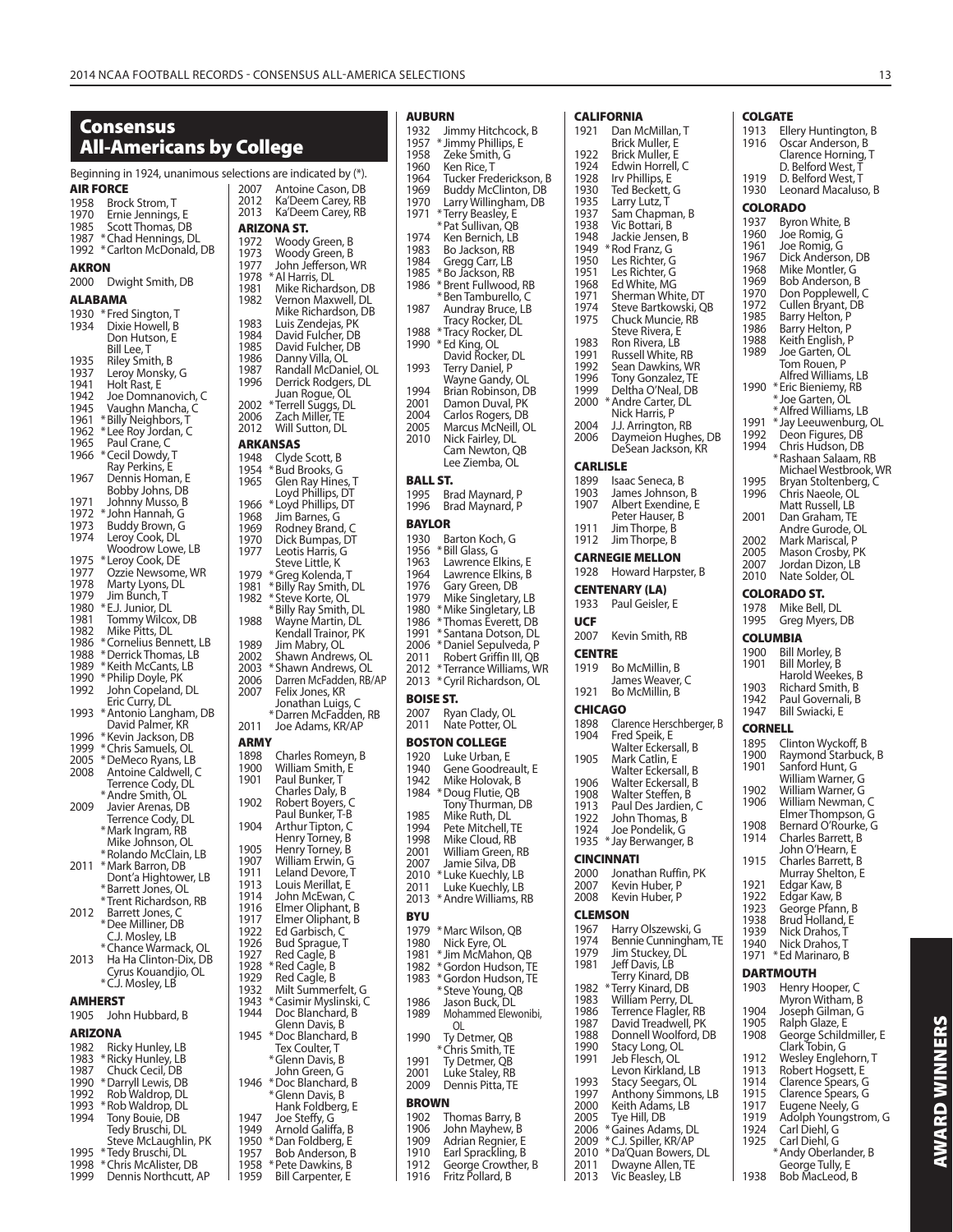#### **DUKE** 1933 Fred Crawford, T<br>1936 Ace Parker, B 1936 Ace Parker, B<br>1971 Frnie Jackson Ernie Jackson, DB 1989 \* Clarkston Hines, WR **DUQUESNE** 1936 Mike Basrak, C **EAST CAROLINA** 1983 Terry Long, OL 1991 \* Robert Jones, LB 1999 Andrew Bayes, P **FLORIDA** 1966 \* Steve Spurrier, B<br>1969 – Carlos Alvarez, F 1969 Carlos Álvarez, E<br>1975 Sammy Green, Ll 1975 Sammy Green, LB<br>1980 David Little LB 1980 David Little, LB 1982 Wilber Marshall, DL 1983 Wilber Marshall, LB<br>1984 – Lomas Brown, OT 1984 Lomas Brown, OT Louis Oliver, DB 1989 \* Emmitt Smith, RB<br>1991 Brad Culpenper 1991 Brad Culpepper, DL<br>1994 Kevin Carter, DL Kevin Carter, DL Jack Jackson, WR<br>1995 \* Jason Odom, OL 1995 \* Jason Odom, OL<br>1996 Reidel Anthony, 1 Reidel Anthony, WR Ike Hilliard, WR Danny Wuerffel, QB Jacquez Green, WR Fred Weary, DB<br>2001 - Alex Brown, DI Alex Brown, DL \* Jabar Gaffney, WR Rex Grossman, QB Mike Pearson, OL<br>2003 Keiwan Ratliff, DB 2003 Keiwan Ratliff, DB 2006 Reggie Nelson, DB<br>2007 Tim Tebow, QB 2007 Tim Tebow, QB Brandon James, KR/AP \* Brandon Spikes, LB 2009 \* Joe Haden, DB Maurkice Pouncey, C Brandon Spikes, LB 2010 Chas Henry, P **FLORIDA ST.** 1964 Fred Biletnikoff, E<br>1967 Ron Sellers, F 1967 Ron Sellers, E<br>1979 Ron Simmons 1979 Ron Simmons, MG<br>1980 Ron Simmons, MG 1980 Ron Simmons, MG<br>1983 Greg Allen, RB 1983 Greg Allen, RB<br>1985 Jamie Dukes, C Jamie Dukes, OL 1987 \* Deion Sanders, DB 1988 \* Deion Sanders, DB<br>1989 – LeRoy Butler, DB 1989 LeRoy Butler, DB<br>1991 \* Terrell Buckley, D \* Terrell Buckley, DB Marvin Jones, LB 1992 \* Marvin Jones, LB 1993 \* Derrick Brooks, LB Corey Sawyer, DB \* Charlie Ward, QB Clifton Abraham, DB Derrick Brooks, LB<br>1995 Clay Shiver C Clay Shiver, C 1996 Peter Boulware, DL Reinard Wilson, DL<br>1997 Sam Cowart, LB Sam Cowart, LB Andre Wadsworth, DL<br>1998 Sebastian Janikowski P Sebastian Janikowski, PK Peter Warrick, WR 1999 \* Sebastian Janikowski, PK Corey Simon, DL \* Peter Warrick, WR Jason Whitaker, OL<br>2000 Tay Cody, DB 2000 Tay Cody, DB Marvin Minnis, WR \* Jamal Reynolds, DL 2003 Alex Barron, OL 2004 \* Alex Barron, OL 2010 \* Rodney Hudson, OL<br>2011 Shawn Powell, P Shawn Powell, P 2012 \* Bjoern Werner, DL 2013 \* Lamarcus Joyner, DB Bryan Stork, C Jameis Winston, QB **FORDHAM**

| 1936 | Alex Wojciechowicz, C |
|------|-----------------------|
| 1937 | Ed Franco. T          |
|      | Alex Wojciechowicz, C |

|              | FRESNO ST.                                | 1899            | David Campbell, E                         |
|--------------|-------------------------------------------|-----------------|-------------------------------------------|
|              | 2012 * Phillip Thomas, DB                 | 1900            | Charles Daly, B<br>David Campbell, E      |
|              | <b>GEORGETOWN</b>                         |                 | Charles Daly, B                           |
| 1926         | Harry Connaughton, G                      | 1901            | John Hallowell, E<br>Charles Barnard, G   |
| GEORGIA      |                                           |                 | Crawford Blagden                          |
| 1927<br>1931 | Tom Nash, E<br>Vernon Smith, E            |                 | Edward Bowditch,                          |
| 1941         | Frank Sinkwich, B                         |                 | David Campbell, E<br>Oliver Cutts, T      |
| 1942         | *Frank Sinkwich, B                        |                 | Thomas Graydon,                           |
| 1946<br>1967 | * Charley Trippi, B<br>Ed Chandler, T     |                 | Robert Kernan, B                          |
| 1968         | Jake Scott, DB                            | 1902            | William Lee, G<br>Edward Bowditch,        |
|              | Bill Stanfill, DT                         |                 | Thomas Graydon,                           |
| 1971<br>1975 | *Royce Smith, G<br>Randy Johnson, G       | 1903            | Daniel Knowlton, 1                        |
| 1976         | Joel Parrish, G                           | 1904            | Andrew Marshall,<br>Daniel Hurley, B      |
| 1980         | *Herschel Walker, RB                      | 1905            | Karl Brill, T                             |
| 1981<br>1982 | * Herschel Walker, RB<br>Terry Hoage, DB  |                 | Francis Burr, G                           |
|              | *Herschel Walker, RB                      |                 | Daniel Hurley, B<br>Beaton Squires, T     |
| 1983         | Terry Hoage, DB                           | 1906            | Francis Burr, G                           |
| 1984         | Kevin Butler, PK<br>Jeff Sanchez, DB      |                 | Charles Osborne, 1                        |
| 1985         | Pete Anderson, C                          | 1907            | Patrick Grant, C                          |
| 1988         | Tim Worley, RB                            | 1908            | John Wendell, B<br>Hamilton Corbett,      |
| 1992<br>1998 | * Garrison Hearst, RB<br>Champ Bailey, DB |                 | Hamilton Fish, T                          |
|              | Matt Stinchcomb, OL                       | 1909            | Charles Nourse, C<br>Hamilton Fish, T     |
| 2002         | David Pollack, DL                         |                 | Wayland Minot, B                          |
| 2004         | Thomas Davis, DB                          | 1910            | Robert Fisher, G                          |
| 2005         | David Pollack, DL<br>Greg Blue, DB        |                 | Robert McKay, T                           |
|              | Max Jean-Gilles, OL                       | 1911            | Percy Wendell, B<br>Robert Fisher, G      |
| 2009         | * Drew Butler, P                          |                 | Percy Wendell, B                          |
| 2011<br>2012 | Jarvis Jones, LB<br>* Jarvis Jones, LB    | 1912            | Charles Brickley, B                       |
|              | GEORGIA TECH                              |                 | Samuel Felton, E<br>Stanley Pennock, (    |
| 1917         | Everett Strupper, B                       | 1913            | Charles Brickley, B                       |
| 1918         | Ashel Day, C                              |                 | Harvey Hitchcock,                         |
|              | Bill Fincher, E                           |                 | Edward Mahan, B<br>Stanley Pennock, (     |
| 1920         | Joe Guyon, T<br>Bill Fincher, E           | 1914            | Huntington Hardw                          |
| 1928         | Pete Pund, C                              |                 | Edward Mahan, B                           |
| 1942         | Harvey Hardy, G<br>Phil Tinsley, E        | 1915            | Walter Trumbull, T<br>Joseph Gilman, T    |
| 1944<br>1946 | Paul Duke, C                              |                 | Richard King, B                           |
| 1947         | Bob Davis, T                              |                 | Edward Mahan, B                           |
| 1952         | Hal Miller, T                             | 1916<br>1919    | Harrie Dadmun, G<br>Edward Casey, B       |
| 1953<br>1959 | Larry Morris, C<br>Maxie Baughan, C       | 1920            | Tom Woods, G                              |
| 1966         | Jim Breland, C                            | 1921            | John Brown, G                             |
| 1970         | Rock Perdoni, DT                          | 1922<br>1923    | Charles Hubbard, (<br>Charles Hubbard,    |
| 1973<br>1990 | Randy Rhino, DB<br>* Ken Swilling, DB     | 1929            | Ben Ticknor, C                            |
| 1998         | Craig Page, C                             | 1930            | *Ben Ticknor, C                           |
| 1999         | Joe Hamilton, QB                          | 1931<br>1941    | Barry Wood, B<br>*Endicott Peabody,       |
| 2000<br>2006 | Chris Brown, OL<br>* Calvin Johnson, WR   |                 | <b>HOLY CROSS</b>                         |
|              | <b>HARVARD</b>                            | 1974            | John Provost, DB                          |
| 1889         | John Cranston, G                          | HOUSTON         |                                           |
|              | Arthur Cumnock, E                         | 1967            | Rich Stotter, G                           |
| 1890         | James Lee, B<br>John Corbett, B           | 1969            | Bill Bridges, G                           |
|              | John Cranston, C                          | 1970            | Elmo Wright, E                            |
|              | Dudley Dean, B                            | 1976<br>1980    | Wilson Whitley, DT<br>Leonard Mitchell, I |
|              | Frank Hallowell, E<br>Marshall Newell, T  | 1988            | Jason Phillips, WR                        |
| 1891         | Everett Lake, B                           | 1989            | Andre Ware, QB                            |
|              | Marshall Newell, T                        | <b>IDAHO</b>    |                                           |
| 1892         | Charles Brewer, B<br>Frank Hallowell, E   | 2009            | Mike lupati, OL                           |
|              | William Lewis, C                          | <b>ILLINOIS</b> |                                           |
|              | Marshall Newell, T                        | 1914            | Ralph Chapman, G                          |
| 1893         | Bertram Waters, G<br>Charles Brewer, B    | 1915            | Perry Graves, E<br>Bart Macomber, B       |
|              | William Lewis, C                          | 1918            | John Depler, C                            |
|              | Marshall Newell, T                        | 1920            | Charles Carney, E                         |
| 1894         | Bertram Waters, T                         | 1923            | Red Grange, B                             |
| 1895         | Charles Brewer, B<br>Norman Cabot, E      | 1924            | James McMillen, G<br>*Red Grange, B       |
| 1896         | Norman Cabot, E                           | 1925            | Red Grange, B                             |
|              | Edgar Wrightington, B                     | 1926            | Bernie Shively, G                         |
| 1897         | Benjamin Dibblee, B<br>Alan Doucette, C   | 1946<br>1951    | Alex Agase, G<br>Johnny Karras, B         |
| 1898         | Walter Boal, G                            | 1953            | J.C. Caroline, B                          |
|              | Charles Daly, B<br>Benjamin Dibblee, B    | 1959            | Bill Burrell, G                           |
|              |                                           | 1963            | * Dick Butkus, C                          |

| 1900             | Charles Dary, D<br>David Campbell, E<br>Charles Daly, B |
|------------------|---------------------------------------------------------|
|                  | John Hallowell, E                                       |
| 1901             | Charles Barnard, G                                      |
|                  | Crawford Blagden, T<br>Edward Bowditch, E               |
|                  | David Campbell, E<br>Oliver Cutts, T                    |
|                  | Thomas Graydon, B<br>Robert Kernan, B                   |
|                  | William Lee, G                                          |
| 1902             | Edward Bowditch, E<br>Thomas Graydon, B                 |
| 1903             | Daniel Knowlton,<br>Γ<br>Andrew Marshall, G             |
| 1904             | Daniel Hurley, B                                        |
| 1905             | Karl Brill, T<br>Francis Burr, G                        |
|                  | Daniel Hurley, B<br>Beaton Squires, T                   |
| 1906             | Francis Burr, G                                         |
| 1907             | Charles Osborne, T<br>Patrick Grant, C                  |
| 1908             | John Wendell, B<br>Hamilton Corbett, B                  |
|                  | Hamilton Fish, T                                        |
| 1909             | Charles Nourse, C<br>Hamilton Fish, T                   |
| 1910             | Wayland Minot, B                                        |
|                  | Robert Fisher, G<br>Robert McKay, T                     |
| 1911             | Percy Wendell, B<br>Robert Fisher, G                    |
| 1912             | Percy Wendell, B                                        |
|                  | Charles Brickley, B<br>Samuel Felton, E                 |
| 1913             | Stanley Pennock, G<br>Charles Brickley, B               |
|                  | Harvey Hitchcock, T                                     |
|                  | Edward Mahan, B<br>Stanley Pennock, G                   |
| 1914             | Huntington Hardwick, E<br>Edward Mahan, B               |
|                  | Walter Trumbull, T                                      |
| 1915             | Joseph Gilman, T<br>Richard King, B                     |
| 1916             | Edward Mahan, B<br>Harrie Dadmun, G                     |
| 1919             | Edward Casey, B                                         |
| 1920<br>1921     | Tom Woods, G<br>John Brown, G                           |
| 1922<br>1923     | Charles Hubbard, G<br>Charles Hubbard, G                |
| 1929             | Ben Ticknor, C                                          |
| 1930<br>1931     | * Ben Ticknor, C<br>Barry Wood, B                       |
| 1941             | * Endicott Peabody, G                                   |
| 1974             | HOLY CROSS<br>John Provost, DB                          |
| HOUSTON          |                                                         |
| 1967<br>1969     | Rich Stotter, G<br>Bill Bridges, G                      |
| 1970             | Elmo Wright, E                                          |
| 1976<br>1980     | Wilson Whitley, DT<br>Leonard Mitchell, DL              |
| 1988<br>1989     | Jason Phillips, WR<br>Andre Ware, QB                    |
| <b>IDAHO</b>     |                                                         |
| 2009             | Mike Iupati, OL                                         |
| ILLINOIS<br>1914 | Ralph Chapman, G                                        |
|                  | Perry Graves, E                                         |
| 1915<br>1918     | Bart Macomber, B<br>John Depler, C                      |
| 1920<br>1923     | Charles Carney, E                                       |
|                  | Red Grange, B<br>James McMillen, G                      |
| 1924<br>1925     | *Red Grange, B<br>Red Grange, B                         |
| 1926<br>1946     | Bernie Shively, G                                       |
| 1951             | Alex Agase, G<br>Johnny Karras, B                       |
| 1953<br>1959     | J.C. Caroline, B<br>Bill Burrell, G                     |
| 1963<br>1964     | * Dick Butkus, C                                        |
|                  | Dick Butkus, C                                          |
|                  |                                                         |

#### 1965 \* Jim Grabowski, B 1984 \* David Williams, WR 1985 \* David Williams, WR 1989 \* Moe Gardner, DL Moe Gardner, DL 1994 \* Dana Howard, LB<br>1995 Kevin Hardy, LB Kevin Hardy, LB 2007 J Leman, LB 2011 \* Whitney Mercilus, DL **INDIANA** 1942 Billy Hillenbrand, B<br>1944 Iohn Tavener C 1944 John Tavener, C 1945 Bob Ravensberg, E<br>1988 Anthony Thompson Anthony Thompson, RB 1989 \* Anthony Thompson, RB 1991 \* Vaughn Dunbar, RB **IOWA** 1919 Lester Belding, E<br>1921 Aubrey Devine, E 1921 Aubrey Devine, B<br>1922 Gordon Locke, B 1922 Gordon Locke, B<br>1939 Nile Kinnick, B Nile Kinnick, B 1954 Calvin Jones, G 1955 Calvin Jones, G 1957 Alex Karras, T<br>1958 \* Randy Dunca 1958 \* Randy Duncan, B<br>1981 Andre Tippett, DL Andre Tippett, DL Reggie Roby, P<br>1984 – Larry Station, L 1984 Larry Station, LB<br>1985 \* Chuck Long, OB \* Chuck Long, QB \* Larry Station, LB<br>1988 Mary Cook. TF 1988 Mary Cook, TE<br>1991 Leroy Smith, D 1991 Leroy Smith, DL<br>1997 Tim Dwight, KR 1997 Tim Dwight, KR<br>1998 Lared DeVries 1998 Jared DeVries, DL<br>2002 \* Dallas Clark, TE 2002 \* Dallas Clark, TE Eric Steinbach, OL<br>2003 \* Robert Gallery OL 2003 \* Robert Gallery, OL Nate Kaeding, PK 2008 \* Shonn Greene, RB 2010 Adrian Clayborn, DL **IOWA ST.** 1938 Ed Bock, G<br>1989 Mike Busch 1989 Mike Busch, TE<br>1995 Trov Davis, RB 1995 Troy Davis, RB<br>1996 Troy Davis, RB Troy Davis, RB **KANSAS** 1963 Gale Sayers, B<br>1964 Gale Sayers, B 1964 Gale Sayers, B<br>1968 Hohn Zook DE 1968 John Zook, DE<br>1973 David Jaynes, QB 1973 David Jaynes, QB 2007 \* Aqib Talib, DB **KANSAS ST.** 1977 Gary Spani, LB<br>1992 Sean Snyder, P 1992 Sean Snyder, P<br>1995 Chris Canty, DI 1995 Chris Canty, DB<br>1996 \* Chris Canty, DB <sup>\*</sup> Chris Canty, DB 1997 Martin Gramatica, PK<br>1998 David Allen, KR David Allen, KR Michael Bishop, QB Jeff Kelly, LB<br>1999 Mark Simon Mark Simoneau, LB 2002 \* Terence Newman, DB 2007 Jordy Nelson, WR **KENT ST.** 2012 Dri Archer, KR/AP **KENTUCKY** 1950 Bob Gain, T Babe Parilli, B<br>1951 - Babe Parilli, B 1951 Babe Parilli, B<br>1956 Lou Michaels, Lou Michaels, T 1957 Lou Michaels, T<br>1965 Sam Ball. T 1965 Sam Ball, T<br>1977 \* Art Still, DL 1977 \* Art Still, DL<br>1998 Tim Couch 1998 Tim Couch, QB<br>1999 James Whalen, 1999 James Whalen, TE<br>2002 Derek Abney, AP/ Derek Abney, AP/KR **LAFAYETTE** Walter Bachman, C 1901 Walter Bachman, C<br>1921 Frank Schwab, G 1921 Frank Schwab, G<br>1922 Frank Schwab, G Frank Schwab, G **LSU** 1935 Gaynell Tinsley, E<br>1936 \*Gaynell Tinsley, E 1936 \* Gaynell Tinsley, E<br>1939 Ken Kavanaugh, I Ken Kavanaugh, E

| 1954         | Sid Fournet, T                                                                 |
|--------------|--------------------------------------------------------------------------------|
| 1958<br>1959 |                                                                                |
| 1961         | * Billy Cannon, B<br>Billy Cannon, B<br>* Roy Winston, G<br>* Jerry Stovall, B |
| 1962<br>1970 | Mike Anderson, LB                                                              |
| 1971         | Tommy Casanova, DB<br>Tommy Casanova, DB                                       |
| 1972<br>1977 | Bert Jones, QB<br>Charles Alexander, RB                                        |
| 1978<br>1987 | Charles Alexander, RB<br>*Nacho Albergamo, C                                   |
|              | Wendell Davis, WR                                                              |
| 1997         | Alan Faneca, OL<br>Chad Kessler, P                                             |
| 2001<br>2003 | Josh Reed, WR<br>Chad Lavalais, DL                                             |
| 2004         | Marcus Spears, DL<br>Ben Wilkerson, C                                          |
| 2006<br>2007 | LaRon Landry, DB                                                               |
| 2010         | * Glenn Dorsey, DL<br>Craig Steltz, DB<br>Josh Jasper, PK                      |
| 2011         | * Patrick Peterson, DB<br>*Morris Claiborne, DB                                |
|              | Tyrann Mathieu, DB                                                             |
| 2012         | Eric Reid, DB<br>LOUISIANA TECH                                                |
| 1992         | Willie Roaf, OL                                                                |
| 1998<br>2012 | Troy Edwards, WR<br>* Ryan Allen, P                                            |
|              | LOUISVILLE                                                                     |
| 2005         | *Elvis Dumervil, DL<br>MARQUETTE                                               |
| 1936         | Ray Buivid, B                                                                  |
| 1997         | MARSHALL                                                                       |
|              | * Randy Moss, WR<br>MARYLAND                                                   |
| 1951<br>1952 | * Bob Ward, G                                                                  |
|              | Dick Modzelewski, T<br>* Jack Scarbath, B                                      |
| 1953<br>1955 | * Stan Jones, T<br>*Bob Pellegrini, C                                          |
| 1961<br>1974 | Gary Collins, E<br>*Randy White, DL                                            |
| 1976<br>1979 | Joe Campbell, DT<br>Dale Castro, PK                                            |
| 1985         | J.D. Maarleveld, OL                                                            |
| 2001<br>2002 | E.J. Henderson, LB<br>E.J. Henderson, LB                                       |
| 1992         | MEMPHIS                                                                        |
| 2013         | Joe Allison, PK<br>Tom Hornsey, P                                              |
| MIA          | ⁄II (FL)                                                                       |
| 1961<br>1966 | Bill Miller, E<br>Tom Beier, DB                                                |
| 1967<br>1968 | *Ted Hendricks, DE<br>*Ted Hendricks, DE                                       |
| 1973<br>1974 | Tony Cristiani, DL<br>Rubin Carter, MG                                         |
| 1981<br>1984 | Fred Marion, DB<br>Eddie Brown, WR                                             |
| 1985<br>1986 | Willie Smith, TE<br>Bennie Blades, DB                                          |
|              | *Jerome Brown, DL                                                              |
| 1987         | *Vinny Testaverde, QB<br>*Bennie Blades, DB                                    |
| 1988         | *Daniel Stubbs, DL<br>Bill Hawkins, DL                                         |
| 1989         | Steve Walsh, QB<br>Greg Mark, DL                                               |
| 1990         | Maurice Crum, LB<br>* Russell Maryland, DL                                     |
| 1991         | Carlos Huerta, PK<br>Darryl Williams, DB                                       |
| 1992         | Micheal Barrow, LB                                                             |
|              | Ryan McNeil, DB<br>* Gino Torretta, QB                                         |
| 1994<br>2000 | *Warren Sapp, DL<br>* Dan Morgan, LB                                           |
|              | Santana Moss, AP<br>Edward Reed, DB                                            |
| 2001         | *Bryant McKinnie, OL<br>*Edward Reed, DB                                       |
| 2002         | Willis McGahee, RB<br>Brett Romberg, C                                         |
|              |                                                                                |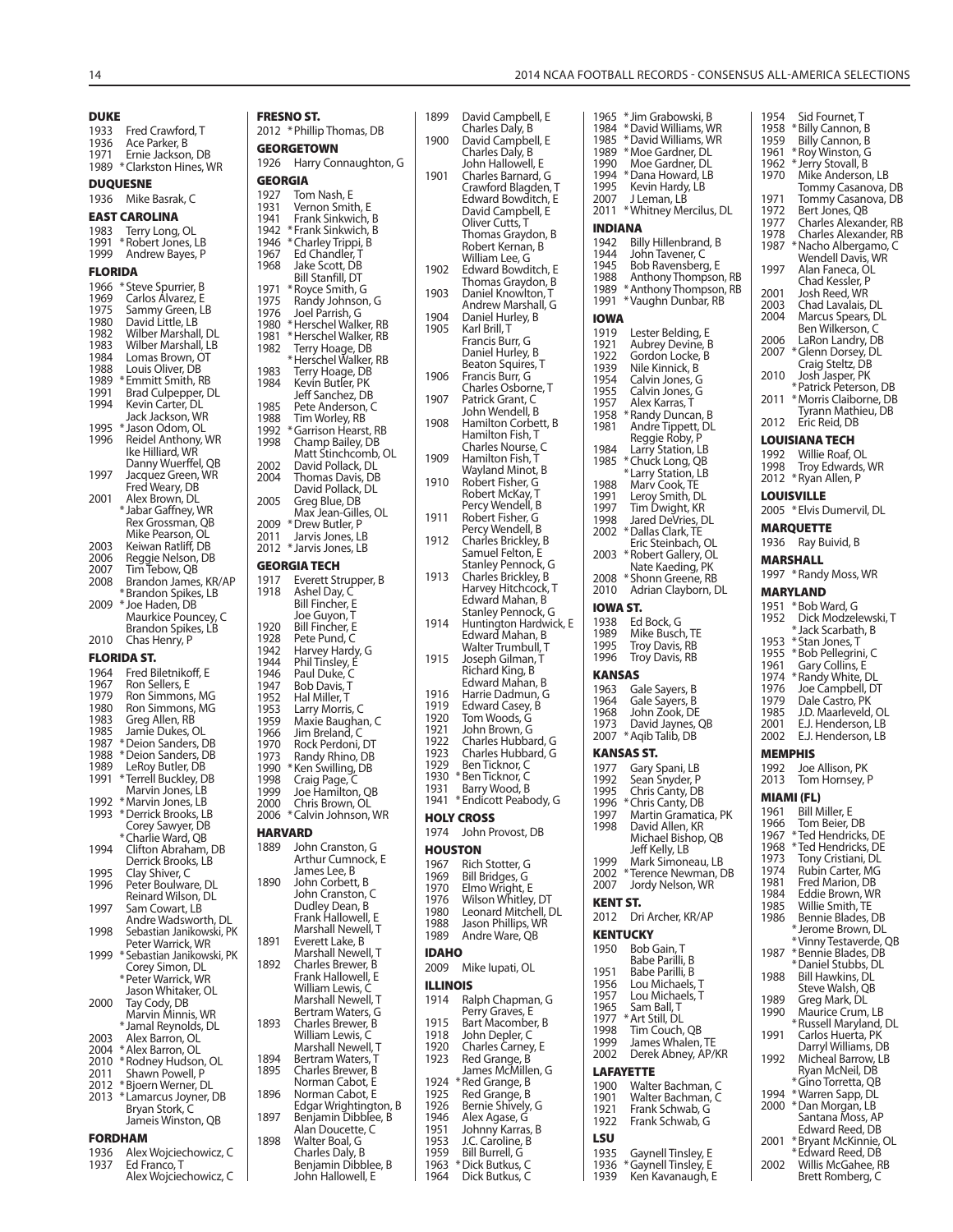2003 \* Sean Taylor, DB \* Kellen Winslow, TE 2004 \* Antrel Rolle, DB **MICHIGAN**<br>1898 Willia 1898 William Cunningham, C<br>1901 Neil Snow, E 1901 Neil Snow, E<br>1903 Willie Hestor 1903 Willie Heston, B<br>1904 Willie Heston, B 1904 Willie Heston, B<br>1907 Adolph Schulz 1907 Adolph Schulz, C 1909 Albert Benbrook, G 1910 Albert Benbrook, G Stanfield Wells, E<br>Stanfield Wells, E<br>1913 Jim Craig, B Jim Craig, B Miller Pontius, T<br>1914 John Maulbetscl 1914 John Maulbetsch, B<br>1922 Harry Kipke, B 1922 Harry Kipke, B<br>1923 Hack Blott C Jack Blott, C 1925 Benny Friedman, B Bennie Oosterbaan, E<br>Bennie Oosterbaan, E<br>1926 – Benny Friedman, B Benny Friedman, B Bennie Oosterbaan, E<br>1927 \* Bennie Oosterbaan, E 1927 \* Bennie Oosterbaan, E<br>1928 Otto Pommerening, T Otto Pommerening, T 1932 \* Harry Newman, B 1933 \* Chuck Bernard, C Francis Wistert, T 1938 \* Ralph Heikkinen, G 1939 Tom Harmon, B<br>1940 \* Tom Harmon, B 1940 \* Tom Harmon, B 1941 Bob Westfall, B<br>1942 Julie Franks, G Julie Franks, G Albert Wistert, T<br>1943 \* Rill Daley B 1943 \* Bill Daley, B<br>1947 \* Bob Chappu 1947 \* Bob Chappuis, B 1948 Dick Rifenburg, E Alvin Wistert, T 1949 Alvin Wistert, T<br>1955 Ron Kramer, E Ron Kramer, E 1956 \* Ron Kramer, E<br>1965 Bill Yearby DT 1965 Bill Yearby, DT<br>1966 \* Jack Clancy F 1966 \* Jack Clancy, E<br>1969 Tom Curtis, DI 1969 Tom Curtis, DB \* Jim Mandich, E 1970 Dan Dierdorf, T<br>1971 Reggie McKenz Reggie McKenzie, G \* Mike Taylor, LB<br>1972 Randy Logan, D 1972 Randy Logan, DB Paul Seymour, T 1973 Dave Brown, DB Dave Gallagher, DL 1974 \* Dave Brown, DB<br>1976 Mark Donahue, Q Mark Donahue, G Rob Lytle, RB<br>Mark Donahu \* 1977 1977 \* Mark Donahue, G<br>1979 Bon Simpkins, J.B 1979 Ron Simpkins, LB 1981 Kurt Becker, OL \* Anthony Carter, WR Ed Muransky, OL 1982 \* Anthony Carter, WR<br>1985 Brad Cochran, DB Brad Cochran, DB Mike Hammerstein, DL<br>1986 Garland Rivers, DB 1986 Garland Rivers, DB<br>1987 John Flliott, Ol John Elliott, OL 1988 \* Mark Messner, DL John Vitale, C 1989 \* Tripp Welborne, DB<br>1990 \* Tripp Welborne, DB 1990 \* Tripp Welborne, DB<br>1991 \* Desmond Howard, \ 1991 \* Desmond Howard, WR \* Greg Skrepenak, OL 1996 Jarrett Irons, LB 1997 \* Charles Woodson, DB 2000 \* Steve Hutchinson, OL 2003 Chris Perry, RB 2004 David Baas, OL \* Braylon Edwards, WR Marlin Jackson, DB Ernest Shazor, DB<br>2006 Leon Hall, DB Leon Hall, DB Jake Long, OL \* LaMarr Woodley, DL 2007 \* Jake Long, OL 2011 David Molk, C **MICHIGAN ST.**<br>1915 Neno Jer 1915 Neno Jerry DaPrato, B<br>1935 Sidney Wagner, G 1935 Sidney Wagner, G<br>1949 Ed Bagdon, G 1949 Ed Bagdon, G<br>1951 Bob Carey, E Bob Carey, E

 \* Don Coleman, T 1953 Don Dohoney, E

| 1955            | Norman Masters, T                                             | NAVY                      |
|-----------------|---------------------------------------------------------------|---------------------------|
| 1957            | Earl Morrall, B<br>Dan Currie, C                              | 1907<br>1908              |
| 1958            | Walt Kowalczyk, B<br>Sam Williams, E                          |                           |
| 1962            | George Saimes, B                                              | 1911<br>1913              |
| 1963            | Sherman Lewis, B                                              | 1918                      |
| 1965            | Bubba Smith, DE                                               |                           |
| 1966            | *George Webster, DB<br>Clint Jones, B                         | 1922                      |
|                 | *Bubba Smith, DE                                              | 1926<br>1928              |
|                 | *George Webster, DB                                           | 1934                      |
| 1972<br>1985    | *Brad VanPelt, DB<br>*Lorenzo White, RB                       | 1943                      |
| 1987            | Lorenzo White, RB                                             | 1944                      |
| 1988            | Tony Mandarich, OL                                            | ×                         |
| 1989            | Bob Kula, OL<br>* Percy Snow, LB                              | 1945                      |
| 2002            | * Charles Rogers, WR                                          | 1954<br>1955              |
| 2004            | Brandon Fields, P                                             | ÷<br>1960                 |
| 2008<br>2009    | Javon Ringer, RB<br>Greg Jones, LB                            | X<br>1963                 |
| 2010            | *Greg Jones, LB                                               | X<br>1975                 |
| 2011            | Jerel Worthy, DL                                              | 1983<br>1985              |
| 2013            | * Darqueze Dennard, DB                                        | NEBR/                     |
|                 | <b>MINNESOTA</b>                                              | 1915                      |
| 1903<br>1909    | Fred Schacht, T<br>John McGovern, B                           | 1924                      |
| 1910            | James Walker, T                                               | ٠N<br>1925                |
| 1916            | Bert Baston, E                                                | 1933<br>1936              |
| 1917            | George Hauser, T                                              | 1963                      |
| 1923<br>1926    | Ray Ecklund, E<br>Herb Joesting, B                            | X<br>1964                 |
| 1927            | Herb Joesting, B                                              | 1965                      |
| 1929            | Bronko Nagurski, T                                            | 1966                      |
| 1931<br>1934    | Biggie Munn, G<br>Bill Bevan, G                               |                           |
|                 | Frank Larson, E                                               | 1967                      |
|                 | Pug Lund, B                                                   | 1970<br>1971              |
| 1935<br>1936    | Ed Widseth, T<br>*Ed Widseth, T                               |                           |
| 1940            | George Franck, B                                              | ×                         |
|                 | Urban Odson, T                                                | 1972                      |
| 1941            | Bruce Smith, B<br>Dick Wildung, T                             |                           |
| 1942            | Dick Wildung, T                                               | $\lambda$<br>1973<br>1974 |
| 1948<br>1949    | Leo Nomellini, T<br>Leo Nomellini, T                          | ٠N<br>1975                |
|                 | * Clayton Tonnemaker, C                                       | 1976                      |
| 1953            | * Paul Giel, B                                                | 1978<br>X<br>1979         |
| 1960<br>1961    | *Tom Brown, G<br>Sandy Stephens, B                            | 1980                      |
| 1962            | * Bobby Bell, T                                               | $\lambda$<br>1981         |
| 1963<br>1965    | Carl Eller, T<br>Aaron Brown, DE                              | 1982                      |
| 1999            | <b>Iyrone Carter, DB</b>                                      |                           |
|                 | Ben Hamilton, C                                               | 1983<br>X                 |
| 2000<br>2005    | Ben Hamilton, OL<br>* Greg Eslinger, C                        |                           |
| <b>OLE MISS</b> |                                                               | ٠N<br>1984<br>X<br>1986   |
| 1947            | Charley Conerly, B                                            | X<br>1988                 |
| 1953            | Crawford Mims, G<br>Charlie Flowers, B                        |                           |
| 1959<br>1960    | * Jake Gibbs, B                                               | 1989<br>X<br>1992         |
| 1962            | Jim Dunaway, T                                                | X<br>1993                 |
| 1979<br>1992    | Jim Miller, P<br>Everett Lindsay, OL                          | 1994                      |
| 1998            | * Rufus French, TE                                            | ٠N                        |
| 2001            | Terrence Metcalf, OL                                          | 1995                      |
| 2006<br>2008    | Patrick Willis, LB<br>* Michael Oher, OL                      | 1996                      |
|                 | <b>MISSISSIPPI ST.</b>                                        | 1997                      |
| 1974            | Jimmy Webb, DL                                                |                           |
| 2000            | Fred Smoot, DB                                                | 1999                      |
|                 | MISSOURI                                                      | 2000                      |
| 1941            | Darold Jenkins, C                                             | 2001                      |
| 1960<br>1965    | *Danny LaRose, E<br>Johnny Roland, DB                         | 2009<br>2010              |
| 1968            | Roger Wehrli, DB                                              | UNLV                      |
| 1978            | Kellen Winslow, TE                                            | 1998                      |
| 1986<br>1999    | John Clay, OL<br>Rob Riti, C                                  | NEW N                     |
| 2007            | Jeremy Maclin, AP                                             | 1989                      |
|                 | Martin Rucker, TE                                             | 1999                      |
| 2008            | Chase Coffman, TE                                             | 2007                      |
|                 |                                                               |                           |
| 2010<br>2013    | Jeremy Maclin, KR/AP<br>Michael Egnew, TE<br>*Michael Săm, DL | NYU<br>1928               |

| 1907         | Bill Dague, E                               |
|--------------|---------------------------------------------|
| 1908         | Ed Lange, B<br>Percy Northcroft, T          |
| 1911         | Jack Dalton, B                              |
| 1913<br>1918 | John Brown, G                               |
|              | Lyman Perry, G<br>Wolcott Roberts, B        |
| 1922         | Wendell Taylor, T                           |
| 1926<br>1928 | *Frank Wickhorst, T                         |
| 1934         | Edward Burke, G<br>Fred Borries, B          |
| 1943         | Don Whitmire, T                             |
| 1944         | Ben Chase, G<br>Bob Jenkins, B              |
|              | *Don Whitmire, T                            |
| 1945         | Dick Duden, E                               |
| 1954<br>1955 | Ron Beagle, E<br>* Ron Beagle, E            |
| 1960         | * Joe Bellino, B                            |
| 1963         | * Roger Staubach, B                         |
| 1975<br>1983 | * Chet Moeller, DB<br>Napoleon McCallum, RB |
| 1985         | Napoleon McCallum, RB                       |
|              | NEBRASKA                                    |
| 1915         | Guy Chamberlin, E                           |
| 1924         | Ed Weir, T<br>Ed Weir, T                    |
| 1925<br>1933 | *Ed Weir,<br>George Sauer, B                |
| 1936         | Sam Francis, B                              |
| 1963         | *Bob Brown, G                               |
| 1964<br>1965 | * Larry Kramer, T<br>Walt Barnes, DT        |
|              | Freeman White, E                            |
| 1966         | LaVerne Allers, G                           |
| 1967         | Wayne Meylan, MG<br>Wayne Meylan, MG        |
| 1970         | <b>Bob Newton, T</b>                        |
| 1971         | Willie Harper, DE<br>Larry Jacobson, DT     |
|              | Johnny Rodgers, FL                          |
| 1972         | * Rich Glover, MG                           |
|              | Willie Harper, DE<br>*Johnny Rodgers, FL    |
| 1973         | *John Dutton, DL                            |
| 1974         | Marvin Crenshaw, OT                         |
| 1975<br>1976 | * Rik Bonness, C<br>Dave Butterfield, DB    |
| 1978         | Kelvin Clark, OT                            |
| 1979         | * Junior Miller, TE                         |
| 1980         | Jarvis Redwine, RB<br>Randy Schleusener, OL |
| 1981         | *Dave Rimington, C                          |
| 1982         | * Dave Rimington, C                         |
| 1983         | Mike Rozier, RB<br>* Irving Fryar, WR       |
|              | * Mike Rozier, RB                           |
|              | Dean Steinkuhler, OL                        |
| 1984<br>1986 | * Mark Traynowicz, C<br>* Danny Noonan, DL  |
| 1988         | * Broderick Thomas, LB                      |
|              | Jake Young, C                               |
| 1989<br>1992 | Jake Young, C<br>* Will Shields, OL         |
| 1993         | *Trev Alberts, LB                           |
| 1994         | Brenden Stai, OL                            |
|              | Ed Stewart, LB<br>* Zach Wiegert, OL        |
| 1995         | Tommie Frazier, QB                          |
| 1996         | Aaron Taylor, C<br>Grant Wistrom, DL        |
| 1997         | Jason Peter, DL                             |
|              | * Aaron Taylor, OL                          |
| 1999         | Grant Wistrom, DL<br>Ralph Brown, DB        |
| 2000         | Dominic Raiola, C                           |
| 2001         | Toniu Fonoti, OL                            |
| 2009<br>2010 | Ndamukong Suh, DL<br>*Prince Amukamara, DB  |
| UNLV         |                                             |
| 1998         | Joe Kristosik, P                            |
|              | NEW MEXICO                                  |
| 1989         | Terance Mathis, WR                          |
| 1999         | Brian Urlacher, DB                          |
| 2007         | John Sullivan, PK                           |
| NYU          |                                             |
| 1928         | Ken Strong, B                               |
|              |                                             |

|              | NORTH CAROLINA                              | 19                   |
|--------------|---------------------------------------------|----------------------|
| 1937<br>1948 | Andy Bershak, E<br>Charlie Justice, B       | 19<br>$\mathbf{1}$   |
| 1970         | Don McCauley, B                             |                      |
| 1972         | Ron Rusnak, G                               | 19                   |
| 1974         | Ken Huff, G                                 | 19                   |
| 1977<br>1980 | Dee Hardison, DL<br>* Lawrence Taylor, LB   |                      |
| 1983         | William Fuller, DL                          |                      |
| 1995         | Marcus Jones, DL                            | 19                   |
| 1996<br>1997 | Dre' Bly, DB                                | 19                   |
|              | Dre' Bly, DB<br>Greg Ellis, DL              |                      |
|              | Brian Simmons, LB<br>* Julius Peppers, DL   | 19                   |
| 2001         |                                             | 19                   |
| 2012         | * Jonathan Cooper, OL                       | 19                   |
| 1967         | <b>NORTH CAROLINA ST.</b>                   | 19                   |
| 1973         | Dennis Byrd, DT<br>Bill Yoest, G            | 19                   |
| 1978         | Ted Brown, RB                               |                      |
|              | Jim Ritcher, C                              | 19                   |
| 1979<br>1996 | * Jim Ritcher, C<br>Marc Primanti, PK       | 19                   |
| 1998         | Torry Holt, WR                              | 19                   |
|              | <b>NORTH TEXAS</b>                          | 19                   |
| 1968         | Joe Greene, DT                              |                      |
|              | <b>NORTHERN ILL.</b>                        |                      |
| 1993         | * LeShon Johnson, RB                        | 19                   |
|              | <b>NORTHWESTERN</b>                         | 19                   |
| 1926         | Ralph Baker, B                              | 19                   |
| 1930         | Frank Baker, E                              | $\mathbf{1}$         |
| 1931         | Dallas Marvil, T<br>Pug Rentner, B          | 19                   |
|              | Jack Riley, T                               | 19                   |
| 1936         | Steve Reid, G                               | 19                   |
| 1940         | Alf Bauman, T                               |                      |
| 1945<br>1959 | Max Morris, E<br>Ron Burton, B              | 19                   |
| 1962         | Jack Cvercko, G                             |                      |
| 1995         | Pat Fitzgerald, LB                          |                      |
| 1996<br>2000 | Pat Fitzgerald, LB<br>Damien Anderson, RB   | 19                   |
|              | <b>NOTRE DAME</b>                           | 19<br>19             |
| 1913         | Gus Dorais, B                               |                      |
| 1917         | Frank Rydzewski, C                          | $\mathbf{1}$         |
| 1920         | George Gipp, B                              | $\overline{2}$<br>21 |
| 1921<br>1924 | Eddie Anderson, E<br>Jimmy Crowley, B       | 21                   |
|              | Elmer Layden, B                             | 21                   |
|              | Harry Stuhldreher, B                        | О                    |
| 1926<br>1927 | Bud Boeringer, C                            | 19                   |
| 1929         | John Smith, G<br>Jack Cannon, G             | 19                   |
|              | * Frank Carideo, B                          |                      |
| 1930         |                                             |                      |
|              | * Frank Carideo, B                          | 19<br>19             |
|              | Marchy Schwartz, B                          |                      |
| 1931         | Marchy Schwartz, B                          | 19                   |
| 1932         | Tommy Yarr, C<br>* Joe Kurth, T             | 19<br>$\mathbf{1}$   |
| 1934         | Jack Robinson, C                            | 19                   |
| 1935<br>1937 | Wayne Millner, E                            | $\mathbf{1}$         |
| 1938         | Chuck Sweeney, E<br>*Ed Beinor, T           | 19<br>$\mathbf{1}$   |
| 1941         | Bob Dove, E                                 | 19                   |
| 1942<br>1943 | Bob Dove, E                                 |                      |
|              | Angelo Bertelli, B<br>Pat Filley, G         | 19                   |
|              | Creighton Miller, B                         | 19                   |
|              | Jim White, T                                | $\mathbf{1}$         |
| 1946         | John Yonakor, E<br>George Connor, T         | 19<br>1 <sup>1</sup> |
|              | * John Lujack, B                            | 19                   |
| 1947         | George Connor, T                            | $\mathbf{1}$         |
|              | Bill Fischer, G<br>* John Lujack, B         | 19<br>$\mathbf{1}$   |
| 1948         | Bill Fischer, G                             | 19                   |
|              | Leon Hart, E                                | 19                   |
| 1949         | Emil Sitko, B<br>Leon Hart, E*              |                      |
|              | * Emil Sitko, B                             | 19                   |
|              | Bob Williams, B                             |                      |
| 1950<br>1952 | Jerry Groom, C                              | 19<br>19             |
| 1953         | *Johnny Lattner, B<br>Art Hunter, T         |                      |
| 1954         | * Johnny Lattner, B<br>* Ralph Guglielmi, B | 19                   |

| 1957         |                                                               |
|--------------|---------------------------------------------------------------|
| 1959         | Al Ecuyer, G<br>Monty Stickles, E<br>John Huarte, B           |
| 1964         |                                                               |
|              |                                                               |
| 1965         | Jack Snow, E<br>* Dick Arrington, G                           |
|              | Nick Rassas, B                                                |
| 1966         | * Nick Eddy, B                                                |
|              | Alan Page, DE                                                 |
|              | * Jim Lynch, LB                                               |
|              | Tom Regner, G                                                 |
| 1967         | Tom Schoen, DB                                                |
| 1968         | Terry Hanratty, QB                                            |
|              | George Kunz,                                                  |
| 1969<br>1970 | * Mike McCoy, DT<br>Larry DiNardo, G                          |
|              | Tom Gatewood, E                                               |
| 1971         | Clarence Ellis, DB                                            |
|              | * Walt Patulski, DE                                           |
| 1972         | *Greg Marx, DT                                                |
| 1973         | Dave Casper, TE                                               |
|              | Mike Townsend, DB                                             |
| 1974         | Pete Demmerle, WR                                             |
|              | Gerry DiNardo, G                                              |
| 1975         | * Steve Niehaus, DT                                           |
| 1976         | * Ross Browner, DE                                            |
|              | Ken MacAfee,<br>TE                                            |
| 1977         | Luther Bradley, DB                                            |
|              | * Ross Browner, DL<br>*Ken MacAfee, TE                        |
| 1978         | * Bob Golic, LB                                               |
|              | Dave Huffman, C                                               |
| 1979         |                                                               |
| 1980         | Vagas Ferguson, RB<br>Bob Crable, LB                          |
|              | *John Scully, C                                               |
| 1981         | Bob Crable, LB                                                |
| 1987         | *Tim Brown, WR                                                |
| 1988         | Frank Stams, DL                                               |
|              | Michael Stonebreaker, LB                                      |
| 1989         | *Todd Lyght, DB                                               |
|              | Chris Zorich, DL                                              |
| 1990         | * Raghib Ismail, WR                                           |
|              | Todd Lyght, DB<br>* Michael Stonebreaker, LB                  |
|              |                                                               |
| 1991         | * Chris Zorich, DL<br>Mirko Jurkovic, OL                      |
|              |                                                               |
|              |                                                               |
| 1992<br>1993 | Aaron Taylor, OL                                              |
|              | Jeff Burris, DB                                               |
| 1994         | * Aaron Taylor, OL<br>Bobby Taylor, DB                        |
| 2002         | * Shane Walton, DB                                            |
| 2005         | Jeff Samardzija, WR                                           |
| 2009         | * Golden Tate, WR                                             |
| 2012         | * Manti Te'o, LB                                              |
| OHIO ST.     |                                                               |
| 1916         |                                                               |
| 1917         | Charles Harley, B<br>Charles Bolen, E                         |
|              | Charles Harley, B                                             |
| 1919         | Charles Harley, B                                             |
| 1920         |                                                               |
|              | Iolas Huffman, G<br>Gaylord Stinchcomb, B                     |
| 1921         | Iolas Huffman, T                                              |
| 1925         | Ed Hess, G                                                    |
| 1928         | Wes Fesler, E                                                 |
| 1929         | Wes Fesler, E                                                 |
| 1930         | * Wes Fesler, E                                               |
| 1935         | Gomer Jones, C                                                |
| 1939<br>1944 | Esco Sarkkinen, E                                             |
|              | Jack Dugger, E                                                |
|              | Bill Hackett, G<br>*Les Horvath, B                            |
| 1945         | *Warren Amling, G                                             |
| 1946         | Warren Amling,                                                |
| 1950         | *Vic Janowicz, B                                              |
| 1954         | *Howard Cassady, B                                            |
| 1955         | *Howard Cassady, B                                            |
| 1956         | * Jim Parker, G                                               |
| 1958         | Bob White, B                                                  |
| 1960         | *Bob Ferguson, B                                              |
| 1961<br>1968 | * Bob Ferguson, B                                             |
| 1969         | * Dave Foley, T                                               |
|              | Jim Otis, B<br>Jim Stillwagon, MG                             |
|              | Jack Tatum, DB                                                |
| 1970         | * Jim Stillwagon, MG                                          |
|              | <i>x</i> Jack Tatum, DB                                       |
| 1972         | Randy Gradishar, LB                                           |
| 1973         |                                                               |
|              | * Randy Gradishar, LB<br>* John Hicks, OT                     |
| 1974         | * Archie Griffin, RB<br>Steve Myers, C<br>Kurt Schumacher, OT |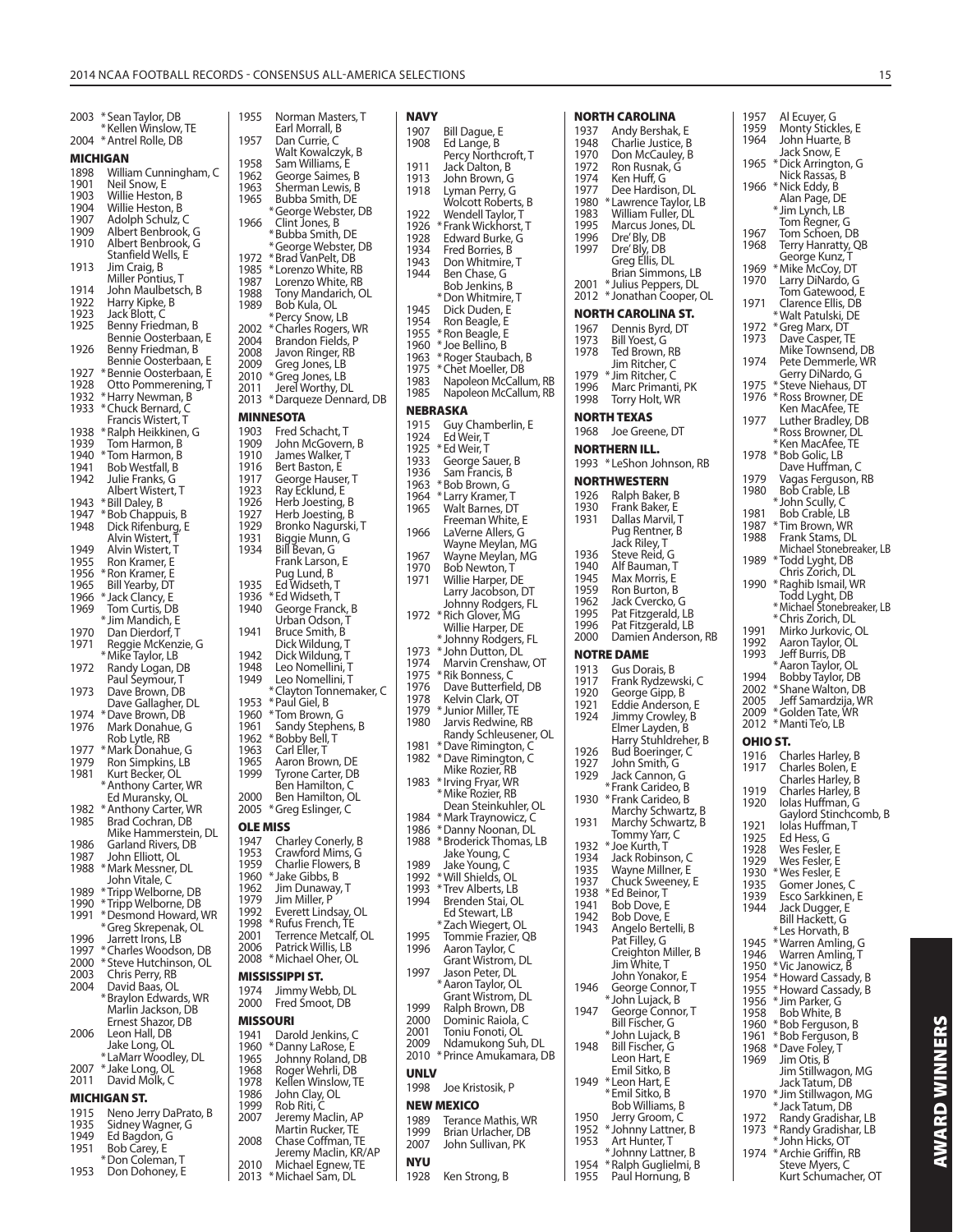1975 Tim Fox, DB \* Archie Griffin, RB Ted Smith, G<br>1976 Bob Brudzins 1986 Brudzinski, DE Chris Ward, T 1977 Tom Cousineau, LB \* Chris Ward, T<br>1978 Tom Cousines 1978 Tom Cousineau, LB<br>1979 Ken Fritz, G 1979 Ken Fritz, G<br>1982 Marcus Mar 1982 Marcus Marek, LB<br>1984 \*Keith Byars, RB \* Keith Byars, RB Jim Lachey, OG<br>1986 Cris Carter, WR Cris Carter, WR Chris Spielman, LB 1987 \* Chris Spielman, LB \* Tom Tupa, P 1993 Dan Wilkinson, DL<br>1994 Korey Stringer, OL 1994 Korey Stringer, OL<br>1995 \* Eddie George, RB \* Eddie George, RB Terry Glenn, WR \* Orlando Pace, OL 1996 \* Orlando Pace, OL Shawn Springs, DB Mike Vrabel, DL<br>Andy Katzenmo 1997 Andy Katzenmoyer, LB<br>1998 Rob Murphy, OL 1998 Rob Murphy, OL \* Antoine Winfield, DB 2001 LeCharles Bentley, C 2002 \* Mike Doss, DB Mike Nugent, PK Matt Wilhelm, LB<br>2003 Will Allen, DB 2003 Will Allen, DB<br>2004 A.J. Hawk, LB A.J. Hawk, LB \* Mike Nugent, PK 2005 \* A.J. Hawk, LB 2006 James Laurinaitis, LB Quinn Pitcock, DL \* Troy Smith, QB 2007 \* James Laurinaitis, LB 2008 Malcolm Jenkins, DB James Laurinaitis, LB **OKLAHOMA** 1938 Waddy Young, E 1948 Buddy Burris, G 1950 Leon Heath, B Jim Weatherall, T 1951 \* Jim Weatherall, T 1952 Billy Vessels, B<br>1953 J.D. Roberts, G 1953 J.D. Roberts, G.<br>1954 Max Boydston Max Boydston, E Kurt Burris, C<br>1955 – Ro Bolinger 1955 Bo Bolinger, G 1956 Tommy McDonald, B \* Jerry Tubbs, C<br>Perry Tubbs, C<br>Pill Krisher, G Bill Krisher, G Clendon Thomas, B<br>1958 Bob Harrison, C 1958 Bob Harrison, C<br>1963 Jim Grisham, R 1963 Jim Grisham, B 1964 Ralph Neely, T 1965 Carl McAdams, LB 1967 \* Granville Liggins, MG 1969 \* Steve Owens, B<br>1971 Tom Brahaney, 0 Tom Brahaney, C \* Greg Pruitt, B 1972 Tom Brahaney, C \* Greg Pruitt, B 1973 \* Lucious Selmon, DL Rod Shoate, LB<br>1974 John Roush, G John Roush, G \* Rod Shoate, LB \* Joe Washington, RB 1975 Jimbo Elrod, DE Dewey Selmon, MG \* Lee Roy Selmon, DT 1976 \* Mike Vaughan, OT 1977 \* Zac Henderson, DB 1978 \* Greg Roberts, G \* Billy Sims, RB 1979 \* George Cumby, LB \* Billy Sims, RB<br>1980 Louis Oubre, 1980 Louis Oubre, OL<br>1981 Terry Crouch, Ol 1981 Terry Crouch, OL<br>1982 Rick Bryan DI 1982 Rick Bryan, DL<br>1983 \* Rick Bryan, DL 1983 \* Rick Bryan, DL 1984 Tony Casillas, DL 1985 \* Brian Bosworth, LB Tony Casillas, DL 1986 \* Brian Bosworth, LB \* Keith Jackson, TE

| 1987          | Rickey Dixon, DB                            | 1905            | Otis Lamson, T                      |
|---------------|---------------------------------------------|-----------------|-------------------------------------|
|               | * Mark Hutson, OL                           | 1906            | Robert Torrey,                      |
|               | * Keith Jackson, TE<br>Dante Jones, LB      |                 | William Hollen<br>August Zieglei    |
| 1988          | * Anthony Phillips, OL                      | 1907            | Dexter Draper,                      |
| 2000          | Rocky Calmus, LB                            |                 | August Zieglei                      |
|               | Josh Heupel, QB                             | 1908            | William Hollen                      |
|               | J.T. Thatcher, DB                           |                 | Hunter Scarlet                      |
| 2001          | Rocky Calmus, LB                            | 1910            | Ernest Cozens,                      |
| 2002          | * Roy Williams, DB<br>Tommie Harris, DL     | 1912            | E. LeRoy Merce<br>E. LeRoy Merce    |
|               | Teddy Lehman, LB                            | 1917            | Henry Miller, E                     |
| 2003          | *Tommie Harris, DL                          | 1919            | Henry Miller, E                     |
|               | *Teddy Lehman, LB                           | 1922            | John Thurman                        |
|               | * Antonio Perkins, AP/KR                    | 1924            | Ed McGinley, T                      |
|               | *Derrick Strait, DB                         | 1927            | Ed Hake, T                          |
|               | * Jason White, QB                           | 1928<br>1943    | Paul Scull, B                       |
| 2004          | * Jammal Brown, OL<br>* Adrian Peterson, RB | 1945            | Bob Odell, B<br>George Savitsl      |
| 2007          | Curtis Lofton, LB                           | 1947            | Chuck Bednari                       |
|               | Duke Robinson, OL                           | 1948            | Chuck Bednari                       |
| 2008          | Sam Bradford, QB                            | <b>PENN ST.</b> |                                     |
|               | Duke Robinson, OL                           | 1906            | William Dunn,                       |
| 2009          | Gerald McCoy, DL                            | 1919            | Bob Higgins, E                      |
| 2010          | Trent Williams, OL<br>Ryan Broyles, WR      | 1920            | Charles Way, B                      |
|               | Quinton Carter, DB                          | 1921            | Glenn Killinger                     |
| 2011          | Ryan Broyles, WR                            | 1923            | Harry Wilson, E                     |
| 2013          | Gabe Ikard. C                               | 1959            | Richie Lucas, B                     |
|               | OKLAHOMA ST.                                | 1964            | Glenn Ressler,                      |
|               |                                             | 1968            | *Ted Kwalick, E                     |
| 1945          | Bob Fenimore, B                             |                 | Dennis Onkotz                       |
| 1969<br>1976  | John Ward, T<br>Derrel Gofourth, C          | 1969            | Dennis Onkotz<br>* Mike Reid, DT    |
| 1977          | *Terry Miller, RB                           | 1970            | Jack Ham, LB                        |
| 1984          | Rod Brown, DB                               | 1971            | Dave Joyner, T                      |
| 1985          | * Leslie O'Neal, DL                         | 1972            | Bruce Bannon,                       |
|               | Thurman Thomas, RB                          |                 | John Skorupar                       |
| 1988          | Hart Lee Dykes, WR                          | 1973            | * John Cappelle                     |
|               | *Barry Sanders, RB                          | 1974            | Mike Hartensti                      |
| 1997          | Alonzo Mayes, TE                            | 1975            | Greg Buttle, LE                     |
| 2002          | Rashaun Woods, WR                           | 1978            | *Bruce Clark, DI                    |
| 2008          | Dez Bryant, WR                              |                 | * Keith Dorney,<br>* Chuck Fusina,  |
| 2009<br>2010  | * Russell Okung, OL                         | 1979            | Bruce Clark, DI                     |
|               | * Justin Blackmon, WR                       |                 |                                     |
|               |                                             |                 |                                     |
|               | Kendall Hunter, RB                          | 1981            | * Sean Farrell, O                   |
| 2011          | Levy Adcock, OL                             | 1986            | Shane Conlan,                       |
| 2013          | * Justin Blackmon, WR<br>Justin Gilbert, DB | 1992            | D.J. Dozier, RB<br>O.J. McDuffie,   |
|               |                                             | 1994            | * Ki-Jana Carter,                   |
| <b>OREGON</b> |                                             |                 | Kerry Collins, C                    |
| 1962          | Mel Renfro, B                               | 1995            | Jeff Hartings, O                    |
| 2005<br>2010  | Haloti Ngata, DL                            | 1997            | Curtis Enis, RB                     |
|               | Cliff Harris, RS/AP<br>*LaMichael James, RB | 1999            | *LaVar Arringto                     |
| 2012          | Kenjon Barner, RB                           |                 | *Courtney Brov                      |
|               |                                             | 2002            | <b>Brandon Short</b>                |
|               | <b>OREGON ST.</b>                           | 2005            | *Larry Johnson,<br>* Tamba Hali, Dl |
| 1956          | John Witte, T                               |                 | Paul Posluszny                      |
| 1958<br>1962  | Ted Bates, T                                | 2006            | Paul Posluszny                      |
| 1963          | *Terry Baker, B<br>Vern Burke, E            | 2007            | Dan Connor, L                       |
| 1968          | * John Didion, C                            | 2008            | Aaron Maybin,                       |
| 2010          | Stephen Paea, DL                            | 2011            | Devon Still, DL                     |
| 2012          | Jordan Poyer, DB                            |                 | <b>PITTSBURGH</b>                   |
| 2013          | Brandin Cooks, WR                           | 1915            | Robert Peck, C                      |
| <b>PENN</b>   |                                             | 1916            | James Herron,                       |
| 1891          | John Adams, C                               |                 | Robert Peck, C                      |
| 1892          | Harry Thayer, B                             | 1917            | Dale Seis, G                        |
| 1894          | George Brooke, B                            |                 | John Sutherlar                      |
|               | Charles Gelbert, E                          | 1918            | Tom Davies, B                       |
|               | Arthur Knipe, B                             |                 | Leonard Hilty,                      |
| 1895          | George Brooke, B                            | 1920            | George McLar<br>Herb Stein, C       |
|               | Alfred Bull, C                              | 1921            | Herb Stein, C                       |
|               | Charles Gelbert, E                          | 1925            | Ralph Chase, T                      |
| 1896          | Charles Wharton, G                          | 1927            | * Gibby Welch, E                    |
|               | Charles Gelbert, E<br>Charles Wharton, G    | 1928            | Mike Getto, T                       |
|               | Wylie Woodruff, G                           | 1929            | * Joe Donchess,                     |
| 1897          | T. Truxton Hare, G                          |                 | Ray Montgom                         |
|               | John Minds, B                               | 1931            | Jesse Quatse, 1                     |
|               | John Outland, T                             | 1932            | *Warren Heller,                     |
| 1898          | T. Truxton Hare, G                          | 1933            | Joe Skladany, I<br>Joe Skladany, I  |
|               | Pete Overfield, C                           | 1934            | Chuck Hartwig                       |
|               | John Outland, B                             |                 | George Shotw                        |
| 1899          | T. Truxton Hare, G                          | 1936            | Averell Daniell                     |
|               | Josiah McCracken, B<br>Pete Overfield, C    | 1937            | Marshall Goldl                      |
| 1900          | T. Truxton Hare, G                          |                 | Tony Matisi, T                      |
| 1904          | Frank Piekarski, G<br>Andrew Smith. B       | 1938<br>1956    | * Marshall Goldl<br>* Joe Walton, E |

Vincent Stevenson, B

|                  | Robert Torrey, C                                                 |
|------------------|------------------------------------------------------------------|
| 1906             | William Hollenback, B<br>August Ziegler, G                       |
| 1907             | Dexter Draper, T                                                 |
| 1908             | August Ziegler, G<br>William Hollenback, B<br>Hunter Scarlett, E |
| 1910             | Ernest Cozens, C                                                 |
| 1912             | E. LeRoy Mercer, B<br>E. LeRoy Mercer, B                         |
| 1917<br>1919     | Henry Miller, E                                                  |
| 1922             | Henry Miller, E<br>John Thurman, T                               |
| 1924<br>1927     | Ed McGinley, T<br>Ed Hake, T                                     |
| 1928             | Paul Scull, B                                                    |
| 1943<br>1945     | Bob Odell, B<br>George Savitsky, T                               |
| 1947             | Chuck Bednarik, C                                                |
| 1948             | Chuck Bednarik, C                                                |
| PENN ST.<br>1906 | William Dunn, C                                                  |
| 1919             | Bob Higgins, E                                                   |
| 1920<br>1921     | Charles Way, B<br>Glenn Killinger, B                             |
| 1923             | Harry Wilson, B                                                  |
| 1959<br>1964     | Richie Lucas, B<br>Glenn Ressler, G                              |
| 1968             | *Ted Kwalick, E                                                  |
| 1969             | Dennis Onkotz, LB<br>Dennis Onkotz, LB                           |
|                  | * Mike Reid, DT                                                  |
| 1970<br>1971     | Jack Ham, LB<br>Dave Joyner, T                                   |
| 1972             | Bruce Bannon, DE<br>John Skorupan, LB                            |
| 1973             | * John Cappelletti, B                                            |
| 1974<br>1975     | Mike Hartenstine, DL<br>Greg Buttle, LB                          |
| 1978             | *Bruce Clark, DL                                                 |
|                  | * Keith Dorney, OT<br>* Chuck Fusina, QB                         |
| 1979             | Bruce Clark, DL                                                  |
| 1981<br>1986     | * Sean Farrell, OL<br>Shane Conlan, LB                           |
|                  | D.J. Dozier, RB                                                  |
| 1992<br>1994     | O.J. McDuffie, WR<br>*Ki-Jana Carter, RB                         |
| 1995             | Kerry Collins, QB<br>Jeff Hartings, OL                           |
| 1997             | Curtis Enis, RB                                                  |
| 1999             | *LaVar Arrington, LB                                             |
|                  | * Courtney Brown, DL<br>Brandon Short, LB                        |
| 2002<br>2005     | *Larry Johnson, RB<br>* Tamba Hali, DL                           |
| 2006             | Paul Posluszny, LB                                               |
| 2007             | Paul Posluszny, LB<br>Dan Connor, LB                             |
| 2008<br>2011     | Aaron Maybin, DL<br>Devon Still, DL                              |
|                  | PITTSBURGH                                                       |
| 1915             | Robert Peck, C                                                   |
| 1916             | James Herron, E<br>Robert Peck, C                                |
| 1917             | Dale Seis, G                                                     |
| 1918             | John Sutherland, G<br>Tom Davies, B                              |
|                  | Leonard Hilty, T                                                 |
| 1920             | George McLaren, B<br>Herb Stein, C                               |
| 1921             | Herb Stein, C                                                    |
| 1925<br>1927     | Ralph Chase, T<br>* Gibby Welch, B                               |
| 1928             | Mike Getto, T<br>* Joe Donchess, E                               |
| 1929             | Ray Montgomery, G                                                |
| 1931<br>1932     | Jesse Quatse, T<br>*Warren Heller, B                             |
|                  | Joe Skladany, E                                                  |
| 1933<br>1934     | Joe Skladany, E<br>Chuck Hartwig, G                              |
|                  | George Shotwell, C                                               |
| 1936<br>1937     | Averell Daniell, T<br>Marshall Goldberg, B                       |
|                  | Tony Matisi, T<br>* Marshall Goldberg, B                         |
| 1938<br>1956     | *Joe Walton, E                                                   |
| 1958             | John Guzik, G                                                    |

| 1960<br>1963 | * Mike Ditka, E<br>Paul Martha, B                                  |
|--------------|--------------------------------------------------------------------|
| 1976         | *Tony Dorsett, RB<br>Al Romano, MG                                 |
| 1977         | Tom Brzoza, C<br>Randy Holloway, DL<br>Bob Jury, DB                |
| 1978         | Hugh Green, DL                                                     |
| 1979<br>1980 | *Hugh Green, DL<br>*Hugh Green, DL<br>* Mark May, OL               |
| 1981<br>1982 | Sal Sunseri, LB<br>Jimbo Covert, OL                                |
| 1983<br>1984 | *Bill Fralic, OL<br>* Bill Fralic, OT                              |
| 1986         | Randy Dixon, OL<br>Tony Woods, DL                                  |
| 1987         | Craig Heyward, RB                                                  |
| 1988         | Mark Stepnoski, OL                                                 |
| 1990<br>2000 | Brian Greenfield, P<br>Antonio Bryant, WR<br>Larry Fitzgerald, WR* |
| 2003<br>2013 | * Aaron Donald, DL                                                 |
|              | PRINCETON                                                          |
| 1889         | Knowlton Ames, B                                                   |
|              | Roscoe Channing, B<br>Hector Cowan, T                              |
|              | William George, C<br>Edgar Allan Poe, B                            |
| 1890         | Sheppard Homans, B                                                 |
|              | Jesse Riggs, G<br>Ralph Warren, E                                  |
| 1891         | Sheppard Homans, B<br>Philip King, B                               |
|              | Jesse Riggs, G                                                     |
| 1892         | Philip King, B<br>Arthur Wheeler, G                                |
| 1893         | Philip King, B                                                     |
|              | Langdon Lea, T<br>Franklin Morse, B<br>Thomas Trenchard, E         |
|              | Arthur Wheeler, G                                                  |
| 1894         | Langdon Lea, T                                                     |
| 1895         | Arthur Wheeler, G<br>Langdon Lea, T                                |
| 1896         | Dudley Riggs, G<br>John Baird, B                                   |
|              | William Church, T<br>Robert Gailey, C                              |
|              | Addison Kelly, B                                                   |
| 1897         | Garrett Cochran, E<br>Addison Kelly, B                             |
| 1898         | Arthur Hillebrand, T<br>Lew Palmer, E                              |
| 1899         | Arthur Hillebrand, T<br>Arthur Poe, E                              |
|              | Howard Reiter, B                                                   |
| 1901<br>1902 | Ralph Davis, E<br>John DeWitt, G                                   |
| 1903         | John DeWitt, G<br>Howard Henry, E                                  |
|              | J. Dana Kafer, B<br>James Cooney, T                                |
| 1904<br>1905 | James McCormick, B                                                 |
| 1906         | James Cooney, T<br>Edward Dillon, B                                |
|              | L. Casper Wister, E                                                |
| 1907         | Edwin Harlan, B<br>James McCormick, B                              |
| 1908         | L. Casper Wister, E<br>Frederick Tibbott, B                        |
| 1910         | Talbot Pendleton, B                                                |
| 1911         | Joseph Duff, G<br>Edward Hart, T                                   |
| 1912         | Sanford White, E                                                   |
| 1913         | Santoru<br>John Logan, G<br>Harold Ballin, T<br>Marold Ballin, T   |
| 1914<br>1916 | Harold Ballin,<br>Frank Hogg, G                                    |
| 1918         | Frank Murrey, B<br>Stan Keck, T                                    |
| 1920         | Donold Lourie, B                                                   |
| 1921<br>1922 | Stan Keck, G<br>C. Herbert Treat, T                                |
| 1925         | Ed McMillan, C                                                     |
| 1935<br>1951 | John Weller, G<br>* Dick Kazmaier, B                               |
| 1952<br>1965 | Frank McPhee, E<br>Stas Maliszewski, G                             |
|              |                                                                    |

|                | <b>PURDUE</b>                                          |
|----------------|--------------------------------------------------------|
| 1929           | Elmer Sleight, T<br>Ralph Welch, B                     |
| 1932           | * Paul Moss, E                                         |
| 1933           | Duane Purvis, B                                        |
| 1940           | Dave Rankin, E                                         |
| 1943           | Alex Agase, G                                          |
| 1952<br>1965   | Bernie Flowers, E<br>Bob Griese, QB                    |
| 1967           | *Leroy Keyes, B                                        |
| 1968           | * Leroy Keyes, B<br>Chuck Kyle, MG                     |
| 1969           | * Mike Phipps, QB                                      |
| 1972           | Otis Armstrong, B                                      |
| 1980           | Dave Butz, DT                                          |
|                | * Mark Herrmann, QB<br>* Dave Young, TE                |
| 1986           | Rod Woodson, DB                                        |
| 2001<br>2004   | Travis Dorsch, P<br>Taylor Stubblefield, WR            |
| 2010           | * Ryan Kerrigan, DL                                    |
| <b>RICE</b>    |                                                        |
| 1946           | Weldon Humble, G                                       |
| 1949           | James Williams, E                                      |
| 1954           | Dicky Maegle, B                                        |
| 1958<br>1976   | Buddy Dial, E<br>Tommy Kramer, QB                      |
| 1991           | Trevor Cobb, RB                                        |
|                | <b>RICHMOND</b>                                        |
| 1969           | Walker Gillette, E                                     |
| 1978           | Jeff Nixon, DB                                         |
| <b>RUTGERS</b> |                                                        |
| 1917<br>1918   | Paul Robeson, E<br>Paul Robeson, E                     |
| 1961           | Alex Kroll, C                                          |
| 1995           | * Marco Battaglia, TE                                  |
|                | ST. MARY'S (CA)                                        |
| 1927<br>1945   | Larry Bettencourt, C<br>* Herman Wedemeyer, B          |
|                | SAN DIEGO ST.                                          |
| 1992           | * Marshall Faulk, RB                                   |
|                |                                                        |
| 1993           | * Marshall Faulk, RB                                   |
| 1997           | Kyle Turley, OL                                        |
|                | SANTA CLARA                                            |
| 1938           | Alvord Wolff, T                                        |
| 1939           | John Schiechl, C                                       |
| 1980           | SOUTH CAROLINA                                         |
| 1984           | * George Rogers, RB<br>Del Wilkes, OG                  |
| 2011           | Melvin Ingram, DL                                      |
| 2012           | * Jadeveon Clowney, DL                                 |
| 2007           | SOUTH FLA.                                             |
|                | George Selvie, DL                                      |
| SOUT<br>1926   | ERN<br>d<br>CALIFORNIA<br>Mort Kaer, B                 |
| 1927           | Morley Drury, B                                        |
| 1930           | Jesse Hibbs, T                                         |
| 1931           | Erny Pinckert, B                                       |
|                | John Baker, G<br>Gus Shaver, B                         |
| 1932<br>1933   | *Ernie Smith, T<br>Aaron Rosenberg, G                  |
|                | *Cotton Warburton, B                                   |
| 1939<br>1943   | * Harry Smith, G                                       |
| 1944           | Ralph Heywood, E                                       |
| 1947           | John Ferraro, T<br>Paul Cleary, E                      |
| 1952           | Jim Sears, B<br>Elmer Willhoite, G                     |
| 1962           | Hal Bedsole, E                                         |
| 1965           |                                                        |
| 1966           | * Mike Garrett, B<br>Nate Shaw, DB<br>Ron Yary, T      |
| 1967           | Tim Rossovich, DE                                      |
|                |                                                        |
|                | * O.J. Simpson, B<br>* Ron Yary, T<br>Adrian Ýoung, LB |
| 1968           | *O.J. Simpson, B                                       |
| 1969<br>1970   | Jim Gunn, DE                                           |
| 1972           | Charlie Weaver, DE<br>* Charles Young, TE              |
| 1973           | Booker Brown, OT<br>Artimus Parker, DB                 |

Richard Wood, LB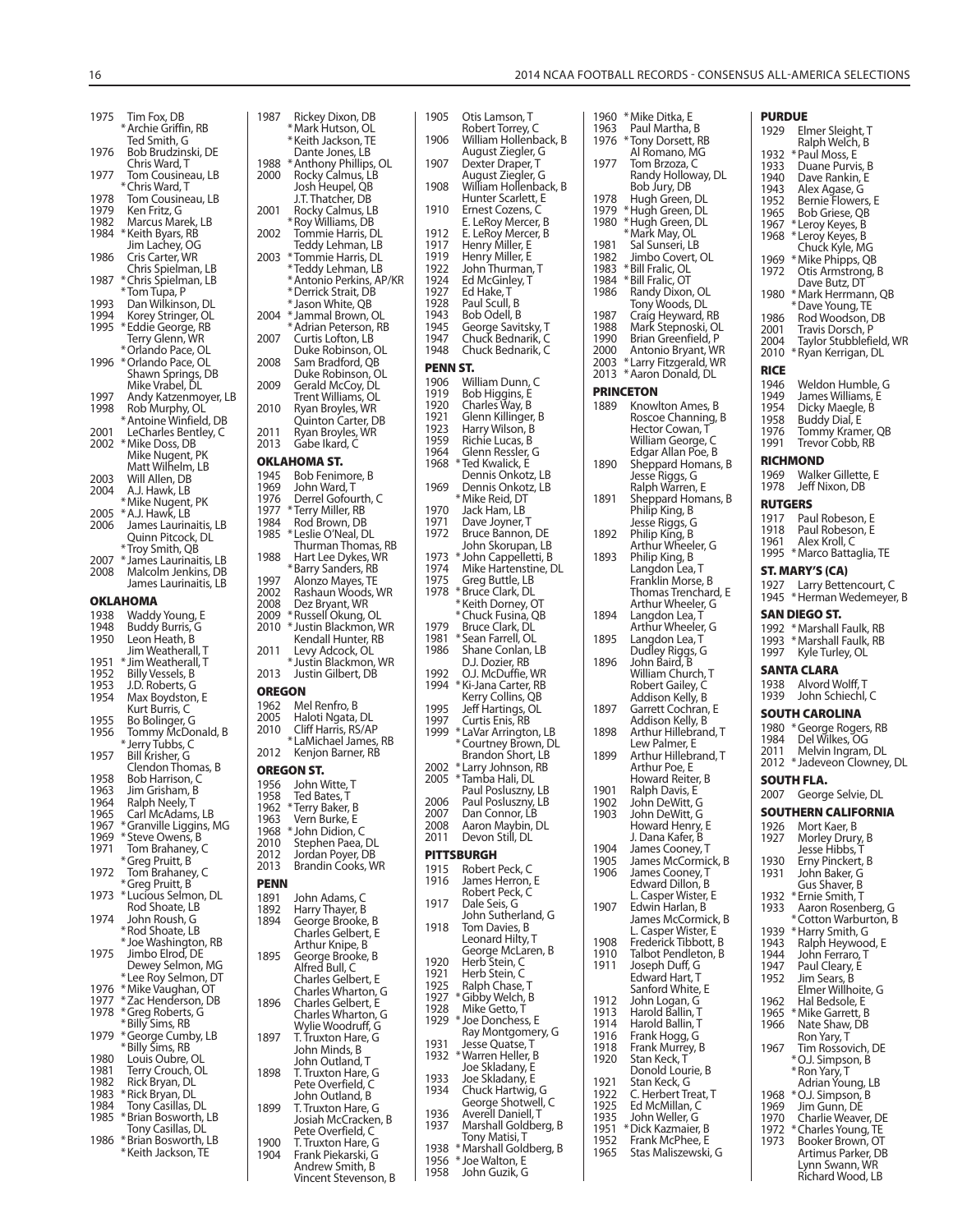1974 \* Anthony Davis, RB Richard Wood, LB 1975 \* Ricky Bell, RB<br>1976 \* Ricky Bell, RB \* Ricky Bell, RB Gary Jeter, DT Dennis Thurman, DB<br>1977 \* Dennis Thurman, DB \* Dennis Thurman, DB 1978 \* Pat Howell, G \* Charles White, RB<br>1979 \* Brad Budde, G 1979 \* Brad Budde, G \* Charles White, RB<br>1980 \* Ronnie Lott, DB \* Ronnie Lott, DB Keith Van Horne, OL<br>1981 \* Marcus Allen, RB \* Marcus Allen, RB Roy Foster, OL<br>1982 - George Achica George Achica, MG Bruce Matthews, OL \* Don Mosebar, OL 1983 Tony Slaton, C<br>1984 Jack Del Rio, Li 1984 Jack Del Rio, LB<br>1985 Jeff Bregel, OL Jeff Bregel, OL 1986 Jeff Bregel, OL Tim McDonald, DB 1987 Dave Cadigan, OL<br>1989 \* Mark Carrier, DB Mark Carrier, DB Tim Ryan, DL<br>1993 – Johnnie Mort 1993 Johnnie Morton, WR<br>1994 Tony Boselli, Ol 1994 Tony Boselli, OL<br>1995 \* Keyshawn Johns 1995 \* Keyshawn Johnson, WR<br>1998 \* Chris Claiborne, LB 1998 \* Chris Claiborne, LB<br>2002 Carson Palmer, OB Carson Palmer, QB Troy Polamalu, DB<br>2003 Jacob Rogers, OL Jacob Rogers, OL Kenechi Udeze, DL Mike Williams, WR<br>2004 Reggie Bush, AP/K Reggie Bush, AP/KR Shaun Cody, DL Matt Grootegoed, LB Matt Leinart, QB 2005 \* Reggie Bush, RB \* Dwayne Jarrett, WR Taitusi Lutui, OL 2006 Sam Baker, OL Dwayne Jarrett, WR<br>2007 \* Sedrick Ellis, DL 2007 \* Sedrick Ellis, DL \* Rey Maualuga, LB Taylor Mays, DB<br>2011 Robert Woods. V Robert Woods, WR 2012 \* Marqise Lee, WR **SMU** J.C. Wetsel, G Bobby Wilson, B<br>1947 Doak Walker, B 1947 Doak Walker, B<br>1948 \* Doak Walker, B 1948 \* Doak Walker, B<br>1949 – Doak Walker, B 1949 Doak Walker, B<br>1950 Kyle Rote B 1950 Kyle Rote, B 1951 Dick Hightower, C<br>1966 John LaGrone MG 1966 John LaGrone, MG<br>1968 Jerry LeVias. E 1968 Jerry LeVias, E<br>1972 Robert Popelk 1972 Robert Popelka, DB<br>1974 Louie Kelcher G 1974 Louie Kelcher, G<br>1978 Emanuel Tolbert 1978 Emanuel Tolbert, WR<br>1980 John Simmons, DB 1980 John Simmons, DB<br>1982 \* Eric Dickerson, RB 1982 \* Eric Dickerson, RB<br>1983 \* Russell Carter, DB 1983 \* Russell Carter, DB<br>1985 Reggie Dupard, R Reggie Dupard, RB **STANFORD** 1924 Jim Lawson, E<br>1925 Frnie Nevers J 1925 Ernie Nevers, B<br>1928 Seraphim Post, Seraphim Post, G Don Robesky, G<br>1932 Bill Corbus G 1932 Bill Corbus, G 1933 Bill Corbus, G<br>1934 Bobby Grayso Bobby Grayson, B Bob Reynolds, T<br>,1935 \*Bobby Grayson 1935 \* Bobby Grayson, B James Moscrip, E 1940 Frank Albert, B<br>1941 Frank Albert, B 1941 Frank Albert, B<br>1942 Chuck Taylor, G 1942 Chuck Taylor, G<br>1950 Bill McColl, E 1950 Bill McColl, E<br>1951 \*Bill McColl, E 1951 \* Bill McColl, E John Brodie, QB 1970 Jim Plunkett, QB 1971 Jeff Siemon, LB<br>1974 Pat Donovan, D 1974 Pat Donovan, DL<br>1977 Guy Beniamin, O 1977 Guy Benjamin, QB<br>1979 Ken Margerum, W

1979 Ken Margerum, WR<br>1980 \* Ken Margerum, WR \* Ken Margerum, WR 1982 \* John Elway, QB

1986 Brad Muster, RB<br>1991 Bob Whitfield, C 1991 Bob Whitfield, OL<br>1999 Trov Walters, WR 1999 Troy Walters, WR<br>2009 \* Toby Gerhart, RB 2009 \* Toby Gerhart, RB Chase Beeler, C 2011 \* David DeCastro, OL<br>2012 \* Zach Ertz, TE Zach Ertz, TE David Yankey, OL<br>2013 Tv Montgomery k Ty Montgomery, KR/AP Trent Murphy, LB \* David Yankey, OL **SYRACUSE** 1908 Frank Horr, T<br>1915 Harold White 1915 Harold White, G<br>1917 Alfred Cobb, T 1917 Alfred Cobb, T<br>1918 Joe Alexander Joe Alexander, G Lou Usher, T<br>Ine Alexande 1919 Joe Alexander, G<br>1923 Pete McRae, E 1923 Pete McRae, E<br>1923 Pete McRae, E<br>1926 Vic Hanson, F 1926 Vic Hanson, E<br>1956 \* Jim Brown, B \* Jim Brown, B 1959 \* Roger Davis, G<br>1960 Frnie Davis, B Ernie Davis, B 1961 \* Ernie Davis, B<br>1967 \* Larry Csonka 1967 \*Larry Csonka, B<br>1985 \*Tim Green, DL 1985 \* Tim Green, DL Ted Gregory, DL \* Don McPherson, QB<br>1990 John Flannery, C 1990 John Flannery, C<br>1992 \* Chris Gedney, TF Chris Gedney, TE 2001 \* Dwight Freeney, DL **TEMPLE** John Rienstra, OL and Dinner Coel<br>1986 \* Paul Palmer, RB **TENNESSEE**<br>1929 Gene 1929 Gene McEver, B<br>1933 Beattie Feathers 1933 Beattie Feathers, B<br>1938 Bowden Wyatt, E 1938 Bowden Wyatt, É<br>1939 George Cafego, B George Cafego, B Ed Molinski, G<br>۱۹۵۵ × ۹۵۸ × ۱۹۵۸ 1940 \* Bob Suffridge, G 1946 Dick Huffman, T 1951 \* Hank Lauricella, B<br>1952 Dohn Michels, G 1952 John Michels, G<br>1956 \*John Maiors, B 1956 \* John Majors, B<br>1965 Frank Emanuel 1965 Frank Emanuel, LB<br>1966 Paul Naumoff LB 1966 Paul Naumoff, LB<br>1967 \*Bob Johnson, C 1967 \* Bob Johnson, C<br>1968 Steve Kiner, LB 1968 Steve Kiner, LB \* Charles Rosenfelder, G 1969 Chip Kell, G \* Steve Kiner, LB<br>1970 \* Chip Kell, G 1970 \* Chip Kell, G<br>1971 \* Bobby Majo 1971 \* Bobby Majors, DB<br>1975 Larry Seivers F 1975 Larry Seivers, E 1976 Larry Seivers, SE 1979 Roland James, DB 1983 \* Reggie White, DL 1984 Bill Mayo, OG 1985 Tim McGee, WR 1989 \* Eric Still, OL<br>1990 \* Antone Dav 1990 \* Antone Davis, OL<br>1991 Dale Carter, DB 1991 Dale Carter, DB<br>1997 Peyton Manning 1997 Peyton Manning, QB<br>1998 ALWilson LB 1998 Al Wilson, LB<br>1999 Cosey Colem na missin, EB<br>Cosey Coleman, OL Deon Grant, DB<br>2000 John Hendersor 2000 John Henderson, DL<br>2001 John Henderson, DL 2001 John Henderson, DL<br>2003 Dustin Colquitt, P 2003 Dustin Colquitt, P<br>2004 Michael Munoz, O Michael Munoz, OL 2008 \* Eric Berry, DB 2009 \* Eric Berry, DB **TEXAS** 1945 Hubert Bechtol, E<br>1946 Hubert Bechtol, E 1946 Hubert Bechtol, E<br>1947 Bobby Layne, B 1947 Bobby Layne, B<br>1950 \* Bud McFadin, G 1950 \* Bud McFadin, G<br>1953 Carlton Massey 1953 Carlton Massey, E<br>1961 \* Jimmy Saxton, B 1961 \* Jimmy Saxton, B 1962 \* Johnny Treadwell, G 1963 \* Scott Appleton, T 1965 Tommy Nobis, LB<br>1968 Chris Gilbert, B 1968 Chris Gilbert, B<br>1969 Bob McKay, T 1969 Bob McKay, T<br>1970 Bill Atessis, DI Bill Atessis, DE Steve Worster, B Bobby Wuensch, T

| 1972<br>1973         | * Jerry Sisemore, T<br>Roosevelt Leaks, B                  |
|----------------------|------------------------------------------------------------|
|                      | *Bill Wyman, C                                             |
| 1975                 | Bob Simmons, T                                             |
| 1977                 | * Earl Campbell, RB<br>*Brad Shearer, DL                   |
| 1978                 | *Johnnie Johnson, DB                                       |
| 1979                 | * Johnnie Johnson, DB                                      |
| 1980                 | * Steve McMichael, DL<br>Kenneth Sims, DL                  |
| 1981                 | *Kenneth Sims, DL                                          |
| 1983                 | Terry Tausch, OL                                           |
|                      | Doug Dawson, OL                                            |
|                      | Jerry Gray, DB<br>Jeff Leiding, LB                         |
| 1984                 | Tony Degrate, DL<br>* Jerry Gray, DB                       |
| 1995                 | Tony Brackens, DL                                          |
| 1996                 | Dan Neil, OL                                               |
| 1997<br>1998         | * Ricky Williams, RB<br>* Ricky Williams, RB               |
| 2000                 | Leonard Davis, OL                                          |
| 2001                 | Casey Hampton, DL<br>* Quentin Jammer, DB                  |
|                      | Mike Williams, OL                                          |
| 2002                 | Derrick Dockery, OL                                        |
| 2003<br>2004         | Derrick Johnson, LB<br>* Derrick Johnson, LB               |
| 2005                 | * Michael Huff, DB                                         |
|                      | *Jonathan Scott, OL                                        |
|                      | Rodrique Wright, DL<br>Vince Young, QB                     |
| 2006                 | Justin Blalock, OL                                         |
| 2008                 | Colt McCoy, QB                                             |
| 2009                 | *Brian Orakpo, DL<br>* Colt McCoy, QB                      |
|                      | Jordan Shipley, WR                                         |
| 2013                 | Earl Thomas, DB<br>Anthony Fera, PK                        |
|                      | Jackson Jeffcoat, DL                                       |
| UTEP                 |                                                            |
| 2000                 | * Brian Natkin, TE                                         |
|                      |                                                            |
|                      |                                                            |
| 1937                 | TEXAS A&M<br>Joe Routt, G                                  |
| 1939                 | John Kimbrough, B                                          |
| 1940                 | * John Kimbrough, B                                        |
| 1957                 | Marshall Robnett, G<br>* John David Crow, B                |
| 1970                 | Dave Elmendorf, DB                                         |
| 1974<br>1975         | Pat Thomas, DB                                             |
|                      | *Ed Simonini, LB<br>Pat Thomas, DB                         |
| 1976                 | Tony Franklin, PK                                          |
| 1985                 | * Robert Jackson, LB<br>Johnny Holland, LB                 |
| 1987                 | John Roper, DL                                             |
| 1990                 | Darren Lewis, RB                                           |
| 1991<br>1992         | Kevin Smith, DB<br>* Marcus Buckley, LB                    |
| 1993                 | Sam Adams, DL                                              |
| 1994                 | Aaron Glenn, DB<br>Leeland McElroy, KR                     |
| 1998                 | *Dat Nguyen, LB                                            |
| 2010                 | Von Miller, LB                                             |
| 2011<br>2012         | Randy Bullock, PK                                          |
|                      | * Luke Joeckel, OL<br>Johnny Manziel, QB                   |
|                      | Damontre Moore, DL                                         |
| 2013                 | Mike Evans, WR<br>* Jake Matthews, OL                      |
| TCU                  |                                                            |
| 1934                 | Darrell Lester, C                                          |
| 1935                 | Darrell Lester, C                                          |
| 1936<br>1938         | Sammy Baugh, B<br>Ki Aldrich, C                            |
|                      | *Davey O'Brien, B                                          |
|                      | * Jim Swink, B                                             |
| 1955<br>1959<br>1960 | Don Floyd, T<br>* Bob Lilly, T                             |
| 1984                 | * Kenneth Davis, RB                                        |
| 1991<br>1995         | Kelly Blackwell, TE<br>Michael Reeder, PK                  |
| 2000                 | * LaDainian Tomlinson, RB                                  |
| 2003                 | Nick Browne, PK                                            |
| 2008<br>2009         |                                                            |
| 2010                 | Jerry Hughes, DL<br>Jerry Hughes, DL*<br>Tejay Johnson, DB |

**UTEP**

**TCU**

1971 \* Jerry Sisemore, T

**TEXAS TECH** 1960 E.J. Holub, C<br>1965 Donny Ande 1965 Donny Anderson, B<br>1977 Dan Irons T 1977 Dan Irons, T<br>1982 Gabriel River 1982 Gabriel Rivera, DL<br>1991 \* Mark Bounds P 1991 \* Mark Bounds, P<br>1995 \* Zach Thomas, L 1995 \* Zach Thomas, LB<br>1996 \* Byron Hanspard. 1996 \* Byron Hanspard, RB<br>1998 Montae Reagor, DL 1998 Montae Reagor, DL<br>2007 \*Michael Crabtree, V 2007 \* Michael Crabtree, WR<br>2008 Brandon Carter, OL Brandon Carter, OL \* Michael Crabtree, WR<br>2013 \* Jace Amaro, TE \* Jace Amaro, TE **TOLEDO** 1971 Mel Long, DT 2010 Eric Page, KR/AP **TULANE** 1931 \* Jerry Dalrymple, E<br>1932 Don Zimmerman 1932 Don Zimmerman, B<br>1939 Harley McCollum T 1939 Harley McCollum, T<br>1941 Frnie Blandin T 1941 Ernie Blandin, T<br>2012 Cairo Santos, Pl Cairo Santos, PK **TULSA** 1965 \* Howard Twilley, E<br>1991 Jerry Ostroski, OL Jerry Ostroski, OL **UCLA** 1946 \* Burr Baldwin, E<br>1952 Donn Moomaw 1952 Donn Moomaw, C<br>1953 Paul Cameron, B 1953 Paul Cameron, B<br>1954 Lack Fllena, T Jack Ellena, T 1955 Hardiman Cureton, G<br>1957 Dick Wallen, F 1957 Dick Wallen, E<br>1966 Mel Farr, B 1966 Mel Farr, B<br>1967 \* Gary Bebay Gary Beban, B Don Manning, LB<br>1969 Mike Ballou LB 1969 Mike Ballou, LB<br>1973 Kermit Johnson 1973 Kermit Johnson, B<br>1975 John Sciarra, OB John Sciarra, QB 1976 Jerry Robinson, LB 1977 \* Jerry Robinson, LB 1978 Kenny Easley, DB \* Jerry Robinson, LB 1979 \* Kenny Easley, DB<br>1980 \* Kenny Fasley, DB 1980 \* Kenny Easley, DB 1981 \* Tim Wrightman, TE 1983 Don Rogers, DB 1985 \* John Lee, PK 1988 Troy Aikman, QB Darryl Henley, DB<br>1992 Carlton Gray, DB 1992 Carlton Gray, DB<br>1993 \*J.J. Stokes, WR 1993 \* J.J. Stokes, WR<br>1995 Biorn Merten. I Bjorn Merten, PK Jamir Miller, LB \* Jonathan Ogden, OL 1997 Chad Overhauser, OL<br>1998 Kris Farris, Ol Kris Farris, OL Cade McNown, QB<br>2000 Fred Mitchell, WR 2000 Fred Mitchell, WR<br>2001 Robert Thomas II 2001 Robert Thomas, LB<br>2003 \* Dave Ball, DL 2003 \* Dave Ball, DL<br>2005 \* Maurice Drev \* Maurice Drew, AP/KR Marcedes Lewis, TE<br>2006 – Justin Hickman, DI Justin Hickman, DL Justin Medlock, PK<br>2009 Kai Forbath, PK 2009 Kai Forbath, PK<br>2013 Anthony Barr, L Anthony Barr, LB **UTAH** 1994 Luther Elliss, DL<br>2002 Jordan Gross, O 2002 Jordan Gross, OL 2006 Eric Weddle, DB<br>2008 \*Louie Sakoda, P \* Louie Sakoda, PK **UTAH ST.** 1961 Merlin Olsen, T<br>1969 Phil Olsen, DE Phil Olsen, DE **VANDERBILT** 1923 Lynn Bomar, E<br>1924 Henry Wakefie 1924 Henry Wakefield, E<br>1932 Pete Gracey, C 1932 Pete Gracey, C 1958 George Deiderich, G 1982 \* Jim Arnold, P<br>1984 \* Ricky Anderso \* Ricky Anderson, P **VIRGINIA** 1915 Eugene Mayer, B<br>1941 Bill Dudley, B Bill Dudley, B 1985 \* Jim Dombrowski, OL **VIRGINIA TECH**<br>1967 Frank Lori 1993 \* Jim Pyne, C<br>1995 Cornell Broy **WAKE FOREST WASH. & JEFF.**  $\frac{192}{192}$  $194$ 19<br>19  $19<sub>8</sub>$ 19 19  $\frac{199}{200}$ **WA W** 19 19  $\frac{19}{19}$ **W W**<br>19

1990 Herman Moore, WR 1992 Chris Slade, DL 1993 Mark Dixon, OL<br>1998 Anthony Poinde 1998 Anthony Poindexter, DB<br>1999 Thomas Jones, RB 1999 Thomas Jones, RB<br>2004 Elton Brown, OL Elton Brown, OL \* Heath Miller, TE 2007 \* Chris Long, DL 1967 Frank Loria, DB<br>1984 Bruce Smith, DI 1984 Bruce Smith, DL<br>1993 \* Jim Pyne C 1995 Cornell Brown, DL 1999 \* Corey Moore, DL<br>2003 \* Jake Grove, C \* Jake Grove, C Kevin Jones, RB 2005 \* Jimmy Williams, DB 1976 \* Bill Armstrong, DB 2005 \* Ryan Plackemeier, P 2007 Steve Justice, OL<br>2008 Alphonso Smith. Alphonso Smith, DB 1914 John Spiegel, B<br>1918 Wilbur Henry T Wilbur Henry, T 1919 Wilbur Henry, T

# **WASHINGTON**<br>1925 George Wilson

| 1925<br>1928<br>1936<br>1940<br>1941<br>1963<br>1964<br>1966<br>1968 | George Wilson, B<br>Charles Carroll, B<br>Max Starcevich, G<br>Rudy Mucha, C<br>Ray Frankowski, G<br>Rick Redman, G<br>Rick Redman, G<br>Tom Greenlee, DT               |
|----------------------------------------------------------------------|-------------------------------------------------------------------------------------------------------------------------------------------------------------------------|
| 1982<br>1984                                                         | Al Worley, DB<br>* Chuck Nelson, PK<br>Ron Holmes, DL                                                                                                                   |
| 1986                                                                 | Jeff Jaeger, PK<br>Reggie Rogers, DL                                                                                                                                    |
| 1991                                                                 | Mario Bailey, WR<br>*Steve Emtman, DL                                                                                                                                   |
| 1992<br>1995<br>1996                                                 | * Lincoln Kennedy, OL<br>*Lawyer Milloy, DB<br>Benji Olson, OL                                                                                                          |
| 1997<br>2002                                                         | Olin Kreutz, C<br>Reggie Williams, WR                                                                                                                                   |
|                                                                      | WASHINGTON ST.                                                                                                                                                          |
| 1984<br>1988<br>1989<br>2002<br>2005                                 | Rueben Mayes, RB<br>Mike Utley, OL<br>* Jason Hanson, PK<br>Rien Long, DL<br>Jerome Harrison, RB                                                                        |
|                                                                      | WEST VIRGINIA                                                                                                                                                           |
| 1919<br>1955<br>1982<br>1985<br>1992<br>1994<br>1995<br>1996         | Ira Rodgers, B<br><b>Bruce Bosley, T</b><br>* Darryl Talley, LB<br>Brian Jozwiak, OL<br>Mike Compton, C<br>*Todd Sauerbrun, P<br>Aaron Beasley, DB<br>Canute Curtis, LB |

| 2003<br>2006                                                                                                         | Grant Wiley, LB<br>* Dan Mozes, C<br>* Steve Slaton, RB                                                                                                                                                                                                                                                              |
|----------------------------------------------------------------------------------------------------------------------|----------------------------------------------------------------------------------------------------------------------------------------------------------------------------------------------------------------------------------------------------------------------------------------------------------------------|
|                                                                                                                      | WILLIAMS                                                                                                                                                                                                                                                                                                             |
| 1917<br>1919                                                                                                         | Ben Boynton, B<br>Ben Boynton, B                                                                                                                                                                                                                                                                                     |
|                                                                                                                      | WISCONSIN                                                                                                                                                                                                                                                                                                            |
| 1912<br>1913<br>1915<br>1919<br>1920<br>1923<br>1930<br>1942<br>1954<br>1959<br>1962<br>1975<br>1981<br>1994<br>1998 | Robert Butler, T<br>Ray Keeler, G<br>Howard Buck, T<br>Charles Carpenter, C<br>Ralph Scott, T<br>Marty Below, T<br>Milo Lubratovich, T<br>* Dave Schreiner, E<br>* Alan Ameche, B<br>*Dan Lanphear, T<br>Pat Richter, E<br>Dennis Lick, T<br>Tim Krumrie, DL<br>Cory Raymer, C<br>*Tom Burke, DL<br>Aaron Gibson, OL |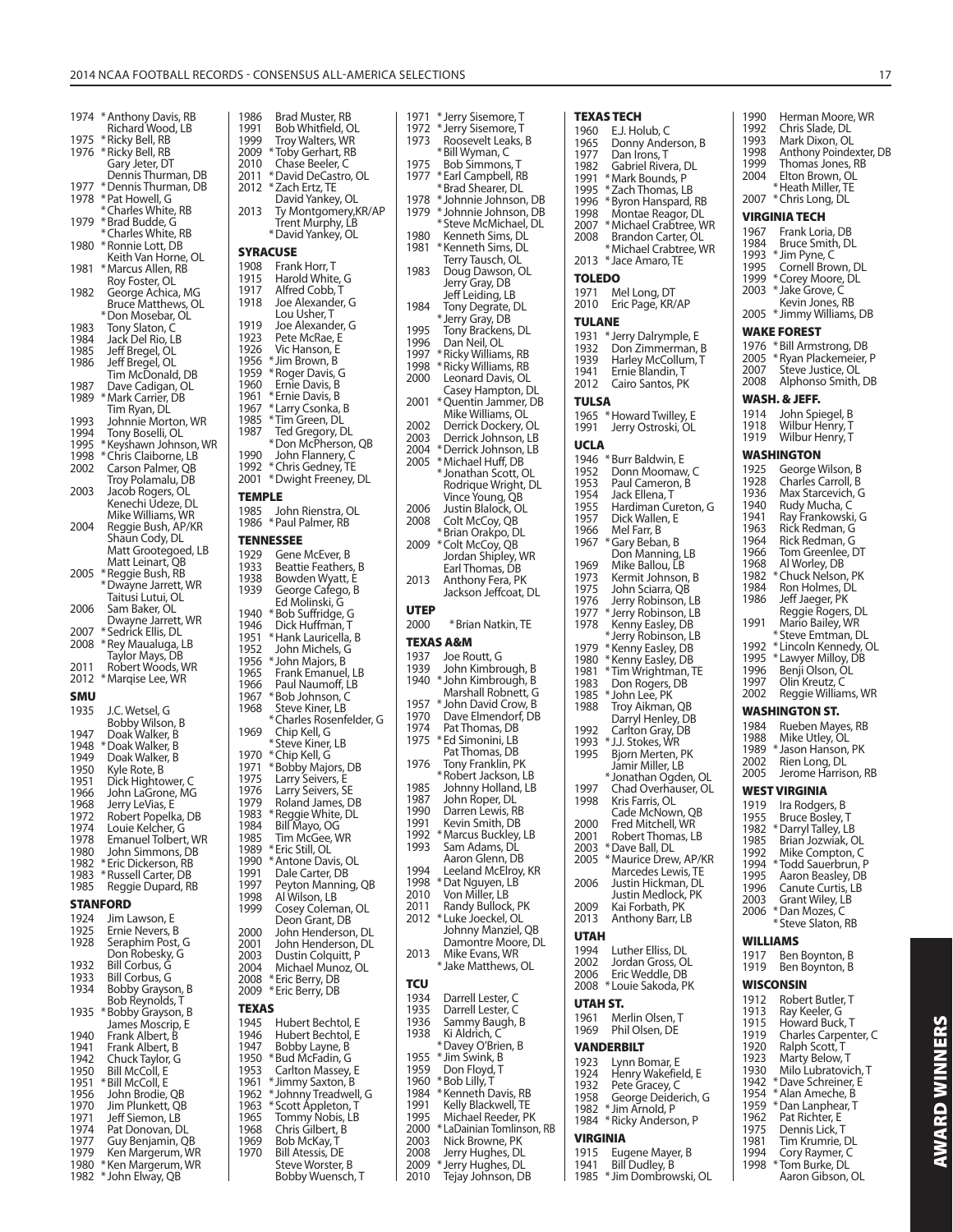#### 18 2014 NCAA FOOTBALL RECORDS - CONSENSUS ALL-AMERICA SELECTIONS

| 2000<br>2004<br>2006<br>2010 | 1999 * Ron Dayne, RB<br>* Chris McIntosh, OL<br>Jamar Fletcher. DB<br>Erasmus James, DL<br>* Joe Thomas, OL<br>* Gabe Carimi, OL<br>Lance Kendricks, TE | 1891<br>1892 | John Hartwell, E<br>Pudge Heffelfinger, G<br>Frank Hinkey, E<br>Thomas McClung, B<br>Wallace Winter, T<br>Frank Hinkey, E<br>Vance McCormick, B | 1898<br>1899 | Gordon Brown, G<br>Burr Chamberlin, T<br>Malcolm McBride, B<br>Gordon Brown, G<br>Malcolm McBride, B<br>Albert Sharpe, B<br>George Stillman, T | 1903<br>1904 | James Bloomer, G<br>James Hogan, T<br>W. Ledyard Mitchell, B<br>Charles Rafferty, E<br>James Hogan, T<br>Ralph Kinney, G<br>Foster Rockwell, B | 1909<br>1910                         | Hamlin Andrus, G<br>Carroll Cooney, C<br>Edward Cov, B<br>Henry Hobbs, T<br>John Kilpatrick, E<br>Stephen Philbin, B<br>John Kilpatrick, E |
|------------------------------|---------------------------------------------------------------------------------------------------------------------------------------------------------|--------------|-------------------------------------------------------------------------------------------------------------------------------------------------|--------------|------------------------------------------------------------------------------------------------------------------------------------------------|--------------|------------------------------------------------------------------------------------------------------------------------------------------------|--------------------------------------|--------------------------------------------------------------------------------------------------------------------------------------------|
| 2011<br>2012                 | Montee Ball, RB<br>Montee Ball, RB                                                                                                                      | 1893         | A. Hamilton Wallis, T<br>Frank Butterworth, B                                                                                                   | 1900         | James Bloomer. T<br>Gordon Brown, G                                                                                                            | 1905         | Thomas Shevlin, E<br>Guy Hutchinson, B                                                                                                         | 1911                                 | Douglass Bomeisler, E<br>Arthur Howe, B                                                                                                    |
| <b>WYOMING</b>               |                                                                                                                                                         |              | William Hickok, G<br>Frank Hinkey, E                                                                                                            |              | George Chadwick, B<br>William Fincke, B                                                                                                        |              | Howard Roome, B<br>Thomas Shevlin, E                                                                                                           | 1912                                 | Henry Ketcham, C<br>Douglass Bomeisler, E                                                                                                  |
| 1983<br>1984<br>1996<br>1997 | Jack Weil, P<br>Jay Novacek, TE<br>Marcus Harris, WR<br>Brian Lee, DB                                                                                   | 1894         | George Adee, B<br>Frank Butterworth, B<br>William Hickok, G<br>Frank Hinkey, E                                                                  | 1901         | Perry Hale, B<br>Herman Olcott, C<br>George Stillman, T<br>Henry Holt, C                                                                       | 1906         | Roswell Tripp, G<br>L. Horatio Biglow, T<br>Robert Forbes, E<br>Hugh Knox, B                                                                   | 1913<br>1914<br>1916                 | Henry Ketcham, C<br>Nelson Talbott, T<br>Harry LeGore, B<br>Clinton Black, G                                                               |
| <b>YALE</b><br>1889          | Charles Gill, T<br>Pudge Heffelfinger, G<br>Amos Alonzo Stagg, E                                                                                        | 1895<br>1896 | Philip Stillman, C<br>Fred Murphy, T<br>Samuel Thorne, B<br>Clarence Fincke, B                                                                  | 1902         | George Chadwick, B<br>Edgar Glass, G<br>James Hogan, T<br>Henry Holt, C                                                                        | 1907         | Paul Veeder, B<br>Clarence Alcott, E<br>L. Horatio Biglow, T<br>Edward Coy, B                                                                  | 1920<br>1921<br>1923                 | Tim Callahan, G<br>Malcolm Aldrich, B<br>William Mallory, B<br>Century Milstead, T                                                         |
| 1890                         | Pudge Heffelfinger, G<br>Thomas McClung, B<br>William Rhodes. T                                                                                         | 1897         | Fred Murphy, T<br>Gordon Brown, G<br>Burr Chamberlin, T<br>Charles DeSaulles, B<br>John Hall, E                                                 |              | Ralph Kinney, T<br>Foster Rockwell, B<br>Thomas Shevlin, E                                                                                     | 1908         | Thomas A. D. Jones, B.<br>Hamlin Andrus, G<br>Edward Coy, B<br>William Goebel, G                                                               | 1924<br>1927<br>1936<br>1937<br>1944 | Dick Luman, E<br>John Charlesworth, C<br>Bill Webster, G<br>Larry Kelley, E<br>*Clint Frank, B<br>Paul Walker, E                           |

## **Team Leaders in Consensus All-Americans**

**(Ranked on Total Number of Selec tions; Minimum Five Selections)**

| 69<br>81 |
|----------|
|          |
|          |
| 59       |
| 71       |
| 65       |
| 58       |
| 61       |
| 49       |
| 54       |
| 47       |
| 45       |
| 43       |
| 32       |
| 37       |
| 36       |
| 32       |
| 33       |
| 28       |
| 32       |
| 28       |
|          |

| leam | NO. | <b>Playe</b> |
|------|-----|--------------|
|      |     | 28           |
|      |     | 29           |
|      |     | 27           |
|      |     | 25<br>27     |
|      |     |              |
|      |     | 26           |
|      |     | 27           |
|      |     | 26           |
|      |     | 25           |
|      |     | 24           |
|      |     | 20           |
|      |     | 20           |
|      |     | 21           |
|      |     | 20           |
|      |     | 21           |
|      |     | 20           |
|      |     | 19           |
|      |     | 19           |
|      |     | 17<br>15     |
|      |     |              |
|      |     | 17           |
|      |     | 15           |
|      |     | 14           |
|      |     | 14<br>14     |
|      |     |              |
|      |     | 14           |
|      |     | 11           |
|      |     | 12           |

| Team<br>No. | <b>Players</b> | Team<br>No. | <b>Players</b> |
|-------------|----------------|-------------|----------------|
|             | 28             |             |                |
|             | 29             |             | 12             |
|             | 27             |             | 12             |
|             | 25             |             |                |
|             | 27             |             |                |
|             | 26             |             |                |
|             | 27             |             |                |
|             | 26             |             |                |
|             | 25             |             | 11             |
|             | 24             |             | 10             |
|             | 20             |             | 9              |
|             | 20             |             |                |
|             | 21             |             | 8              |
|             | 20             |             | 8              |
|             | 21             |             | 7              |
|             | 20             |             |                |
|             | 19             |             |                |
|             | 19             |             |                |
|             | 17             |             | 6              |
|             | 15             |             |                |
|             | 17             |             |                |
|             | 15             |             |                |
|             | 14             |             | 5              |
|             | 14             |             |                |
|             | 14             |             | 5              |
|             | 14             |             |                |
|             | 11             |             |                |
|             | 12             |             |                |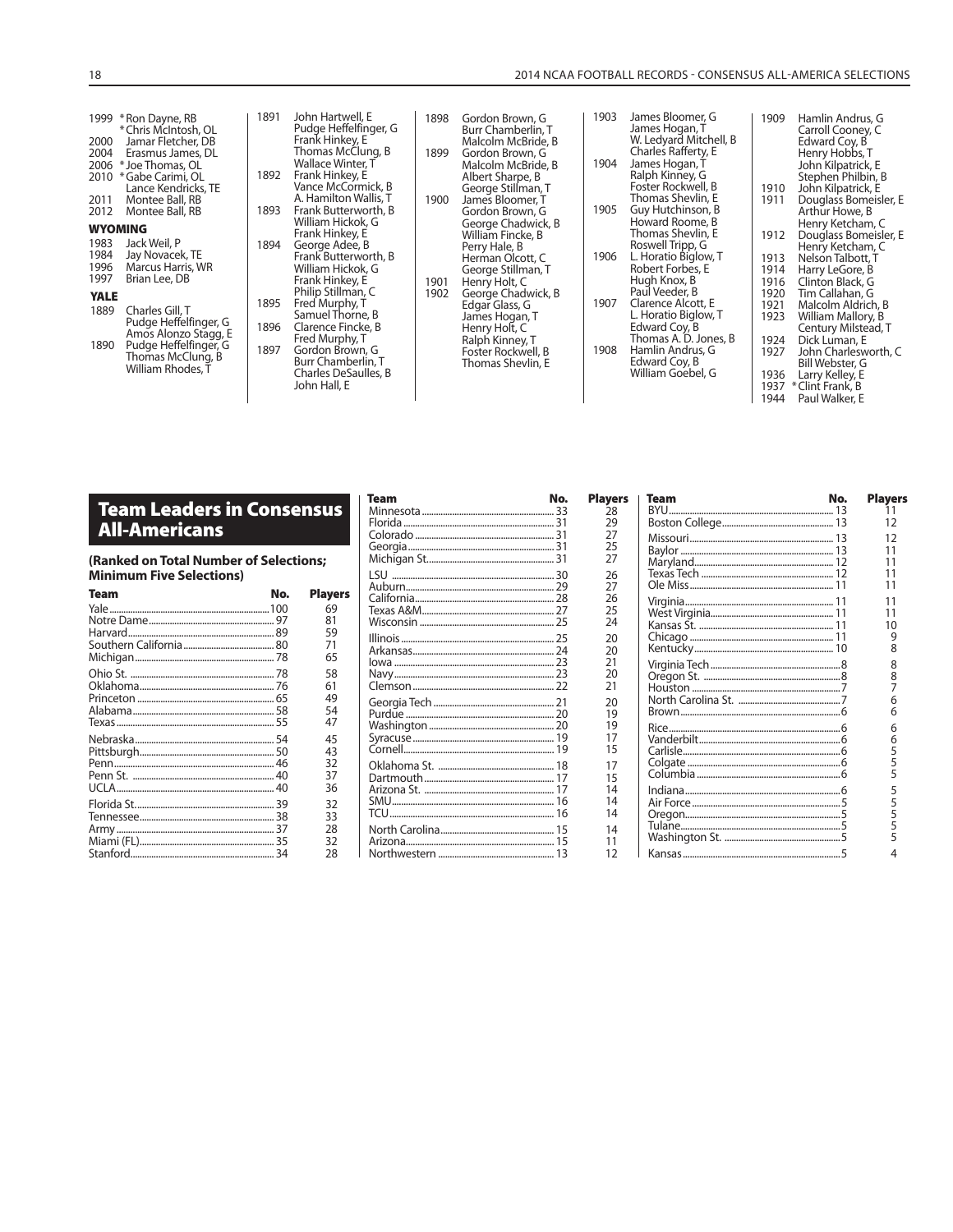# **Special Awards**

**Player of the Year Awards**

## **HEISMAN MEMORIAL TROPHY**

Originally presented in 1935 as the DAC Trophy by the Downtown Athletic Club of New York City to the best college player east of the Mississippi River. In 1936, players across the country were eligible, and the award was renamed the Heisman Memorial Trophy to honor former college coach and DAC athletics director John W. Heisman. The award now goes to the outstanding college football player in the United States. The bronze trophy was sculpted by Frank Eliscu, with the aid of Jim Crowley, one of Notre Dame's famed Four Horsemen. Crowley was then coach at Fordham, and some of his players posed as models for the trophy.

| Year | Player (Winner Bold), School, Position Points                                           |  |
|------|-----------------------------------------------------------------------------------------|--|
| 1935 | * Jay Berwanger, Chicago, HB 84                                                         |  |
|      |                                                                                         |  |
| 1936 |                                                                                         |  |
|      |                                                                                         |  |
| 1937 |                                                                                         |  |
|      |                                                                                         |  |
| 1938 |                                                                                         |  |
| 1939 |                                                                                         |  |
|      | 3rd—Paul Christman, Missouri, QB 391<br>4th—George Cafego, Tennessee, QB 296            |  |
| 1940 |                                                                                         |  |
|      |                                                                                         |  |
| 1941 | <b>Bruce Smith, Minnesota, HB554</b>                                                    |  |
|      |                                                                                         |  |
| 1942 | Frank Sinkwich, Georgia, HB  1,059<br>2nd—Paul Governali, Columbia, QB218               |  |
|      | 3rd-Clint Castleberry, Georgia Tech, HB  99<br>4th—Mike Holovak, Boston College, FB  95 |  |
| 1943 | Angelo Bertelli, Notre Dame, QB648                                                      |  |
|      |                                                                                         |  |
| 1944 | Les Horvath, Ohio St., QB/HB412                                                         |  |
|      |                                                                                         |  |
| 1945 |                                                                                         |  |
|      |                                                                                         |  |
| 1946 |                                                                                         |  |
|      |                                                                                         |  |
|      |                                                                                         |  |
| 1947 | Johnny Lujack, Notre Dame, QB 742                                                       |  |
|      |                                                                                         |  |
| 1948 |                                                                                         |  |
|      | 4th—Jackie Jensen, California, HB143                                                    |  |
|      |                                                                                         |  |

| Year | <b>Player (Winner Bold), School, Position Points</b>                         | Year | Player (Winner Bold), School, Position Points                                            |  |
|------|------------------------------------------------------------------------------|------|------------------------------------------------------------------------------------------|--|
| 1949 | 2nd—Charlie Justice, North Carolina, HB272                                   | 1968 | <b>O.J. Simpson</b> , Southern California, HB 2,853<br>2nd-Leroy Keyes, Purdue, HB 1,103 |  |
|      |                                                                              |      | 3rd-Terry Hanratty, Notre Dame, QB387                                                    |  |
|      | 4th-Arnold Galiffa, Army, QB196                                              |      | 4th—Ted Kwalik, Penn St., TE 254                                                         |  |
|      |                                                                              | 1969 | Steve Owens, Oklahoma, HB  1,488<br>2nd-Mike Phipps, Purdue, QB 1,344                    |  |
|      | 3rd-Reds Bagnell, Penn, HB 231                                               |      |                                                                                          |  |
|      | 4th—Babe Parilli, Kentucky, QB 214                                           |      | 4th—Archie Manning, Ole Miss, QB……………582                                                 |  |
| 1951 | Dick Kazmaier, Princeton, HB 1,777<br>2nd—Hank Lauricella, Tennessee, HB 424 | 1970 | 2nd—Joe Theismann, Notre Dame, QB 1,410                                                  |  |
|      | 3rd-Babe Parilli, Kentucky, QB 344<br>4th-Bill McColl, Stanford, E313        |      | 3rd-Archie Manning, Ole Miss, QB849                                                      |  |
| 1952 | Billy Vessels, Oklahoma, HB 525                                              | 1971 | 4th—Steve Worster, Texas, RB………………………398<br>Pat Sullivan, Auburn, QB 1,597               |  |
|      | 2nd-Jack Scarbath, Maryland, QB367                                           |      | 2nd—Ed Marinaro, Cornell, RB  1,445                                                      |  |
|      | 3rd-Paul Giel, Minnesota, HB329<br>4th—Donn Moomaw, UCLA, C 257              |      | 3rd-Greg Pruitt, Oklahoma, RB586<br>4th-Johnny Musso, Alabama, RB365                     |  |
| 1953 | <b>Johnny Lattner</b> , Notre Dame, HB1,850                                  | 1972 | Johnny Rodgers, Nebraska, WR  1,310                                                      |  |
|      | 2nd—Paul Giel, Minnesota, HB  1,794                                          |      | 2nd-Greg Pruitt, Oklahoma, RB966                                                         |  |
|      | 3rd-Paul Cameron, UCLA, HB444<br>4th—Bernie Faloney, Maryland, QB 258        |      |                                                                                          |  |
| 1954 | Alan Ameche, Wisconsin, FB 1,068                                             | 1973 | John Cappelletti, Penn St., RB 1,057                                                     |  |
|      | 3rd-Howard Cassady, Ohio St., HB810                                          |      | 2nd—John Hicks, Ohio St., OT524<br>3rd-Roosevelt Leaks, Texas, RB 482                    |  |
|      | 4th-Ralph Guglielmi, Notre Dame, QB691                                       |      | 4th--David Jaynes, Kansas, QB394                                                         |  |
| 1955 | Howard Cassady, Ohio St., HB2,219                                            |      | 1974 * Archie Griffin, Ohio St., RB  1,920                                               |  |
|      | 3rd-George Welsh, Navy, QB383                                                |      | 2nd—Anthony Davis, Southern California, RB 819<br>3rd—Joe Washington, Oklahoma, RB 661   |  |
|      | 4th-Earl Morrall, Michigan St., QB 323                                       |      | 4th-Tom Clements, Notre Dame, QB 244                                                     |  |
| 1956 | Paul Hornung, Notre Dame, QB 1,066<br>2nd—Johnny Majors, Tennessee, HB994    | 1975 | Archie Griffin, Ohio St., RB 1,800<br>2nd—Chuck Muncie, California, RB730                |  |
|      | 3rd-Tommy McDonald, Oklahoma, HB973                                          |      | 3rd-Ricky Bell, Southern California, RB 708                                              |  |
|      | 4th—Jerry Tubbs, Oklahoma, C 724                                             |      | 4th-Tony Dorsett, Pittsburgh, RB616                                                      |  |
| 1957 | John David Crow, Texas A&M, HB 1,183                                         | 1976 | Tony Dorsett, Pittsburgh, RB 2,357<br>2nd-Ricky Bell, Southern California, RB 1,346      |  |
|      | 3rd—Walt Kowalczyk, Michigan St., HB 630                                     |      | 3rd—Rob Lytle, Michigan, RB413                                                           |  |
| 1958 | 4th—Lou Michaels, Kentucky, T330<br>Pete Dawkins, Army, HB 1,394             | 1977 | 4th-Terry Miller, Oklahoma St., RB197                                                    |  |
|      | 2nd-Randy Duncan, Iowa, QB 1,021                                             |      | 2nd—Terry Miller, Oklahoma St., RB 812                                                   |  |
|      | 4th—Bob White, Ohio St., HB365                                               |      | 3rd-Ken MacAfee, Notre Dame, TE 343<br>4th—Doug Williams, Grambling, QB 266              |  |
| 1959 |                                                                              |      |                                                                                          |  |
|      | 3rd-Don Meredith, SMU, QB286                                                 |      | 2nd—Chuck Fusina, Penn St., QB………………750<br>3rd-Rick Leach, Michigan, QB 435              |  |
|      |                                                                              |      | 4th-Charles White, Southern California, RB354                                            |  |
| 1960 |                                                                              | 1979 | <b>Charles White, Southern California, RB 1,695</b>                                      |  |
|      | 2nd—Tom Brown, Minnesota, G731<br>3rd-Jake Gibbs, Ole Miss, QB453            |      | 2nd-Billy Sims, Oklahoma, RB773<br>3rd-Marc Wilson, BYU, QB589                           |  |
|      | 4th-Ed Dyas, Auburn, HB 319                                                  |      | 4th—Art Schlichter, Ohio St., QB 251                                                     |  |
| 1961 | 2nd—Bob Ferguson, Ohio St., HB771                                            | 1980 | George Rogers, South Carolina, RB  1,128<br>2nd—Hugh Green, Pittsburgh, DE 861           |  |
|      | 3rd-Jimmy Saxton, Texas, HB 551                                              |      | 3rd—Herschel Walker, Georgia, RB683                                                      |  |
|      | 4th—Sandy Stephens, Minnesota, QB543                                         |      | 4th-Mark Herrmann, Purdue, QB 405                                                        |  |
| 1962 |                                                                              | 1981 | Marcus Allen, Southern California, RB  1,797<br>2nd-Herschel Walker, Georgia, RB 1,199   |  |
|      | 3rd-Bobby Bell, Minnesota, T429                                              |      | 3rd—Jim McMahon, BYU, QB706                                                              |  |
|      | 4th—Lee Roy Jordan, Alabama, C321<br>1963 * Roger Staubach, Navy, QB 1,860   |      | 4th—Dan Marino, Pittsburgh, QB 256<br>1982 * Herschel Walker, Georgia, RB  1,926         |  |
|      | 2nd—Billy Lothridge, Georgia Tech, QB504                                     |      | 2nd—John Elway, Stanford, QB  1,231                                                      |  |
|      | 3rd—Sherman Lewis, Michigan St., HB 369                                      |      | 3rd—Eric Dickerson, SMU, RB 465<br>4th—Anthony Carter, Michigan, WR142                   |  |
| 1964 | John Huarte, Notre Dame, QB 1,026                                            | 1983 |                                                                                          |  |
|      |                                                                              |      | 2nd—Steve Young, BYU, QB 1,172<br>3rd-Doug Flutie, Boston College, QB253                 |  |
|      | 3rd-Dick Butkus, Illinois, C505<br>4th—Bob Timberlake, Michigan, QB 361      |      | 4th-Turner Gill, Nebraska, QB190                                                         |  |
| 1965 | Mike Garrett, Southern California, HB926                                     | 1984 | Doug Flutie, Boston College, QB2,240                                                     |  |
|      | 2nd—Howard Twilley, Tulsa, E528<br>3rd-Jim Grabowski, Illinois, FB481        |      | 2nd—Keith Byars, Ohio St., RB 1,251<br>3rd-Robbie Bosco, BYU, QB443                      |  |
|      | 4th—Donny Anderson, Texas Tech, HB 408                                       |      | 4th-Bernie Kosar, Miami (FL), QB320                                                      |  |
| 1966 | Steve Spurrier, Florida, QB 1,679                                            | 1985 |                                                                                          |  |
|      | 3rd-Nick Eddy, Notre Dame, HB456                                             |      | 2nd—Chuck Long, Iowa, QB  1,464<br>3rd-Robbie Bosco, BYU, QB459                          |  |
|      | 4th—Gary Beban, UCLA, QB 318                                                 |      | 4th—Lorenzo White, Michigan St., RB 391                                                  |  |
| 1967 | 2nd—O.J. Simpson, Southern California, HB  1,722                             | 1986 | Vinny Testaverde, Miami (FL), QB 2,213                                                   |  |
|      | 3rd—Leroy Keyes, Purdue, HB  1,366                                           |      | 3rd—Jim Harbaugh, Michigan, QB458                                                        |  |
|      | 4th—Larry Csonka, Syracuse, FB 136                                           |      | 4th—Brian Bosworth, Oklahoma, LB395                                                      |  |

| Year | Player (Winner Bold), School, Position Points                                                                                    |  |
|------|----------------------------------------------------------------------------------------------------------------------------------|--|
| 1968 | O.J. Simpson, Southern California, HB  2,853                                                                                     |  |
|      |                                                                                                                                  |  |
|      |                                                                                                                                  |  |
| 1969 |                                                                                                                                  |  |
|      |                                                                                                                                  |  |
|      |                                                                                                                                  |  |
|      |                                                                                                                                  |  |
| 1970 | Jim Plunkett, Stanford, QB2,229                                                                                                  |  |
|      |                                                                                                                                  |  |
|      |                                                                                                                                  |  |
| 1971 | Pat Sullivan, Auburn, QB 1,597                                                                                                   |  |
|      |                                                                                                                                  |  |
|      | 4th-Johnny Musso, Alabama, RB365                                                                                                 |  |
| 1972 | Johnny Rodgers, Nebraska, WR  1,310                                                                                              |  |
|      |                                                                                                                                  |  |
|      |                                                                                                                                  |  |
|      |                                                                                                                                  |  |
| 1973 | John Cappelletti, Penn St., RB 1,057                                                                                             |  |
|      |                                                                                                                                  |  |
|      | 4th—David Jaynes, Kansas, QB394                                                                                                  |  |
| 1974 | * Archie Griffin, Ohio St., RB  1,920                                                                                            |  |
|      |                                                                                                                                  |  |
|      | 2nd—Anthony Davis, Southern California, RB. 2819<br>3rd—Joe Washington, Oklahoma, RB 661<br>4th—Tom Clements, Notre Dame, QB 244 |  |
| 1975 | Archie Griffin, Ohio St., RB  1,800                                                                                              |  |
|      | 2nd—Chuck Muncie, California, RB730<br>3rd—Ricky Bell, Southern California, RB 708                                               |  |
|      |                                                                                                                                  |  |
|      | Tony Dorsett, Pittsburgh, RB 2,357                                                                                               |  |
| 1976 |                                                                                                                                  |  |
|      |                                                                                                                                  |  |
|      | 4th—Terry Miller, Oklahoma St., RB197                                                                                            |  |
| 1977 |                                                                                                                                  |  |
|      |                                                                                                                                  |  |
|      | 2nd—Terry Miller, Oklahoma St., RB 812<br>3rd—Ken MacAfee, Notre Dame, TE 343<br>4th—Doug Williams, Grambling, QB 266            |  |
| 1978 |                                                                                                                                  |  |
|      |                                                                                                                                  |  |
|      |                                                                                                                                  |  |
| 1979 | Charles White, Southern California, RB  1,695                                                                                    |  |
|      |                                                                                                                                  |  |
|      |                                                                                                                                  |  |
|      |                                                                                                                                  |  |
| 1980 | George Rogers, South Carolina, RB  1,128                                                                                         |  |
|      | 2nd—Hugh Green, Pittsburgh, DE  861<br>3rd—Herschel Walker, Georgia, RB 683                                                      |  |
|      | 4th-Mark Herrmann, Purdue, QB 405                                                                                                |  |
| 1981 | Marcus Allen, Southern California, RB  1,797<br>2nd—Herschel Walker, Georgia, RB  1,199                                          |  |
|      |                                                                                                                                  |  |
|      | 4th-Dan Marino, Pittsburgh, QB 256                                                                                               |  |
| 1982 | * Herschel Walker, Georgia, RB  1,926                                                                                            |  |
|      |                                                                                                                                  |  |
|      | $3rd-$<br>4th—Anthony Carter, Michigan, WR142                                                                                    |  |
| 1983 | Mike Rozier, Nebraska, RB 1,801                                                                                                  |  |
|      |                                                                                                                                  |  |
|      |                                                                                                                                  |  |
|      |                                                                                                                                  |  |
| 1984 | Doug Flutie, Boston College, QB  2,240                                                                                           |  |
|      |                                                                                                                                  |  |
|      | –Bernie Kosar, Miami (FL), QB………………320<br>$4th-$                                                                                 |  |
| 1985 |                                                                                                                                  |  |
|      | 2nd-Chuck Long, Iowa, QB  1,464<br>3rd-Robbie Bosco, BYU, QB 459                                                                 |  |
|      | 4th-Lorenzo White, Michigan St., RB 391                                                                                          |  |
| 1986 | Vinny Testaverde, Miami (FL), QB2,213                                                                                            |  |
|      |                                                                                                                                  |  |
|      |                                                                                                                                  |  |
|      |                                                                                                                                  |  |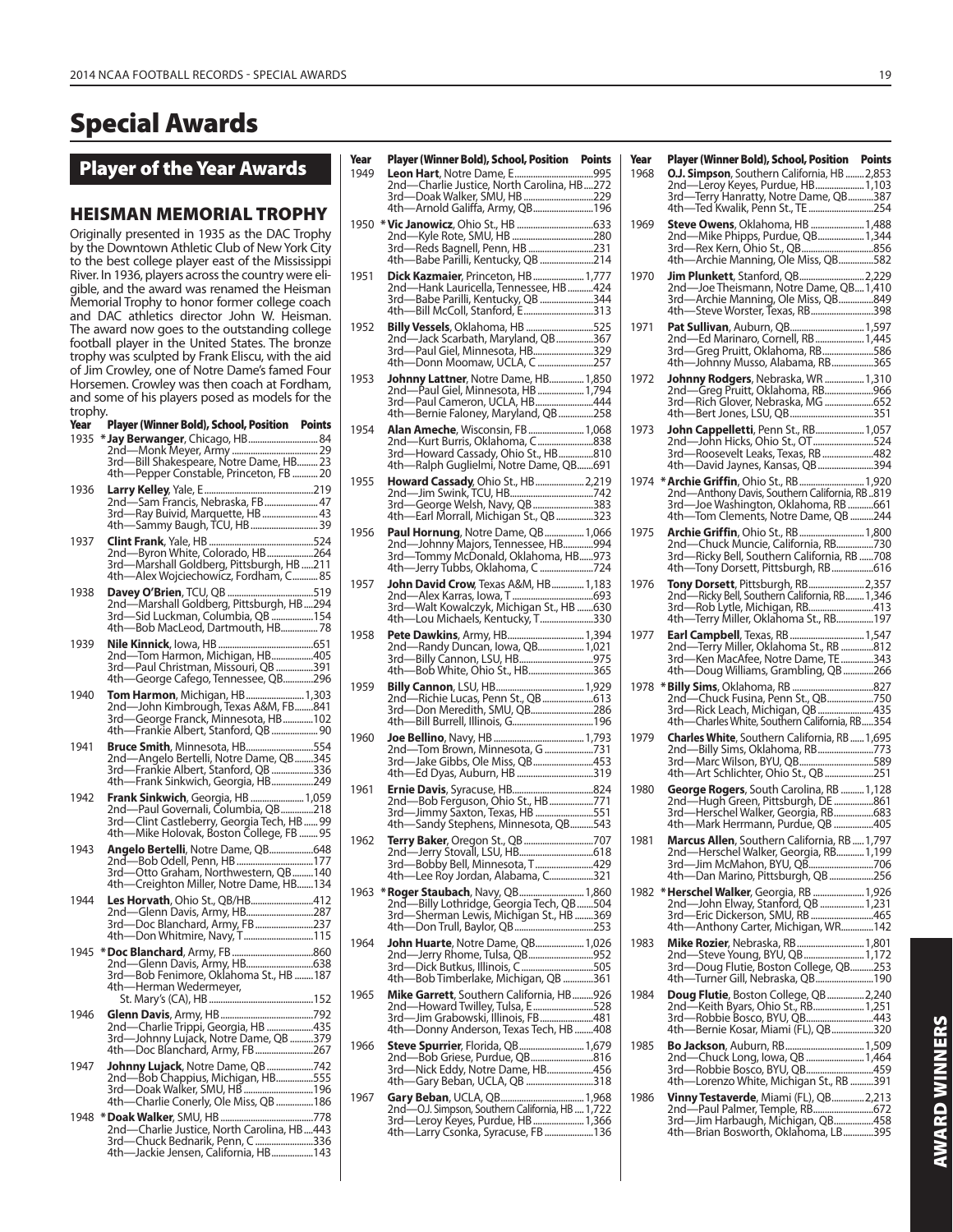| Year | Player (Winner Bold), School, Position Points                                       |
|------|-------------------------------------------------------------------------------------|
| 1987 | Tim Brown, Notre Dame, WR 1,442                                                     |
|      | 2nd-Don McPherson, Syracuse, QB 831<br>3rd-Gordie Lockbaum, Holy Cross, WR/DB657    |
|      | 4th-Lorenzo White, Michigan St., RB 632                                             |
| 1988 | *Barry Sanders, Oklahoma St., RB 1,878                                              |
|      | 2nd-Rodney Peete, Southern California, QB912                                        |
|      | -Troy Aikman, UCLA, QB582<br>$3rd-$                                                 |
|      | 4th-Steve Walsh, Miami (FL), QB 341                                                 |
| 1989 |                                                                                     |
|      | 2nd-Anthony Thompson, Indiana, RB 1,003                                             |
|      | 3rd-Major Harris, West Virginia, QB 709                                             |
|      | 4th-Tony Rice, Notre Dame, QB523                                                    |
|      |                                                                                     |
|      | -Eric Bieniemy, Colorado, RB 798<br>$3rd-$                                          |
|      | 4th-Shawn Moore, Virginia, QB465                                                    |
|      | # Desmond Howard, Michigan, WR 2,077                                                |
| 1991 | 2nd-Casey Weldon, Florida St., QB 503                                               |
|      |                                                                                     |
|      |                                                                                     |
| 1992 | Gino Torretta, Miami (FL), QB  1,400                                                |
|      | 2nd—Marshall Faulk, San Diego St., RB 1,080<br>3rd—Garrison Hearst, Georgia, RB 982 |
|      |                                                                                     |
|      | 4th-Marvin Jones, Florida Št., LB 392                                               |
| 1993 | Charlie Ward, Florida St., QB2,310                                                  |
|      | 2nd-Heath Shuler, Tennessee, QB  688                                                |
|      | 3rd—David Palmer, Alabama, KB252<br>4th—Marshall Faulk, San Diego St., RB250        |
| 1994 | *Rashaan Salaam, Colorado, RB 1,743                                                 |
|      | 2nd—Ki-Jana Carter, Penn St., RB901                                                 |
|      |                                                                                     |
|      | -Kerry Collins, Penn St., QB639<br>4th-                                             |
| 1995 | Eddie George, Ohio St., RB 1,460                                                    |
|      | 2nd—Tommie Frazier, Nebraska, QB  1,196                                             |
|      | 3rd—Danny Wuerffel, Florida, QB987<br>4th—Darnell Autry, Northwestern, RB535        |
|      |                                                                                     |
| 1996 | Danny Wuerffel, Florida, QB  1,363<br>2nd-Troy Davis, Iowa St., RB 1,174            |
|      |                                                                                     |
|      |                                                                                     |
| 1997 | * Charles Woodson, Michigan, DB  1,815                                              |
|      | 2nd-Peyton Manning, Tennessee, QB 1,543                                             |
|      | 3rd-Ryan Leaf, Washington St., QB 861                                               |
|      |                                                                                     |
| 1998 |                                                                                     |
|      |                                                                                     |
|      | 4th-Tim Couch, Kentucky, QB 527                                                     |
| 1999 |                                                                                     |
|      | Ron Dayne, Wisconsin, RB 2,042<br>2nd—Joe Hamilton, Georgia Tech, QB 994            |
|      | 3rd—Michael Vick, Virginia Tech, QB 319<br>4th—Drew Brees, Purdue, QB 308           |
|      |                                                                                     |
| 2000 | Chris Weinke, Florida St., QB  1,628                                                |
|      |                                                                                     |
|      |                                                                                     |
|      |                                                                                     |
| 2001 | Eric Crouch, Nebraska, QB770                                                        |
|      |                                                                                     |
|      |                                                                                     |
| 2002 | Carson Palmer, Southern California, QB1,328                                         |
|      | 2nd-Brad Banks, Iowa, QB  1,095                                                     |
|      | 3rd—Larry Johnson, Penn St., RB726<br>4th—Willis McGahee, Miami (FL), RB660         |
|      |                                                                                     |
| 2003 | * Jason White, Oklahoma, QB  1,481                                                  |
|      | 2nd—Larry Fitzgerald, Pittsburgh, WR 1,353<br>3rd—Eli Manning, Ole Miss, QB 710     |
|      | 4th-Chris Perry, Michigan, RB341                                                    |
| 2004 | * Matt Leinart, Southern California, QB 1,325                                       |
|      | 2nd—Adrian Peterson, Oklahoma, RB997                                                |
|      | 3rd-Jason White, Oklahoma, QB957                                                    |
|      |                                                                                     |
| 2005 | *^Reggie Bush, Southern California, RB  2,541                                       |
|      | 2nd—Vince Young, Texas, QB 1,608<br>3rd—Matt Leinart, Southern California, QB797    |
|      | 4th-Brady Quinn, Notre Dame, QB191                                                  |
|      |                                                                                     |
|      | 2nd-Darren McFadden, Arkansas, RB878                                                |
|      |                                                                                     |
|      |                                                                                     |

| 2nd—Darren McFadden, Arkansas, RB 1,703<br>3rd—Colt Brennan, Hawaii, QB632                                     |     |     |     |              |
|----------------------------------------------------------------------------------------------------------------|-----|-----|-----|--------------|
| 4th-Chase Daniel, Missouri, QB425                                                                              |     |     |     |              |
| 2008 ** Sam Bradford, Oklahoma, QB  1,726                                                                      |     |     |     |              |
|                                                                                                                |     |     |     |              |
|                                                                                                                |     |     |     |              |
| 2009** Mark Ingram, Alabama, RB 1,304<br>2nd-Toby Gerhart, Stanford, RB  1,276                                 |     |     |     |              |
| 3rd-Colt McCoy, Texas, QB 1,145<br>4th-Ndamukong Suh, Nebraska, DT815                                          |     |     |     |              |
| * Cam Newton, Auburn, QB  2,263<br>2010                                                                        |     |     |     |              |
|                                                                                                                |     |     |     |              |
|                                                                                                                |     |     |     |              |
| 2011<br>2nd—Andrew Luck, Stanford, QB  1,407                                                                   |     |     |     |              |
| 3rd—Trent Richardson, Alabama, RB978<br>4th—Montee Ball, Wisconsin, RB348                                      |     |     |     |              |
| 2012 + Johnny Manziel, Texas A&M, QB 2,029                                                                     |     |     |     |              |
| 2nd—Manti Te'o, Notre Dame, LB  1,706                                                                          |     |     |     |              |
| 4th-Margise Lee, Southern California207                                                                        |     |     |     |              |
| *Winner as junior. **Winner as sophomore. †Winner as                                                           |     |     |     |              |
| freshman. #Had one year of eligibility remaining. ^Reggie<br>Bush later forfeited the 2005 Heisman Trophy.     |     |     |     |              |
| 2013 Heisman Voting                                                                                            |     |     |     |              |
| (First-, second- and third-place votes, and total points;<br>voting on a 3-2-1 basis)                          |     |     |     |              |
| † Jameis Winston, QB,<br>1.                                                                                    | 1st | 2nd | 3rd | <b>Total</b> |
| Florida St 668                                                                                                 |     | 84  | 33  | 2,209        |
| 2.<br>A.J. McCarron, QB<br>Alabama                                                                             | 79  | 162 | 143 | 704          |
| Jordan Lynch, QB,<br>3.<br>Northern Illinois                                                                   | 40  | 149 | 140 | 558          |
| 4.<br>Andre Williams, RB,                                                                                      |     |     |     |              |
| Boston College<br>5.<br>^ Johnny Manziel, QB,                                                                  | 29  | 127 | 129 | 470          |
| Texas A&M<br>6.<br>*Tre Mason, RB                                                                              | 30  | 103 | 125 | 421          |
| Auburn                                                                                                         | 31  | 121 | 69  | 404          |
| * Bryce Petty, QB<br>7.<br>Baylor                                                                              | 4   | 40  | 35  | 127          |
| 8.<br>Derek Carr, QB,<br>Fresno St                                                                             | 6   | 23  | 43  | 107          |
| *Braxton Miller, QB,<br>9.                                                                                     | 4   | 21  | 37  | 91           |
| Ohio St<br>* Ka'Deem Carey, RB,<br>10.                                                                         |     |     |     |              |
| Arizona                                                                                                        | 2   | 14  | 36  | 70           |
| *Junior. ^Sophomore. +Freshman. All others Seniors.                                                            |     |     |     |              |
| MAXWELL AWARD                                                                                                  |     |     |     |              |
| First presented in 1937 to honor the nation's outstand-<br>ing college football player by the Maxwell Memorial |     |     |     |              |
| Football Club of Philadelphia. The award is named<br>after Robert "Tiny" Maxwell, a Philadelphia native who    |     |     |     |              |
| played at the University of Chicago as a lineman near                                                          |     |     |     |              |
| the turn of the century.                                                                                       |     |     |     |              |
| Year<br>Player, College, Position<br>1937<br>Clint Frank, Yale, HB                                             |     |     |     |              |
| 1938<br>Davey O'Brien, TCU, QB<br>Nile Kinnick, Iowa, HB                                                       |     |     |     |              |
| 1939<br>Tom Harmon, Michigan, HB<br>1940                                                                       |     |     |     |              |
| 1941<br>Bill Dudley, Virginia, HB                                                                              |     |     |     |              |
| Paul Governali, Columbia, QB<br>1942<br>1943<br>Bob Odell, Penn, HB                                            |     |     |     |              |
| 1944<br>Glenn Davis, Army, HB<br>1945<br>Doc Blanchard, Army, FB                                               |     |     |     |              |
|                                                                                                                |     |     |     |              |
| 1946<br>Charley Trippi, Georgia, HB                                                                            |     |     |     |              |
| Doak Walker, SMU, HB<br>1947                                                                                   |     |     |     |              |
| 1948<br>Chuck Bednarik, Penn, C<br>1949<br>Leon Hart, Notre Dame, E                                            |     |     |     |              |
| 1950<br>Reds Bagnell, Penn, HB<br>1951<br>Dick Kazmaier, Princeton, HB                                         |     |     |     |              |
| 1952<br>Johnny Lattner, Notre Dame, HB                                                                         |     |     |     |              |
| 1953<br>Johnny Lattner, Notre Dame, HB<br>1954<br>Ron Beagle, Navy, E<br>1955<br>Howard Cassady, Ohio St., HB  |     |     |     |              |

1957 Bob Reifsnyder, Navy, T Pete Dawkins, Army, HB

| <b>Player (Winner Bold), School, Position Points</b><br>Year |     |     |     |               | Year<br>1959 | <b>Player, College, Position</b><br>Rich Lucas, Penn St., QB   |
|--------------------------------------------------------------|-----|-----|-----|---------------|--------------|----------------------------------------------------------------|
| 2nd-Darren McFadden, Arkansas, RB 1,703                      |     |     |     |               | 1960         | Joe Bellino, Navy, HB                                          |
|                                                              |     |     |     |               | 1961         | Bob Ferguson, Ohio St., FB                                     |
| 4th—Chase Daniel, Missouri, QB425                            |     |     |     |               | 1962         | Terry Baker, Oregon St., QB                                    |
| 2008** Sam Bradford, Oklahoma, QB  1,726                     |     |     |     |               | 1963         | Roger Staubach, Navy, QB                                       |
|                                                              |     |     |     |               | 1964         | Glenn Ressler, Penn St., C                                     |
| 3rd-Tim Tebow, Florida, QB 1,575                             |     |     |     |               | 1965<br>1966 | Tommy Nobis, Texas, LB                                         |
| 4th—Graham Harrell, Texas Tech, QB 213                       |     |     |     |               |              | Jim Lynch, Notre Dame, LB                                      |
| 2009** Mark Ingram, Alabama, RB 1,304                        |     |     |     |               | 1967<br>1968 | Gary Beban, UCLA, QB<br>O.J. Simpson, Southern California, RB  |
| 2nd—Toby Gerhart, Stanford, RB  1,276                        |     |     |     |               | 1969         | Mike Reid, Penn St., DT                                        |
| 4th—Ndamukong Suh, Nebraska, DT815                           |     |     |     |               | 1970         | Jim Plunkett, Stanford, QB                                     |
| 2010 * Cam Newton, Auburn, QB  2,263                         |     |     |     |               | 1971         | Ed Marinaro, Cornell, RB                                       |
| 2nd-Andrew Luck, Stanford, QB 1,079                          |     |     |     |               | 1972         | Brad Van Pelt, Michigan St., DB                                |
| 3rd-LaMichael James, Oregon, RB916                           |     |     |     |               | 1973         | John Cappelletti, Penn St., RB                                 |
| 4th-Kellen Moore, Boise St., QB 635                          |     |     |     |               | 1974         | Steve Joachim, Temple, QB                                      |
|                                                              |     |     |     |               | 1975<br>1976 | Archie Griffin, Ohio St., RB<br>Tony Dorsett, Pittsburgh, RB   |
| 2nd—Andrew Luck, Stanford, QB  1,407                         |     |     |     |               |              |                                                                |
| 3rd-Trent Richardson, Alabama, RB978                         |     |     |     |               | 1977<br>1978 | Ross Browner, Notre Dame, DE<br>Chuck Fusina, Penn St., QB     |
| 4th—Montee Ball, Wisconsin, RB348                            |     |     |     |               | 1979         | Charles White, Southern California, RB                         |
| 2012 + Johnny Manziel, Texas A&M, QB 2,029                   |     |     |     |               | 1980         | Hugh Green, Pittsburgh, DE                                     |
| 2nd—Manti Te'o, Notre Dame, LB  1,706                        |     |     |     |               | 1981         | Marcus Allen, Southern California, RB                          |
| 4th-Margise Lee, Southern California207                      |     |     |     |               | 1982         | Herschel Walker, Georgia, RB                                   |
| *Winner as junior. **Winner as sophomore. †Winner as         |     |     |     |               | 1983         | Mike Rozier, Nebraska, RB                                      |
| freshman. #Had one year of eligibility remaining. ^Reggie    |     |     |     |               | 1984<br>1985 | Doug Flutie, Boston College, QB<br>Chuck Long, Iowa, QB        |
| Bush later forfeited the 2005 Heisman Trophy.                |     |     |     |               | 1986         | Vinny Testaverde, Miami (FL), QB                               |
| 2013 Heisman Voting                                          |     |     |     |               | 1987         | Don McPherson, Syracuse, QB                                    |
| (First-, second- and third-place votes, and total points;    |     |     |     |               | 1988         | Barry Sanders, Oklahoma St., RB                                |
| voting on a 3-2-1 basis)                                     |     |     |     |               | 1989         | Anthony Thompson, Indiana, RB                                  |
|                                                              | 1st |     |     | 2nd 3rd Total | 1990<br>1991 | Ty Detmer, BYU, QB                                             |
| 1. † Jameis Winston, QB,                                     |     |     |     |               |              | Desmond Howard, Michigan, WR                                   |
| 2.<br>A.J. McCarron, QB                                      |     | 84  | 33  | 2,209         | 1992<br>1993 | Gino Torretta, Miami (FL), QB<br>Charlie Ward, Florida St., QB |
|                                                              |     | 162 | 143 | 704           | 1994         | Kerry Collins, Penn St., QB                                    |
| 3.<br>Jordan Lynch, QB,                                      |     |     |     |               | 1995         | Eddie George, Ohio St., RB                                     |
| Northern Illinois                                            | 40  | 149 | 140 | 558           | 1996         | Danny Wuerffel, Florida, QB                                    |
| 4.<br>Andre Williams, RB,<br>Boston College                  | 29  | 127 | 129 | 470           | 1997         | Peyton Manning, Tennessee, QB                                  |
| 5. ^ Johnny Manziel, QB,                                     |     |     |     |               | 1998         | Ricky Williams, Texas, RB                                      |
| Texas A&M                                                    | 30  | 103 | 125 | 421           | 1999<br>2000 | Ron Dayne, Wisconsin, RB<br>Drew Brees, Purdue, QB             |
| * Tre Mason, RB<br>6.                                        |     |     |     |               | 2001         | Ken Dorsey, Miami (FL), QB                                     |
| Auburn                                                       | 31  | 121 | 69  | 404           | 2002         | Larry Johnson, Penn St., RB                                    |
| 7. * Bryce Petty, QB<br>Baylor                               | 4   | 40  | 35  | 127           | 2003         | Eli Manning, Ole Miss, QB                                      |
| Derek Carr, QB,<br>8.                                        |     |     |     |               | 2004         | Jason White, Oklahoma, QB                                      |
| Fresno St.                                                   | 6   | 23  | 43  | 107           | 2005         | Vince Young, Texas, QB                                         |
| 9. * Braxton Miller, QB,                                     |     |     |     |               | 2006         | Brady Quinn, Notre Dame, QB                                    |
| Ohio St                                                      | 4   | 21  | 37  | 91            | 2007         | Tim Tebow, Florida, QB                                         |
| 10. * Ka'Deem Carey, RB,<br>Arizona                          | 2   | 14  | 36  | 70            | 2008         | Tim Tebow, Florida, QB                                         |
|                                                              |     |     |     |               | 2009<br>2010 | Colt McCoy, Texas, QB<br>Cam Newton, Auburn, QB                |
| *Junior. ^Sophomore. †Freshman. All others Seniors.          |     |     |     |               | 2011         | Andrew Luck, Stanford, OB                                      |
| <b>MAXWELL AWARD</b>                                         |     |     |     |               | 2012         | Manti Te'o, Notre Dame, LB                                     |
|                                                              |     |     |     |               | 2013         | A.J. McCarron, Alabama, QB                                     |
| First presented in 1937 to honor the nation's outstand-      |     |     |     |               |              |                                                                |

## **AP PLAYER OF THE YEAR**

First presented in 1998 to the nation's most out-standing college football player as selected by the Associated Press. The winner is chosen by a vote of AP sportswriters and sports editors from around the country.

| <b>Player, College, Position</b><br>Ricky Williams, Texas, RB<br>Ron Dayne, Wisconsin, RB<br>Josh Heupel, Oklahoma, QB<br>Rex Grossman, Florida, QB<br>Brad Banks, Iowa, QB               |
|-------------------------------------------------------------------------------------------------------------------------------------------------------------------------------------------|
| Jason White, Oklahoma, QB<br>Matt Leinart, Southern California, QB<br>Reggie Bush, Southern California, RB<br>Troy Smith, Ohio St., QB<br>Tim Tebow, Florida, QB                          |
| Sam Bradford, Oklahoma, QB<br>Ndamukong Suh, Nebraska, DT<br>Cam Newton, Auburn, QB<br>Robert Griffin III, Baylor, QB<br>Johnny Manziel, Texas A&M, QB<br>Jameis Winston, Florida St., QB |
|                                                                                                                                                                                           |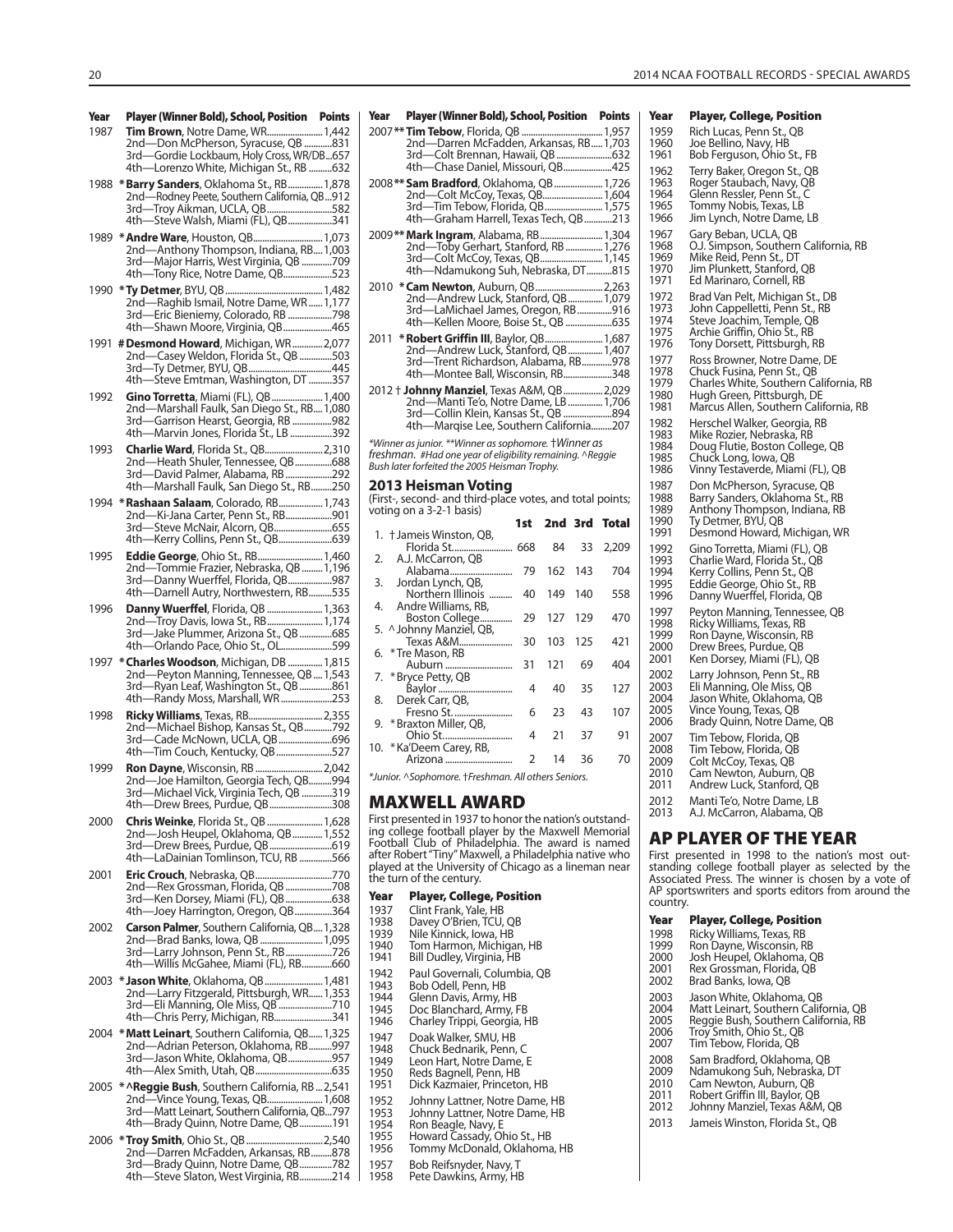## **JOHN OUTLAND TROPHY**

First presented in 1946 to honor the outstanding interior lineman in the nation by the Football Writers Association of America. The award is named for its benefactor, Dr. John H. Outland.

#### **Year Player, College, Position**

1946 George Connor, Notre Dame, T 1947 Joe Steffy, Army, G<br>1948 Bill Fischer, Notre D 1948 Bill Fischer, Notre Dame, G<br>1949 Ed Bagdon, Michigan St., G 1949 Ed Bagdon, Michigan St., G<br>1950 Bob Gain Kentucky T Bob Gain, Kentucky, T 1951 Jim Weatherall, Oklahoma, T 1952 Dick Modzelewski, Maryland, T<br>1953 J.D. Roberts, Oklahoma, G J.D. Roberts, Oklahoma, G 1954 Bill Brooks, Arkansas, G<br>1955 Calvin Jones, Jowa, G Calvin Jones, Iowa, G 1956 Jim Parker, Ohio St., G 1957 Alex Karras, Iowa, T<br>1958 Zeke Smith, Auburr Zeke Smith, Auburn, G 1959 Mike McGee, Duke, T<br>1960 Tom Brown, Minneso Tom Brown, Minnesota, G 1961 Merlin Olsen, Utah St., T<br>1962 Bobby Bell, Minnesota, J 1962 Bobby Bell, Minnesota, T<br>1963 Scott Appleton, Texas, T 1963 Scott Appleton, Texas, T<br>1964 Steve DeLong, Tennesse 1964 Steve DeLong, Tennessee, T<br>1965 Tommy Nobis, Texas, G Tommy Nobis, Texas, G 1966 Loyd Phillips, Arkansas, T 1967 Ron Yary, Southern California, T 1968 Bill Stanfill, Georgia, T<br>1969 Mike Reid, Penn St., D 1969 Mike Reid, Penn St., DT<br>1970 Jim Stillwagon, Ohio St Jim Stillwagon, Ohio St., MG 1971 Larry Jacobson, Nebraska, DT 1972 Rich Glover, Nebraska, MG 1973 John Hicks, Ohio St., OT<br>1974 Randy White, Maryland, 1974 Randy White, Maryland, DE<br>1975 Lee Roy Selmon, Oklahoma Lee Roy Selmon, Oklahoma, DT 1976 \* Ross Browner, Notre Dame, DE<br>1977 Brad Shearer Texas DT 1977 Brad Shearer, Texas, DT<br>1978 Greg Roberts, Oklahom Greg Roberts, Oklahoma, G 1979 Jim Ritcher, North Carolina St., C<br>1980 Mark May, Pittsburgh, OT Mark May, Pittsburgh, OT 1981 \* Dave Rimington, Nebraska, C<br>1982 Dave Rimington, Nebraska, C 1982 Dave Rimington, Nebraska, C<br>1983 Dean Steinkubler, Nebraska, C 1983 Dean Steinkuhler, Nebraska, G<br>1984 Bruce Smith, Virginia Tech, DT 1984 Bruce Smith, Virginia Tech, DT<br>1985 Mike Ruth, Boston College, NG Mike Ruth, Boston College, NG 1986 Jason Buck, BYU, DT 1987 Chad Hennings, Air Force, DT 1988 Tracy Rocker, Auburn, DT<br>1989 Mohammed Elewonibi, B 1989 Mohammed Elewonibi, BYU, G<br>1990 Russell Maryland, Miami (FL), D Russell Maryland, Miami (FL), DT 1991 \* Steve Emtman, Washington, DT 1992 Will Shields, Nebraska, G 1993 Rob Waldrop, Arizona, NG 1994 Zach Wiegert, Nebraska, OT 1995 Jonathan Ogden, UCLA, OT 1996 \* Orlando Pace, Ohio St., OT<br>1997 - Aaron Taylor, Nebraska, OC Aaron Taylor, Nebraska, OG 1998 \* Kris Farris, UCLA, OT<br>1999 Chris Samuels, Alaba Chris Samuels, Alabama, OT 2000 \* John Henderson, Tennessee, DL 2001 Bryant McKinnie, Miami (FL), OT<br>2002 Bien Long, Washington St., DT 2002 Rien Long, Washington St., DT<br>2003 Robert Gallery Jowa OT 2003 Robert Gallery, Iowa, OT<br>2004 Lammal Brown Oklahon Jammal Brown, Oklahoma, OT 2005 Greg Eslinger, Minnesota, C 2006 Joe Thomas, Wisconsin, OT<br>2007 Glenn Dorsey, LSU, DT Glenn Dorsey, LSU, DT 2008 \* Andre Smith, Alabama, OT 2009 Ndamukong Suh, Nebraska, DT<br>2010 Gabe Carimi. Wisconsin. OT Gabe Carimi, Wisconsin, OT 2011 Barrett Jones, Alabama, OT 2012 Luke Joeckel, Texas A&M, OT 2013 Aaron Donald, Pittsburgh, DT

\*Junior (all others Seniors).

#### **WALTER CAMP AWARD**

First presented in 1967 to honor the nation's out-standing college football player by the Walter Camp Foundation in balloting by Football Bowl Subdivision coaches and sports information directors. The award is named after Walter Camp, one of the founders of modern American football.

| Year         | Player, College, Position                                                                       |
|--------------|-------------------------------------------------------------------------------------------------|
| 1967<br>1968 | O.J. Simpson, Southern California, RB<br>O.J. Simpson, Southern California, RB                  |
| 1969<br>1970 | Steve Owens, Oklahoma, RB<br>Jim Plunkett, Stanford, QB                                         |
| 1971         | Pat Sullivan, Auburn, QB                                                                        |
| 1972<br>1973 | Johnny Rodgers, Nebraska, WR<br>John Cappelletti, Penn St., RB                                  |
| 1974         | Archie Griffin, Ohio St., RB                                                                    |
| 1975<br>1976 | Archie Griffin, Ohio St., RB<br>Tony Dorsett, Pittsburgh, RB                                    |
| 1977<br>1978 | Ken MacAfee, Notre Dame, TE<br>Billy Sims, Oklahoma, RB                                         |
| 1979         | Charles White, Southern California, RB                                                          |
| 1980<br>1981 | Hugh Green, Pittsburgh, DE<br>Marcus Allen, Southern California, RB                             |
| 1982<br>1983 | Herschel Walker, Georgia, RB                                                                    |
| 1984         | Mike Rozier, Nebraska, RB<br>Doug Flutie, Boston College, QB                                    |
| 1985<br>1986 | Bo Jackson, Auburn, RB<br>Vinny Testaverde, Miami (FL), QB                                      |
| 1987         | Tim Brown, Notre Dame, WR                                                                       |
| 1988<br>1989 | Barry Sanders, Oklahoma St., RB<br>Andre Ware, Houston, QB                                      |
| 1990<br>1991 | Raghib Ismail, Notre Dame, RB/WR<br>Desmond Howard, Michigan, WR                                |
| 1992         | Gino Torretta, Miami (FL), QB                                                                   |
| 1993<br>1994 | Charlie Ward, Florida St., QB<br>Rashaan Salaam, Colorado, RB                                   |
| 1995<br>1996 | Eddie George, Ohio St., RB<br>Danny Wuerffel, Florida, QB                                       |
| 1997         | Charles Woodson, Michigan, DB                                                                   |
| 1998<br>1999 | Ricky Williams, Texas, RB<br>Ron Dayne, Wisconsin, RB                                           |
| 2000         | Josh Heupel, Oklahoma, QB                                                                       |
| 2001<br>2002 | Eric Crouch, Nebraska, QB<br>Larry Johnson, Penn St., RB                                        |
| 2003         | Larry Fitzgerald, Pittsburgh, WR                                                                |
| 2004<br>2005 | Matt Leinart, Southern California, QB<br>Reggie Bush, Southern California, RB                   |
| 2006         | Troy Smith, Ohio St., QB                                                                        |
| 2007<br>2008 | Darren McFadden, Arkansas, RB<br>Colt McCoy, Texas, QB                                          |
| 2009<br>2010 | Colt McCoy, Texas, QB<br>Cam Newton, Auburn, QB                                                 |
| 2011         | Andrew Luck, Stanford, QB                                                                       |
| 2012<br>2013 | Manti Te'o, Notre Dame, LB<br>Jameis Winston, Florida St., QB                                   |
|              | <b>VINCE LOMBARDI/</b>                                                                          |
|              | <b>ROTARY AWARD</b>                                                                             |
|              | First presented in 1970 to honor the outstandi<br>lege lineman or linebacker of the vear by the |
|              |                                                                                                 |

ng college lineman or linebacker of the year by the Rotary Club of Houston. The award is named after professional football coach Vince Lombardi, a member of the legendary "Seven Blocks of Granite" at Fordham

- 1970 Jim Stillwagon, Ohio St., MG 1971 Walt Patulski, Notre Dame, DE
- 
- 1972 Rich Glover, Nebraska, MG<br>1973 John Hicks, Ohio St., OT
- 1973 John Hicks, Ohio St., OT<br>1974 Randy White, Maryland Randy White, Maryland, DT
- 
- 1975 Lee Roy Selmon, Oklahoma, DT<br>1976 Wilson Whitlev, Houston, DT
- 1976 Wilson Whitley, Houston, DT<br>1977 Ross Browner, Notre Dame
- 1977 Ross Browner, Notre Dame, DE<br>1978 Bruce Clark Penn St DT
- 1978 Bruce Clark, Penn St., DT<br>1979 Brad Budde, Southern C Brad Budde, Southern California. G
- 
- 1980 Hugh Green, Pittsburgh, DE<br>1981 Kenneth Sims, Texas, DT 1981 Kenneth Sims, Texas, DT<br>1982 Dave Rimington, Nebras
- 1982 Dave Rimington, Nebraska, C<br>1983 Dean Steinkuhler, Nebraska, C
- 1983 Dean Steinkuhler, Nebraska, G<br>1984 Tony Degrate, Texas, DT
- Tony Degrate, Texas, DT
- 1985 Tony Casillas, Oklahoma, NG<br>1986 Cornelius Bennett, Alabama,
- 1986 Cornelius Bennett, Alabama, LB<br>1987 Chris Spielman, Ohio St., LB Chris Spielman, Ohio St., LB

#### **Year Player, College, Position**

- 1988 Tracy Rocker, Auburn, DT<br>1989 Percy Snow, Michigan St.
- Percy Snow, Michigan St., LB
- 1990 Chris Zorich, Notre Dame, NT<br>1991 Steve Emtman, Washington, I
- 1991 Steve Emtman, Washington, DT<br>1992 Marvin Jones, Florida St., LB 1992 Marvin Jones, Florida St., LB
- 
- 1993 Aaron Taylor, Notre Dame, OT<br>1994 Warren Sann, Miami (FL), DT Warren Sapp, Miami (FL), DT
- 
- 1995 Orlando Pace, Ohio St., OT<br>1996 Orlando Pace, Ohio St., OT 1996 Orlando Pace, Ohio St., OT<br>1997 Grant Wistrom Nebraska I
- 1997 Grant Wistrom, Nebraska, DE<br>1998 Dat Nguyen, Texas A&M, I B
- 1998 Dat Nguyen, Texas A&M, LB<br>1999 Corey Moore, Virginia Tech,
- Corey Moore, Virginia Tech, DE
- 2000 Jamal Reynolds, Florida St., DE<br>2001 Julius Peppers, North Carolina.
- 2001 Julius Peppers, North Carolina, DE<br>2002 Terrell Suggs, Arizona St., DE
- 2002 Terrell Suggs, Arizona St., DE<br>2003 Tommie Harris, Oklahoma, D
- 2003 Tommie Harris, Oklahoma, DT<br>2004 David Pollack, Georgia, DE David Pollack, Georgia, DE
- 
- 2005 A.J. Hawk, Ohio St., LB<br>2006 LaMarr Woodley, Mich LaMarr Woodley, Michigan, DE
- 2007 Glenn Dorsey, LSU, DT
- 2008 Brian Orakpo, Texas, DE
- 2009 Ndamukong Suh, Nebraska, DT
- 2010 Nick Fairley, Auburn, DL
- 2011 Luke Kuechly, Boston College, LB
- 
- 2012 Manti Te'o, Notre Dame, LB<br>2013 Aaron Donald, Pittsburgh, I Aaron Donald, Pittsburgh, DT

## **DAVEY O'BRIEN NATIONAL QUARTERBACK AWARD**

First presented in 1977 as the O'Brien Memorial Trophy to the outstanding player in the Southwest. In 1981, the Davey O'Brien Educational and Charitable Trust of Fort Worth, Texas, renamed the award the Davey O'Brien National Quarterback Award, and it now honors the nation's best quarterback.

#### **MEMORIAL TROPHY**

- **Year Player, College, Position**
- 1977 Earl Campbell, Texas, RB<br>1978 Billy Sims Oklahoma RB
- 
- 1978 Billy Sims, Oklahoma, RB<br>1979 Mike Singletary, Baylor, L 1979 Mike Singletary, Baylor, LB<br>1980 Mike Singletary, Baylor, LB
- Mike Singletary, Baylor, LB

#### **NATIONAL QB AWARD**

#### **Year Player, College**

- 1981 Jim McMahon, BYU<br>1982 Todd Blackledge Pe
- 
- 1982 Todd Blackledge, Penn St.<br>1983 Steve Young, BYU Steve Young, BYU
- 1984 Doug Flutie, Boston College<br>1985 Chuck Long Jowa
- Chuck Long, Iowa
- 
- 1986 Vinny Testaverde, Miami (FL)<br>1987 Don McPherson, Syracuse Don McPherson, Syracuse
- 
- 1988 Troy Aikman, UCLÁ<br>1989 Andre Ware, Housto
- 1989 Andre Ware, Houston<br>1990 Tv Detmer, BYU Ty Detmer, BYU
	-
- 1991 Ty Detmer, BYU<br>1992 Gino Torretta M
- 1992 Gino Torretta, Miami (FL)<br>1993 Charlie Ward, Florida St.
- 1993 Charlie Ward, Florida St.<br>1994 Kerry Collins. Penn St.
- 1994 Kerry Collins, Penn St.<br>1995 Danny Wuerffel, Florid
	- Danny Wuerffel, Florida
- 1996 Danny Wuerffel, Florida<br>1997 Peyton Manning Tenney
- Peyton Manning, Tennessee
- 1998 Michael Bishop, Kansas St.
- 1999 Joe Hamilton, Georgia Tech<br>2000 Chris Weinke, Florida St. Chris Weinke, Florida St.
	-
- 2001 Eric Crouch, Nebraska<br>2002 Brad Banks, Iowa
- 2002 Brad Banks, Iowa<br>2003 Jason White, Okla
- 2003 Jason White, Oklahoma
- 2004 Jason White, Oklahoma<br>2005 Vince Young, Texas
	- Vince Young, Texas
- 2006 Troy Smith, Ohio St.<br>2007 Tim Tebow, Florida
- 2007 Tim Tebow, Florida<br>2008 Sam Bradford, Okla
- 2008 Sam Bradford, Oklahoma<br>2009 Colt McCoy, Texas
- 2009 Colt McCoy, Texas<br>2010 Cam Newton, Aub Cam Newton, Auburn
	-
- 2011 Robert Griffin III, Baylor<br>2012 Iohnny Manziel Texas A 2012 Johnny Manziel, Texas A&M<br>2013 Jameis Winston, Florida St
- Jameis Winston, Florida St.

in the 1930s. **Year Player, College, Position**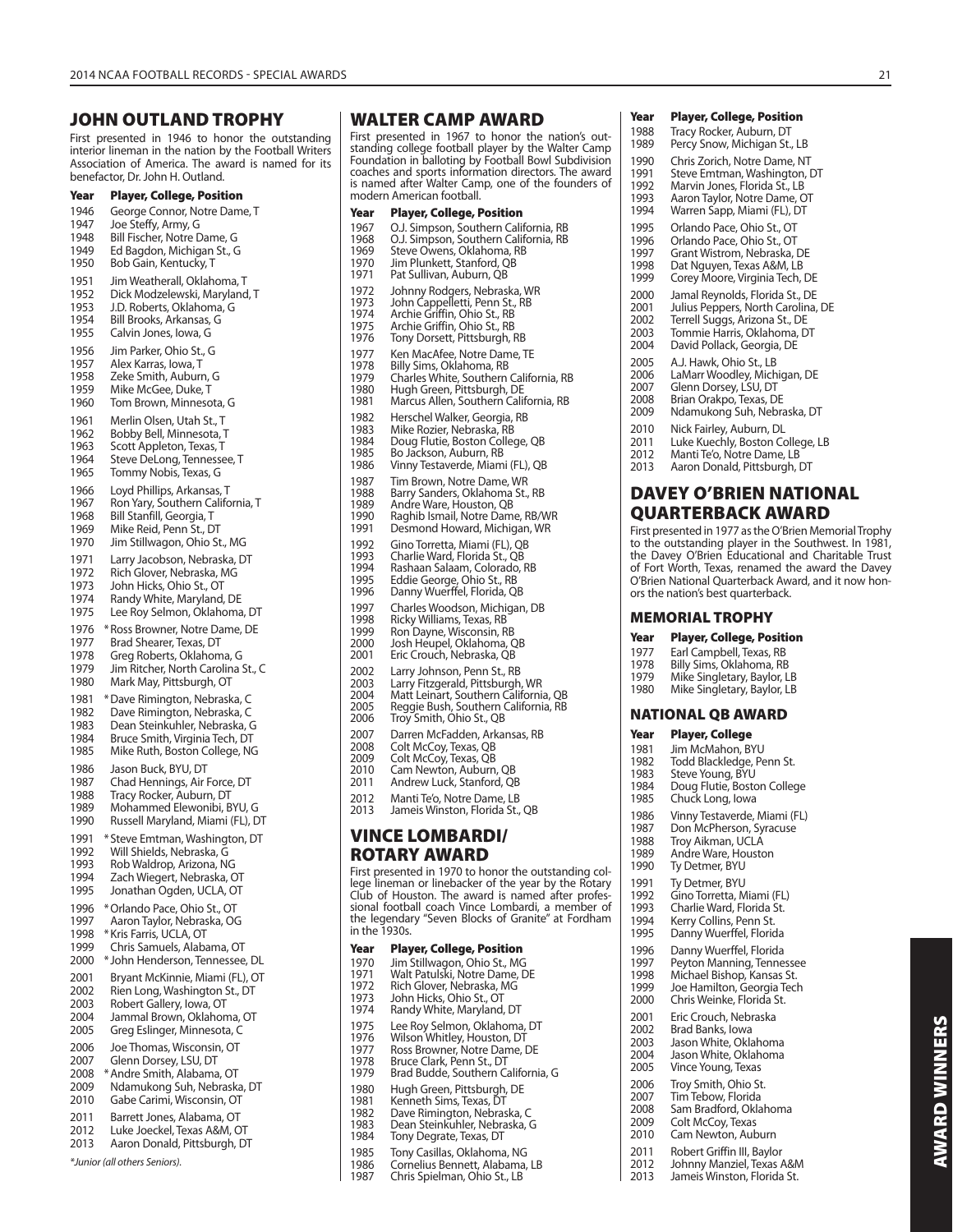## **DICK BUTKUS AWARD**

First presented in 1985 to honor the nation's best collegiate linebacker by the Downtown Athletic Club of Orlando, Fla. The award is named after Dick Butkus, two-time consensus All-American at Illinois and sixtime all-Pro linebacker with the Chicago Bears.

#### **Year Player, College**

| 1985 | Brian Bosworth, Oklahoma             |
|------|--------------------------------------|
| 1986 | Brian Bosworth, Oklahoma             |
| 1987 | Paul McGowan, Florida St.            |
| 1988 | Derrick Thomas, Alabama              |
| 1989 | Percy Snow, Michigan St.             |
| 1990 | Alfred Williams, Colorado            |
| 1991 | Erick Anderson, Michigan             |
| 1992 | Marvin Jones, Florida St.            |
| 1993 | Trev Alberts, Nebraska               |
| 1994 | Dana Howard, Illinois                |
| 1995 | Kevin Hardy, Illinois                |
| 1996 | Matt Russell, Colorado               |
| 1997 | Andy Katzenmoyer, Ohio St.           |
| 1998 | Chris Claiborne, Southern California |
| 1999 | LaVar Arrington, Penn St.            |
| 2000 | Dan Morgan, Miami (FL)               |
| 2001 | Rocky Calmus, Oklahoma               |
| 2002 | E.J. Henderson, Maryland             |
| 2003 | Teddy Lehman, Oklahoma               |
| 2004 | Derrick Johnson, Texas               |
| 2005 | Paul Posluszny, Penn St.             |
| 2006 | Patrick Willis, Ole Miss             |
| 2007 | James Laurinaitis, Ohio St.          |
| 2008 | Aaron Curry, Wake Forest             |
| 2009 | Rolando McClain, Alabama             |
| 2010 | Von Miller, Texas A&M                |
| 2011 | Luke Kuechly, Boston College         |
| 2012 | Manti Te'o, Notre Dame               |
| 2013 | C.J. Mosley, Alabama                 |

#### **JIM THORPE AWARD**

First presented in 1986 to honor the nation's best defensive back by the Jim Thorpe Athletic Club of Oklahoma City. The award is named after Jim Thorpe, Olympic champion, two-time consensus All-American halfback at Carlisle and professional football player.

#### **Year Player, College**

- 1986 Thomas Everett, Baylor<br>1987 Bennie Blades Miami (F
- Bennie Blades, Miami (FL)
- 
- Rickey Dixon, Oklahoma<br>1988 Deion Sanders, Florida St Deion Sanders, Florida St.
- 1989 Mark Carrier, Southern California
- 1990 Darryll Lewis, Arizona
- 1991 Terrell Buckley, Florida St.
- 1992 Deon Figures, Colorado
- 1993 Antonio Langham, Alabama<br>1994 Chris Hudson, Colorado Chris Hudson, Colorado
- 1995 Greg Myers, Colorado St.
- 
- 1996 Lawrence Wright, Florida<br>1997 Charles Woodson, Michig Charles Woodson, Michigan
- 1998 Antoine Winfield, Ohio St.
- 1999 Tyrone Carter, Minnesota
- 2000 Jamar Fletcher, Wisconsin
- 2001 Roy Williams, Oklahoma
- 2002 Terence Newman, Kansas St.
- 2003 Derrick Strait, Oklahoma<br>2004 Carlos Rogers, Auburn
- Carlos Rogers, Auburn
- 2005 Michael Huff, Texas<br>2006 Aaron Ross, Texas
- Aaron Ross, Texas 2007 Antoine Cason, Arizona
- 2008 Malcolm Jenkins, Ohio St.
- 2009 Eric Berry, Tennessee
- 2010 Patrick Peterson, LSU
- 
- 2011 Morris Claiborne, LSU<br>2012 Johnthan Banks Missi Johnthan Banks, Mississippi St
- 2013 Darqueze Dennard, Michigan St..

## **JOHNNY UNITAS GOLDEN ARM AWARD**

First presented in 1987 to honor the nation's top senior quarterback by the Frank Camp Chapter of the Johnny Unitas Golden Arm Educational Foundation. Each year, a committee composed of NFL executives, coaches, scouts and media members selects the winner based on citizenship, scholarship, leadership and athletic accomplishments. The award, formerly presented by the Kentucky Chapter of the National Football Foundation and College Football Hall of Fame, Inc., is named after Pro Football Hall of Fame quarterback Johnny Unitas.

| Year                                 | Player, College                                                                                                                                      |
|--------------------------------------|------------------------------------------------------------------------------------------------------------------------------------------------------|
| 1987<br>1988<br>1989<br>1990<br>1991 | Don McPherson, Syracuse<br>Rodney Peete, Southern California<br>Tony Rice, Notre Dame<br>Craig Erickson, Miami (FL)<br>Casey Weldon, Florida St.     |
| 1992<br>1993<br>1994<br>1995<br>1996 | Gino Torretta, Miami (FL)<br>Charlie Ward, Florida St.<br>Jay Barker, Alabama<br>Tommy Frazier, Nebraska<br>Danny Wuerffel, Florida                  |
| 1997<br>1998<br>1999<br>2000<br>2001 | Peyton Manning, Tennessee<br>Cade McNown, UCLA<br>Chris Redman, Louisville<br>Chris Weinke, Florida St.<br>David Carr, Fresno St.                    |
| 2002<br>2003<br>2004<br>2005<br>2006 | Carson Palmer, Southern California<br>Eli Manning, Ole Miss<br>Jason White, Oklahoma<br>Matt Leinart, Southern California<br>Brady Quinn, Notre Dame |
| 2007<br>2008<br>2009<br>2010<br>2011 | Matt Ryan, Boston College<br>Graham Harrell, Texas Tech<br>Colt McCoy, Texas<br>Scott Tolzien, Wisconsin<br>Andrew Luck, Stanford                    |
|                                      |                                                                                                                                                      |

- 2012 Collin Klein, Kansas St.<br>2013 A.J. McCarron, Alabam
- A.J. McCarron, Alabama

## **DOAK WALKER NATIONAL RUNNING BACK AWARD**

First presented in 1990 to honor the nation's best running back among Football Bowl Subdivision juniors or seniors who combine outstanding achievements on the field, in the classroom and in the community, by the GTE/SMU Athletic Forum in Dallas, Texas, and sponsored by Dr. Pepper, a \$10,000 scholarship is donated to the recipient's university in his name. It is voted on by a panel of media and former college football standouts. The award is named after Doak Walker, SMU's three-time consensus All-America halfback and 1948 Heisman Trophy winner.

| Year  | Player, College                  |
|-------|----------------------------------|
| 1990  | Greg Lewis, Washington           |
| 1991  | Trevor Cobb, Rice                |
| 1992  | Garrison Hearst, Georgia         |
| 1993  | Byron Morris, Texas Tech         |
| 1994  | Rashaan Salaam, Colorado         |
| 1995  | Eddie George, Ohio St.           |
| 1996  | Byron Hanspard, Texas Tech       |
| 1997  | <b>Ricky Williams, Texas</b>     |
| 1998  | Ricky Williams, Texas            |
| 1999  | Ron Dayne, Wisconsin             |
| 2000  | LaDainian Tomlinson, TCU         |
| 2001  | Luke Staley, BYU                 |
| 2002  | Larry Johnson, Penn St.          |
| 2003  | Chris Perry, Michigan            |
| 2004  | Cedric Benson, Texas             |
| 2005  | Reggie Bush, Southern California |
| 2006  | Darren McFadden, Arkansas        |
| 2007  | Darren McFadden, Arkansas        |
| 2008  | Shonn Greene, Iowa               |
| 2009  | Toby Gerhart, Stanford           |
| 2010  | LaMichael James, Oregon          |
| ากา 1 | Tusuk Dialenualan un Alalenu     |

- 2011 Trent Richardson, Alabama<br>2012 Montee Ball. Wisconsin 2012 Montee Ball, Wisconsin<br>2013 Andre Williams, Boston
- Andre Williams, Boston College

## **LOU GROZA COLLEGIATE PLACE-KICKER AWARD**

First presented in 1992 to honor the nation's top collegiate place-kicker by the Palm Beach County Sports Commission in conjunction with the Orange Bowl Committee. The award is named after Pro Football Hall of Fame kicker Lou Groza.

#### **Year Player, College**

| 1992 | Joe Allison, Memphis                                                   |
|------|------------------------------------------------------------------------|
| 1993 | Judd Davis, Florida                                                    |
| 1994 | Steve McLaughlin, Arizona                                              |
| 1995 | Michael Reeder, TCU                                                    |
| 1996 | Marc Primanti, North Carolina St.                                      |
| 1997 | Martin Gramatica, Kansas St.                                           |
| 1998 | Sebastian Janikowski, Florida St.                                      |
| 1999 | Sebastian Janikowski, Florida St.                                      |
| 2000 | Jonathan Ruffin, Cincinnati                                            |
| 2001 | Seth Marler, Tulane                                                    |
| 2002 | Nate Kaeding, Iowa                                                     |
| 2003 | Jonathan Nichols, Ole Miss                                             |
| 2004 | Mike Nugent, Ohio St.                                                  |
| 2005 | Alexis Serna, Oregon St.                                               |
| 2006 | Arthur Carmody, Louisville                                             |
| 2007 | Thomas Weber, Arizona St.                                              |
| 2008 | Graham Gano, Florida St.                                               |
| 2009 | Kai Forbath, UCLA                                                      |
| 2010 | Dan Bailey, Oklahoma St.                                               |
| 2011 | Randy Bullock, Texas A&M                                               |
| 2012 | Cairo Santos, Tulane                                                   |
| 2013 | Roberto Aguayo, Florida St.                                            |
|      | BRONKO NAGURSKI AWARD<br>First proconted in 1002 to honor the patien's |

First presented in 1993 to honor the nation's top collegiate defensive player by the Football Writers Association of America and the Charlotte (NC) Touchdown Club. The award is named after Bronko Nagurski, consensus All-America tackle and running back at Minnesota in 1929, and a member of both the College Football Hall of Fame and Pro Football Hall of Fame.

| Year |  |  | <b>Player, College, Position</b> |
|------|--|--|----------------------------------|
|------|--|--|----------------------------------|

| 1993                 | Rob Waldrop, Arizona, DL         |
|----------------------|----------------------------------|
| 1994                 | Warren Sapp, Miami (FL), DT      |
| 1995                 | Pat Fitzgerald, Northwestern, LB |
| 1996                 | Pat Fitzgerald, Northwestern, LB |
| 1997                 | Charles Woodson, Michigan, CB    |
| 1998                 | Champ Bailey, Georgia, DB        |
| 1999                 | Corey Moore, Virginia Tech, DE   |
| 2000                 | Dan Morgan, Miami (FL), LB       |
| 2001                 | Roy Williams, Oklahoma, DB       |
| 2002                 | Terrell Suggs, Arizona St., DE   |
| 2003                 | Derrick Strait, Oklahoma, CB     |
| $\sim$ $\sim$ $\sim$ | -------                          |

- 2004 Derrick Johnson, Texas, LB
- 2005 Elvis Dumervil, Louisville, DE<br>2006 James Laurinaitis, Ohio St., LE
- 2006 James Laurinaitis, Ohio St., LB<br>2007 Glenn Dorsey J SU DT
- Glenn Dorsey, LSU, DT
- 2008 Brian Orakpo, Texas, DE<br>2009 Ndamukong Suh, Nebra
- 2009 Ndamukong Suh, Nebraska, DT
- Da'Quan Bowers, Clemson, DE
- 2011 Luke Kuechly, Boston College, LB<br>2012 Manti Te'o, Notre Dame, LB Manti Te'o, Notre Dame, LB
- 2013 Aaron Donald, Pittsburgh, DT

## **FRED BILETNIKOFF RECEIVER AWARD**

First presented in 1994 to honor the nation's top collegiate pass receiver by the Quarterback Club of Tallahassee, Fla. The award is named after Fred Biletnikoff, former Florida State All-American and NFL Oakland Raider receiver, a member of both the College Football Hall of Fame and Pro Football Hall of Fame.

| Year | <b>Player, College</b> |
|------|------------------------|
|      |                        |

- 1994 Bobby Engram, Penn St.<br>1995 Terry Glenn, Ohio St.
- 1995 Terry Glenn, Ohio St. 1996 Marcus Harris, Wyoming
- 
- 1997 Randy Moss, Marshall<br>1998 Trov Edwards, Louisian
- 1998 Troy Edwards, Louisiana Tech
- 1999 Troy Walters, Stanford<br>2000 Antonio Bryant, Pittsb
- 2000 Antonio Bryant, Pittsburgh
- 2001 Josh Reed, LSU<br>2002 Charles Rogers
- 2002 Charles Rogers, Michigan St.<br>2003 Larry Fitzgerald, Pittsburgh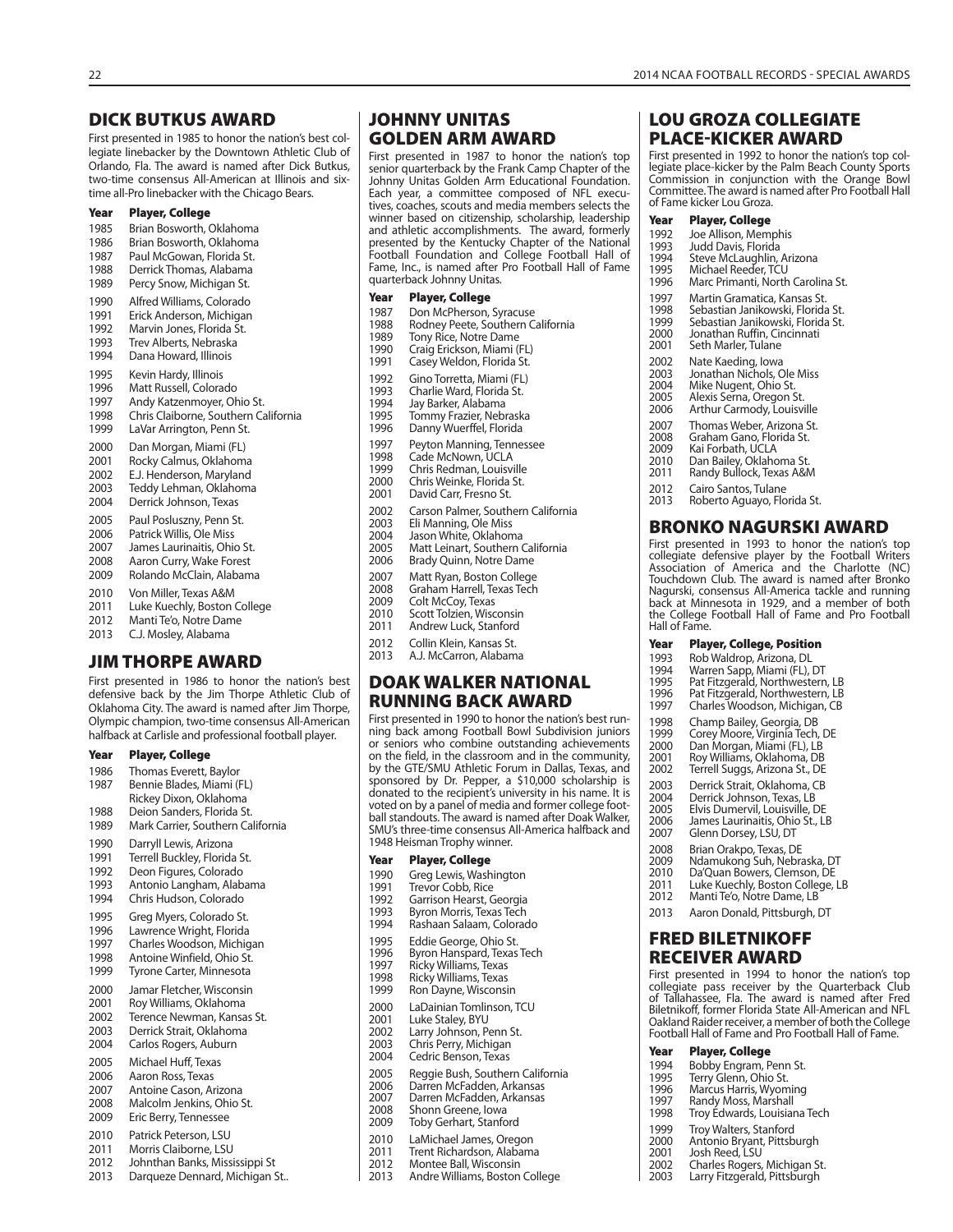#### Year Player, College **Washington College** Player, College

- 2004 Braylon Edwards, Michigan<br>2005 Mike Hass Oregon St
- 2005 Mike Hass, Oregon St.<br>2006 Calvin Johnson Georg
- 2006 Calvin Johnson, Georgia Tech<br>2007 Michael Crabtree, Texas Tech
- 2007 Michael Crabtree, Texas Tech Michael Crabtree, Texas Tech
- 2009 Golden Tate, Notre Dame
- 
- 2010 Justin Blackmon, Oklahoma St. 2011 Justin Blackmon, Oklahoma St.
- 2012 Marqise Lee, Southern California<br>2013 Brandin Cooks, Oregon St. Brandin Cooks, Oregon St.
- 

## **CHUCK BEDNARIK AWARD**

First presented in 1995 to honor the collegiate defensive player of the year by the Maxwell Memorial Football Club of Philadelphia. The award is named after Chuck Bednarik, consensus All-America center at Penn in 1947-48 and a member of both the College Football Hall of Fame and Pro Football Hall of Fame.

#### **Year Player, College**

- 1995 Pat Fitzgerald, Northwestern<br>1996 Pat Fitzgerald, Northwestern 1996 Pat Fitzgerald, Northwestern 1997 Charles Woodson, Michigan 1998 Dat Nguyen, Texas A&M 1999 LaVar Arrington, Penn St. 2000 Dan Morgan, Miami (FL)<br>2001 Lulius Peppers, North Ca 2001 Julius Peppers, North Carolina 2002 E.J. Henderson, Maryland<br>2003 Teddy Lehman, Oklahoma 2003 Teddy Lehman, Okláhoma<br>2004 David Pollack, Georgia David Pollack, Georgia
- 2005 Paul Posluszny, Penn St.<br>2006 Paul Posluszny, Penn St.
- 2006 Paul Posluszny, Penn St. 2007 Dan Connor, Penn St.
- 
- 2008 Rey Maualuga, Southern California 2009 Ndamukong Suh, Nebraska
- 
- 2010 Patrick Peterson, LSU<br>2011 Tyrann Mathieu LSU 2011 Tyrann Mathieu, LSU<br>2012 Manti Te'o, Notre Dar
- 2012 Manti Te'o, Notre Dame
- Aaron Donald, Pittsburgh

## **RAY GUY PUNTING AWARD**

First presented in 2000 to honor the nation's top collegiate punter by the Greater Augusta (GA) Sports Council. The winner will display leadership and self-discipline and have a significant impact on the team's success. Voted upon by a panel of sports writers, col-lege football coaches and former punters. The award is named after Ray Guy, former punter at Southern Mississippi and NFL all-Pro punter for the Oakland Raiders.

# **Year Player, College**

- 2000 Kevin Stemke, Wisconsin<br>2001 Travis Dorsch Purdue
- 2001 Travis Dorsch, Purdue<br>2002 Mark Mariscal, Colorad
- 2002 Mark Mariscal, Colorado
- 2003 B.J. Sander, Ohio St.
- Daniel Sepulveda, Baylor
- 2005 Ryan Plackemeier, Wake Forest<br>2006 Daniel Sepulyeda, Baylor
- 2006 Daniel Sepulveda, Baylor<br>2007 Durant Brooks, Georgia Te
- 2007 Durant Brooks, Georgia Tech 2008 Matt Fodge, Oklahoma St. 2009 Drew Butler, Georgia
- 
- 
- 2010 Chas Henry, Florida<br>2011 Ryan Allen, Louisian
- 2011 Ryan Allen, Louisiana Tech<br>2012 Ryan Allen, Louisiana Tech
- 2012 Ryan Allen, Louisiana Tech Tom Hornsey, Memphis

## **JOHN MACKEY TIGHT END AWARD**

First presented in 2000 to honor the nation's top collegiate tight end by the Nassau County (NY) Sports Commission. The award is named after John Mackey, the first tight end inducted into the Pro Football Hall of Fame.

#### **Year Player, College**

- 2000 Tim Stratton, Purdue<br>2001 Dan Graham, Colorad
- 2001 Dan Graham, Colorado<br>2002 Dallas Clark, Iowa
- 2002 Dallas Clark, Iowa
- 2003 Kellen Winslow, Miami (FL) Heath Miller, Virginia
- 
- 2005 Marcedes Lewis, UCLA<br>2006 Matt Spaeth, Minnesot 2006 Matt Spaeth, Minnesota<br>2007 Fred Davis, Southern Cal
- 
- 2007 Fred Davis, Southern California<br>2008 Chase Coffman, Missouri 2008 Chase Coffman, Missouri

- 2009 Aaron Hernandez, Florida
- 2010 D.J. Williams, Arkansas<br>2011 Dwayne Allen, Clemso
- 2011 Dwayne Allen, Clemson<br>2012 Tyler Fifert Notre Dame
- 2012 Tyler Eifert, Notre Dame<br>2013 Austin Seferian-Jenkins
- Austin Seferian-Jenkins, Washington

## **DAVE RIMINGTON CENTER TROPHY (FBS)**

First presented in 2000 to honor the nation's top Football Bowl Subdivision offensive center by the Boomer Esiason Foundation. The award is named after Dave Rimington, a consensus All-America center at Nebraska in 1981-82 who was inducted into the College Football Hall of Fame in 1997.

#### **Year Player, College**

- 2000 Dominic Raiola, Nebraska<br>2001 LeCharles Bentley, Ohio St
- 2001 LeCharles Bentley, Ohio St. 2002 Brett Romberg, Miami (FL) 2003 Jake Grove, Virginia Tech
- 
- 2004 David Baas, Michigan Ben Wilkerson, LSU
- 
- 2005 Greg Eslinger, Minnesota<br>2006 Dan Mozes, West Virginia
- 2006 Dan Mozes, West Virginia 2007 Jonathan Luigs, Arkansas<br>2008 A.O. Shipley, Penn St.
- 2008 A.Q. Shipley, Penn St.<br>2009 Maurkice Pouncey, Fl
- Maurkice Pouncey, Florida
- 2010 Jake Kirpatrick, TCU<br>2011 David Molk, Michiga
- 2011 David Molk, Michigan<br>2012 Barrett Jones, Alabam
- 2012 Barrett Jones, Alabama<br>2013 Brvan Stork, Florida St. Bryan Stork, Florida St.

## **TED HENDRICKS DEFENSIVE END AWARD**

First presented in 2002 to honor the nation's top defensive end by the Miami (FL) Touchdown Club. The award is named after Ted Hendricks, College Football Hall of Fame member from Miami (FL) and a member of the Pro Football Hall of Fame.

- **Year Player, College**
- 2002 Terrell Suggs, Arizona St. 2003 David Pollack, Georgia
- 2004 David Pollack, Georgia<br>2005 Elvis Dumervil, Louisvil
- 2005 Elvis Dumervil, Louisville<br>2006 LaMarr Woodley, Michig
- LaMarr Woodley, Michigan
- 2007 Chris Long, Virginia<br>2008 Brian Orakpo, Texas
- 2008 Brian Orakpo, Texas
- 2009 Jerry Hughes, TCU<br>2010 Da'Ouan Bowers, C
- 2010 Da'Quan Bowers, Clemson
- 2011 Whitney Mercilus, Illinois
- 2012 Jadeveon Clowney, South Carolina<br>2013 Jackson Jeffcoat, Texas
- Jackson Jeffcoat, Texas

## **BOBBY BOWDEN AWARD**

First presented in 2003 by the Fellowship of Christian Athletes (FCA) to the collegiate football player who best epitomizes the term student-athlete. The person selected will be one of character, classroom excellence, athletic achievement and community involvement. Presented at the site of the Bowl Championship Series national championship game.

#### **Year Player, College**

- 2003 Jason Wright, Northwestern 2004 Billy Bajema, Oklahoma St. 2005 D.J. Shockley, Georgia
- 
- 
- 2006 Carl Pendleton, Oklahoma<br>2007 Jacob Tamme, Kentucky Jacob Tamme, Kentucky
- 
- 2008 Stephen McGee, Texas A&M<br>2009 Colt McCov, Texas
- 2009 Colt McCoy, Texas 2010 Christian Ponder, Florida St.
- 2011 Case Keenum, Houston<br>2012 Ashton Richardson, Aut Ashton Richardson, Auburn
- 

## 2013 Jake Matthews, Texas A&M

## **RONNIE LOTT TROPHY**

**Year Player, College, Position** 2004 David Pollack, Georgia, DE 2005 DeMeco Ryans, Alabama, LB<br>2006 Daymejon Hughes, California 2006 Daymeion Hughes, California, CB 2007 Glenn Dorsey, LSU, DT 2008 James Laurinaitis, Ohio St., LB 2009 Jerry Hughes, TCU, DE<br>2010 J.J. Watt, Wisconsin, DI 2010 J.J. Watt, Wisconsin, DE<br>2011 Luke Kuechly, Boston C 2011 Luke Kuechly, Boston College, LB<br>2012 Manti Te'o, Notre Dame, LB 2012 Manti Te'o, Notre Dame, LB<br>2013 Anthony Barr, UCLA, LB Anthony Barr, UCLA, LB

**MANNING AWARD**

former collegiate All-Americans. **Year Player, College**

2004 Matt Leinart, Southern California<br>2005 Vince Young, Texas 2005 Vince Young, Texas 2006 JaMarcus Russell, LSU 2007 Matt Ryan, Boston College<br>2008 Tim Tebow, Florida Tim Tebow, Florida 2009 Colt McCoy, Texas<br>2010 Cam Newton, Aub 2010 Cam Newton, Auburn<br>2011 Andrew Luck Stanford 2011 Andrew Luck, Stanford<br>2012 Iohnny Manziel Texas 2012 Johnny Manziel, Texas A&M Jameis Winston, Florida St.

**WUERFFEL TROPHY**

leged children in New Orleans. **Year Player, College** 2005 Rudy Niswanger, LSU 2006 Joel Penton, Ohio St. 2007 Paul Smith, Tulsa 2008 Tim Tebow, Florida<br>2009 Tim Hiller Western

2010 Sam Acho, Texas 2011 Barrett Jones, Alabama<br>2012 Matt Barkley, Southern 2012 Matt Barkley, Southern California<br>2013 Gabe Ikard, Oklahoma Gabe Ikard, Oklahoma **WILLIAM V. CAMPBELL** 

**Year Player, College** 1990 Chris Howard, Air Force<br>1991 Brad Culpepper, Florida 1991 Brad Culpepper, Florida 1992 Jim Hansen, Colorado 1993 Thomas Burns, Virginia<br>1994 Robert Zatechka, Nebra

1995 Bobby Hoying, Ohio St. 1996 Danny Wuerffel, Florida 1997 Peyton Manning, Tennessee 1998 Matt Stinchcomb, Georgia 1999 Chad Pennington, Marshall 2000 Kyle Vanden Bosch, Nebraska<br>2001 - Joaquin Gonzalez, Miami (FL) 2001 Joaquin Gonzalez, Miami (FL) 2002 Brandon Roberts, Washington-St. Louis

2003 Craig Krenzel, Ohio St.<br>2004 Michael Munoz, Tenne

2005 Rudy Niswanger, LSU<br>2006 Brian Leonard, Rutger 2006 Brian Leonard, Rutgers<br>2007 Dallas Griffin, Texas 2007 Dallas Griffin, Texas Alex Mack, California

**TROPHY**

Tim Hiller, Western Mich.

First presented in 1990 to the nation's premier football scholar-athlete by the National Football Foundation.

Robert Zatechka, Nebraska

Michael Munoz, Tennessee

First presented in 2004 by the Pacific Club of Newport Beach, Calif., to the IMPACT Defensive Player of the Year. It recognizes a player's success both on and off the field. IMPACT is an acronym for Integrity, Maturity, Performance, Academics, Community and Tenacity.

First presented in 2004 by the Nokia Sugar Bowl to the nation's top Football Bowl Subdivision quarterback. The award is named for the Manning family – former New Orleans Saints quarterback Archie Manning and his sons Peyton and Eli, both NFL quarterbacks and

First presented in 2005 by the All Sports Association of Fort Walton Beach, Fla., and named after Danny Wuerffel, Heisman Trophy-winning quarterback at Florida, NFL veteran and graduate of Fort Walton Beach High School. In addition to being a great college quarterback, Wuerffel is also recognized for his work off the field, including running Desire Street Ministries, a faith-based organization for underprivi-

**AWARD WINNERS**

**AWARD WINNERS**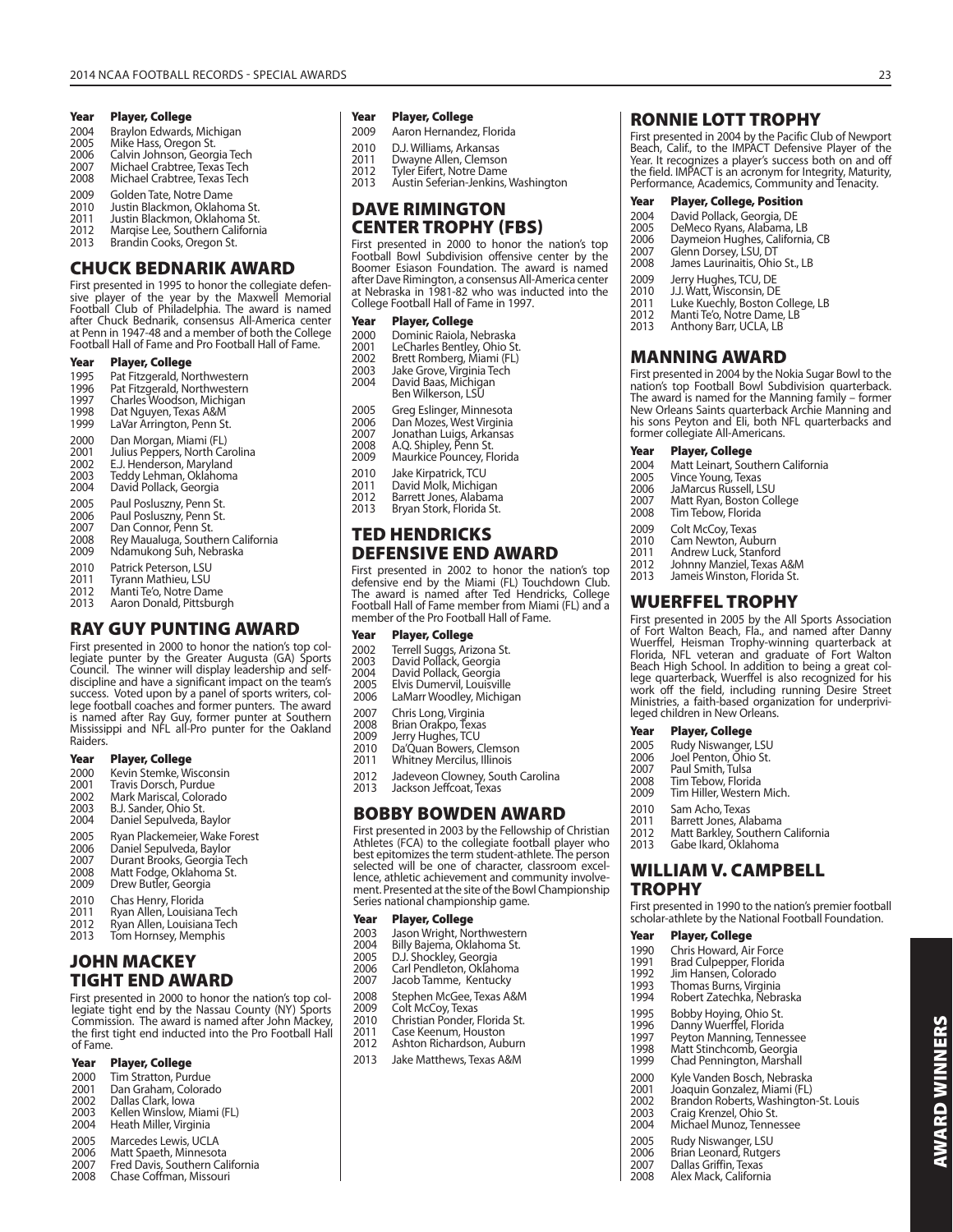- 2009 Tim Tebow, Florida
- 2010 Sam Acho, Texas<br>2011 Andrew Rodrigue
- 2011 Andrew Rodriguez, Army<br>2012 Barrett Jones, Alabama
- Barrett Jones, Alabama 2013 John Urschel, Penn St.

#### **Discontinued Awards**

### **RUDY AWARD**

First presented in 2007 by the Rudy Foundation and honored Division I players who demonstrated exemplary character, courage, contribution and commitment.

#### **Year Player, College**

- 2007 Terry Clayton, Kentucky<br>2008 Drew Combs, TCU
- 2008 Drew Combs, TCU<br>2009 LeVon Morefield, A
- 2009 LeVon Morefield, Akron<br>2010 Mark Herzlich, Boston C Mark Herzlich, Boston College
- 

## **MOSI TATUPU SPECIAL TEAMS PLAYER OF THE YEAR AWARD**

First presented in 1997 to the top special teams player in the country by the Maui (Hawaii) Touchdown Club. The award is named after Mosi Tatupu, who played high school football in Honolulu and collegiate football at Southern California. He went on to a 14-year playing career in the NFL.

| Year | <b>Player, College</b>     |
|------|----------------------------|
| 1997 | Brock Olivo, Missouri      |
| 1998 | Chris McAlister, Arizona   |
| 1999 | Deltha O'Neal, California  |
| 2000 | J.T. Thatcher, Oklahoma    |
| 2001 | Kahlil Hill, Iowa          |
| 2002 | Glenn Pakulak, Kentucky    |
| 2003 | Wes Welker, Texas Tech     |
| 2004 | Chad Owens, Hawaii         |
| 2005 | Ryan Hoffman, Illinois St. |
| 2006 | A.J. Trapasso, Ohio St.    |

## **Football Championship Subdivision**

## **WALTER PAYTON PLAYER OF THE YEAR AWARD**

First presented in 1987 to honor the top Football Championship Subdivision football player by the Sports Network and voted on by Football Championship Subdivision sports information directors. The award is named after Walter Payton, former Jackson State player and the National Football League's second alltime leading rusher.

- 1987 Kenny Gamble, Colgate, RB<br>1988 Dave Meggett, Towson, RB
- 1988 Dave Meggett, Towson, RB<br>1989 John Friesz, Idaho, OB
- 1989 John Friesz, Idaho, QB<br>1990 Walter Dean, Gramblir
- 1990 Walter Dean, Grambling, RB<br>1991 Jamie Martin, Weber St., OB Jamie Martin, Weber St., QB
- 
- 1992 Michael Payton, Marshall, QB<br>1993 Doug Nussmeier, Idaho, OB
- 1993 Doug Nussmeier, Idaho, QB<br>1994 Steve McNair, Alcorn, OB
- 1994 Steve McNair, Alcorn, QB<br>1995 Dave Dickenson, Montan
- 1995 Dave Dickenson, Montana, QB<br>1996 Archie Amerson, Northern Ariz Archie Amerson, Northern Ariz., RB
- 
- 1997 Brian Finneran, Villanova, WR<br>1998 Derry Azumah, New Hampshi
- 1998 Jerry Azumah, New Hampshire, RB<br>1999 Adrian Peterson, Ga, Southern, RB 1999 Adrian Peterson, Ga. Southern, RB<br>2000 Houis Ivory, Furman, RB
- 2000 Louis Ivory, Furman, RB 2001 Brian Westbrook, Villanova, RB
- 
- 2002 Tony Romo, Eastern III., QB<br>2003 Jamaal Branch, Colgate, RB
- 2003 Jamaal Branch, Colgate, RB 2004 Lang Campbell, William & Mary, QB
- 
- 2005 Erik Meyer, Eastern Wash., QB<br>2006 Ricky Santos, New Hampshire Ricky Santos, New Hampshire, QB
- 2007 Jayson Foster, Ga. Southern, QB<br>2008 Armanti Edwards, Appalachian 9
- 2008 Armanti Edwards, Appalachian St., QB<br>2009 Armanti Edwards, Appalachian St., QB
- 2009 Armanti Edwards, Appalachian St., QB 2010 Jeremy Moses, Stephen F. Austin, QB 2011 Bo Levi Mitchell, Eastern Wash., QB
- 
- 

#### Year Player, College **Washington College, Payer, College, Position**

- 2012 Taylor Heinicke, Old Dominion, QB<br>2013 Jimmy Garoppolo, Fastern III., OB
- Jimmy Garoppolo, Eastern III., QB

## **ERNIE DAVIS AWARD**

First presented in 1992 to honor a Football Championship Subdivision college football player who has overcome personal, athletic or academic adversity and performs in an exemplary manner by the American Sports Wire. The award is named after the late Ernie Davis, Syracuse halfback who won the Heisman Trophy in 1961.

#### **Year Player, College, Position**

- 1992 Gilad Landau, Grambling, PK<br>1993 Jav Walker, Howard, OB
- Jay Walker, Howard, OB
- 1994 Steve McNair, Alcorn, QB
- 1995 Earl Holmes, Florida A&M, LB<br>1996 Lason DeCuir Howard PK
- Jason DeCuir, Howard, PK
- 1997 DeMingo Graham, Hofstra, OL<br>1998 Chris Boden, Villanova, OB
- 1998 Chris Boden, Villanova, QB<br>1999 Matt Bushart Southern U
	- Matt Bushart, Southern U., P
- 2000 Charles Roberts, Sacramento St., RB<br>2001 Mark Levenaar Robert Morris Ol
	- Mark Leyenaar, Robert Morris, OL
- 2002 Kayode Mayowa, Sacred Heart, LB<br>2003 Steve Baggs, Bethune-Cookman, L
- 2003 Steve Baggs, Bethune-Cookman, LB<br>2004 Jamaal Branch, Colgate, RB
- Jamaal Branch, Colgate, RB
- 2005 Bruce Eugene, Grambling, QB
- 2006 Ricky Santos, New Hampshire, QB
- 
- 2007 Antwaun Molden, Eastern Ky., CB<br>2008 Javarris Williams, Tennessee St., RE 2008 Javarris Williams, Tennessee St., RB
- Christian Anthony, Grambling, DE
- 2010 Frank Warren, Grambling, RB
- 2011 Chris Lum, Lehigh, QB

### **BUCK BUCHANAN AWARD**

First presented in 1995 to the nation's outstanding Football Championship Subdivision defensive player by The Sports Network. The award is named after Junious "Buck" Buchanan, NAIA All-America defensive lineman at Grambling from 1959 through 1962 and Pro Football Hall of Fame inductee after an outstanding 13-year career.

#### **Year Player, College, Position**

- 1995 Dexter Coakley, Appalachian St., LB
- 1996 Dexter Coakley, Appalachian St., LB<br>1997 Chris McNeil N.C. A&T DE
- 1997 Chris McNeil, N.C. A&T, DE<br>1998 James Milton, Western III.
	- James Milton, Western III., LB
- 1999 Al Lucas, Troy, DT
- 2000 Edgerton Hartwell, Western Ill., DL
- 
- 2001 Derrick Lloyd, James Madison, LB<br>2002 Bashean Mathis Bethune-Cookm Rashean Mathis, Bethune-Cookman, DB
- 
- 2003 Jared Allen, Idaho St., DE<br>2004 Jordan Beck, Cal Poly, LB Jordan Beck, Cal Poly, LB
- 2005 Chris Gocong, Cal Poly, DE
- 
- 2006 Kyle Shotwell, Cal Poly, LB<br>2007 Krov Biermann, Montana, 2007 Kroy Biermann, Montana, DE<br>2008 Greg Peach, Fastern Wash, D
- 2008 Greg Peach, Eastern Wash., DE<br>2009 Arthur Moats, James Madison.
- Arthur Moats, James Madison, DE
- 2010 J.C. Sherritt, Eastern Wash., LB
- 2011 Matt Evans, New Hampshire, LB
- 2012 Caleb Schreibeis, Montana St., DE<br>2013 Brad Daly Montana St. DE
- Brad Daly, Montana St., DE

## **JERRY RICE AWARD**

First presented in 2011 to honor the most outstanding freshman in the Football Championship Subdivision.

#### **Year Player, College, Position**

- 2011 Terrance West, Towson, RB<br>2012 John Robertson, Villanova
- John Robertson, Villanova, QB
- 2013 Cooper Kupp, Eastern Wash., WR

## **Discontinued Awards DAVE RIMINGTON AWARD (FCS)**

2003 Eugene Amano, Southeast Mo. St.<br>2004 Rob Hunt, North Dakota St. 2004 Rob Hunt, North Dakota St.<br>2005 Jeff Bolton, Montana St. 2005 Jeff Bolton, Montana St.<br>2006 Jackie Skipper, Ark.-Pine 2006 Jackie Skipper, Ark.-Pine Bluff<br>2007 Brennen Carvalho, Portland St Brennen Carvalho, Portland St.

2008 Scott Lemn, James Madison

**HARLON HILL TROPHY**

**Year Player, College, Position** 1986 Jeff Bentrim, North Dakota St., QB<br>1987 Hohnny Bailey Tex A&M-Kingsville 1987 Johnny Bailey, Tex. A&M-Kingsville, RB 1988 Johnny Bailey, Tex. A&M-Kingsville, RB 1989 Johnny Bailey, Tex. A&M-Kingsville, RB<br>1990 Chris Simdorn. North Dakota St., OB Chris Simdorn, North Dakota St., QB

1991 Ronnie West, Pittsburg St., WR<br>1992 Ronald Moore, Pittsburg St., RI 1992 Ronald Moore, Pittsburg St., RB<br>1993 Roger Graham, New Haven, RB 1993 Roger Graham, New Haven, RB<br>1994 Chris Hatcher, Valdosta St., QB 1994 Chris Hatcher, Valdosta St., QB<br>1995 Ronald McKinnon, North Ala., Ronald McKinnon, North Ala., LB

1996 Jarrett Anderson, Truman, RB<br>1997 Lity Sigler Bloomsburg, RB 1997 Irv Sigler, Bloomsburg, RB<br>1998 Brian Shay, Emporia St., RI 1998 Brian Shay, Emporia St., RB<br>1999 Corte McGuffey, Northern ( 1999 Corte McGuffey, Northern Colo., QB 2000 Dusty Bonner, Valdosta St., QB 2001 Dusty Bonner, Valdosta St., QB 2002 Curt Anes, Grand Valley St., QB 2003 Will Hall, North Ala., QB 2004 Chad Friehauf, Colorado Mines, QB 2005 Jimmy Terwilliger, East Stroudsburg, QB 2006 Danny Woodhead, Chadron St., RB<br>2007 Danny Woodhead, Chadron St., RB 2007 Danny Woodhead, Chadron St., RB<br>2008 Bernard Scott, Abilene Christian, RB 2008 Bernard Scott, Abilene Christian, RB<br>2009 Iojque Bell, Wayne St. (NF), RB 2009 Joique Bell, Wayne St. (NE), RB<br>2010 Eric Czerniewski, Central Mo., ( Eric Czerniewski, Central Mo., QB

2011 Jonas Randolph, Mars Hill, RB<br>2012 Zach Zulli, Shippensburg, OB 2012 Zach Zulli, Shippensburg, QB<br>2013 Franklyn Quiteh, Bloomsburg Franklyn Quiteh, Bloomsburg, RB

**GENE UPSHAW AWARD**

from 1983 until his death in 2008. **Year Player, College** 2004 Nathan Baker, Pittsburg St.<br>2005 Mike McFadden, Grand Val 2005 Mike McFadden, Grand Valley St.<br>2006 Mike McFadden, Grand Valley St. 2006 Mike McFadden, Grand Valley St.<br>2007 Brandon Barnes, Grand Valley St. 2007 Brandon Barnes, Grand Valley St.<br>2008 Sam Collins. Abilene Christian Sam Collins, Abilene Christian

2009 Ben Staggs, West Liberty<br>2010 Brandon Fusco, Slippery 2010 Brandon Fusco, Slippery Rock<br>2011 Joe Long, Wayne St. (MI) 2011 Joe Long, Wayne St. (MI)<br>2012 Garth Heikkinen Minn D 2012 Garth Heikkinen, Minn. Duluth<br>2013 Darius Allen, Colorado St.-Pueb Darius Allen, Colorado St.-Pueblo

First presented in 2004 by the Manheim (PA) Touchdown Club to the Division II lineman of the year. The award is named for Gene Upshaw, an all-Pro offensive lineman during his 15-year Hall-of-Fame career with the Oakland Raiders, and the executive director of the National Football League Players Association

First presented in 1986 to honor the best Division II player by the Harlon Hill Award Committee of Florence, Ala. The award is named after Harlon Hill, former receiver at North Alabama and the National Football League's most valuable player for the Chicago

**Year Player, College**

**Division II**

Bears in 1955.

First presented in 2003 to honor the best Football Championship Subdivision center by the Boomer Esiason Foundation. The award is named after Dave Rimington, a College Football Hall of Fame center from Nebraska and the only player to win the John Outland Trophy twice (1981-82).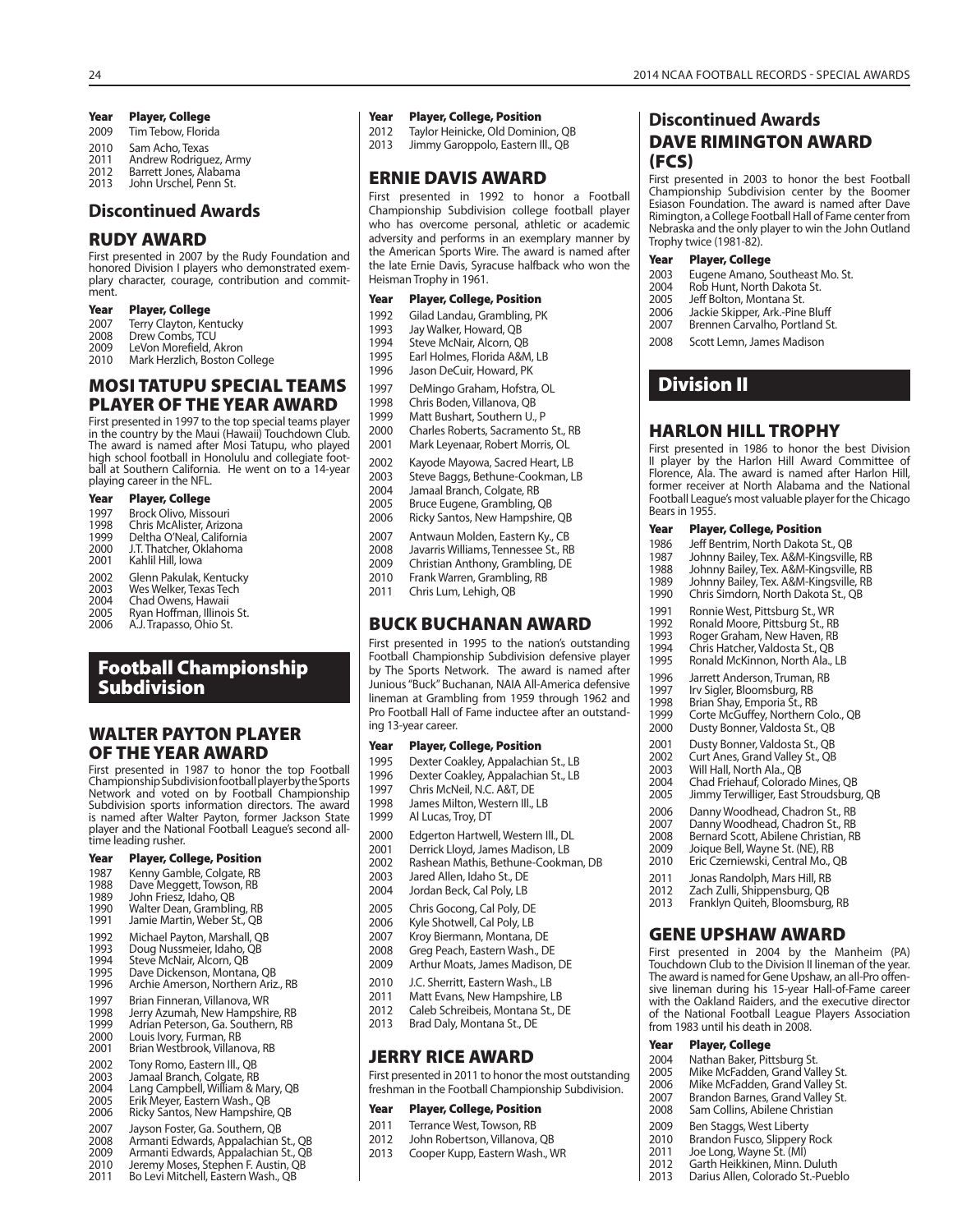## **Discontinued Awards DAVE RIMINGTON AWARD (NCAA II)**

First presented in 2003 to honor the best Division II center by the Boomer Esiason Foundation. The award is named after Dave Rimington, a College Football Hall of Fame center from Nebraska and the only player to win the John Outland Trophy twice (1981-82).

#### **Year Player, College**

- 2003 Kevin Palmer, Tex. A&M-Kingsville 2004 Kevin Burton, Southeastern Okla.
- 
- 2005 Lance Ancar, North Ala.<br>2006 Christian Morton, South
- 2006 Christian Morton, South Dakota<br>2007 Ryan Pope, Shepherd
- Ryan Pope, Shepherd
- 2008 Sam Collins, Abilene Christian

## **JIM LANGER AWARD**

First presented in 1994 to the top offensive line-man in Division II by the American Football Coaches Association Division II membership. The award is named after former South Dakota State standout Jim Langer, a five-time NFL all-Pro center and 1987 Pro Football Hall of Fame inductee.

#### **Year Player, College**

- 1994 Kevin Robson, North Dakota<br>1995 Adam Timmerman, South Da
- 1995 Adam Timmerman, South Dakota St.<br>1996 Chris Villarrial, Indiana (PA)
- 1996 Chris Villarrial, Indiana (PA)<br>1997 Andy Mazurek, Minn, St. M
- 1997 Andy Mazurek, Minn. St. Mankato<br>1998 Sean McNamara, Pittsburg St.
- Sean McNamara, Pittsburg St.
- 1999 Greg Lotyse, North Dakota
- 2000 Nick O'Brien, Tex. A&M-Kingsville 2001 Brian Crawford, Western Ore.
- 
- 2002 Peter Campion, North Dakota St.<br>2003 Phillip Bogle, New Haven Phillip Bogle, New Haven
- 
- 2004 Alan Dunn, Tusculum<br>2005 Nick Hageman, South Nick Hageman, South Dakota

## **Division III**

## **JOHN GAGLIARDI TROPHY**

First presented in 1993 to the nation's outstanding Division III player by the Saint John's (MN) University J-Club. The award is named after John Gagliardi, Saint John's head coach for 61 seasons and one of only two coaches in college football history to win 400 games.

| Year | <b>Player, College, Position</b>    |
|------|-------------------------------------|
| 1993 | Jim Ballard, Mount Union, OB        |
| 1994 | Carey Bender, Coe, RB               |
| 1995 | Chris Palmer, Saint John's (MN), WR |
| 1996 | Lon Erickson, Ill. Wesleyan, QB     |
| 1997 | Bill Borchert, Mount Union, QB      |
| 1998 | Scott Hvistendahl, Augsburg, WR/P   |
| 1999 | Danny Ragsdale, Redlands, QB        |
| 2000 | Chad Johnson, Pacific Lutheran, QB  |
| 2001 | Chuck Moore, Mount Union, RB        |

- 
- 2002 Dan Pugh, Mount Union, RB
- 2003 Blake Elliott, Saint John's (MN), WR<br>2004 Rocky Myers, Wesley, DB
- 2004 Rocky Myers, Wesley, DB 2005 Brett Elliott, Linfield, QB
- 
- 2006 Josh Brehm, Alma, QB 2007 Justin Beaver, Wis.-Whitewater, RB
- 
- 2008 Greg Micheli, Mount Union, QB<br>2009 Blaine Westemeyer, Augustana
- 2009 Blaine Westemeyer, Augustana (IL), OL
- 2010 Eric Watt, Trine, QB<br>2011 Michael Zweifel, Du
- 2011 Michael Zweifel, Dubuque, WR 2012 Scottie Williams, Elmhurst, RB
- 2013 Kevin Burke, Mount Union, QB

## **Discontinued Awards CLIFF MELBERGER AWARD**

First presented in 1993 to the nation's outstanding Division III player by the Downtown Wilkes-Barre (PA) Touchdown Club. The award is named after Clifford K. Melberger, captain of the 1960 Bucknell football team that won the Lambert Cup and a member of the Touchdown Club's board of directors.

| Year |  |  | <b>Player, College, Position</b> |
|------|--|--|----------------------------------|
|------|--|--|----------------------------------|

- 1993 Jim Ballard, Mount Union, QB<br>1994 Carey Bender, Coe, RB
- 
- 
- 1994 Carey Bender, Coe, RB 1995 Craig Kusick, Wis.-La Crosse, QB 1996 Bill Borchert, Mount Union, QB 1997 Bill Borchert, Mount Union, QB
- 
- 1998 Mike Burton, Trinity (TX), QB<br>1999 Scott Pingel, Westminster (M
- 1999 Scott Pingel, Westminster (MO), WR<br>2000 R.J. Bowers, Grove City, RB
- 2000 R.J. Bowers, Grove City, RB<br>2001 Chuck Moore, Mount Unic 2001 Chuck Moore, Mount Union, RB<br>2002 Dan Pincelli, Hartwick, OB
- Dan Pincelli, Hartwick, QB
- 2003 Brett Trichilo, Wilkes, RB
- 2004 Brett Trichilo, Wilkes, RB 2005 Brett Elliott, Linfield, QB
- 
- 2006 Chris Sharpe, Springfield, QB 2007 Jason Boltus, Hartwick, QB
- 
- 2008 Nate Kmic, Mount Union, RB<br>2009 Alex Tanney, Monmouth (IL),
- 2009 Alex Tanney, Monmouth (IL), QB<br>2010 Ben McLaughlin, Louisiana Col. Ben McLaughlin, Louisiana Col., QB
- 2011 Greg Cordivari, Catholic, QB

### **DAVE RIMINGTON AWARD (NCAA III)**

First presented in 2003 to honor the best Division III center by the Boomer Esiason Foundation. The award is named after Dave Rimington, a College Football Hall of Fame center from Nebraska and the only player to win the John Outland Trophy twice (1981-82).

#### **Year Player, College**

- 
- 2003 Tom Doyle, Capital<br>2004 Matthew Bush, Ma 2004 Matthew Bush, Mary Hardin-Baylor
- 2005 Damien Ciecwisz, Delaware Valley
- 2006 Josh Knox, Hardin-Simmons<br>2007 Rrent Allen Wis-Whitewater
- Brent Allen, Wis.-Whitewater
- 2008 Josh Ostrue, St. Thomas (MN)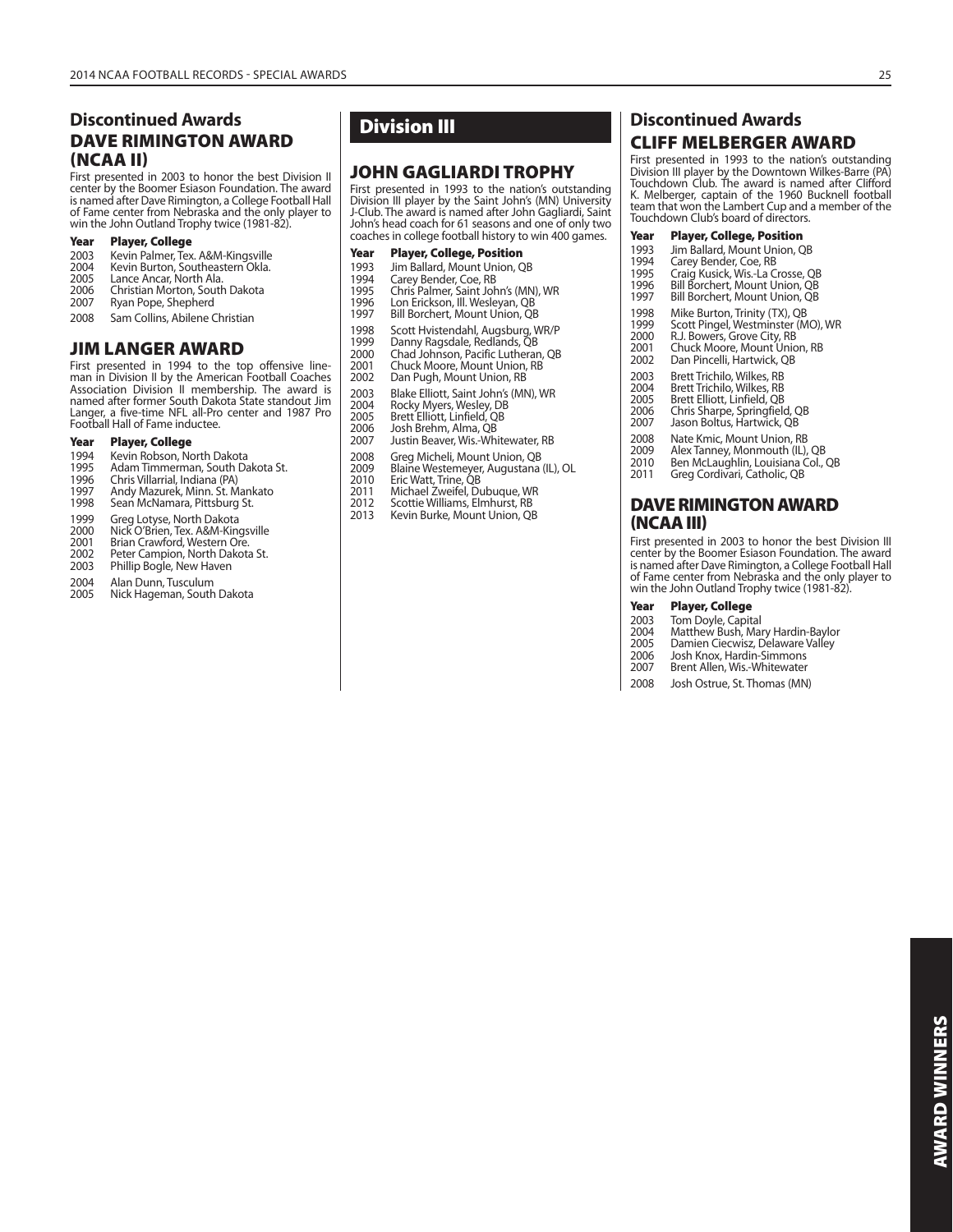# **First-Team All-Americans Below FBS**

#### **2012 Selectors (and division[s]): American Football Coaches Association (FCS, II, III); Associated Press (FCS); The Sports Network (FCS); Daktronics (II); D2 Football. com (II); D3 Football.com (III).**

Selection of Associated Press Little All-America Teams began in 1934. Early AP selectors were not bound by NCAA membership classifications; therefore, several current Football Bowl Subdivision (FBS) teams are included in this list.

The American Football Coaches Association began selecting All-America teams below the FBS in 1967 for two College Division classifications. Its College Division I team included NCAA Division II and National Association of Intercollegiate Athletics (NAIA) Division I players. The AFCA College Division II team included NCAA Division III and NAIA Division II players. The AFCA renamed the College Division I team to Division II, and the College Division II team to Division III, in 1996; players at NAIA institutions are no longer eligible for these teams.

The AFCA added a Football Championship Subdivision (FCS) team in 1979; AP began selecting an FCS team in 1982; the Sports Network added an FCS team in 1994. In 1993, the College Sports Information Directors of America Division II team was added, selected by sports information directors from every NCAA Division II institution. In 1997, the Daktronics team for Division II was added. In 1990, the Champion USA Division III team was added, selected by a panel of 25 sports information directors and replaced by the Hewlett-Packard Division III team in 1995. It was then replaced by the College Sports Information Directors Team in 2003. In 1993, Football Gazette's team was added for the FCS and Divisions II and III. In 2002, D2 Football.com and D3 Football.com were added for Divisions II and III, respectively.

Nonmembers of the NCAA are included in this list, as are colleges that no longer play varsity football.

Players selected to an FCS All-America team are indicated by (†). Current members of the FBS are indicated by (\*). To make the list in the FCS, a student-athlete must be selected on at least two of the three first teams. If no one qualifies for a position, then second and third teams will be used to break ties.

All-Americans are listed by colle

## **ABILENE CHRISTIAN**

|                  | <u>ABILENE CHRIS I IAN</u> |
|------------------|----------------------------|
| 1948             | V.T. Smith, B              |
| 1951             | Lester Wheeler, OT         |
| 1952             | Wallace Bullington, DB     |
| 1965             | Larry Cox, OT              |
| 1969             | Chip Bennett, LB           |
| 1970             | Jim Lindsey, QB            |
| 1973             | Wilbert Montgomery, RB     |
| 1974             | Chip Martin, DL            |
| 1977             | Chuck Sitton, DB           |
| 1982             | Grant Feasel, C            |
| 1983             | Mark Wilson, DB            |
| 1984             | Dan Remsberg, OT           |
| 1987             | Richard Van Druten, OT     |
| 1989             | John Layfield, OG          |
| 1990             | Dennis Brown, PK           |
| 1991             | Jay Jones, LB              |
| 1997             | Junior Filikitonga, DL     |
|                  | Victor Burke, DB           |
| 2001             | Brad Raphelt, P            |
| 2003             | Britt Lively, OL           |
| 2004             | Danieal Manning, RS        |
| 2005             | Clayton Farrell, DL        |
|                  | Danieal Manning, DB        |
| 2007             | Bernard Scott, RB          |
|                  | Nathan Young, OL           |
| 2008             | Sam Collins, OL            |
|                  | Bernard Scott, RB          |
|                  | Tony Washington, OL        |
| 2009             | Tony Washington, OL        |
| 2010             | <b>Edmund Gates, WR</b>    |
|                  | Trevis Turner, OL          |
| 2011             | Aston Whiteside, DL        |
| <b>ADAMS ST.</b> |                            |
| 1979             | Ronald Johnson, DB         |
| 1984             | Bill Stone, RB             |
| 1987             | Dave Humann, DB            |
| 1995             | Chris Perry, WR            |
| 1997             | Jason Van Dyke, P          |
| 1998             | Jason Van Dyke, P          |
| 2004             | Adam McGurk, LB            |
|                  | Jeff Williams, P           |
| 2005             | Jeff Williams, P           |
| 2007             | Wayne Durham, P            |
| ADRIAN           |                            |
| 2004             | Dan McKeown, DB            |
| 2005             | Mike Lewis, DL             |
| 2006             | Taz Wallace I R            |

|                                       | ge, year selected and position.                                                                                                                                             |                                                                |                                                   |
|---------------------------------------|-----------------------------------------------------------------------------------------------------------------------------------------------------------------------------|----------------------------------------------------------------|---------------------------------------------------|
| <b>AKRON*</b><br>1969<br>1971<br>1976 | John Travis, OG<br>Michael Hatch, DB<br>Mark Van Horn, OG                                                                                                                   | 1991<br>1993                                                   | Ν<br>Н<br>R<br>J٤                                 |
| 1977<br>1980<br>1981<br>1985          | Steve Cockerham, LB<br>Steve Cockerham, LB<br>+Brad Reece, LB<br>† Brad Reece, LB<br>† Wayne Grant, DL                                                                      | 1994<br>1995<br>1996<br>1998                                   | J٤<br>Ν<br>D<br>D<br>ةل<br>P                      |
| 1986<br><b>UAB*</b>                   | † Mike Clark, RB                                                                                                                                                            |                                                                | ةل                                                |
|                                       | 1994 †Derrick Ingram, WR                                                                                                                                                    | 2000<br>2011                                                   | Κ<br>C                                            |
|                                       | ALABAMA A&M                                                                                                                                                                 | <b>ALBRIGI</b>                                                 |                                                   |
| 1987<br>1988<br>1989<br>2007          | Howard Ballard, OL<br>Fred Garner, DB<br>Barry Wagner, WR<br>2002 + Robert Mathis, DL<br>† Al Donaldson, DB                                                                 | 1936<br>1937<br>1975<br>1995<br>1996                           | R<br>R<br>C<br>D<br>R<br>Β                        |
|                                       | ALABAMA ST.                                                                                                                                                                 | 1998                                                           | C                                                 |
| 1991                                  | 1990 † Eddie Robinson, LB<br>† Patrick Johnson, OL                                                                                                                          | 2004                                                           | Ν                                                 |
| 2000<br>2001<br>2011<br>2012          | † Eddie Robinson, LB<br><sup>†</sup> David Beckford, P<br><b>+David Beckford, P</b><br>† Chris Coleman, TE<br>† Kejuan Riley, DB<br>† Terren Jones, OL<br>† Bobby Wenzig, P | ALCORN<br>1969<br>1970<br>1971<br>1972<br>1973<br>1974<br>1975 | D<br>Fı<br>Н<br>Α<br>L<br>J٤<br>L                 |
|                                       | ALBANY (NY)                                                                                                                                                                 | 1976                                                           | A                                                 |
| 1992<br>1994<br>1998<br>2006<br>2008  | Scott Turrin, OL<br>Scott Turrin, OL<br>Matt Caliandro, DL<br>2000 + J.T. Herfurth, OL<br>2004 †Geir Gudmundsen, OL<br>† Colin Disch, LB<br>† Raphael Nguti, OL             | 1979<br>1984<br>1993<br>1994<br>1999<br>2003<br>2006           | L.<br>tμ<br>† Is<br>† G<br>t S<br>†C<br>† T<br>†Ń |
| 1972                                  | <b>ALBANY ST. (GA)</b><br>Harold Little, DE                                                                                                                                 | <b>ALFRED</b>                                                  |                                                   |
| 2004<br>2006<br>2011<br>2013          | Walter Curry, DL<br>Alton Pettway, DL<br>Jamarkus Gaskins, LB<br>Dexter Moody, DB                                                                                           | 1951<br>1952<br>1955<br>1956<br>1975                           | R<br>R<br>C<br>C<br>J                             |
| <b>ALBION</b>                         |                                                                                                                                                                             | 1982                                                           | B                                                 |
| 1940<br>1958<br>1976<br>1986          | Walter Ptak, G<br>Tom Taylor, E<br>Steve Spencer, DL<br>Joe Felton, OG                                                                                                      | 1992<br>2005<br>2006<br>2007                                   | Ν<br>Β<br>D<br>D                                  |

| 1991<br>1993                                                                                                         | Mike Grant, DB<br>Hank Wineman, RB<br>Ron Dawson, OL                                                                                                                                                                                                                                                                                              |  |  |
|----------------------------------------------------------------------------------------------------------------------|---------------------------------------------------------------------------------------------------------------------------------------------------------------------------------------------------------------------------------------------------------------------------------------------------------------------------------------------------|--|--|
| 1994                                                                                                                 | Jeff Brooks, OL<br>Jeff Robinson, RB                                                                                                                                                                                                                                                                                                              |  |  |
|                                                                                                                      | Martin Heyboer, C<br>David Lefere, DB                                                                                                                                                                                                                                                                                                             |  |  |
| 1995<br>1996                                                                                                         | David Lefere, DB<br>Jason Carriveau, OG                                                                                                                                                                                                                                                                                                           |  |  |
| 1998                                                                                                                 | Pat Sloane, DL<br>Jason Carriveau, OL                                                                                                                                                                                                                                                                                                             |  |  |
| 2000<br>2011                                                                                                         | Keith Debbaudt, PK<br>Chris Greenwood, DB                                                                                                                                                                                                                                                                                                         |  |  |
|                                                                                                                      | ALBRIGHT                                                                                                                                                                                                                                                                                                                                          |  |  |
| 1936<br>1937<br>1975<br>1995<br>1996                                                                                 | Richard Riffle, B<br>Richard Riffle, B<br>Chris Simcic, OL<br>Dennis Unger, PK<br>Ryan Ditze, WR                                                                                                                                                                                                                                                  |  |  |
| 1998                                                                                                                 | Bob Maro, DB<br>Chris Morehouse, P                                                                                                                                                                                                                                                                                                                |  |  |
| 2004                                                                                                                 | Nick Cushman, WR                                                                                                                                                                                                                                                                                                                                  |  |  |
| ALCORN                                                                                                               |                                                                                                                                                                                                                                                                                                                                                   |  |  |
| 1969<br>1970<br>1971<br>1972<br>1973<br>1974<br>1975<br>1976<br>1979<br>1984<br>1993<br>1994<br>1999<br>2003<br>2006 | David Hadley, DB<br>Fred Carter, DT<br>Harry Gooden, LB<br>Alex Price, DT<br>Leonard Fairley, DB<br>Jerry Dismuke, OG<br>Lawrence Pillers, DE<br>Augusta Lee, RB<br>Larry Warren, DT<br>† Leslie Frazier, DB<br>† Issiac Holt, DB<br>† Goree White, KR<br>+ Steve McNair, QB<br>† Chad Slaughter, OL<br>† Tyrone Parsons, DB<br>† Nate Hughes, PR |  |  |
| ALFRED                                                                                                               |                                                                                                                                                                                                                                                                                                                                                   |  |  |
| 1951<br>1952<br>1955<br>1956<br>1975<br>1982<br>1992<br>2005<br>2006<br>2007                                         | Ralph DiMicco, B<br>Ralph DiMicco, B<br>Charles Schultz, E<br>Charles Schultz, E<br>Joseph Van Cura, DE<br>Brian O'Neil, DB<br>Mark Obuszewski, DB<br>Brenton Brady, LB<br>Don Miller, DĹ<br>Don Miller DI                                                                                                                                        |  |  |

| 2009                   | Jared Manzer, WR                                                     |                 | 1992 † Avery Hall, DL                                |
|------------------------|----------------------------------------------------------------------|-----------------|------------------------------------------------------|
| 2011<br>2012           | Nick Clark, LB<br>Mike Raplee, DL                                    |                 | † Harold Alexander, P<br>1994 + Chip Miller, DL      |
|                        | <b>ALLEGHENY</b>                                                     |                 | † William Peebles, DL                                |
| 1975                   | Charles Slater, OL                                                   |                 | † Brad Ohrt, OL<br>† Dexter Coakley, LB              |
| 1987<br>1988           | Mike Mates, OL<br>Mike Parker, DL                                    |                 | †Matt Stevens, DB                                    |
| 1990                   | Jeff Filkovski, QB                                                   |                 | 1995 + Dexter Coakley, LB                            |
|                        | David LaCarte, DB                                                    |                 | +Matt Stevens, DB<br>† Chip Miller, DL               |
| 1991                   | John Marzca, C<br>Ron Bendekovic, OT                                 |                 | † Scott Kadlub, C                                    |
|                        | Stanley Drayton, RB                                                  |                 | 1996 †Scott Kadlub, C<br><b>+Dexter Coakley, LB</b>  |
| 1992                   | Tony Bifulco, DB<br>Ron Bendekovic, OT                               |                 | 1997 + Jackie Avery, DL                              |
|                        | Stanley Drayton, RB                                                  |                 | 1999 + Corey Hall, DB                                |
| 1994                   | Matt Allison, OL<br>Paul Bell, QB                                    |                 | 2000 + Corey Hall, DB<br>2001 + Josh Jeffries, DL    |
|                        | Marvin Farr, DB                                                      |                 | 2002 + Josh Jeffries, DL                             |
| 1995                   | Brian Adams, C<br>Nick Reiser, DE                                    |                 | 2003 †K.T. Stovall, DL<br>2004 †DaVon Fowlkes, WR    |
|                        | Anson Park, OL                                                       |                 | 2005 † Jason Hunter, DL                              |
| 1996                   | Chris Conrad, KR                                                     |                 | † Marques Murrell, DL<br>2006 + Kerry Brown, OL      |
|                        | Nick Reiser, DL<br>Bob Tatsch, DL                                    |                 | † Matt Isenhour, OL                                  |
| 1997                   | Jim Mormino, RB                                                      |                 | † Corey Lynch, DB<br>† Marques Murrell, DL           |
| 2000                   | Bill Andrews, OL<br><b>ALLIANT INT'L</b>                             |                 | † Jeremy Wiggins, DB                                 |
| 1972                   | Jerry Robinson, DB                                                   |                 | 2007 †Pierre Banks, LB                               |
| 1975                   | Steve Matson, FL                                                     |                 | † Kerry Brown, OL<br>† Corey Lynch, DB               |
| ALMA                   |                                                                      |                 | † Anthony Williams, D                                |
| 2002<br>2006           | David Simpson, DB<br>Josh Brehm, QB                                  |                 | 2008 † Armanti Edwards, Q<br>† Mark LeGree, DB       |
|                        | <b>AMERICAN INT'L</b>                                                |                 | † Jacque Roman, LB                                   |
| 1971                   | Bruce Laird, RB                                                      |                 | 2009 † Armanti Edwards, Q<br>† Cortez Gilbert, DB    |
| 1980<br>1982           | Ed Cebula, C<br>Paul Thompson, DT                                    |                 | † Mark LeGree, DB                                    |
| 1985                   | Keith Barry, OL                                                      |                 | † Jacque Roman, LB<br>† D.J. Smith, LB               |
| 1986<br>1987           | Jon Provost, OL<br>Jon Provost, OL                                   |                 | 2010 † Jabari Fletcher, DL                           |
| 1988                   | Greg Doherty, OL                                                     |                 | + Mark LeGree, DB<br>† D.J. Smith, LB                |
| 1989<br>1990           | Lamont Cato, DB                                                      | 2011            | † Brian Quick, WR                                    |
| 1991                   | George Patterson, DL<br>Gabe Mokwuah, DL                             |                 | † DeAndre Presley, QE                                |
| 1998<br>1999           | Ray Shuster, OL                                                      | <b>ARIZONA*</b> |                                                      |
| 2000                   | Kavin Gailliard, RB<br>Bob Parker, DB                                | 1941            | Henry Stanton, E                                     |
| 2001                   | Dan Porter, OL                                                       | 2003            | ARK.-MONTICELLO<br>Devon Stewart, TE                 |
| <b>AMHERST</b><br>1942 |                                                                      |                 | <b>ARK.-PINE BLUFF</b>                               |
| 1972                   | Adrian Hasse, E<br>Richard Murphy, QB                                |                 | 2006 + Jackie Skipper, OL                            |
| 1973                   | Fred Scott, FL                                                       |                 | 2009 + Mareo Howard, RS                              |
| 1996<br>1997           | Alex Bernstein, DL<br>Devin Moriarty, DL                             |                 | 2010 + Raymond Webber, V<br>2012 † Brandon Thurmond, |
| 2011                   | Kevin Ferber, DL                                                     |                 | ARKANSAS ST.*                                        |
|                        | <b>ANDERSON (IN)</b>                                                 |                 | 1953 Richard Woit, B                                 |
| 1997                   | Justin Shively, P<br>ANGELO ST.                                      | 1964<br>1965    | Dan Summers, OG<br>Dan Summers, OG                   |
| 1975                   | James Cross, DB                                                      | 1968            | Bill Bergey, LB                                      |
| 1978                   | Jerry Aldridge, RB                                                   | 1969            | Dan Buckley, C                                       |
| 1981                   | Kelvin Smith, LB<br>Clay Weishuhn, LB                                | 1970            | Clovis Swinney, DT<br>Bill Phillips, OG              |
| 1982                   | Mike Elarms, WR                                                      |                 | Calvin Harrell, HB                                   |
| 1983<br>1985           | Mike Thomas, K<br>Henry Jackson, LB                                  | 1971            | Calvin Harrell, RB<br>Dennis Meyer, DB               |
| 1986                   | Pierce Holt, DL                                                      |                 | Wayne Dorton, OG                                     |
| 1987<br>1988           |                                                                      | 1973            | Doug Lowrey, OG                                      |
| 1992                   | Pierce Holt, DL                                                      |                 |                                                      |
|                        | Henry Alsbrooks, LB<br>Jimmy Morris, P                               | 1984<br>1985    | † Carter Crawford, DL<br><b>+Carter Crawford, DL</b> |
| 1993                   | Anthony Hooper, DB                                                   | 1986            | † Randy Barnhill, OG                                 |
| 1995<br>2001           | Greg Stokes, LB<br>Dan Krager, DL                                    | 1987            | † Jim Wiseman, C<br>† Charlie Fredrick, DT           |
| 2010                   | George Shamblin, P                                                   |                 | <b>ARKANSAS TECH</b>                                 |
|                        | Garrett Tidwell, RS                                                  | 1958            | Edward Meador, B                                     |
| 1948                   | <b>APPALACHIAN ST.</b><br>John Caskey, E                             | 1961<br>1995    | Powell McClellan, E<br>Piotr Styczen, PK             |
| 1963                   | Greg Van Orden, G                                                    | 1999            | Todd Matthews, OG                                    |
| 1987                   | 1985 + Dino Hackett, LB<br>† Anthony Downs, DE                       | 2002            | Tommy Edwards, Dl                                    |
| 1988                   | † Bjorn Nittmo, PK                                                   | 2003<br>2006    | Tommy Edwards, DL<br>Quincy Skinner, DB              |
| 1989<br>1991           | † Derrick Graham, OL<br>† Keith Collins, DB<br>† Harold Alexander, P | 2007<br>2009    | Michael Podobnik, F<br>Nick Graziano, QB             |

larques Murrell, DL erry Brown, OL latt Isenhour, OL orey Lynch, DB larques Murrell, DL † Jeremy Wiggins, DB erre Banks, LB erry Brown, OL orey Lynch, DB † Anthony Williams, DL rmanti Edwards, QB lark LeGree, DB acque Roman, LB rmanti Edwards, OB † Cortez Gilbert, DB lark LeGree, DB acque Roman, LB † D.J. Smith, LB abari Fletcher, DL lark LeGree, DB † D.J. Smith, LB rian Quick, WR eAndre Presley, QB  $\mathbf{A}^*$ lenry Stanton, E **ANTICELLO** evon Stewart, TE **NE BLUFF** ackie Skipper, OL lareo Howard, RS aymond Webber, WR randon Thurmond, DL **ARKANSAS ST.\*** ichard Woit, B an Summers, OG an Summers, OG 1968 Bill Bergey, LB 1969 Dan Buckley, C lovis Swinney, DT ill Phillips, OG alvin Harrell, HB alvin Harrell, RB ennis Meyer, DB avne Dorton, OG 1973 Doug Lowrey, OG arter Crawford, DL arter Crawford, DL andy Barnhill, OG im Wiseman, C harlie Fredrick, DT **AS TECH** dward Meador, B owell McClellan, E iotr Styczen, PK odd Matthews, OG ommy Edwards, DL ommy Edwards, DL 2006 Quincy Skinner, DB 2007 Michael Podobnik, P 2009 Nick Graziano, QB Frantz Simeon, WR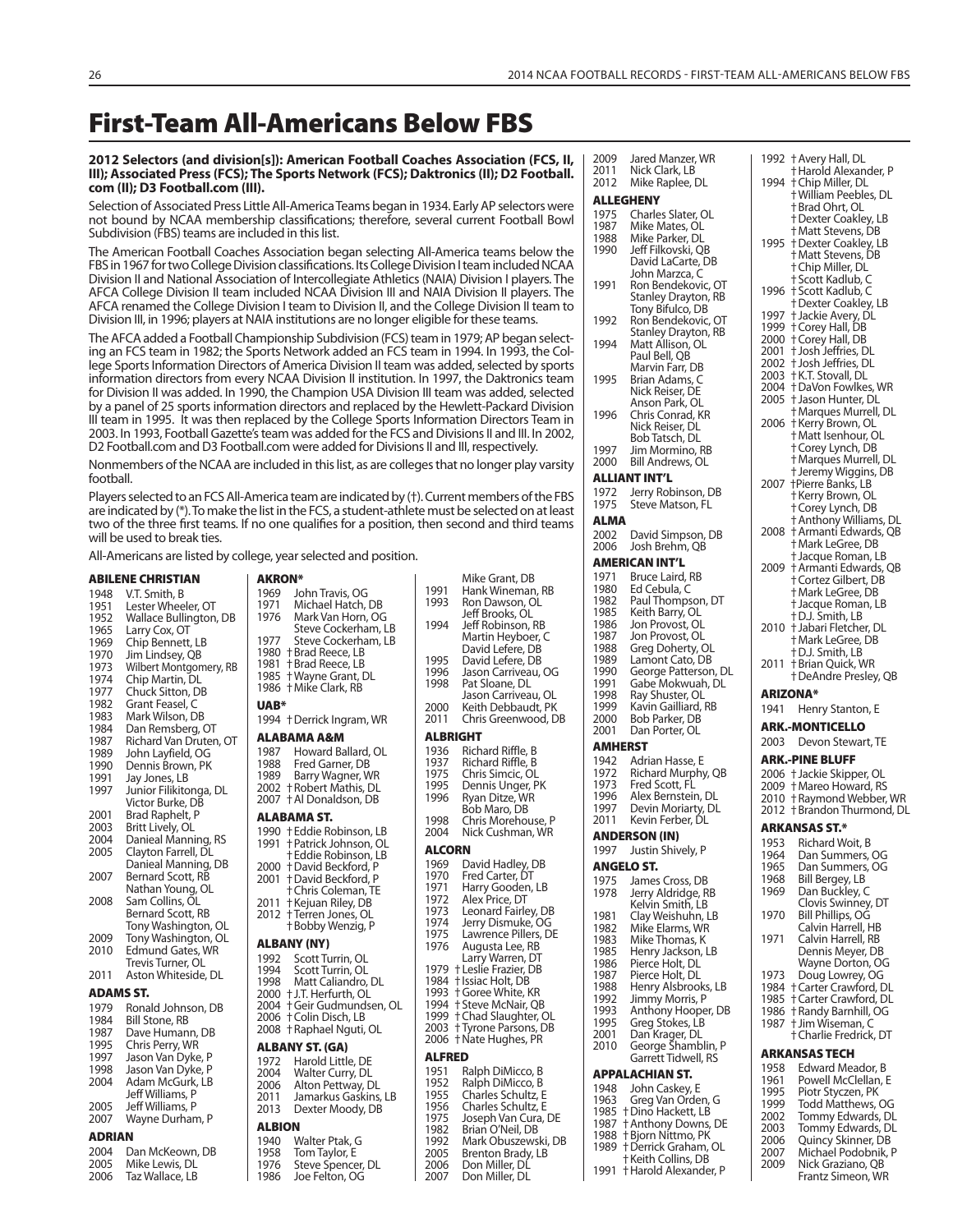**BAKER**

#### **ASHLAND**

| 1970<br>1978<br>1985<br>1986<br>1989<br>1990<br>1991<br>1993<br>1994<br>2003<br>2007<br>2008<br>2011<br>2012<br>2013<br><b>AUGSBURG</b> | Len Pettigrew, LB<br>Keith Dare, DL<br>Jeff Penko, OL<br>Vince Mazza, PK<br>Douglas Powell, DB<br>Morris Furman, LB<br>Ron Greer, LB<br>Bill Royce, DL<br>Sam Hohler, DE<br>Toure Carter, DB<br>Vince Cashdollar, OL<br><b>Billy Cundiff, QB</b><br>Gregg Berkshire, P<br>Taylor Housewright, QB<br>Jamie Meder, DL |
|-----------------------------------------------------------------------------------------------------------------------------------------|---------------------------------------------------------------------------------------------------------------------------------------------------------------------------------------------------------------------------------------------------------------------------------------------------------------------|
| 1997                                                                                                                                    | Scott Hvistendahl, WR                                                                                                                                                                                                                                                                                               |
| 1998<br>2008                                                                                                                            | Scott Hvistendahl, WR<br>Royce Winford, WR                                                                                                                                                                                                                                                                          |
| 2013                                                                                                                                    | Hakeem Bourne-                                                                                                                                                                                                                                                                                                      |
|                                                                                                                                         | McFarlane, AP/KR<br>Adam Carl, TE                                                                                                                                                                                                                                                                                   |
|                                                                                                                                         |                                                                                                                                                                                                                                                                                                                     |
|                                                                                                                                         | AUGUSTANA (IL)                                                                                                                                                                                                                                                                                                      |
|                                                                                                                                         |                                                                                                                                                                                                                                                                                                                     |
| 1972<br>1973                                                                                                                            | Willie Van, DT<br>Robert Martin, OT                                                                                                                                                                                                                                                                                 |
| 1983                                                                                                                                    | Kurt Kapischke, OL                                                                                                                                                                                                                                                                                                  |
| 1984                                                                                                                                    | Greg King, C                                                                                                                                                                                                                                                                                                        |
| 1986                                                                                                                                    | Lynn Thomsen, DL                                                                                                                                                                                                                                                                                                    |
| 1987<br>1988                                                                                                                            | Carlton Beasley, DL<br>John Bothe, OL                                                                                                                                                                                                                                                                               |
| 1990                                                                                                                                    | Barry Reade, PK                                                                                                                                                                                                                                                                                                     |
| 1991                                                                                                                                    | Mike Hesler, DB                                                                                                                                                                                                                                                                                                     |
| 1992<br>1995                                                                                                                            | George Annang, DL<br>Rusty Van Wetzinga, LB                                                                                                                                                                                                                                                                         |
| 2000                                                                                                                                    | Mack Hay, OG                                                                                                                                                                                                                                                                                                        |
| 2001<br>2002                                                                                                                            | J.D. Sheldon, OL                                                                                                                                                                                                                                                                                                    |
| 2003                                                                                                                                    | J.D. Sheldon, OL<br>Mike Clark, PK                                                                                                                                                                                                                                                                                  |
|                                                                                                                                         | Mike Hansen, DL                                                                                                                                                                                                                                                                                                     |
| 2004<br>2005                                                                                                                            | Mike Clark, PK<br>Mike Zeifert, OL                                                                                                                                                                                                                                                                                  |
|                                                                                                                                         | Tom Anthony, DB                                                                                                                                                                                                                                                                                                     |
| 2008<br>2009                                                                                                                            | Blaine Westemeyer, OL<br><b>Blaine Westemeyer, OL</b>                                                                                                                                                                                                                                                               |

#### **AUGUSTANA (SD)**

| 2001 | Matt Holmlund, WR  |
|------|--------------------|
| 2000 | Matt Holmlund, WR  |
| 1994 | Bryan Schwartz, LB |
| 1988 | Pete Jaros, DB     |
| 1987 | Tony Adkins, DL    |
| 1960 | John Simko, E      |
|      |                    |

## **AURORA**<br>1999 Jer 1999 Jeremy Benson, DL 2000 Jeremy Benson, DL 2001 Kip Daniels, DB 2010 Mike Langhurst, DB

#### **AUSTIN**

| 1937 | Wallace Johnson, C  |
|------|---------------------|
| 1979 | Price Clifford, LB  |
| 1980 | Chris Luper, DB     |
| 1981 | Larry Shillings, QB |
| 1983 | Ed Holt, DL         |
| 1984 | Jeff Timmons, PK    |
| 1987 | Otis Amy, WR        |
| 1988 | Otis Amy, WR        |
| 1990 | Jeff Cordell, DB    |
| 1994 | Brent Badger, P     |

**AUSTIN PEAY** 1965 Tim Chilcutt, DB 1966 John Ogles, FB 1970 Harold Roberts, OE 1977 Bob Bible, LB 1978 Mike Betts, DB 1980 Brett Williams, DE 1982 Charlie Tucker, OL 1992 † Richard Darden, DL 2001 † Dustin Wilson, LB 2002 † Jay Bailey, RB

#### **AZUSA PACIFIC**

| 1986 | Christian Okoye, RB |
|------|---------------------|
| 1995 | Jake Wiersma, OL    |
| 2001 | Jeremiah Beery, LB  |

| 1983<br>1985<br>1990 | Chris Brown, LB<br>Kevin Alewine, RB<br>John Campbell, OL    |
|----------------------|--------------------------------------------------------------|
|                      | BALDWIN WALLACE                                              |
| 1950<br>1968<br>1978 | Norbert Hecker, E<br>Bob Quackenbush, DT<br>Jeff Jenkins, OL |
| 1980                 | Dan Delfino, DE                                              |
| 1982                 | Pete Primeau, DL                                             |
| 1983<br>1989         | Steve Varga, K<br>Doug Halbert, DL                           |
| 1991                 | John Koz, QB                                                 |
| 1994                 | Jim Clardy, LB                                               |
|                      | chris Kondik, PK<br>Phil Sahley, DL                          |
| 1997<br>2003         | Fred Saylor, DL<br>lan Formaz, OG<br>Nate Mitchell, DL       |
| 2004<br>2006         | Greg Koch, DB<br>Kevin Soflkiancs, P<br>Kevin Soflkiancs, P  |
| <b>BALL ST.*</b>     |                                                              |
| 1967                 | Oscar Lubke, OT                                              |
| 1968<br>1972         | Amos Van Pelt, HB<br>Douglas Bell, C                         |
| 1973                 | Terry Schmidt, DB                                            |
| BATES                |                                                              |
| 1981<br>BELOIT       | Larry DiGammarino, WR                                        |
| 1995                 | Maurice Redd, DB                                             |
|                      | <b>BEMIDJI ST.</b>                                           |
| 1983<br>2011         | Bruce Ecklund, TE<br>Brody Scheff, DB                        |
| 2013                 | Zach Pulkinen, P                                             |
|                      | <b>BENEDICTINE (IL)</b>                                      |
| 1972                 | Mike Rogowski, LB                                            |
| 1992<br>1993         | Bob McMillen, TE<br>Eric Green, KR                           |
| 2011                 | John Borsellino, AP                                          |
| 2012                 | John Borsellino, AP                                          |
|                      | <b>BENEDICTINE (KS)</b>                                      |
| 1936                 | Leo Deutsch, E                                               |
| <b>BENTLEY</b>       |                                                              |
| 1999<br>2001         | Mark DeBrito, WR                                             |
| 2004                 | Gregg Albano, DB<br>Dallas Mall, WR                          |
| 2007                 | Mackenzy Bernadeau, OL<br>Paul Tetzel, DB                    |
|                      | BETHANY (WV)                                                 |
| 1977                 | Scott Lanz, P                                                |
| 1993                 | Brian Darden, PK                                             |
| 1980                 | BETHEL (KS)<br>David Morford, C                              |
|                      | BETHEL (MN)                                                  |
| 1999<br>2000         | Chico Rowland, OL<br>Ben Matthews, DB                        |
| 2003                 | Sam Lacy, DB                                                 |
| 2006                 | Kirby Carr, LB                                               |
| 2007                 | Phil Porta, RB<br>Brandon Carr, DB                           |
| 2010<br>2012         | Logan Flannery, RB<br>Seth Mathis, LB                        |
|                      | BETHUNE-COOKMAN                                              |
| 1975                 | Willie Lee, DE                                               |
| 1981                 | Booker Reese, DE                                             |
| 2002                 | 1998 + James Souder, LB<br>† Rashean Mathis, DB              |
| 2003                 | † Steve Baggs, DL                                            |
| 2005<br>2007         | † Ricky Williams, AP<br>† Bobbie Williams, DB                |
| 2011                 | † Natiel Curry, OL                                           |
|                      | <b>BIRMINGHAM-SO.</b>                                        |
| 1937<br>2011         | Walter Riddle, T<br>Shawn Morris, RB                         |
| <b>BISHOP</b>        |                                                              |
| 1981                 | Carlton Nelson, DL                                           |
| 1979                 | <b>BLOOMSBURG</b>                                            |
| 1982                 | Mike Morucci, RB<br>Mike Blake, TE                           |

| 1983<br>1984   | Frank Sheptock, LB<br>Frank Sheptock, LB<br>Frank Sheptock, LB |
|----------------|----------------------------------------------------------------|
| 1985           | Tony Woods, DB                                                 |
| 1991<br>1996   | Eric Jonassen, OL<br>Ron Lelko, WR                             |
| 1997           | Sean Smith, KR<br>Tim Baer, OL                                 |
| 1998           | Irvin Sigler, RB                                               |
| 2000           | Tim Baer, OG<br>Jeff Smith, OT                                 |
| 2004<br>2005   | Jhari Evans, OL<br>Jamar Brittingham, RB                       |
|                | Jahri Evans, OL                                                |
| 2007<br>2010   | Jamar Brittingham, RB                                          |
| 2012           | Franklyn Quiteh, RB                                            |
| 2013           | Franklýn Quiteh, RB<br>Brian Clark, OL                         |
|                | Matt Feiler, OL<br>Franklyn Quiteh, RB                         |
|                | Larry Webster, DL                                              |
|                | <b>BOISE ST.*</b>                                              |
| 1972<br>1973   | Al Marshall, OE<br>Don Hutt, WR                                |
| 1974           | Jim McMillan, QB                                               |
| 1975<br>1977   | John Smith, FL<br>Chris Malmgren, DT                           |
|                | Terry Hutt, WR                                                 |
| 1979           | Harold Cotton, OT<br>+ Joe Aliotti, QB                         |
|                | † Doug Scott, DT<br>† Randy Trautman, DT                       |
| 1980<br>1981   |                                                                |
|                | Handy Trautman, DT<br>† Randy Trautman, DT<br>† Rick Woods, DB |
| 1982           | † John Rade, DL<br>† Carl Keever, LB                           |
| 1984           | + Carl Keever, LB                                              |
| 1985<br>1987   | † Marcus Koch, DL<br>† Tom DeWitz, OG                          |
|                | † Pete Kwiatkowski, DT                                         |
| 1990           | † Erik Helgeson, DL                                            |
| 1991<br>1992   | † Frank Robinson,<br>DВ<br>† Michael Dodd, PK                  |
| 1994           | + Joe O'Brien, DL                                              |
|                | † Rashid Gayle, DB                                             |
|                |                                                                |
|                | BOSTON U.                                                      |
| 1967<br>1968   | Dick Farley, DB                                                |
| 1969           | Bruce Taylor, DB<br>Bruce Taylor, DB                           |
| 1979           | † Mal Najarian, RB<br>+Tom Pierzga, DL                         |
| 1981           | + Bob Speight, OT                                              |
| 1982           | + Gregg Drew, RB<br>+ Mike Mastrogiacomo,                      |
|                | ŰĠ                                                             |
| 1983<br>1984   | + Paul Lewis, RB<br>† Paul Lewis, RB                           |
| 1986           | +Kevin Murphy, DT                                              |
| 1987<br>1988   | † Mark Seals, DB<br>† Mark Seals, DB                           |
| 1989           | † Daren Altieri, WR                                            |
| 1993           | † Chris Helon, DB<br>† Andre Maksimov, C                       |
| 1994           | † Andre Maksimov, C                                            |
| 1996<br>1997   | † Brad Costello, P<br>† Brad Costello, P                       |
|                | <b>BOWDOIN</b>                                                 |
| 1977           | Steve McCabe, OL                                               |
|                | <b>BOWIE ST.</b>                                               |
| 1980<br>1981   | Victor Jackson, CB                                             |
| 2002           | Marco Tongue, DB<br>Charles Alston, DL                         |
|                | <b>BOWLING GREEN*</b>                                          |
| 1959<br>1982   | Bob Zimpfer, T                                                 |
| <b>BRADLEY</b> | † Andre Young, DL                                              |
| 1938           | Ted Panish, B                                                  |
|                | <b>BRANDEIS</b>                                                |
| 1954           | William McKenna, E                                             |
| 1956           | James Stehlin, B                                               |
| 1972           | <b>BRIDGEPORT</b><br>Dennis Paldin, DB                         |
|                |                                                                |
| 1975<br>1998   | <b>BRIDGEWATER (VA)</b><br>C.J. DeWitt, SE<br>Mike Padgett, PK |

| 2001          | Michael Day, OL                               | UC SANT                |              |
|---------------|-----------------------------------------------|------------------------|--------------|
| 2002          | Davon Cruz, RB<br>Michael Day, OL             | 1936<br>1937           | D١<br>D١     |
|               | Jermaine Taylor, LB                           | 1967                   | Pa           |
| 2003<br>2004  | Jermaine Taylor, LB<br>Lawrence Frierson, DL  | CALIFOR                |              |
| 2010          | Tyler Beiler, WR/AP                           | 1983<br>2001           | Pe<br>W      |
|               | <b>BRIDGEWATER ST.</b>                        | 2002                   | R.           |
| 1992<br>2005  | Erik Arthur, DL<br>Brenden Kavey, RB          | 2005<br>2006           | A۱<br>Τi     |
|               | <b>BROCKPORT</b>                              | 2007                   | G            |
| 1990          | Ed Smart, TE                                  |                        | Ty<br>Τiι    |
| 1993<br>1997  | Steve Milne, PK<br>Tom Massey, DB             | 2008                   | Тe           |
| 2000          | Josh Warner, OL<br>Jason Johnson, LB          | 2009<br>2011           | Te<br>Ri     |
| 2001<br>2002  | Mike Condello, DL                             |                        | Tŀ<br>R      |
| 2007          | Cuyler Groth, OL                              | 2012                   | Ro           |
| <b>BROWN</b>  |                                               | CAL LUT                |              |
| 1997          | 1996 + Paul Choquette, TE<br>† Sean Morey, WR | 1972<br>1979           | Br<br>Μ      |
| 1998          | † Roderic Parson, DB<br>† Zach Burns, TE      | 1995                   | Je           |
|               | 2000 + Stephen Campbell, WR                   | 1996<br>1997           | Je<br>Je     |
| 2001<br>2005  | † Chas Gassner, WR<br>† Nick Hartigan, RB     | 1999                   | Ry           |
|               | <b>BUCKNELL</b>                               | 2001<br>2008           | C)<br>Ja     |
| 1951          | George Young, DT                              | 2011                   | Ju           |
| 1960<br>1964  | Paul Terhes, B<br>Tom Mitchell, OE            |                        |              |
| 1965          | Tom Mitchell, OE                              | <b>CAL POL</b><br>1953 | St           |
| 1974<br>1980  | Larry Schoenberger, LB<br>Mike McDonald, OT   | 1958                   | Cł           |
|               | 1990 + Mike Augsberger, DB                    | 1966                   | D<br>M       |
| 1995<br>1996  | +Ed Burman, DL<br>† Brandon Little, LB        | 1972<br>1973           | Fr           |
| 1997          | † Willie Hill, LB                             | 1978<br>1980           | Lc           |
| 2000<br>2001  | † Kevin Eiben, DB<br>+ Adam Lord, DL          |                        | Lc<br>Ro     |
| 2002          | † Adam Lord, DL                               | 1981<br>1984           | Cł<br>Ni     |
|               | <b>BUENA VISTA</b>                            | 1989                   | Ro           |
| 1972<br>1973  | Joe Kotval, OG<br>Joe Kotval, OG              | 1990<br>1991           | Pa<br>D١     |
| 1976          | Keith Kerkhoff, DL                            | 2000                   | † Ka         |
| 1987<br>2001  | Jim Higley, LB<br>Carlos Martinez, PK         | 2003<br>2004           | † Di<br>t Jo |
|               | <b>BUFFALO*</b>                               |                        | † Ke         |
| 1984          | Gerry Quinlivan, LB                           | 2005                   | †Cl<br>† Ja  |
| 1987<br>1995  | Steve Wojciechowski, LB<br>+ Pete Conley, LB  |                        | † Cl<br>÷Ку  |
| 1996          | † Michael Chichester, DB                      | 2006                   | $+$ Kj       |
|               | BUFFALO ST.                                   | 2007                   | †Cl<br>† Ra  |
| 1993<br>1998  | John Mattey, OL<br>Dan Lauta, OL              | 2008                   | † Ra         |
| 1999          | Jon Crumley, LB                               | 2011                   | † St<br>$+A$ |
| <b>BUTLER</b> |                                               | <b>CAL ST. C</b>       |              |
| 1988<br>1994  | Steve Roberts, RB<br>† Arnold Mickens, RB     | 1987                   | Cł           |
| 2003          | †Brandon Martin, DB                           | <b>CAL ST. E</b>       |              |
| UC DAVIS      |                                               | 1975<br>1984           | Gı           |
| 1972          | Bob Biggs, QB<br>David Roberts, OT            | 1986                   | Ec<br>Fr     |
| 1976          | Andrew Gagnon, OL                             | 1993                   | Je           |
| 1977<br>1978  | Chuck Fomasi, DT<br>Casey Merrill, DL         | <b>CSUN</b>            |              |
| 1979          | Jeffrey Allen, DB                             | 1975<br>1982           | Μ<br>Pa      |
| 1982<br>1983  | Ken O'Brien, QB<br>Bo Eason, DB               | 1983                   | Pa           |
| 1984          | Scott Barry, QB                               | 1987<br>1991           | Ki<br>D١     |
| 1985<br>1994  | Mike Wise, DL<br>Aaron Bennetts, TE           | 1994<br>1999           | † Jo<br>† Br |
| 1996          | Josh Antstey, DE                              | 2001                   | † Di         |
| 1997          | Wes Terrell, TE<br>Kevin Daft, QB             |                        | †M           |
| 1998          | Wes Terrell, TE                               | CANISIU                |              |
| 1999          | Troy Larkin, OL<br>Joe Caviglia, DB           | 1987<br>1988           | Tc<br>M      |
| 2000          | Eric Friend, PK                               | 1994                   | † Aa         |
| 2002<br>2008  | Forrest Vance, OL<br>† John Faletoese, DT     | <b>CAPITAL</b>         |              |
| 2009<br>2010  | † Mike Morales, LB<br>† Dean Rogers, TE       | 1974<br>1980           | Gı<br>Jo     |
|               | <b>UC RIVERSIDE</b>                           |                        | St           |
| 1975          | Michael Johnson, SE                           | 2001<br>2002           | Ro<br>Ro     |

#### **UC SANTA BARBARA**

|                                                                      | UC SANTA BARBARA                                                                                                                                                                   |
|----------------------------------------------------------------------|------------------------------------------------------------------------------------------------------------------------------------------------------------------------------------|
| 1936<br>1937<br>1967                                                 | Douglas Oldershaw, G<br>Douglas Oldershaw, G<br>Paul Vallerga, DB                                                                                                                  |
|                                                                      | CALIFORNIA (PA)                                                                                                                                                                    |
| 1983<br>2001<br>2002<br>2005<br>2006<br>2007                         | Perry Kemp, WR<br>Wesley Cates, RB<br>R.J. Abercrombie, KR<br>Antoine Bagwell, RB<br>Tim McCutcheon, OL<br>Gary Butler, LB<br>Tyler Lorenz, PK                                     |
| 2008<br>2009<br>2011                                                 | Tim McCutcheon, OL<br>Terrence Johnson, DB<br>Terrence Johnson, DB<br>Rishaw Johnson, OL<br>Thomas Mayo, WR<br>Rontez Miles, DB                                                    |
| 2012                                                                 | Rontez Miles, DB                                                                                                                                                                   |
|                                                                      | CAL LUTHERAN                                                                                                                                                                       |
| 1972<br>1979<br>1995<br>1996<br>1997<br>1999<br>2001<br>2008<br>2011 | Brian Kelley, LB<br>Mike Hagen, SE<br>Jeff Shea, P<br>Jeff Shea, P<br>Jeff Shea, P<br>Ryan Geisler, PK<br>Connor Pearce, PK<br>Jacob Calderon, DL<br>Justin Haulcy-<br>Bateman, DB |
| CAL POLY                                                             |                                                                                                                                                                                    |
| 1953<br>1958<br>1966<br>1972<br>1973<br>1978<br>1980                 | Stan Sheriff, C<br>Charles Gonzales, G<br>David Edmondson, C<br>Mike Amos, DB<br>Fred Stewart, OG<br>Louis Jackson, RB<br>Louis Jackson, RB                                        |
| 1981<br>1984<br>1989<br>1990<br>1991<br>2000<br>2003                 | Robbie Martin, FL<br>Charles Daum, OL<br>Nick Frost, DB<br>Robert Morris, DL<br>Pat Moore, DL<br>Doug O'Neill, P<br>† Kassim Osgood, WR<br>† David Richardson, DB                  |
| 2004                                                                 | † Jordan Beck, LB<br>† Kenny Chicoine, DB<br>† Chris Gocong, DL                                                                                                                    |
| 2005                                                                 | † James Noble, RB<br>t Chris Gocong, DL<br>† Kyle Shotwell, LB                                                                                                                     |
| 2006                                                                 | † Kyle Shotwell, LB<br>t Chris White, DL                                                                                                                                           |
| 2007                                                                 |                                                                                                                                                                                    |
| 2008                                                                 | † Ramses Barden, WR<br>† Ramses Barden, WR<br>† Stephen Field, OL                                                                                                                  |
| 2011                                                                 | † Asa Jackson, DB                                                                                                                                                                  |
|                                                                      | CAL ST. CHICO                                                                                                                                                                      |
| 1987                                                                 | Chris Verhulst, TE                                                                                                                                                                 |
|                                                                      | <b>CAL ST. EAST BAY</b>                                                                                                                                                            |

| 1975 | Greg Blankenship, LB                            |
|------|-------------------------------------------------|
| 1984 | Ed Lively, DT                                   |
| 1986 | Fred Williams, OL                               |
| 1993 | Jeff Williamson, TE                             |
| CSUN |                                                 |
| 1975 | Mel Wilson, DB                                  |
| 1982 | Pat Hauser, OT                                  |
| 1983 | Pat Hauser, OT                                  |
| 1987 | Kip Dukes, DB                                   |
| 1991 | Don Goodman, OL                                 |
| 1994 | † Joe Vaughn, DB                                |
| 1999 | † Brennen Swanson, DE<br>2001 †Drew Amerson, WR |

#### † Marcus Brady, QB **CANISIUS**

| CANISIUS       |                      |  |
|----------------|----------------------|--|
|                | 1987 Tom Doctor, LB  |  |
| 1988           | Marty Hurley, DB     |  |
|                | 1994 + Aaron Fix, PR |  |
| <b>CAPITAL</b> |                      |  |
| 1974           | Greg Arnold, OG      |  |
| 1980           | John Phillips, DL    |  |
|                | Steve Wigton, C      |  |
| 2001           | Ron Swearingin, LB   |  |
| 2002           | Ron Swearingin, LB   |  |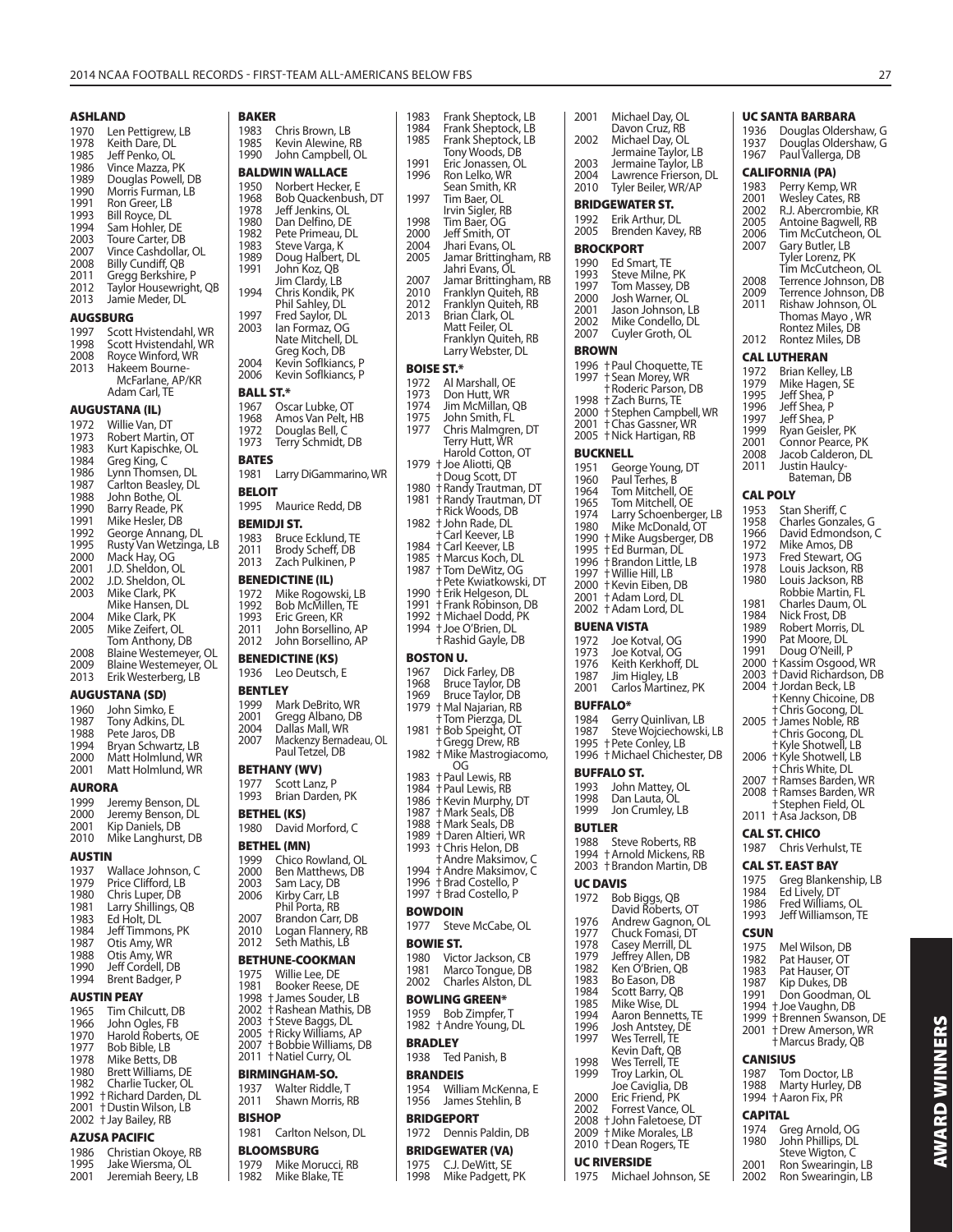2003 Tom Doyle, C Ron Swearingin, LB<br>2005 Shawn Papp, OL Shawn Papp, OL Extra Hausler, DB<br>Kyle Hausler, DB<br>2006 Derick Alexande Derick Alexander, WR Rocky Pentello, QB<br>2007 - James Sparks, DB James Sparks, DB **CARLETON** 1990 Jim Bradford, WR<br>2008 Drew Ziller DB Drew Ziller, DB **CARNEGIE MELLON** 1981 Ken Murawski, LB<br>1985 Robert Butts, OL 1985 Robert Butts, OL<br>1991 Chuck Jackson, C 1991 Chuck Jackson, OT<br>1993 Chad Wilson LB Chad Wilson, LB 2000 Nick Zitelli, LB **CARROLL (MT)** 1976 Richard Dale, DB<br>1979 Don Diggins, DL 1979 Don Diggins, DL<br>1987 Jeff Beaudry, DB 1987 Jeff Beaudry, DB<br>1988 Paul Petrino OB 1988 Paul Petrino, QB<br>1989 Suitoa Keleti OL 1989 Suitoa Keleti, OL<br>2002 Casey Fitzsimmo 2002 Casey Fitzsimmons, TE<br>2003 Mark Gallik, WR 2003 Mark Gallik, WR Tyler Emmert, QB **CARROLL (WI)** 1974 Robert Helf, TE<br>1990 Bill Nolan, P 1990 Bill Nolan, P<br>1993 Andy Ostrar Andy Ostrand, DB **CARSON-NEWMAN** 1978 Tank Black, FL<br>1980 Brad Payne, S 1980 Brad Payne, S<br>1983 Dwight Wilson 1983 Dwight Wilson, OL<br>1990 Robert Hardy, RB 1990 Robert Hardy, RB<br>1992 Darryl Gooden, LE 1992 Darryl Gooden, LB<br>1993 Kendall James KR 1993 Kendall James, KR<br>1995 Steve Mellon DL Steve Mellon, DL Anthony Davis, LB<br>1996 Mike Clowney, LB 1996 Mike Clowney, LB<br>1997 Cedric Killings, DL Cedric Killings, DL Jacques Rumph, RS Jon Jon Simmons, DB<br>1998 Jacques Rumph, RS Jacques Rumph, RS Cedric Killings, DL Montrae Ford, DB<br>1999 Cedric Killings, DL 1999 Cedric Killings, DL<br>2000 Clay Clevenger, Ol 2000 Clay Clevenger, OL<br>2002 Leonard Guyton, C 2002 Leonard Guyton, QB<br>2003 Reggie Perkins, OG 2003 Reggie Perkins, OG 2004 Leonard Weaver, TE<br>2005 Deonte Bolden, DB 2005 Deonte Bolden, DB 2007 Eric Rice, LB<br>2008 Thomas Batt 2008 Thomas Battle, OL<br>2009 Michael Tribue, OL 2009 Michael Tribue, OL<br>2010 Michael Tribue, OL Michael Tribue, OL **CARTHAGE** 1980 Rick Kehr, OL<br>2004 Dante Washir 2004 Dante Washington, RB<br>2007 Bryan Bergman, TE 2007 Bryan Bergman, TE Tyler Funk, PK **CASE** 1941 Mike Yurcheshen, E<br>1952 Al Feeny, DE 1952 Al Feeny, DE<br>1984 Fred Manley 1984 Fred Manley, DE 1985 Mark Raiff, OL 2006 Tom Brew, LB<br>2008 Bobby Bott, D 2008 Bobby Bott, DB<br>2009 Dan Whalen, OI Dan Whalen, QB **CASTLETON** 2012 Brandon Boyle, WR **CATAWBA** 1934 Charles Garland, T<br>1935 Charles Garland, T 1935 Charles Garland, T<br>1945 Carroll Bowen, B 1945 Carroll Bowen, B<br>1972 David Taylor, OT 1972 David Taylor, OT<br>1974 Mike McDonald 1974 Mike McDonald, LB<br>1996 Greg Payne, PK 1996 Greg Payne, PK<br>1997 Maurice Miller Maurice Miller, DL 1998 Brian Hinson, OL<br>1999 Brian Hinson, Ol 1999 Brian Hinson, OL<br>2000 Radell Lockhart, Radell Lockhart, DL DeVonte Peterson, DL<br>2002 Todd McComb, LB 2002 Todd McComb, LB<br>2003 Cole Beane, OG

Cole Beane, OG Khanis Hubbard, DE 2006 Ron Ellington, DL<br>2007 Brad Roach, OB 2007 Brad Roach, QB<br>2008 Terence Crosby, 2008 Terence Crosby, OL<br>2009 Terence Crosby, OL Terence Crosby, OL **CATHOLIC** 1984 Chris McMahon, DB<br>1994 Steve Wilkerson, WR 1994 Steve Wilkerson, WR<br>1996 Matt Taylor, FB Matt Taylor, FB Jeff Clay, WR<br>1997 – Jeff Clay, WR Jeff Clay, WR Tony Faison, OL<br>1999 Brian Hee, LB 1999 Brian Hee, LB<br>2000 Dan Riely, OL 2000 Dan Riely, OL<br>2005 Nick Bublavi, Nick Bublavi, WR **CENTRAL (IA)** 1970 Vernon Den Herder, DT<br>1974 Al Dorenkamp, LB 1974 Al Dorenkamp, LB<br>1977 Donald Taylor RB 1977 Donald Taylor, RB<br>1984 Scott Froehle, DB 1984 Scott Froehle, DB<br>1985 Rich Thomas, DL 1985 Rich Thomas, DL<br>1988 Mike Stumberg, I 1988 Mike Stumberg, DL<br>1989 Mike Estes, DL Mike Estes, DL Kris Reis, LB<br>1992 Bill Maulder. 1992 Bill Maulder, LB<br>1993 Leff Helle OL 1993 Jeff Helle, OL Jeff Helle, OL Mark Kacmarynski, RB Rick Sanger, LB<br>1995 Rick Sanger, LB 1995 Rick Sanger, LB<br>1996 Mark Kacmaryn 1996 Mark Kacmarynski, RB<br>1997 Matt Paulson, DB 1997 Matt Paulson, DB<br>1998 Andrew Paulsen, I 1998 Andrew Paulsen, DB<br>2000 Leff Sanger, LB 2000 Jeff Sanger, LB<br>2005 Ryan Johnson 2005 Ryan Johnson, OL<br>2013 Danny Samson, DI Danny Samson, DL **CENTRAL ARK.** 1980 Otis Chandler, MG<br>1984 David Burnette, DT 1984 David Burnette, DT<br>1991 David Henson, DL 1991 David Henson, DL<br>1995 Bart Revnolds, DL 1995 Bart Reynolds, DL<br>1996 Don Struebing 1996 Don Struebing, C 1999 Scott Stephens, P 2005 Aaron Fairooz, WR † Marquez Branson, TE † Larry Hart, DL **CENTRAL CONN. ST.**<br>1974 Mike Walton, C 1974 Mike Walton, C<br>1984 Sal Cintorino, L 1984 Sal Cintorino, LB<br>1988 Doug Magazu, D 1988 Doug Magazu, DL<br>1989 Doug Magazu, DL 1989 Doug Magazu, DL 2006 † Justise Hairston, RB 2009 † James Mallory, RB **UCF\*** Bernard Ford, WR Ed O'Brien, PK 1993 † David Rhodes, WR 1994 † Charlie Pierce, PK **CENTRAL MICH.\*** 1942 Warren Schmakel, G<br>1959 Walter Beach B Walter Beach, B 1962 Ralph Soffredine, G<br>1974 Rick Newsome, DL Rick Newsome, DL **CENTRAL MO.** 1968 Jim Urczyk, OT<br>1985 Steve Huff, PK 1985 Steve Huff, PK<br>1988 Jeff Wright, DI 1988 Jeff Wright, DL<br>1992 Bart Woods, DI 1992 Bart Woods, DL<br>1993 Bart Woods, DL Bart Woods, DL 1997 Shane Meyer, PK<br>1999 Colston Colston Weatherington, DL 2003 Rod Green, DL Kegan Coleman, AP<br>2005 Darryl Grace, OL 2005 Darryl Grace, OL<br>2007 Kendall Ricketts, 2007 Kendall Ricketts, DB<br>2010 Eric Czerniewski, QB Eric Czerniewski, QB Jamorris Warren, WR<br>2011 David Cannon, TF 2011 David Cannon, TE 2012 David Cannon, TE **CENTRAL OKLA.** 1965 Jerome Bell, OE<br>1978 Gary Smith, TE 1978 Gary Smith, TE<br>1994 Elton Rhoades, Elton Rhoades, DB Joe Aska, RB<br>1996 - Johnny Luter Johnny Luter, LB 1997 Dustin McNeal, OL

| 1998                   | Johnny Luter, LB<br>John Fitzgerald, OG<br>Reggie Donner, RB                                    |
|------------------------|-------------------------------------------------------------------------------------------------|
|                        | Brandon Carder, DB                                                                              |
| 1999<br>2007           | Johnnie Jones, DB<br>Will Clewis, LB                                                            |
| 2009                   | Giorgio Durham, DB<br>Marquez Clark, WR                                                         |
| 2013                   | CENTRAL ST. (OH)                                                                                |
| 1983                   | Mark Corbin, RB                                                                                 |
| 1984<br>1985           | Dave Dunham, OT<br>Mark Corbin, RB                                                              |
| 1986                   | Terry Morrow, RB                                                                                |
| 1989<br>1990           | Kenneth Vines, OG<br>Eric Williams, OL                                                          |
| 1992<br>1993           | Marvin Coleman, DB<br>Marvin Coleman, DB                                                        |
| 1994                   | Hugh Douglas, DL                                                                                |
| 2008                   | Jeff Franklin, DB                                                                               |
| 1948                   | CENTRAL WASH.<br>Robert Osgood, G                                                               |
| 1950                   | Jack Hawkins, G                                                                                 |
| 1988<br>1991           | Mike Estes, DL<br>Eric Lamphere, OL                                                             |
| 2001<br>2002           | Jason Patterson, DB<br>Brian Potucek, WR                                                        |
|                        | Rob Williams, C                                                                                 |
| 2003                   | Lance Gibson, DL<br>Joe Smith, P                                                                |
| 2004<br>2007           | Jacob Galloway, DL<br>Mike Reilly, QB                                                           |
| 2008                   | Jared Bronson, TE                                                                               |
|                        | Mike Reilly, QB                                                                                 |
| 2009                   | Johnny Spevak, WR<br>Buddy Wood, LB<br>Johnny Spevak, WR                                        |
| 2010                   | Adam Bighill, LB                                                                                |
| 2013                   | Mike Nelson, OL                                                                                 |
| CENTRE<br>1955         | Gene Scott, B                                                                                   |
| 1984                   | Teel Bruner, DB                                                                                 |
| 1985<br>1986           | Teel Bruner, DB<br>Jeff Leonard, OL                                                             |
|                        |                                                                                                 |
| 1988                   | John Gohmann, DL                                                                                |
| 1989<br>1997           | Jeff Bezold, LB<br>Montas Allen, RS                                                             |
| 2001<br>2011           | Brian Britt, RS<br>Ben Hume, OL                                                                 |
|                        | CHADRON ST.                                                                                     |
| 1974                   | Dennis Fitzgerald, DB                                                                           |
| 1978<br>1990           | Rick Mastey, OL<br>David Jones, RB                                                              |
| 1994<br>1997           | Scott Doyle, PK                                                                                 |
| 1999                   | Kevin Homer, LB<br>Jess Clarke, TE                                                              |
| 2001                   | Casey Beran, DL                                                                                 |
| 2002<br>2003           | Jeremy Eardley, OL<br>Marvin Jackson, DB                                                        |
| 2004                   | Marvin Jackson, DB<br>Danny Woodhead, RB                                                        |
| 2006                   |                                                                                                 |
| 2007<br>2008           |                                                                                                 |
| 2009                   | Robbie Klinetrobe, OL<br>Danny Woodhead, RB<br>Danny Woodhead, RB<br>Travis Atter, PK           |
|                        | Kevin Berg, P<br>Travis Atter, PK                                                               |
| <b>CHAPMAN</b><br>1998 | Keith Dykes, LB                                                                                 |
|                        | CHATTANOOGA                                                                                     |
| 1935                   | Robert Klein, E                                                                                 |
| 1938<br>1939           | Robert Sutton, G                                                                                |
| 1945<br>1946           | Jack Gregory, T<br>Thomas Stewart, T<br>Gene Roberts, B                                         |
| 1948                   | Ralph Hutchinson, T                                                                             |
| 1949<br>1951           | Vincent Sarratore, G<br>Chester LaGod, DT                                                       |
| 1952<br>1954           |                                                                                                 |
| 1957                   | Chester LaGod, DT<br>Richard Young, B<br>Howard Clark, E                                        |
| 1958<br>1960           | John Green, B                                                                                   |
| 1964<br>1966           |                                                                                                 |
| 1976<br>1986           | Charles Long, T<br>Jerry Harris, S<br>Harry Sorrell, OG<br>Tim Collins, LB<br>+ Mike Makins, DL |

| 1989 + Pumpy Tudors, P                                                                                                                                     | 1998 + Corey Hill, WR                                                                                                                                          |
|------------------------------------------------------------------------------------------------------------------------------------------------------------|----------------------------------------------------------------------------------------------------------------------------------------------------------------|
| † Junior Jackson, LB<br>1990 † Troy Boeck, DL<br>† Tony Hill, DL                                                                                           | 1999 + Paul Clasby, OL<br>2003 †Jamaal Branch, RI<br>+Marc Sclafani, OL                                                                                        |
| † Pumpy Tudors, P<br>2000 + Matt Vick, PK<br>2011 +Joel Bradford, WR<br>2013 + Davis Tull, DL                                                              | 2005 + Jared Nepa, LB<br>2008 + Nick Hennessey, 0<br>2010 + Nate Eachus, RB<br>2011<br>† Nate Eachus, RB                                                       |
| <b>CHICAGO</b>                                                                                                                                             | <b>COLORADO COL.</b>                                                                                                                                           |
| 1991<br>Neal Cawi, DE<br>Jeff Stolte, P<br>1993<br>Frank Baker, FB<br>1995<br>Derrick Brooms, KR                                                           | 1972<br>Ed Smith, DE<br>1973<br>Darryl Crawford, I<br>1982<br>Ray Bridges, DL<br>1993<br>Todd Mays, DL                                                         |
| <b>CHRIS. NEWPORT</b>                                                                                                                                      | 2007<br>Nolan Swett, DL                                                                                                                                        |
| 2004<br>Tommy Fitzgerald, OL<br>2005<br>Justin Wood, LB<br>2006 Rob Rodriguez, AP<br>2008<br>Tunde Ogun, RB<br><b>CITADEL</b><br>1982 Jim Ettari, DL       | <b>COLORADO MESA</b><br>1982<br>Dean Haugum, D<br>1983<br>Dean Haugum, D<br>1984<br>Don Holmes, DB<br>1985<br>Mike Berk, OL<br>1986<br>Mike Berk, OL           |
| 1984 Jim Gabrish, OL<br>1985 Jim Gabrish, OL<br>1986 Scott Thompson, DT<br>1988 + Carlos Avalos, OL<br>1990 † DeRhon Robinson, OL<br>1992 + Corey Cash, OL | Tracy Bennett, PK<br>1988<br>1989<br>Jeff Russell, OT<br>1990<br>Brian Johnson, LE<br>2003<br>DeMeco Moore, L<br>Jared Keating, PK<br>2007<br>Kurt Kissner, DL |
| † Lester Smith, DB<br>1994 + Levi Davis, OL                                                                                                                | Connor Wright, D<br>2011<br>2013<br>Jake Edmiston, LE                                                                                                          |
| 1995 + Brad Keeney, DL<br>1997 + Carlos Frank, KR                                                                                                          | <b>COLORADO MINES</b>                                                                                                                                          |
| 2008 + Andre Roberts, WR<br>2012 + Mike Sellers, OL                                                                                                        | 1939<br>Lloyd Madden, B<br>1941<br>Dick Moe, T<br>1959<br>Vince Tesone, B                                                                                      |
| <b>CLARION</b>                                                                                                                                             | 1972<br>Roger Cirimotich,<br>1986<br>Tim Baer, P                                                                                                               |
| 1978<br>Jeff Langhans, OL<br>1980<br>Steve Scillitani, MG                                                                                                  | 1994<br>Pat Hogelin, P                                                                                                                                         |
| Gary McCauley, TE<br>1981 Gary McCauley, TE<br>1983 Elton Brown, RB                                                                                        | 2004<br>Chad Friehauf, QI<br>Daniel Leger, DB<br>Justin Gallas, WR/<br>2005<br>2009                                                                            |
| 1985 Chuck Duffy, OL<br>1987 Lou Weiers, DL                                                                                                                | Marc Schiechl, DL<br>Marc Schiechl, DL<br>2010                                                                                                                 |
| 1993<br>Tim Brown, TE<br>1995<br>Kim Niedbala, DB                                                                                                          | 2011<br>Taylor Accardi, P<br>2012<br>Taylor Accardi, P                                                                                                         |
| 1996<br>Chris Martin, OL<br>Kim Niedbala, DB                                                                                                               | David Pawelek, TI                                                                                                                                              |
| 2002<br>Reggie Wells, OL                                                                                                                                   | <b>COLORADO ST.-PUEBL</b><br>2012<br>Ryan Jensen, OL                                                                                                           |
| Troy Bowers, DL<br>2003<br>Troy Bowers, DL                                                                                                                 | 2013<br>Darius Allen, DL<br>Brandon Kliesen,                                                                                                                   |
| <b>CLARK ATLANTA</b>                                                                                                                                       | <b>COLUMBIA</b>                                                                                                                                                |
| 1979<br>Curtis Smith, OL<br>2007<br>Curtis Johnson, DL                                                                                                     | 2010<br><b>+Andrew Kenned</b>                                                                                                                                  |
| <b>CLINCH VALLEY</b>                                                                                                                                       | <b>CONCORD</b>                                                                                                                                                 |
| 1995<br>Shonn Bell, TE<br><b>COAST GUARD</b>                                                                                                               | 1986 Kevin Johnson, Ll<br>1992<br>Chris Hairston, RE<br>2002<br>Kory Wright, TE                                                                                |
| 1990<br>Ron Davies, DB                                                                                                                                     | CONCORDIA-M'HEAD                                                                                                                                               |
| Ron Davies, DB<br>1991<br>1997<br>Ed Hernaez, LB                                                                                                           |                                                                                                                                                                |
|                                                                                                                                                            | 1977<br>Barry Bennett, DT                                                                                                                                      |
| 2000<br>Mike Benson, RS<br>2002<br>Brad Brunaugh, OL                                                                                                       | 1990<br>Mike Gindorff, DT<br>Shayne Lindsay, N                                                                                                                 |
| <b>COASTAL CARO.</b>                                                                                                                                       | 1995<br>Tim Lowry, OL<br>Nick Didier, OL<br>2004                                                                                                               |
| 2006 †Tyler Thigpen, QB<br>2009 + Tommy Fraser, RB                                                                                                         | Jordan Talge, DB<br>2012<br>Tom Knowlton, O                                                                                                                    |
| † Josh Norman, DB<br>2011                                                                                                                                  | <b>CONCORDIA-ST. PAUL</b>                                                                                                                                      |
| <b>COE</b><br>1974<br>Dan Schmidt, OG                                                                                                                      | 2012<br>Zach Moore, DL                                                                                                                                         |
| 1976<br>Paul Wagner, OT<br>1985<br>Mike Matzen, P                                                                                                          | <b>CONCORDIA (WI)</b><br>Jacob Knighton, I<br>2003                                                                                                             |
| 1990<br>Richard Matthews, DB<br>1993<br>Carey Bender, RB                                                                                                   | Mike Steinmetz, F<br>2006<br>Wilbur Allen, DL<br>2007                                                                                                          |
| Craig Chmelicek, OL<br>Carey Bender, RB<br>1994                                                                                                            | UCONN*                                                                                                                                                         |
| 1999<br>Zak Gordon, DB<br>Fredrick Jackson, RB/<br>2002<br>RS                                                                                              | 1945<br>Walter Trojanows<br>1973<br>Richard Foye, C<br>1980 + Reggie Eccleston,                                                                                |
| 2013<br>Nathan Yelton, OL                                                                                                                                  | 1983<br>† John Dorsey, LB<br>1988 + Glenn Antrum, W                                                                                                            |
| <b>COLGATE</b>                                                                                                                                             | 1989 † Troy Ashley, LB                                                                                                                                         |
| 1982 + Dave Wolf, LB<br>1983 † Rich Erenberg, RB                                                                                                           | 1991<br>† Mark Didio, WR<br>1997<br>† TaVarr Closs, OL                                                                                                         |
| 1984 +Tom Stenglein, WR<br>1985 +Tom Stenglein, WR                                                                                                         | <b>CORNELL</b>                                                                                                                                                 |
| 1986 †Kenny Gamble, RB                                                                                                                                     | 1982 + Dan Suren, TE                                                                                                                                           |
| 1987 † Kenny Gamble, RB<br><b>+Greg Manusky, LB</b><br>1996 † Adam Sofran, LB                                                                              | 1986 † Tom McHale, DE<br>1993 † Chris Zingo, LB<br>1996 † Chad Levitt, RB                                                                                      |

| 1999<br>2003 | † Paul Clasby, OL<br>† Jamaal Branch, RB                      |
|--------------|---------------------------------------------------------------|
| 2005         | † Marc Sclafani, OL<br>+ Jared Nepa, LB                       |
| 2008<br>2010 | † Nick Hennessey, OL<br>† Nate Eachus, RB                     |
| 2011         | † Nate Eachus, RB<br>COLORADO COL.                            |
| 1972         | Ed Smith, DE                                                  |
| 1973<br>1982 | Darryl Crawford, DB<br>Ray Bridges, DL                        |
| 1993<br>2007 | Todd Mays, DL<br>Nolan Swett, DL                              |
|              | <b>COLORADO MESA</b>                                          |
| 1982<br>1983 | Dean Haugum, DT<br>Dean Haugum, DL                            |
| 1984<br>1985 | Don Holmes, DB<br>Mike Berk, OL                               |
| 1986<br>1988 | Mike Berk, OL<br>Tracy Bennett, PK                            |
| 1989<br>1990 | Jeff Russell, OT<br>Brian Johnson, LB                         |
| 2003         | DeMeco Moore, LB                                              |
| 2007         | Jared Keating, PK<br>Kurt Kissner, DL                         |
| 2011<br>2013 | Connor Wright, DL<br>Jake Edmiston, LB                        |
|              | <b>COLORADO MINES</b>                                         |
| 1939<br>1941 | Lloyd Madden, B<br>Dick Moe, T                                |
| 1959<br>1972 | Vince Tesone, B<br>Roger Cirimotich, DB                       |
| 1986<br>1994 | Tim Baer, P<br>Pat Hogelin, P                                 |
| 2004         | Chad Friehauf, QB<br>Daniel Leger, DB<br>Justin Gallas, WR/AP |
| 2005<br>2009 |                                                               |
| 2010<br>2011 | Marc Schiechl, DL<br>Marc Schiechl, DL                        |
| 2012         | Taylor Accardi, P<br>Taylor Accardi, P<br>David Pawelek, TE   |
|              | <b>COLORADO ST.-PUEBLO</b>                                    |
| 2012<br>2013 | Ryan Jensen, OL<br>Darius Allen, DL                           |
|              | Brandon Kliesen, P                                            |
| 2010         | COLUMBIA<br>+Andrew Kennedy, TE                               |
| CONCORD      |                                                               |
| 1986<br>1992 | Kevin Johnson, LB<br>Chris Hairston, RB                       |
| 2002         | Kory Wright, TE<br>CONCORDIA-M'HEAD                           |
| 1977         | Barry Bennett, DT                                             |
| 1990         | Mike Gindorff, DT<br>Shayne Lindsay, NG                       |
| 1995<br>2004 | Tim Lowry, OL<br>Nick Didier, OL                              |
| 2012         | Jordan Talge, DB<br>Tom Knowlton, OL                          |
|              | CONCORDIA-ST. PAUL                                            |
| 2012         | Zach Moore, DL<br><b>CONCORDIA (WI)</b>                       |
| 2003         | Jacob Knighton, LB                                            |
| 2006<br>2007 | Mike Steinmetz, PR<br>Wilbur Allen, DL                        |
| UCONN*       |                                                               |
| 1945<br>1973 | Walter Trojanowski, B<br>Richard Foye, C                      |
| 1980<br>1983 | † Reggie Eccleston, WR<br>t John Dorsey, LB                   |
| 1988<br>1989 | † Glenn Antrum, WR<br>† Troy Ashley, LB<br>† Mark Didio, WR   |
| 1991<br>1997 | † TaVarr Closs, OL                                            |
| CORNELL      |                                                               |
| 1982         | +Dan Suren, TE                                                |
| 1986<br>1993 | +Tom McHale, DE<br>† Chris Zingo, LB                          |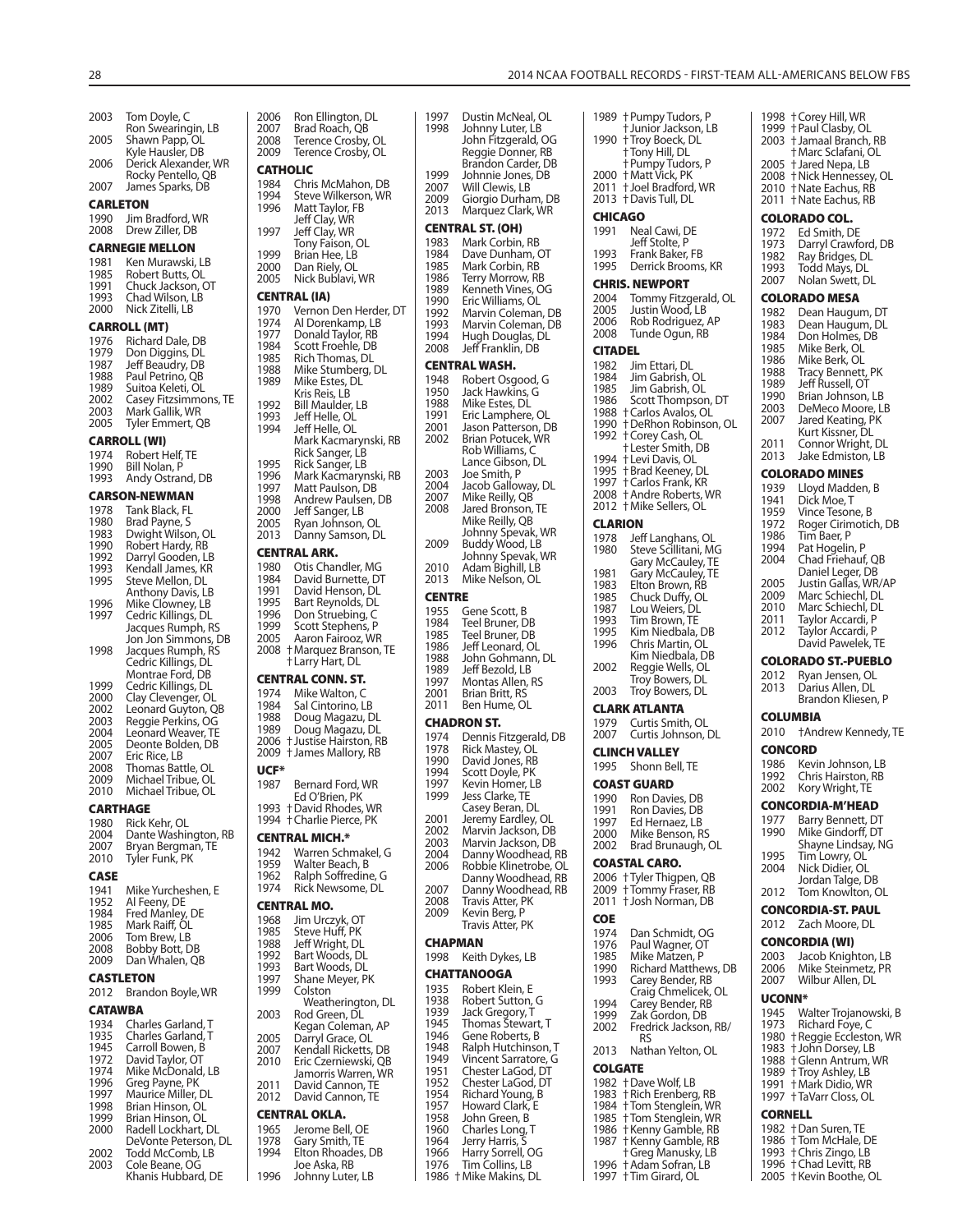| <b>CORNELL COLLEGE</b>                                                    | 1996 † Kenny Bailey, DB                            |
|---------------------------------------------------------------------------|----------------------------------------------------|
| 1982<br>John Ward, WR                                                     | 1997 + Brian Smith, LB<br>1998 † Eddie Conti, WR   |
| 1992<br>Brent Sands, DB                                                   | 2000 + Jamin Elliott, WR                           |
| <b>SUNY CORTLAND</b>                                                      | † Jeff Fiss, OL                                    |
| Rodney Verkey, DE<br>1967                                                 | † Brian McKenna, LB                                |
| 1989<br>Jim Cook, OL                                                      | 2003 †Germaine Bennett, RB                         |
| 1990<br>Chris Lafferty, OG                                                | † Andy Hall, QB                                    |
| Vinny Swanda, LB                                                          | † Jason Nerys, OL                                  |
| 1991<br>Vinny Swanda, LB                                                  | † Sidney Haugabrook, DB                            |
| 1996<br>Pat Lalley, OL                                                    | † Shawn Johnson, DL                                |
| Brian McAvan, OL<br>1997                                                  | 2004 + Sidney Haugabrook, DB                       |
| 2005<br>Adam Haas, DL<br>2006                                             | 2006 † Ben Patrick, TE                             |
| Adam Haas, DL<br>2008<br>Sean James, OL                                   | 2007 †Omar Cuff, RB<br>† Jon Striefsky, PK         |
|                                                                           | 2009 †Charles Graves, DB                           |
| <b>CUMBERLAND (KY)</b>                                                    | 2011 †Gino Gradkowski, OL                          |
| 1987<br>David Carmichael, DB                                              |                                                    |
| 1989<br>Ralph McWilliams, OL                                              | <b>DELAWARE ST.</b>                                |
| 1993<br>Doug Binkley, DB                                                  | 1984<br>Gene Lake, RB                              |
| 1994<br>Doug Binkley, LB                                                  | 1986<br>Joe Burton, DB                             |
| <b>CURRY</b>                                                              | 1991 †Rod Milstead, OL<br>1992 †LeRoy Thompson, DL |
| 2004<br>Brian Robitaille, LB                                              |                                                    |
| Scott Driscoll, LB<br>2009                                                | 2000 + Darnerien McCants, TE                       |
|                                                                           | 2002 † DaShaun Morris, RS                          |
| <b>DAKOTA WESLEYAN</b>                                                    | 2005 † Eric Conyos, P                              |
| 1945<br>Robert Kirkman, T                                                 | <b>DELAWARE VALLEY</b>                             |
| <b>DARTMOUTH</b>                                                          | Damien Ciecwisz, C<br>2005                         |
| 1991 + Al Rosier, RB                                                      | 2009<br>Kyle Gesswein, LB                          |
| 1992 † Dennis Durkin, PK                                                  | 2010<br>Matt Cook, RB                              |
| 1996 † Brian Larsen, OL                                                   | Mike Long, OL                                      |
| 1997 † Zach Walz, LB                                                      | <b>DELTA ST.</b>                                   |
| 2002 + Casey Cramer, TE                                                   | 1967                                               |
| 2010 + Shawn Abuhoff, PR                                                  | Leland Hughes, OG<br>1995<br>Jerome Williams, DB   |
| <b>DAVIDSON</b>                                                           | 2000<br>Chris Booker, OG                           |
| John Mackorell, B<br>1934                                                 | Rory Bell, DB                                      |
| 1999 † Ryan Crawford, DB                                                  | 2001<br>Chris Booker, OL                           |
| 2003 † Chris Costello, PK                                                 | 2002<br>Chris Booker, OL                           |
|                                                                           | 2003<br>Mark Barron, OT                            |
| <b>DAYTON</b>                                                             | Ellis Debrow, WR                                   |
| 1936<br>Ralph Niehaus, T                                                  | Anthony Maddox, DL                                 |
| 1978<br>Rick Chamberlin, LB                                               | Ellis Debrow, WR<br>2004                           |
| 1981 Chris Chaney, DB<br>1984 David Kemp, LB                              | 2006<br>Michael Eubanks, LB                        |
|                                                                           | 2007<br>Michael Eubanks, LB                        |
| 1986 Gerry Meyer, OL<br>1989 Mike Duvic, PK                               | 2008<br>Trevar Deed, AP                            |
|                                                                           | Lardester Hicks-Green, LB                          |
| 1990 Steve Harder, OL<br>1991 Brian Olson, OG<br>1992 Andy Pellegrino, OL | Chad Schroeder, AP                                 |
|                                                                           | Lardester Hicks-Green, LB<br>2009                  |
| 1994 + Tim Duvic, PK                                                      | 2011<br>Joe Don Duncan, IE                         |
| 2001 + Eric Willman, OL                                                   | Darrell Leopold, OL                                |
| 2002 + Mark Kasmer, DB                                                    | <b>DENISON</b>                                     |
| 2004 + Doug Jones, DB                                                     | 1947<br>William Hart, E                            |
| 2007 + Matt Champa, TE                                                    | 1948<br>William Wehr, C                            |
| 2010 † James Vercammen, DB                                                | 1975<br>Dennis Thome, DL                           |
| <b>DEFIANCE</b>                                                           | 1979<br>Clay Sampson, RB                           |
| 1993<br>Sammy Williams, WR                                                | Dan Holland, DL<br>1986                            |
|                                                                           | DePAUW                                             |
| <b>DELAWARE</b>                                                           | Richard Dean, C<br>1963                            |
| 1942<br>Hugh Bogovich, G                                                  | 1996<br>Scott Farnham, DB                          |
| 1946<br>Tony Stalloni, T                                                  | Jay Pettigrew, TE                                  |
| 1954<br>Don Miller, B                                                     | Jamarcus Shephard, RS<br>2003                      |
| 1963<br>Mike Brown, B                                                     | Jamarcus Shephard, RS<br>2004                      |
| 1966<br>Herb Slattery, OT                                                 | 2006<br>Dustin Hertel, DL                          |
| 1969<br>John Favero, LB                                                   | Alex Koors, WR<br>2009                             |
| 1970<br>Conway Hayman, OG<br>1971<br>Gardy Kahoe, RB                      | 2010<br>Alex Koors, WR                             |
| 1972<br>Joe Carbone, DE                                                   | <b>DETROIT TECH</b>                                |
| Dennis Johnson, DT                                                        | 1939<br>Mike Kostiuk, T                            |
| 1973<br>Jeff Cannon, DT                                                   |                                                    |
| 1974<br>Ed Clark, LB                                                      | DICKINSON                                          |
| Ray Sweeney, OG                                                           | 1991<br>Shaughn White, DB                          |
| 1975<br>Sam Miller, DE                                                    | 1992<br>Brian Ridgway, DL                          |
| 1976<br>Robert Pietuszka, DB                                              | 1994<br>Jason Fox, LB                              |
| 1978<br>Jeff Komlo, QB                                                    | 1998<br>Jason Shoff, DL                            |
| 1979 + Herb Beck, OG                                                      | DICKINSON ST.                                      |
| † Scott Brunner, QB                                                       | 1981<br>Tony Moore, DL                             |
| 1980<br>† Gary Kuhlman, OT                                                | 1992<br>Rory Farstveet, OL                         |
| † Gary Kuhlman, OL<br>1981<br>1982 †George Schmitt, DB                    |                                                    |
| 1985 + Jeff Rosen, OL                                                     | <b>DIXIE ST.</b>                                   |
| 1986 + Darrell Booker, LB                                                 | 2013<br>Joe Don Duncan, TE                         |
| 1987 + James Anderson, WR                                                 | <b>DOANE</b>                                       |
| 1988 + Mike Renna, DL                                                     | 1966<br>Fred Davis, OT                             |
| 1989 + Mike Renna, DL                                                     |                                                    |
| 1991 + Warren McIntire, DB                                                | <b>DRAKE</b>                                       |
| 1992 + Matt Morrill, DL                                                   | 1972<br>Mike Samples, DT                           |
| 1993 + Matt Morrill, DL                                                   | 1982<br>Pat Dunsmore, TE                           |
| 1994 + Daryl Brown, RB                                                    | Craig Wederquist, OT                               |
| 1995 + Kenny Bailey, DB                                                   | 1995 † Matt Garvis, LB                             |

| 2000<br>2010                  | 1999 †Mike Foster, DL<br>+ Mike Foster, DL<br>+Dain Taylor, DL                     |
|-------------------------------|------------------------------------------------------------------------------------|
| <b>DREXEL</b><br>1955<br>1956 | Vincent Vidas, T<br>Vincent Vidas,<br>Τ                                            |
| 1996<br>2011                  | <b>DUBUQUE</b><br>Matt Plummer, WR<br>Michael Zweifel, WR                          |
| 2001<br>2002                  | <b>DUQUESNE</b><br>† Leigh Bodden, DB<br>† Jeremy Conley, WR<br>† Leigh Bodden, DB |
| 2004<br>2006                  | † Ryan Tolan, DL<br>† Bruce Hocker, WR                                             |
| 1964                          | EAST CAROLINA*<br>Bill Cline, HB                                                   |
| 1984                          | EAST CENTRAL<br>Don Wilson, C                                                      |
| 2002<br>2004                  | Kwame Ferguson, LB<br>Justin Brown, DL<br>Curtis Lilly, P                          |
| 2006<br>2010                  | Armonty Bryant, DL<br>Dontae Smith, DB                                             |
| 2011<br>2012                  | Armonty Bryant, DL                                                                 |
| 1965                          | EAST STROUDSBURG                                                                   |
| 1975<br>1979                  | Barry Roach, DB<br>William Stem, DB                                                |
| 1983<br>1984                  | Ronald Yakavonis, DL<br>Mike Reichenbach, LB                                       |
| 1991                          | Andy Baranek, QB<br>Curtis Bunch, DB                                               |
| 1994<br>2000                  | Steve Hynes, OL<br>Kevin Nagle, LB                                                 |
| 2001<br>2004                  | Adam Hostetter, P<br>Matt Crispell, DB                                             |
| 2005                          | Ken Parrish, P<br>Evan Prall, WR<br>Jimmy Terwilliger, QB                          |
| 2008                          | Matt Freed, LB<br>Nick Krut, P                                                     |
| 2009<br>2010                  | Matt Freed, LB<br>Matt Freed, LB                                                   |
|                               | EAST TENN. ST.                                                                     |
| 1953<br>1968                  | Hal Morrison, E<br>Ron Overbay, DB                                                 |
| 1970<br>1985                  | William Caséy, DB<br>George Cimadevilla, P                                         |
| 1986<br>1994                  | George Cimadevilla, P<br>+ Jeff Johnson, WR                                        |
| 1996<br>1997                  | † James Russell, DL<br>† B.J. Adigun, WR                                           |
| 2003                          | † Mario Hankerson, LB<br>† Brandon Calton, DL                                      |
| EAST<br>2001                  | TEX. BAPTIST<br>Scott Verhalen, P                                                  |
| 2002<br>2005                  | Scott Verhalen, P<br>Chad Glover, DL                                               |
|                               | <b>EASTERN ILL.</b>                                                                |
| 1972<br>1976                  | Nate Anderson, RB<br>Ted Petersen, C                                               |
| 1978<br>1979                  | James Warring, WR<br>Chris Cobb, RB                                                |
| 1980                          | Pete Catan, DE<br>Pete Catan, DE                                                   |
| 1981<br>1982                  | † Kevin Grey, DB<br>† Robert Williams, DB                                          |
| 1983                          | † Bob Norris, OG<br>† Robert Williams, DB<br>+ Chris Nicholson, DT                 |
| 1984<br>1986                  | + Jerry Wright, WR<br>+Roy Banks, WR                                               |
| 1988<br>1989                  | † John Jurkovic, DL<br>t John Jurkovic, DL                                         |
| 1990<br>1995                  | † Tim Lance, DB<br>+ Willie High, RB                                               |
| 2002                          | <b>†Tim Carver, LB</b><br>† Kevin Hill, OL                                         |
|                               | † Tony Romo, QB<br>† J.R. Taylor, RB                                               |
| 2005                          | † Nick Ricks, LB<br>+ Clint Sellers, LB                                            |
| 2006                          | † Tristan Burge, DB<br>† Donald Thomas, LB                                         |
| 2012                          | † Erik Lora, WR                                                                    |

| 2013         | † Jimmy Garoppolo, QB<br>† Erik Lora, WR                        |  |
|--------------|-----------------------------------------------------------------|--|
|              | EASTERN KY.                                                     |  |
| 1969         | Teddy Taylor, MG                                                |  |
| 1974         | Everett Talbert, RB                                             |  |
| 1975<br>1976 | Junior Hardin, MG<br>Roosevelt Kelly, OL                        |  |
| 1979         | +Bob McIntyre, LB                                               |  |
| 1980         | † George Floyd, DB                                              |  |
| 1981         | † George Floyd, DB                                              |  |
| 1982         | +Kevin Greve, OG<br>† Steve Bird, WR                            |  |
| 1983         | + Chris Sullivan, OL                                            |  |
| 1984         | † Chris Sullivan, C                                             |  |
| 1985<br>1986 | + Joe Spadafino, OL<br>† Fred Harvey, LB                        |  |
| 1987         | + Aaron Jones, DL                                               |  |
| 1988         | † Elroy Harris, RB                                              |  |
| 1989         | † Jessie Small, DL                                              |  |
| 1990         | † Al Jacevicius, OL<br>† Kelly Blount, LB                       |  |
|              | + Al Jacevicius, OL                                             |  |
| 1991         | + Carl Satterly, OL                                             |  |
| 1992         | † Ernest Thompson, DL<br>† Markus Thomas, RB                    |  |
| 1993         | + Chad Bratzke, DL                                              |  |
| 1994         | † James Hand, OL                                                |  |
| 1995         | † James Hand, OL<br>† Marc Collins, P                           |  |
| 1996         | † Tony McCombs, LB                                              |  |
| 1998         | † Tyrone Hopson, OL                                             |  |
| 2000         | † Alex Bannister, WR                                            |  |
| 2001<br>2004 | † Yeremiah Bell, DB<br>† Pierre Wright, DB                      |  |
| 2005         |                                                                 |  |
| 2007         | † Patrick Bugg, TE<br>† Derrick Huff, CB                        |  |
| 2008<br>2009 | † Taylor Long, PK<br>† Derek Hardman, OL                        |  |
|              |                                                                 |  |
| 1968         | <b>EASTERN MICH.*</b><br>John Schmidt, C                        |  |
| 1969         | Robert Lints, MG                                                |  |
| 1970         | Dave Pureifory, DT                                              |  |
| 1971         | Dave Pureifory, DT                                              |  |
|              |                                                                 |  |
| 1973         | Jim Pietrzak, OT                                                |  |
|              | EASTERN N.M.                                                    |  |
| 1981         | Brad Beck, RB                                                   |  |
| 1983<br>1987 | Kevin Kott, QB<br>Earl Jones, OL                                |  |
| 1989         | Murray Garrett, DL                                              |  |
| 1990         | Anthony Pertile, DB                                             |  |
| 1994<br>1995 | Conrad Hamilton, DB                                             |  |
| 1998         | Conrad Hamilton, DB<br>Michael Walton, LB                       |  |
| 1999         | Michael Walton, LB                                              |  |
| 2004<br>2010 | Jeff Howard, LB                                                 |  |
| ЕЛ           | Tillman Stevens, S<br>DN.                                       |  |
| S1<br>1996   | ORE<br>Shea Little, OL                                          |  |
|              |                                                                 |  |
|              | EASTERN WASH.                                                   |  |
| 1957<br>1965 | Richard Huston, C<br>Mel Stanton, HB                            |  |
| 1973         | Scott Garske, TE                                                |  |
| 1981         | John Tighe, OL                                                  |  |
| 1986<br>1987 | Ed Simmons, OT<br>† Eric Stein, P                               |  |
| 1991         | +Kevin Sargent, OL                                              |  |
| 1997         |                                                                 |  |
|              | † Harry Leons, QB<br>† Chris Scott, DL                          |  |
| 1998         | + Jim Buzzard, OL<br><b>†Bashir Levingston, RS</b>              |  |
| 1999         | † Lance Knaevelsrud, OL                                         |  |
| 2000<br>2001 | + Jeff Allen, DL                                                |  |
|              | + Jesse Chatman, RB<br>† Chris Polinder, OL                     |  |
|              | +Lamont Brightful, RS                                           |  |
| 2004         | † Eric Kimble, WR                                               |  |
| 2005         | †Mike Roos, OL<br>†Matt Alfred, OL                              |  |
|              | † Eric Kimble, WR                                               |  |
| 2007         | † Erik Meyer, QB                                                |  |
| 2008         | + Aaron Boyce, WR<br>† Greg Peach, DL                           |  |
| 2009         | <b>+Matt Nichols, QB</b>                                        |  |
| 2010         | † J.C. Sherritt, LB                                             |  |
|              | † Taiwan Jones, RB<br>t Chris Powers, OL<br>† J.C. Sherritt, LB |  |

| 2011         | † Nicholas Edwards, WR<br>+Matt Johnson, DB                                          |
|--------------|--------------------------------------------------------------------------------------|
| 2012<br>2013 | † Bo Levi Mitchell, QB<br>+ Chris Powers, OL<br>† Will Post, OL<br>† Cooper Kupp, WR |
|              | + Ashton Miller, C                                                                   |
| 1982<br>1989 | <b>EDINBORO</b><br>Rick Ruszkiewicz, K<br>Elbert Cole, RB                            |
| 1990<br>1993 | Ernest Priester, WR<br>Mike Kegarise, OL                                             |
| 1995         | Pat Schuster, DL                                                                     |
| 2002<br>2003 | Sean McNicholas, P<br>Joe Valvoda, OL                                                |
| 2006<br>2009 | Ben Stroup, LB<br>Trevor Harris, QB                                                  |
| 2011         | Rob Stoner, OL                                                                       |
|              | ELIZABETH CITY ST.                                                                   |
| 2004<br>2006 | Howard Williams, DB<br>Maceo Thomas, DL                                              |
| 2010         | Malcolm Jenkins, DL                                                                  |
| 1982         | <b>ELMHURST</b><br>Lindsay Barich, OL                                                |
| 2012         | Scottie Williams, RB                                                                 |
| ELON         |                                                                                      |
| 1950<br>1968 | Sal Gero, T<br>Richard McGeorge, OE                                                  |
| 1969<br>1973 | Richard McGeorge, OE<br>Glenn Ellis, DT                                              |
| 1976         | Ricky Locklear, DT                                                                   |
| 1977         | Dan Bass, OL<br>Dan Bass, OL                                                         |
| 1980<br>1986 | Bobby Hedrick, RB<br>Ricky Sigmon, OL                                                |
| 2001<br>2005 | Scott McLain, OL<br><b>+Chad Nkang, LB</b>                                           |
| 2006         | † Chad Nkang, LB<br>† Terrell Hudgins, WR                                            |
| 2007<br>2008 | + Andrew Wilcox, PK                                                                  |
| 2009<br>2011 | † Terrell Hudgins, WR<br>† Aaron Mellette, WR                                        |
| 2012         | † Aaron Mellette, WR                                                                 |
|              | <b>EMORY &amp; HENRY</b>                                                             |
| 1950<br>1951 | Robert Miller, B<br>Robert Miller, B                                                 |
| 1956<br>1968 | William Earp, C<br>Sonny Wade, B                                                     |
| 1985         | Keith Furr, DB<br>Rob McMillen, DL                                                   |
| 1986         | Sandy Rogers, RB<br>Gary Collier, QB                                                 |
| 1987<br>1988 | Steve Bowman,<br>DL.                                                                 |
| 1989<br>1990 | Doug Reavis, DB<br>Billy Salyers, OL                                                 |
| 1991         | Jason Grooms, DL                                                                     |
| 1992         | Pat Buchanan, OL<br>Scott Pruner, DL                                                 |
| 1997<br>1998 | Jamie Harless, DL<br>Mike Kassnove, DL                                               |
| 1999         | Charles Peterson, DB                                                                 |
| 2001<br>2009 | Jelani Patterson, DL<br>Caleb Jennings, RB                                           |
|              | COL. OF EMPORIA                                                                      |
| 1951         | William Chai, OG                                                                     |
| 1935         | EMPORIA ST.<br>James Fraley, B                                                       |
| 1937         | Harry Klein, É                                                                       |
| 1968<br>1969 | Bruce Cerone, OE                                                                     |
| 1991<br>1996 | Bruce Cerone, OE<br>Quincy Tillmon, RB<br>Brian Shay, RB                             |
| 1997<br>1998 | Brian Shay, RB<br>John Hesse, OL                                                     |
|              | Brian Shay, RB                                                                       |
| 2002<br>2003 | Dontaye McCoy, DB<br>Tyler Paul, RB                                                  |
| 2010         | Daniel Webb, DL                                                                      |

## **EUREKA**

1995 Kurt Barth, WR

## **EVANSVILLE**

| 1946 Robert Hawkins, T |
|------------------------|
| 1993 + Hanz Hoag, TE   |
| 1994 † Hanz Hoag, TE   |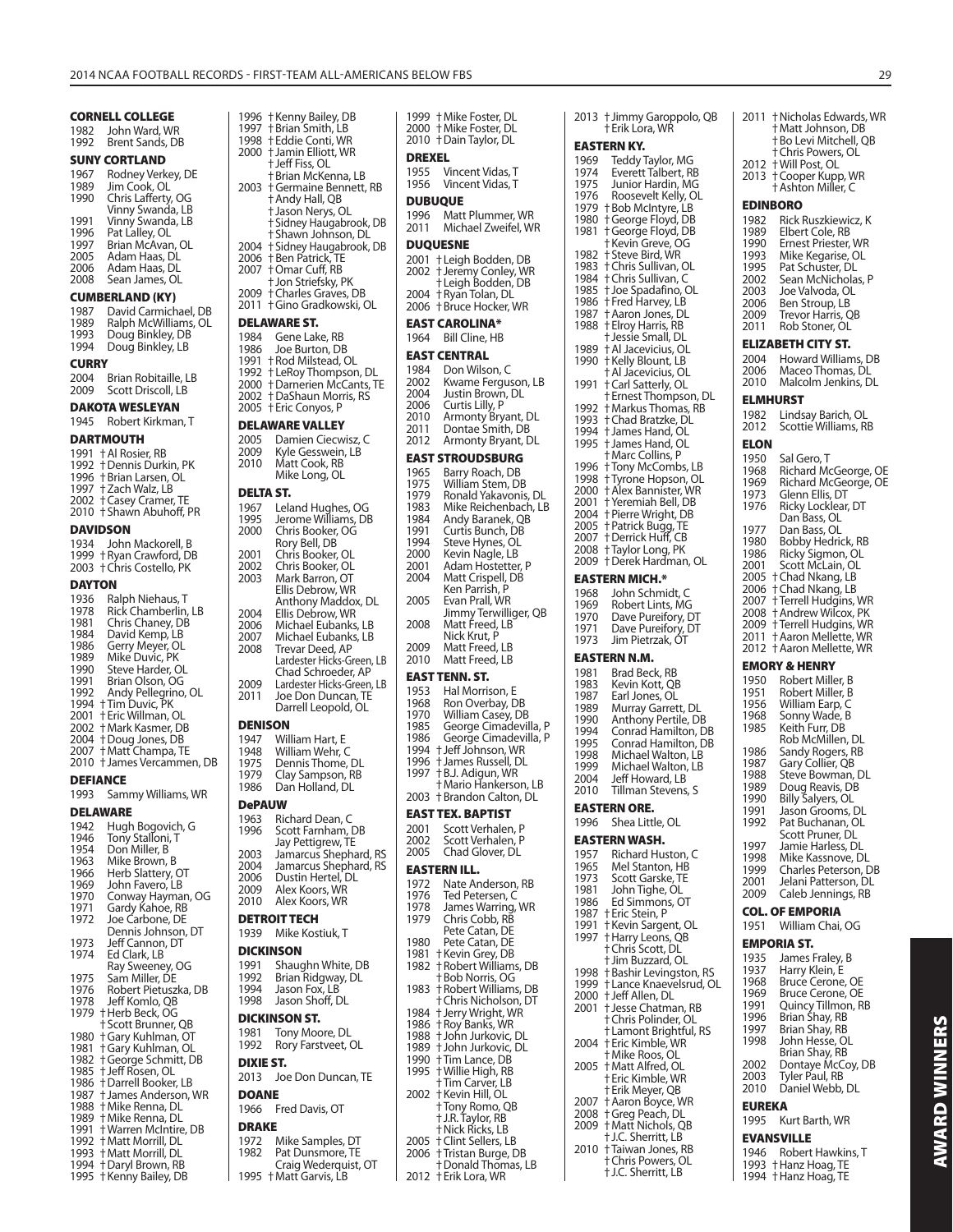|                   | <b>FAIRFIELD</b>                           |                 | <b>FORT HAYS</b>        |
|-------------------|--------------------------------------------|-----------------|-------------------------|
|                   | 2000 + Steve Dogmanits, DB                 | 1995            | Lance                   |
|                   | <b>FDU-FLORHAM</b>                         |                 | Shaw                    |
| 1984              | Ira Epstein, DL                            | 2000            | Adam                    |
| 1986              | Eric Brey, DB                              | 2003            | Tyler                   |
| 1987              | Frank Illidge, DL                          | 2009            | C.J. Lo<br>Alex \       |
| 1993              | Vic Moncato, P                             | 2011            |                         |
|                   | <b>FAIRMONT ST.</b>                        |                 | <b>FORT LEWIS</b>       |
|                   |                                            | 1989            | Eric F                  |
| 1967<br>1984      | Dave Williams, DT                          | 1992            | Johnr                   |
| 1988              | Ed Coleman, WR<br>Lou Mabin, DB            | 1993            | Johnr                   |
| 1999              | Nathan White, P                            | 2008            | Mark                    |
|                   |                                            |                 | <b>FORT VALLI</b>       |
|                   | <b>FAYETTEVILLE ST.</b>                    | 1974            | Fred I                  |
| 1990              | Terrence Smith, LB                         | 1980            | Willie                  |
| 2004              | Charles Roberts, LB<br>Walt Williams, DB   | 1981            | Willie                  |
|                   |                                            | 1983<br>1992    | Tugw                    |
| <b>FERRIS ST.</b> |                                            | 1993            | Josep<br>Josep          |
| 1976              | Charles Evans, RB                          | 1994            | Tyron                   |
| 1992<br>1993      | Monty Brown, LB<br>Ed Phillion, DL         | 2002            | Duroi                   |
| 1994              | Tyree Dye, RB                              |                 | Rico (                  |
| 1995              | Bill Love, QB                              | 2004            | Derrio                  |
| 1996              | Kelly Chisholm, DL                         | 2013            | LeRor                   |
| 1999              | Doc Proctor, PK                            | <b>FRANKLIN</b> |                         |
| 2000              | Clarence Coleman, WR                       | 1982            | Joe C                   |
| 2001              | Clarence Coleman,                          | 1995            | Micha                   |
|                   | WR/AP                                      | 2001            | Josh l                  |
| 2003              | Kevin Myers, LB                            | 2010            | Kyle F                  |
| 2004<br>2005      | Kevin Myers, LB<br>Carlton Brewster, WR    | 2013            | Kyle L                  |
| 2006              | Mike Klobucher, LB                         |                 | FRANK. & M              |
| 2007              | Jake Visser, DL                            | 1935            | Wooc                    |
| 2008              | Jake Visser, DL                            | 1938            | Sam l                   |
| <b>FERRUM</b>     |                                            | 1940            | Alex !                  |
|                   |                                            | 1947            | Willia                  |
| 1987<br>1988      | Dave Harper, LB<br>Dave Harper, LB         | 1950            | Charl                   |
| 1989              | Chris Warren, RB                           | 1981            | Vin Ca                  |
| 1990              | Melvin Dillard, DB/KR                      | 1982<br>1989    | Vin Ca<br>Dale          |
| 1991              | John Sheets, OG                            | 1995            | Steve                   |
| 2000              | Toné Dancy, DL                             | 2004            | Dan E                   |
| 2001              | Tim Carter, DB                             |                 |                         |
| 2008              | T.J. Grzesikowski, P                       |                 | <b>FRESNO ST.</b>       |
| <b>FINDLAY</b>    |                                            | 1939<br>1940    | Jack l<br>Jack l        |
| 1965              | Allen Smith, HB                            | 1960            | Doug                    |
| 1980              | Nelson Bolden, FB                          | 1968            | Tom I                   |
| 1985              | Dana Wright, RB                            |                 | Erv H                   |
| 1990<br>2002      | Tim Russ, OL<br>Robert Campbell, RB        |                 | <b>FROSTBURG</b>        |
|                   |                                            |                 | Terry                   |
|                   |                                            |                 |                         |
|                   | FLORIDA A&M                                | 1980            |                         |
| 1961              | Curtis Miranda, C                          | 1982            | Steve                   |
| 1962              | Robert Paremore, B                         | 1983<br>1985    | Kevin<br><b>Bill Ba</b> |
| 1967              | Major Hazelton, DB                         | 1986            | Marcı                   |
|                   | John Eason, OE                             | 1988            | Ken B                   |
| 1973              | Henry Lawrence, OT                         | 1989            | Ken B                   |
| 1975<br>1977      | Frank Poole, LB                            | 1993            | Russe                   |
| 1978              | Tyrone McGriff, OG<br>Tyrone McGriff, OG   | 1994            | Joe H                   |
| 1979              | † Tyrone McGriff, OG                       |                 | Ariel I                 |
|                   | † Kiser Lewis, C                           | 1996<br>2002    | Ron V<br>Geord          |
| 1980              | † Gifford Ramsey, DB                       |                 |                         |
| 1983              | † Ray Alexander, WR                        | <b>FURMAN</b>   |                         |
| 1995              | <b>t Earl Holmes, LB</b>                   | 1982            | † Ernes                 |
| 1996<br>1997      | † Jamie Nails, OL                          | 1983            | † Ernes                 |
|                   | † Oteman Sampson, QB<br>† Juan Toro, PK    | 1984<br>1985    | † Rock<br>†Gene         |
| 1998              | † Patrick Bonner, QB                       | 1988            | † Jeff B                |
|                   | † Jacquay Nunnally, WR                     | 1989            | † Kelly                 |
|                   | † Juan Toro, PK                            | 1990            | † Steve                 |
|                   | † Olrick Johnson, LB                       |                 | † Kevin                 |
| 2000              | † Freddie Moore, OL                        | 1991            | † Eric V                |
| 2005<br>2009      | † Wes Taylor, P<br>† LeRoy Vann, RS        | 1992            | <b>+Kota</b>            |
|                   |                                            | 1994<br>1997    | † Jim R<br>† Bryan      |
|                   | <b>FLA. ATLANTIC*</b>                      | 1998            | † Orlan                 |
|                   | 2003 + Anthony Crissinger-                 | 1999            | † John                  |
|                   | Hill, TE                                   | 2000            | † Louis                 |
|                   | <b>FLORIDA ST.*</b>                        |                 | † Josh I                |
| 1951              | William Dawkins, OG                        |                 | + Marty                 |
|                   | <b>FORDHAM</b>                             |                 | † Will B                |
|                   |                                            | 2001            | † Donn<br>† Will B      |
| 1997<br>2003      | † Barry Cantrell, P                        | 2002            | † Trevo                 |
| 2004              | + Javarus Dudley, WR<br>† Tad Kornegay, DB | 2004            | † Ben B                 |
| 2006              | † Marcus Taylor, LB                        | 2005            | † Patric                |
| 2007<br>2012      | † Benjamin Dato, P<br>† Patrick Murray, PK | 2007            | † Willie<br>† Jeron     |

| 2008 + Joel Bell, OL                                                      |
|---------------------------------------------------------------------------|
| † William Middleton, DB<br>2011 †Kadarron Anderson, LB                    |
| † Ryan Steed, DB                                                          |
| 2013 +Dakota Dozier, OL                                                   |
| <b>GALLAUDET</b><br>1987                                                  |
| Shannon Simon, OL                                                         |
| GANNON<br>2011 Randy Colling, DL                                          |
| <b>GARDNER-WEBB</b>                                                       |
| 1973<br>Richard Grissom, LB                                               |
| 1987 Jeff Parker, PK<br>1992 Rodney Robinson, WR<br>1993 Gabe Wilkins, DL |
|                                                                           |
| 2003 † Graham Whitlock, P                                                 |
| † Mario Williams, DB<br>2004 + Harold Wells, DL                           |
| 2007 + Brian Johnston, DL                                                 |
| 2008 † Demario Deese, OL<br>2013 † Shaquille Riddick, DL                  |
| <b>GEORGETOWN</b>                                                         |
| 1973<br>Robert Morris, DE                                                 |
| 1974<br>Robert Morris, DE<br>1991 Chris Murphy, DE                        |
| 2004 †Michael Ononibaku, DL                                               |
| 2005 + Michael Ononibaku, DL                                              |
| 2006 † Kenny Mitchell, KR<br>2011 + Andrew Schaetzke, DL                  |
| 2012 † Robert McCabe, LB                                                  |
| <b>GEORGETOWN (KY)</b>                                                    |
| 1974<br>Charles Pierson, DL<br>1978                                       |
| John Martinelli, OL<br>1985<br>Rob McCrary, RB                            |
| 1987<br>Chris Reed, C                                                     |
| 1988<br>Chris Reed, OL<br>1989<br>Steve Blankenbaker, DL                  |
| 1991<br>Chris Hogan, DL                                                   |
| 1992<br>Chris Hogan, DL<br>2000<br>Shane Pearson, LB                      |
| 2001<br>Walt DeLong, OL                                                   |
|                                                                           |
| 2002<br>Shan Housekeeper, LB<br>John Sullivan, LB<br>2003                 |
| <b>GA. SOUTHERN</b>                                                       |
| 1985 + Vance Pike, OL                                                     |
| † Tim Foley, PK                                                           |
| 1986 † Fred Stokes, OT<br>+Tracy Ham, QB                                  |
| 1987 † Flint Matthews, LB                                                 |
| † Dennis Franklin, C<br>† Tim Foley, PK                                   |
| 1988 + Dennis Franklin, C                                                 |
| † Darren Alford, DL<br>1989 + Joe Ross, RB                                |
| +Giff Smith, DL                                                           |
| 1990 + Giff Smith, DL<br>† Rodney Oglesby, DB<br>1991                     |
| 1992 †Alex Mash, DL                                                       |
| 1993 †Alex Mash, DL<br>† Franklin Stephens, OL                            |
| 1994 † Franklin Stephens, OL                                              |
| 1996 + Edward Thomas, DL<br>1997 † Roderick Russell, FB                   |
| 1998 †Matt Winslette, C                                                   |
| † Adrian Peterson, RB                                                     |
| † Mark Williams, OL<br>† Voncellies Allen, DL                             |
| † Arkee Thompson, DB                                                      |
| 1999 †Adrian Peterson, RB<br>† Mark Williams, OL                          |
| †Voncellies Allen, DL                                                     |
| 2000 † Adrian Peterson, RB<br>† Freddy Pesqueira, DL                      |
| 2001<br>† Adrian Peterson, RB                                             |
| † Freddy Pesqueira, DL<br>2002 + Charles Clarke, OL                       |
| † Freddy Pesqueira, DL                                                    |
| 2004 † Chad Motte, OL<br>† Ahmad Treaudo, DB                              |
| 2005 + Chad Motte, OL                                                     |
| 2006 + John Mohring, LB<br>† Marcelo Estrada, OL<br>2007                  |
| † Jayson Foster, QB                                                       |
| † Russell Orr, OL<br>2010 † Brent Russell, DL                             |
| † Brett Moore, OL<br>2011<br><b>+Brent Russell, DL</b>                    |
|                                                                           |

| II, OL                        |              | GA. SOUTHWESTERN                            |
|-------------------------------|--------------|---------------------------------------------|
| Middleton, DB                 | 1985         | Roger Glover, LB                            |
| on Anderson, LB               | 1986         | Roger Glover, LB                            |
| eed, DB:                      |              | <b>GETTYSBURG</b>                           |
| Dozier, OL                    | 1966         |                                             |
|                               | 1983         | Joseph Egresitz, DE<br>Ray Condren, RB      |
| งท Simon, OL                  | 1984         | Ray Condren, RB                             |
|                               | 1985         | Brian Barr, DB                              |
|                               | 1994         | Dwayne Marcus, FB                           |
| Colling, DL                   | 1998         | Paul Smith, RS                              |
| EBB                           | 1999         | Paul Smith, RS                              |
| l Grissom, LB                 | 2007         | † Tom Sturges, RB                           |
| ker, PK                       |              | <b>GLENVILLE ST.</b>                        |
| <sup>,</sup> Robinson, WR     | 1973         | Scotty Hamilton, DB                         |
| /ilkins, DL                   | 1983         | Byron Brooks, RB                            |
| า Whitlock, P                 | 1984         | Mike Payne, DB                              |
| Villiams, DB<br>Wells, DL     | 1993         | Chris George, WR                            |
| phnston, DL                   | 1994         | Chris George, WR                            |
| o Deese, OL                   | 1996         | Carlos Ferralls, WR                         |
| lle Riddick, DL               | 1997         | Carlos Ferralls, WR                         |
|                               | 2003         | Antonio Carter, WR                          |
| N                             | 2008         | Jerry Seymour, RB                           |
| Morris, DE                    |              | Eric Turner, DB                             |
| Morris, DE                    | 2012         | Mark Jackson, OL                            |
| lurphy, DE<br>l Ononibaku, DL |              | GONZAGA                                     |
| l Ononibaku, DL               | 1934         | Ike Peterson, B                             |
| Mitchell, KR                  | 1939         | Tony Canadeo, B                             |
| v Schaetzke, DL               |              | <b>GRAMBLING</b>                            |
| McCabe, LB                    |              |                                             |
|                               | 1962<br>1964 | Junious Buchanan, T                         |
| 'N (KY)                       | 1965         | Alphonse Dotson, OT<br>Willie Young, OG     |
| Pierson, DL                   |              | Frank Cornish, DT                           |
| artinelli, OL                 | 1969         | Billy Manning, C                            |
| :Crary, RB<br>eed, C          | 1970         | Richard Harris, DE                          |
| eed, OL                       |              | Charles Roundtree, DT                       |
| lankenbaker, DL               | 1971         | Solomon Freelon, OG                         |
| ogan, DL                      |              | John Mendenhall, DE                         |
| ogan, DL                      | 1972         | Steve Dennis, DB                            |
| Pearson, LB                   |              | Gary Johnson, DT                            |
| eLong, OL                     | 1973         | Gary Johnson, DT                            |
| ousekeeper, LB                |              | Willie Bryant, DB                           |
| ullivan, LB                   | 1974<br>1975 | Gary Johnson, DT<br>Sammie White, WR        |
| RN                            |              | James Hunter, DB                            |
| <sup>9</sup> ike, OL          |              | 1979 + Joe Gordon, DT                       |
| ey, PK                        |              | † Aldrich Allen, LB                         |
| okes, OT                      |              | † Robert Salters, DB                        |
| am, QB                        | 1980         | † Trumaine Johnson, WR                      |
| atthews, LB                   |              | † Mike Barker, DT                           |
| Franklin, C                   | 1981         | † Andre Robinson, LB                        |
| ey, PK                        | 1982         | † Trumaine Johnson, WR                      |
| Franklin, C                   | 1983         | † Robert Smith, DL                          |
| Alford, DL                    | 1985         | † James Harris, LB                          |
| s, RB                         | 1990         | † Walter Dean, RB                           |
| ith, DL<br>ith, DL            |              | † Jake Reed, WR<br>1994 + Curtis Ceaser, WR |
| / Oglesby, DB                 |              | 2001 †Robert Taylor, LB                     |
| ash, DL                       |              | 2002 † Tramon Douglas, WR                   |
| ash, DL                       |              | † Bruce Eugene, QB                          |
| า Stephens, OL                |              | † Terry Riley, OL                           |
| า Stephens, OL                | 2003         | † Bruce Eugene, QB                          |
| Thomas, DL                    | 2005         | † Jonathan Banks, OT                        |
| :k Russell, FB                |              | † Bruce Eugene, QB                          |
| inslette, C                   |              | † Henry Tolbert, WR                         |
| Peterson, RB<br>'illiams, OL  | 2009         | † Christian Anthony, DL                     |
| ies Allen, DL                 |              | <b>GRAND VALLEY ST.</b>                     |
| hompson, DB                   | 1979         | Ronald Essink, OL                           |
| Peterson, RB                  | 1989         | Todd Tracey, DL                             |
| 'illiams, OL                  | 1991         | Chris Tiede, C                              |
| ies Allen, DL                 | 1994         | Mike Sheldon, OL                            |
| Peterson, RB                  | 1995         | Diriki Mose, WR                             |
| Pesqueira, DL                 | 1996         | Matt Potter, DE                             |
| Peterson, RB                  | 2001         | Curt Anes, QB                               |
| Pesqueira, DL<br>Clarke, OL   |              | David Kircus, WR                            |
|                               |              | Dale Westrick, OL                           |
| Pesqueira, DL                 | 2002         | Curt Anes, QB                               |
| lotte, OL                     |              | David Kircus, WR                            |
| Treaudo, DB<br>lotte, OL      |              | Reggie Spearmon, RB<br>Dale Westrick, OL    |
| ohring, LB                    |              | Scott Mackey, DB                            |
| ɔ Estrada, OL                 |              | Keyonta Marshall, DL                        |
| Foster, QB                    | 2003         | David Hendrix, PK                           |
| Orr, OL                       |              | Michael Tennessee, RB                       |
| ussell, DL                    |              | Mike Wilford, OT                            |
| oore, OL                      |              | Scott Mackey, S                             |
| ussell, DL                    |              | Keyonta Marshall, DL                        |
| ussell. DL                    |              |                                             |

| 2004            | DeJuane Boone, DB                                                     |
|-----------------|-----------------------------------------------------------------------|
|                 | Lucius Hawkins, DB<br>Keyonta Marshall, DL                            |
| 2005            | Josh Bourke, OL<br>Michael McFadden, DL                               |
| 2006            | Anthony Adams, LB<br>Brandon Barnes, OL                               |
|                 | Brandon Carr, DB                                                      |
|                 | Cullen Finnerty, QB                                                   |
|                 | Eric Fowler, WR<br>Michael McFadden, DL                               |
| 2007            | Anthony Adams, LB<br>Brandon Barnes, OL                               |
|                 | Brandon Carr, DB                                                      |
| 2008            | Dan Skuta, DL<br>Billy Eisenhardt, OL                                 |
|                 | Dan Skuta, DL                                                         |
| 2009            | Nick McDonald, OL<br>Danny Richard, DL                                |
| 2010            | Cameron Bradfield, OL                                                 |
| 2013            | Matt Armstrong, OL<br>Jamie Potts, TE                                 |
| GRINNELL        |                                                                       |
| 1999            | Jeff Pedersen, TE                                                     |
|                 | <b>GROVE CITY</b>                                                     |
| 1987<br>1997    | Doug Hart, PK<br>Doug Steiner, FB                                     |
| 1998            | R.J. Bowers, FB                                                       |
| 1999<br>2000    | R.J. Bowers, FB<br>R.J. Bowers, FB                                    |
| 2005            | Aaron Margo, DB                                                       |
| GUILFORD        |                                                                       |
| 1975<br>1991    | Steve Musulin, OT                                                     |
| 1994            | Rodney Alexander, DE<br>Bryan Garland, OL                             |
| 2001<br>2006    | Chris McKinney, KR<br>Chris Barnette, WR                              |
|                 | GUST. ADOLPHUS                                                        |
| 1937            | Wendell Butcher, B                                                    |
| 1950<br>1951    | Calvin Roberts, T<br>Haldo Norman, OE                                 |
| 1952            | Calvin Roberts, DT                                                    |
| 1954<br>1967    | Gene Nei, G<br>Richard Jaeger, LB                                     |
| 1984            | Kurt Ploeger, DL<br>Ryan Boutwell, PK                                 |
| 1997<br>2004    | Isaac Sieling, LB                                                     |
| HAMILTON        |                                                                       |
| 1986            | Joe Gilbert, OL                                                       |
| 1991            | Eric Grey, RB                                                         |
| HAMLINE<br>1955 | Dick Donlin, E                                                        |
| 1984            | Kevin Graslewicz, WR                                                  |
| 1985<br>1989    | Ed Hitchcock, OL<br>Jon Voss, TE                                      |
|                 | <b>HAMPDEN-SYDNEY</b>                                                 |
| 1948            | Lynn Chewning, B<br>Stokeley Fulton, C                                |
| 1954<br>1972    | Michael Leidy, LB                                                     |
| 1974            | Ed Kelley, DE                                                         |
| 1975<br>1977    | Ed Kelley, DE<br>Robert Wilson, OL                                    |
| 1978<br>1986    | Tim Smith, DL<br>Jimmy Hondroulis, PK                                 |
| 2003            | Lee Báiley, C<br>Conrad Singh, WR                                     |
| 2007            |                                                                       |
| 2009            | Drew Smith, WR<br>Bill Doody, DB                                      |
| 2010<br>2011    | <b>Bill Doody, DB</b>                                                 |
| 2011            | Ben Rogers, OL<br>Kyle Vance, WR                                      |
| HAMPTON         |                                                                       |
| 1984<br>1985    | Ike Readon, MG<br>lke Readon, DL                                      |
| 1993            | Emerson Martin, OL                                                    |
| 1994            | Christopher Williams, DL<br>John Meredith, LB                         |
| 1995            | † Hugh Hunter, DL                                                     |
| 1996<br>1997    | † Darrell Flythe, LB<br>† Cordell Taylor, DB<br>† Charles Preston, DL |
| 1998            |                                                                       |
| 1999            | † Deon Hunt, LB                                                       |

2002 † Zuriel Smith, RS † Erik Steiner, OL 2003 † Jelani Clement, OL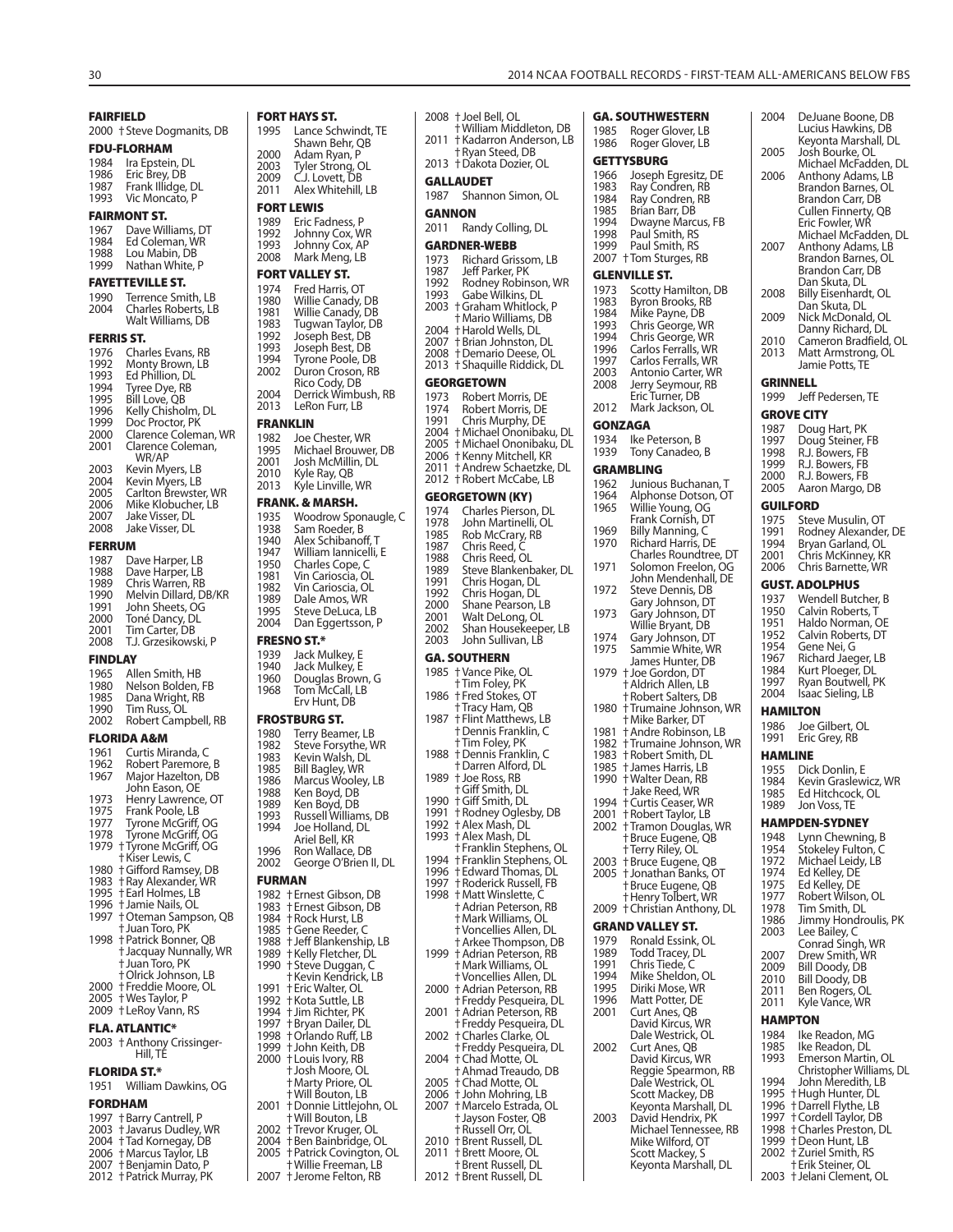|                | 2004 †Jelani Clement, OL                              | 1956           | Nate Clark, B                                  |
|----------------|-------------------------------------------------------|----------------|------------------------------------------------|
|                | † Jerome Mathis, KR                                   | 1975           | Mark Law, O                                    |
| 2005           | † Gerell Golightly, OL                                | 1981<br>1982   | Mike Broom<br><b>Ron Gladnick</b>              |
|                | † Andrew Paterini, PK<br>† Justin Durant, LB          | 1986           | Al Huge, DL                                    |
| 2006           | † Andrew Paterini, PK                                 | 1987           | Al Huge, DL                                    |
| 2007           | + Jeremy Gilchrist, AP                                | 1988           | Rodney Patte                                   |
|                | † Kendall Langford, DL                                | 2000           | <b>Todd DeVree</b>                             |
| 2008           | † Chris Baker, DT<br>† Jeremy Gilchrist, PR           | 2007           | Tim Mustaph<br>Mark Nicolet                    |
|                | † Kevin Teel, KR                                      | 2009           | Drew Berube                                    |
| 2010           | † Kenrick Ellis, DL                                   |                | Mark Petro, F                                  |
|                | † Brandon Peguese, DT                                 |                | Jared Veldhe                                   |
|                | HANOVER                                               | 2011           | Joe Glenden                                    |
| 1986           | Jon Pinnick, QB                                       | <b>HOBART</b>  |                                                |
| 1988           | Mike Luker, WR                                        | 1972           | Don Aleksiev                                   |
| 1995           | Ben Fox, WR                                           | 1975           | <b>Rich Kowalsk</b>                            |
| 1997           | Terry Peebles, QB<br>Kevin O'Donohue, LB              | 1986<br>1993   | Brian Verdon<br>Bill Palmer, D                 |
| 1999           | Anthony Weigleb, OL                                   | 1996           | Nico Karagos                                   |
|                | <b>HARDIN-SIMMONS</b>                                 | 1997           | David Russel                                   |
| 1937           | Burns McKinney, B                                     | 2004           | Alex Bell, OL                                  |
| 1939           | Clyde Turner, C                                       | 2012           | Tyre Colema                                    |
| 1940           | Owen Goodnight, B                                     | <b>HOFSTRA</b> |                                                |
| 1942           | Rudy Mobley, B                                        | 1983           | <b>Chuck Choin</b>                             |
| 1946<br>1994   | Rudy Mobley, B<br>Colin McCormick, WR                 | 1986<br>1988   | Tom Salamoı<br>Tom Salamo                      |
| 1999           | Gary Gutierrez, OL                                    | 1990           | George Tisch                                   |
| 2002           | Thomas Anderson, OL                                   |                | 1994 †Brian Clark, [                           |
|                | Alex Hansen, DB                                       | 1995           | † Dave Fiore, C                                |
| 2003           | Adam Hernandez, OL                                    |                | † Dave Ettinge<br>† Buck Buchan                |
| 2004           | Alex Hansen, DB<br>Adam Hernandez, OL                 | 1996           | †Eugene McA                                    |
|                | Will Galusha, DB                                      | 1997           | † Dave Ettinge                                 |
|                | Brent Geiley, LB                                      |                | † Lance Schult                                 |
|                | Alex Hansen, DB                                       | 1999           | † Giovanni Car                                 |
| 2005           | Reggie Robinson, DL                                   | 2000           | † Jim Magda, I<br>† Rocky Butler,              |
|                | Tye Conry, OL<br>Will Galusha, DB                     |                | <b>+Doug Shanal</b>                            |
| 2006           | Josh Knox, OL                                         |                | † Khary Willian                                |
| 2008           | Mychal Carrillo, WR                                   | 2001           | † Rocky Butler,                                |
|                | Ryan Hunter, OL                                       |                | † Kahmal Roy,<br>† Dan Zorger, (               |
| 2010           | Koby Parker, OL                                       |                | † Ryan Fletche                                 |
|                | <b>HARDING</b>                                        | 2004           | † Dan Garay, D                                 |
| 1974<br>1991   | Barney Crawford, DL<br>Pat Gill, LB                   |                | † Gian Villante,                               |
|                |                                                       |                |                                                |
|                |                                                       | 2005           | † Willie Colon,                                |
| 1994<br>2006   | Paul Simmons, LB                                      |                | <b>HOLY CROSS</b>                              |
| 2009           | Robert Towns, DB<br>Kurt Adams, WR                    | 1983           | † Bruce Kozers                                 |
|                | Josh Jones, DB                                        |                | † Steve Raque <sup>.</sup>                     |
|                | <b>HARTWICK</b>                                       |                | 1984 + Bill McGover                            |
| 2002           | Ryan Soule, WR                                        |                | <b>†Kevin Garvey</b><br>1985 + Gill Fenerty, I |
| 2006           | Lindy Crea, AP                                        | 1986           | † Gordie Lockba                                |
| 2007           | Jack Phelan, WR                                       | 1987           | + Jeff Wiley, QE                               |
| 2008           | Jack Phelan, WR                                       |                | <b>+ Gordie Lockba</b><br>1988 +Dennis Gold    |
|                | <b>HARVARD</b>                                        | 1989           | +Dave Murphy                                   |
|                | 1982 †Mike Corbat, OL                                 | 1990           | † Craig Callaha                                |
|                | 1984 †Roger Caron, OL<br>1999 † Isaiah Kacyvenski, LB | 1991           | † Jerome Fulle                                 |
|                | 2000 + Mike Clare, OL                                 | 1995           | 1993 †Rob Milanett<br>† Tom Claro, O           |
| 2002           | <b>+Carl Morris, WR</b>                               | 2004           | † Steve Silva, A                               |
| 2003           | † Dante Balestracci, LB                               | 2005           | † Steve Silva, A                               |
| 2006           | 2004 † Clifton Dawson, RB                             | 2007           | † Ryan Mahar,                                  |
| 2007           | + Mike Berg, DL<br>† Steven Williams, DB              | <b>HOPE</b>    |                                                |
| 2012           | † Kyle Juszczyk, TE                                   | 1979           | Craig Groend                                   |
|                | <b>HASTINGS</b>                                       | 1982           | Kurt Brinks, C                                 |
| 1984           | Dennis Sullivan, OL                                   | HOWARD         |                                                |
| 1994           | Jeff Drake, DL                                        | 1975           | Ben Harris, D                                  |
| <b>HAWAII*</b> |                                                       | 1987<br>1998   | † Harvey Reed                                  |
| 1941           | Nolle Smith, B                                        | 1999           | t Marques Dor<br>† Elijah Thurm                |
| 1968           | Tim Buchanan, LB                                      | 2001           | † Tracy White,                                 |
|                | <b>HEIDELBERG</b>                                     |                | HOWARD PAYNE                                   |
| 2010           | Mike Preston, WR                                      | 1961           | Ray Jacobs, T                                  |
| 2013           | Cartel Brooks, RB                                     | 1972           | Robert Wooc                                    |
|                | Quentin Rembert, OL                                   | 1973           | Robert Wood                                    |
|                | <b>HENDERSON ST.</b>                                  | 1992<br>1994   | Scott Lichne<br>Steven Seale                   |
| 1990           | Todd Jones, OL                                        | 1995           | Sean Wither\                                   |
| 1993           | Chris Carter, P                                       | 1997           | Sedrick Med                                    |
| 1996<br>2006   | Robert Thomas, LB                                     | 1998           | Sedrick Medl                                   |
|                | Greg Godfrey, RS                                      | 2011           | Cote Schach                                    |
| 1949           | <b>HILLSDALE</b><br>William Young, B                  | 1961           | HUMBOLDT ST.<br>Drew Robert                    |

|                      | Mark Law, OG                                   | 1982            | C                               |
|----------------------|------------------------------------------------|-----------------|---------------------------------|
| 1981                 | Mike Broome, OG                                | 1983            | C                               |
| 1982                 | Ron Gladnick, DE                               | 1995            | R                               |
| 1986<br>1987         | Al Huge, DL                                    | 2006<br>2010    | Κ<br>Ţ                          |
| 1988                 | Al Huge, DL<br>Rodney Patterson, LB            |                 |                                 |
| 2000                 | Todd DeVree, DL                                | <b>HUNTIN</b>   |                                 |
|                      | Tim Mustapha, DB                               | 2012            | С                               |
| 2007                 | Mark Nicolet, QB                               | <b>HURON</b>    |                                 |
| 2009                 | Drew Berube, DL<br>Mark Petro, PK              | 1976            | J١                              |
|                      | Jared Veldheer, OL                             | COL. OF         |                                 |
| 2011                 | Joe Glendening, RB                             | 1953            | Ν                               |
| HOBART               |                                                | 1954            | R                               |
| 1972                 | Don Aleksiewicz, RB                            | <b>IDAHO*</b>   |                                 |
| 1975                 | Rich Kowalski, RB                              | 1983            | tΚ                              |
| 1986                 | Brian Verdon, DB                               | 1985            | †E                              |
| 1993                 | Bill Palmer, DB                                | 1988            | † Jı                            |
| 1996                 | Nico Karagosian, TE                            | 1989            | t J                             |
| 1997<br>2004         | David Russell, DL<br>Alex Bell, OL             | 1990            | †Γ<br>tΚ                        |
| 2012                 | Tyre Coleman, DL                               | 1991            | tΚ                              |
| <b>HOFSTRA</b>       |                                                | 1992            | tΥ                              |
| 1983                 | Chuck Choinski, DL                             |                 | t Jı                            |
| 1986                 | Tom Salamone, P                                | 1993            | † C                             |
| 1988                 | Tom Salamone, DB                               | 1994            | †Ν<br>†S                        |
| 1990                 | George Tischler, LB                            |                 | † Ji                            |
| 1994                 | † Brian Clark, DB                              | 1995            | † R                             |
| 1995                 | † Dave Fiore, OL                               | <b>IDAHO!</b>   |                                 |
|                      | † Dave Ettinger, PK<br>† Buck Buchanan, LB     | 1969            | Ε                               |
| 1996                 | † Eugene McAleer, LB                           | 1977            | R                               |
| 1997                 | +Dave Ettinger, PK                             | 1981            | t C                             |
|                      | † Lance Schulters, DB                          |                 | † N                             |
| 1999                 | † Giovanni Carmazzi, QB                        | 1983            | t Jı                            |
| 2000                 | † Jim Magda, DL<br>† Rocky Butler, QB          | 1984<br>1997    | $\frac{1}{2}$<br>†T             |
|                      | +Doug Shanahan, DB                             | 2001            | tΕ                              |
|                      | † Khary Williams, DL                           | 2003            | t Ji                            |
| 2001                 | † Rocky Butler, QB<br>† Kahmal Roy, WR         | 2005            | t Ji                            |
|                      |                                                |                 | † J                             |
|                      | † Dan Zorger, OL<br>† Ryan Fletcher, DL        | 2010            | $+C$<br>tΤ                      |
| 2004                 | † Dan Garay, DL                                |                 | tΓ                              |
|                      |                                                |                 |                                 |
|                      | † Gian Villante, LB                            | 2011            | † R                             |
| 2005                 | † Willie Colon, OL                             |                 | † A                             |
|                      | <b>HOLY CROSS</b>                              | <b>ILLINOI:</b> |                                 |
| 1983                 | † Bruce Kozerski, OT                           | 1981            | J١                              |
|                      | † Steve Raquet, DL                             | 2002            | B                               |
|                      | 1984 + Bill McGovern, DB                       | <b>ILLINOI</b>  |                                 |
|                      | † Kevin Garvey, OG                             | 1968            |                                 |
| 1985<br>1986         | + Gill Fenerty, RB<br>† Gordie Lockbaum, RB-DB | 1985            | D<br>† Ji                       |
| 1987                 | + Jeff Wiley, QB                               | 1986            | †B                              |
|                      | † Gordie Lockbaum, WR-SP                       | 1988            | $\dagger$ $\underline{\Lambda}$ |
| 1988                 | † Dennis Golden, OL                            | 1993            | †T                              |
| 1989<br>1990         | +Dave Murphy, DB                               | 1998            | $\frac{1}{1}$ C<br>† G          |
| 1991                 | † Craig Callahan, LB<br>+ Jerome Fuller, RB    | 1999            | † C                             |
| 1993                 | † Rob Milanette, LB                            |                 | † N                             |
| 1995                 | † Tom Claro, OL                                |                 | t S                             |
| 2004                 | † Steve Silva, AP                              | 2002            | † B                             |
| 2005<br>2007         | † Steve Silva, AP                              | 2003<br>2004    | † B<br>† B                      |
|                      | † Ryan Mahar, WR                               | 2005            | t S                             |
| <b>HOPE</b>          |                                                |                 | †L                              |
| 1979<br>1982         | Craig Groendyk, OL<br>Kurt Brinks, C           |                 | †B                              |
|                      |                                                | 2006            | t C                             |
| <b>HOWARD</b>        |                                                | 2007<br>2012    | tΚ<br>t C                       |
| 1975<br>1987         | Ben Harris, DL                                 |                 |                                 |
| 1998                 | † Harvey Reed, RB<br>† Marques Douglas, DL     | ILL. WES        |                                 |
| 1999                 | † Elijah Thurmon, WR                           | 1934            | Т                               |
| 2001                 | † Tracy White, LB                              | 1974<br>1991    | $\overline{C}$<br>C             |
|                      | HOWARD PAYNE                                   | 1992            | C                               |
| 1961                 | Ray Jacobs, T                                  | 1996            | Α                               |
| 1972                 | Robert Woods, LB                               |                 | J١                              |
| 1973<br>1992         | Robert Woods, LB                               | 1997<br>1998    | J١<br>Κ                         |
| 1994                 | Scott Lichner, QB<br>Steven Seale, OL          | 2000            | J۱                              |
| 1995                 | Sean Witherwax, DL                             | 2004            | E                               |
|                      | Sedrick Medlock, DB                            | 2011            | R                               |
|                      | Sedrick Medlock, DB                            | <b>INDIAN</b>   |                                 |
| 1997<br>1998<br>2011 | Cote Schacherl, P                              | 1975            | Ŀ                               |
| 1961                 | HUMBOLDT ST.<br>Drew Roberts, E                | 1976<br>1977    | Ji<br>Ji                        |

| 1976                 | Michael Gooing, OL                                                                  |
|----------------------|-------------------------------------------------------------------------------------|
| 1982<br>1983         | David Rush, MG<br>Dean Diaz, DB                                                     |
| 1995                 | Randy Matyshock, TE                                                                 |
| 2006<br>2010         | Kyle Killingsworth, RS<br>Táylor Boggs, OL                                          |
|                      | <b>HUNTINGDON</b>                                                                   |
| 2012                 | D.J. Chappell, DL                                                                   |
| <b>HURON</b><br>1976 |                                                                                     |
|                      | John Aldridge, OL<br>COL. OF IDAHO                                                  |
| 1953                 | Norman Hayes, T                                                                     |
| 1954                 | R.C. Owens, E                                                                       |
| IDAHO*               |                                                                                     |
| 1983<br>1985         | † Ken Hobart, QB<br>+ Eric Yarber, WR                                               |
| 1988<br>1989         | + John Friesz, QB<br>+ John Friesz, QB                                              |
|                      | † Lee Allen, WR                                                                     |
| 1990<br>1991         | † Kasey Dunn, WR<br>† Kasey Dunn, WR                                                |
| 1992                 | t Yo Murphy, WR                                                                     |
| 1993                 | † Jeff Robinson, DL<br>† Doug Nussmeier, QB                                         |
| 1994                 | † Mat Groshong, C<br>† Sherriden May, RB                                            |
|                      | † Jim Mills, OL                                                                     |
| 1995                 | † Ryan Phillips, DL                                                                 |
| IDAHO ST.<br>1969    | Ed Bell, OE                                                                         |
| 1977                 | Ray Allred, MG                                                                      |
| 1981                 | † Case de Bruijn, P<br>† Mike Machurek, QB                                          |
| 1983                 | † Jeff Kaiser, P                                                                    |
| 1984<br>1997         | † Steve Anderson, DL<br>† Trevor Bell, DB                                           |
| 2001<br>2003         | † Eddie Johnson, P<br>† Jared Allen, DL                                             |
| 2005                 | † Jarrett Johnson, PK<br>† Jeff Charleston, DL                                      |
| 2010                 | † David Harrington, P                                                               |
|                      | † Tavoy Moore, AP                                                                   |
| 2011                 | +David Harrington, P<br>† Rodrick Rumble, WR                                        |
|                      |                                                                                     |
|                      | † A.J. Storms, LB                                                                   |
|                      | ILLINOIS COL.                                                                       |
| 1981<br>2002         | Joe Aiello, DL<br>B.J. Harvey, KR                                                   |
|                      | ILLINOIS ST.                                                                        |
| 1968                 | Denny Nelson, OT                                                                    |
| 1985<br>1986         | † Jim Meyer, OL<br>† Brian Gant, LB                                                 |
| 1988<br>1993         | † Mike McCabe, P                                                                    |
|                      | † Todd Kurz, PK<br>1998 + Chad Pegues, DI                                           |
| 1999                 | t Galen Scott, LB                                                                   |
|                      | † Damien Gregory, DL<br>+ Mike Rodbro, OG                                           |
| 2002                 | † Sam Young, DB<br>+Boomer Grigsby, LB                                              |
| 2003<br>2004         | +Boomer Grigsby, LB                                                                 |
| 2005                 | † Boomer Grigsby, LB<br>† Stafford Davis, OL                                        |
|                      | † Laurent Robinson, WR                                                              |
| 2006                 | † Brent Hawkins, DL<br>† Cameron Siskowic, LB                                       |
| 2007<br>2012         | † Kye Stewart, LB<br>† Colton Underwood, DL                                         |
|                      | ILL. WESLEYAN                                                                       |
| 1934                 | Tony Blazine, T                                                                     |
| 1974<br>1991         |                                                                                     |
| 1992<br>1996         | Caesar Douglas, OT<br>Chris Bisaillon, WR<br>Chris Bisaillon, WR<br>Adam Slotkus, C |
|                      |                                                                                     |
| 1997<br>1998         | John Munch, LB<br>John Munch, LB                                                    |
| 2000                 | Kevin Fahey, DB<br>Jeff Heinzl, DL                                                  |
| 2004<br>2011         | Eric Esch, RS<br>Ryan Jenkins, DL                                                   |
|                      | INDIANA (PA)                                                                        |
| 1975<br>1976         | Lynn Hieber, QB                                                                     |
| 1977<br>1978         | Jim Haslett, DE<br>Jim Haslett, DE<br>Jim Haslett, DE                               |

| Terrence Skelley, OE<br>1979                                | 1985 + Jackie Walker, LB                                                                                                                                                                             |
|-------------------------------------------------------------|------------------------------------------------------------------------------------------------------------------------------------------------------------------------------------------------------|
| 1980<br>Joe Cuigari, DT                                     | 1986 + Kevin Dent, DB<br>1987 + Kevin Dent, DB                                                                                                                                                       |
| 1984<br>Gregg Brenner, WR<br>1986<br>Jim Angelo, OL         | 1988 † Lewis Tillman, RB                                                                                                                                                                             |
| 1987<br>Troy Jackson, LB                                    | † Kevin Dent, DB                                                                                                                                                                                     |
| 1988<br>Dean Cottrill, LB                                   | 1989 + Darion Conner, LB                                                                                                                                                                             |
| 1990<br>Andrew Hill, WR                                     | 1990 + Robert Turner, DB                                                                                                                                                                             |
| 1991<br>Tony Aliucci, QB                                    | 1991 † Deltrich Lockridge, C                                                                                                                                                                         |
| 1993<br>Matt Dalverny, OL<br>Mike Geary, PK                 | 1992 + Lester Holmes, OL                                                                                                                                                                             |
| Michael Mann, RB                                            | 1995 †Picasso Nelson, DB<br>1996 †Sean Woodson, DB                                                                                                                                                   |
| 1994<br>Jeff Turnage, DL                                    | † Grailyn Pratt, QB                                                                                                                                                                                  |
| 1995<br>Jon Ruff, PK                                        | †Otha Evans, LB                                                                                                                                                                                      |
| Jeff Turnage, DL                                            | 1997<br>† Toby Myles, OL                                                                                                                                                                             |
| 1997<br>Barry Threats, DB<br>Barry Threats, DB              | 1998 + Sylvester Morris, WR<br>1999 † Tommie Head, LB                                                                                                                                                |
| 1998<br>1999<br>Leander Jordan, OL                          | † Sylvester Morris, WR                                                                                                                                                                               |
| Mike Borisenko, LB<br>2000                                  | 2002 † Elgin Andrews, LB                                                                                                                                                                             |
| 2001<br>Joey Flora, DB                                      | 2007 + Cory Clark, DL                                                                                                                                                                                |
| 2003<br>Khiawatha Downey, OL                                | 2008 + Marcellus Speaks, LB                                                                                                                                                                          |
| 2006<br>Jason Capizzi, OL                                   | JACKSONVILLE ST.                                                                                                                                                                                     |
| 2008<br>Terrence Jackson, LB<br>2009<br>Akwasi Owusu-Ansah, | Jodie Connell, OG<br>1952                                                                                                                                                                            |
| DB/AP                                                       |                                                                                                                                                                                                      |
| <b>INDIANA ST.</b>                                          | 1966 Ray Vinson, DB<br>1966 Ray Vinson, DB<br>1970 Jimmy Champion, C<br>1977 Jesse Baker, DT<br>1982 Ed Lett, OB<br>1988 Joe Billingsley, OT<br>1988 Joe Billingsley, OT<br>1988 Joe Billingsley, OT |
| 1969<br>Jeff Keller, DE                                     |                                                                                                                                                                                                      |
| 1975<br>Chris Hicks, OL                                     |                                                                                                                                                                                                      |
| Vince Allen, RB                                             |                                                                                                                                                                                                      |
| 1983 + Ed Martin, DE                                        |                                                                                                                                                                                                      |
| 1984 + Wayne Davis, DB                                      | 1995 † Darron Edwards, DB                                                                                                                                                                            |
| 1985 + Vencie Glenn, DB<br>1986 + Mike Simmonds, OL         | 2002 +Deon White, OL<br>2004 + Oscar Bonds, RB                                                                                                                                                       |
| 1993 + Shawn Moore, OL                                      | 2010 †Curt Porter, OL                                                                                                                                                                                |
| 1994 +Dan Brandenburg, DL                                   | <b>JAMES MADISON</b>                                                                                                                                                                                 |
| 1995 +Dan Brandenburg, DL                                   | 1977                                                                                                                                                                                                 |
| † Tom Allison, PK                                           | Woody Bergeria, DT<br>1978<br>Rick Booth, OL                                                                                                                                                         |
| 1998 + Troy Lefevra, DE<br>1999 †DeJuan Alfonzo, DB/KR      | 1985 + Charles Haley, LB                                                                                                                                                                             |
| 2011 + Shakir Bell, RB                                      | 1986 †Carlo Bianchini, OG                                                                                                                                                                            |
| † Ben Obaseki, DL                                           | 1989 + Steve Bates, DL                                                                                                                                                                               |
| <b>INDIANAPOLIS</b>                                         | 1990 + Eupton Jackson, DB<br>1993 + David McLeod, WR                                                                                                                                                 |
| Mark Bless, DL<br>1983                                      | 1994 † Dwight Robinson, DI                                                                                                                                                                           |
| 1984<br>Paul Loggan, DB                                     | 1995 + John Coursey, PK                                                                                                                                                                              |
| 1985<br>Tom Collins, DB                                     | † David Bailey, C                                                                                                                                                                                    |
| 1986<br>Dan Jester, TE                                      | † Ed Perry, TE                                                                                                                                                                                       |
| 1987<br>Thurman                                             | 1996 † Ed Perry, TE                                                                                                                                                                                  |
| Montgomery, DL<br>1991<br>Greg Matheis, DL                  | 1997 † Tony Booth, DB                                                                                                                                                                                |
|                                                             |                                                                                                                                                                                                      |
|                                                             | 1999 † Curtis Keaton, RB                                                                                                                                                                             |
| 1998<br>Ted Liette, LB                                      | 2000 + Chris Morant, DL<br>† Derick Pack, LB                                                                                                                                                         |
| 1999<br>Josh Gentry, LB<br>2001<br>Neal Blank, DL           | 2001 + Derrick Lloyd, LB                                                                                                                                                                             |
| 2010<br>Craig Ray, DB                                       | 2004 †Matt Magerko, OL                                                                                                                                                                               |
| 2012<br>Chris Mills, QB                                     | 2005 + Matt Magerko, OL                                                                                                                                                                              |
| <b>IONA</b>                                                 | † Tony LeZotte, DB                                                                                                                                                                                   |
| 2003 † Kevin Fales, DL                                      | 2006 + Akeem Jordan, LB<br>† Kevin Winston, DL                                                                                                                                                       |
|                                                             | 2007 + Tony LeZotte, DB                                                                                                                                                                              |
| IOWA WESLEYAN                                               | 2008 † Scott Lemn, OL                                                                                                                                                                                |
| 1987 Mike Wiggins, P                                        | † Scotty McGee, AP                                                                                                                                                                                   |
| ITHACA                                                      | † Arthur Moats, DL<br>2009                                                                                                                                                                           |
| 1972<br>Robert Wojnar, OT                                   | 2012 †Earl Watford, OL<br>2013 + Stephon Robertson,                                                                                                                                                  |
| 1974<br>David Remick, RB<br>1975                            |                                                                                                                                                                                                      |
| Larry Czarnecki, DT<br>1979<br>John Laper, LB               | <b>JAMESTOWN</b>                                                                                                                                                                                     |
| 1980<br>Bob Ferrigno, HB                                    | 1976<br>Brent Tischer, OL<br>1981<br>Ron Hausauer, OL                                                                                                                                                |
| 1984<br>Bill Sheerin, DL                                    |                                                                                                                                                                                                      |
| 1985<br>Tim Torrey, LB                                      | <b>JOHN CARROLL</b>                                                                                                                                                                                  |
| 1990<br>Jeff Wittman, FB                                    | 1950<br>Carl Taseff, B                                                                                                                                                                               |
| 1991<br>Jeff Wittman, FB<br>1992<br>Jeff Wittman, FB        | 1974<br>Tim Barrett, RB<br>1994<br>Jason Goldberg, PK                                                                                                                                                |
| Dave Brumfield, OL                                          | Ryan Haley, P                                                                                                                                                                                        |
| 1995<br>Scott Connolly, DL                                  | 1995<br>Chris Anderson, LB                                                                                                                                                                           |
| 1998<br>Matt Buddenhagen, KR                                | 1996<br>London Fletcher, LB                                                                                                                                                                          |
| Mike Sansone, LB<br>2000                                    | Scott O'Donnell, DL                                                                                                                                                                                  |
| Ron Amato, DB<br>2004<br>Vince Dargush, TE                  | Chris Anderson, LB<br>1997<br>London Fletcher, LB                                                                                                                                                    |
| 2005<br>Joe Scalice, OL                                     | David Ziegler, R                                                                                                                                                                                     |
| Jason Chier, CB<br>2008                                     | David Vitatoe, PK<br>1998                                                                                                                                                                            |
| Matt Scalice, LB                                            | 1999<br>Tom Rini, DB                                                                                                                                                                                 |
| Brian Weverbergh, TE                                        | 2002<br>Tom Arth, QB                                                                                                                                                                                 |
| <b>JACKSON ST.</b>                                          | Chris Cubero, LB<br>2004<br>Scott Greenberg, DB                                                                                                                                                      |
| Willie Richardson, E<br>1962                                | 2008<br>Carlo Melaragno, DB                                                                                                                                                                          |
| 1969<br>Joe Stephens, OG                                    | <b>JOHNS HOPKINS</b>                                                                                                                                                                                 |
| 1971<br>Jerome Barkum, OE<br>1974                           | 1980                                                                                                                                                                                                 |
| Walter Payton, RB<br>Robert Brazile, LB                     | Bill Stromberg, WR<br>1981<br>Bill Stromberg, WR                                                                                                                                                     |
| 1978<br>Robert Hardy, DT                                    | 1996<br>Jim Wilson, DL                                                                                                                                                                               |
| 1980 + Larry Werts, LB<br>+ Mike Fields, OT<br>1981         | 2003<br>Matt Campbell, DB<br>2006<br>Ben Scott, P                                                                                                                                                    |

1985 † Jackie Walker, LB 1986 † Kevin Dent, DB 1987 † Kevin Dent, DB 1988 † Lewis Tillman, RB † Kevin Dent, DB 1989 † Darion Conner, LB 1990 † Robert Turner, DB 1991 † Deltrich Lockridge, OL 1992 † Lester Holmes, OL 1995 † Picasso Nelson, DB  $\dagger$  Sean Woodson, DB † Grailyn Pratt, QB † Otha Evans, LB<br>1997 † Toby Myles, Ol 1997 † Toby Myles, OL 1998 † Sylvester Morris, WR 1999 † Tommie Head, LB † Sylvester Morris, WR 2002 † Elgin Andrews, LB<br>2007 † Cory Clark, DL 2007 † Cory Clark, DL 2008 † Marcellus Speaks, LB **JACKSONVILLE ST.**<br>1952 Jodie Connell 1952 Jodie Connell, OG<br>1966 Ray Vinson, DB 1966 Ray Vinson, DB<br>1970 Jimmy Champi 1970 Jimmy Champion, C<br>1977 Jesse Baker, DT 1977 Jesse Baker, DT<br>1978 Jesse Baker, DT 1978 Jesse Baker, DT<br>1982 Ed Lett. OB 1982 Ed Lett, QB<br>1986 Joe Billings 1986 Joe Billingsley, OT 1988 Joe Billingsley, OT 1995 † Darron Edwards, DB 2002 † Deon White, OL 2004 † Oscar Bonds, RB 2010 † Curt Porter, OL **JAMES MADISON** 1977 Woody Bergeria, DT 1978 Rick Booth, OL 1985 † Charles Haley, LB 1986 † Carlo Bianchini, OG 1989 † Steve Bates, DL 1990 † Eupton Jackson, DB 1993 † David McLeod, WR 1994 † Dwight Robinson, DB 1995 † John Coursey, PK † David Bailey, C † Ed Perry, TE 1996 † Ed Perry, TE 1997 † Tony Booth, DB 1999 † Curtis Keaton, RB 2000 † Chris Morant, DL † Derick Pack, LB 2001 † Derrick Lloyd, LB<br>2004 + Matt Magerko, O 2004 † Matt Magerko, OL 2005 † Matt Magerko, OL † Tony LeZotte, DB 2006 † Akeem Jordan, LB † Kevin Winston, DL 2007 † Tony LeZotte, DB 2008 † Scott Lemn, OL † Scotty McGee, AP 2009 † Arthur Moats, DL 2012 † Earl Watford, OL 2013 † Stephon Robertson, LB **JAMESTOWN** 1976 Brent Tischer, OL<br>1981 Ron Hausauer, O Ron Hausauer, OL **JOHN CARROLL**<br>1950 Carl Taseff 1950 Carl Taseff, B<br>1974 Tim Barrett J 1974 Tim Barrett, RB<br>1994 Jason Goldberg Jason Goldberg, PK Ryan Haley, P<br>Ryan Haley, P<br>Chris Anderso 1995 Chris Anderson, LB<br>1996 London Fletcher, LE London Fletcher, LB Scott O'Donnell, DL Chris Anderson, LB 1997 London Fletcher, LB David Ziegler, R<br>David Ziegler, R<br>David Vitatoe. P 1998 David Vitatoe, PK<br>1999 Tom Rini, DB 1999 Tom Rini, DB<br>2002 Tom Arth, QB Tom Arth, QB

**AWARD WINNERS**

**AWARD WINNERS** 

|      | JACKSON ST.            |
|------|------------------------|
| 1962 | Willie Richardson, E   |
| 1969 | Joe Stephens, OG       |
| 1971 | Jerome Barkum, OE      |
| 1974 | Walter Payton, RB      |
|      | Robert Brazile, LB     |
| 1978 | Robert Hardy, DT       |
|      | 1980 + Larry Werts, LB |
|      | 1981 + Mike Fields, OT |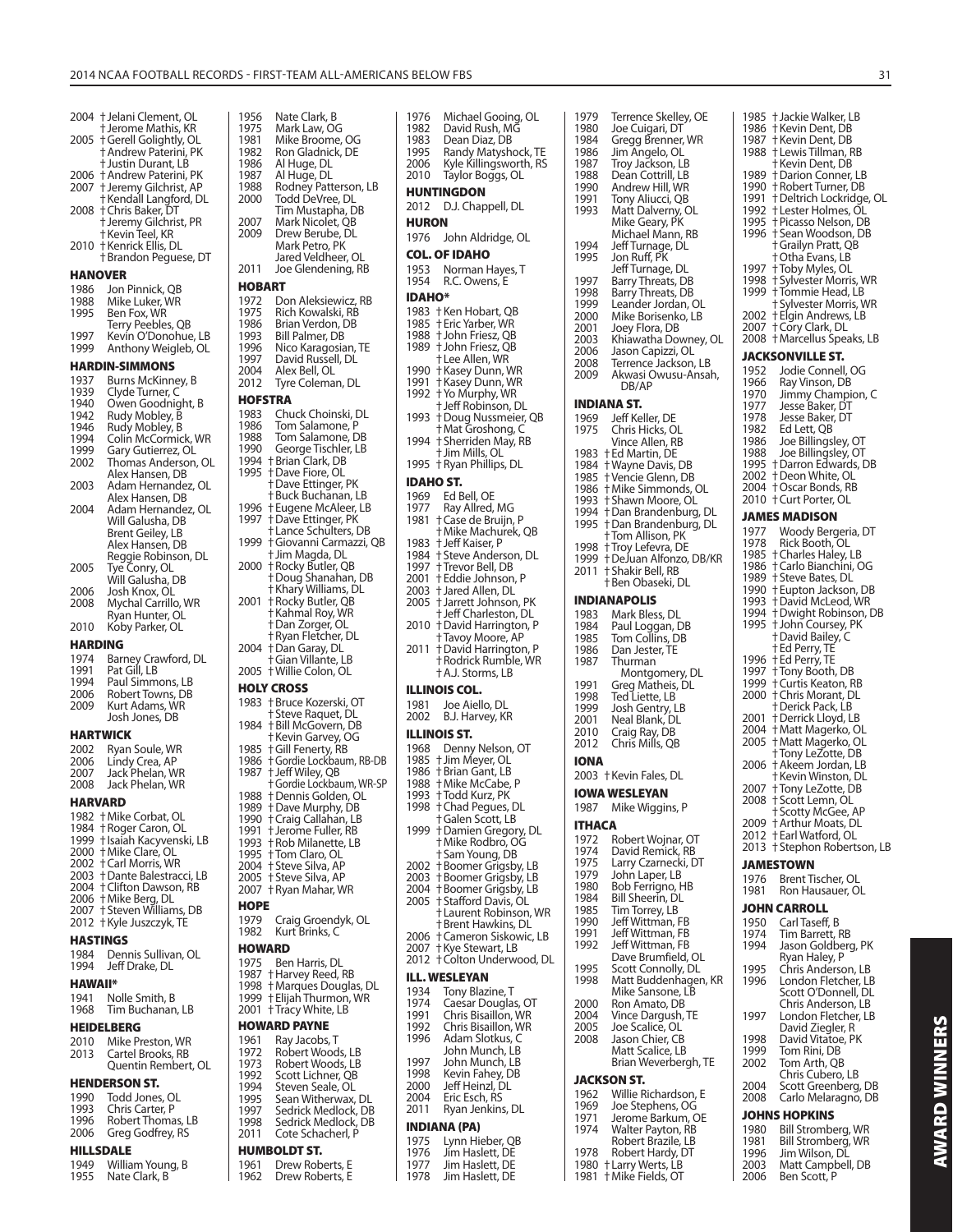#### 2012 Armand Jenifer, OL 2013 Ben Cranston, OL **JOHNSON C. SMITH** 1982 Dan Beauford, DE<br>1988 Ronald Capers, LB 1988 Ronald Capers, LB<br>2007 De'Audra Dix, AP De'Audra Dix, AP **JUNIATA** 1954 Joe Veto, T<br>1986 Steve Yerge 1986 Steve Yerger, OL<br>1987 Mark Dorner, DF 1987 Mark Dorner, DB<br>1999 Matt Eisenberg, V Matt Eisenberg, WR **KANSAS WESLEYAN** 1935 Virgil Baker, G 1956 Larry Houdek, B **KEAN** 1987 Kevin McGuirl, TE **KENTUCKY ST.** 1972 Wiley Epps, LB<br>1998 Cletidus Hunt. 1998 Cletidus Hunt, DL<br>1999 Ike Iheieto, TE 1999 Ike Ihejeto, TE<br>2005 Marcus Wrigh Marcus Wright, KR **KENYON** 1974 Jim Myers, WR 2008 Yancy Edwards, OL **KING'S (PA)** 2000 Damon Saxon, RB<br>2001 Steven Wilson, DL 2001 Steven Wilson, DL<br>2002 Steven Wilson, DL 2002 Steven Wilson, DL<br>2005 Geoff Troy, PK 2005 Geoff Troy, PK<br>2006 Craig Haywoo Craig Haywood, DB **KNOX** 1986 Rich Schiele, TE<br>1987 Chris Vogel, WR 1987 Chris Vogel, WR<br>1996 Chris Warwick, F 1996 Chris Warwick, PK<br>1998 Losh Fourdyce, DL 1998 Josh Fourdyce, DL 2012 Mike Hendrick, LB **KNOXVILLE** 1977 Dwight Treadwell, OL **KUTZTOWN** 1977 Steve Head, OG<br>1995 John Moblev, LE 1995 John Mobley, LB<br>1997 Denauld Brown. 1997 Denauld Brown, DL<br>2001 Pete Mendez, DB 2001 Pete Mendez, DB<br>2002 Pete Mendez, DB 2002 Pete Mendez, DB<br>2007 Brian Bingnear, D Brian Bingnear, DB **LA SALLE** 1938 George Somers, T 1939 Frank Loughney, G **LA VERNE** 1972 Dana Coleman, DT<br>1991 Willie Reyna, QB 1991 Willie Reyna, QB<br>1995 Anthony Jones, F Anthony Jones, RB **LAFAYETTE** 1979 † Rich Smith, TE 1981 † Joe Skladany, LB 1982 † Tony Green, DL 1988 † Frank Baur, QB 1992 † Edward Hudak, OL 1996 † B.J. Galles, DB 1997 † Dan Bengele, LB 2004 + Joe McCourt, RB 2005 † Maurice Bennett, LB 2006 † Mike Saint Germain, OL 2007 † Jesse Padilla, OL **LAKE FOREST** 2002 Casey Urlacher, LB **LAKELAND** 1989 Jeff Ogiego, P **LAMAR** 1957 Dudley Meredith, T<br>1961 Robby Jancik B 1961 Bobby Jancik, B<br>1967 Spergon Wynn, 0 Spergon Wynn, OG 1983 † Eugene Seale, LB 1985 † Burton Murchison, RB **LAMBUTH** 1993 Jo Jo Jones, RB<br>1994 Jo Jo Jones, RB Jo Jones, RB 2005 Evan Granier, PK **LANE LEHIGH LIBERTY** 2011 Tim Green, DL

#### 1973 Edward Taylor, DT **LANGSTON** 1973 Thomas Henderson, DE<br>1994 Paul Reed, DB Paul Reed, DB **LAWRENCE**<br>1949 Claud 1949 Claude Radtke, E<br>1967 Charles McKee, O 1967 Charles McKee, QB<br>1977 Frank Bouressa. C 1977 Frank Bouressa, C 1978 Frank Bouressa, C<br>1980 Scott Reppert, HB 1980 Scott Reppert, HB<br>1981 Scott Reppert, HB 1981 Scott Reppert, HB<br>1982 Scott Reppert, RB 1982 Scott Reppert, RB<br>1983 Murray McDonoug 1983 Murray McDonough, DB<br>1986 Dan Galante DI 1986 Dan Galante, DL<br>1995 Brad Olson, RB 1995 Brad Olson, RB Brad Olson, FB **LEBANON VALLEY** 2003 Scott Marek, TE 1949 Robert Numbers, C<br>1950 Dick Doyne, B 1950 Dick Doyne, B<br>1957 Dan Nolan, B 1957 Dan Nolan, B<br>1959 Walter Meincl 1959 Walter Meincke, T<br>1969 Thad Jamula, OT 1969 Thad Jamula, OT<br>1971 John Hill, C 1971 John Hill, C<br>1973 Kim McQuil 1973 Kim McQuilken, QB<br>1975 Joe Sterrett, QB 1975 Joe Sterrett, QB<br>1977 Steve Kreider, W Steve Kreider, WR Mike Reiker, QB<br>1979 + Dave Melone, O  $\dagger$  Dave Melone, OT † Jim McCormick, DL 1980 † Bruce Rarig, LB 1983 † John Shigo, LB<br>1985 † Rennie Benn V 1985 † Rennie Benn, WR 1990 † Keith Petzold, OL<br>1993 † Dave Cecchini, W 1993 † Dave Cecchini, WR<br>1995 † Brian Klingerman, 1  $\dagger$ Brian Klingerman, WR † Rabih Abdullah, RB<br>1996 ± Ben Talbott P † Ben Talbott, P 1998 † Nick Martucci, DL<br>1999 † Jan Eason, LB + Ian Eason, LB 2000 † Brian McDonald, OL 2001 † Abdul Byron, DB † Josh Snyder, WR 2002 † Jeff Santacroce, OL  $\dagger$  Adam Bergen, TE 2004 † Adam Bergen, TE 2009 † Matt Coen, LB 2010 † Jerard Cribbs, DB † Will Rackley, OL 2011 † Ryan Spadola, WR **LENOIR-RHYNE**<br>1952 Steve Truc 1952 Steve Trudnak, B<br>1962 Richard Kemp, B 1962 Richard Kemp, B<br>1967 Fddie Joyner OT 1967 Eddie Joyner, OT<br>1992 – Jason Monday, PI 1992 Jason Monday, PK<br>1994 Leonard Davis, RB 1994 Leonard Davis, RB<br>2010 Chandler Rearden 2010 Chandler Rearden, OL<br>2013 Michael Green, DB Michael Green, DB Joe Ray, OL **LEWIS & CLARK** 1968 Bill Bailey, DT<br>1991 Dan Ruhl, RB 1991 Dan Ruhl, RB<br>2011 Shawn Evans Shawn Evans, TE 1982 John Sanders, LB<br>1986 Mark Mathis, DB 1986 Mark Mathis, DB<br>1995 † Andrew McFadd 1995 † Andrew McFadden, KR † Tony Dews, TE<br>1998 ± Jesse Riley, LB 1998 † Jesse Riley, LB<br>2000 † Jason Wells, D 2000 † Jason Wells, DL 2008 † Rashad Jennings, RB † Matt Bevins, PK 2010 † Matt Bevins, PK † Chris Summers, WR 2011 † Matt Bevins, PK † Chris Summers, WR **LINCOLN (MO)** 1953 Leo Lewis, B<br>1954 Leo Lewis, B 1954 Leo Lewis, B<br>2004 Brandon Bea Brandon Beard, DL **LINCOLN (PA) LINDENWOOD (MO) LIU POST LORAS**

| 2013                 | Pierre Desir, DB                                       |
|----------------------|--------------------------------------------------------|
| <b>LINFIELD</b>      |                                                        |
| 1957                 | Howard Morris, G                                       |
| 1964                 | Norman Musser, C                                       |
| 1972<br>1975         | Bernard Peterson, OE<br>Ken Cutcher, OL                |
| 1978                 | Paul Dombroski, DB                                     |
| 1980                 | Alan Schmidlin, QB                                     |
| 1983<br>1984         | Steve Lopes, OL<br>Steve Boyea, OL                     |
| 1994                 |                                                        |
| 2002                 | Darrin Cáusey, LB<br>Daryl Agpalsa, OL                 |
|                      | David Russell, RB                                      |
| 2003                 | Ray Lions, DB                                          |
|                      | Tyler Matthews, QB<br>James Wilson, P                  |
| 2004                 | Casey Allen, WR                                        |
|                      | Brett Elliott, QB                                      |
| 2005                 | Brandon Hazenberg, RS                                  |
|                      | Casey Allen, WR<br>Brett Elliott, QB                   |
|                      | Josh Ort, DB                                           |
| 2008<br>2009         | Scott Birkhofer, PK<br>Scott Millenbach, OL            |
| 2010                 | Eric Hedin, DL                                         |
| 2011                 | Drew Fisher, DB                                        |
| 2012<br>2013         | Brynnan Hyland, DL                                     |
|                      | Dom Forrest, LB<br>Steven Schultz, OL                  |
|                      | Tyler Steele, DL                                       |
|                      | LIVINGSTONE                                            |
| 1984                 | Jo Jo White, RB                                        |
| 1998                 | Charles Cooley, OL                                     |
| 2003                 | Jason Ocean, LB                                        |
| 2004                 | Moises Gordon, LB                                      |
|                      | LOCK HAVEN                                             |
| 1945                 | Robert Eyer, E                                         |
|                      | LONG BEACH ST.                                         |
| 1968                 | <b>Bill Parks, OE</b>                                  |
| 1969<br>1970         | Leon Burns, FB<br>Leon Burns, RB                       |
| 1971                 | Terry Metcalf, RB                                      |
|                      |                                                        |
| LIU POST             |                                                        |
| 1971                 |                                                        |
| 1977                 | Gary Wichard, QB                                       |
| 1978                 |                                                        |
| 1981                 | John Mohring, DE<br>John Mohring, DE<br>Tom DeBona, WR |
| 1989<br>2000         | John Levelis, DL<br>William Yarocki, DL                |
| 2001                 | lan Smart, RB                                          |
| 2002                 | Jon Isopo, OG                                          |
| 2004                 | lan Smart, RB<br>Joe Gangemi, LB                       |
|                      | Xavier Brown, DL                                       |
| 2009<br>LORAS        |                                                        |
| 1947                 | Robert Hanlon, B                                       |
| 1984                 | James Drew, P                                          |
| 1997<br>2005         | Shane Davis, RB                                        |
|                      | Ross Dillavou, DL                                      |
|                      | LOS ANGELES ST.                                        |
| 1964                 | Walter Johnson, OG                                     |
|                      | LOUISIANA COL.                                         |
| 1950<br>2009         | Bernard Calendar, E                                    |
|                      | Jordan Rideaux, AP                                     |
| 1969                 | <b>LA.-LAFAYETTE*</b>                                  |
|                      | Glenn LaFleur, LB                                      |
|                      | <b>LA.-MONROE*</b>                                     |
| 1967<br>1970         | Vic Bender, C                                          |
| 1972                 | Joe Profit, RB<br>Jimmy Edwards, RB                    |
| 1973                 | Glenn Fleming, MG                                      |
| 1974<br>1982         | Glenn Fleming, MG                                      |
|                      | † Arthur Christophe, C<br>+ Bruce Daigle, DB           |
| 1983                 | † Mike Grantham, OG                                    |
|                      | † Mike Grantham, OG                                    |
| 1984<br>1985<br>1987 | + Mike Turner, DB<br>+ John Clement, OT                |
|                      | † Claude Brumfield, DT                                 |
|                      | † Cyril Crutchfield, DB                                |
| 1988<br>1989         | + Jackie Harris, E                                     |

| 1992 + Jeff Blackshear, OL                                                                       | 2002                                             | Khalid Abdullah, LB                         |
|--------------------------------------------------------------------------------------------------|--------------------------------------------------|---------------------------------------------|
| † Vic Zordan, OL<br>† Roosevelt Potts, RB                                                        | 2009<br>2010                                     | Jonas Randolph, RB<br>Jonas Randolph, RB    |
| 1993 †Raymond Batiste, OL                                                                        | 2011                                             | Jonas Randolph, RB                          |
| † James Folston, DL                                                                              | <b>MARSHALL*</b>                                 |                                             |
| <b>LOUISIANA TECH*</b>                                                                           | 1937                                             | William Smith, E                            |
| 1941<br>Garland Gregory, G<br>1946<br>Mike Reed, G                                               | 1940<br>1941                                     | Jackie Hunt, B<br>Jackie Hunt, B            |
|                                                                                                  | 1987 + Mike Barber, WR                           |                                             |
|                                                                                                  |                                                  | + Sean Doctor, TE                           |
| 1968 Terry Bradshaw, QB<br>1969 Terry Bradshaw, QB<br>1972 Roger Carr, WR<br>1973 Roger Carr, FL | 1988 + Mike Barber, WR                           | + Sean Doctor, TE                           |
| 1974<br>Mike Barber, TE                                                                          | 1990 + Eric Ihnat, TE<br>1991 + Phil Ratliff, OL |                                             |
| Fred Dean, DT<br>1982 †Matt Dunigan, QB                                                          | 1992 + Michael Payton, QB                        |                                             |
| 1984 + Doug Landry, LB                                                                           |                                                  | † Troy Brown, WR                            |
| † Walter Johnson, DE                                                                             | + Phil Ratliff, OL                               |                                             |
| 1985 †Doug Landry, LB<br>1986 †Walter Johnson, LB-DE                                             | 1993 † Chris Deaton, OL                          | † William King, LB                          |
| 1987 + Glenell Sanders, LB                                                                       |                                                  | † Roger Johnson, DB                         |
| 1988 †Glenell Sanders, LB                                                                        | 1994 † Roger Johnson, DB                         | † William Pannell, OL                       |
| <b>LOUISVILLE*</b><br>1957                                                                       |                                                  | † Travis Colquitt, P                        |
| Leonard Lyles, B                                                                                 | 1995<br>+ Chris Parker, RB                       | † William Pannell, OL                       |
| <b>LOYOLA CHICAGO</b><br>Billy Roy, B<br>1935                                                    | † Billy Lyon, DL                                 |                                             |
| Clay Calhoun, B<br>1937                                                                          |                                                  | † Melvin Cunningham                         |
| <b>LOYOLA MARYMOUNT</b>                                                                          | 1996 † Randy Moss, WR<br>† Billy Lyon, DL        |                                             |
| 1942<br>Vince Pacewic, B                                                                         |                                                  | † Aaron Ferguson, Ol                        |
| <b>LUTHER</b>                                                                                    | +B.J. Cohen, DL                                  | + Jermaine Swafford,                        |
| 1957<br>Bruce Hartman, T                                                                         |                                                  | † Eugene McAleer, LB                        |
| Tyler Sherden, AP<br>2007<br>Jon Stavast, OL                                                     |                                                  | † Melvin Cunningham                         |
| 2010<br>Kyle McGivney, LB                                                                        | <b>MARTIN LUTHER</b>                             |                                             |
| LYCOMING                                                                                         | 1997                                             | John Feuersthaler, I                        |
| 1983<br>John Whalen, OL                                                                          | MARY                                             |                                             |
| 1985<br>Walt Zataveski, OL<br>1989<br>Rick Bealer, DB                                            | 2011<br>2013                                     | Tyler Steffan, WR<br>Grant Singer, LB       |
| 1990<br>Rick Bealer, DB                                                                          | <b>MARY HARDIN-BAYLOR</b>                        |                                             |
| Darrin Kenney, OT<br>1991<br>Don Kinney, DL                                                      | 2001                                             | Preston Meyer, LB                           |
| Bill Small, LB                                                                                   | 2002                                             | Ryan Harris, OL                             |
| 1996<br>Michael Downey, OL                                                                       | 2003                                             | Preston Meyer, LB<br>Tony Salazar, DB       |
| 1998<br>Jason Marraccini, QB<br>1999<br>Cameron Coleman, DL                                      | Matt Bush, C<br>2004                             |                                             |
| 2011<br>Anthony Marascio, DL                                                                     | 2005                                             | Jeff Oliver, OL<br>Hunter Hamrick, P        |
| 2013<br>Tanner Troutman, DB                                                                      | 2006                                             | Jerrell Freeman, LB                         |
| <b>MacMURRAY</b>                                                                                 |                                                  | Josh Kubiak, DB                             |
|                                                                                                  |                                                  |                                             |
| 1997<br>Jamie Lee, RB<br>1998                                                                    | 2007                                             | Zach Newcomb, PK<br>Jerrell Freeman, LB     |
| Jamie Lee, RB<br>2001<br>Curtis Fisher, OL                                                       |                                                  | Caleb Woodall, OL                           |
| MAINE                                                                                            | 2008<br>Eric Henri, LB                           |                                             |
| 1965<br>John Huard, LB                                                                           |                                                  | Josh Littlejohn, OL<br>Derrick Williams, DE |
| 1966<br>John Huard, LB<br>1980 †Lorenzo Bouier, RB                                               | 2009                                             | Bryson Tucker, DB/A                         |
| 1989 †Carl Smith, RB                                                                             | 2010<br>2011                                     | Dustin Davis, OL<br>Nate Menkin, OL         |
| † Scott Hough, OL                                                                                | 2012                                             | Javicz Jones, LB                            |
| 1990 + Claude Pettaway, DB<br>1999 †Jojo Oliphant, DL                                            | 2013                                             | Brodrick Crain, DB<br>Silvio Diaz, DL       |
| 2001 + Chad Hayes, TE                                                                            | <b>UMES</b>                                      |                                             |
| † Stephen Cooper, LB<br>† Lennard Byrd, KR                                                       | 1964                                             | John Smith, DT                              |
| 2002 † Stephen Cooper, LB                                                                        | 1968                                             | Bill Thompson, DB                           |
| 2006 †Matt King, DL<br>2008 + Jovan Belcher, DL                                                  | <b>MARYVILLE (TN)</b>                            |                                             |
| <b>MAINE MARITIME</b>                                                                            | 1967                                             | Steve Dockery, DB                           |
| 1992<br>Kirk Matthieu, RB                                                                        | 1973<br>1977                                     | Earl McMahon, OG<br>Wayne Dunn, LB          |
| 1995<br>Rob Marchitello, RB                                                                      | 1992                                             | Tom Smith, OL                               |
| 2009<br>Jim Bower, RB<br>2010<br>Jim Bower, RB                                                   | 1993                                             | Tom Smith, OL                               |
| <b>MANSFIELD</b>                                                                                 | <b>MASSACHUSETTS*</b><br>1952                    |                                             |
| 2002<br>Dan Holland, LB                                                                          | 1963                                             | Tony Chambers, OE<br>Paul Graham, T         |
| 2003<br>Dan Holland, LB                                                                          | 1964<br>1967                                     | Milt Morin, DE                              |
| <b>MARIETTA</b>                                                                                  | 1971                                             | Greg Landry, QB<br>William DeFlavio, M      |
| 1996<br>Dante Brown, RB                                                                          | 1972                                             | Steve Schubert, OE                          |
| <b>MARIST</b>                                                                                    | 1973<br>Tim Berra, OE<br>1975                    | Ned Deane, OL                               |
| 2013 † Terrance Fede, DL                                                                         | 1976                                             | Ron Harris, DB                              |
| <b>MARS HILL</b><br>1978<br>Alan Rice, OL                                                        | 1977                                             | Kevin Cummings, T<br>Bruce Kimball, OL      |
| 1979<br>Steven Campbell, DB                                                                      | 1978                                             | Bruce Kimball, OG                           |
| 1987<br>Lee Marchman, LB                                                                         | 1980                                             | +Bob Manning, DB                            |
| 2000<br>Terrence Stokes, RB<br>2001<br>David Cassell, TE                                         | 1981<br>1982                                     | † Garry Pearson, RB<br>† Garry Pearson, RB  |

| 2009<br>2010<br>2011 | Jonas Randolph, RB<br>Jonas Randolph, RB<br>Jonas Randolph, RB                 |
|----------------------|--------------------------------------------------------------------------------|
|                      | <b>MARSHALL*</b>                                                               |
| 1937                 | William Smith, E                                                               |
| 1940                 | Jackie Hunt, B<br>Jackie Hunt, B                                               |
| 1941                 |                                                                                |
| 1987                 | † Mike Barber, WR                                                              |
| 1988                 | <sup>†</sup> Sean Doctor, TE<br>† Mike Barber, WR<br><u>† Sean Doster</u> , TF |
|                      | +Sean Doctor,<br>ΙF                                                            |
| 1990                 | <b>†Eric Ihnat, TE</b>                                                         |
| 1991                 | † Phil Ratliff, OL                                                             |
| 1992                 | + Michael Payton, QB<br>+ Troy Brown, WR<br>+ Phil Ratliff, OL                 |
|                      |                                                                                |
|                      |                                                                                |
| 1993                 | + Chris Deaton, OL                                                             |
|                      | +William King, LB                                                              |
|                      | † Roger Johnson, DB<br>† Roger Johnson, DB                                     |
| 1994                 |                                                                                |
|                      | † William Pannell, OL<br><b>+Travis Colquitt, P</b>                            |
| 1995                 | + Chris Parker, RB                                                             |
|                      | † William Pannell, OL                                                          |
|                      | †Billy Lyon, DL                                                                |
|                      | † Melvin Cunningham, DB                                                        |
| 1996                 | † Randy Moss, WR                                                               |
|                      | † Billy Lyon, DL                                                               |
|                      | + Aaron Ferguson, OL                                                           |
|                      | +B.J. Cohen, DL                                                                |
|                      | + Jermaine Swafford, LB                                                        |
|                      | † Eugene McAleer, LB<br>† Melvin Cunningham, DB                                |
|                      |                                                                                |
|                      | MARTIN LUTHER                                                                  |
| 1997                 | John Feuersthaler, DB                                                          |
| MARY                 |                                                                                |
| 2011                 | Tyler Steffan, WR                                                              |
| 2013                 | Grant Singer, LB                                                               |
|                      |                                                                                |
|                      | MARY HARDIN-BAYLOR                                                             |
| 2001<br>2002         | Preston Meyer, LB                                                              |
|                      | Ryan Harris, OL<br>Preston Meyer, LB                                           |
| 2003                 |                                                                                |
| 2004                 | Tony Salazar, DB<br>Matt Bush, C                                               |
|                      | Jeff Oliver, OL                                                                |
| 2005                 | Hunter Hamrick, P                                                              |
|                      |                                                                                |
| 2006                 | Jerrell Freeman, LB                                                            |
|                      | Josh Kubiak, DB                                                                |
|                      | Zach Newcomb, PK                                                               |
| 2007                 | Jerrell Freeman, LB                                                            |
|                      | Caleb Woodall, OL                                                              |
| 2008                 | Eric Henri, LB                                                                 |
|                      | Josh Littlejohn, OL                                                            |
|                      | Derrick Williams, DB                                                           |
| 2009<br>2010         |                                                                                |
| 2011                 | Bryson Tucker, DB/AP<br>Dustin Davis, OL                                       |
| 2012                 | Nate Menkin, OL<br>Javicz Jones, LB                                            |
| 2013                 | Brodrick Crain, DB                                                             |
|                      | Silvio Diaz, DL                                                                |
| UMES                 |                                                                                |
| 1964                 | John Smith, DT                                                                 |
| 1968                 | Bill Thompson, DB                                                              |
|                      |                                                                                |
|                      | MARYVILLE (TN)                                                                 |
| 1967                 | Steve Dockery, DB                                                              |
| 1973                 | Earl McMahon, OG                                                               |
| 1977<br>1992         | Wayne Dunn, LB<br>Tom Smith, OL                                                |
| 1993                 | Tom Smith, OL                                                                  |
|                      |                                                                                |
|                      | <b>MASSACHUSETTS*</b>                                                          |
| 1952                 |                                                                                |
| 1963                 | Tony Chambers, OE<br>Paul Graham, T                                            |
| 1964                 | Milt Morin, DE                                                                 |
| 1967<br>1971         | Greg Landry, QB                                                                |
| 1972                 | William DeFlavio, MG<br>Steve Schubert, OE                                     |
| 1973                 | Tim Berra, OE                                                                  |
| 1975                 | Ned Deane, OL                                                                  |
| 1976                 | Ron Harris, DB                                                                 |
| 1977                 | Kevin Cummings, TE                                                             |
|                      | Bruce Kimball, OL                                                              |
| 1978                 | Bruce Kimball, OG                                                              |
| 1980<br>1981         | † Bob Manning, DB                                                              |
| 1982                 | + Garry Pearson, RB<br>+ Garry Pearson, RB                                     |
|                      |                                                                                |
|                      |                                                                                |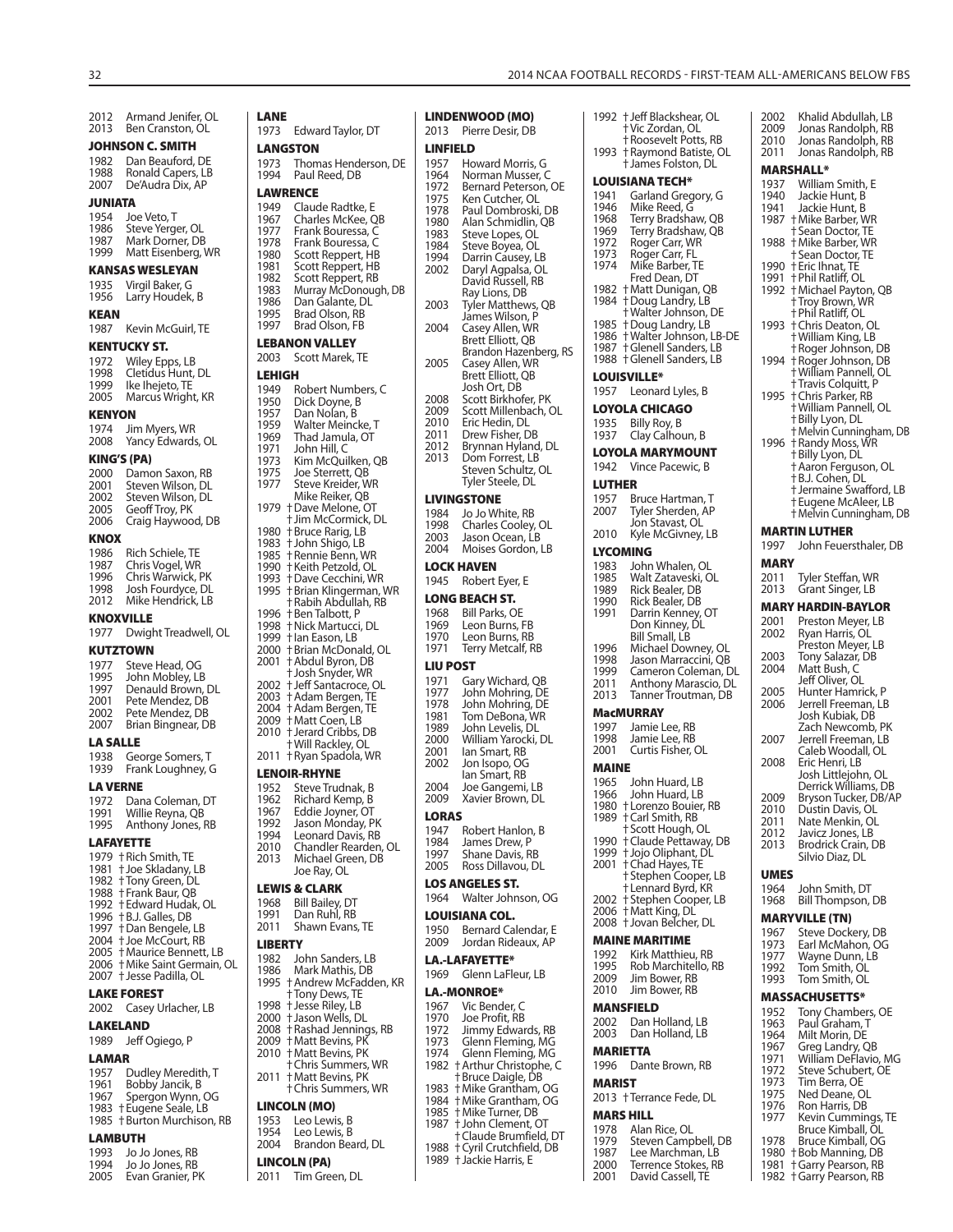| 1985<br>1988<br>1990<br>1992<br>1993<br>1994<br>1995<br>1998 | † Mike Dwyer, DL<br>† John McKeown, LB<br>+ Paul Mayberry, OL<br>† Don Caparotti, DB<br>† Bill Durkin, OL<br>† Breon Parker, DB<br>† Rene Ingoglia, RB<br>+ Marcel Shipp, RB<br>† Khari Samuel, LB<br><b>†Kerry Taylor, TE</b> |
|--------------------------------------------------------------|--------------------------------------------------------------------------------------------------------------------------------------------------------------------------------------------------------------------------------|
| 1999                                                         | † Jeremy Robinson, DB<br>† Kole Ayi, LB<br><sup>+</sup> Jerard White, DB<br>† Sean Higgins, TE                                                                                                                                 |
| 2000<br>2001<br>2004<br>2005<br>2006<br>2008                 | † Kole Ayi, LB<br>† Valdamar Brower, DL<br>+ Shannon James, DB<br>+ Shannon James, DB<br>+ James Ihedigbo, DB<br>† Alex Miller, OL<br>† Brett Arnold, P                                                                        |
| 2009<br>2010<br>2011                                         | † Armando Cuko, PK<br>† Vladimar Ducasse, OL<br>+ Jeromy Miles, DB<br>† Tyler Holmes, LB<br>† Tyler Holmes, LB                                                                                                                 |
|                                                              | <b>UMASS BOSTON</b>                                                                                                                                                                                                            |
| 1992                                                         | Sean Munroe, WR                                                                                                                                                                                                                |
|                                                              | UMASS DARTMOUTH                                                                                                                                                                                                                |
| 1998                                                         | Mike Cotton, DB                                                                                                                                                                                                                |
| MIT<br>1997                                                  | Duane Stevens, DB                                                                                                                                                                                                              |
|                                                              | <b>MASS. MARITIME</b>                                                                                                                                                                                                          |
| 1995                                                         | Paul Diamantopoulos,<br>DE                                                                                                                                                                                                     |
|                                                              | McDANIEL                                                                                                                                                                                                                       |
| 1951<br>1978<br>1979<br>1998<br>2001                         | Victor Makovitch, DG<br>Ricci Bonaccorsy, DL<br>Ricci Bonaccorsy, DL<br>Mat Mathias, OL<br>Jason Wingeart, DB                                                                                                                  |
|                                                              | <b>McMURRY</b>                                                                                                                                                                                                                 |
| 1949<br>1950<br>1958<br>1968<br>1974<br>1980                 | Brad Rowland, B<br>Brad Rowland, B<br>Charles Davis, G<br>Telly Windham, DE<br>Randy Roemisch, OT<br>Rick Nolly, OL                                                                                                            |
|                                                              | <b>MCNEESE ST.</b><br>1952 Charles Kuehn DE                                                                                                                                                                                    |

|      | MCNEESE 31.                                     |
|------|-------------------------------------------------|
| 1952 | Charles Kuehn, DE                               |
| 1969 | Glenn Kidder, OG                                |
| 1972 | James Moore, TE                                 |
| 1974 | James Files, OT                                 |
| 1982 | <b>+Leonard Smith, DB</b>                       |
| 1992 | <b>†Terry Irving, LB</b>                        |
| 1993 | t José Larios, PK                               |
|      | <b>†Terry Irving, LB</b>                        |
|      | 1994 + Ronald Cherry, OL                        |
|      | 1995 + Kavika Pittman, DL                       |
|      | +Marsh Buice, DL                                |
|      | +Zack Bronson, DB                               |
|      | † Vincent Landrum, LB                           |
|      | 1996 + Zack Bronson, DB                         |
|      | 1997 † Reggie Nelson, OL                        |
|      | <b>+Chris Fontenot, TE</b>                      |
|      | <b>+Donnie Ashley, PR</b>                       |
|      | 1998 + Reggie Nelson, OL                        |
|      | <b>+Charles Ayro, LB</b>                        |
|      | 2000 + Wes Hines, OL                            |
|      | + Jake Morrison, DL                             |
|      | 2001 + Joe Judge, DB                            |
|      | 2002 + Jason Davis, OL                          |
|      | +B.J. McNutt, DL                                |
|      | <b>+Hadley Prince, DB</b>                       |
|      | † Roderick Royal, LB<br>2003 †Dwight Hudler, OL |
|      | <b>+Roderick Royal, LB</b>                      |
|      | † B.J. Sams, AP                                 |
|      | +Keith Smith, DB                                |
|      | 2006 + Bryan Smith, DL                          |
|      | <b>†Steven Whitehead, RS</b>                    |
|      | 2007 + Bryan Smith, DL                          |
|      |                                                 |

#### **MEMPHIS\***

1954 Robert Patterson, G

| MENLO                                                                                                                                                                                                                                    |
|------------------------------------------------------------------------------------------------------------------------------------------------------------------------------------------------------------------------------------------|
| Nate Jackson, WR<br>Nate Jackson, WR<br>2000<br>2001<br>Jihad Mahasin, KR<br>2006                                                                                                                                                        |
| MERCHANT MARINE<br>Robert Wiechard, LB<br>1952<br>Harvey Adams, DE<br>Harold Krebs, DB<br>1969<br>1990<br>Anthony Jacobs, OL<br>1997<br>David McNeal, RB<br>2002                                                                         |
| <b>MERCYHURST</b><br>Trevor Kennedy, WR<br>2011<br>Steve Wakefield, PK<br>2013                                                                                                                                                           |
| MERRIMACK<br>Andrew Jackson, DB<br>Shawn Loiseau, LB<br>2008<br>2011                                                                                                                                                                     |
| METHODIST<br>Trayfer Monroe, DB<br>1997                                                                                                                                                                                                  |
| MIAMI (FL)*<br>1945<br>Ed Cameron, G<br>William Levitt, C                                                                                                                                                                                |
| MIAMI (OH)*<br>1982 †Brian Pillman, MG                                                                                                                                                                                                   |
| MICHIGAN TECH<br>Jim VanWagner, RB<br>1976<br>Joe Berger, OL<br>2004<br>Phil Milbrath, RB<br>2010<br>Todd Storm, DL<br>2011                                                                                                              |
| <b>MIDDLE TENN.*</b>                                                                                                                                                                                                                     |
| 1964<br>Jimbo Pearson, S<br>Keith Atchley, LB<br>1965<br>1983<br>† Robert Carroll, OL<br>1984<br>† Kelly Potter, PK<br>† Don Griffin, DB<br>† Don Thomas, LB<br>1985<br>1988<br>+ Joe Campbell, RB<br>1990<br>+ Steve McAdoo, OL<br>1991 |
| + Joe Campbell, RB<br>† Steve McAdoo, OL<br>1992<br>+ Pat Hicks, OL<br>1993<br>1995<br>† Nathaniel Claybrooks, DL                                                                                                                        |
| <b>MIDDLEBURY</b>                                                                                                                                                                                                                        |
| 1936<br>George Anderson, G<br>1983<br>Jonathan Good, DL<br>Andy Steele, LB<br>2000<br>Billy Chapman, TE<br>2012                                                                                                                          |
| <b>MIDLAND LUTHERAN</b>                                                                                                                                                                                                                  |
| Dave Marreel, DE<br>1976<br>1979<br>Scott Englehardt, OL                                                                                                                                                                                 |
| <b>MIDWESTERN ST.</b>                                                                                                                                                                                                                    |
| 2007<br>Daniel Polk, QB<br>2010<br>Amını Sılatolu, OL<br>Amini Silatolu, OL<br>2011<br>2013<br>Keidrick Jackson, RB                                                                                                                      |
| <b>MILLERSVILLE</b>                                                                                                                                                                                                                      |
| Robert Parr, DB<br>1976<br>Rob Riddick, RB<br>1980<br>1981<br>Mark Udovich, C<br>1986<br>Jeff Hannis, DL<br>1993<br>Scott Martin, DL                                                                                                     |
| Greg Faulkner, OL<br>1995<br>Kevin Cannon, AP<br>1998<br>Mike McFetridge, WR                                                                                                                                                             |
| MILLIKIN<br>1942<br>Virgil Wagner, B                                                                                                                                                                                                     |
| Mike Hall, KR<br>1992<br>2003<br>Andy Beals, PK                                                                                                                                                                                          |
| MILLSAPS<br>1972<br>Rowan Torrey, DB                                                                                                                                                                                                     |
| 1973<br>Michael Reams, LB<br>1976<br>Rickie Haygood, QB<br>David Culpepper, LB<br>1978<br>1979                                                                                                                                           |
| David Culpepper, LB<br>Edmond Donald, RB<br>1983<br>1985<br>Tommy Powell, LB<br>1990<br>Sean Brewer, DL<br>1991                                                                                                                          |
| Sean Brewer, DL<br>1992<br>Sean Brewer, DL<br>1993<br>Mitch Holloway, P<br>Kelvin Gladney, RB<br>1994<br>Matt O'Bryant, LB<br>2003                                                                                                       |

| 2010                         | Will Hawkins, LB<br>Will Hawkins, LB                                            |
|------------------------------|---------------------------------------------------------------------------------|
|                              | MILWAUKEE                                                                       |
| 1970                         | Pete Papara, LB                                                                 |
|                              | MINN. DULUTH                                                                    |
| 1974<br>1975                 | Mark Johnson, DB<br>Terry Egerdahĺ, RB                                          |
| 1976                         |                                                                                 |
| 1982                         | Ted McKnight, RB<br>Gary Birkholz, OG                                           |
| 2003<br>2008                 | Russ Rabe, DE<br>Nate Baier, OL                                                 |
|                              | Ted Schlafke, QB                                                                |
|                              | Tyler Yelk, DB                                                                  |
| 2009                         | Robbie Aurich, LB<br>Isaac Odim, RB                                             |
| 2010                         | Kiel Fechtelkotter, LB                                                          |
| 2011                         | Garth Heikkinen, OL                                                             |
| 2012<br>2013                 | Garth Heikkinen, OL<br>Colby Ring, LB                                           |
|                              | MINN. ST. MANKATO                                                               |
| 1973                         | Marty Kranz, DB                                                                 |
| 1987                         | Duane Goldammer, OG                                                             |
| 1991<br>1993                 | John Kelling, DB<br>Jamie Pass, QB                                              |
| 1994                         | Josh Nelsen, WR                                                                 |
| 1995                         | Mark Erickson, AP                                                               |
| 1996                         | Tywan Mitchell, WR                                                              |
| 1997                         | Greg Janacek, PK<br>Tywan Mitchell, WR<br>Tywan Mitchell, WR                    |
| 1998                         |                                                                                 |
| 2002<br>2003                 | Andrew Tippins, DL<br>Jared Ziemke, DB                                          |
| 2006                         | Melvin Matlock, RS                                                              |
| 2009                         | Andy Schoonover, OL<br>Sam Brockshus, PK                                        |
| 2012                         |                                                                                 |
| 1976                         | <b>MINN. ST. MOORHEAD</b><br>Rocky Gullickson, OG                               |
| 1984                         | Randy Sullivan, DB                                                              |
| 2006                         | Josh Jones, DB                                                                  |
|                              | MISSISSIPPI COL.                                                                |
| 1972<br>1979                 | Ricky Herzog, FL<br>Calvin Howard, RB                                           |
| 1980                         |                                                                                 |
| 1982                         | Bert Lyles, DE<br>Major Everett, RB                                             |
|                              |                                                                                 |
| 1983                         |                                                                                 |
| 1985<br>1988                 | Wayne Frazier, OL<br>Earl Conway, DL                                            |
| 1989                         | Terry Fleming, DL<br>Terry Fleming, DL                                          |
| 1990                         | Fred McAfee, RB                                                                 |
| 1992<br>1993                 | Johnny Poole, OL<br>Kelly Ray, C                                                |
| 2000                         | Wilson Hillman, P                                                               |
| 2007<br>2009                 | Jake Allen, WR                                                                  |
| 2011                         | Renard Ellis, TE<br>Jarrad Craine, DB                                           |
|                              | MISSISSIPPI VAL                                                                 |
| 1979                         |                                                                                 |
| 1983<br>1984                 |                                                                                 |
|                              | † Carl White, OG<br>† Jerry Rice, WR<br>† Jerry Rice, WR<br>† Willie Totten, QB |
| 1987                         | † Vincent Brown, LB                                                             |
|                              |                                                                                 |
|                              | † Ashley Ambrose, DB<br>† Terry Houzah, LB<br>† Terry Houzah, LB                |
| 1991<br>1997<br>1998<br>2005 | † Tyler Knight, LB                                                              |
|                              | MISSOURI S&T                                                                    |
| 1941<br>1969                 | Ed Kromka, T                                                                    |
| 1974                         | Frank Winfield, OG<br>Merle Dillow, TE                                          |
|                              | Bill Grantham, S                                                                |
| 1980<br>1993<br>2004         | Elvind Listerud, PK<br>Cole Drussa, TE                                          |
|                              | MO. SOUTHERN ST.                                                                |
| 1993                         | Rod Smith, WR                                                                   |
|                              | Ron Burton, LB                                                                  |
| 1995<br>2006                 | Yancy McKnight, OL                                                              |
|                              | Allen Barbre, OL<br>Brandon Williams, DL                                        |
| 2010<br>2011                 | Brandon Williams, DL                                                            |
| 2012                         | Brandon Williams, DL                                                            |
|                              | MISSOURI ST.                                                                    |
| 1966<br>1987<br>1989         | William Stringer, OG<br>† Matt Soraghan, LB<br>+ Mark Christenson, OL           |

2006 Chris Jackson, KR

| 1990         | † DeAndre Smith, QB                          |
|--------------|----------------------------------------------|
| 1991<br>1993 | + Bill Walter, DL<br>† Adrion Smith, DB      |
| 1995         | + DeLaun Fowler, LB<br>+ Michael Cosey, RB   |
| 1996         |                                              |
|              | † Wayne Boyer, PK<br>+ Mike Miano, DL        |
| 1997         | † Travis Brawner, PK                         |
| 2001<br>2004 | +P.J. Jones, LB<br>+ Jon Scifres, PK         |
| 2009         | † Clay Harbor, TE                            |
| 2010         | t David Arkin, OL                            |
| 2013         | † Caleb Schaffitzel, DB                      |
| 1947         | <b>MISSOURI VALLEY</b><br>James Nelson, G    |
| 1948         | James Nelson, G                              |
| 1949         | Herbert McKinney, T                          |
|              | MO. WESTERN ST.                              |
| 2003         | Pierre Thomas, DB                            |
| 2005<br>2008 | Jeremiah White, RB<br>Roger Allen, OL        |
| 2011         | David Bass, DL                               |
| 2012         | Greg Zuerlein, PK<br>Michael Hill, RB        |
|              | MONMOUTH                                     |
|              | 2002 + Joe Sentipal, LB                      |
|              | 2003 +Joe Sentipal, LB                       |
|              | 2008 †John Nalbone, TE                       |
|              | MONMOUTH (IL)                                |
| 1975<br>2009 | Ron Baker, RB<br>Anthony Goranson, DL        |
| 2011         | Alex Tanney, QB                              |
| MONTANA      |                                              |
| 1967         | Bob Beers, LB                                |
| 1970         | Ron Stein, DB<br>Greg Anderson, DB           |
| 1976<br>1979 | † Jim Hard, FL                               |
| 1983         | † Brian Salonen, TE                          |
| 1985<br>1987 | + Mike Rice, P                               |
| 1988         | † Larry Clarkson, OL<br>† Tim Hauck, DB      |
| 1989         | +Kirk Scafford, OL<br>† Tim Hauck, DB        |
| 1993         | +Dave Dickenson, QB                          |
| 1994         | † Todd Ericson, DB                           |
| 1995         | † Scott Gragg, OL<br>+Dave Dickenson, QB     |
|              | + Matt Wells, WR                             |
|              | † Mike Agee, OL<br>† Eric Simonson, OL       |
| 1996         | + Joe Douglass, WR                           |
|              | †Mike Agee, OL<br>+ Brian Ah Yat, QB         |
|              | + Jason Crebo, LB                            |
|              | <b>+David Kempfert, OL</b>                   |
| 1997<br>1999 | + Jason Crebo, LB<br>+ Kelley Bryant, DL     |
| 2000         | <b>+Drew Miller, QB</b>                      |
|              | † Thatcher Szalay, OL                        |
| 2001         | † Andy Petek, DL<br>† Thatcher Szalay, OL    |
|              | † Vince Huntsberger, DB<br>† Mark Spencer, P |
| 2002         | +Dylan McFarland, OL                         |
|              | † Trey Young, DB                             |
| 2003         | † Dylan McFarland, OL<br>† Chris Snyder, PK  |
| 2004         | t Cory Proctor, OL                           |
| 2006         | † Dan Carpenter, PK                          |
| 2007         | † Mike Murphy, DL                            |
| 2008         | + Kroy Biermann, DL<br>+ Colt Anderson, DB   |
| 2009         | t Colin Dow, OL<br>† Levi Horn, OL           |
|              | † Marc Mariani, WR                           |
| 2010<br>2011 | † Trumaine Johnson, DB                       |
|              | † Trumaine Johnson, DB<br>+Caleb McSurdy, LB |
| 2013         | † Danny Kistler Jr., OL                      |
|              | + Jordan Tripp, LB                           |
|              | MONTANA ST.                                  |
| 1966<br>1967 | Don Hass, HB<br>Don Hass, HB                 |
| 1970         | Gary Gustafson, LB                           |
| 1973         | Bill Kollar, DT                              |

Steve Kracher, RB 1976 Lester Leininger, DL

 † Dirk Nelson, P  $\dagger$  Sean Hill, DB 1997 † Neal Smith, DL 1999 † Matthew Peot, P 2003 † Corey Smith, RS † Kane Loane, DB 2005 † Jeff Bolton, OL 2007 † Bobby Daly, LB 2009 † Dane Fletcher, DL † Jeff Hansen, OL  $\dagger$  Jason Cunningham, K † Mike Person, OL 2012 † Jody Owens, LB † Caleb Schreibeis, DL 2013 † Brad Daly, DL **MONTANA TECH** 1973 James Persons, OT<br>1980 Steve Hossler, HB 1980 Steve Hossler, HB<br>1981 Craig Opatz, OL Craig Opatz, OL **MONTCLAIR ST.** 1975 Barry Giblin, DB<br>1977 Mario Benimeo. 1977 Marío Benimeo, DT<br>1979 Tom Morton, Ol 1979 Tom Morton, OL<br>1980 Sam Mills, LB 1980 Sam Mills, LB<br>1981 Terrance Port 1981 Terrance Porter, WR<br>1982 Mark Casale, QB 1982 Mark Casale, QB<br>1984 Jim Rennae, OL 1984 Jim Rennae, OL<br>1985 Dan Zakashefsk 1985 Dan Zakashefski, DL<br>1986 Dan Zakashefski, DL 1986 Dan Zakashefski, DL<br>1989 Paul Cioffi, LB 1989 Paul Cioffi, LB<br>1990 Paul Cioffi, LB 1990 Paul Cioffi, LB<br>1993 Jeff Bargiel, D 1993 Jeff Bargiel, DL<br>1995 Jeff Bargiel, DL 1995 Jeff Bargiel, DL 1996 Jeff Bargiel, DL<br>2009 Dominique Dix 2009 Dominique Dixon, DB<br>2011 Chris D'Andrea, RB Chris D'Andrea, RB **MORAVIAN** 2002 Jarrod Pence, DB

1978 Jon Borchardt, OT 1981 † Larry Rubens, OL 1984 † Mark Fellows, LB

## **MOREHEAD ST.**

- 1938 John Horton, C<br>1942 Vincent Zachen 1942 Vincent Zachem, C<br>1969 Dave Haverdick, DT Dave Haverdick, DT
- 1982 † John Christopher, P 1986 † Randy Poe, OG

## **MOREHOUSE**

2008 Jeffrey Cargile, DB 2010 Darrin Nettles, DL 2011 David Carter, RB

#### **MORGAN ST.**

- 1965 Willie Lanier, LB<br>1967 Jeff Queen, DE 1967 Jeff Queen, DE<br>1970 Willie Germany 1970 Willie Germany, DB<br>1972 Stan Cherry, LB 1972 Stan Cherry, LB<br>1973 Fugene Simms. 1973 Eugene Simms, LB 1978 Joe Fowlkes, DB 1980 Mike Holston, WR 1993 † Matthew Steeple, DL 2007 † Chad Simpson, RB **MORNINGSIDE** 1949 Connie Callahan, B 1991 Jorge Diaz, PK **MT. ST. JOSEPH** 2006 Matt Lawless, LB 2009 Erik Prosser, LB 2012 James Clay, RB **MOUNT UNION**
- 1984 Troy Starr, LB<br>1987 Russ Kring, RI 1987 Russ Kring, RB<br>1990 Ken Edelman, Ken Edelman, PK Dave Lasecki, LB<br>1992 Mike Elder, OL Mike Elder, OL Jim Ballard, QB Chris Dattilio, LB<br>1993 Rob Atwood, TE Rob Atwood, TE Jim Ballard, QB Ed Bubonics, WR Mike Hallet, DL<br>1994 Rob Rodgers L 1994 Rob Rodgers, LB<br>1995 Mike Wonderfer, Mike Wonderfer, OG Matt Liggett, DL

**AWARD WINNERS AWARD WINNERS**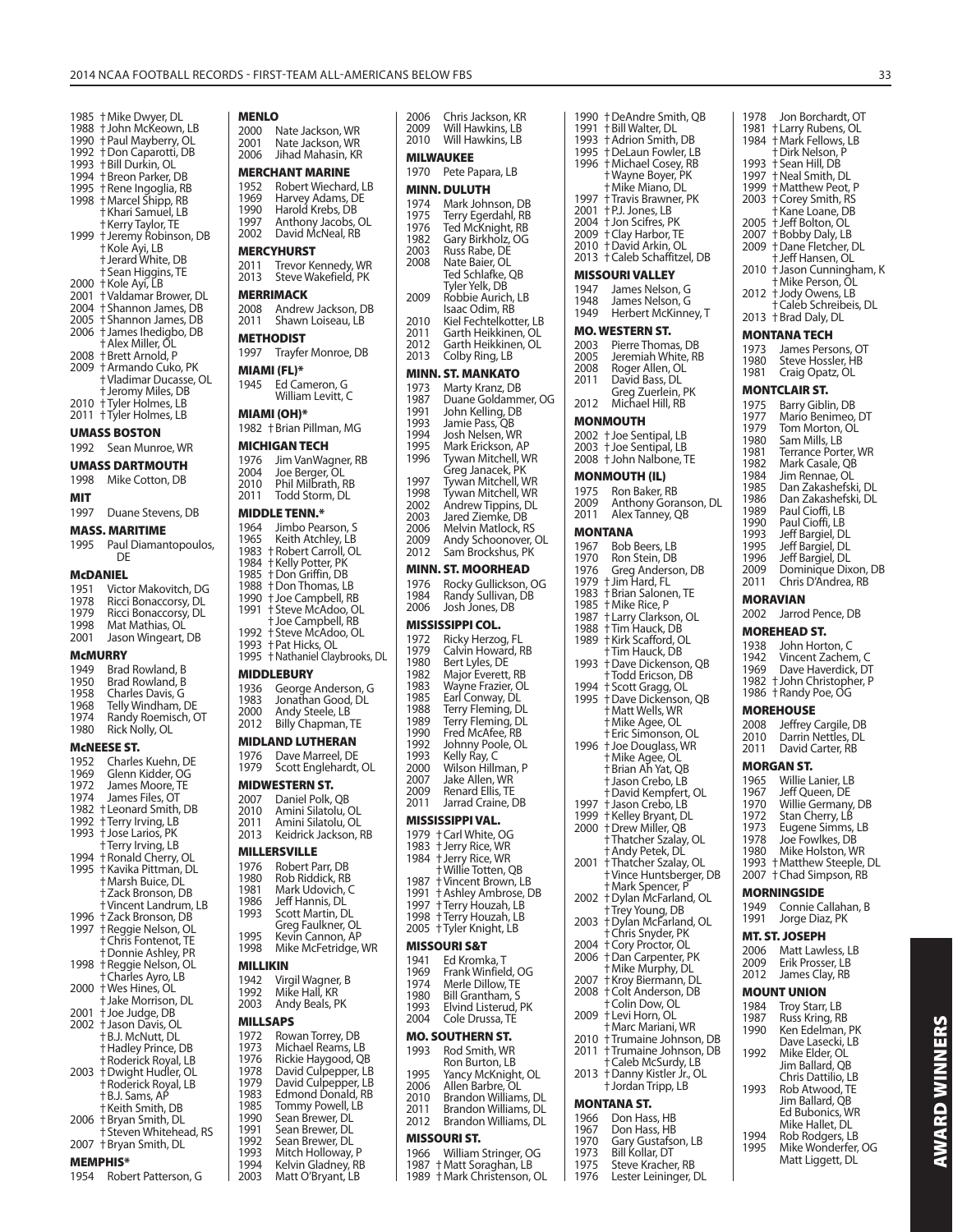| 1996         | Bill Borchert, QB                                      | NEI        |
|--------------|--------------------------------------------------------|------------|
|              | Joe Weimer, OL<br>Josh Weber, OT                       | 197        |
| 1997         | Brian Wervey, LB<br>Bill Borchert, QB                  | 197        |
|              | Joe Weimer, OL                                         | 199<br>199 |
| 1998         | Vic Ricketts, G<br>Jason Hall, LB                      | 200        |
|              | Kris Bugara, DB                                        | 200        |
| 1999<br>2000 | Tom Bauer, OL<br>Jason Gerber, OT                      | 200<br>200 |
|              | Adam Marino, WR                                        | 201        |
| 2001         | Gary Smeck, QB<br>Chuck Moore, RB                      | 201        |
|              | Adam Indorf, OL<br>Todd Bhraden, DL                    | NEI<br>196 |
|              | Matt Campbell, DL                                      | 196        |
| 2002         | Chris Kern, DB<br>Larry Kinnard, OT                    | 197<br>197 |
|              | Dan Pugh, RB                                           | 198<br>198 |
|              | Matt Campbell, DE<br>Chris Kern, DB                    | 198        |
| 2003         | Robert Bradley, OL                                     | 198<br>198 |
|              | Larry Kinnard, OL<br>Randell Knapp, WR                 | 199        |
|              | Shaun Spisak, LB                                       | 199<br>200 |
| 2004         | Jesse Clum, DB<br>Johnny Josef, DL                     | 200        |
|              | Summy Suser, DE<br>Shaun Spisak, LB<br>Jason Lewis, OL | 200<br>200 |
| 2005         | Mike Gibbons, LB                                       | 200        |
|              | Ross Watson, DB                                        | 200<br>200 |
| 2006         | Derek Blanchard, OL<br>Pierre Garcon, WR               |            |
|              | Nate Kmic, RB                                          | 200        |
|              | Matt Kostelnik, DB<br>Jason Lewis, OL                  | 200        |
|              | Justen Stickley, DE                                    | NEI        |
| 2007         | Derek Blanchard, OL<br>Pierre Garcon, WR               | 199<br>199 |
|              | Nate Kmic, RB<br>Matt Kostelnik, DB                    | 199        |
|              | Pat McCullough, DL                                     | 200        |
|              | Greg Micheli, QB<br>Eric Safran, OL                    | NE\<br>195 |
| 2008         | James Herbert, DE                                      | 197        |
|              | Nate Kmic, RB<br>Greg Micheli, QB                      | 197        |
|              | Luke Summers, OL                                       | 197        |
| 2009         | Caleb Crowl, OL<br>Sam Kershaw, LB                     | 198        |
|              | Cecil Shorts, WR                                       |            |
| 2010         | Matt Williamson, DL<br>Cecil Shorts, WR                | 198        |
| 2011         | Charles Dieuseul, DL                                   | 198        |
|              | Nick Driskill, DB<br>Brett Ekkens, OL                  | 198        |
| 2012         | Chris Denton, AP                                       |            |
|              | Charles Dieuseul, LB<br>Nick Driskill, DB              | 198        |
| 2013         | Kevin Burke, QB                                        |            |
|              | <b>MUHLENBERG</b>                                      | 198        |
| 1946<br>1947 | George Bibighaus, E<br>Harold Bell, B                  | 198<br>199 |
| 1993         | Rob Lokerson, WR                                       |            |
| 1999<br>2000 | Joshua Carter, KR<br>Joshua Carter, KR                 | 199        |
| 2002         | Chris Reed, PK                                         | UNI        |
| 2011         | Patrick McDonough, LB                                  | 197<br>197 |
| 1937         | <b>MURRAY ST.</b><br>Elmer Cochran, G                  | 197        |
| 1973         | Don Clayton, RB                                        | NE\        |
| 1979<br>1986 | +Terry Love, DB<br>t Charley Wiles, OL                 | 195<br>196 |
| 1995         | <b>+Derrick Cullors, RB</b>                            | 197        |
| 1996         | +William Hampton, DB<br>† William Hampton, DB          | 197<br>197 |
| 2001         | † Shane Andrus, PK                                     |            |
| 2008<br>2009 | † Nathan Williams, LB<br>† Austen Lane, DL             | 198<br>198 |
| 2011         | † Dontrell Johnson, AP                                 | 199        |
| 2012         | † Walter Powell, AP                                    | 199        |
| 1940         | MUSKINGUM<br>Dave Evans, T                             | 199<br>199 |
| 1960         | Bill Cooper, B                                         |            |
| 1966         | Mark DeVilling, DT                                     | 200        |

1966 Mark DeVilling, DT 1975 Jeff Heacock, DB 1995 Connon Thompson, DB

|              | NEB.-KEARNEY                                | 2005         |
|--------------|---------------------------------------------|--------------|
| 1976         | Dale Mitchell Johnson,                      |              |
|              | DB                                          | 2006         |
| 1978         | Doug Peterson, DL                           | 2007         |
| 1995<br>1997 | Matt Bruggeman, DL<br>Mike Smith, RT        | 2008         |
| 2002         | Henrik Juul-Nielson, PK                     | 2009         |
|              | Mike Miller, RB                             | 2010         |
| 2003         | Richie Ross, WR                             | 2011         |
| 2005         | Richie Ross, WR                             | 2012         |
| 2009<br>2011 | Jack Hiett, OL<br>Arthur Hobbs, DB          | NEW          |
| 2013         | Cole Manhart, OL                            | 1985         |
|              | <b>NEB. OMAHA</b>                           | 1987<br>1988 |
| 1964         | Gerald Allen, HB                            | 1990         |
| 1968         | Dan Klepper, OG                             | 1992         |
| 1976         | Dan Fulton, WR                              |              |
| 1977         | Dan Fulton, OE                              | 1993         |
| 1980         | Tom Sutko, LB                               |              |
| 1982<br>1983 | John Walker, DT<br>Tim Carlson, LB          | 1994         |
| 1984         | Ron Petersen, OT                            | 1995         |
| 1986         | Keith Coleman, LB                           | 1996         |
| 1998         | Chris Bober, OT                             | 1997         |
| 1999         | Chris Bober, OL                             | 2000         |
| 2000<br>2001 | Chris Cooper, DL<br>Chad Geiger, DB         | 2001         |
| 2002         | Conor Riley, OL                             | 2002         |
| 2003         | Justin Kammrad, RB                          | TCN.         |
| 2004         | Taiwo Onatolu, LB                           | 1974         |
| 2005         | Zach Herold, TE                             | 1983         |
| 2006         | Zach Herold, TE<br>Ben Hochstein, OL        | 1991         |
|              | Randall Jantzen, OL                         | 1997         |
| 2007         | Ben Hochstein, OL                           |              |
| 2009         | Greg Zuerlein, PK                           | 1998<br>2003 |
|              | <b>NEB. WESLEYAN</b>                        | 2011         |
| 1990         | Brad Bohn, DB                               |              |
| 1991         | Darren Stohlmann, TE                        | N.M          |
| 1992         | Darren Stohlmann, TE                        | 1966         |
| 2000         | Noland Urban, LB                            | 1967         |
|              | <b>NEVADA*</b>                              | 1968         |
| 1952         | Neil Garrett, DB                            | 1981<br>1985 |
| 1974<br>1978 | Greg Grouwinkel, DB<br>James Curry, MG      | 1986         |
|              | Frank Hawkins, RB                           | 1993         |
| 1979         | † Frank Hawkins, RB                         | 1996         |
|              | † Lee Fobbs, DB                             | 2012         |
| 1980         | † Frank Hawkins, RB<br>† Bubba Puha, DL     | <b>NEW</b>   |
| 1981         | † John Ramatici, LB                         | 1940         |
|              | † Tony Zendejas, K                          | 1981         |
| 1982         | † Tony Zendejas, K                          | 1997<br>2006 |
|              | † Charles Mann, DT                          | 2007         |
| 1983         | † Tony Zendejas, K<br>+ Jim Werbeckes, OG   | 2008         |
|              | † Tony Shaw, DB                             | 2010         |
| 1985         | † Greg Rea, OL                              | NICI         |
|              | † Marty Zendejas, PK                        | 1976         |
| 1986         | † Pat Hunter, DB<br>+ Henry Rolling, DE-LB  | 1977         |
| 1988         | †Bernard Ellison, DB                        | 1981         |
| 1990         | +Bernard Ellison, DB                        | 1982<br>1984 |
|              | † Treamelle Taylor, KR                      | 1986         |
| 1991         | + Matt Clafton, LB                          | 1994         |
| UNLV*        |                                             | 2002         |
| 1973         | Mike Thomas, RB                             | 2003<br>2007 |
| 1974         | Mike Thomas, RB                             | 2008         |
| 1975         | Joseph Ingersoll, DL                        | NICI         |
|              | <b>NEW HAMPSHIRE</b>                        | 1981         |
| 1950         | Ed Douglas, G                               |              |
| 1968<br>1975 | Al Whittman, DT<br>Kevin Martell, C         | NOR          |
| 1976         | Bill Burnham, RB                            | 1979         |
| 1977         | Bill Burnham, RB                            | 1989<br>1994 |
|              | Grady Vigneau, OT                           | 1995         |
| 1985<br>1987 | † Paul Dufault, OL                          |              |
| 1991         | † John Driscoll, OL<br>† Barry Bourassa, RB | 2004         |
|              | † Dwayne Sabb, LB                           | 2009         |
| 1994         | + Mike Foley, DL                            | NOR          |
| 1997         | † Jerry Azumah, RS/RB                       | 1982         |
| 1998         | + Jerry Azumah, RB<br>† Walter Jones, OL    | 1984         |
| 2002         | † Stephan Lewis, RB                         | 1985<br>1990 |
| 2004         | † David Ball, WR                            |              |

|                | † David Ball, WR                                    |
|----------------|-----------------------------------------------------|
| 2006           | + Jonathan Williams, TE<br><b>+David Ball, WR</b>   |
| 2007           | +Ricky Santos, QB                                   |
| 2008<br>2009   | + Ricky Santos, QB<br>+ Scott Sicko, TE             |
| 2010           | + Scott Sicko, TE<br>+ Dino Vasso, DB               |
| 2011           | † Matt Evans, LB<br>2012 + Matt Evans, LB           |
|                | NEW HAVEN                                           |
| 1985<br>1987   | David Haubner, OL<br>Erik Lesinski, LB              |
| 1988           | Rob Thompson, OL                                    |
| 1990<br>1992   | Jay McLucas, QB<br>Scott Emmert, OL                 |
| 1993           | Roger Graham, RB<br>Roger Graham, RB                |
|                | George Byrd, DB                                     |
| 1994           | Tony Willis, WR<br>Roger Graham, RB                 |
| 1995<br>1996   | Scott Riggs, LB                                     |
| 1997           | Jesse Showerda, QB<br>Mario DiDino, OL              |
| 2000           | Cazzie Kosciolek, QB<br>Steve Cedor, LB             |
| 2001           | Idris Price, LB                                     |
| 2002<br>TCNJ   | Phil Bogle, OL                                      |
| 1974           | Eric Hamilton, C                                    |
| 1983<br>1991   | John Aromando, WR<br>Chris Shaw, C                  |
| 1997           | Jim Haines, OL                                      |
| 1998           | Tom Ruggia, DL<br>Tom Ruggia, DL                    |
| 2003<br>2011   | Michael Sykes, DL<br>Shawn Brown, DB                |
|                | Tyler Olsson, P                                     |
| 1966           | N.M. HIGHLANDS                                      |
| 1967           | Carl Garrett, HB<br>Carl Garrett, HB                |
| 1968<br>1981   | Carl Garrett, HB<br>Jay Lewis, DL                   |
| 1985           | Neil Windham, LB<br>Tim Salz, PK                    |
|                |                                                     |
| 1986<br>1993   |                                                     |
| 1996           | Rus Bailey, WR<br>Jamar Nailor, WR                  |
| 2012           | Jordan Campbell, LB<br><b>NEWBERRY</b>              |
| 1940           | Dominic Collangelo, B                               |
| 1981<br>1997   | Stan Stanton, DL<br>Anthony Heatley, OL             |
| 2006<br>2007   | Heath Benedict, OL                                  |
| 2008           | Heath Benedict, OL<br>Will Newell, LB               |
| 2010           | Ron Parker, DB                                      |
| 1976           | NICHOLLS ST.<br>Gerald Butler, OE                   |
| 1977<br>1981   | Rusty Rebowe, LB<br>† Dwight Walker, WR             |
| 1982           | t Clint Conque, LB                                  |
| 1984<br>1986   | † Dewayne Harrison, TE<br>† Mark Carrier, WR        |
| 1994<br>2002   | +Darryl Pounds, DB<br>† LeJuan Walker, RS           |
| 2003           | + Chris Crawford, RS                                |
| 2007<br>2008   | † Lardarius Webb, DB<br>† Lardarius Webb, DB        |
| <b>NICHOLS</b> |                                                     |
| 1981           | Ed Zywien, LB                                       |
| 1979           | NORFOLK ST.<br>Mike Ellis, DB                       |
| 1989<br>1994   | Arthur Jimmerson, LB                                |
| 1995           | James Roe, WR<br>James Roe, WR                      |
| 2004           | Aaron Sparrow, QB<br>† Kevin Talley, LB             |
| 2009           | † Terrell Whitehead, DB                             |
| 1982           | NORTH ALA.<br>Don Smith, C                          |
| 1984           | Daryl Smith, DB                                     |
| 1985<br>1990   | Bruce Jones, DB<br>James Davis, LB<br>Mike Nord, OL |

| 1993             | Jeff Redcross, DL                                     |
|------------------|-------------------------------------------------------|
|                  | Tyrone Rush, RB<br>Jeff Surbaugh, OL                  |
| 1994             | Ronald McKinnon, LB                                   |
|                  | Jon Thompson, OL<br>Ronald McKinnon, LB               |
| 1995             | Marcus Keyes, DL<br>Jon Thompson, OL                  |
|                  | Israel Raybon, DE                                     |
|                  | Ronald McKinnon, LB<br>Marcus Keyes, DL               |
| 1996             | Gerald Smith, DB                                      |
| 1997             | Reginald Ruffin, LB<br>Marcus Hill, DB                |
| 2003             | Will Hall, QB                                         |
| 2004             | Evan Oglesby, CB                                      |
|                  | Evan Oglesby, DB<br>Kendrick Triplett, DL             |
| 2005             | Anthony Merritt, RS<br>Lance Ancar, C                 |
|                  | Anthony Merritt, KR                                   |
| 2006             | <b>Blake Farris, DL</b><br>Anthony Merritt, WR        |
| 2007             | Craig Fox, DB                                         |
| 2008             | Will Batson, P<br>Mike Johnson, LB                    |
|                  | David Raymond, CB                                     |
| 2009             | Tom Schneider, PK                                     |
|                  | Will Batson, P<br>Montrell Craft, DL                  |
|                  | Mike Johnson, LB<br>Calvin Wilson, OL                 |
| 2010             | Courtney Harris, DL                                   |
| 2011             | Kyle Thornton, OL<br>Marcus Dowtin, LB                |
|                  | Kyle Thornton, OL                                     |
| 2013             | Tavarius Wilson, LB                                   |
| N.C. A&T<br>1969 | Merl Code, DB                                         |
| 1970             | Melvin Holmes, OT                                     |
| 1981<br>1986     | t Mike West, OL<br>† Ernest Riddick, NG               |
| 1988             | † Demetrius Harrison, LB                              |
| 1993             | † Ronald Edwards, OL                                  |
|                  |                                                       |
| 1995<br>1997     | † Jamain Stephens, OL<br>† Chris McNeil, DL           |
| 2001             | † Curtis DeLoatch, RS<br>†Qasim Mitchell, OL          |
|                  | N.C. CENTRAL                                          |
| 1968             | Doug Wilkerson, MG                                    |
| 1969<br>1974     | Doug Wilkerson, OT<br>Charles Smith, DE               |
| 1988             |                                                       |
| 1996<br>2006     | Earl Harvey, QB<br>Tommy Dorsey, LB<br>Craig Amos, DB |
|                  | N.C. WESLEYAN                                         |
| 2012             | Dwayne Hollis, DB                                     |
|                  | NORTH CENTRAL (IL)                                    |
| 1997<br>2005     | Jim Witte, OL                                         |
| 2008             | Lenny Radtke, LB<br>Matt Wenger, LB                   |
| 2009<br>2010     | Josh Delancy, OL<br>Kyle Antos, OL                    |
| 2011             | Matt Wenger, LB                                       |
|                  | Peter Bulandr, DL<br>Kyle Fiedorowicz, TE             |
| 2013             | Shane Dierking, DB                                    |
| 1955             | NORTH DAKOTA<br>Steve Myhra, G                        |
| 1956             | Steve Myhra, G                                        |
| 1963<br>1965     | Neil Reuter, T                                        |
| 1966             | Dave Lince, DE<br>Roger Bonk, LB                      |
| 1971             | Jim LeClair, LB<br>Dan Martinsen, DB                  |
| 1972             | Mike Deutsch, RB                                      |
| 1975<br>1979     | Bill Deutsch, RB<br>Paul Muckenhirn, TE               |
| 1980             | Todd Thomas, OT                                       |
| 1981<br>1989     | Milson Jones, RB<br>Cory Solberg, PK                  |
| 1991             | Shannon Burnell, RB                                   |
| 1993             | Shannon Burnell, RB<br>Kevin Robson, OL               |
| 1994<br>1995     | Mike Mooney, LB<br>Dave Hilleshéim, DE                |

| 1996         | Juan Gomez-Tagle, PK<br>Mark Callahan, DL                                       |
|--------------|---------------------------------------------------------------------------------|
|              | Tim Tibesar, LB                                                                 |
| 1997         | Phillip Moore, RB<br>Pnillip mooder<br>Jim Kleinsasser, TE<br>™ Kleinsasser, TE |
| 1998         |                                                                                 |
| 1999         | Phillip Moore, RB<br>Kelly Howe, DB                                             |
| 2000         | Cameron Peterka, PK                                                             |
| 2001         | Cameron Peterka, PK                                                             |
|              | Travis O'Neel, LB<br>Dan Graf, AP                                               |
| 2003         | Ben Olson, OL                                                                   |
| 2004         | Digger Anderson, LB<br>Chris Kuper, OL                                          |
|              | Digger Anderson, LB                                                             |
| 2005         | Jeff Glas, PK<br>Chris Kuper, OL                                                |
|              | Digger Anderson, LB                                                             |
| 2006         | Weston Dressler, WR<br>Adam Wolff, DL                                           |
| 2007         | Ryan Chappell, AP<br>Weston Dressler, WR                                        |
|              | NORTH DAKOTA ST.                                                                |
| 1934         | Melvin Hanson, B                                                                |
| 1946         | Cliff Rothrock, C                                                               |
| 1966         | Walt Odegaard, MG                                                               |
| 1967         | Jim Ferge, LB                                                                   |
| 1968         | Jim Ferge, DT<br>Paul Hatchett, B                                               |
| 1969         | Paul Hatchett, HB                                                               |
|              | Joe Cichy, DB<br>Joe Cichy, DB                                                  |
| 1970<br>1974 | Jerry Dahl, DE                                                                  |
| 1976         | Rick Budde, LB                                                                  |
| 1977         | Lew Curry, OL                                                                   |
| 1981<br>1982 | Wayne Schluchter, DB<br>Cliff Carmody, OG                                       |
|              | Steve Garske, LB                                                                |
| 1983         | Mike Whetstone, OG                                                              |
| 1984<br>1986 | Greg Hagfors, C<br>Jeff Bentrim, QB                                             |
|              | Jim Dick, LB                                                                    |
| 1987<br>1988 | Mike Favor, C<br>Matt Tracy, OL                                                 |
|              | Mike Favor, C                                                                   |
|              |                                                                                 |
|              | Yorrick Byers, LB                                                               |
| 1990         | Phil Hansen, DL                                                                 |
| 1993         | Chris Simdorn, QB<br>Scott Fuchs, OL                                            |
| 1995         | T.R. McDonald, WR                                                               |
| 1997         | Brad Servais, OL<br>Sean Fredricks, LB                                          |
| 1999         | Tim Strehlow, AP                                                                |
| 2000<br>2001 | Lamar Gordon, RB                                                                |
|              | Leif Murphy, DL<br>Richard Lewis, KR                                            |
| 2004         | † Rob Hunt, C                                                                   |
| 2006<br>2009 | † Jake Erickson, OL<br>† Pat Paschall, RB                                       |
| 2010         | † John Prelvitz, P                                                              |
| 2011         | † Paul Cornick, OL                                                              |
|              | † Marcus Williams, DB                                                           |
| 2012         | <b>†Billy Turner, OL</b><br>† Marcus Williams, DB                               |
| 2013         | + Billy Turner, OL                                                              |
|              | † Marcus Williams, DB                                                           |
| 2006         | NORTH GREENVILLE<br>Adam Bernardi, DL                                           |
|              | NORTH PARK                                                                      |
| 1972         | Greg Nugent, OE                                                                 |
| 1990         | John Love, QB                                                                   |
|              | NORTH TEXAS*                                                                    |
| 1947         | Frank Whitlow, T                                                                |
| 1951<br>1983 | Ray Renfro, DB<br>† Ronnie Hickman, DE                                          |
|              | +Rayford Cooks, DL                                                              |
| 1988<br>1990 | † Rex Johnson, DL<br>† Mike Davis, DL                                           |
|              | NORTHEASTERN                                                                    |
| 1972         | Tom Rezzuti, DB                                                                 |
| 1978         | Dan Ross, TE                                                                    |
| 1996<br>2001 | + Jerome Daniels, OL                                                            |
| 2003<br>2004 | † L.J. McKansas, RB<br>† Liam Ezekiel, LB<br>† Liam Ezekiel, LB                 |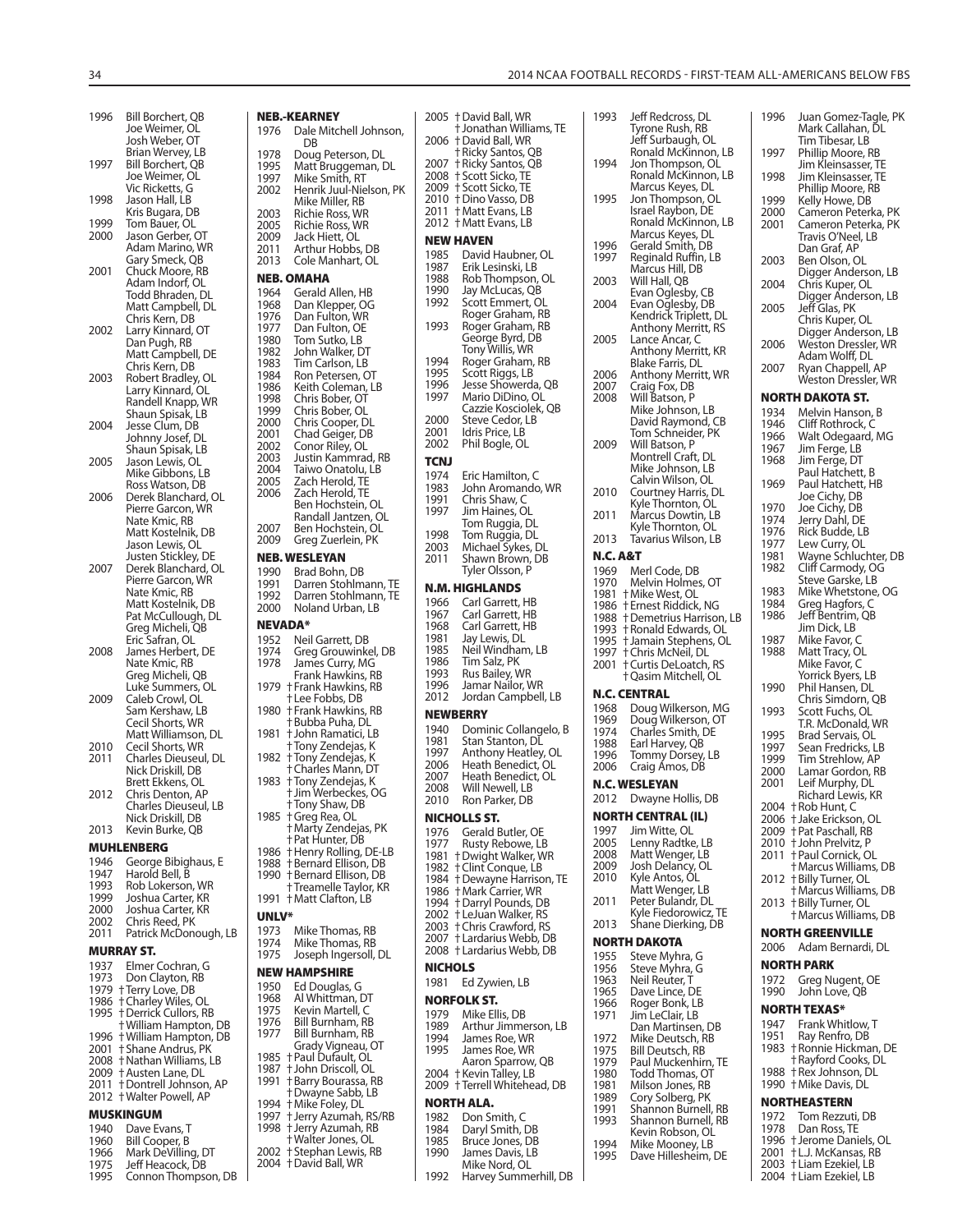|              | NORTHEASTERN ST.                             |              | 2000 †Eddie Berlin, WR              |
|--------------|----------------------------------------------|--------------|-------------------------------------|
| 1969         | Manuel Britto, HB                            |              | † Ryan Helming, QB                  |
| 1971         | Roosevelt Manning, DT                        |              | † Ryan Doak, DB                     |
| 1974         | Kevin Goodlet, DB                            | 2001         | † MacKenzie                         |
| 1982         | Cedric Mack, WR                              |              | Hoambrecker, PK                     |
| 1994         | Ricky Ceasar, DL                             |              | † Adam Vogt, LB                     |
| 2000         | Rod Kelly, DL                                |              | 2002 †MacKenzie                     |
| 2002         | Micah Lomas, OL                              |              | Hoambrecker, PK                     |
| 2010         | Nate Robinson, DB                            |              | 2005 †Tanner Varner, DB             |
|              |                                              |              | 2006 †Dre Dokes, DB                 |
| 2011         | Trey McVay, WR                               |              | † Brian Wingert, PK                 |
|              | NORTHERN ARIZ.                               |              | 2007 †Brannon Carter, LB            |
| 1966         | Rick Ries, LB                                |              | + Chad Rinehart, OL                 |
| 1967         | Bill Hanna, DE                               |              | 2008 + James Ruffin, DL             |
| 1968         | Larry Small, OG                              |              | 2009 †Austin Howard, OL             |
| 1977         | Larry Friedrichs, OL                         |              | † James Ruffin, DL                  |
|              | Tom Jurich, K                                | 2011         | +Ben Boothby, DL                    |
| 1978         | Jerry Lumpkin, LB                            |              | 2013 †Tyler Sievertsen, PK          |
|              | 1979 + Ed Judie, LB                          |              |                                     |
|              | 1982 † Pete Mandley, WR                      |              | NORTHERN MICH.                      |
|              | 1983 † Pete Mandley, WR                      | 1975         | Daniel Stencil, OL                  |
|              | + James Gee, DT                              | 1976         | Maurice Mitchell, FL                |
|              | 1986 + Goran Lingmerth, PK                   | 1977         | Joseph Stemo, DB                    |
|              | 1989 † Darrell Jordan, LB                    | 1982         | George Works, RB                    |
|              | 1993 †Terry Belden, P                        | 1987         | Jerry Woods, DB                     |
| 1995         | † Rayna Stewart, DB                          | 1988         | Jerry Woods, DB                     |
|              | +Kevin O'Leary, P                            | 1999         | Ty Hartung, P                       |
|              | † Ben Petrucci, DL                           | 2000         | Mark Dugas, OL                      |
|              | 1996 † Archie Amerson, RB                    |              | NORTHERN ST.                        |
|              | † Ricky Pearsall, PR                         | 1976         | Larry Kolbo, DL                     |
|              | 1997 +Dan Finn, OL                           |              |                                     |
|              | 2002 †Mark Gould, P                          |              | NORTHWEST MO. ST.                   |
|              |                                              | 1939         | Marion Rogers, G                    |
|              | 2003 †Mark Gould, P<br>2004 †Paul Ernster, P | 1984         | Steve Hansley, WR                   |
|              | 2006 †Alex Watson, WR                        | 1989         | Jason Agee, DB                      |
|              | 2008 †Robbie Dehaze, PK                      | 1996         | Matt Uhde, DL                       |
|              | † K.J. Gerard, DB                            | 1997         | Chris Greisen, QB                   |
|              |                                              | 1998         | Twan Young, DB                      |
|              | NORTHERN COLO.                               |              | Aaron Crowe, LB                     |
| 1968         | Jack O'Brien, DB                             |              | Chris Greisen, QB                   |
| 1980         | Todd Volkart, DT                             |              | Steve Coppinger, C                  |
| 1981         | Brad Wimmer, OL                              |              | Aaron Becker, DL                    |
| 1982         | Mark Mostek, OG                              | 1999         | Tony Miles, AP                      |
|              | Kevin Jelden, PK                             |              | David Purnell, PK                   |
| 1989         | Vance Lechman, DB                            |              | Chad Thompson, OG                   |
| 1990         | Frank Wainwright, TE                         | 2000         | Andy Erpelding, OT                  |
| 1992         | David Oliver, OL                             |              | Tony Miles, AP/WR                   |
| 1993         | Jeff Pease, LB                               |              | Aaron Becker, DL                    |
| 1994<br>1995 | Jeff Pease, LB                               |              | Brian Williams, LB                  |
|              | Tony Ramirez, OL<br>Tim Bowie, DB            | 2001         | Seth Wand, OL                       |
| 1996         | Tony Ramirez, OL                             | 2002<br>2003 | Seth Wand, OL<br>Jamaica Rector, WR |
|              | Delano Washington, DB                        | 2004         | Jamaica Rector, WR                  |
| 1997         | Aaron Smith, DL                              |              | Luis Berlanga, PK                   |
|              | Dirk Johnson, DB                             |              | Adam Long, LB                       |
| 1998         | Aaron Smith, DL                              | 2005         | Dave Tollefson, DL                  |
|              | Scott Zimmerman, LB                          | 2006         | Ben Harness, LB                     |
| 1999         | Corte McGuffey, QB                           |              | Kyle Kaiser, DL                     |
|              | Jamie Heiner, LB                             |              | Reid Kirby, OL                      |
| 2000         | Ryan Burkholder, OL                          |              | Mike Peterson, OL                   |
| 2002         | Anthony Dunn, DL                             |              | Thomas Smith, LB                    |
|              | Cabel Rohloff, LB                            | 2007         | Jeremy Davis, OL                    |
|              | 2003 +Vincent Jackson, WR                    |              | Jared Erspamer, LB                  |
|              | 2004 †Vincent Jackson, WR                    |              | Reid Kirby, OL                      |
|              | † Reed Doughty, DB                           |              | Xavier Omon, RB                     |
|              | 2005 †Reed Doughty, DB                       |              | Mike Peterson, TE                   |
|              | NORTHERN ILL.*                               | 2008         | Myles Burnsides, DB                 |
|              |                                              |              | Mitch Cady, OL                      |
| 1962         | George Bork, B                               |              | LaRon Council, RB                   |
| 1963         | George Bork, B                               |              | Jeremy Davis, OL                    |
| UNI          |                                              |              | Sean Paddock, DL                    |
| 1952         | Lou Bohnsack, C                              | 2009         | Myles Burnsides, DB                 |
| 1960         | George Asleson, G                            |              | LaRon Council, RB                   |
| 1961         | Wendell Williams, G                          |              | Brett Grozinger, OL                 |
| 1964         | Randy Schultz, FB                            |              | Sean Paddock, DL<br>Jake Soy, WR    |
| 1965         | Randy Schultz, FB                            | 2010         | Ryan Jones, DB                      |
| 1967         | Ray Pedersen, MG                             | 2011         | Chad Kilgore, LB                    |
| 1975         | Mike Timmermans, OT                          |              | Rod Williams, OL                    |
| 1985         | Joe Fuller, DB                               | 2013         | Cody Carlson, OL                    |
| 1987         | +Carl Boyd, RB                               |              | Brandon Dixon, DB                   |
| 1990         | † Brian Mitchell, PK                         |              | Matt Longacre, DL                   |
| 1991         | † Brian Mitchell, PK                         |              |                                     |
| 1992         | † Kenny Shedd, WR                            |              | NORTHWESTERN (IA)                   |
|              | † William Freeney, LB                        | 1971         | Kevin Korvor, DE                    |
| 1994         | † Andre Allen, LB                            |              | NORTHWESTERN ST.                    |
| 1995         | † Dedric Ward, WR                            | 1966         | Al Dodd, DB                         |
|              | 1996 †Dedric Ward, WR                        |              | 1980 †Warren Griffith, C            |
|              | 1999 † Brad Meester, C                       |              |                                     |

† Mike Furrey, WR

 † Joe Delaney, RB 1981 † Gary Reasons, LB 1982 † Gary Reasons, LB

| 1983<br>1984<br>1987<br>1991 | † Gary Reasons, LB<br>+ Arthur Berry, DT<br>† John Kulakowski, DE<br>+ Andre Carron, LB<br>† Adrian Hardy, DB                                     |
|------------------------------|---------------------------------------------------------------------------------------------------------------------------------------------------|
| 1993<br>1997<br>1998         | †Marcus Spears, OL<br>† Marcus Spears, OL<br>+Tony Maranto, DB<br>† Jermaine Jones, DB<br>+ Mike Green, DB                                        |
| 2000<br>2002<br>2004<br>2005 | † Terrence McGee, PR<br>† Roy Locks, DL<br>† Jamall Johnson, LB<br><b>†Tory Collins, DL</b>                                                       |
| 2007<br>2011                 | + Tory Collins, DL<br><b>+Demetrius Bell, OL</b><br>† Derek Rose, LB                                                                              |
| 1973                         | NORTHWOOD (MI)<br>Bill Chandler, DT                                                                                                               |
| 1974<br>1998<br>2004         | Bill Chandler, DT<br>Tyrone Nelson, OL<br>Martell Foster, DB                                                                                      |
| 2006                         | Chris Wilson, DL<br>Torris Childs, RB<br>Charleston Hughes, LB                                                                                    |
| 1979<br>1984<br>1985         | Milt Williams, RB<br>Beau Almodobar, WR<br>Mike Norman, OL                                                                                        |
| OBERLIN                      |                                                                                                                                                   |
| 1945<br>2003<br>2012         | James Boswell, B<br>Quammie Semper, DB<br>Clay Eaton, DL                                                                                          |
| 1976                         | Rick Fry, FL                                                                                                                                      |
| 1977                         | Rick Fry, SE<br>Dan Osborn, P                                                                                                                     |
| 1983                         | Ron Scott, DB                                                                                                                                     |
|                              | David Hodges, LB<br>Peter Tucker, OL                                                                                                              |
| 2006                         | Andy Collins, QB                                                                                                                                  |
| 2008                         | Alex Groh, P<br>Alex Groh, P                                                                                                                      |
| OHIO*                        | Alex Groh, P                                                                                                                                      |
| 1935<br>1960                 | Art Lewis, T<br>Dick Grecni, C                                                                                                                    |
|                              | OHIO DOMINICAN                                                                                                                                    |
|                              | Justin Bell, DB                                                                                                                                   |
| 1995                         | <b>OHIO NORTHERN</b><br>LaVant King, WR                                                                                                           |
| 1996                         | Jerry Adams, DB<br>Steve Vagedes, P                                                                                                               |
| 1999                         | Jamal Robertson, RB                                                                                                                               |
|                              | Kory Allen, OL<br>Jeremy Presar, DB                                                                                                               |
| 2000                         | Steve Vagedes, P/WR<br>Jamal Robertson, RB                                                                                                        |
| 2004<br>2005                 | Jason Trusnik, DL<br>Wes Hostetler, KR                                                                                                            |
| 2006                         | Jason Trusnik, DL                                                                                                                                 |
| 1934                         | <b>OHIO WESLEYAN</b><br>John Turley, B                                                                                                            |
| 1951                         | Dale Bruce, OE<br>Steve Dutton, DE                                                                                                                |
| 1983<br>1990                 | Eric DiMartino, LB<br>Jeff Court, OG<br>Neil Ringers, DL                                                                                          |
| 1991<br>1996                 | Kevin Rucker, DL<br>Craig Anderson, LB                                                                                                            |
|                              | <b>OKLA. PANHANDLE</b>                                                                                                                            |
| 1983                         | Tom Rollison, DB<br>Tom Rollison, DB                                                                                                              |
|                              | <b>OLD DOMINION</b>                                                                                                                               |
| 2011<br>2012                 | 2009 †Jonathan Plisco, P<br>+ Ronnie Cameron, DL<br>† Taylor Heinicke, QB                                                                         |
| 1982                         | Jim Hoyle, K                                                                                                                                      |
| 1990                         | Ron Severance, WR<br>Ron Severance, WR                                                                                                            |
| 2001<br>2010                 | Jeff Gibbs, TE<br>Dominic Jones, RS                                                                                                               |
|                              | 1992<br>1999<br>2006<br>NORWICH<br><b>OCCIDENTAL</b><br>1982<br>1989<br>1990<br>2007<br>2009<br>2013<br>1998<br>1971<br>1982<br>OTTERBEIN<br>1991 |

| 1979<br>2001     | Ezekiel Vaughn, LB<br>T.J. Bingham, DL                   | 2012         |
|------------------|----------------------------------------------------------|--------------|
| <b>PACIFIC</b>   |                                                          | 2013         |
| 1934             | Cris Kjeldsen, G                                         |              |
| 1947             | Eddie LeBaron, B                                         | PLYM         |
| 1948             | Eddie LeBaron, B                                         | 1974         |
| 1949             | Eddie LeBaron, B                                         | 1982<br>1983 |
|                  | PACIFIC LUTHERAN                                         | 1984         |
| 1940             | Marv Tommervik, B                                        | 1985         |
| 1941             | Marv Tommervik, B                                        | 1991         |
| 1947             | Dan D'Andrea, C                                          | 1994         |
| 1952<br>1965     | Ron Billings, DB<br>Marvin Peterson, C                   | 1995         |
| 1978             | John Zamberlin, LB                                       | POM          |
| 1985             | Mark Foege, PK                                           | 1974         |
|                  | Tim Shannon, DL                                          | PORT         |
| 1988             | Jon Kral, DL                                             | 1976         |
| 2000             | Chad Johnson, QB                                         | 1977         |
| 2002<br>2003     | Kyle Brown, WR<br>Casey Carlson, LB                      | 1979         |
|                  |                                                          |              |
| PENN             |                                                          | 1980<br>1984 |
| 1986             | † Marty Peterson, OL                                     | 1988         |
| 1988             | + John Zinser, OL                                        |              |
|                  | 1990 + Joe Valerio, OL<br>1993 + Miles Macik, WR         | 1989         |
|                  | 1994 + Pat Goodwillie, LB                                | 1991         |
| 1995             | + Miles Macik, WR                                        | 1992         |
|                  | +Tom McGarrity, DL                                       | 1993<br>1994 |
|                  | 1996 + Mitch Marrow, DL                                  |              |
|                  | 2001 †Jeff Hatch, OL                                     | 1995         |
| 2003             | + Chris Clark, OL                                        | 1998         |
| 2009             | † Jake Lewko, LB                                         | 2000         |
|                  | <b>PEPPERDINE</b>                                        | 2001         |
| 1947             | Darwin Horn, B                                           | 2005         |
| 1955             | Wixie Robinson, G                                        | 2006         |
| PERU ST.         |                                                          | 2007         |
|                  | 1952 Robert Lade, OT                                     | 2011         |
| 1953             | Robert Lade, T                                           | 2013         |
| 1981<br>1991     | Alvin Holder, RB<br>Tim Herman, DL                       | PRAIF        |
|                  |                                                          | 1964         |
| <b>PIKEVILLE</b> |                                                          | 1970         |
|                  |                                                          |              |
| 2005             | Antwan Marsh, DB                                         | 2007         |
|                  | <b>PILLSBURY</b>                                         | 2008         |
| 1985             | Calvin Addison, RB                                       | 2009         |
|                  |                                                          | 2011         |
|                  | PITTSBURG ST.                                            | <b>PRESI</b> |
| 1961<br>1970     | Gary Snadon, B                                           | 1945         |
| 1978             | Mike Potchard, OT<br>Brian Byers, OL                     | 1946         |
| 1988             | Jesse Wall, OL                                           | 1952<br>1968 |
| 1989             | John Roderique, LB                                       | 1971         |
| 1990             |                                                          | 1978         |
| 1991             | Ron West, WR<br>Ron West, WR                             | 1979         |
| 1992             | Ronald Moore, RB<br>UL                                   | 1983         |
| 1993<br>1994     | Doug Bullard,                                            | 2001         |
|                  | Andy Sweet, LB<br>Chris Brown, DB                        | 2005         |
| 1995             | Phil Schepens, OT                                        |              |
|                  | B.J. McGivern, LB                                        | PRIN¢        |
|                  | Chris Brown, DB                                          | 1987         |
| 1996             | Bob Goltra, OL                                           | 1989         |
| 1997             | Sean McNamara, OL<br>Brian Moorman, P                    | 1992<br>1993 |
| 1998             | Ben Peterson, DE                                         | 2001         |
|                  | Brian Moorman, P                                         | 2005         |
| 1999             | Andrew Poling, DB                                        | <b>PRIN</b>  |
| 2000             | Wes Baker, LB                                            | 1993         |
| 2001             | Matt Howard, OL                                          |              |
|                  | Earl Henry, LB<br>Aaron McConnell, DL                    | PUGE         |
| 2002             | Daniel Chappell, PK                                      | 1956<br>1963 |
|                  | Eric Johnson, C                                          | 1966         |
|                  | Aaron McConnell, DL                                      | 1975         |
| 2003             | Tyronne Armstrong, OG                                    | 1976         |
| 2004             | Aaron McConnell, DL<br>Nathan Baker, OL                  | 1981         |
|                  | Germaine Race, RB                                        | 1982<br>1983 |
|                  | Chad Weeks, OL                                           | 1987         |
|                  | Ryan Meredith, DL                                        |              |
|                  | Chad Miller, LB                                          | RAND         |
| 2005             | Germaine Race, RB                                        | 1947         |
|                  | Brandon Twito, TE                                        | 1957<br>1979 |
| 2006<br>2010     | Chad Weeks, OL<br>Germaine Race, RB<br>Nate Dreiling, LB | 1980<br>1984 |

**OUACHITA BAPTIST**

| 2011 Nate Dreiling, LB John Brown, AP John Brown, WR John Brown, WR/AP Nate Dreiling, LB **PUTH ST.** Robert Gibson, DB 1982 Mark Barrows, LB 1983 Joe Dudek, RB Joe Dudek, RB Joe Dudek, RB Scott Allen, LB Colby Compton, LB Colby Compton, LB **POMONA-PITZER** Larry Cenotto, QB **LAND ST.** June Jones, QB Dave Stief, OE 1979 † Stuart Gaussoin, SE † Kurt Ijanoff, OT 1980 † Neil Lomax, QB 1984 Doug Mikolas, DL 1988 Bary Naone, TE Chris Crawford, QB Darren Del'Andrae, QB James Fuller, DB John Charles, QB Rick Cruz, LB Sam Peoples, DB Jesus Moreno, OT Steve Papin, RB 1998 † Bobby Singh, OL 2000 † Charles Dunn, RB 2001 † Terry Charles, WR 2005 † Joe Rubin, RB 2006 † Brennan Carvalho, OL † Adam Hayward, LB † Brennan Ćarvalho, P Zach Brown, PK 2013 † Kyle Loomis, P **RIE VIEW** 1964 Otis Taylor, OE 1970 Bivian Lee, DB 2007 † Zach East, LB 2008 † Zach East, LB 2009 † Pedro Ventura, P 2011 † Adrian Hamilton, DL **BYTERIAN** 1945 Andy Kavounis, G 1946 Hank Caver, B 1952 Joe Kirven, OE Dan Eckstein, DB Robert Norris, LB Roy Walker, OL Roy Walker, OL 1983 Jimmie Turner, LB 2001 Todd Cunningham, QB D.J. Humphries, WR Marcus Brisbone, OL **PRINCETON** † Dean Cain, DB 1989 † Judd Garrett, RB 1992 † Keith Elias, RB 1993 † Keith Elias, RB 2001 † Taylor Northrop, PK  $\dagger$  Jay McCareins, DB

#### **PRINCIPIA**

Matt Newton, WR **P** SOUND Robert Mitchell, G Ralph Bauman, G 1966 Joseph Peyton, OE 1975 Bill Linnenkohl, LB Dan Kuehl, DL Bob Jackson, MG Mike Bos, WR Larry Smith, DB Mike Oliphant, RB

# **ROLPH-MACON**

| 1947 | Albert Oley, G   |
|------|------------------|
| 1957 | Dave Young, G    |
| 1979 | Rick Eades, DL   |
| 1980 | Rick Eades, DL   |
| 1984 | Cody Dearing, QB |
|      |                  |

**AWARD WINNERS AWARD WINNERS**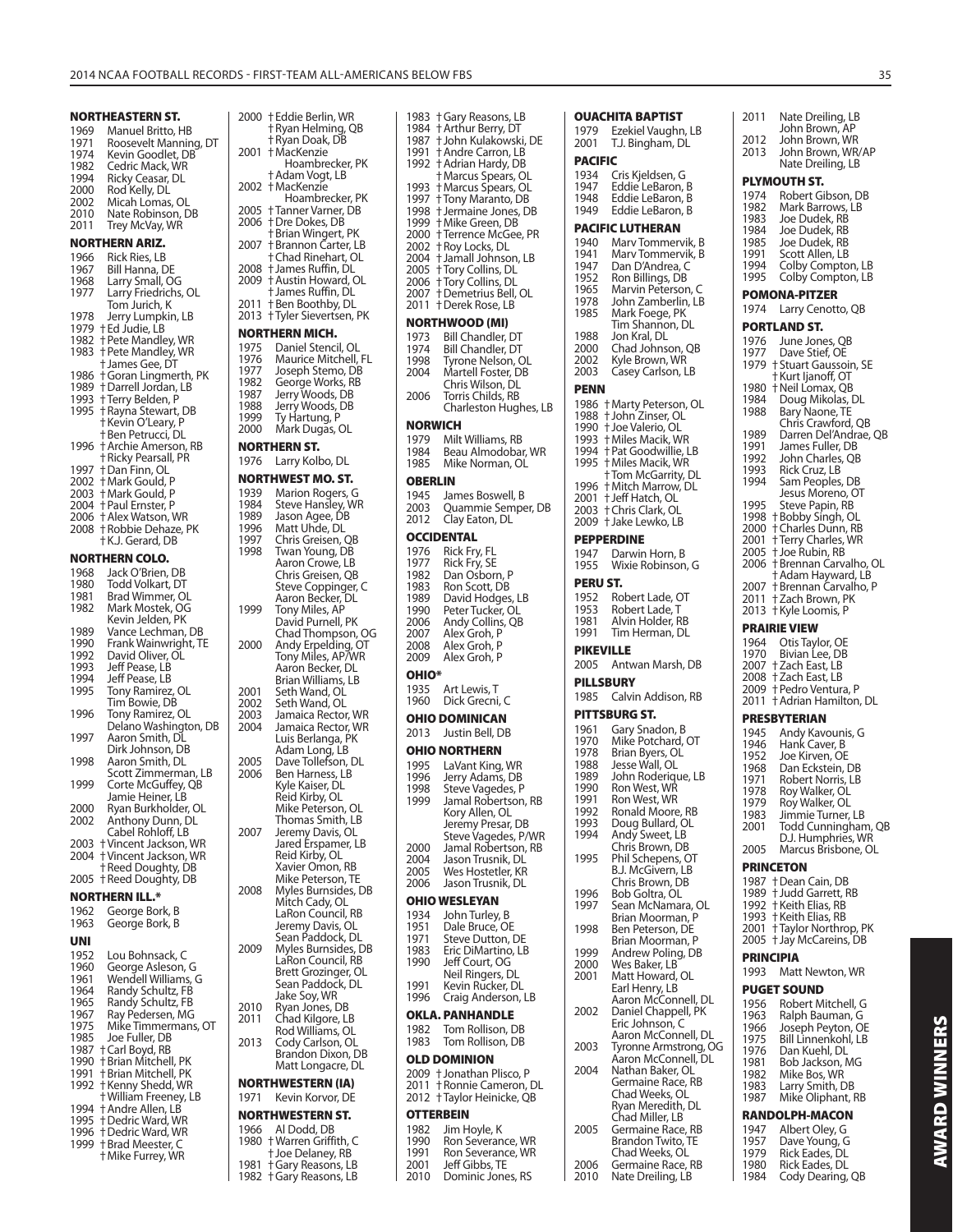| 1988<br>1996<br>1998<br>1999 | Aaron Boston, OL<br>Tim Armoska, LB<br>Chuck Davis, DL<br>Sean Eaton, WR | 1992<br>ROW<br>1978 |
|------------------------------|--------------------------------------------------------------------------|---------------------|
|                              |                                                                          | 1993                |
|                              | <b>REDLANDS</b>                                                          | 1995                |
| 1977<br>1992                 | Randy Van Horn, OL<br>James Shields, DL                                  | 1997<br>1998        |
| 2002                         | Sean Lipscomb, P                                                         | 1999                |
|                              | Jeff Thomas, DB                                                          |                     |
| 2003                         | Wil Goff, DL                                                             |                     |
| 2010                         | Mike Nicolini, DB                                                        | 2000                |
| 2012                         | Kevin Grady, PK                                                          | 2001                |
|                              | <b>RENSSELAER</b>                                                        |                     |
| 1996                         | Scott Cafarelli, OL                                                      | 2002                |
| 1998                         | Krishaun Gilmore, RB                                                     | 2004                |
| 1999                         | Chris Swartz, DB                                                         | 2005                |
| 2004                         |                                                                          | SACI                |
| 2005                         | Jon Branche, TE<br>Ion Branche, TE                                       | 1964                |
| 2007                         | Tim Acker, DB                                                            | 1991                |
| 2013                         | Andrew Franks, PK                                                        |                     |
|                              | RHODE ISLAND                                                             | 1992                |
| 1955                         | Charles Gibbons, T                                                       | 1998                |
| 1982                         | <b>+Richard Pelzer, OL</b>                                               | 1999                |
| 1983                         | +Tony DeLuca, DL                                                         | 2000                |
| 1984                         | + Brian Forster, TE<br>+ Brian Forster, TE                               | 2004                |
| 1985                         |                                                                          | 2011                |
|                              | +Tom Ehrhardt, QB                                                        |                     |
| 1990                         | +Kevin Smith, DB                                                         | SAG                 |
| 1992                         | † Darren Rizzi, TE                                                       | 1981                |
| 1996                         | † Frank Ferrara, DL                                                      | 1984                |
| RHODES                       |                                                                          | 1990                |
| 1936                         | Henry Hammond, E                                                         | 1992<br>1997        |
| 1938                         | Gaylon Smith, B                                                          |                     |
| 1976                         | Conrad Bradburn, DB                                                      | 1998                |
| 1985                         | Jim Hever, PK                                                            | 2000                |
| 1988                         | Larry Hayes, OL                                                          | 2004                |
|                              | RICHMOND                                                                 | 2005                |
| 1984                         | † Eddie Martin, OL                                                       | 2008                |
| 1997                         | † Shawn Barber, LB                                                       | 2009                |
|                              | † Marc Megna, DL                                                         | 2013                |
| 1998                         | + Marc Megna, DT                                                         | ST. A               |
|                              | † Eric King, OL                                                          | 1940                |
| 2000                         | + Eric Beatty, OL                                                        | 1951                |
| 2007                         | † Tim Hightower, RB                                                      | 1958                |
| 2008                         | † Matthew McCracken, OL                                                  | 1987                |
| 2009                         | † Matthew McCracken, OL                                                  | 1997                |
| 2010                         | † Justin Rogers, DB                                                      | <b>SAIN</b>         |
|                              | + Eric McBride, LB<br>† Martin Parker, DL                                | 2006                |
| 2012                         | + Cooper Taylor, DB                                                      | 2007                |
|                              |                                                                          | 2008                |
| <b>RIPON</b>                 |                                                                          | 2012                |
| 1957                         | Peter Kasson, E                                                          | ST. B               |
| 1975                         | Dick Rehbein, C                                                          |                     |
| 1976<br>1979                 | Dick Rehbein, OL<br>Art Peters. TE                                       | 1946<br>1948        |
| 1982                         | Bob Wallner, OL                                                          |                     |
| 1995                         | Jim Wallace, DB                                                          | ST. C               |
| 2000                         | Nate Kok, DB                                                             | 1985                |
|                              |                                                                          | 1995                |
|                              | ROANOKE                                                                  | 1996                |
| 1938                         | Kenneth Moore, E                                                         | 1997                |
|                              | <b>ROBERT MORRIS</b>                                                     | 2002                |
|                              | 2004 + James Noel, LB                                                    | 2003                |
| 2006                         | + Matt Brunck, DL                                                        | 2005                |
| 2010                         | † Shadrae King, TE                                                       | 2008                |
|                              | † Corey Konycki, OL                                                      | 2010                |
|                              | <b>ROCHESTER (NY)</b>                                                    | 2011                |
| 1951                         | Jack Wilson, DE                                                          | 2012                |
| 1952                         | Donald Bardell, DG                                                       | 2013                |
| 1967                         | Dave Ragusa, LB                                                          | ST. J               |
| 1975                         | Ralph Gebhardt, DB                                                       | 2003                |
| 1990                         | Craig Chodak, P                                                          | 2004                |
| 1992                         | Brian Laudadio, DL                                                       |                     |
| 1993                         | Geoff Long, DL                                                           |                     |
| 2011                         | Chris Bickford, DL                                                       | 2006                |
|                              | <b>ROCKHURST</b>                                                         | 2007                |
| 1941                         | Joe Kiernan, T                                                           |                     |
|                              |                                                                          | 2011                |
|                              |                                                                          |                     |
|                              | ROCKY MOUNTAIN                                                           | 2013                |
| 2001                         | Travis Salter, DB                                                        | SAIN                |
| <b>ROLLINS</b>               |                                                                          | 1965                |
| 1940                         | Charles Lingerfelt, E                                                    | 1979                |
|                              |                                                                          | 1982                |
| 1977                         | <b>ROSE-HULMAN</b><br>Gary Ellis, DB                                     | 1983<br>1991        |

| 1992                                         | Todd Holthaus, PK                                        | 1993              | Burt Chamberlin, OL                       |
|----------------------------------------------|----------------------------------------------------------|-------------------|-------------------------------------------|
| <b>ROWAN</b>                                 |                                                          |                   | Jim Wagner, DL                            |
| 1978                                         | Dino Hall, RB                                            | 1994<br>1995      | Jim Wagner, DL<br>Chris Palmer, WR        |
| 1993                                         | Bill Fisher, DL                                          | 1996              | Jesse Redepenning, (                      |
| 1995                                         | LeRoi Jones, LB                                          | 1998              | Brandon Novak, LB                         |
| 1997<br>1998                                 | Terrick Grace, DB<br>Jarryn Avery, OL                    | 1999              | Brandon Novak, LB                         |
| 1999                                         | John Gavlick, LB<br>Jarryn Avery, OL                     | 2000              | Phil Barry, P<br>Nathan Kirschner, TE     |
| 2000                                         | Cornelius White, DL<br>Ron Gibson, DB                    | 2002              | Chris Salvato, OL<br>Blake Elliott, AP/WR |
| 2001                                         | Tony Racioppi, QB                                        |                   | Jeremy Hood, DL<br>Cam McCambridge, I     |
| 2002                                         | Rob Rieck, OL<br>Gerrit Tosh, DL                         | 2003              | Blake Elliott, WR                         |
| 2004                                         | Scott Blum, OL                                           | 2005              | Jeremy Hood, DE<br>Damien Dumonceau       |
| 2005                                         | Brian Bond, DL                                           |                   | DL                                        |
|                                              | SACRAMENTO ST.                                           | 2006              | Nick Gunderson, DL                        |
| 1964                                         | William Fuller, OT                                       | 2009<br>2010      | Ryan Wimmer, LB<br>Kyle Schroeder, DT     |
| 1991                                         | Troy Mills, RB<br>Jim Crouch, PK                         |                   | ST. JOHN'S (NY)                           |
| 1992                                         | Jon Kirksey, DL                                          | 1983              | Todd Jamison, QB                          |
|                                              | 1998 + Charles Roberts, RB<br>1999 + Charles Roberts, RB |                   |                                           |
|                                              | + Jon Osterhout, OL                                      | 1951              | <b>ST. LAWRENCE</b><br>Ken Spencer, LB    |
|                                              | 2000 †Charles Roberts, RB                                | 1977              | Mitch Brown, DB                           |
|                                              | 2004 + Fred Amey, RS                                     | 2008              | Gerard Bryant, DT                         |
|                                              | 2011 †Zack Nash, DL                                      | 2009              | Gerard Bryant, DL                         |
|                                              | <b>SAGINAW VALLEY</b>                                    |                   | ST. MARY (KS)                             |
| 1981                                         | Eugene Marve, LB                                         | 1986              | Joe Brinson, RB                           |
| 1984<br>1990                                 | Joe Rice, DL<br>David Cook, DB                           |                   | ST. MARY'S (CA)                           |
| 1992                                         | Bill Schafer, TE                                         | 1979              | Fran McDermott, DB                        |
| 1997                                         | Paul Spicer, DL                                          | 1980              | Fran McDermott, DB                        |
| 1998                                         | Kent Kraatz, OT<br>Lamar King, DL                        | 1988<br>1992      | Jon Braff, TE<br>Mike Estrella, PK        |
| 2000                                         | Brian Dolph, WR                                          |                   | 2001 † Travis White, DL                   |
| 2004                                         | Todd Herremans, OL                                       |                   | 2002 + Nathan Frowsing, OL                |
| 2005                                         | John DiGiorgio, LB                                       |                   | † Weston Borba, DB                        |
| 2008<br>2009                                 | Galen Stone, FB<br>John Jacobs, LB                       |                   | ST. MARY'S (TX)                           |
| 2013                                         | Jeff Janis, WR                                           | 1936              | Douglas Locke, B                          |
|                                              | ST. AMBROSE                                              |                   | <b>ST. NORBERT</b>                        |
| 1940                                         | Nick Kerasiotis, G                                       | 1957              | Norm Jarock, B                            |
| 1951                                         | Robert Flanagan, B                                       | 1964<br>2000      | Dave Jauquet, DE<br>Jerimiah Janssen, DL  |
| 1958<br>1987                                 | Robert Webb, B<br>Jerry Klosterman, DL                   | 2001              | Jerimiah Janssen, LB                      |
| 1997                                         | Craig Shepherd, OL                                       | 2002              | Kevin O'Malley, OL                        |
|                                              | SAINT AUGUSTINE'S                                        | 2003              | Joe Masciopinto, DB<br>Seth Schussler, TE |
| 2006                                         | Kevin Jones, LB                                          | 2006              | Bob Forstrom, PK                          |
| 2007                                         | Alex Hall, DL                                            | ST. OLAF          |                                           |
| 2008                                         | Marcus Kennedy, DL                                       | 1953              | John Gustafson, E                         |
| 2012                                         | Tyron Laughinghouse, AP                                  | 1978              | John Nahorniak, LB                        |
|                                              | <b>ST. BONAVENTURE</b>                                   | 1980              | Jon Anderson, DL                          |
| 1946<br>1948                                 | Phil Colella, B                                          |                   |                                           |
|                                              |                                                          | <b>ST. PAUL'S</b> |                                           |
|                                              | Frank LoVuola, E                                         |                   | 2008 Greg Toler, DB                       |
|                                              | ST. CLOUD ST.                                            |                   | ST. THOMAS (MN)                           |
| 1985<br>1995                                 | Mike Lambrecht, DL<br>Randy Martin, RB                   | 1945              | Theodore Molitor, E                       |
| 1996                                         | Randy Martin, RB                                         | 1948              | Jack Salscheider, B                       |
| 1997                                         | Mike McKinney, WR                                        | 1984<br>1985      | Neal Guggemos, DB<br>Neal Guggemos, DB    |
| 2002                                         | Matt Huebner, TE<br>Ben Nelson, WR                       | 1990              | Gary Trettel, RB                          |
| 2003                                         | Keith Heckendorf, QB                                     | 1991              | Kevin DeVore, OL                          |
| 2005                                         | Charlie Cosgrove, DL                                     | 1994              | Ryan Davis, TE                            |
| 2008                                         | Ryan Kees, DL                                            | 1995<br>1996      | Ryan Davis, TE<br>Ryan Collins, TE        |
|                                              | Fred Williams, WR<br>Marvin Matthews, LB                 | 1997              | Ryan Collins, TE                          |
|                                              | Jack Moro, DB                                            | 2002              | Sean O'Leary, DL                          |
| 2010<br>2011<br>2012<br>2013                 | Jack Moro, DB                                            | 2005<br>2008      | Andrew Ubbelhode, I<br>Josh Ostrue, OL    |
|                                              | ST. JOHN FISHER                                          | 2009              | Josh Ostrue, OL                           |
|                                              | Brad Keem, DL                                            |                   | Fritz Waldvogel, RS                       |
|                                              | Mark Robinson, RB                                        |                   | Ben Wartman, RB                           |
|                                              | Will Bean, PK<br>Mike Fox, LB                            | 2010<br>2011      | Josh Ostrue, OL<br>Tony Danna, LB         |
|                                              | Gene Lang, LB                                            |                   | Curtis James, OL                          |
| 2003<br>2004<br>2006<br>2007                 | Brennan Fortune, OL                                      | 2012              | Curtis James, C                           |
|                                              | Steve Stepnick, DB<br>Corey Balcerzak, OL                |                   | <b>SALISBURY</b>                          |
|                                              | James Thomas, OL                                         | 1982              | Mark Lagowski, LB                         |
|                                              | SAINT JOHN'S (MN)                                        | 1984<br>1985      | Joe Mammano, OL<br>Robb Disbennett, QB    |
|                                              | Pat Whalin, DB                                           | 1986              | Tom Kress, DL                             |
|                                              | Ernie England, MG                                        | 1995              | Mark Hannah, LB                           |
| 2011<br>2013<br>1965<br>1979<br>1982<br>1983 | Rick Bell, RB<br>Chris Biggins, TE                       | 2002<br>2004      | Beau Ridgway, OL<br>Brad DeHaven, LB      |

|              | Jim Wagner, DL                                            |
|--------------|-----------------------------------------------------------|
| 1994         | Jim Wagner, DL                                            |
| 1995         | Chris Palmer, WR                                          |
| 1996         | Jesse Redepenning, OL                                     |
| 1998         | Brandon Novak, LB                                         |
| 1999         | Brandon Novak, LB                                         |
| 2000         | Phil Barry, P<br>Nathan Kirschner, TE                     |
|              | Chris Salvato, OL                                         |
| 2002         | Blake Elliott, AP/WR                                      |
|              | Jeremy Hood, DL                                           |
|              | Cam McCambridge, LB                                       |
| 2003         | Blake Elliott, WR                                         |
|              | Jeremy Hood, DE                                           |
| 2005         | Damien Dumonceaux,                                        |
|              | DL                                                        |
| 2006         | Nick Gunderson, DL                                        |
| 2009         | Ryan Wimmer, LB                                           |
| 2010         | Kyle Schroeder, DT                                        |
|              | ST. JOHN'S (NY)                                           |
| 1983         | Todd Jamison, QB                                          |
|              | ST. LAWRENCE                                              |
| 1951         |                                                           |
| 1977         | Ken Spencer, LB<br>Mitch Brown, DB                        |
| 2008         | Gerard Bryant, DT                                         |
| 2009         | Gerard Bryant, DL                                         |
|              |                                                           |
|              | ST. MARY (KS)                                             |
| 1986         | Joe Brinson, RB                                           |
|              | <b>ST. MARY'S (CA)</b>                                    |
| 1979         | Fran McDermott, DB                                        |
| 1980         | Fran McDermott, DB                                        |
| 1988         | Jon Braff, TE                                             |
| 1992         | Mike Estrella, PK                                         |
| 2001         | † Travis White, DL                                        |
| 2002         | † Nathan Frowsing, OL                                     |
|              | † Weston Borba, DB                                        |
|              | ST. MARY'S (TX)                                           |
| 1936         | Douglas Locke, B                                          |
|              |                                                           |
|              | <b>ST. NORBERT</b>                                        |
|              |                                                           |
| 1957         | Norm Jarock, B                                            |
| 1964         | Dave Jauquet, DE                                          |
| 2000         | Jerimiah Janssen, DL                                      |
| 2001         | Jerimiah Janssen, LB                                      |
| 2002         | Kevin O'Malley, OL                                        |
| 2003         | Joe Masciopinto, DB                                       |
|              | Seth Schussler, TE                                        |
| 2006         | Bob Forstrom, PK                                          |
| ST. OLAF     |                                                           |
| 1953         | John Gustafson, E                                         |
| 1978         | John Nahorniak, LB                                        |
| 1980         | Jon Anderson, DL                                          |
| ST. PAUL'S   |                                                           |
| 2008         | Greg Toler, DB                                            |
|              |                                                           |
|              | ST. THOMAS (MN)                                           |
| 1945         | Theodore Molitor, E                                       |
| 1948         | Jack Salscheider, B                                       |
| 1984         | Neal Guggemos, DB                                         |
| 1985         | Neal Guggemos, DB                                         |
| 1990<br>1991 | Gary Trettel, RB<br>Kevin DeVore, OL                      |
| 1994         |                                                           |
| 1995         | Ryan Davis, TE<br>Ryan Davis, TE                          |
| 1996         |                                                           |
| 1997         | Ryan Collins, TE<br>Ryan Collins, TE                      |
| 2002         |                                                           |
| 2005         | Séan O'Leary, DL<br>Andrew Ubbelhode, LB                  |
| 2008         |                                                           |
| 2009         | Josh Ostrue, OL<br>Josh Ostrue, OL                        |
|              | Fritz Waldvogel, RS                                       |
|              |                                                           |
| 2010<br>2011 | Ben Wartmañ, RB<br>Josh Ostrue, OL<br>Tony Danna, LB      |
|              | Curtis James, OL                                          |
| 2012         | Curtis James, C                                           |
|              |                                                           |
|              | SALISBURY                                                 |
| 1982         | Mark Lagowski, LB                                         |
| 1984         | Joe Mammano, OL                                           |
| 1985         | Robb Disbennett, QB                                       |
| 1986<br>1995 | Tom Kress, DL<br>Mark Hannah, LB                          |
| 2002         |                                                           |
| 2004<br>2005 | Beau Ridgway, OL<br>Brad DeHaven, LB<br>Brett Wehnert, OL |

| 2006<br>2008         | Bryon Westbrook, DB<br>Jarrell Chandler, DE               | 1990<br>1999    | Ray McGowan, DL<br>Antonio Crook, OL                                |
|----------------------|-----------------------------------------------------------|-----------------|---------------------------------------------------------------------|
| 2009                 | Paul Cynewski, DL                                         | <b>SHAW</b>     |                                                                     |
| 2011                 | Brandon Hudson, DB<br>Alex Smith, OL                      | 2004            | Chris Peavy, LB                                                     |
| 2013                 | Andre Carter, DB                                          | 2008<br>2009    | Louis Ellis, DL                                                     |
|                      | Kyle Hamby, P                                             | 2013            | Quintez Smith, DB<br>Darnell Evans, DB                              |
|                      | <b>SAM HOUSTON ST.</b>                                    |                 | Jeremy Gatson, OL                                                   |
| 1952                 | 1949 Charles Williams, E<br>Don Gottlob, B                |                 | <b>SHENANDOAH</b>                                                   |
|                      | 1991 + Michael Bankston, DL                               | 2002            | Gregg Anderson, DB                                                  |
|                      | 2001 †Jonathon Cooper, WR<br>† Keith Heinrich, TE         | <b>SHEPHERD</b> |                                                                     |
|                      | +Keith Davis, DB                                          | 1998<br>1999    | James Rooths, KR<br>Damian Beane, RB                                |
|                      | 2004 + Lance Garner, PK<br>2005 + Corey Roberts, TE       |                 | James Rooths, KR                                                    |
|                      | 2007 + Blake Martin, TE                                   | 2000            | James Rooths, DB<br>Dalevon Smith, RB                               |
|                      | 2011 + Tim Flanders, RB                                   | 2005            | Dan Peters, DB                                                      |
|                      | † Darnell Taylor, DB<br>2012 †Darnell Taylor, DB          | 2006            | Dan Peters, DB                                                      |
| <b>SAMFORD</b>       |                                                           | 2007            | Ryan Pope, OL<br>Dervon Wallace, RB                                 |
| 1936                 | Norman Cooper, C                                          | 2008            | Deante Steele, RS                                                   |
|                      | 1994 + Anthony Jordan, AP                                 | 2009<br>2011    | Deante Steele, AP<br>Elijah Davis, DB                               |
|                      | 2002 + Cortland Finnegan, RS<br>2003 † Efrem Hill, WR     | 2013            | C.J. Davis, AP                                                      |
|                      | 2004 † Efrem Hill, WR                                     |                 | <b>SHIPPENSBURG</b>                                                 |
|                      | 2005 + Cortland Finnegan, DB<br>2012 + Jaquiski Tartt, DB | 1953            | Robert Adams, G                                                     |
|                      | 2013 † Justin Shade, LB                                   | 1991<br>1994    | Jeff Fickes, DB<br>Doug Seidenstricker, I                           |
|                      | † Fabian Truss, AP/KR                                     | 1999            | Jamie Ware, WR                                                      |
|                      | <b>SAN DIEGO</b>                                          | 2001<br>2004    | Chad Oberholzer, DL<br>John Kuhn, RB                                |
| 1973<br>1981         | Bob Dulich, QB<br>Dan Herbert, DB                         |                 | Brent Grimes, DB                                                    |
|                      | 1992 Robert Ray, P                                        | 2005            | <b>Brent Grimes, DB</b>                                             |
|                      | 2003 † Eric Rasmussen, QB                                 | 2007<br>2009    | Aaron Dykes, RB<br>Mike Harris, WR                                  |
|                      | 2007 † Eric Bakhtiari, TE<br>† JT Rogan, KR               | 2012            | Zach Zulli, QB                                                      |
|                      | 2008 † John Matthews, WR                                  | 2013            | Jake Metz, DL                                                       |
|                      | 2010 † Mario Kurn, DL<br>2011 †Mario Kurn, DL             | <b>SIENA</b>    | 1995 † Reggie Greene, AP                                            |
|                      | SAN DIEGO ST.*                                            |                 | 1997 †Reggie Greene, RB                                             |
| 1935                 | John Butler, G                                            |                 | <b>SIMON FRASER</b>                                                 |
| 1966                 | Don Horn, QB                                              |                 |                                                                     |
|                      |                                                           | 1990            | Nick Mazzoli, WR                                                    |
| 1967                 | Steve Duich, OT<br>Haven Moses, OE                        | <b>SIMPSON</b>  |                                                                     |
| 1968                 | Fred Dryer, DE                                            | 1989            | Ricky Gales, RB                                                     |
|                      | Lloyd Edwards, B                                          | 1996            | Brent Parrott, DB<br>Chris Whiney, OT                               |
|                      | <b>SAN FRANCISCO</b>                                      | 1997            | Jeremy Whalen, DL                                                   |
| 1942                 | John Sanchez, T                                           | 1998            | Guy Leman, RB<br>Clint Head, OL                                     |
| 1951                 | SAN FRAN. ST.<br>Robert Williamson, OT                    | 2003            | Mike Donnenwerth,                                                   |
| 1960                 | Charles Fuller, B                                         | 2004            | Kyle Westphal, DB<br>Jason Ripke, DL                                |
| 1967<br>1976         | Joe Koontz, OE<br>Forest Hancock, LB                      |                 | <b>SLIPPERY ROCK</b>                                                |
| 1978                 | Frank Duncan, DB                                          |                 | 1974 Ed O'Reilly, RB                                                |
| 1982                 | Poncho James, RB                                          | 1975            | Jerry Skocik, TE                                                    |
| 1984                 | Jim Jones, TE                                             | 1976<br>1977    | Chris Thull, LB<br>Bob Schrantz, TE                                 |
| 1938                 | <b>SAN JOSE ST.*</b><br>Lloyd Thomas, E                   | 1978            | <b>Bob Schrantz, TE</b>                                             |
| 1939                 | LeRoy Zimmerman, B                                        | 1985<br>1997    | Jeff Williams, P                                                    |
|                      | SANTA CLARA                                               | 1998            | Dave Sabolcik, OL<br>Matt Kinsinger, DL                             |
| 1964                 | Lou Pastorini, LB                                         | 2010            | Brandon Fusco, OL                                                   |
| 1971<br>1979         | Ronald Sani, C<br>Jim Leonard, C                          |                 | SONOMA ST.                                                          |
| 1980                 | Brian Sullivan, K                                         | 1986<br>1992    | Mike Henry, LB                                                      |
| 1982<br>1983         | Gary Hoffman, OT<br>Alex Vlahos, C                        | 1993            | Larry Allen, OL<br>Larry Allen, OL                                  |
|                      | Mike Rosselli, LB                                         |                 | SOUTH CAROLINA ST.                                                  |
| 1985                 | Brent Jones, TE                                           | 1967            | Tyrone Caldwell, DE                                                 |
|                      | SAVANNAH ST.                                              | 1971<br>1972    | James Evans, LB<br>Barney Chavous, DE                               |
| 1979<br>1989         | Timothy Walker, DL<br>Shannon Sharpe, TE                  | 1973            | Donnie Shell, DB                                                    |
| 1996                 | Britt Henderson, DB                                       | 1975<br>1976    | Harry Carson, DE<br>Robert Sims, DL                                 |
|                      | <b>SETON HILL</b>                                         | 1977            | Ricky Anderson, RB                                                  |
| 2008                 | Samuel Tranks, RS                                         | 1979<br>1980    | † Phillip Murphy, DL<br>† Edwin Bailey, OG                          |
| <b>SEWANEE</b>       |                                                           | 1981            | † Anthony Reed, FB                                                  |
| 1963<br>1973         | Martin Agnew, B<br>Mike Lumpkin, DE                       | 1982            | † Dwayne Jackson, DL<br>† Dwayne Jackson, DE                        |
| 1977                 | Nino Austin, DB                                           |                 | † Anthony Reed, RB                                                  |
| 1979                 | John Hill, DB                                             |                 | † Ralph Green, OT                                                   |
| 1980<br>1981<br>1986 | Mallory Nimocs, TE<br>Greg Worsowicz, DB<br>Mark Kent, WR | 1983            | † John Courtney, DT<br>† Ralph Green, OT<br>1989 † Eric Douglas, OL |

| 2004<br>2008                                                         | Chris Peavy, LB<br>Louis Ellis, DL                                 |
|----------------------------------------------------------------------|--------------------------------------------------------------------|
| 2009<br>2013                                                         | Quintez Smith, DB<br>Darnell Evans, DB<br>Jeremy Gatson, OL        |
|                                                                      | SHENANDOAH                                                         |
| 2002                                                                 | Gregg Anderson, DB                                                 |
|                                                                      | SHEPHERD                                                           |
| 1998<br>1999                                                         | James Rooths, KR<br>Damian Beane, RB                               |
| 2000                                                                 | James Rooths, KR<br>James Rooths, DB                               |
| 2005                                                                 | Dalevon Smith, RB<br>Dan Peters, DB                                |
| 2006                                                                 | Dan Peters, DB                                                     |
| 2007                                                                 | Ryan Pope, OL                                                      |
| 2008                                                                 | Dervon Wallace, RB<br>Deante Steele, RS                            |
| 2009                                                                 | Deante Steele, AP                                                  |
| 2011<br>2013                                                         | Elijah Davis, DB<br>C.J. Davis, AP                                 |
|                                                                      | SHIPPENSBURG                                                       |
| 1953                                                                 | Robert Adams, G                                                    |
| 1991                                                                 | Jeff Fickes, DB                                                    |
| 1994<br>1999                                                         | Doug Seidenstricker, DB<br>Jamie Ware, WR                          |
| 2001                                                                 | Chad Oberholzer, DL                                                |
| 2004                                                                 | John Kuhn, RB                                                      |
| 2005                                                                 | Brent Grimes, DB<br>Brent Grimes, DB                               |
| 2007                                                                 | Aaron Dykes, RB<br>Mike Harris, WR                                 |
| 2009<br>2012                                                         | Zach Zulli, QB                                                     |
| 2013                                                                 | Jake Metz, DL                                                      |
| SIENA                                                                |                                                                    |
| 1995                                                                 | † Reggie Greene, AP                                                |
| 1997                                                                 | † Reggie Greene, RB                                                |
|                                                                      | SIMON FRASER                                                       |
| 1990                                                                 | Nick Mazzoli, WR                                                   |
| SIMPSON                                                              |                                                                    |
|                                                                      |                                                                    |
| 1989                                                                 | Ricky Gales, RB                                                    |
| 1996                                                                 | Brent Parrott, DB<br>Chris Whiney, OT                              |
| 1997                                                                 | Jeremy Whalen, DL                                                  |
| 1998                                                                 | Guy Leman, RB                                                      |
| 2003                                                                 | Clint Head, OL<br>Mike Donnenwerth, P                              |
|                                                                      | Kyle Westphal, DB                                                  |
| 2004                                                                 | Jason Ripke, DL                                                    |
|                                                                      | SLIPPERY ROCK                                                      |
| 1974<br>1975                                                         | Ed O'Reilly, RB<br>ТE                                              |
| 1976                                                                 | Jerry Skoćik, T<br>Chris Thull, LB                                 |
| 1978                                                                 |                                                                    |
| 1985                                                                 | Bob Schrantz, TE<br>Bob Schrantz, TE<br>Jeff Williams, P           |
|                                                                      | Dave Sabolcik, OL                                                  |
| 1998                                                                 | Matt Kinsinger, DL<br>Brandon Fusco, OL                            |
|                                                                      | SONOMA ST.                                                         |
| 1977<br>1997<br>2010<br>1986                                         | Mike Henry, LB                                                     |
|                                                                      | Larry Allen, OL                                                    |
|                                                                      | Larry Allen, OL                                                    |
| 1967                                                                 | SOUTH CAROLINA ST.<br>Tyrone Caldwell, DE                          |
|                                                                      | James Evans, LB                                                    |
|                                                                      | Barney Chavous, DE                                                 |
|                                                                      | Donnie Shell, DB<br>Harry Carson, DE                               |
|                                                                      | Robert Sims, DL                                                    |
| 1977                                                                 | Ricky Anderson, RB                                                 |
| 1980                                                                 | † Phillip Murphy, DL<br>† Edwin Bailey, OG                         |
| 1992<br>1993<br>1971<br>1972<br>1973<br>1975<br>1976<br>1979<br>1981 | † Anthony Reed, FB<br>† Dwayné Jackson, DL<br>† Dwayne Jackson, DE |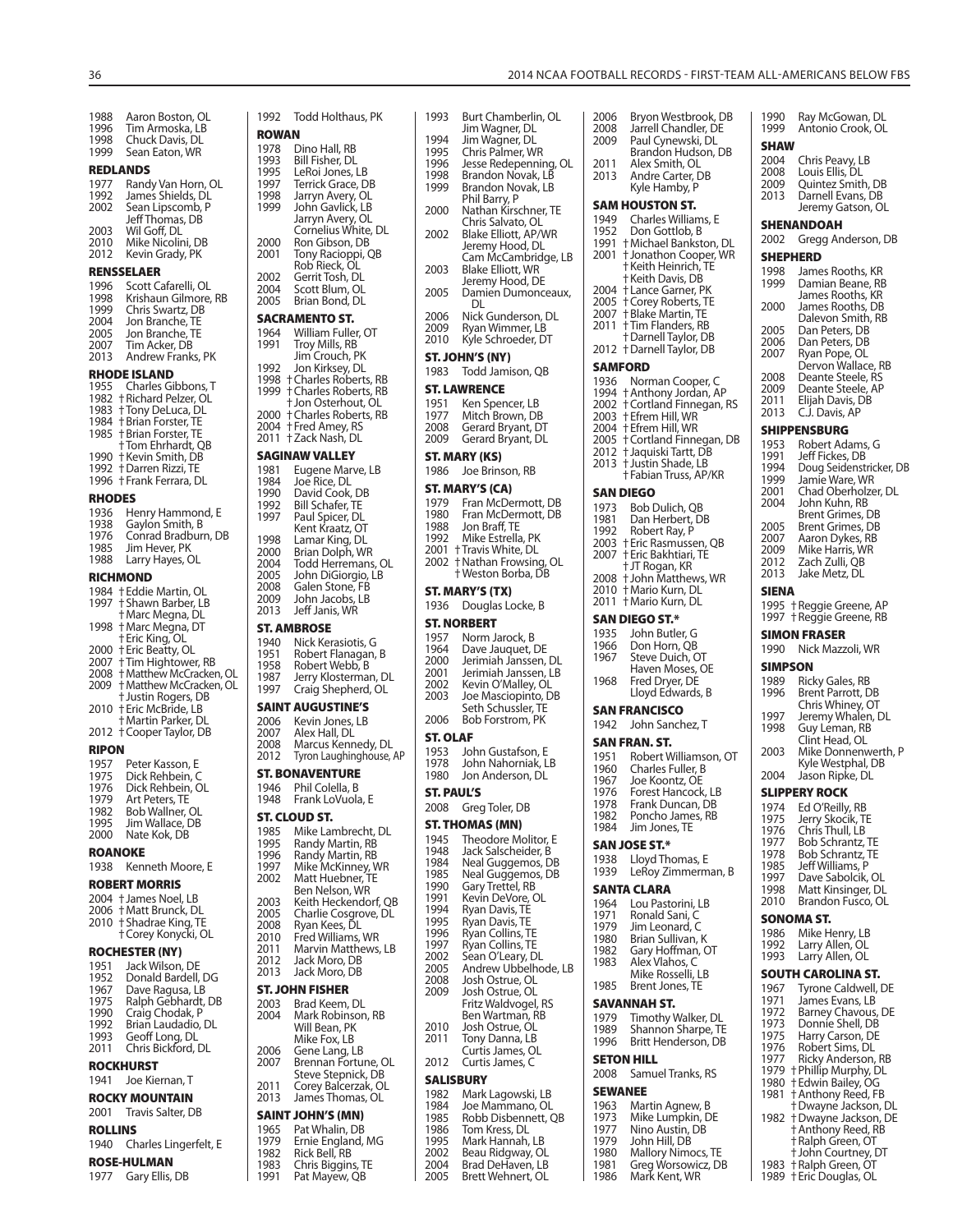1991 † Robert Porcher, DL 1993 † Anthony Cook, DE 1994 † Anthony Cook, DL 1996 † Raleigh Roundtree, OL 1997 † Chartric Darby, DL<br>1998 † Jermaine Derricott 1998 † Jermaine Derricott, DB<br>2001 + Derek Harrison LB 2001 † Derek Harrison, LB 2005 † Rondreikas Darby, KR 2006 † Clyde Reed, OL 2010 † Johnny Culbreath, OL **SOUTH DAKOTA**<br>1968 John Kohle 1968 John Kohler, OT<br>1969 John Kohler, OT 1969 John Kohler, OT<br>1971 Gene Macken, C 1971 Gene Macken, OG<br>1972 Gary Kipling, OG 1972 Gary Kipling, OG<br>1978 Bill Moats, DB 1978 Bill Moats, DB<br>1979 Benjamin Lon Benjamin Long, LB 1983 Kurt Seibel, K 1986 Jerry Glinsky, C Todd Salat, DB 1988 Doug VanderEsch, LB<br>1997 Brent Petersen, DL 1997 Brent Petersen, DL<br>2000 Russel Burwell, DB 2000 Russel Burwell, DB<br>2004 Brian Alderson, OL 2004 Brian Alderson, OL Brian Alderson, OL Wes Beschorner, QB A.J. Schable, DL<br>2006 Stefan Logan, A Stefan Logan, AP Christian Morton, OL<br>2007 Christian Morton OL 2007 Christian Morton, OL<br>2011 Tom Compton, OL Tom Compton, OL **SOUTH DAKOTA ST.** 1967 Darwin Gonnerman, HB<br>1968 Darwin Gonnerman, FB 1968 Darwin Gonnerman, FB<br>1974 Lynn Boden, OT 1974 Lynn Boden, OT<br>1977 Bill Matthews D 1977 Bill Matthews, DE<br>1979 Charles Loewen, 1979 Charles Loewen, OL<br>1984 Rick Wegher, RB 1984 Rick Wegher, RB<br>1985 Jeff Tiefenthaler. 1985 Jeff Tiefenthaler, WR<br>1986 Jeff Tiefenthaler, WR 1986 Jeff Tiefenthaler, WR<br>1991 Kevin Tetzlaff, Ol Kevin Tetzlaff, OL 1992 Doug Miller, LB 1993 Adam Timmerman, DL<br>1994 Jake Hines, TE Jake Hines, TE Adam Vinatieri, P Adam Timmerman, OL<br>1996 Tom O'Brien, P 1996 Tom O'Brien, P<br>1999 Josh Ranek, RB 1999 Josh Ranek, RB Josh Ranek, RB 2007 † Mitch Erickson, OL 2009 † Danny Batten, DL 2012 † Zach Zenner, RB 2013 † Zach Zenner, RB **SOUTH DAKOTA TECH** 1973 Charles Waite, DB **SOUTH FLA.\*** 1998 † Bill Gramatica, PK **SOUTHEAST MO. ST.** 1937 Wayne Goddard, T 1994 † Doug Berg, DL 1995 † Frank Russell, DB 1997 † Angel Rubio, DL 2002 † Willie Ponder, WR 2003 † Eugene Amano, OL 2005 † David Simonhoff, P 2006 † David Simonhoff, P 2008 † Doug Spada, P 2010 † Henry Harris, RB **SOUTHEASTERN LA.** 1970 Ronnie Hornsby, LB 1983 † Bret Wright, P 1985 † Willie Shepherd, DL **SOUTHEASTERN OKLA.**<br>2004 Drew Beard, OB Drew Beard, QB Kevin Burton, C Reggie Johnson, DL<br>2006 - Rayshaun Hollings 2006 Rayshaun Hollings, OL 2009 Jerome Hewitt, RS **SOUTHERN U.** 1970 Isiah Robertson, LB<br>1972 James Wright, OG 1972 James Wright, ÓG<br>1973 Godwin Turk, LB Godwin Turk, LB 1979 † Ken Times, DL

1987 † Gerald Perry, OT 1993 † Sean Wallace, DB

#### 1995 † Kendell Shello, DL 2000 † Michael Hayes, WR 2003 † Lenny Williams, DB 2006 † Breck Ackley, P 2009 † Juamorris Stewart, WR **SOUTHERN ARK.**<br>1984 Greg Stuma 1984 Greg Stuman, LB<br>1985 Greg Stuman, LB 1985 Greg Stuman, LB<br>1997 Fred Perry, LB 1997 Fred Perry, LB<br>1998 Dason Williams 1998 Jason Williams, PK<br>2001 Fddie Kev. J B 2001 Eddie Key, LB<br>2002 Nik Lewis, WR 2002 Nik Lewis, WR 2003 Nik Lewis, AP<br>2009 Cedric Thornt Cedric Thornton, DL **SOUTHERN CONN. ST.** 1982 Mike Marshall, DB<br>1983 Kevin Gray, OL 1983 Kevin Gray, OL<br>1984 William Sixsmi 1984 Milliam Sixsmith, LB<br>1986 Rick Atkinson, DB 1986 Rick Atkinson, DB<br>1991 Ron Lecointe, OL Ron Lecointe, OL 1992 Steve Lawrence, LB<br>1994 Anthony Idone, DI Anthony Idone, DL 1995 † Joe Andruzzi, OL 1996 Joe Andruzzi, OL<br>2000 Damon Richardso 2000 Damon Richardson, DB<br>2002 Jacques Cesaire, DL Jacques Cesaire, DL **SOUTHERN ILL.** 1970 Lionel Antoine, OE<br>1971 Lionel Antoine, OF Lionel Antoine, OE 1983 † Donnell Daniel, DB † Terry Taylor, DB 1996 + Mark Gagliano, P<br>1999 + Cornell Craig, WR 1999 † Cornell Craig, WR 2002 † Mo Abdulqaadir, RB 2003 † Alexis Moreland, DB 2004 † Elmer McDaniel, OL 2005 † Arkee Whitlock, RB<br>2006 † Craig Coffin, PK 2006 † Craig Coffin, PK † Arkee Whitlock, AP  $\dagger$  Aaron Lockwood, OL † Larry Warner, AP 2009 † Brandin Jordan, LB † Deji Karim, RB † Korey Lindsey, DB 2010 + Korey Lindsey, DB 2011 † Bryan Boemer, OL 2013 † MyCole Pruitt, TE **SOUTHERN MISS.\*** 1953 Hugh Pepper, B<br>1956 Don Owens T 1956 Don Owens, T<br>1958 Robert Yencho 1958 Robert Yencho, E<br>1959 Hugh McInnis, E Hugh McInnis, E **SOUTHERN ORE. ST.** 1975 Dennis Webber, LB<br>1999 Griff Yates, RB 1999 Griff Yates, RB<br>2003 Dusty McGror Dusty McGrorty, RB **SOUTHERN UTAH** 1979 Lane Martino, DL<br>1987 Leff McComb P 1987 Jeff McComb, P<br>1989 Randy Bostic C 1989 Randy Bostic, C<br>1990 Randy Bostic C Randy Bostic, C 1995 † Micah Deckert, TE 1997 † Jimmy Brimmer, LB 1999 † John Uriarte, OL † Josh Roberts, DB  $\dagger$  Matt Cannon, QB † Randy Clark, OL 2009 † Trevor Ward, P 2010 † Tysson Poots, WR **SOUTHWEST BAPTIST** 2007 Nick Smart, WR **SOUTHWEST MINN. ST.** 1987 James Ashley, WR<br>1991 Wayne Hawkins, D 1991 Wayne Hawkins, DE<br>2013 Tyler Tonderum, RB Tyler Tonderum, RB **SOUTHWESTERN (KS)** 1982 Tom Audley, DL<br>1984 Lackie Jenson, B Jackie Jenson, RB **SOUTHWESTERN OKLA.** 1977 Louis Blanton, DB<br>1982 Richard Lockman, 1982 Richard Lockman, LB<br>2008 Ruzell McCov, LB 2008 Ruzell McCoy, LB<br>2011 Clarence Laster, D **SPRINGFIELD** 1968 Dick Dobbert C

Clarence Laster, DB

| 1200<br>1970 | DICK DODDEI L<br>John Curtis, OE<br>Roy Samuelsen, MG       |
|--------------|-------------------------------------------------------------|
| 1976<br>1978 |                                                             |
| 1979<br>1980 | Jack Quinn, DB<br>Jack Quinn, DB<br>Steve Foster, OT        |
| 1981         | Jon Richardson, LB                                          |
| 1983         | Wally Case, DT<br>Ed Meachum, TE                            |
| 1985<br>1991 | Jim Anderson, LB                                            |
| 1994         | Fran Papasedero, DL<br>Matt Way, OL                         |
| 1996<br>1998 | Jamie McGourty, DL                                          |
| 2000         | John Cena, OL<br>Matt Sallilia, OG                          |
| 2002<br>2003 | Greg Switaj, PK<br>Brian Dewey, OG                          |
| 2004         | Brian Dewey, OL                                             |
| 2006         | Adam Feit, OL                                               |
| 1951         | STEPHEN F. AUSTIN<br>James Terry, DE                        |
| 1979         | Ronald Haynes, DL                                           |
| 1985<br>1986 | James Noble, WR<br>† Darrell Harkless, DB                   |
| 1988         | + Eric Lokey, LB                                            |
| 1989<br>1993 | † David Whitmore, DB<br>† Cedric Walker, DB                 |
| 1995         | † Joey Wylie, OL                                            |
|              | † Lee Kirk, OL                                              |
| 1996         | † Damiyon Bell, DB<br>† Jeremiah Trotter, LB                |
| 1997         | † Mikhael Ricks, WR<br>† Jeremiah Trotter, LB               |
| 1998<br>1999 | + Chad Stanley, P                                           |
| 2003         | † Ka Ron Coleman, PR<br><b>+Brent Hafford, DB</b>           |
| 2005         | † Keldrick Holman, DB                                       |
| 2010         | t Renders<br>† Kenneth Charles, DL<br>† Gralvn Crawford, KR |
|              | + Jeremy Moses, QB                                          |
| 2011         | † George Bias, OL<br>+ Gralyn Crawford, KR                  |
|              | STILLMAN                                                    |
| 2002<br>2010 | James Patrick, DB<br>Ronnie Partridge, P                    |
|              | STONEHILL                                                   |
| 2010         | Stephen Neville, AP                                         |
|              | STONY BROOK                                                 |
| 1987         | Chuck Downey, DB                                            |
| 1988<br>2011 | David Lewis, P<br>† Brock Jackolski, AP                     |
| 2012         | † Miguel Maysonet, RB                                       |
|              | SUL ROSS ST.                                                |
| 1965<br>1988 | Tom Nelson, DE<br>Francis Jones, DB                         |
|              | <b>SUSQUEHANNA</b>                                          |
| 1951         | James Hazlett, C                                            |
| 1990<br>1992 | Keith Henry, DL<br>Andy Watkins, LB                         |
| 1996         | Jeremy Ziesloft, DB<br>Antonio Nash, DB                     |
| 1999<br>2003 | Mark Bartosic, WK                                           |
|              | SWARTHMORE                                                  |
| 1989         | Marshall Happer, OL                                         |
| TAMPA        |                                                             |
| 1965<br>1968 | John Perry, DB                                              |
| 1970         | Ron Brown, MG<br>Leon McQuay, RB                            |
| 1971         | Ron Mikolajczyk, OT<br>Sammy Gellerstedt, MG                |
|              | TARLETON ST.                                                |
| 2006         | Paul Williams, PK                                           |
| 2007         | Ranardrick Phillips, DB                                     |
| 1968         | UT MARTIN<br>Julian Nunnamaker, OG                          |
| 1988         | Emanuel McNeil, DL                                          |
| 1991<br>2008 | Oscar Bunch, TE<br>† Dontrell Miller, DB                    |
| 2009         | † Joe Gibbs, OL                                             |
|              | TENNESSEE ST.                                               |
| 1967<br>1968 | Claude Humphrey, DT<br>Jim Marsalis, DB                     |
|              |                                                             |

| 1969         | Joe Jones, DE                                         |                          |
|--------------|-------------------------------------------------------|--------------------------|
| 1970         | Vernon Holland, OT                                    |                          |
| 1971         | Cliff Brooks, DB                                      |                          |
|              | Joe Gilliam, QB                                       |                          |
| 1972         | Robert Woods, OT                                      |                          |
|              | Waymond Bryant, LB                                    |                          |
| 1973         | Waymond Bryant, LB                                    | ï                        |
| 1974         | Ed Jones, DE<br>Cleveland Elam, DE                    |                          |
| 1981         | + Mike Jones, WR                                      | $\ddot{\phantom{a}}$     |
|              | † Malcolm Taylor, DT                                  |                          |
| 1982         | + Walter Tate, OL                                     |                          |
| 1986         | † Onzy Elam, LB                                       |                          |
| 1990         | t Colin Godfrey, P                                    | í                        |
| 1993         | † Brent Alexander, DB                                 |                          |
| 1998         | † Tyrone Butterfield, WR                              | $\ddot{\phantom{a}}$     |
| 1999         | † Lamar Carter, DL                                    |                          |
|              | † Avion Black, RS                                     |                          |
|              | † Michael Thompson, OL<br><b>†Charles Anthony, RB</b> | í                        |
| 2003<br>2004 | † Charles Anthony, RB                                 | $\ddot{\phantom{a}}$     |
| 2006         | † D. Rodgers-Cromartie, DB                            |                          |
| 2007         | † D. Rodgers-Cromartie, DB                            |                          |
| 2008         | t Cornelius Lewis, OL                                 |                          |
|              | † Javarris Williams, RB                               |                          |
| 2010         | + Eugene Clifford, DB                                 |                          |
| 2013         | † Daniel Fitzpatrick, DB                              | ĺ                        |
|              | <b>TENNESSEE TECH</b>                                 |                          |
| 1952         | Tom Fann, OT                                          |                          |
| 1959         | Tom Hackler, E                                        |                          |
| 1960         | Tom Hackler, E                                        | $\ddot{\phantom{a}}$     |
| 1961         | David Baxter, T                                       |                          |
| 1969         | Larry Schreiber, HB                                   |                          |
| 1971         | Jim Youngblood, LB                                    |                          |
| 1972         | Jim Youngblood, LB                                    |                          |
| 1974         | Elois Grooms, DE                                      |                          |
| 1976<br>1989 | Ed Burns, OT                                          |                          |
| 1996         | † Ryan Weeks, PK<br>† Robert Taylor, DB               |                          |
| 2001         | † Joey Bishop, OL                                     |                          |
|              | † D.J. Bleisath, DL                                   |                          |
| 2004         | † Frank Omiyale, OL                                   |                          |
|              |                                                       |                          |
|              | †Brandon Shelby, DB                                   |                          |
|              |                                                       |                          |
|              | <b>TENN. WESLEYAN</b>                                 | í                        |
| 1992         | Derrick Scott, PK                                     |                          |
|              | <b>TEXAS-ARLINGTON</b>                                |                          |
| 1966         | Ken Ozee, DT                                          |                          |
| 1967         | Robert Diem, OG                                       |                          |
|              | Robert Willbanks, S                                   | $\overline{\phantom{a}}$ |
| 1983         | † Mark Cannon, C                                      |                          |
| 1984         | † Bruce Collie, OL                                    |                          |
|              | <b>TEX. A&amp;M-COMMERCE</b>                          |                          |
| 1938         | Darrell Tully, B                                      |                          |
| 1953         | Bruno Ashley, G                                       |                          |
| 1958         | Sam McCord, B                                         |                          |
| 1959         | Sam McCord, B                                         |                          |
| 1968         | Chad Brown, OT                                        |                          |
| 1970         | William Lewis, C                                      |                          |
| 1972<br>1973 | Curtis Wester, OG                                     |                          |
| 1984         | Autry Beamon, DB                                      |                          |
| 1988         | Alan Veingrad, OG<br>Kim Morton, DL                   |                          |
| 1990         |                                                       |                          |
| 1991         | Terry Bagsby, DL<br>Eric Turner, DB                   |                          |
|              | Dwayne Phorne, OL                                     |                          |
| 1992         | Eric Turner, DB                                       |                          |
|              |                                                       |                          |
| 1993         | Pat Williams, DB<br>Fred Woods, LB                    |                          |
| 1995         | Billy Watkins, PK<br>Kevin Mathis, DB                 |                          |
| 1996         | Kevin Mathis, DB                                      |                          |
| 1999         | Antonio Wilson, LB                                    |                          |
| 2003         | Chris Miller, P                                       |                          |
| 2005         | J.D. Hearn, LB                                        |                          |
| 2006         | Darvin Peterson, DB                                   |                          |
| 2008         | Ricky Hope, DB                                        |                          |
| 2013         | Charlie Tuaau, DL                                     |                          |
|              | TEX. A&M-KINGSVILLE                                   |                          |
| 1940         | Stuart Clarkson, C                                    |                          |
| 1941         | Stuart Clarkson, C                                    |                          |
| 1959         | Gerald Lambert, G                                     |                          |
| 1960         | William Crafts, T                                     |                          |
| 1962         | Douglas Harvey, C                                     |                          |
| 1963         | Sid Blanks, B                                         |                          |
| 1965<br>1966 | Randy Johnson, QB<br>Dwayne Nix, OE                   |                          |

| 1968              | Dwayne Nix, OE                                 |
|-------------------|------------------------------------------------|
| 1970              | Ray Hickl, OG<br>Dwight Harrison, DB           |
| 1971              | Margarito Guerrero, MG<br>Eldridge Small, OE   |
| 1972              | Levi Johnson, DB<br>Ernest Price, DE           |
| 1974              | Don Hardeman, RB                               |
| 1975              | David Hill, TE                                 |
| 1976              | Richard Ritchie, QB<br>Larry Grunewald, LB     |
| 1977              | Larry Collins, RB<br>John Barefield, DE        |
| 1978              | Billy John, OT                                 |
| 1979              | Andy Hawkins, LB                               |
| 1980<br>1981      | Don Washington, CB<br>Durwood Roquemore,<br>DB |
| 1982              | Darrell Green, DB                              |
| 1983              | Loyd Lewis, OG                                 |
| 1984              | Neal Lattue, PK                                |
| 1985<br>1986      | Charles Smith, C<br>Johnny Bailey, RB          |
|                   | Moses Horn, OG                                 |
| 1987              | Johnny Bailey, RB<br>Moses Horn, OG            |
| 1988              | Rod Mounts, OL                                 |
|                   | Johnny Bailey, RB                              |
| 1989              | John Randle, DL<br>Johnny Bailey, RB           |
| 1990              | Keithen DeGrate, OL                            |
| 1991              | Brian Nielsen, OL                              |
| 1992              | Earl Dotson, OL                                |
| 1993              | Anthony Phillips, DB                           |
| 1994              | Moke Simon, DL<br>Jeff Rodgers, DL             |
|                   | Kevin Dogins, C                                |
| 1995              | Jermane Mayberry, OT                           |
|                   | Jaime Martinez, OG<br>Kevin Dogins, C          |
| 1996              | Todd Perkins, OT                               |
| 1997              | Chris Hensley, LB                              |
| 1998              | Cedric Johnson, DB<br>Cliff Clemons, OL        |
| 1999              | Robert Garza, C                                |
| 2000              | Robert Garza, C                                |
| 2001              | Kiah Johnson, LB                               |
| 2002              | Mike Clay, DL<br>Nicholas Davis, DB            |
| 2003              | Kevin Palmer, OL                               |
|                   | Eddie Moten, DB                                |
| 2004<br>2005      | Deandrae Fillmore, LB<br>Deandrae Fillmore, LB |
| 2007              | Rod Mosely, CB                                 |
| 2010              | Tressor Baptiste, LB                           |
| 2012              | Jeremy Aguilar, LB                             |
|                   | TEXAS LUTHERAN                                 |
| 1973              | David Wehmeyer, RB                             |
| 1974<br>1975      | D.W. Rutledge, LB<br>Jerry Ellis, OL           |
| 2004              | Holt Storrie, PK                               |
| 2011              | Allen Cain, PK                                 |
|                   | <b>TEXAS SOUTHERN</b>                          |
| 1970              | Nathaniel Allen, DB                            |
| 1976<br>1992      | Freddie Dean, OL<br>+Michael Strahan, DL       |
| 2006              | † Stacey Thomas, DB                            |
| <b>TEXAS ST.*</b> |                                                |
| 1953              | Pence Dacus, B                                 |
| 1963              | Jerry Cole, E                                  |
| 1964              | Jerry Cole, DB                                 |
| 1972<br>1975      | Bob Daigle, C<br>Bobby Kotzur, DT              |
| 1982              | Tim Staskus, LB                                |
| 1983              | Tim Staskus, LB                                |
| 1984              |                                                |
| 1990<br>1991      | + Scott Forester, C                            |
|                   | † Reggie Rivers, RB                            |
| 1994              | + Ervin Thomas, C<br>† Don Wilkerson, RB       |
| 1997              | + Claude Mathis, RB                            |
| 2000              | +C.J. Carroll, DB                              |
| 2001<br>2004      | + Clenton Ballard, DL                          |
| 2005              | † Cory Elolf, P<br>†Fred Evans, DL             |
| 2007<br>2011      | † Chris MacDonald, P<br>† D.J. Hall, OL        |

**AWARD WINNERS**

**AWARD WINNERS**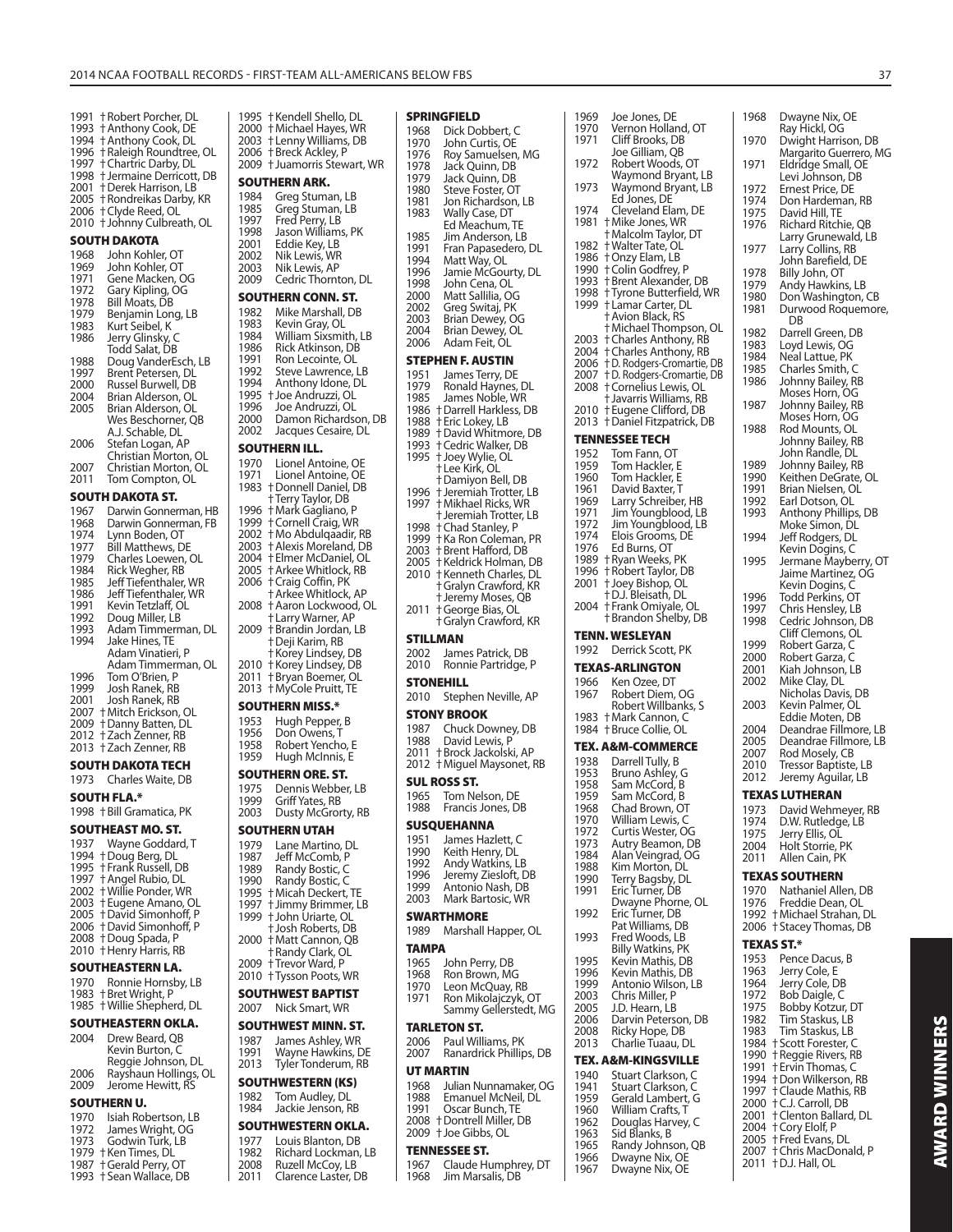|                       | <b>TEXAS TECH*</b>                                     | 1986                  | Freddie Thomas, DB                               | 2000          | Dusty Bonner, Q                                      |
|-----------------------|--------------------------------------------------------|-----------------------|--------------------------------------------------|---------------|------------------------------------------------------|
| 1935                  | Herschel Ramsey, E                                     | 1987                  | Mike Turk, QB<br>Freddie Thomas, DB              | 2001          | C.J. Lofton, TE<br>Dusty Bonner, Q                   |
| 1945                  | Walter Schlinkman, B                                   |                       | 1994 + Bob Hall, OL                              |               | Tully Payne, C                                       |
| <b>THIEL</b>          |                                                        |                       | 1995 + Bob Hall, OL                              | 2002          | C.J. Lofton, TE                                      |
| 2001<br>2005          | Kennard Davis, DB<br>Dave Hendricks, OL                |                       | 1996 † Pratt Lyons, DL<br>† Kerry Jenkins, OL    | 2004          | Torrey Howard, 0<br>Will Rhody, PK                   |
| 2012                  | Tim Taylor, DL                                         |                       | 1997 † Clifford Ivory, DB                        | 2005          | Tim Thompson,                                        |
|                       | <b>THOMAS MORE</b>                                     |                       | † Andy Swafford, KR<br>1998 † Marcus Spriggs, DL | 2007          | Cedric Jones, WF                                     |
| 1993                  | Mike Flesch, OL                                        |                       | † Cleve Roberts, OL                              | 2008          | Sherard Reynold<br>Sherard Reynold                   |
| 1996<br>1997          | Brent Moses, OL<br>Chris Wells, LB                     |                       | † Al Lucas, DT                                   | 2010          | Larry Dean, LB                                       |
| 1998                  | Chris Wells, LB                                        |                       | 1999 + Al Lucas, DT<br>† Michael Moore, OT       | 2011          | Stevie Harden, D<br>Ryan Schraeder,                  |
| 2000<br>2006          | Will Castleberry, RB<br>Mark Carlisle, LB              |                       | † Anthony Rabb, LB                               | 2012          | Ryan Schraeder,                                      |
| 2008                  | Brad Steinmetz, LB                                     |                       | 2000 + Lawrence Tynes, PK                        |               | <b>VALPARAISO</b>                                    |
| 2009<br>2010          | Brad Steinmetz, LB<br>Tyler Owens, DL                  | <b>TRUMAN</b>         |                                                  | 1951          | Joe Pahr, B                                          |
| 2012                  | Zach Autenrieb, DB                                     | 1960<br>1965          | Dale Mills, B<br>Richard Rhodes, OT              | 1971          | Gary Puetz, OT                                       |
| 2013                  | Domonique Hayden,                                      | 1985                  | Chris Hegg, QB                                   | 1972<br>1976  | Gary Puetz, OT<br>John Belskis, DB                   |
|                       | RB                                                     | 1993<br>1996          | Mike Roos, DL<br>Jarrett Anderson, RB            | 1985          | Mike Healey, WR                                      |
| <b>TIFFIN</b><br>1993 |                                                        | 2012                  | Derek Koon, PK                                   |               | 1999 † Eric Kenesie, DB                              |
| 2003                  | Brian Diliberto, RB<br>Nate Washington, WR             | <b>TUFTS</b>          |                                                  |               | <b>VILLANOVA</b>                                     |
| <b>TOLEDO*</b>        |                                                        | 1934                  | William Grinnell, E                              |               | 1988 + Paul Berardelli, C<br>1989 † Bryan Russo, OL  |
| 1938                  | Dan Buckwick, G                                        | 1976<br>1978          | Tim Whelan, RB<br>Mark Buben, DL                 |               | 1991 + Curtis Eller, LB                              |
| <b>TOWSON</b>         |                                                        | 1979                  | Chris Connors, QB                                |               | 1992 † Curtis Eller, LB                              |
| 1975                  | Dan Dullea, QB                                         | 1980                  | Mike Brown, OL                                   |               | 1994 † Tyrone Frazier, Ll<br>1996 †Brian Finneran, V |
| 1976<br>1977          | Skip Chase, OE<br>Randy Bielski, DB                    | 1986                  | Bob Patz, DL                                     |               | 1997 + Brian Finneran, V                             |
| 1978                  | Ken Snoots, SE                                         | <b>TULSA*</b><br>1934 | Rudy Prochaska, C                                |               | † Chris Boden, QB<br>1998 + Brian Westbrook,         |
| 1982<br>1983          | Sean Landeta, P<br>Gary Rubeling, DB                   |                       |                                                  |               | 2000 + Brian Westbrook,                              |
| 1984                  | Terry Brooks, OG                                       | 1994                  | <b>TUSCULUM</b><br>Matt Schults, OL              |               | 2001 + Eamonn Allen, C                               |
| 1985                  | Stan Eisentooth, OL                                    | 1995                  | Eric Claridy, RB                                 |               | † Brian Westbrook,<br>2005 † Brian Hulea, LB         |
| 1986                  | David Haden, LB<br>1993 † Tony Vinson, RB              | 2002<br>2003          | Donald Amaker, RS                                |               | 2008 + Greg Miller, DL                               |
|                       | 1994 † Mark Orlando, WR                                |                       | Alan Dunn, OT<br>Ricardo Colclough,              |               | 2009 † Ben Ijalana, OL<br>† Matt Szczur, AP          |
|                       | 1999 + Jamal White, WR<br>2000 + Andrew Hollingsworth, |                       | DB/RS                                            |               | 2010 † Ben Ijalana, OL                               |
|                       | DL                                                     | 2008<br>2010          | Jarrell NeSmith, TE<br>Gareth Rowlands, PK       | <b>VMI</b>    |                                                      |
|                       | 2007 † Brian Bradford, LB<br>2013 † Eric Pike, OL      | <b>TUSKEGEE</b>       |                                                  |               | 1988 †Mark Stock, WR                                 |
|                       | † Terrance West, RB                                    | 1998                  | Che' Bryant, DB                                  |               | 1995 † Thomas Haskins<br>1996 † Thomas Haskins       |
| TRINE                 |                                                        | 1999<br>2002          | Andre Dudley, DL<br>Drayton Florence, DB         |               | 2000 † Richard Holland,                              |
| 2010                  | Eric Watt, QB                                          | 2013                  | Matthew Reese, OL                                |               | <b>VIRGINIA ST.</b>                                  |
|                       | TRINITY (CT)                                           |                       | <b>UNION (NY)</b>                                | 1971          | Larry Brooks, DT                                     |
| 1935<br>1936          | Mickey Kobrosky, B<br>Mickey Kobrosky, B               | 1939                  | Sam Hammerstrom, B                               | 1984<br>1985  | John Greene, LB<br>James Ward, DL                    |
| 1955                  | Charles Sticka, B                                      | 1982<br>1983          | Steve Bodmer, DL<br>Tim Howell, LB               | 1998          | Damon Thomps                                         |
| 1959<br>1970          | Roger LeClerc, C<br>David Kiarsis, HB                  | 1984                  | Brian Cox, DE                                    | 1999<br>2005  | Damon Thomps<br>P.J. Berry, KR                       |
| 1978                  | Pat McNamara, FL                                       | 1985<br>1986          | Anthony Valente, DL<br>Rich Romer, DL            |               | <b>VIRGINIA UNION</b>                                |
| 1993<br>1994          | Eric Mudry, DB<br>Greg Schramm, DB                     | 1987                  | Rich Romer, DL                                   | 1973          | Herb Scott, OG                                       |
| 2003                  | Jared Carillo, OL                                      | 1991                  | Grea Harrison, PK                                | 1974          | Herb Scott, OG                                       |
| 2005                  | Michael Blair, DL                                      | 1993<br>1996          | Marco Lainez, LB<br>Roger Egbert, PK             | 1975<br>1977  | Anthony Leonar<br>Frank Dark, DB                     |
| 2010                  | Harry Melendez, DB                                     | 2001                  | Joshua Stinehour, DL                             | 1979          | <b>Plummer Bullocl</b>                               |
| 1954                  | <b>TRINITY (TX)</b><br>Alvin Beal, B                   | 2003<br>2005          | Cliff Eisenhut, PK<br>Tom Arcidiacono, RB        | 1980          | William Dillon, D                                    |
| 1955                  | Hubert Cook, C                                         | 2006                  | Tom Arcidiacono, RB                              | 1981<br>1982  | William Dillon, D<br>William Dillon, D               |
| 1956<br>1967          | Milton Robichaux, E<br>Marvin Upshaw, DT               | 2010<br>2011          | Mark Herrington, OL<br>Justin Gallo, WR          | 1983          | Larry Curtis, DT                                     |
| 1994                  | James Vallerie, LB                                     |                       | <b>UNION (TN)</b>                                | 1988<br>1991  | Leroy Gause, LB<br>Paul DeBerry, DE                  |
| 1996                  | John Beckwith, LB                                      | 1941                  | James Jones, B                                   |               | Kevin Williams, L                                    |
| 1997                  | Paul Morris, PK<br>Danny Palmer, G                     | 1942                  | James Jones, B                                   | 1999          | Ronald Hardge, I                                     |
| 1998                  | David Coney, DL                                        | <b>UPSALA</b>         |                                                  | 2001<br>2003  | Ralph Hunter, DI<br>Reymond Murph                    |
| 1999                  | David Coney, OL<br>Ryan Deck, LB                       | 1964                  | Dick Giessuebel, LB                              | <b>WABASH</b> |                                                      |
|                       | Mike Burton, QB                                        | URBANA                |                                                  | 1976          | Jimmy Parker, DI                                     |
| 2000<br>2001          | John Paul Visosky, LB<br>Bill Smith, OL                | 2010                  | Travis Brisco, LB                                | 1977          | David Harvey, QI                                     |
| 2002                  | Roy Hampton, QB                                        | URSINUS               |                                                  | 1981<br>1988  | Pete Metzelaars,<br>Tim Pliske, PK                   |
|                       | Gary Ihfe, C<br>Jerheme Urban, WR                      | 1996<br>2000          | Peter Hinckle, DB<br>Eric Cowie, DB              | 1989          | Mike Funk, WR                                        |
|                       | Jason Leshikar, LB                                     | 2001                  | Shearrod Duncan, RB                              | 2002          | Ryan Short, TE<br>Nate Boulais, LB                   |
| 2003                  | Jarrod Smith, DL                                       |                       | <b>VALDOSTA ST.</b>                              | 2003          | Blair Hammer, D                                      |
| <b>TROY*</b>          |                                                        | 1982                  | Mark Catano, OL                                  | 2007          | Adrian Pynenber                                      |
| 1939<br>1973          | Sherrill Busby, E<br>Mark King, C                      | 1986<br>1989          | Jessie Tuggle, LB<br>Randy Fisher, WR            | 2008<br>2009  | Jared Lange, DL<br>Addrian Frederic                  |
| 1974                  | Mark King, C                                           | 1990                  | Deon Searcy, DB                                  |               | Evan Isaacs, OL                                      |
| 1976<br>1978          | Perry Griggs, OE<br>Tim Tucker, LB                     | 1993<br>1994          | Chris Hatcher, QB<br>Chris Hatcher, QB           | 2010<br>2011  | Jonathan Koop,<br>Wes Chamblee, I                    |
| 1980                  | Willie Tullis, QB                                      | 1996                  | Lance Funderburk, QB                             |               | C.J. Gum, LB                                         |
| 1984                  | Mitch Geier, OG                                        | 1997                  | Richard Freeman, DL/DE                           | 2013          | Cody Buresh, DL                                      |

| 2000           | Dusty Bonner, QB<br>C.J. Lofton, TE                                                 |
|----------------|-------------------------------------------------------------------------------------|
| 2001           | Dusty Bonner, QB                                                                    |
| 2002<br>2004   | Tully Payne, C<br>C.J. Lofton, TE<br>Torrey Howard, OL<br>Will Rhody, PK            |
| 2005<br>2007   | Tim Thompson, DL<br>Cedric Jones, WR                                                |
| 2008<br>2010   | Sherard Reynolds, DB<br>Sherard Reynolds, DB<br>Larry Dean, LB<br>Stevie Harden, DB |
| 2011<br>2012   | Ryan Schraeder, OL<br>Ryan Schraeder, OL                                            |
|                | VALPARAISO                                                                          |
| 1951<br>1971   | Joe Pahr, B<br>Gary Puetz, OT                                                       |
| 1972<br>1976   | Gary Puetz, OT                                                                      |
| 1985           | John Belskis, DB<br>Mike Healey, WR                                                 |
| 1999           | † Eric Kenesie, DB<br>VILLANOVA                                                     |
| 1988           | † Paul Berardelli, OL                                                               |
| 1989<br>1991   | † Bryan Russo, OL<br>† Curtis Eller, LB                                             |
| 1992<br>1994   | + Curtis Eller, LB<br>† Tyrone Frazier, LB                                          |
| 1996<br>1997   | † Brian Finneran, WR<br>† Brian Finneran, WR                                        |
|                | † Chris Boden, QB                                                                   |
| 1998<br>2000   | † Brian Westbrook, AP/WR<br>† Brian Westbrook, AP/RS                                |
| 2001           | † Eamonn Allen, OL<br>† Brian Westbrook, RB/AP                                      |
| 2005<br>2008   | † Brian Hulea, LB<br>† Greg Miller, DL                                              |
| 2009           | † Ben Ijalana, OL                                                                   |
| 2010           | <b>+Matt Szczur, AP</b><br>† Ben Ijalana, OL                                        |
| VMI            |                                                                                     |
|                |                                                                                     |
| 1988<br>1995   | †Mark Stock, WR<br>† Thomas Haskins, RB                                             |
| 1996<br>2000   | † Thomas Haskins, RB<br>† Richard Holland, KR                                       |
|                | VIRGINIA ST.                                                                        |
| 1971<br>1984   | Larry Brooks, DT<br>John Greene, LB                                                 |
| 1985           | James Ward, DL                                                                      |
| 1998<br>1999   | Damon Thompson, AP<br>Damon Thompson, WR                                            |
| 2005           | P.J. Berry, KR<br>VIRGINIA UNION                                                    |
| 1973           | Herb Scott, OG                                                                      |
| 1974<br>1975   | Herb Scott, UG<br>Anthony Leonard, DB                                               |
| 1977<br>1979   | Frank Dark, DB<br>Plummer Bullock, DE                                               |
| 1980<br>1981   | William Dillon, DB                                                                  |
| 1982           | William Dillon, DB<br>William Dillon, DB                                            |
| 1983<br>1988   | Larry Curtis, DT<br>Leroy Gause, LB                                                 |
| 1991           | Paul DeBerry, DB<br>Kevin Williams, LB                                              |
| 1999<br>2001   | Ronald Hardge, DB<br>Ralph Hunter, DB                                               |
| 2003           | Reymond Murphy, RS                                                                  |
| WABASH<br>1976 |                                                                                     |
| 1977           | Jimmy Parker, DB<br>David Harvey, QB                                                |
| 1981<br>1988   | Pete Metzelaars, TE<br>Tim Pliske, PK                                               |
| 1989<br>2002   | Mike Funk, WR<br>Ryan Short, TE                                                     |
| 2003           | Nate Boulais, LB<br>Blair Hammer, DT                                                |
| 2007           | Adrian Pynenberg, LB                                                                |
| 2008<br>2009   | Jared Lange, DL<br>Addrian Frederick, DB                                            |
| 2010<br>2011   | Evan Isaacs, OL<br>Jonathan Koop, DL<br>Wes Chamblee, KR                            |

|     | WAGNER       |                                           |
|-----|--------------|-------------------------------------------|
|     | 1967<br>1980 | John Gloistein, OT<br>Phil Theis, OL      |
|     | 1981         | Alonzo Patterson, RB                      |
|     | 1982         | Alonzo Patterson, RB                      |
|     | 1983<br>1986 | Selwyn Davis, OT<br>Charles Stinson, DL   |
|     | 1987         | Rich Negrin, OT                           |
| Β   | 1988<br>1991 | Terry Underwood, RB<br>Walter Lopez, PK   |
| Β   | 1999         | † Rick Sarille, AP                        |
|     | 2007         | <b>+Piotr Czech, PK</b>                   |
|     | 1994         | <b>WARTBURG</b><br>Jamey Parker, OL       |
|     |              | Vince Penningroth, DL                     |
|     | 1995<br>2001 | Vince Penningroth, DL<br>Joel Demro, OL   |
|     | 2003         | Cody Kelley, DB/WR<br>Vince King, DL      |
|     | 2004         | Brian McIntire, DB                        |
|     | 2007         | Nick Weber, DB                            |
|     |              | <b>WASHBURN</b>                           |
|     | 1964<br>1988 | Robert Hardy, DB<br>Troy Slusser, WR      |
|     | 2005         | Fletcher Terrell, DB                      |
|     | 2006<br>2007 | Trey Lewis, DL<br>Cary Williams, DB       |
|     | 2009         | Zach Watkins, LB                          |
|     | 2010<br>2011 | Steve Ivanisevic, PK<br>Dane Simoneau, QB |
|     |              | <b>WASHINGTON-ST. LOUIS</b>               |
| ΝR  | 1972         | Shelby Jordan, LB                         |
| 'RS | 1973         | Stu Watkins, OE                           |
| AP  | 1974<br>1988 | Marion Stallings, DB<br>Paul Matthews, TE |
|     | 1994         | Matt Gomric, LB                           |
|     | 1995<br>1996 | Chris Nalley, DB<br>Chris Nalley, DB      |
|     | 1999         | Tim Runnalls, DL                          |
|     | 2010         | Brandon Brown, DB                         |
|     |              | WASH. & JEFF.                             |
|     | 1984<br>1987 | Ed Kusko, OL<br>A.J. Pagano, RB           |
|     | 1991         | Chris Babirad, RB                         |
|     | 1992         | Gilbert Floyd, DB<br>Chris Babirad, RB    |
|     |              | Todd Pivnick, OL                          |
|     | 1993         | Kevin Pintar, OL<br>Jason Moore, OL       |
| ĄΡ  |              | Shawn Prendergast, LB                     |
| ΝR  | 1994         | Matt Szczypinski, DL<br>Mike Jones, OL    |
|     |              | Mike Brooder, DL                          |
|     | 1995<br>1996 | Mike Jones, OL<br>Dan Primrose, DL        |
|     | 2002         | Roger Snyder, RS                          |
| Β   | 2003<br>2004 | Frank Pilato, DB<br>Frank Pilato, DB      |
| Ξ   | 2005         | Aaron Krepps, WR                          |
|     | 2006<br>2007 | Chris Teter, OL<br>Bobby Swallow, QB      |
|     | 2008         | Bobby Swallow, QB                         |
|     | 2009<br>2010 | Jacob Bloomhuff, DL<br>Craig Sedunov, RB  |
|     |              | WASH. & LEE                               |
|     | 1976         | Tony Perry, OE                            |
|     | 1981<br>1983 | Mike Pressler, DL<br>Glenn Kirschner, OL  |
| S   | 1986         | John Packett, OL                          |
|     | 1995<br>2005 | Robert Hall, DL<br>Stuart Sitterson, KR   |
|     | 2011         | John Fitzgibbons, OL                      |
|     |              | WAYNE ST. (MI)                            |
|     | 2006         | Joique Bell, RB<br>David Chudzinski, PK   |
|     | 2009         | Joique Bell, RB                           |
|     | 2010         | Jeremy Jones, DB                          |
| B   | 2011         | Jeremy Jones, DB<br>Joe Long, OL          |
| B   |              | WAYNE ST. (NE)                            |
|     | 1984         | Herve Roussel, PK                         |
|     | 1985<br>1995 | Ruben Mendoza, OL<br>Brad Ottis, DL       |
|     | 2008         | Troy Pribnow, DL                          |
|     | 2009         | Frederick Bruno, WR                       |

**WAYNESBURG**

| 1941<br>2007 | Nick George, G<br>Mike Czerwien, DL                       |
|--------------|-----------------------------------------------------------|
|              | WEBER ST.                                                 |
| 1966         | Ronald McCall, DE                                         |
| 1967         | Lee White, FB<br>Jim Schmedding, OG                       |
| 1969<br>1970 | Carter Campbell, DE                                       |
| 1971         | Henry Reed, DE<br>David Taylor, OT                        |
| 1977         | Dennis Duncanson, DB                                      |
| 1978         | Dennis Duncanson, DB                                      |
|              | Randy Jordan, WR<br>Mike Humiston, LB                     |
| 1980<br>1989 | † Peter Macon, WR                                         |
| 1991         | + Jamie Martin, QB                                        |
|              | + Alfred Pupunu, WR                                       |
| 1993<br>1995 | t Pat McNarney, TE<br>† Pokey Eckford, WR                 |
| 1996         | + Scott Shields, DB                                       |
| 1997         | + Cameron Quayle, TE                                      |
|              | † Scott Shields, DB/AP<br>† Scott Shields, DB             |
| 1998<br>2000 | † Ryan Prince, TE                                         |
| 2004         | † Brady Fosmark, DL                                       |
| 2005         | † Paul McQuistan, OL                                      |
| 2007         | † David Hale, OL                                          |
| 2009         | + Josh Morris, DB<br>t Kyle Mutcher, OL                   |
|              | † Tim Toone, WR                                           |
| 2011         | † J.C. Oram, OL                                           |
| WESLEY       |                                                           |
| 1991         | Fran Naselli, KR                                          |
| 1995         | Brandon Steinheim, RB                                     |
| 1996         | Brandon Steinheim, RB<br>Demetrius Stevenson, DL          |
| 1997         | Nate Casella, LB                                          |
| 1999         | Sean McCullin, Ol                                         |
| 2001         | Jason Visconti, QB                                        |
| 2004<br>2005 | Rocky Myers, DB<br>Mario Harris, DB                       |
| 2006         | Mario Harris, DB                                          |
|              | Bryan Robinson, DL                                        |
| 2007         | Larry Beavers, RS<br>Bryan Robinson, DL                   |
| 2008         | Larry Beavers, RS                                         |
|              | John Lanouette,TE                                         |
| 2009<br>2010 | Michael Ward, DL<br>Mike Asiedu, LB                       |
|              |                                                           |
| 2011         | Chris Mayes, DL<br>Chris Mayes, DL                        |
|              | Shane McSweeny, QB                                        |
| 2012         | Brian Cranmer, OL                                         |
| 1946         | <b>WESLEYAN (CT)</b><br>Bert VanderClute, G               |
| 1948         | Jack Geary, T                                             |
| 1972         | Robert Heller, C                                          |
| 1973         | Robert Heller, C                                          |
| 1976<br>1977 |                                                           |
| 1999         | John McVicar, DL<br>John McVicar, DL<br>Matt Perceval, WR |
|              | WEST ALA.                                                 |
| 1982         |                                                           |
| 1984         | Charles Martin, DT<br>Andrew Fields, WR                   |
| 1987         | Ronnie Glanton, DL                                        |
| 1993<br>1997 | Matt Carman, WR                                           |
| 2006         | John Sedely, PK<br>Mitch Warfield, PK                     |
| 2011         | Deon Lacey, LB                                            |
|              | <b>WEST CHESTER</b>                                       |
| 1952         | Charles Weber, DG                                         |
| 1958<br>1961 | Richard Emerich, T                                        |
| 1962         | Joe Iacone, B<br>Joe Iacone, B                            |
| 1972         | Tim Pierantozzi, QB                                       |
| 1976         | William Blystone, RB                                      |
| 1987<br>1988 | Ralph Tamm, OL<br><b>Bill Hess, WR</b>                    |
| 1992         | Lee Woodall, DL                                           |
| 1998         | Kevin Ingram, WR<br>Kevin Ingram, WR<br>Milu Washin the   |
| 1999         |                                                           |
| 2008<br>2009 | Mike Washington, WR<br>Ryan Paulson, TE                   |
| 2013         | Rondell White, RB/AP                                      |
|              |                                                           |
|              |                                                           |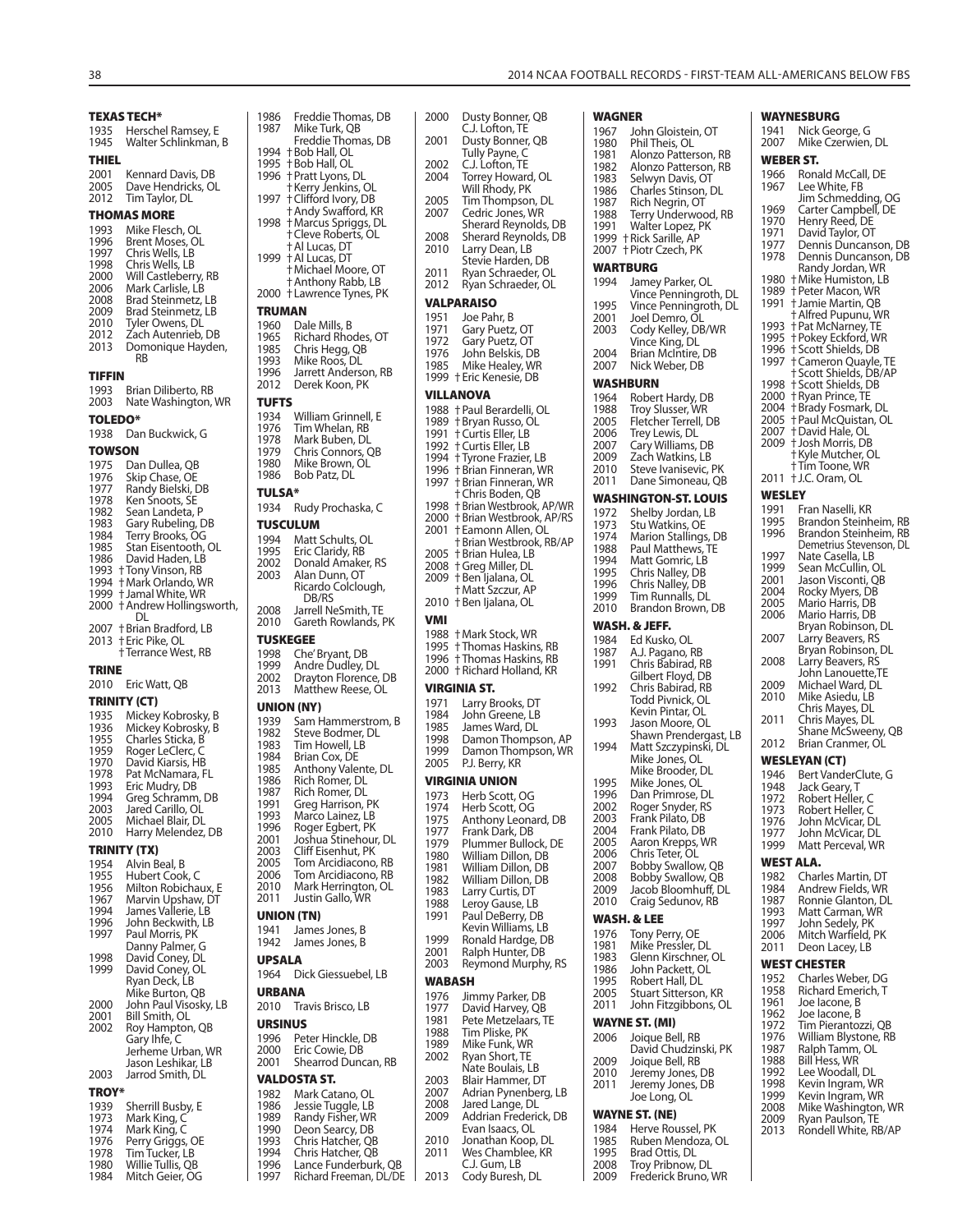1983 † Chris Gunderson, MG<br>1984 † Chris Gunderson T

# **WINSTON-SALEM**

|      | <b>WINSTON-SALEM</b>                |
|------|-------------------------------------|
| 1977 | Cornelius Washington,<br>DΒ         |
| 1978 |                                     |
| 1984 | Tim Newsome, RB                     |
|      | Danny Moore, OG                     |
| 1987 | Barry Turner, G                     |
| 1995 | <b>Richard Huntley, RB</b>          |
| 1996 | LaTori Workman, DL                  |
| 1999 | Thomas Washington, DL               |
| 2001 | Stephon Kelly, DB                   |
| 2003 | Brandon Hussey, RS                  |
| 2011 | Dominique Fitzgerald, AP            |
| 2013 | Carlos Fields, LB                   |
|      | <b>WIS.-EAU CLAIRE</b>              |
| 1981 | Roger Vann, RB                      |
|      | WIS.-LA CROSSE                      |
| 1952 | Ted Levanhagen, LB                  |
| 1972 | Bryon Buelow, DB                    |
| 1978 | Joel Williams, LB                   |
| 1983 | Jim Byrne, DL                       |
| 1985 | Tom Newberry, OL                    |
| 1988 | Ted Pretasky, RB                    |
| 1989 | Terry Strouf, OL                    |
| 1991 | Jon Lauscher, LB                    |
| 1992 | Norris Thomas, DB                   |
|      | Mike Breit, LB                      |
| 1993 | Rick Schaaf, DL<br>Craig Kusick, QB |
| 1995 |                                     |
|      | Erik Halverson, OL                  |
| 1996 | Erik Halverson, OL                  |
|      | Mike Maslowski, LB                  |
| 1997 | Ric Mathias, DB                     |
| 1999 | Brock Ryan, DL                      |
| 2000 | Jeff Kostrewa, TE                   |
|      | Brian Portilia, DB                  |
| 2003 | Andrew Mocadlo, RB                  |
| 2006 | Steve Teeples, DB                   |
| 2011 | Derek Dreher, DB                    |
| 2012 | Christian Hallingstad, P            |
|      | WIS.-OSHKOSH                        |
| 2012 | Nate Wara, QB                       |
|      | <b>WIS.-PLATTEVILLE</b>             |
|      |                                     |
| 1973 | William Vander Velden,<br>DΕ        |
| 1986 | Mike Hintz, DB                      |
|      | WIS.-RIVER FALLS                    |
| 1980 | Gerald Sonsalla, OG                 |
| 1982 | Roland Hall, LB                     |
| 1987 | Greg Corning, RB                    |
| 1995 | Brian Izdepski, OT                  |

1999 Joe Green, DL<br>2000 Michael Snow

WIS.-STOUT<br>1979 loseph 1979 Joseph Bullis, DL<br>2000 Jeff Hazuga, DL 2000 Jeff Hazuga, DL Kevin McCulley, P 2001 Tony Beckham, DB<br>2002 Tyrone Rhone, DB Tyrone Rhone, DB Jamie Spielman, LB<br>2003 – Ben Knepper, Ol 2003 Ben Knepper, OL<br>2005 Joe Seep, DB 2005 Joe Seep, DB 2009 Marcus Ball, DL 2010 Patrick Mengelkoch, TE

**WIS.-STEVENS POINT** 1977 Reed Giordana, QB<br>1981 Chuck Braun, WR 1981 Chuck Braun, WR<br>1992 Randy Simpson, I 1992 Randy Simpson, DB<br>1993 Jimmy Henderson, I 1993 Jimmy Henderson, RB<br>1994 Randy Simpson, LB 1994 Randy Simpson, LB<br>1997 Clint Kriewalt, LB 1997 Clint Kriewalt, LB<br>1998 Clint Kriewalt, LB 1998 Clint Kriewalt, LB<br>1999 Andy Palzkill, DB 1999 Andy Palzkill, DB 2003 Scott Krause, QB 2008 Brad Vickroy, DT<br>2009 Jared Jenkins, P 2009 Jared Jenkins, P<br>2010 Jared Jenkins, P Jared Jenkins, P

Michael Snowberry, C

#### 1972 Bruce Polen, DB

**WILLIAMS** 

**WM. PATERSON** 1992 Craig Paskas, DB<br>1993 Craig Paskas, DB 1993 Craig Paskas, DB Leer Biddle, DB

**WILLIAM PENN**

| 1951 | Charles Salmon, DG  |
|------|---------------------|
| 1969 | Jack Maitland, HB   |
| 1974 | John Chandler, LB   |
| 1978 | Greg McAleenan, DB  |
| 1990 | George Rogers, DL   |
| 1994 | Bobby Walker, LB    |
| 1995 | Ethan Brooks, DL    |
| 2002 | Scott Farley SnT/DR |

2002 Scott Farley, SpT/DB 2003 Graham Goldwasser, LB 2008 John Szawlowski, OL

## **WILMINGTON**

|      | WILMINGTON (OH)      |
|------|----------------------|
| 1972 | William Roll, OG     |
| 1994 | Jason Tincher. WR    |
| 2000 | Antonio Broadnax, DB |
| 2001 | Antonio Broadnax, DB |

2001 Antonio Broadnax, DB 2004 Brandon Tisdale, DL 2006 Chad Otte, DB

# **WINGATE**

| 2012         | Chris Bowden, WR                    |  |
|--------------|-------------------------------------|--|
| 1989<br>2006 | Jimmy Sutton, OT<br>David Jones, DB |  |

|      | WINONA ST.           |
|------|----------------------|
| 1992 | Dave Ludy, AP        |
| 1994 | Dave Ludy, AP        |
| 1997 | Jamey Hutchinson, DB |
| 2002 | Kevin Curtin, RS     |
|      | Deric Sieck, LB      |
| 2003 | Kevin Curtin, RS     |
|      | Deric Sieck, LB      |
| 2004 | Chris Samp, WR       |

2005 Brian Hynes, WR 2006 John Tackman, LB 2008 Nick Urban, OL<br>2009 Seth Haun Ol Seth Haun, OL

#### 1966 Mel Thake, DB<br>1983 Larry Banks M 1983 Larry Banks, MG<br>1985 Phil Fiting J B Phil Eiting, LB **WIS.-WHITEWATER**

**WIS.-SUPERIOR**

**AWARD WINNERS**

**AWARD WINNERS** 

| 1975 | William Barwick, OL |
|------|---------------------|
| 1979 | Jerry Young, WR     |
| 1982 | Daryl Schleim, DE   |

**WEST GA.** 1996 Byron Slack, TE<br>1997 Corey Jarrells, D **Corey Jarrells, DB** Chris Williams, OT<br>1998 Chris Williams, OI 1998 Chris Williams, OL<br>2000 Abed Taha, Ol Abed Taha, OL 2001 Nate Coggins, DB 2002 Marquis Floyd, DB 2005 Kelvin Morris, LB<br>2006 Odell Willis, DL 2006 Odell Willis, DL<br>2007 Jared Guberma 2007 Jared Guberman, PK<br>2013 William Wright, OL William Wright, OL **WEST LIBERTY** 1997 Greg Dailer, WR<br>2006 Darren Banks, D 2006 Darren Banks, DB Almonzo Banks, WR Darren Banks, DB<br>2008 Darren Banks, DB Darren Banks, DB Clay Beeker, LB<br>2009 Derrick Fyans, D Derrick Evans, DB Ryan Travis, TE<br>2010 - Ryan Travis, TF Ryan Travis, TE **WEST TEX. A&M** 1986 Stan Carraway, WR<br>1990 Mark Bounds P 1990 Mark Bounds, P<br>1994 Rrad Bailey WR Brad Bailey, WR Brian Hurley, OL<br>1995 Jon Mason, P 1995 Jon Mason, P<br>2005 Pat McCov. O 2005 Pat McCoy, OL<br>2006 Jared Brock Lt 2006 Jared Brock, LB<br>2007 Kolo Kapanuj T Kolo Kapanui, TE Brandon Swain, DE<br>2008 Jared Brock, LB 2008 Jared Brock, LB Charly Martin, WR J'Marcus Webb, OL<br>2009 Eugene Sims, DL Eugene Sims, DL J'Marcus Webb, OL<br>2012 - Sergio Castillo Ir 2012 Sergio Castillo Jr., PK Manase Foketi, OL 2013 Torrance Allen, WR Sergio Castillo Jr., PK Taylor McCuller, LB Craig Watts, OL Dustin Vaughan, QB **WEST VIRGINIA\*** 1934 Tod Goodwin, E **WEST VA. TECH**<br>1982 **Flliott Was** 1982 Elliott Washington, DB<br>1986 Calvin Wallace, DL 1986 Calvin Wallace, DL<br>1989 Phil Hudson, WR Phil Hudson, WR **WEST VA. WESLEYAN** 1936 George Mike, T<br>1982 Jerry Free T 1982 Jerry Free, T<br>2011 Jonas Celian 2011 Jonas Celian, DL **WESTERN CARO.** 1949 Arthur Byrd, G<br>1971 Steve Williams. 1971 Steve Williams, DT<br>1973 Mark Ferguson, O 1973 Mark Ferguson, OT<br>1974 Jerry Gaines, SE Jerry Gaines, SE Steve Yates, LB<br>1984 Houis Cooper, D 1984 † Louis Cooper, DL † Kirk Roach, PK † Steve Kornegay, P 1985 † Clyde Simmons, DL<br>1986 † Alonzo Carmichael, 1986 † Alonzo Carmichael, TE † Kirk Roach, PK<br>1987 † Kirk Roach, PK 1987 † Kirk Roach, PK 1993 † Kerry Hayes, KR/WR<br>1998 † Fric Johnson, DB 1998 † Eric Johnson, DB † Ken Hinsley, P **WESTERN CONN. ST.**

#### 1999 Greg Boucher, DL<br>2000 Jason Plachcinski Jason Plachcinski, OT Greg Boucher, DL<br>2007 Tom McDonald, C Tom McDonald, OL

### **WESTERN ILL.**

| 1959 | Bill Larson, B       |
|------|----------------------|
| 1961 | Leroy Jackson, B     |
| 1974 | John Passananti, OT  |
| 1976 | Scott Levenhagen, TE |
|      | Greg Lee, DB         |
| 1977 | Craig Phalen, DT     |
| 1978 | Bill Huskisson, DL   |
| 1980 | Mike Maher, TE       |

Don Greco, OG

|              | 1984 + Chris Gunderson, T<br>1986 †Frank Winters, C     | 2001         | Josue Zamora, LB                            |
|--------------|---------------------------------------------------------|--------------|---------------------------------------------|
|              | † Todd Auer, DL                                         | 2009         | Josh Mathieu, DB                            |
|              | 1988 + Marlin Williams, DL                              | 1997         | <b>WESTMINSTER (MO)</b><br>Scott Pingel, WR |
|              | 1993 + Rodney Harrison, DB<br>1994 + Ross Schulte, P    | 1998         | Scott Pingel, WR                            |
|              | 1997 † Aaron Stecker, RB                                |              | Logan Stanley, TE                           |
|              | † Jason Grott, OL<br>1998 †David Watson, DE             | 1999         | Justin Peery, QB<br>Scott Pingel, WR        |
|              | † David Bowens, DL                                      |              | Justin Peery, QB                            |
|              | † James Milton, LB                                      |              | WESTMINSTER (PA)                            |
|              | 1999 + Edgerton Hartwell, LB                            | 1973         | Robert Pontius, D                           |
|              | 2000 + Edgerton Hartwell, LB<br>† Mike Scifres, P       | 1977         | Rex Macey, FL                               |
|              | 2002 † Justin Langan, PK                                | 1982<br>1983 | Gary DeGruttola, I                          |
|              | +R.J. Luke, TE                                          | 1986         | Scott Higgins, DB<br>Joe Keaney, LB         |
|              | † Brian Caesar, DL<br>† Mike Scifres, P                 | 1988         | Kevin Myers, LB                             |
|              | 2003 †Mike O'Brien, DL                                  | 1989         | Joe Micchia, QB                             |
|              | † Lee Russell, LB                                       | 1990<br>1991 | Brad Tokar, RB<br>Brian DeLorenzo,          |
| 2007         | 2004 † Justin Langan, PK<br>† Jason Williams, LB        | 1992         | Matt Raich, LB                              |
| 2008         | <b>+Herb Donaldson, RB</b>                              |              | WHEATON (IL)                                |
|              | + Jason Williams, LB                                    | 1955         | Dave Burnham, B                             |
|              | 2010 †Kyle Glazier, LB                                  | 1958         | Robert Bakke, T                             |
|              | WESTERN KY.*                                            | 1977         | Larry Wagner, LB                            |
| 1964         | Dale Lindsey, LB                                        | 1978<br>1983 | Scott Hall, QB<br>Keith Bishop, QB          |
| 1970         | Lawrence Brame, DE                                      | 1995         | Doug Johnston, C                            |
| 1973<br>1974 | Mike McKoy, DB<br>John Bushong, DL                      |              | Chip Parrish, LB                            |
|              | Virgil Livers, DB                                       | 1996         | Chip Parrish, LB                            |
| 1975         | Rick Green, LB                                          | 1997         | Mark Loeffler, WR<br>Chris Brown, OL        |
| 1977         | Chip Carpenter, OL                                      | 1999         | Chris Baughman,                             |
|              | 1980 †Pete Walters, OG<br>† Tim Ford, DL                | 2002         | James Hoxworth,                             |
| 1981         | † Donnie Evans, DE                                      | 2003         | James Hoxworth,                             |
|              | 1982 + Paul Gray, LB                                    | 2004<br>2005 | Brad Musso, WR<br>Andrew Day, PK            |
|              | 1983 †Paul Gray, LB<br>1987 †James Edwards, DB          | 2006         | Geoff Rowson, OL                            |
|              | 1988 +Dean Tiebout, OL                                  |              | Andy Studebaker,                            |
|              | † Joe Arnold, RB                                        | 2007<br>2008 | Peter Ittersagen, L                         |
| 1995         | † Brian Bixler, C                                       |              | Peter Ittersagen, L<br>Jesse Scott, OL      |
|              | 1997 † Patrick Goodman, OL<br>1998 † Patrick Goodman, C | 2010         | Nick Biggee, OL                             |
|              | 2000 + Bobby Sippio, DB                                 | WHITTIER     |                                             |
|              |                                                         |              |                                             |
|              | † Melvin Wisham, LB                                     | 1938         | Myron Claxton, T                            |
| 2001         | † Erik Dandy, LB                                        | 1962         | Richard Peter, T                            |
|              | † Mel Mitchell, DB<br>2002 † Chris Price, OL            | 1977         | Michael Ciacci, DE                          |
|              | † Sherrod Coates, LB                                    |              | WHITWORTH                                   |
|              | 2003 † Buster Ashley, OL                                | 1952         | Pete Swanson, OC                            |
|              | †Matt Lange, PK                                         | 1954<br>1985 | Larry Paradis, T                            |
|              | + Erik Dandy, LB<br>2004 †Buster Ashley, OL             | 1986         | Wayne Ralph, WR<br>Wayne Ralph, WR          |
|              | 2005 † Erik Losey, OL                                   | 2000         | Sky Blake, DL                               |
|              | <b>WESTERN MICH.*</b>                                   | 2005         | Michael Allan, TE                           |
|              | 1982 + Matt Meares, OL                                  | 2006         | Michael Allan, TE                           |
|              | <b>WESTERN N.M.</b>                                     | WIDENER      |                                             |
| 1983         | Jay Ogle, WR                                            | 1972<br>1973 | Billy Johnson, RB<br>Billy Johnson, RB      |
| 1988         | Pat Maxwell, P                                          | 1975         | John Warrington,                            |
| 1997<br>1998 | Anthony Gray, RB                                        | 1976         | Al Senni, OL                                |
|              | Anthony Gray, RB                                        | 1977<br>1979 | Chip Zawoiski, RB                           |
|              | <b>WESTERN ORE.</b>                                     | 1980         | Tom Deery, DB<br>Tom Deery, DB              |
| 2000<br>2005 | Brian Crawford, OL<br>Kevin Boss, TE                    | 1981         | Tom Deery, DB                               |
| 2008         | Matt Cox, DT                                            | 1982         | Tony Stefanoni, D                           |
| 2010         | Caleb Singleton, DB                                     | 1988<br>1994 | Dave Duffy, DL<br>O.J. McElroy, DL          |
|              | WESTERN ST.                                             |              | Antoine Moore, D                            |
| 1956         | Bill Rhodes, B                                          | 1995         | Blaise Coleman, LI                          |
| 1978         | Bill Campbell, DB                                       | 1998<br>1999 | Bill Nourse, DL<br>Tom Eisenhower, I        |
| 1980<br>1984 | Justin Cross, OT<br>Jeff Guy, P                         | 2000         | Jim Jones, WR                               |
| 1992         | Reggie Alexander, WR                                    | 2001         | Michael Coleman,                            |
| 1994         | Derren Bryan, OL                                        |              | Jim Jones, WR                               |
| 1996         | Ben Kern, TE                                            | 2002         | T.J. Hess, DB<br>Ryan Killian, DL           |
| 1997         | Kurt Clay, DB<br>Shane Carwin, LB                       | 2003         | Thomas DeMoss,                              |
| 2001         | Josh Hotchkiss, LB                                      | 2013         | Anthony Davis, W                            |
| 2003         | Chaumont Bouknight, RB                                  | WILKES       |                                             |
|              | Travis Snyder, PK                                       | 1973         | Jeff Grandinetti, D                         |
|              | WESTERN WASH.                                           | 1993<br>1997 | Jason Feese, DL<br>J.J. Fadden, DL          |
| 1951<br>1979 | Norman Hash, DB<br>Patrick Locker, RB                   | 2003         | Brett Trichilo, RB                          |
| 1995         | Orlondo Steinauer, DB                                   | 2004         | Brett Trichilo, RB                          |
| 2000<br>2002 | Erik Totten, RS<br>Michael Koenen, P                    | 2006<br>2007 | Anthony Serafin, I<br>Kyle Follweiler, LB   |

|                          | WESTMINSTER (MO)                                                  |
|--------------------------|-------------------------------------------------------------------|
| 1997<br>1998             | Scott Pingel, WR<br>Scott Pingel, WR<br>Logan Stanley, TE         |
| 1999                     | Justin Peery, QB<br>Scott Pingel, WR<br>Justin Peery, QB          |
|                          | WESTMINSTER (PA)                                                  |
| 1973                     | Robert Pontius, DB                                                |
| 1977<br>1982             | Rex Macey, FL<br>Gary DeGruttola, LB                              |
| 1983                     | Scott Higgins, DB                                                 |
| 1986                     |                                                                   |
| 1988<br>1989             | Joe Keaney, LB<br>Kevin Myers, LB<br>Joe Micchia, QB              |
| 1990                     | Brad Tokar, RB                                                    |
| 1991<br>1992             | Brian DeLorenzo, DL<br>Matt Raich, LB                             |
| 1955                     | WHEATON (IL)<br>Dave Burnham, B                                   |
| 1958                     | Robert Bakke, T                                                   |
| 1977                     | Larry Wagner, LB                                                  |
| 1978<br>1983             | Scott Hall, QB<br>Keith Bishop, QB                                |
| 1995                     | Doug Johnston, OL                                                 |
|                          | Chip Parrish, LB                                                  |
| 1996                     | Chip Parrish, LB<br>Mark Loeffler, WR                             |
| 1997                     | Chris Brown, OL                                                   |
| 1999                     | Chris Baughman, PK                                                |
| 2002<br>2003             | James Hoxworth, OL<br>James Hoxworth, OL                          |
| 2004                     | Brad Musso, WR                                                    |
| 2005                     | Andrew Day, PK                                                    |
| 2006                     | Geoff Rowson, OL<br>Andy Studebaker, DL                           |
| 2007                     | Peter Ittersagen, DB                                              |
| 2008                     | Peter Ittersagen, DB                                              |
|                          | Jesse Scott, OL                                                   |
| 2010<br>WHITTIER         | Nick Biggee, OL                                                   |
| 1938                     | Myron Claxton, T                                                  |
| 1962                     | Richard Peter, T                                                  |
| 1977                     | Michael Ciacci, DB                                                |
|                          | WHITWORTH                                                         |
| 1952<br>1954             | Pete Swanson, OG<br>Larry Paradis, T                              |
| 1985                     |                                                                   |
| 1986                     | Wayne Ralph, WR<br>Wayne Ralph, WR                                |
| 2000<br>2005             | Ský Blake, DL<br>Michael Allan, TE                                |
| 2006                     | Michael Allan,<br>ΙE                                              |
| <b>WIDENER</b>           |                                                                   |
| 1972                     | Billy Johnson, RB                                                 |
| 1973<br>1975             | Billy Johnson, RB                                                 |
| 1976                     | John Warrington, DB<br>Al Senni, OL                               |
| 1977                     | Chip Zawoiski, RB                                                 |
| 1979                     |                                                                   |
| 1980<br>1981             | Tom Deery, DB<br>Tom Deery, DB<br>Tom Deery, DB<br>Tom: Stefanoni |
| 1982                     | Tony Stefanoni, DL<br>Dave Duffy, DL                              |
| 1988                     |                                                                   |
| 1994                     | O.J. McElroy, DL<br>Antoine Moore, DB                             |
| 1995                     | Blaise Coleman, LB                                                |
| 1998                     | Bill Nourse, DL                                                   |
| 1999<br>2000             | Tom Eisenhower, LB<br>Jim Jones, WR                               |
| 2001                     | Michael Coleman, WR                                               |
|                          | Jim Jones, WR<br>T.J. Hess, DB                                    |
| 2002                     | Ryan Killian, DL                                                  |
| 2003                     | Thomas DeMoss, DL                                                 |
| 2013                     | Anthony Davis, WR                                                 |
| <b>WILKES</b>            |                                                                   |
| 1973                     | Jeff Grandinetti, DT                                              |
| 1993                     | Jason Feese, DL                                                   |
| 1997<br>$\frac{2003}{3}$ | J.J. Fadden, DL<br>Brett Trichilo, RB                             |
| 2004                     | Brett Trichilo, RB<br>Anthony Serafin, DL                         |
| 2006<br>2007             | Kyle Follweiler, LB                                               |

**WESTFIELD ST.**

**WILLAMETTE** 1934 Loren Grannis, G<br>1935 John Oravec, B 1935 John Oravec, B<br>1936 Richard Weisge 1936 Richard Weisgerber, B<br>1946 Marvin Goodman, E 1946 Marvin Goodman, E<br>1958 William Long, C William Long, C 1959 Marvin Cisneros, G<br>1964 Robert Burles, DT 1964 Robert Burles, DT<br>1965 Robert Burles, DT 1965 Robert Burles, DT<br>1969 Calvin Lee, LB 1969 Calvin Lee, LB<br>1975 Gary Johnson 1975 Gary Johnson, DL<br>1982 Richard Milroy DI Richard Milroy, DB 1997 Kamell Eckroth-Bernard, DB 1998 Brian Greer, OL<br>2004 Nate Matlock 2004 Nate Matlock, DL 2006 Brandon Bennett, OL Brandon Bennett, OL

**WILLIAM & MARY** 1983 † Mario Shaffer, OL 1986 † Michael Clemons, RB 1989 † Steve Christie, P 1990 † Pat Crowley, DL 1993 † Craig Staub, DL 1995 † Darren Sharper, DB 1996 † Josh Beyer, OL † Darren Sharper, DB 1997 † Ron Harrison, DB 1999 † Brett Sterba, PK 2000 † Raheem Walker, DL 2002 † Dwight Beard, OL 2003 † Rich Musinski, WR 2004 † Lang Campbell, QB 2009 † Sean Lissemore, DL † Adrian Tracy, DL 2010 † David Miller, P 2011 † Alex Gottlieb, TE † Jonathan Grimes, RB 2013 † Jerome Couplin III, DB **WILLIAM JEWELL** 1952 Al Conway, B<br>1973 – John Strada ( 1973 John Strada, OE<br>1981 Guy Weber DI 1981 Guy Weber, DL<br>1983 Mark Mundel ( Mark Mundel, OL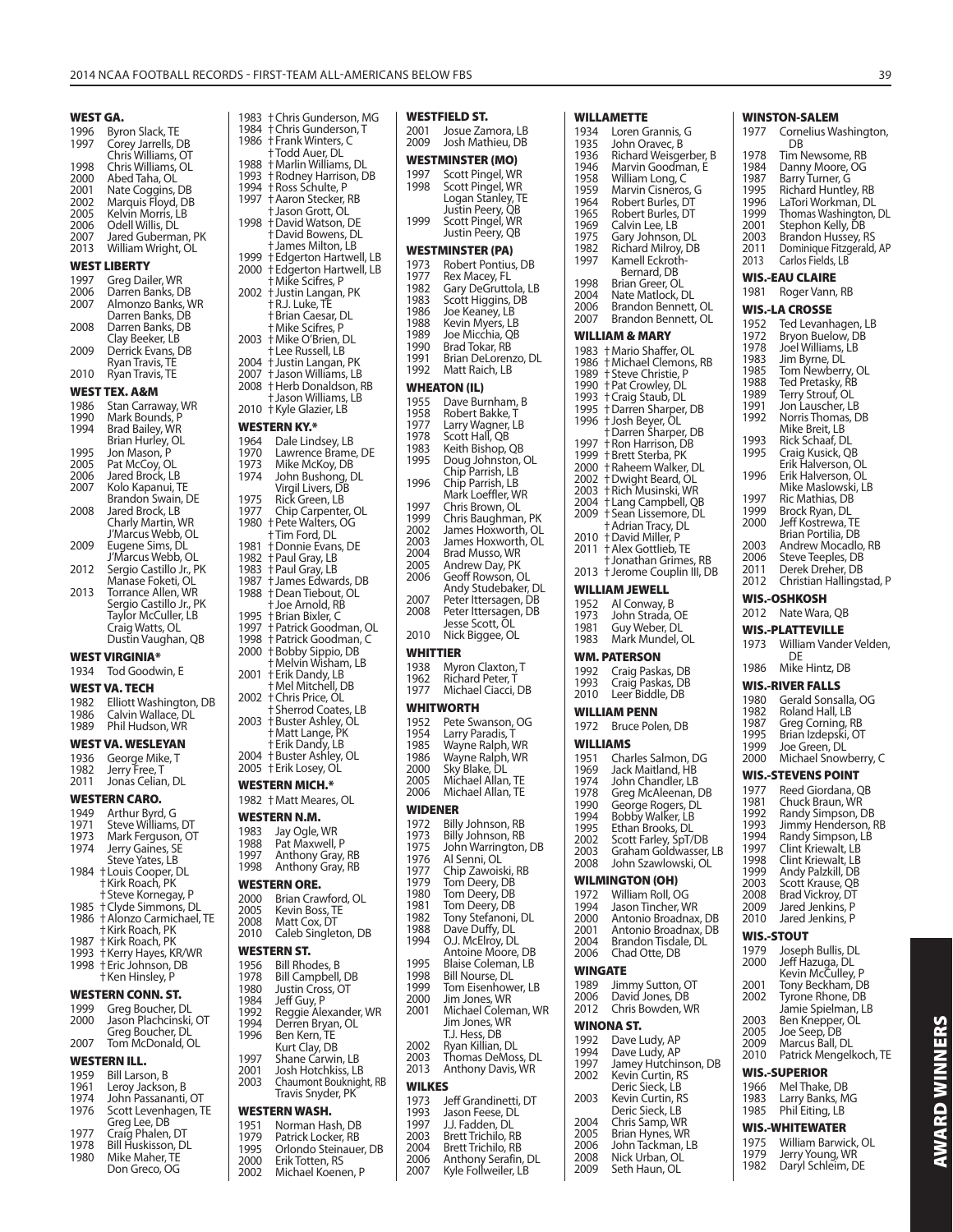| 1990<br>1996<br>1997<br>2003<br>2004<br>2005<br>2006<br>2007<br>2008<br>2009<br>2010<br>2011<br>2013 | Reggie White, OL<br>Derrick LeVake, OL<br>Derrick LeVake, OL<br>Chad Nimm, OL<br>Chad Wurth, PK<br>Trey Bell, DB<br>Justin Beaver, RB<br>Brady Ramseier, OL<br>Robb Widuch, LB<br>Justin Beaver, RB<br>Ryan Kleepe, DL<br>Max Sakellaris, OL<br>Jeff Schebler, PK<br>Derek Stanley, WR<br>Justin Beaver, RB<br>Ryan Orgizovich, DL<br>Jeff Schebler, PK<br>Jace Rindahl, LB<br>Mike Sherman, OL<br>Levell Coppage, RB<br>Jeff Schebler, PK<br>Matt Weber, OL<br>Levell Coppage, RB<br>Robbie Ustruck, OL<br>Matt Weber, OL<br>Logan Allemand, OL<br>Greg Arnold, LB<br>Levell Coppage, RB<br>Cole Klotz, LB | <b>WITTENBERG</b><br>1962<br>Donald Hunt, G<br>1963<br>Bob Cherry, E<br>1964<br>Chuck Green, OB<br>1968<br>Jim Felts, DE<br>1973<br>Steve Drongowski, OT<br>1974<br>Arthur Thomas, LB<br>1975<br>Robert Foster, LB<br>1976<br>Dean Caven, DL<br>1978<br>Dave Merritt, RB<br>1979<br>Joe Govern, DL<br>1980<br>Mike Dowds, DE<br>1981<br>Bill Beach, DB<br>1983<br>Bryant Lemon, DL<br>1987<br>Eric Horstman, OL<br>1988<br>Ken Bonner, OT<br>Eric Horstman, OL<br>1990<br>Jon Warga, RB<br>1992<br>Taver Johnson, LB<br>1993<br>Taver Johnson, LB<br>Greg Brame, PK<br>1995<br>Ron Cunningham, OT<br>Jimmy Watts, PK<br>1996<br>Xan Smith, OL<br>1997<br>Jonathan Farley, C<br>Kent Rafey, LB<br>Russ Fedyk, KR<br>1998<br>Ken Pope, DB<br>1999<br>Casey Donaldson, RB | 2009<br>Dillon Hollin, OL<br>Eddie Vallery, DL<br>2010<br>Eddie Vallery, DL<br><b>WOFFORD</b><br>1942<br>Aubrey Faust, E<br>1947<br>Ken Dubard, T<br>1949<br>Elbert Hammett, T<br>1951<br>Jack Beeler, DB<br>1957<br>Charles Bradshaw, B<br>1961<br>Dan Lewis, G<br>1970<br>Sterling Allen, OG<br>1979<br>Keith Kinard, OL<br>1990<br>David Wiley, OL<br>1991<br>Tom Colter, OL<br>1994<br>Brian Porzio, PK<br>1997<br>† Dan Williams, OL/C<br>2002 † Anthony Jones, DL<br>+Matt Nelson, DB<br>2003 + Eric Deutsch, OL<br>† Bobby Gibbs, OL<br>† Lee Basinger, DL<br>†Matt Nelson, DB<br>2004 † Eric Deutsch, OL<br>+Lee Basinger, DL<br>2005 + Katon Bethay, DL<br>2008 + Dane Romero, FB<br>2010 † Eric Breitenstein, RB<br>+Pat Illig, OL | <b>WOOSTER</b><br>1979<br>Blake Moore, C<br>1999<br>Seth Duerr, LB<br>2000<br>Seth Duerr, LB<br>2003<br>Tony Sutton, RB<br>2004<br>Tony Sutton, RB<br>Joe Kearney, DL<br>2006<br>Rick Drushal, OL<br><b>WPI</b><br>1997<br>Matt Surette, TE<br>1998<br>Matt Surette, TE<br>2003<br>Miguel Concepcion, RS<br>Ernie Mello, ST<br>2011<br><b>WORCESTER ST.</b><br>Chris Butts, DB<br>1992<br>1993<br>Chris Butts, DB<br>1994<br>Brian Fitzpatrick, DB<br>2000<br>Russ Watson, DL<br>2001<br>Russ Watson, DL<br><b>XAVIER</b><br>Tito Carinci, LB<br>1951<br><b>YALE</b><br>1984 + John Zanieski, DL<br>2003 + Nate Lawrie, TE<br>2004 † Rory Hennessey, OL<br>2006 + Ed McCarthy, OL | YOUNGSTOWN ST.<br>Don Calloway, DB<br>1974<br>1975<br>Don Calloway, DB<br>1978<br>Ed McGlasson, OL<br>1979<br>James Ferranti, OE<br>Jeff Lear, OT<br>Jeff Gergel, LB<br>1980<br>1981<br><sup>+</sup> Paris Wicks, RB<br>1982 + Paris Wicks, RB<br>1988 + Jim Zdelar, OL<br>1989 † Paul Soltis, LB<br>1990 † Tony Bowens, DL<br>1991<br>† Pat Danko, DL<br>1992 + Dave Roberts, DB<br>1993 + Drew Garber, OL<br>† Tamron Smith, RB<br>+ Jeff Wilkins, PK<br>1994 † Randy Smith, KR<br>+Leon Jones, LB<br><b>+Lester Weaver, DB</b><br>† Chris Sammarone, OL<br>1995 + Leon Jones, LB<br><b>+Jermaine Hopkins, DL</b><br>1997 + Matt Hogg, OL<br>† Harry Deligianis, DL<br>1999 + lan Dominelli, LB<br>2000 † Tim Johnson, LB<br>2001 + Pat Crummey, OL<br><b>+LeVar Greene, DB</b> |
|------------------------------------------------------------------------------------------------------|-------------------------------------------------------------------------------------------------------------------------------------------------------------------------------------------------------------------------------------------------------------------------------------------------------------------------------------------------------------------------------------------------------------------------------------------------------------------------------------------------------------------------------------------------------------------------------------------------------------|------------------------------------------------------------------------------------------------------------------------------------------------------------------------------------------------------------------------------------------------------------------------------------------------------------------------------------------------------------------------------------------------------------------------------------------------------------------------------------------------------------------------------------------------------------------------------------------------------------------------------------------------------------------------------------------------------------------------------------------------------------------------|----------------------------------------------------------------------------------------------------------------------------------------------------------------------------------------------------------------------------------------------------------------------------------------------------------------------------------------------------------------------------------------------------------------------------------------------------------------------------------------------------------------------------------------------------------------------------------------------------------------------------------------------------------------------------------------------------------------------------------------------|-----------------------------------------------------------------------------------------------------------------------------------------------------------------------------------------------------------------------------------------------------------------------------------------------------------------------------------------------------------------------------------------------------------------------------------------------------------------------------------------------------------------------------------------------------------------------------------------------------------------------------------------------------------------------------------|-----------------------------------------------------------------------------------------------------------------------------------------------------------------------------------------------------------------------------------------------------------------------------------------------------------------------------------------------------------------------------------------------------------------------------------------------------------------------------------------------------------------------------------------------------------------------------------------------------------------------------------------------------------------------------------------------------------------------------------------------------------------------------------|
|                                                                                                      |                                                                                                                                                                                                                                                                                                                                                                                                                                                                                                                                                                                                             | Jacob Thomas, P<br>2005<br>2006<br>Tristan Murray, RB                                                                                                                                                                                                                                                                                                                                                                                                                                                                                                                                                                                                                                                                                                                  | + Ameet Pall, DE<br>2011 + Eric Breitenstein, AP<br>† Ameet Pall, DL<br>2012 † Eric Breitenstein, RB                                                                                                                                                                                                                                                                                                                                                                                                                                                                                                                                                                                                                                         | 2007 + Mike McLeod, RB<br>2008 + Bobby Abare, LB                                                                                                                                                                                                                                                                                                                                                                                                                                                                                                                                                                                                                                  | 2006 + Ryan Jewell, OL<br>† Marcus Mason, RB<br>+ Brad Samsa, OL<br>2008<br>2009 + Mychal Savage, DL                                                                                                                                                                                                                                                                                                                                                                                                                                                                                                                                                                                                                                                                              |

# **NCAA Postgraduate Scholarship Winners**

Following are football players who are NCAA postgraduate scholarship winners, whether or not they were able to accept the grant, plus all alternates (indicated by \*) who accepted grants. The program began with the 1964 season. (Those who played in 1964 are listed as 1965 winners, those who played in 1965 as 1966 winners, etc.) To qualify, a student-athlete must maintain a 3.200 grade-point average (on a 4.000 scale) during his collegiate careers, perform with distinction in varsity football and behave, on and off the has brought credit to the student-athlete, his institution and intercol

| <b>ABILENE CHRISTIAN</b> |  |  |
|--------------------------|--|--|
|--------------------------|--|--|

| 1971 | James Lindsey   |
|------|-----------------|
| 1983 | *Grant Feasel   |
| 1985 | Daniel Remsberg |
| 1986 | * James Embry   |
|      | Craig Huff      |
| 1990 | William Clayton |
| 2008 | Nathan Young    |

#### **ADAMS ST.** 2000 Ryan Hollingshead

**ADRIAN**

1994 Jeffrey Toner

#### **AIR FORCE**

| 1965<br>1967<br>1968<br>1969<br>1970<br>1971<br>1972<br>1973<br>1975<br>1984<br>1986<br>1988<br>1989<br>1990<br>1991<br>1992<br>1993<br>1995<br>1996<br>1997<br>1999<br>2000 | <b>Edward Fausti</b><br>James Hogarty<br>Kenneth Zagzebski<br>* Richard Rivers Jr.<br><b>Charles Longnecker</b><br>* Alfred Wurglitz<br>Ernest Jennings<br>Robert Parker Jr.<br>Darryl Haas<br>Mark Prill<br>* Joseph Debes<br>Jeffrey Kubiak<br>Derek Brown<br><b>Chad Hennings</b><br>David Hlatky<br><b>Steven Wilson</b><br>Christopher Howard<br>Ronald James<br>Scott Hufford<br>Preston McConnell<br><b>Bret Cillessen</b><br>Carlton Hendrix<br><b>Charles Gilliam</b><br>Cale Bonds |
|------------------------------------------------------------------------------------------------------------------------------------------------------------------------------|----------------------------------------------------------------------------------------------------------------------------------------------------------------------------------------------------------------------------------------------------------------------------------------------------------------------------------------------------------------------------------------------------------------------------------------------------------------------------------------------|
| UAB                                                                                                                                                                          |                                                                                                                                                                                                                                                                                                                                                                                                                                                                                              |

1997 John Rea

#### 2000 Lee Carter

| .              |                    |
|----------------|--------------------|
| <b>ALABAMA</b> |                    |
|                | 1969 Donald Sutton |
| 1972           | John Musso Jr.     |
| 1975           | <b>Randy Hall</b>  |

1972<br>1975 1975 Randy Hall 1980 Steadman Shealy

2006 DeMeco Ryans<br>2011 Greg McElroy Greg McElroy

#### **ALABAMA ST.**

1992 Edward Robinson Jr. **ALBANY (NY)**

1988 \* Thomas Higgins

- **ALBION**<br>1981 Jo 1981 Joel Manby 1994 Michael Montico
- 1995 Jeffrey Shooks<br>1996 Timothy Schafe
- 1996 Timothy Schafer<br>1997 Kyle Klein
- 1997 Kyle Kléin<br>1998 Neil Johns Neil Johnson
- **ALBRIGHT**
- 1967 \* Paul Chaiet
- 
- **ALLEGHENY**<br>1965 David 1965 David Wion<br>1992 Darren Hadl
- 1992 Darren Hadlock<br>1997 Nicholas Reiser
- 1997 Nicholas Reiser<br>2011 Robert Carlisle Robert Carlisle

# **ALMA**

- 1967 Keith Bird Jr.<br>1979 Todd Friesner 1979 Todd Friesner<br>1999 Eric Brands
- 1999 Eric Brands<br>2000 Dustin Arm 2000 Dustin Armstrong<br>2007 Joshua Brehm
- Joshua Brehm **AMHERST**

| AMINENJI |                        |
|----------|------------------------|
| 1966     | David Greenblatt       |
| 1976     | <b>Geoffrey Miller</b> |
| 1985     | <b>Raymond Nurme</b>   |

|                                      | off the field, in a manner that<br>ercollegiate athletics.                                                 |  |
|--------------------------------------|------------------------------------------------------------------------------------------------------------|--|
| 1996                                 | Gregory Schneider                                                                                          |  |
|                                      | <b>ANGELO ST.</b>                                                                                          |  |
| 1999<br>2002                         | Kyle Kirk<br>Curry Dawson                                                                                  |  |
|                                      | <b>APPALACHIAN ST.</b>                                                                                     |  |
| 1978<br>1993                         | Gill Beck<br>D.J. Campbell                                                                                 |  |
| <b>ARIZONA</b>                       |                                                                                                            |  |
| 1969<br>1978<br>1980<br>1997<br>2012 | William Michael Moody<br>Jon Abbott<br>Jeffrey Whitton<br>1988 Charles Cecil<br>Wayne Wyatt<br>John Bonano |  |
|                                      | <b>ARIZONA ST.</b>                                                                                         |  |
| 1978<br>1990<br>1997<br>1998<br>2010 | <b>John Harris</b><br>Mark Tingstad<br>Devin Kendall<br>Patrick Tillman<br>Michael Nixon                   |  |
| <b>ARKANSAS</b>                      |                                                                                                            |  |
| 1970<br>1971<br>1070                 | <b>Terry Stewart</b><br>William Burnett<br>William Rradford Shoun                                          |  |

- 1971<br>1979 n Bradford Shoup 1985 \* Mark Lee
- **ARKANSAS ST.**<br>1972 John Mey
- 1972 John Meyer<br>1977 Thomas Hur 1977 Thomas Humphreys

#### **ARKANSAS TECH**

- 2001 Paul Peletz
- **ARMY**
- - 1966 Samuel Champi Jr.<br>1968 Bohdan Neswiache 1968 Bohdan Neswiacheny<br>1969 James McCall Jr.
	- James McCall Jr. Thomas Wheelock<br>1970 Theodore Shadid J
	- 1970 Theodore Shadid Jr.<br>1978 Curtis Downs
		- **Curtis Downs**

| 1981<br>1986    |                                      |                        |
|-----------------|--------------------------------------|------------------------|
|                 | * Stanley March<br>Donald Smith      | 1984<br>1988           |
|                 | Douglas Black                        | 1990                   |
| 1988<br>1990    | William Conner<br>Michael Thorson    | 1993<br>2004           |
| 1993            | Michael McElrath                     | 2012                   |
| 1995            | <b>Eric Oliver</b>                   | <b>BATES</b>           |
| <b>ASHLAND</b>  |                                      | 1979                   |
| 1978            | Daniel Bogden                        | <b>BAYLO</b>           |
| 1988<br>1990    | David Biondo<br>Douglas Powell       | 1965                   |
|                 | <b>ASSUMPTION</b>                    | 1966                   |
| 2012            | Nicholas DiAntonio                   | 1994                   |
| <b>AUBURN</b>   |                                      | <b>BENED</b>           |
| 1966            | John Cochran                         | 1970<br>1971           |
| 1969            | * Roger Giffin                       |                        |
| 1985            | Gregg Carr                           | <b>BETHA</b><br>2012   |
| 1990            | James Lyle IV                        |                        |
| 1990            | <b>AUGSBURG</b><br>Terry Mackenthun  | <b>BETHE</b><br>2005   |
| 1998            | Ted Schultz                          | 2010                   |
|                 | <b>AUGUSTANA (IL)</b>                | 2012                   |
| 1969            | * Jeffrey Maurus                     | 2013                   |
| 1971            | Kenneth Anderson                     | <b>BOISE</b>           |
| 1977            | Joe Thompson                         | 1972                   |
|                 |                                      | $\ast$                 |
| 1986<br>1996    | <b>Steven Sanders</b><br>Thomas King | 1976<br>1979           |
| 1997            | <b>Ryan Carpenter</b>                | 1982                   |
| 1999            | Chris Meskan                         | 1992                   |
| 2001<br>2003    | MacKenzie Hay<br>Todd Baldwin        | 1993                   |
| 2010            | <b>Blaine Westemeyer</b>             | <b>BOSTC</b><br>$\ast$ |
| 2013            | Erik Westerberg                      | 1966<br>1967           |
|                 | <b>AUGUSTANA (SD)</b>                | 1969                   |
| 1972<br>1975    | Michael Olson                        | 1970                   |
| 1977            | David Zelinsky<br>James Clemens      | 1978<br>1987           |
| 1978            | Dee Donlin                           | <b>BOSTC</b>           |
| 1990            | Roger Goebel                         | 1969                   |
| 1991            | *David Gubbrud<br>Scott Boyens       | 1981                   |
| 1997            | Mitchell Pruett                      | <b>BOWD</b>            |
| 2011            | Daniel Schoen                        | 1965                   |
| <b>BALL ST.</b> |                                      | 1967                   |
| 1967<br>1973    | *John Hostrawser                     | <b>BOWIE</b>           |
| 1977            | Gregory Mack<br>Arthur Yaroch        | 1992                   |

- Richard Chitwood Ronald Duncan
- Theodore Ashburn
- Troy Hoffer
- Travis Barclay Briggs Orsbon
- - Christopher Howard

#### **BAYLOR**

Michael Kennedy Edward Whiddon John Eric Joe

#### **BICTINE** (IL)

- 1970 David Cyr 1971 Thomas Danaher
- 
- **BETHANY (WV)** Johnathan Foster

#### **EL (MN)**

- **Matt Wassink**
- David Benjamin
- Gavin Maurer Jonathan Mehlhorn

#### **ST.**

- **Brent McIver**
- Glenn Sparks
- Samuel Miller Kip Bedard
- 1992 Larry Stayner 1993 David Tingstad
- 

#### **BOSTON COLLEGE**

- Lawrence Marzetti Michael O'Neill
- Gary Andrachik
- 1970 Robert Bouley 1978 Richard Scudellari
- Michael Degnan

#### **BOSTON U.**

Suren Donabedian Jr. David Bengtson

#### **BOW**

| ------ |               |
|--------|---------------|
| 1965   | Steven Ingram |
| 1967   | Thomas Allen  |

#### **BOWIE ST.**

Mark Fitzgerald

2002 APP/ 1978 1993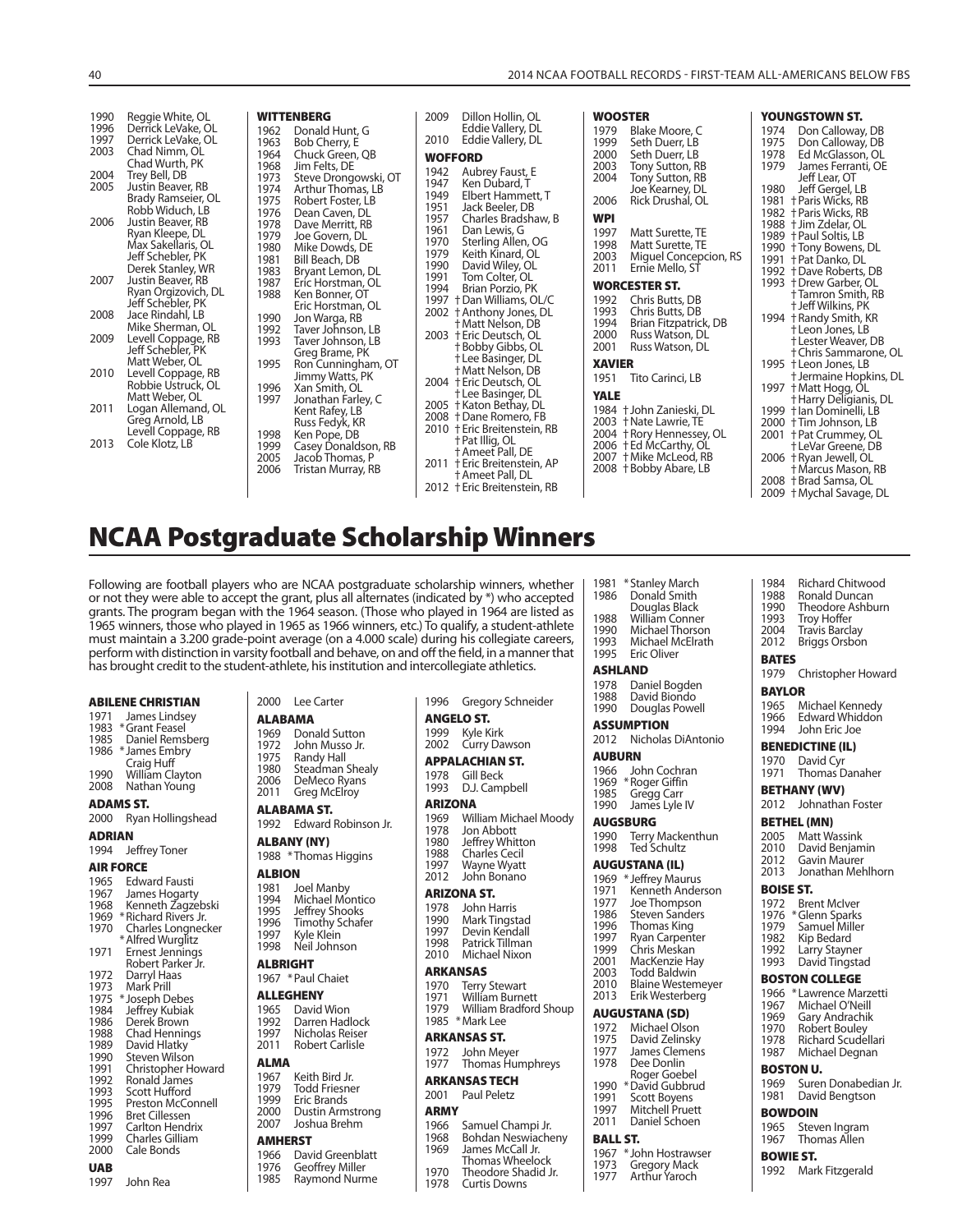**CITADEL**

Thomas Leitner Kenneth Caldwell *William West IV* Derek Beres

1973 Robert Ash

**CALTECH**

1976 Russell Gardner

1976 Steven Anderson

1986 \* Bruce Montella<br>1989 Paul Haar 1989 Paul Haar<br>1994 Frank Bak 1994 Frank Baker<br>2007 Benjamin Po Benjamin Potts

**CHEYNEY**

**CHICAGO**

**CINCINNATI** 1971 \* Earl Willson

#### **BOWLING GREEN**

| 1977<br>1978<br>1991                                                                                                 | <b>Richard Preston</b><br>Mark Miller<br>Patrick Jackson                                                                                                                                                                                                               |
|----------------------------------------------------------------------------------------------------------------------|------------------------------------------------------------------------------------------------------------------------------------------------------------------------------------------------------------------------------------------------------------------------|
|                                                                                                                      | <b>BRIDGEPORT</b>                                                                                                                                                                                                                                                      |
| 1970                                                                                                                 | <b>Terry Sparker</b>                                                                                                                                                                                                                                                   |
|                                                                                                                      | <b>BRIDGEWATER (VA)</b>                                                                                                                                                                                                                                                |
| 2002<br>2008                                                                                                         | Matthew Huffman<br>Jefferson Highfill                                                                                                                                                                                                                                  |
| BYU                                                                                                                  |                                                                                                                                                                                                                                                                        |
| 1967<br>1976<br>1977<br>1978<br>1980<br>1982<br>1983<br>1984<br>1985<br>1989<br>1994<br>1997<br>2009<br>2010<br>2012 | <b>Virgil Carter</b><br>Orrin Olsen<br>* Stephen Miller<br>Gifford Nielsen<br>Marc Wilson<br>Daniel Plater<br><b>Bart Oates</b><br><b>Steve Young</b><br>Marvin Allen<br>Charles Cutler<br>Eric Drage<br>Chad Lewis<br>Kellen Fowler<br>Matthew Bauman<br>Bryan Kariya |
| <b>BROWN</b>                                                                                                         |                                                                                                                                                                                                                                                                        |
| 1965<br>1970<br>1974<br>1975                                                                                         | John Kelly Jr.<br>James Lukens<br>Douglas Jost<br>William Taylor<br>.                                                                                                                                                                                                  |

| 1977 | Scott Nelson          |
|------|-----------------------|
| 1978 | Louis Cole            |
| 1979 | <b>Robert Forster</b> |
| 1982 | Travis Holcombe       |
| 1995 | Rene Abdalah          |
| 2006 | Nicolas Hartigan      |
|      |                       |

#### **BUCKNELL**

| 1971 | * Kenneth Donahue  |
|------|--------------------|
| 1974 | John Dailey        |
| 1975 | Steve Leskinen     |
| 1977 | Lawrence Brunt     |
| 1985 | David Kucera       |
| 1993 | David Berardinelli |
|      |                    |

#### **BUENA VISTA**

| 1977 | <b>Steven Trost</b> |
|------|---------------------|
| 1987 | Michael Habben      |
| 1994 | Cary Murphy         |

#### **BUFFALO ST.**

| 1987          | James Dunbar |  |
|---------------|--------------|--|
| <b>BUTLER</b> |              |  |

- 1972 George Yearsich<br>1978 William Ginn
- 1978 William Ginn<br>1985 Stephen Kolli Stephen Kollias

# **CALIFORNIA**

- 1966 William Krum<br>1967 John Schmidt 1967 John Schmidt<br>1968 Robert Critten 1968 Robert Crittenden<br>1970 James Calkins 1970 James Calkins<br>1971 Robert Richard 1971 Robert Richards<br>1983 Harvey Salem
- 1983 Harvey Salem<br>1994 Douglas Brien Douglas Brien

#### **UC DAVIS**

| 1976 | Daniel Carmazzi        |
|------|------------------------|
|      | David Gellerman        |
| 1977 | <b>Rolf Benirschke</b> |
| 1979 | Mark Markel            |
| 1986 | Robert Hagenau         |
| 1990 | * James Tomasin        |
| 1992 | Robert Kincade         |
|      | Michael Shepard        |
| 1993 | <b>Brian Andersen</b>  |

1997 Mark Grieb 1999 Wesley Terrell

#### **UC RIVERSIDE**

- 1972 Tyrone Hooks<br>1974 Gary Van Jand Gary Van Jandegian
- **CAL LUTHERAN**

### 1990 \* Gregory Maw

#### **CAL POLY**

1969 William Creighton 2011 James Chen

| 1967<br>1968<br>1974                              | <b>William Mitchell</b><br>John Frazzini<br>Frank Hobbs Jr.                                                                        | 1974<br>1979<br>1984                               |
|---------------------------------------------------|------------------------------------------------------------------------------------------------------------------------------------|----------------------------------------------------|
| <b>CAMPBELL</b>                                   |                                                                                                                                    | 1997                                               |
| 2012<br><b>CANISIUS</b><br>1984<br><b>CAPITAL</b> | Samuel Eberwein<br><b>Thomas Schott</b><br>1984 *Michael Linton                                                                    | <b>CLA</b><br>1968<br>1970<br>1971<br>1973<br>1974 |
| <b>CARLETON</b>                                   |                                                                                                                                    | CLA                                                |
|                                                   | 1967 Robert Paarlberg<br>1973 Mark Williams<br>1983 Paul Vaaler<br>1993 Arthur Gillilan<br>2011 William Taylor<br>Arthur Gilliland | 2012<br><b>CLEI</b><br>1965<br>1968<br>1973        |
| 1980                                              | <b>CARNEGIE MELLON</b><br><b>Gusty Sunseri</b>                                                                                     | 1979<br><b>COA</b>                                 |
| 1991<br>1999<br>2000<br>2008<br>2009              | Robert O'Toole<br>Jason Funke<br>Mike Campie<br>Trent Sisson<br><b>Brian Freeman</b>                                               | 1973<br>1974<br>1981<br>1989                       |
|                                                   | <b>CARROLL (WI)</b>                                                                                                                | 1990<br>1991                                       |
| 1977<br>1995                                      | Stephen Thompson<br>Christopher Klippel                                                                                            | <b>COA</b><br>2007                                 |
| 2001                                              | <b>CARSON-NEWMAN</b><br>Charlie Walker Jr.                                                                                         | <b>COE</b>                                         |
|                                                   | <b>CARTHAGE</b>                                                                                                                    | 1967<br><b>COL</b>                                 |
| 1970<br><b>CASE</b>                               | William Radakovitz                                                                                                                 | 1971                                               |
| 1989<br>1991<br>2006<br>2011                      | <b>Christopher Nutter</b><br>James Meek<br>Santo Maimone IV<br>Joseph Baum                                                         | COL<br>1973<br>1980                                |
| 1971                                              | <b>CENTRAL (IA)</b><br>Vernon Den Herder                                                                                           | 1989<br>COL                                        |
| 1987<br>1987<br>1989<br>1992<br>1996              | <b>Scott Lindell</b><br><b>Eric Perry</b><br>Richard Kacmarynski<br><b>Rick Sanger</b>                                             | 1993<br>COL<br>1969                                |
|                                                   | <b>CENTRAL ARK.</b>                                                                                                                | 1972<br>1975                                       |
| 2004<br>2006                                      | 1996 Brian Barnett<br>Landon Trusty<br>Cory Cangelosi<br><b>CENTRAL MICH.</b>                                                      | 1984<br>1997<br>1998<br>2009                       |
| 1977                                              | John Wunderlich<br>1980 *Michael Ball<br>1985 Kevin Egnatuk<br>Robert Stebbins                                                     | <b>COL</b><br>1966<br>1967                         |
| 1988<br>1992                                      | Jeffrey Bender                                                                                                                     | 1975                                               |
| 1999                                              | <b>CENTRAL MO.</b><br><b>Shane Meyer</b>                                                                                           | COL<br>1965                                        |
| 1970                                              | <b>CENTRAL WASH.</b><br>Danny Collins                                                                                              | 1976<br>1987<br>1988                               |
| <b>CENTRE</b><br>1969<br>1986                     | Glenn Shearer<br>Casteel "Teel" Bruner II                                                                                          | 1993<br>1996<br>1999                               |
| 1988<br>1990                                      | * Robert Clark<br>James Ellington                                                                                                  | COL<br>1970                                        |
| 1996                                              | <b>CHADRON ST.</b><br><b>Corey Campbell</b>                                                                                        | 1973<br><b>COL</b>                                 |
|                                                   | <b>CHATTANOOGA</b>                                                                                                                 | 1972<br>1980                                       |
| 1967<br>1972<br>1974                              | <b>Harvey Ouzts</b><br>*Frank Webb<br>John McBrayer                                                                                | CON<br>2005                                        |

|                                                      | <b>CLAREMONT-M-S</b>                                                                                                                                       |
|------------------------------------------------------|------------------------------------------------------------------------------------------------------------------------------------------------------------|
| 1968<br>1970<br>1971<br>1973<br>1974                 | Craig Dodel<br>* Gregory Long<br>Stephen Endemano<br>Christopher Stecher<br>Samuel Reece                                                                   |
| CLARION<br>2012                                      | Shawn Sopic                                                                                                                                                |
| CLEMSON<br>1965<br>1968<br>1973<br>1979              | James Bell Jr.<br>James Addison<br>Benjamin Anderson<br>Stephen Fuller                                                                                     |
| 1973<br>1974<br>1981<br>1989<br>1990<br>1991         | COAST GUARD<br>Rodney Leis<br>Leonard Kelly<br>Bruce Hensel<br>*Ty Rinoski<br>* Jeffery Peters<br>Richard Schachner<br>John Freda                          |
| 2007                                                 | <b>COASTAL CARO.</b><br>Anthony Franklin                                                                                                                   |
| COE<br>1967                                          | Lynn Harris                                                                                                                                                |
| <b>COLBY</b><br>1971                                 | Ronald Lupton<br>Frank Apantaku                                                                                                                            |
| <b>COLGATE</b>                                       |                                                                                                                                                            |
| 1973<br>1980<br>1989                                 | Kenneth Nelson<br>Angelo Colosimo<br>Donald Charney                                                                                                        |
| COLORADO<br>1993                                     | James Hansen                                                                                                                                               |
| 1969<br>1972<br>1975<br>1984<br>1997<br>1998<br>2009 | COLORADO COL.<br>Steven Ehrhart<br>Randy Bobier<br><b>Bruce Kolbezen</b><br>Herman Motz III<br>Ryan Egeland<br>Christopher Smith<br>William Blaustein      |
| 1966<br>1967<br>1975                                 | COLORADO MINES<br><b>Stuart Bennett</b><br>Michael Greensburg<br>Charles Kirby<br>David Chambers                                                           |
|                                                      |                                                                                                                                                            |
| 1965<br>1976<br>1987<br>1988<br>1993<br>1996<br>1999 | COLORADO ST.<br>Russel Mowrer<br>Mark Driscoll<br>Stephan Bartalo<br>Joseph Brookhart<br><b>Gregory Primus</b><br><b>Gregory Myers</b><br>Nathaniel Kvamme |
| 1970<br>1973                                         | <b>COLORADO ST.-PUEBLO</b><br>Gregory Smith<br>Collon Kennedy III                                                                                          |
| COLUMBIA                                             |                                                                                                                                                            |
| 1972<br>1980                                         | John Sefcik<br>Mario Biaggi Jr.                                                                                                                            |

**CONCORDIA-M'HEAD**

1982 Timothy Finn

1968 Robert Lasky 1971 \* Curt Rawley 2013 Perry Simmons **EAST CAROLINA** 1992 Keith Arnold **EAST TENN. ST.** 1982 Jay Patterson

**DUKE**

2005 Jordan Talge<br>2009 Levi DeVries Levi DeVries **UCONN**

1977 \* Bernard Palmer

#### **CORNELL**

1968 Ronald Kipicki<br>1972 Thomas Albrig 1972 Thomas Albright<br>1984 Derrick Harmon Derrick Harmon

## **CORNELL COLLEGE**

1965 Steven Miller<br>1972 David Hilmer David Hilmers

| 1979             | <b>Brian Farrell</b>                    | 1978         |
|------------------|-----------------------------------------|--------------|
| 1981             | Thomas Zinkula<br>*Timothy Garry        | <b>EAST</b>  |
| 1983             | John Ward                               | 1966         |
| 1993             | Brent Sands                             | <b>EASTI</b> |
| 1994<br>1995     | <b>Matthew Miller</b><br>Mark McDermott | 1998         |
| 1999             | <b>Matthew Weiss</b>                    | ELIZA        |
|                  | <b>DARTMOUTH</b>                        | 1973         |
| 1966             | Anthony Yezer                           | 1980         |
| 1968             | Henry Paulson Jr.                       | <b>ELMH</b>  |
| 1969<br>1971     | Randolph Wallick<br>Willie Bogan        | 1980         |
| 1973             | Frederick Radke                         | EMOF         |
| 1974             | Thomas Csatari                          | 1982         |
| 1977             | *Robert Funk<br>Patrick Sullivan        | <b>EMPC</b>  |
| 1989             | Paul Sorensen                           | 2004         |
| 1995             | O. Josh Bloom                           | <b>EVAN</b>  |
| 1998             | Dominic Lanza                           | 1975         |
|                  | <b>DAVIDSON</b>                         | 1976<br>1979 |
| 1966<br>1971     | Stephen Smith<br>Rick Lyon              | <b>FERRI</b> |
| 1972             | <b>Robert Norris</b>                    | 1979         |
| 1986             | *Louis Krempel                          | 1993         |
| 1997             | John Cowan Jr.                          | 2009         |
| <b>DAYTON</b>    |                                         | <b>FLOR</b>  |
| 1973             | <b>Timothy Quinn</b>                    | 1972         |
| 1976<br>1983     | Roy Gordon III<br>*Michael Pignatiello  | 1977<br>1985 |
| 1991             | Daniel Sharley                          | 1987         |
| 2003             | Mark Kasmer                             | 1990         |
| 2008             | <b>Brandon Cramer</b>                   | 1991<br>1995 |
|                  | <b>DELAWARE</b>                         | 1997         |
| 1986             | <b>Brian Farrell</b>                    | 1999<br>2010 |
|                  |                                         |              |
|                  | <b>DELAWARE VALLEY</b>                  |              |
| 1985             | Daniel Glowatski                        | <b>FLOR</b>  |
| <b>DELTA ST.</b> |                                         | 1988<br>1991 |
| 1976             | William Hood                            | 1994         |
| <b>DENISON</b>   |                                         | 1995         |
| 1970             | <b>Richard Trumball</b>                 | 1998         |
| 1973<br>1976     | Steven Smiljanich<br>*Dennis Thome      | FORD         |
| 1978             | David Holcombe                          | 1991<br>2012 |
| 1986             | Brian Gearinger                         | <b>FORT</b>  |
| 1988<br>1992     | Grant Jones<br>Jonathan Fortkamp        | 1994         |
| 2000             | Jon Dunhan                              | 1999         |
| <b>DePAUW</b>    |                                         | 2002         |
| 1968             | <b>Bruce Montgomerie</b>                | <b>FRAN</b>  |
| 1978<br>1981     | Mark Frazer                             | 1969<br>1983 |
| 1985             | Jay True<br><b>Richard Bonaccorsi</b>   | 2004         |
| 1986             | Anthony deNicola                        | <b>FRESI</b> |
| 1992<br>2000     | Thomas Beaulieu                         | 1970         |
|                  | Tyler Kelley<br><b>DICKINSON</b>        | 1974         |
| 1966             | Robert Averback                         | 1983         |
| 1971             | * John West                             | <b>FROS</b>  |
| 1975             | * Gerald Urich                          | 2000         |
| <b>DOANE</b>     |                                         | <b>FURN</b>  |
| 1968             | John Lothrop                            | 1977<br>1982 |
| 1970             | Richard Held                            | 1984         |
| <b>DRAKE</b>     |                                         | 1986<br>1987 |
| 1973             | Joseph Worobec                          | 1990         |
| <b>DREXEL</b>    |                                         | 1992         |
| 1972             | Blake Lynn Ferguson<br><b>DUBUQUE</b>   | 1996<br>2007 |

#### **EASTERN KY.**

Steven Frommeyer

**ERN N.M.** Richard James

#### **ERN WASH.**

Steven Mattson

**BETH CITY ST.** 

#### Darnell Johnson David Nickelson

- **ELMHURST**
- Richard Green
- **RY & HENRY**
- Thomas Browder Jr.

#### **RIA ST.**

- **Tyler Paul**
- **ESVILLE** 
	- David Mattingly
	- Charles Uhde Jr. 1979 \* Neil Saunders

#### **FERRIS ST.**

- Robert Williams
- Monty Brown
- Jacob Visser

#### **FLORIDA**

- Carlos Alvarez
	- Darrell Carpenter
- Garrison Rolle Bret Wiechmann
- \* Cedric Smith
- Huey Richardson
- Michael Gilmore
- Danny Wuerffel
- Terrance Jackson 2010 Joseph Sorrentino

#### **IDA ST.**

- David Palmer
- David Roberts
- Kenneth Alexander Derrick Brooks
- Daryl Bush

#### **HAM**

- 1991 Eric Schweiker
- Patrick Murray

#### **HAYS ST.**

- David Foster
	- **Clinton Albers**
	- Casey Seyfert
	- K. & MARSH.
	- Frank deGenova
	- 1983 \* Robert Shepardson
	- Daniel Houseman

#### **NO ST.**

- \* Henry Corda
- Dwayne Westphal William Griever Jr.

#### **TBURG ST.**

**Marty Mood** 

#### **FAN**

- Thomas Holcomb III
- Charles Anderson
- Ernest Gibson \* David Jager
- Stephen Squire
- Christopher Roper
- Paul Siffri Eric Von Walter
- 1996 William Phillip Jones<br>2007 Adnan Filipovic
- Adnan Filipovic

#### **GANNON**

1997 Patrick Rodkey

## **GEORGETOWN**

William Payne

**AWARD WINNERS**

**AWARD WINNERS** 

- 1975 James Chesley Jr.<br>1998 Stephen Iorio 1998 Stephen Iorio<br>2000 Jim Gallagher
	- Jim Gallagher
- **GEORGIA** 1968 Thomas Lawhorne Jr.<br>1969 William Pavne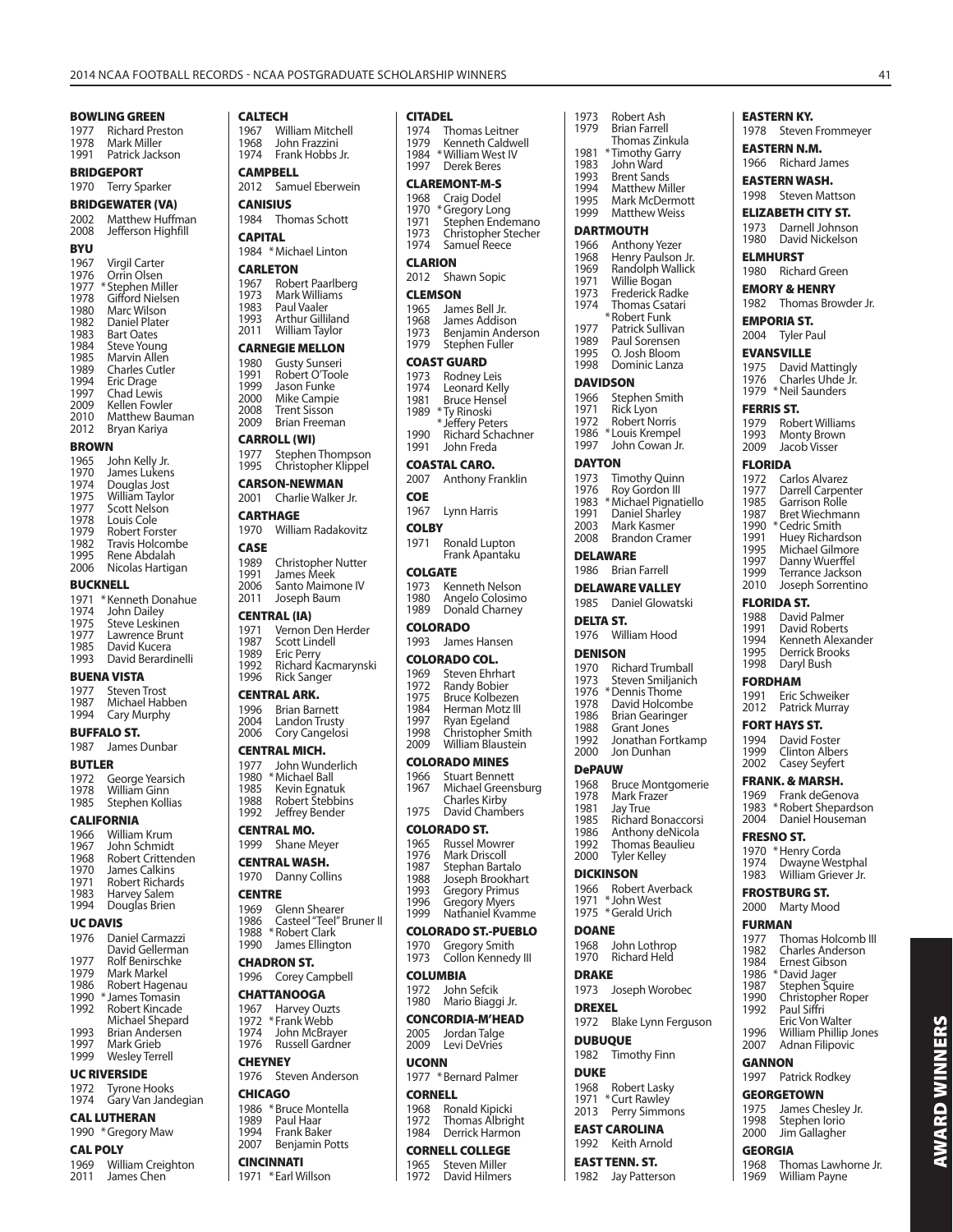1971 Thomas Lyons 1972 Thomas Nash Jr. Raleigh Mixon Robinson<br>1978 – Jeffrey Lewis 1978 Jeffrey Lewis<br>1980 Jeffrey Pybur 1980 Jeffrey Pyburn<br>1981 Christopher W 1981 Christopher Welton<br>1984 Terrell Hoage 1984 Terrell Hoage<br>1988 Kim Stephens 1988 Kim Stephens<br>1989 Richard Tardits 1989 Richard Tardits<br>1999 Matthew Stincl 1999 Matthew Stinchcomb<br>2003 Jonathan Stinchcomb 2003 Jonathan Stinchcomb **GA. SOUTHERN** 2000 Voncellies Allen **GEORGIA TECH** 1968 William Eastman<br>1975 James Robinson 1975 James Robinson<br>1981 Sheldon Fox 1981 Sheldon Fox<br>1983 Fllis Gardner 1983 Ellis Gardner<br>1986 John Ivemey 1986 John Ivemeyer<br>2003 Daniel Dyke Daniel Dyke **GETTYSBURG** 1970 \* Herbert Ruby III<br>1980 Richard Swartz 1980 Richard Swartz<br>2003 Clifford Mason Clifford Mason **GRAMBLING** 1973 Stephen Dennis **GRAND VALLEY ST.** 2010 Alex Gilde **GRINNELL** 1972 Edward Hirsch 1980 \* Derek Muehrcke 2000 Troy Dougherty **GROVE CITY** 1995 Stephen Sems<br>2012 Timothy Irwin 2012 Timothy Irwin<br>2013 Christopher Gi Christopher Gibbs **GUST. ADOLPHUS**<br>1974 **Lames Goody** James Goodwin 1981 \* David Najarian 2002 Brian Bergstrom Brad Kruckeberg **HAMLINE**<br>1985 Kyle 1985 Kyle Aug<br>1991 Robert H Robert Hackney **HAMPDEN-SYDNEY** 1978 \* Wilson Newell<br>1980 Timothy Maxa 1980 Timothy Maxa<br>2008 Andrew Smith 2008 Andrew Smith<br>2012 Alex Price **Alex Price HARVARD** 1968 Alan Bersin<br>1971 \* Richard Fris 1971 \* Richard Frisbie<br>1975 Patrick McInally 1975 Patrick McInally<br>1976 William Emper 1976 William Emper<br>1981 Charles Durst 1981 Charles Durst<br>1985 Brian Bergstro 1985 Brian Bergstrom<br>1987 Scott Collins Scott Collins **HAWAII** 1968 James Roberts 1973 \* Don Satterlee **HIRAM**<br>1968 Sherman Riemenschneider 1974 Donald Brunetti **HOLY CROSS** 1984 \* Bruce Kozerski<br>1989 – Jeffrey Wiley 1989 Jeffrey Wiley<br>1991 John Lavalet John Lavalette **HOPE**<br>1974 1974 Ronald Posthuma<br>1980 Craig Groendyk 1980 Craig Groendyk<br>1983 Kurt Brinks 1983 Kurt Brinks<br>1985 \* Scott Jecme 1985 \* Scott Jecmen<br>1998 Brandon Grah 1998 Brandon Graham<br>2013 Michael Atwell **Michael Atwell** 

#### **HOUSTON**

| 1986 | Gary Schoppe   |
|------|----------------|
| 1987 | Robert Brezina |
| 1999 | Peter deGroot  |

**IDAHO** 1967 Michael Lavens Joseph McCollum Jr.<br>1984 Boyce Bailey Boyce Bailey **IDAHO ST.** 1976 Richard Rodgers 1992 Steven Boyenger **ILLINOIS** 1972 Robert Bucklin<br>1973 Laurence McCa 1973 Laurence McCarren Jr.<br>1991 Curtis Lovelace 1991 Curtis Lovelace<br>1992 Michael Hopkin 1992 Michael Hopkins<br>1993 John Wright 1993 John Wright Ryan McDonald **ILL. WESLEYAN**<br>1993 Christoph 1993 Christopher Bisaillon<br>1997 Lon Erickson Ennstephene **INDIANA** 1973 Glenn Scolnik<br>1979 David Abrams 1979 David Abrams<br>1981 Kevin Speer **Kevin Speer INDIANA (PA)** 1978 \* John Mihota 1984 Kenneth Moore **INDIANA ST.** 1986 Jeffrey Miller **INDIANAPOLIS** 1976 Rodney Pawlik **IONA** Neal Kurtti 1982 \* Paul Rupp **IOWA** 1969 Michael Miller 1976 Robert Elliott<br>1978 Rodney Sears 1978 Rodney Sears<br>1986 Larry Station 1986 Larry Station Jr.<br>1988 Michael Flagg 1988 Michael Flagg<br>1989 Charles Hartliel 1989 Charles Hartlieb<br>1999 Matthew Reisch Matthew Reischl Derek Rose<br>2013 James Morr James Morris **IOWA ST.** 1970 William Bliss **JACKSON ST.** 1980 \* Lester Walls **JACKSONVILLE ST.** 1979 Dewey Barker **JAMES MADISON** 1979 Warren Coleman 1990 Mark Kiefer **JOHN CARROLL** 2006 Douglas Phillips **JOHNS HOPKINS**<br>1973 Joseph Ous 1973 Joseph Ouslander<br>1974 Gunter Glocker 1974 Gunter Glocker<br>1994 Steuart Markley 1994 Steuart Markley<br>1995 Michael House 1995 Michael House<br>1999 Lawrence Gulo 1999 Lawrence Gulotta<br>2007 Brian Nickel 2007 Brian Nickel<br>2013 John Arena John Arena Vincenzo Monaddio **JUNIATA** 1972 Maurice Taylor<br>1987 Robert Crossey Robert Crossey **KANSAS** 1965 Ronald Oelschlager<br>1969 David Morgan 1969 David Morgan<br>1972 Michael McCoy 1972 Michael McCoy<br>1973 John Schroll 1973 John Schroll<br>1978 Tom Fitch 1978 Tom Fitch<br>1987 Mark Hene Mark Henderson **KANSAS ST.** 1966 \* Larry Anderson<br>1983 Lames Gale 1983 James Gale<br>1988 Matthew Ga Matthew Garver **KENTUCKY** 1976 Thomas Ranieri

| 1979                    | James Kovach<br>1984 * Keith Martin              | <b>MERCHANT I</b>    |                                            |
|-------------------------|--------------------------------------------------|----------------------|--------------------------------------------|
|                         | 1997 Michael Schellenberger                      | 1970<br>1976         | Robert<br>* John C                         |
|                         | <b>KENTUCKY ST.</b>                              |                      |                                            |
| 1968                    | James Jackson                                    | 1990                 | MIAMI (FL)<br>Robert                       |
| <b>KENYON</b>           |                                                  | 1991                 | Micha                                      |
| 1975                    | <b>Patrick Clements</b>                          |                      | <b>MICHIGAN</b>                            |
|                         | 2011 Mark Sullivan Jr.                           | 1967                 | David                                      |
| <b>KNOX</b>             |                                                  | 1974                 | David<br>1981 *John V                      |
|                         | 1988 Robert Monroe                               | 1982                 | Norm                                       |
|                         | <b>LAFAYETTE</b><br>1971 William Sprecher        | 1984                 | Stefan<br>Thoma                            |
|                         | 1976 Michael Kline                               |                      | 1986 Clayto                                |
| 1978                    | Victor Angeline III                              |                      |                                            |
| <b>LAMAR</b>            |                                                  |                      | Christo<br>Marc N                          |
|                         | 1973 * Richard Kubiak                            | 1993<br>1994<br>1998 | Brian C                                    |
|                         | <b>LAWRENCE</b>                                  | 2000                 | Rob Re                                     |
| 1983                    | 1968 Charles McKee<br><b>Christopher Matheus</b> |                      | <b>MICHIGAN S</b>                          |
|                         |                                                  |                      | 1969 Allen E<br>1970 Donak                 |
|                         | <b>LEBANON VALLEY</b><br>1974 * Alan Shortell    | 1994                 | Steven                                     |
| <b>LEHIGH</b>           |                                                  |                      | MICHIGAN T                                 |
| 1966                    | Robert Adelaar                                   |                      | 1972 Larry F                               |
| 1968                    | <b>Richard Miller</b>                            | 1974<br>1975         | Bruce <sup>-</sup><br>Daniel               |
| 1975                    | 1973 * Thomas Benfield<br>James Addonizio        |                      | <b>MIDDLE TEN</b>                          |
|                         | 1976 *Robert Liptak                              |                      | 1973 *Edwin                                |
|                         | 1977 * Michael Yaszemski                         |                      | <b>MIDDLEBUR</b>                           |
|                         | 1980 David Melone                                |                      | 1979 Frankli                               |
|                         | <b>LONG BEACH ST.</b>                            | 2013                 | McCall                                     |
|                         | 1984 Joseph Donohue                              |                      | <b>MIDLAND LU</b>                          |
| <b>LIU POST</b><br>1979 | John Luchsinger                                  | 1976                 | Thoma                                      |
|                         |                                                  |                      | <b>MILLERSVILI</b>                         |
| 1971                    | <b>LA.-LAFAYETTE</b><br>*George Coussa           | 1992                 | Thoma                                      |
|                         | <b>LA.-MONROE</b>                                | <b>MILLIKIN</b>      |                                            |
| 1993                    | Darren Rimmer                                    |                      | 1990 * Charle                              |
| 1994                    | Robert Cobb                                      | <b>MILLSAPS</b>      |                                            |
|                         |                                                  |                      |                                            |
|                         | Michael Young                                    | 1967                 | Edwar                                      |
| LSU                     |                                                  | 1973<br>1992         | *Russel<br>David                           |
| 1979                    | Robert Dugas                                     | 1999                 | Thoma                                      |
| 1983<br>1988            | James Britt<br>Ignazio Albergamo                 |                      | <b>MINNESOTA</b>                           |
| 1991                    | Solomon Graves                                   |                      | 1969 Robert                                |
| 1994<br>1995            | Chad Loup<br>Michael Blanchard                   |                      |                                            |
| 1998                    | <b>Chad Kessler</b>                              |                      | 1971 Barry M<br>1973 Dougla<br>1978 Robert |
| 2006                    | Rudolph Niswanger                                | 1999                 | Parc W                                     |
| <b>LUTHER</b>           |                                                  |                      | <b>MINN. DULU</b>                          |
| 1967<br>1978            | Thomas Altemeier<br>* Mark Larson                | 2010<br>2011         | Tobias<br>Isaac C                          |
| 1985                    | Larry Bonney                                     | 2013                 | Andrey                                     |
| <b>MARIETTA</b>         |                                                  |                      | <b>MINN.-MORE</b>                          |
| 1998                    | Thomas Couhig                                    | 2007                 | Adam <sup>®</sup>                          |
|                         | <b>MARYLAND</b>                                  |                      | MINN, ST. M/                               |
| 1978                    | Jonathan Claiborne                               | 1970<br>2011         | Bernar                                     |
|                         | <b>MARYVILLE (TN)</b>                            |                      | Micha                                      |
| 1967                    | Frank Eggers II                                  | 2000                 | MINN. ST. M<br>Erik Pe                     |
| MIT                     |                                                  | <b>OLE MISS</b>      |                                            |
| 1991<br>1992            | Darcy Prather                                    | 1966                 | <b>Stanle</b>                              |
| 1993                    | Rodrigo Rubiano<br>Roderick Tranum               | 1969                 | Steve l                                    |
| 1995                    | Corey Foster                                     | 1981<br>1986         | Kenne<br>Richar                            |
| 1999<br>2000            | Duane Stevens<br>Nik Kozy                        | 1987                 | Jeffrey                                    |
| 2003                    | Keith Battocchi                                  | 1988                 | Daniel                                     |
| 2009                    | Thomas Franklin<br>James Oleinik                 | 1989<br>1991         | Charle<br>Todd S                           |
|                         |                                                  | 2005                 | Rob Ro                                     |
| <b>McDANIEL</b><br>1999 | Thomas Lapato                                    |                      | <b>MISSISSIPPI</b>                         |
| 2002                    | Jason Wingeart                                   | 1980                 | <b>Stephe</b>                              |
|                         | <b>MCNEESE ST.</b>                               | 1998<br>2000         | Joseph<br>Micha                            |
| 1981                    | Daryl Burckel                                    |                      | <b>MISSISSIPPI</b>                         |
| 1986                    | Ross Leger                                       | 1969                 | Willian                                    |
| <b>MEMPHIS</b>          | 1977 * James Mincey Jr.                          | 1973<br>1975         | Frank I<br>James                           |

|                         | RECORDS - NCAA POSTGRADUATE SCHOL                                           |                  |                  |
|-------------------------|-----------------------------------------------------------------------------|------------------|------------------|
|                         |                                                                             |                  |                  |
|                         | MERCHANT MARINE                                                             | 1977             | Willi            |
| 1970                    | Robert Lavinia                                                              | 1993             | Dan              |
|                         | 1976 * John Castagna                                                        | <b>MISSOURI</b>  |                  |
| MIAMI (FL)              |                                                                             | 1966<br>1967     | Thoı<br>Jam      |
| 1991                    | 1990 Robert Chudzinski<br>Michael Sullivan                                  | 1969 * Char      |                  |
| MICHIGAN                |                                                                             | 1971             | Johr             |
| 1967                    | David Fisher                                                                | 1979<br>1982     | Chri<br>Van      |
| 1974                    | David Gallagher                                                             | 1999             | Jaco             |
|                         | 1981 *John Wangler                                                          | MISSOURI         |                  |
| 1982                    | Norm Betts                                                                  | 1969             | Rob <sub>®</sub> |
| 1984                    | Stefan Humphries<br>Thomas Dixon                                            | 1973             | Kim              |
| 1986                    | Clayton Miller                                                              | 1981             | Paul             |
|                         | 1980 - Clayton Miller<br>1987 - Kenneth Higgins<br>1993 - Christopher Hutcl | MISSOURI         |                  |
| 1993                    | Christopher Hutchinson<br>Marc Milia                                        | 1980             | Rich             |
| 1994<br>1999<br>1998    | <b>Brian Griese</b>                                                         | 1985             | Mitc<br>Mich     |
| 2000                    | <b>Rob Renes</b>                                                            | 2000             | Trav             |
|                         | <b>MICHIGAN ST.</b>                                                         | <b>MONMOU</b>    |                  |
|                         | 1969 Allen Brenner                                                          | 1972             | Dale             |
| 1970                    | Donald Baird                                                                | 1990             | Brer             |
| 1994                    | Steven Wasylk                                                               | MONTANA          |                  |
|                         | MICHIGAN TECH                                                               | 1975             | Rocl             |
| 1972                    | Larry Ras                                                                   | 1979             | Stev             |
| 1974<br>1975            | <b>Bruce Trusock</b>                                                        | 1984<br>1991     | Briar<br>Micł    |
|                         | Daniel Rhude                                                                | 1996             | Davi             |
|                         | <b>MIDDLE TENN.</b>                                                         | 1997             | Mich             |
|                         | 1973 * Edwin Zaunbrecher                                                    |                  | Blair            |
|                         | <b>MIDDLEBURY</b>                                                           | 1998<br>2000     | Josh<br>Dalla    |
| 1979                    | <b>Franklin Kettle</b>                                                      | 2001             | Mati             |
| 2013                    | <b>McCallum Foote</b>                                                       | 2002             | Vinc             |
|                         | <b>MIDLAND LUTHERAN</b>                                                     | MONTANA          |                  |
| 1976                    | Thomas Hale                                                                 | 1965             | Gen              |
|                         | <b>MILLERSVILLE</b>                                                         | 1968             | Russ             |
| 1992                    | Thomas Burns III                                                            | 1971<br>1977     | Jay (<br>Bert    |
| MILLIKIN                |                                                                             | 1979             | Jon              |
|                         |                                                                             |                  |                  |
|                         | 1990 * Charles Martin                                                       |                  | Jam              |
|                         |                                                                             | 1990             | Derr             |
| <b>MILLSAPS</b><br>1967 | Edward Weller                                                               | 1992             | Trav             |
| 1973                    | * Russell Gill                                                              | 2003             | Ryar             |
| 1992                    | David Harrison Jr.                                                          | <b>MORAVIAI</b>  |                  |
| 1999                    | Thomas Ingram                                                               | 1973<br>1994     | Dan<br>Juds      |
|                         | MINNESOTA                                                                   |                  |                  |
| 1969                    | Robert Stein                                                                | MOREHEA<br>1992  | Jam              |
| 1971<br>1973            | <b>Barry Mayer</b>                                                          |                  |                  |
| 1978                    | Douglas Kingsriter<br>Robert Weber                                          | <b>MORNING</b>   |                  |
| 1999                    | Parc Williams                                                               | 1965             | Larry            |
|                         | <b>MINN. DULUTH</b>                                                         | <b>MORRIS BI</b> |                  |
| 2010                    | <b>Tobias Lemke</b>                                                         | 1983             | Arth             |
| 2011                    | Isaac Odim                                                                  | MOUNT UI         |                  |
| 2013                    | Andrew Pattock                                                              | 1989             | Paul             |
|                         | <b>MINN.-MORRIS</b>                                                         | 2000<br>2001     | Tom<br>Mati      |
| 2007                    | Adam Turgeon                                                                | 2002             | Chai             |
|                         | MINN. ST. MANKATO                                                           | 2008             | Fred             |
| 1970<br>2011            | Bernard Maczuga<br>Michael Robinson                                         | <b>MUHLENB</b>   |                  |
|                         |                                                                             | 1973             | Edw              |
|                         | MINN. ST. MOORHEAD                                                          | 1976<br>1978     | Eric             |
| 2000                    | Erik Pederson                                                               | 1981             | Marl<br>Arth     |
| OLE MISS                |                                                                             | 1991             | Micł             |
| 1966<br>1969            | Stanley Hindman<br>Steve Hindman                                            | <b>MURRAY S</b>  |                  |
| 1981                    | Kenneth Toler Jr.                                                           | 1971             | Mati             |
| 1986                    | <b>Richard Austin</b>                                                       | 1978             | Edw              |
| 1987                    | Jeffrey Noblin                                                              | 1981<br>1990     | * Kris<br>Eric   |
| 1988<br>1989            | Daniel Hoskins<br>Charles Walls                                             |                  |                  |
| 1991                    | <b>Todd Sandroni</b>                                                        | NAVY             |                  |
|                         | Rob Robertson                                                               | 1965<br>1969     | Willi<br>Willi   |
|                         | MISSISSIPPI COL.                                                            | 1970             | Dan              |
| 2005<br>1980            | Stephen Johnson                                                             | 1975             | *Timo            |
| 1998                    | Joseph Fulcher                                                              | 1976             | Che:             |
| 2000                    | Michael Brown                                                               | 1981<br>2000     | Theo<br>Terr     |
|                         | MISSISSIPPI ST.                                                             | 2012             | Johr             |
|                         | <b>William Nelson</b><br>Frank Dowsing Jr.                                  | <b>NEBRASKA</b>  |                  |
| 1969<br>1973<br>1975    | James Webb                                                                  | 1970             | Ran              |

| 1966         | Thomas Lynn                                   |
|--------------|-----------------------------------------------|
| 1967<br>1969 | James Whitaker<br>* Charles Weber             |
| 1971         | John Weisenfels                               |
| 1979<br>1982 | Christopher Garlich                           |
| 1999         | Van Darkow<br>Jacob Stueve                    |
|              | <b>MISSOURI S&amp;T</b>                       |
| 1969         | <b>Robert Nicodemus</b>                       |
| 1973         | Kim Colter                                    |
| 1981         | Paul Janke                                    |
|              | MISSOURI ST.                                  |
| 1980         | Richard Suchenski<br>Mitchel Ware             |
| 1985         | Michael Armentrout                            |
| 2000         | Travis Brawner                                |
|              | MONMOUTH (IL)                                 |
| 1972         | Dale Brooks                                   |
| 1990         | Brent Thurness                                |
| MONTANA      |                                               |
| 1975<br>1979 | Rock Svennungsen<br>Steven Fisher             |
| 1984         | Brian Salonen                                 |
| 1991<br>1996 | Michael McGowan                               |
| 1997         | David Dickenson<br>Michael Bouchee            |
|              | <b>Blaine McElmurry</b>                       |
| 1998<br>2000 | Josh Branen<br>Dallas Neil                    |
| 2001         | Matt Thuesen                                  |
| 2002         | Vincent Huntsberger                           |
|              | MONTANA ST.                                   |
| 1965         | Gene Carlson                                  |
| 1968<br>1971 | Russell Dodge                                 |
| 1977         | Jay Groepper<br>Bert Markovich                |
| 1979         | Jon Borchardt                                 |
| 1990         | James Mickelson<br>Derrick Isackson           |
| 1992         | Travis Annette                                |
|              |                                               |
| 2003         | Ryan Johnson                                  |
|              | MORAVIAN                                      |
| 1973         | Daniel Joseph                                 |
| 1994         | Judson Frank                                  |
|              | MOREHEAD ST.                                  |
| 1992         | James Appel                                   |
|              | <b>MORNINGSIDE</b>                            |
| 1965         | <b>Larry White</b>                            |
|              | <b>MORRIS BROWN</b>                           |
| 1983         | Arthur Knight Jr.                             |
|              | <b>MOUNT UNION</b>                            |
| 1989         | Paul Hrics                                    |
| 2000<br>2001 | Tom Bauer<br>Matt LaVerde                     |
| 2002         | Charles Moore                                 |
| 2008         | Frederick Safran                              |
|              | MUHLENBERG                                    |
| 1973         | <b>Edward Salo</b>                            |
| 1976<br>1978 | <b>Eric Butler</b><br>Mark Stull              |
| 1981         | Arthur Scavone                                |
| 1991         | Michael Hoffman                               |
|              | MURRAY ST.                                    |
| 1971<br>1978 | Matthew Haug                                  |
| 1981         | Edward McFarland<br>* Kris Robbins            |
| 1990         | Eric Crigler                                  |
| NAVY         |                                               |
| 1965         | <b>William Donnelly</b>                       |
| 1969<br>1970 | William Newton<br>Daniel Pike                 |
| 1975         | *Timothy Harden                               |
| 1976         | Chester Moeller II                            |
| 1981<br>2000 | <b>Theodore Dumbauld</b><br>Terrence Anderson |
| 2012         | John Dowd                                     |
| NEBRASKA     | 1970 Randall Reeves                           |

William Coltharp Daniel Boyd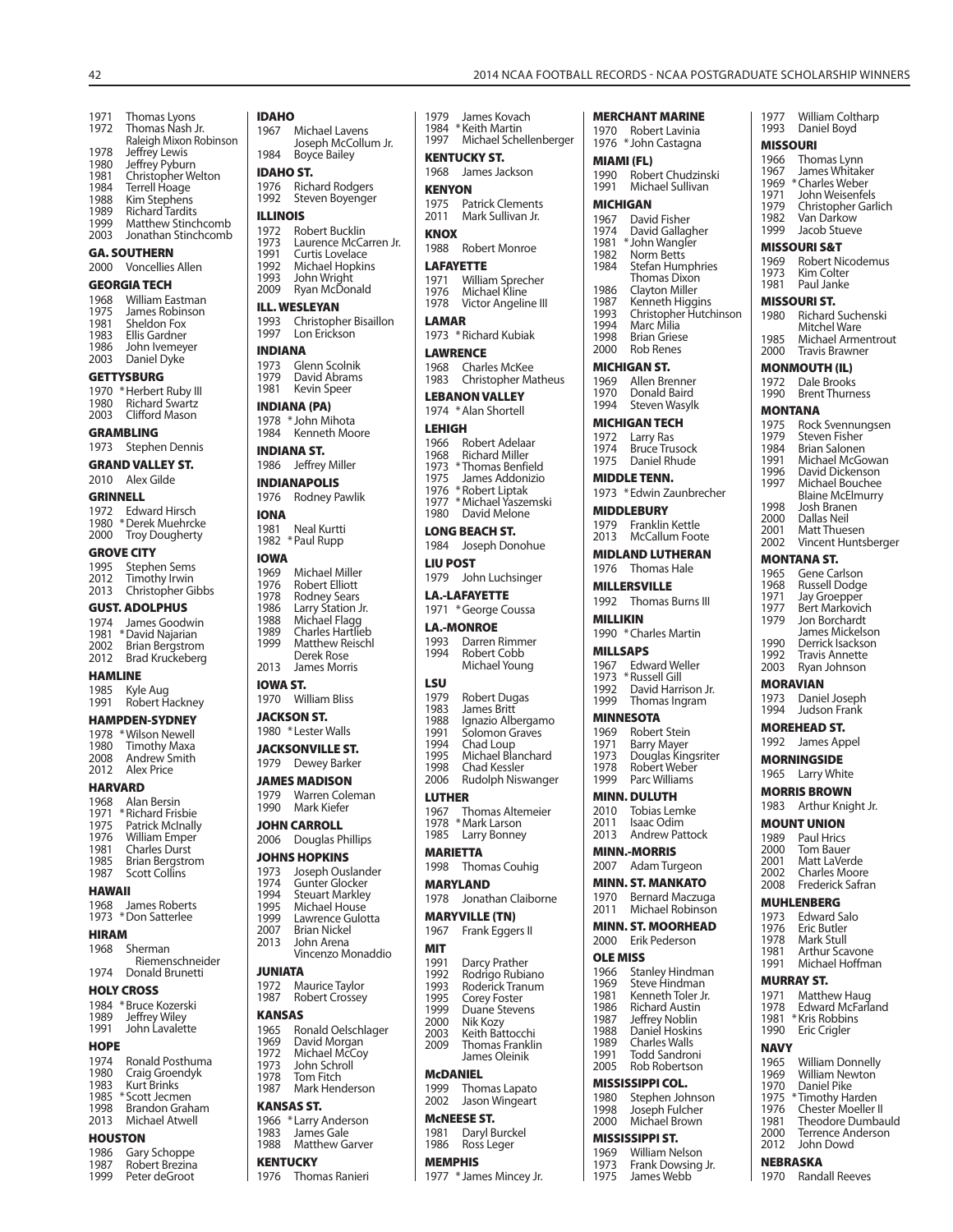| 1971         | * John Decker                         | 1997           | <b>Thomas Langer</b>                                                                 |
|--------------|---------------------------------------|----------------|--------------------------------------------------------------------------------------|
| 1972         | Larry Jacobson                        |                | Timothy Tibesar                                                                      |
| 1973         | David Mason                           | 2003           | Kelby Klosterma                                                                      |
| 1974<br>1976 | Daniel Anderson<br>Thomas Heiser      | 2009<br>2010   | Rory Manke<br>Andrew Miller                                                          |
| 1977         | Vince Ferragamo                       | 2012           | <b>Brett Cameron</b>                                                                 |
| 1978         | <b>Ted Harvey</b>                     |                | <b>NORTH DAKOTA ST.</b>                                                              |
| 1979         | James Pillen                          |                |                                                                                      |
| 1980         | Timothy Smith                         | 1966<br>1969   | James Schindler<br>*Stephen Stephe                                                   |
| 1981         | Randy Schleusener<br>Jeffrey Finn     | 1971           | Joseph Cichy                                                                         |
| 1982         | Eric Lindquist                        | 1975           | Paul Cichy                                                                           |
| 1985         | Scott Strasburger                     |                | 1984 Doug Hushka<br>1989 Charles Stock                                               |
| 1988         | Jeffrey Jamrog                        | 1994           |                                                                                      |
| 1989<br>1990 | Mark Blazek<br>Gerald Gdowski         | 1998           | Arden Beachy<br>Sean Fredricks                                                       |
|              | Jacob Young III                       |                |                                                                                      |
| 1991         | David Edeal                           |                | <b>NORTH TEXAS</b>                                                                   |
|              | Patrick Tyrance Jr.                   | 1968<br>1977   | Ruben Draper<br><b>Peter Morris</b>                                                  |
| 1992         | Patrick Engelbert                     | 2006           | Nicholas Bazald                                                                      |
| 1993<br>1994 | Michael Stigge<br><b>Trev Alberts</b> |                | <b>NORTHERN ARIZ.</b>                                                                |
| 1995         | Robert Zatechka                       | 1978           | Larry Friedrichs                                                                     |
| 1996         | Aaron Graham                          | 2000           | Jake Crissup                                                                         |
| 1997         | Jonathan Hesse                        |                | <b>NORTHERN COLO.</b>                                                                |
| 1998<br>1999 | <b>Grant Wistrom</b>                  | 1976           |                                                                                      |
| 2000         | Joel Makovicka<br>Tim DeBates         |                | Robert Bliss                                                                         |
|              | Brian Shaw                            |                | 1977 Peter Morris<br>1991 Thomas Langer<br>2000 Corte McGuffey<br>2004 Cable Rohloff |
| 2001         | Kyle Vanden Bosch                     |                |                                                                                      |
| 2004         | <b>Judd Davies</b>                    |                |                                                                                      |
| 2005         | <b>Chad Sievers</b><br>Dane Todd      | 2006           | Reed Doughty                                                                         |
| 2007<br>2012 | Sean Fisher                           |                | <b>NORTHERN ILL.</b>                                                                 |
| 2013         | Spencer Long                          | 2012           | Nabal Jefferson                                                                      |
|              | <b>NEB. OMAHA</b>                     | UNI            |                                                                                      |
| 1984         | Kirk Hutton                           | 1981           | Owen Dockter                                                                         |
|              | Clark Toner                           | 2010           | Joshua Mahone                                                                        |
| 1999         | Edward Thompson                       | 2011           | Benjamin Booth                                                                       |
|              | NEB. WESLEYAN                         | 2012           | Kyle Bernard                                                                         |
| 1997         | <b>Justin Rice</b>                    |                | NORTHERN MICH.                                                                       |
|              | <b>Bren Chambers</b>                  | 1973           | Guy Falkenhage                                                                       |
| 1998         | Dusten Olds                           | 1981<br>1986   | Phil Kessel<br>Keith Nelsen                                                          |
| 1999         | Chad Wemhoff<br>Ryan Shanesy          |                |                                                                                      |
| 2003         | Luke Klinker                          |                | <b>NORTHWEST MO. ST.</b>                                                             |
| 2006         | Scott Keller                          | 1982<br>1997   | <b>Robert Gregory</b><br>Greg Teale                                                  |
| 2008         | Kyle Elsasser                         |                |                                                                                      |
| UNLV         |                                       |                | <b>NORTHWESTERN</b>                                                                  |
| 1995         | Howard McGowan                        | 1974           | 1970 * Bruce Hubbard<br><b>Steven Craig</b>                                          |
|              | <b>NEW HAMPSHIRE</b>                  |                |                                                                                      |
| 1985         | <b>Richard Leclerc</b>                |                | 1977 – Randolph Dean<br>1981 – Charles Kern                                          |
|              |                                       |                |                                                                                      |
|              |                                       | 1996           | Salvatore Valenz                                                                     |
|              | <b>NEW MEXICO</b>                     |                | Ryan Padgett                                                                         |
| 1972<br>1976 | Roderick Long<br>Robert Berg          | 1999           | Barry Gardner                                                                        |
| 1979         | Robert Rumbaugh                       |                | <b>NORTHWESTERN ST.</b>                                                              |
| 1983         | George Parks                          | 1995           | John Dippel                                                                          |
|              | <b>NEW MEXICO ST.</b>                 | 2000<br>2002   | <b>William Broussa</b>                                                               |
| 1976         | Ralph Jackson                         |                | Grayson Tennisc                                                                      |
| 1977         | * Joseph Fox                          | <b>NORWICH</b> |                                                                                      |
| 1999         | David Patterson                       | 1968<br>1974   | <b>Richard Starbuc</b><br><b>Matthew Hincks</b>                                      |
|              | <b>NORTH ALA.</b>                     |                |                                                                                      |
|              | 1982 *Warren Moore                    |                | <b>NOTRE DAME</b>                                                                    |
|              | <b>NORTH CAROLINA</b>                 | 1967<br>1968   | Frederick Schnu<br>James Smithber                                                    |
| 1975         | Christopher Kupec                     | 1969           | George Kunz                                                                          |
| 1981         | <b>William Donnalley</b>              | 1970           | Michael Oriard                                                                       |
| 1983<br>1991 | David Drechsler<br>Kevin Donnalley    | 1971           | Lawrence DiNar                                                                       |
|              |                                       | 1972<br>1973   | <b>Thomas Gatewo</b>                                                                 |
|              | N.C. CENTRAL                          | 1974           | Gregory Marx<br>David Casper                                                         |
| 1991         | <b>Anthony Cooley</b>                 | 1975           | Peter Demmerle                                                                       |
|              | <b>NORTH CAROLINA ST.</b>             |                | Reggie Barnett                                                                       |
| 1975         | <b>Justus Everett</b>                 | 1979<br>1981   | Joseph Restic<br>Thomas Gibbon                                                       |
| 1982         | * Calvin Warren Jr.                   | 1982           | John Krimm Jr.                                                                       |
|              | <b>NORTH CENTRAL (IL)</b>             | 1986           | Gregory Dingen                                                                       |
| 2012         | Peter Bulandr                         | 1989           | Reginald Ho                                                                          |
|              | <b>NORTH DAKOTA</b>                   | 1994<br>2008   | Timothy Ruddy<br>John Carlson                                                        |
| 1979         | Dale Lian                             |                |                                                                                      |
| 1981         | Douglas Moen                          |                | <b>OCCIDENTAL</b>                                                                    |
| 1982<br>1985 | Paul Franzmeier<br>Glen Kucera        | 1966<br>1967   | James Wanless<br><b>Richard Verry</b>                                                |

1988 Kurt Otto<br>1989 Matthew 1989 Matthew Gulseth<br>1993 Timothy Gelinske Timothy Gelinske

| 2003               | Timothy Tibesar<br>Kelby Klosterman                                                  | 1995         |
|--------------------|--------------------------------------------------------------------------------------|--------------|
| 2009               | Rory Manke                                                                           | OHIO         |
| 2010               | Andrew Miller                                                                        | 1978         |
| 2012               | <b>Brett Cameron</b>                                                                 | 1980         |
|                    | NORTH DAKOTA ST.                                                                     | OHIO         |
| 1966               | James Schindler                                                                      | 1979<br>1982 |
| 1969<br>1971       | * Stephen Stephens<br>Joseph Cichy                                                   |              |
| 1975               | Paul Cichy                                                                           | OHIO         |
| 1984               | Doug Hushka                                                                          | 1965<br>1966 |
| 1989<br>1994       | Charles Stock                                                                        | 1967         |
| 1998               | Arden Beachy<br>Sean Fredricks                                                       | 1969         |
|                    | NORTH TEXAS                                                                          | 1971         |
| 1968               | Ruben Draper                                                                         | 1974<br>1976 |
| 1977               | <b>Peter Morris</b>                                                                  | 1977         |
| 2006               | Nicholas Bazaldua                                                                    | 1980         |
|                    | <b>NORTHERN ARIZ.</b>                                                                | 1984<br>1985 |
| 1978               | Larry Friedrichs                                                                     | 1986         |
| 2000               | Jake Crissup                                                                         | 1997         |
|                    | NORTHERN COLO.                                                                       | 2004         |
| 1976               | <b>Robert Bliss</b>                                                                  | OHIO         |
|                    |                                                                                      | 2012         |
|                    |                                                                                      | OKLA         |
|                    | 1977 Peter Morris<br>1991 Thomas Langer<br>2000 Corte McGuffey<br>2004 Cable Rohloff | 1972         |
| 2006               | Reed Doughty                                                                         | 1973         |
|                    | <b>NORTHERN ILL.</b>                                                                 | 1981         |
| 2012               | Nabal Jefferson                                                                      | 1989<br>1991 |
| UNI                |                                                                                      | 2001         |
| 1981               | Owen Dockter                                                                         | 2007         |
| 2010               | Joshua Mahoney                                                                       | 2013         |
| 2011               | Benjamin Boothby                                                                     |              |
| 2012               | Kyle Bernard                                                                         | OKLA         |
|                    | <b>NORTHERN MICH.</b>                                                                | 1983<br>2003 |
| 1973<br>1981       | Guy Falkenhagen<br>Phil Kessel                                                       |              |
| 1986               | Keith Nelsen                                                                         | <b>OLIVE</b> |
|                    |                                                                                      | 1975         |
|                    |                                                                                      |              |
|                    | NORTHWEST MO. ST.                                                                    | <b>OREG</b>  |
| 1982<br>1997       | Robert Gregory<br>Greg Teale                                                         | 1979         |
|                    |                                                                                      | 1991         |
| 1970               | NORTHWESTERN                                                                         | 2002<br>2009 |
| 1974               | *Bruce Hubbard<br>Steven Craig                                                       | OREG         |
| 1977               | Randolph Dean                                                                        | 1969         |
| . <i>.</i><br>1981 | Charles Kern                                                                         | 1969         |
| 1996               | Salvatore Valenzisi<br>Ryan Padgett                                                  | <b>PACIF</b> |
| 1999               | <b>Barry Gardner</b>                                                                 | 1972         |
|                    | NORTHWESTERN ST.                                                                     | 1978         |
| 1995               | John Dippel                                                                          | 1980         |
| 2000               | William Broussard                                                                    | <b>PENN</b>  |
| 2002               | Grayson Tennison                                                                     | 1968         |
| NORWICH            |                                                                                      | 1995         |
| 1968               | <b>Richard Starbuck</b>                                                              | 1998<br>1999 |
| 1974               | Matthew Hincks                                                                       | 2004         |
|                    | NOTRE DAME                                                                           | <b>PENN</b>  |
| 1967               | Frederick Schnurr                                                                    | 1966         |
| 1968<br>1969       | James Smithberger<br>George Kunz                                                     | 1967         |
| 1970               | Michael Oriard                                                                       | 1971         |
| 1971               | Lawrence DiNardo                                                                     | 1972         |
| 1972<br>1973       | Thomas Gatewood                                                                      | 1973<br>1974 |
| 1974               | <b>Gregory Marx</b><br>David Casper                                                  | 1975         |
| 1975               | Peter Demmerle                                                                       | 1979         |
|                    | Reggie Barnett                                                                       | 1980<br>1981 |
| 1979<br>1981       | Joseph Restic<br>Thomas Gibbons                                                      | 1984         |
| 1982               | John Krimm Jr.                                                                       | 1985         |
| 1986               | <b>Gregory Dingens</b>                                                               | 1987         |
| 1989<br>1994       | Reginald Ho                                                                          | 1990<br>1994 |
| 2008               | Timothy Ruddy<br>John Carlson                                                        | 1995         |
|                    | OCCIDENTAL                                                                           | 2000         |
| 1966               | <b>James Wanless</b>                                                                 | 2003         |
| 1967               | <b>Richard Verry</b>                                                                 | PITTS        |
| 1969<br>1978       | John St. John<br><b>Richard Fry</b>                                                  | 1979<br>1986 |

| 1995         | Davin Lundquist                             |
|--------------|---------------------------------------------|
| OHIO         |                                             |
| 1978<br>1980 | *Robert Weidaw<br>Mark Geisler              |
|              | OHIO NORTHERN                               |
| 1979         | Mark Palmer                                 |
| 1982         | Larry Egbert                                |
| OHIO ST.     |                                             |
| 1965<br>1966 | Arnold Chonko<br>Donald Unverferth          |
| 1967         | Ray Pryor                                   |
| 1969<br>1971 | David Foley<br>Rex Kern                     |
| 1974         | Randolph Gradishar                          |
| 1976<br>1977 | Brian Baschnagel<br>William Lukens          |
| 1980         | James Laughlin                              |
| 1984         | John Frank                                  |
| 1985<br>1986 | David Crecelius<br>Michael Lanese           |
| 1997         | Greg Bellisari                              |
| 2004         | Benjamin Hartsock                           |
| 2012         | <b>OHIO WESLEYAN</b><br><b>Tyler Sheetz</b> |
| OKLAHOMA     |                                             |
| 1972         | Larry Jack Mildren Jr.                      |
| 1973         | Joe Wylie<br>Jay Jimerson                   |
| 1981<br>1989 |                                             |
| 1991         | Anthony Phillips<br>Michael Sawatzky        |
| 2001<br>2007 | Nicholas Kempenich<br>Carl Pendleton II     |
| 2013         | Gabe Ikard                                  |
|              | Trey Millard                                |
|              | OKLAHOMA ST.                                |
| 1983<br>2003 | * Doug Freeman<br>Kyle Eaton                |
| OLIVET       |                                             |
| 1975         | William Ziem                                |
| OREGON       |                                             |
| 1979         | * Willie Blasher Jr.                        |
| 1991<br>2002 | William Musgrave<br>Ryan Schmid             |
| 2009         | Nicholas Reed                               |
| OREGON ST.   |                                             |
| 1969<br>1969 | William Enyart<br>* Jerry Belcher           |
| PACIFIC      |                                             |
| 1972         | * Byron Cosgrove                            |
| 1978<br>1980 | Brian Peets                                 |
|              | <b>Bruce Filarsky</b>                       |
| PENN<br>1968 | Ben Mortensen                               |
| 1995         | Michael Turner                              |
| 1998<br>1999 | John Bishop<br>David Rader                  |
| 2004         | Peter Veldman                               |
| PENN ST.     |                                             |
| 1966         | Joseph Bellas<br>John Runnells III          |
| 1967<br>1971 | Robert Holuba                               |
| 1972         | David Joyner                                |
| 1973<br>1974 | <b>Bruce Bannon</b><br>Mark Markovich       |
| 1975         | John Baiorunos                              |
| 1979<br>1980 | * Charles Correal<br>* Michael Guman        |
| 1981         | John Walsh                                  |
| 1984<br>1985 | Harry Hamilton<br>Douglas Strange           |
| 1987         | Brian Silverling<br>Roger Thomas Duffy      |
| 1990<br>1994 |                                             |
| 1995         | Craig Fayak<br>Charles Pittman              |
| 2000         | <b>Travis Forney</b>                        |
| 2003         | Joseph Iorio<br><b>PITTSBURGH</b>           |
| 1979         | <b>Jeff Delaney</b>                         |
| 1986         | Robert Schilken                             |
| 1989         | Mark Stepnoski                              |

| 1989 \* Curtis Page

| POMONA-PITZER                                          | ST. PAUL'S                                          |
|--------------------------------------------------------|-----------------------------------------------------|
| 1969<br>* Lee Piatek                                   | 1980<br><b>Gerald Hicks</b>                         |
| 1977<br>Scott Borg                                     | <b>ST. THOMAS (MN)</b>                              |
| *Calvin Oishi<br>1983<br>1985 *Derek Watanabe          | 1975<br>Mark Dienhart                               |
| 1988<br>Edward Irick                                   | 1997<br><b>Christopher Este</b>                     |
| 1993<br>Torin Cunningham                               | 2000<br>Greg Kaiser                                 |
| 2009<br>Kevin Kelley                                   | 2003<br>Jacob Barkley<br>Andrew Hilliard            |
| PORTLAND ST.                                           | 2012<br>Daniel Chapmar                              |
| John Urness<br>1979                                    | SAN DIEGO                                           |
| PRINCETON                                              | 1996<br>Douglas Popovi                              |
| 1967 Charles Peters                                    | Michael Stadler<br>2000                             |
| 1969<br>Richard Sandler                                | Todd Mortenser<br>2005                              |
| 1970<br>Keith Mauney                                   | <b>SAN DIEGO ST.</b>                                |
| 1976 Ronald Beible<br>1981 Mark Bailey                 | 1999<br>Scott Auerbach                              |
| 1983<br>1986<br><b>Brent Woods</b>                     | <b>SANTA CLARA</b>                                  |
| James Petrucci                                         | Ronald Sani<br>1972                                 |
| 1987<br>John Hammond<br>1997<br>Marc Washington Jr.    | 1977<br>Mark Tiernan                                |
| 1999<br>Alexander Sierk                                | *David Alfaro<br>1981<br>1985<br>Alexis Vlahos      |
| <b>PUGET SOUND</b>                                     | Patrick Sende<br>1987                               |
| Stephen Doolittle<br>1968                              | <b>SEWANEE</b>                                      |
| * Patrick O'Loughlin<br>1979                           | 1965<br>Frank Stubblefie                            |
| 1983<br>* Anthony Threlkeld                            | 1966<br>Douglas Paschal                             |
| <b>PURDUE</b>                                          | 1969<br>James Beene                                 |
| 1970<br>Michael Phipps                                 | 1971<br>John Popham IV                              |
| 1974<br>Robert Hoftiezer                               | 1977<br>Dudley West<br>1982<br>Gregory Worsov       |
| 1975<br>Lawrence Burton                                | Domenick Reina                                      |
| RANDOLPH-MACON                                         | 1983<br>Michael York                                |
| Joseph Seetoo<br>1998                                  | Michael Jordan<br>1984<br>1993<br>Jason Forrester   |
| <b>REDLANDS</b>                                        | 1994<br>Frederick Craver                            |
| Robert Jones<br>1965                                   | 1996<br>Stephen Tudor                               |
| 1997<br>Morgan Bannister                               | 2003<br>Benjamin Tuck                               |
| <b>RENSSELAER</b>                                      | <b>SHIPPENSBURG</b>                                 |
| <b>Robert Darnall</b><br>1967                          | 1977<br>Anthony Winter                              |
| 1969<br>John Contento                                  | <b>SIMPSON</b>                                      |
| <b>RHODES</b>                                          | 1971<br><b>Richard Clogg</b>                        |
| 1971<br>John Churchill                                 | 1974<br><b>Hugh Lickiss</b>                         |
| 1979<br>* Philip Mischke                               | 1990<br>Roger Grover                                |
| 1981<br>Jeffrey Lane                                   | 1994<br>Chad Earwood                                |
| 1983<br>* Russell Ashford<br>1985<br>* John Foropoulos | <b>SLIPPERY ROCK</b>                                |
| 1989<br>James Augustine                                | David Sabolcik J<br>1998<br>2000<br>Tim Kusniez     |
| Christopher Huff<br>2002                               |                                                     |
| Andrew Boucher<br>2010                                 | <b>SOUTH CAROLINA</b>                               |
| RICE                                                   |                                                     |
|                                                        | 1967<br>Steven Stanley J                            |
| * Lamont Jefferson<br>1981                             | <b>SOUTH DAKOTA</b>                                 |
| 1991<br>Donald Hollas                                  | 1979<br>Michael Schurre                             |
| 1996<br>James Lamy                                     | 1987<br><b>Todd Salat</b><br>1993                   |
| RICHMOND                                               | Jason Seurer<br>Jarrod Edelen<br>2004               |
| 1986<br>Leland Melvin                                  | <b>SOUTH DAKOTA ST.</b>                             |
| <b>RIPON</b>                                           | 1980<br>Charles Loewen                              |
| 1965<br><b>Phillip Steans</b>                          | 1981<br>Paul Kippley                                |
| 1969<br>Steven Thompson                                | Daniel Sonnek<br>1988                               |
| Thomas Klofta<br>1980                                  | 1995<br>Jacob Hines                                 |
| <b>ROBERT MORRIS</b>                                   | Joshua Ranek<br>2002<br>2004<br><b>Scott Connot</b> |
| 2005<br>Jonathan LeDonne                               | 2009<br>Ryan Berry                                  |
| <b>RUTGERS</b>                                         | Kevin Robling                                       |
| 1990<br><b>Steven Tardy</b>                            | <b>SOUTHEASTERN LA.</b>                             |
| <b>SAGINAW VALLEY</b>                                  | 1974<br>William Percy Jr.                           |
| 2005<br>Neil Baumgartner                               | <b>SOUTHEASTERN OKL</b>                             |
| ST. CLOUD ST.                                          | 2001<br>Joe Jones                                   |
| 1990<br><b>Richard Rodgers</b>                         | <b>SOUTHERN U.</b>                                  |
| 2013<br>Phillip Klaphake                               | Alden Roche<br>1970                                 |
| SAINT FRANCIS (PA)                                     | <b>SOUTHERN CALIFOR</b>                             |
| 1987<br>Christopher Tantlinger                         | Charles Arrobio<br>1966                             |
| 1999<br>Matthew Farabaugh                              | 1969<br>Steven Sogge                                |
| SAINT JOHN'S (MN)                                      | 1970<br>Harry Khasigian                             |
| 1992<br>Denis McDonough                                | Steve Lehmer                                        |
| 1996<br>Christopher Palmer                             | <b>Monte Doris</b><br>1974<br>1975<br>Patrick Haden |
| ST. JOSEPH'S (IN)                                      | 1976<br>Kevin Bruce                                 |
| 1980<br>Michael Bettinger                              | 1978<br>Gary Bethel                                 |
| <b>ST. NORBERT</b>                                     | <b>Brad Budde</b><br>1980<br>Paul McDonald          |
| 1966<br>Michael Ryan<br>1988<br>Matthew Lang           | Gordon Adams<br>1981<br>* Jeffrey Fisher            |

#### opher Esterley aiser) 2003 Jacob Barkley Andrew Hilliard Chapman las Popovich el Stadler Mortensen ST. .<br>Auerbach d Sani iernan Alfaro Vlahos s Sende Stubblefield 1966 Douglas Paschall Beene Popham IV y West! iry Worsowicz nick Reina el York el Jordan **Forrester** rick Cravens en Tudor min Tuck

- URG
- <sub>ny</sub> Winter
- 
- d Clogg<sup>r</sup>
- Lickiss<sup>®</sup> 1990 Roger Grover
- Earwood

#### **DCK**

- Sabolcik Jr. usniez
- **OLINA**
- n Stanley Juk Jr.

#### **SOLUTE**

- el Schurrer salat
- Seurer
- **Edelen**

#### **OTA ST.**

- es Loewen
- 
- Hines
- . . . . . . <del>.</del><br>a Ranek
- **Connot**
- 
- 
- **FERN LA.**
- m Percy Jr. **FERN OKLA.**
- nes

#### **U.**

#### **CALIFORNIA** es Arrobio

- - -
- **AWARD WINNERS AWARD WINNERS**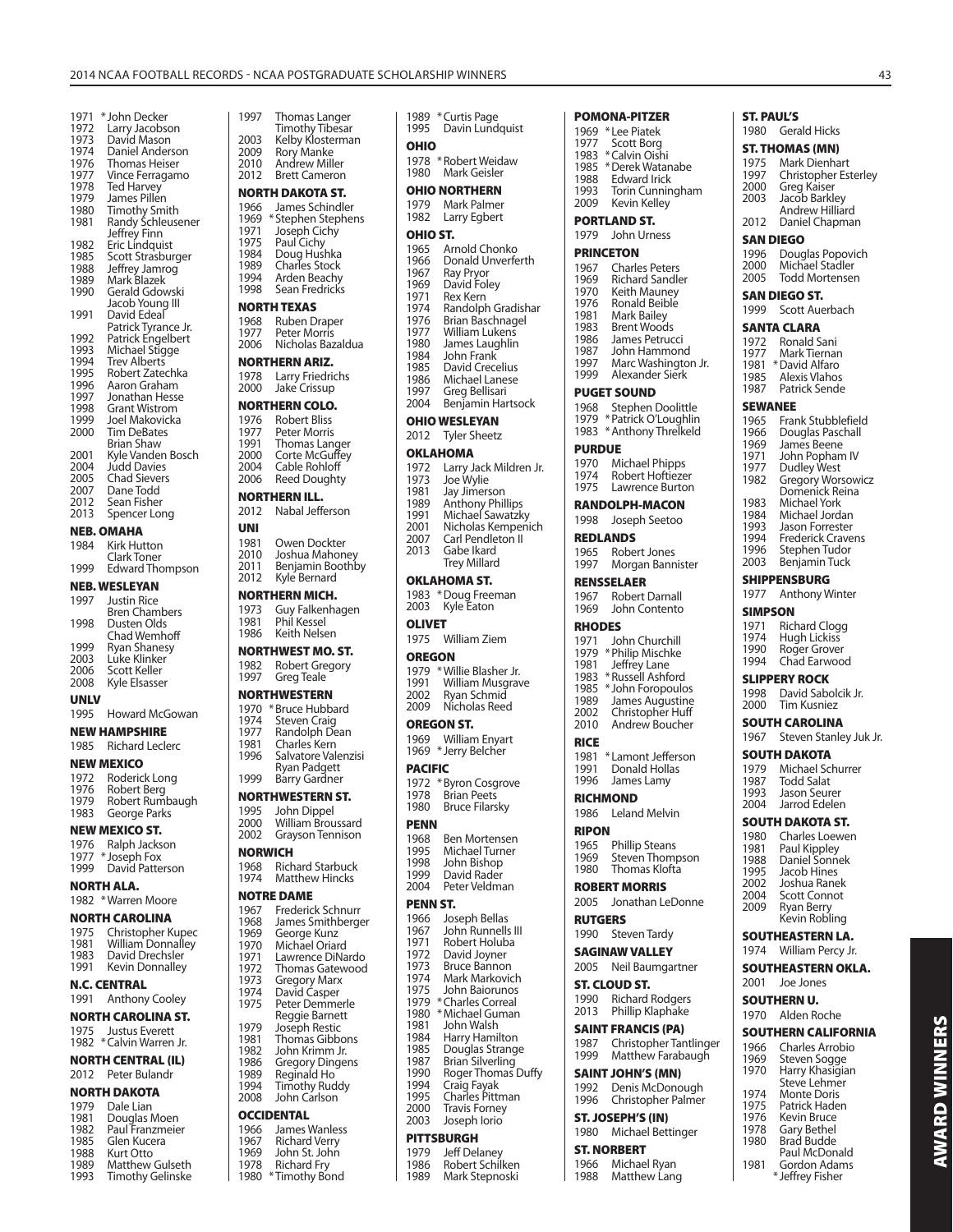| 1985<br>1986         | Duane Bickett                                 | 1972<br>1988          | Stephen Luebl<br>Kip Corringtor       |
|----------------------|-----------------------------------------------|-----------------------|---------------------------------------|
|                      | Anthony Colorito<br>* Matthew Koart           | τςυ                   |                                       |
| 1987<br>1990         | Jeffrey Bregel<br>John Jackson                | 1967                  | John Richards                         |
| 1996                 | Jeremy Hogue                                  | 1968<br>1973          | Eldon Greshan<br><b>Scott Walker</b>  |
| 1997                 | Matthew Keneley                               | 1975                  | Terry Drennan                         |
| SMU<br>1983          | *Brian O'Meara                                | 1988<br>2004          | J. Clinton Haile<br>Nicholas Brow     |
| 1985                 | *Monte Goen                                   |                       | <b>TEXAS SOUTHERN</b>                 |
| 1987<br>1993         | David Adamson<br>Cary Brabham                 | 1965                  | Leon Hardy                            |
|                      | <b>SOUTHERN MISS.</b>                         | <b>TEXAS ST.</b>      |                                       |
| 1983                 | Richard Thompson                              | 1982                  | Michael Miller                        |
| 1984                 | Stephen Carmody<br><b>SOUTHERN UTAH</b>       | 1965                  | <b>TEXAS TECH</b><br>James Ellis Jr.  |
| 1992                 | Stephen McDowell                              | 1968                  | John Scovell                          |
|                      | <b>STANFORD</b>                               | 1975                  | Jeffrey Jobe<br>1978 * Richard Arledo |
| 1965                 | * Joe Neal                                    | 1985                  | *Bradford White                       |
| 1966<br>1968         | * Terry DeSylvia<br>John Root                 | 1990<br>2000          | Thomas Mathi<br>Jesse Cockrum         |
| 1971<br>1972         | John Sande III<br>Jackie Brown                |                       | <b>THOMAS MORE</b>                    |
| 1974                 | <b>Randall Poltl</b>                          | 1998                  | Michael Braml                         |
| 1975<br>1976         | * Keith Rowen<br>Gerald Wilson                | TOLEDO                |                                       |
| 1977                 | Duncan McColl                                 | 1982<br>1989          | Tad Wampfler<br>Kenneth Moye          |
| 1981<br>1984         | Milton McColl<br>John Bergren                 | 1995                  | Chadd Dehn                            |
| 1985                 | Scott Carpenter                               | 1997<br>2002          | Craig Dues<br>Todd France             |
| 1986<br>1987         | Matthew Soderlund<br><b>Brian Morris</b>      | 2003                  | Christopher Tu                        |
| 1988<br>1995         | Douglas Robison<br>Stephen Stenstrom          | <b>TOWSON</b>         |                                       |
| 1996                 | Eric Abrams                                   | 2003                  | Benjamin Whit                         |
| 1997                 | David Walker<br>Marlon Evans                  |                       | TRINITY (CT)<br>1967 *Howard Wrzos    |
| 2011                 | Chase Beeler                                  | 1968                  | Keith Miles                           |
|                      | STONEHILL                                     |                       | TRINITY (TX)                          |
| 1993                 | Kevin Broderick                               | 1995                  | 1984 * Peter Broderic<br>Martin Thomp |
| 1977                 | <b>SUSQUEHANNA</b><br>Gerald Huesken          | 1998                  | Mark Byarlay<br>Jack Doran            |
| 1982                 | Daniel Distasio<br>David Wonderlick           | 2000                  | <b>Bo Edwards</b>                     |
| 2001                 | <b>SWARTHMORE</b>                             | TROY                  |                                       |
| 1972                 | Christopher Leinberger                        | 1975<br><b>TRUMAN</b> | Mark King                             |
| 1983                 | * John Walsh                                  | 1983                  | Roy Pettibone                         |
|                      | <b>SYRACUSE</b><br>1978 *Robert Avery         | 1999<br>2004          | Thomas Herna<br>Tameem Yehya          |
|                      | 1986 Timothy Green<br>1994 Patrick O'Neill    | 2009                  | John King                             |
| 1995                 | Eric Chenoweth                                | <b>TUFTS</b>          |                                       |
| <b>TEMPLE</b>        |                                               | 1970                  | 1965 Peter Smith<br>Robert Bass       |
| 1974                 | Dwight Fulton                                 | 1979                  | *Don Leach                            |
|                      | <b>TENNESSEE</b>                              | 1980<br>1982          | * James Ford<br>* Brian Gallaghe      |
| 1971                 | Donald Denbo<br>Timothy Priest                | 1987                  | Robert Patz                           |
| 1977<br>1981         | Michael Mauck                                 | 1992<br>TULSA         | Paulo Oliveira                        |
| 1998                 | Timothy Irwin<br>Peyton Manning               | 1967                  | * Larry Williams                      |
|                      | <b>TENNESSEE TECH</b>                         | 1975<br>1998          | James Mack La<br>Levi Gillen          |
| 2002                 | <b>Grant Swallows</b>                         | <b>TUSKEGEE</b>       |                                       |
| <b>TEXAS</b><br>1969 | Corbin Robertson Jr.                          | 1968                  | James Greene                          |
| 1971                 | Willie Zapalac Jr.                            | <b>UCLA</b>           |                                       |
| 1973<br>1974         | * Michael Bayer<br>Patrick Kelly              | 1967                  | *Raymond Arm<br>Dallas Grider         |
| 1975                 |                                               |                       |                                       |
| 1976                 | Wade Johnston                                 | 1970                  | Gregory Jones                         |
| 1977                 | Robert Simmons<br>William Hamilton            | 1974                  | Steven Kloster                        |
| 1997                 | Patrick Fitzgerald                            | 1976<br>1977          | John Sciarra<br>Jeffrey Dankw         |
|                      | <b>TEXAS-ARLINGTON</b>                        | 1978<br>1983          | John Fowler Jr<br>Cormac Carne        |
| 1969                 | Michael Baylor                                | 1984                  | <b>Richard Neuhe</b>                  |
| <b>UTEP</b>          |                                               | 1986<br>1990          | Michael Hartm<br><b>Richard Meyer</b> |
| 1980<br>1989         | Eddie Forkerway<br>Patrick Hegarty            | 1993                  | Carlton Gray                          |
| 1992                 | Robert Sesich                                 | 1996<br>1999          | George Kase<br>Shawn Stuart           |
| 1969                 | <b>TEXAS A&amp;M</b><br><b>Edward Hargett</b> | 2000                  | Christian Saile<br>Danny Farmer       |

**WASH. & JEFF.**

| 1988<br>τςυ   | Kip Corrington                                                                                                                 |                 | <b>UNION (NY)</b><br>1988 Richard Ro                                                                        |
|---------------|--------------------------------------------------------------------------------------------------------------------------------|-----------------|-------------------------------------------------------------------------------------------------------------|
|               | 1967 – John Richards<br>1968 – Eldon Gresham Jr.<br>1973 – Scott Walker<br>1988 – J. Clinton Hailey<br>2004 – Nicholas Browner |                 |                                                                                                             |
|               |                                                                                                                                | <b>UTAH</b>     |                                                                                                             |
|               |                                                                                                                                | 1981            | James Bald                                                                                                  |
|               |                                                                                                                                |                 |                                                                                                             |
|               |                                                                                                                                |                 |                                                                                                             |
|               |                                                                                                                                |                 |                                                                                                             |
|               | <b>TEXAS SOUTHERN</b>                                                                                                          |                 | Example Bald<br>1993 Steven You<br>1995 Jason Jone<br>2001 Kimball Ch<br>2005 Morgan Sca<br>2010 Zane Beadl |
| 1965          | Leon Hardy                                                                                                                     | UTAH ST.        |                                                                                                             |
|               | <b>TEXAS ST.</b>                                                                                                               |                 | 1967 Ronnie Edv<br>1968 Garth Hall<br>1970 Gary Ander<br>1976 Randall Sto                                   |
|               | 1982 Michael Miller                                                                                                            |                 |                                                                                                             |
|               | <b>TEXAS TECH</b>                                                                                                              |                 |                                                                                                             |
|               |                                                                                                                                |                 | <b>VALDOSTA ST.</b>                                                                                         |
|               | 1965 James Ellis Jr.<br>1968 John Scovell<br>1975 Jeffrey Jobe                                                                 |                 |                                                                                                             |
|               | 1978 *Richard Arledge                                                                                                          | 1995            | Christophe                                                                                                  |
|               | 1985 *Bradford White                                                                                                           |                 | <b>VALPARAISO</b>                                                                                           |
|               | 1990 Thomas Mathiasmeier                                                                                                       |                 | 1975 * Richard Sea                                                                                          |
| 2000          | Jesse Cockrum                                                                                                                  |                 | <b><i>VANDERBILT</i></b>                                                                                    |
|               | <b>THOMAS MORE</b>                                                                                                             | 1973            | Barrett Sut                                                                                                 |
| 1998          | Michael Bramlage Jr.                                                                                                           | 1975            | Douglas M                                                                                                   |
|               |                                                                                                                                | 2003            | Hunter Hill                                                                                                 |
| <b>TOLEDO</b> |                                                                                                                                |                 | <b>VILLANOVA</b>                                                                                            |
|               |                                                                                                                                |                 | 1977 David Graz                                                                                             |
|               |                                                                                                                                | 1989            | Richard Sp                                                                                                  |
|               |                                                                                                                                | <b>VIRGINIA</b> |                                                                                                             |
|               | 1982 Tad Wampfler<br>1989 Kenneth Moyer<br>1995 Chadd Dehn<br>1997 Craig Dues<br>2002 Todd France                              |                 |                                                                                                             |
|               | 2003 Christopher Tuminello                                                                                                     |                 |                                                                                                             |
| <b>TOWSON</b> |                                                                                                                                |                 |                                                                                                             |
| 2003          | Benjamin Whitacre                                                                                                              |                 |                                                                                                             |
|               |                                                                                                                                |                 | 1967 Frederick Julie<br>1983 Patrick Che<br>1994 Thomas Bu<br>1996 Patrick Jeff<br>1998 Stephen Pr          |
|               | TRINITY (CT)                                                                                                                   | VMI             |                                                                                                             |
| 1968          | 1967 *Howard Wrzosek<br><b>Keith Miles</b>                                                                                     | 1979            | Robert Boc                                                                                                  |
|               |                                                                                                                                | 1980            | <b>Richard Cra</b>                                                                                          |
|               | TRINITY (TX)                                                                                                                   |                 | <b>VIRGINIA TECH</b>                                                                                        |
|               | 1984 * Peter Broderick                                                                                                         | 1973            | Thomas Ca                                                                                                   |
| 1995<br>1998  | Martin Thompson<br>Mark Byarlay                                                                                                | 1997            | Brandon Se                                                                                                  |
|               | Jack Doran                                                                                                                     | <b>WABASH</b>   |                                                                                                             |
| 2000          | <b>Bo Edwards</b>                                                                                                              |                 | 1974 * Mark Nicoli                                                                                          |
| TROY          |                                                                                                                                |                 | 1981 * Melvin Gor                                                                                           |
| 1975          |                                                                                                                                |                 | 1983 David Broe<br>1987 James Herr<br>1992 William Pac<br>2007 Patrick Mill                                 |
|               | Mark King                                                                                                                      |                 |                                                                                                             |
| <b>TRUMAN</b> |                                                                                                                                |                 |                                                                                                             |
| 1983          | Roy Pettibone                                                                                                                  |                 |                                                                                                             |
| 1999<br>2004  | Thomas Hernandez<br>Tameem Yehyawi                                                                                             | 2012            | <b>Weston Kit</b>                                                                                           |
| 2009          | John King                                                                                                                      |                 | <b>WAKE FOREST</b>                                                                                          |
|               |                                                                                                                                |                 | 1970 Joseph Dol                                                                                             |
| <b>TUFTS</b>  |                                                                                                                                | 1974            | *Daniel Stro                                                                                                |
|               | 1965 Peter Smith<br>1970 Robert Bass                                                                                           | 1976<br>1978    | Thomas Fe<br>* Michael Mo                                                                                   |
|               | 1979 *Don Leach                                                                                                                | 1983            | Philip Denf                                                                                                 |
| 1980          | * James Ford                                                                                                                   | 1987            | Toby Cole J                                                                                                 |
| 1982          | * Brian Gallagher                                                                                                              |                 | <b>WARTBURG</b>                                                                                             |
| 1987          | <b>Robert Patz</b>                                                                                                             | 1975            | Conrad Ma                                                                                                   |
| 1992          | Paulo Oliveira                                                                                                                 | 1976            | James Char                                                                                                  |
| TULSA         |                                                                                                                                | 1982            | *Rod Fedde                                                                                                  |
| 1967          | * Larry Williams                                                                                                               | 1994            | Koby Krein                                                                                                  |
| 1975          | James Mack Lancaster II                                                                                                        | 1996            | Vincent Peı                                                                                                 |
| 1998          | Levi Gillen                                                                                                                    | 2005            | Mark Giesn                                                                                                  |
|               | <b>TUSKEGEE</b>                                                                                                                | 2008            | Kyle Duchr                                                                                                  |
| 1968          | James Greene                                                                                                                   |                 | <b>WASHINGTON</b>                                                                                           |
| UCLA          |                                                                                                                                | 1965            | William Do                                                                                                  |
| 1967          | *Raymond Armstrong                                                                                                             | 1967            | Michael Ry                                                                                                  |
|               | Dallas Grider                                                                                                                  | 1972<br>1973    | * James Krie<br>John Brady                                                                                  |
| 1970          | <b>Gregory Jones</b>                                                                                                           | 1977            | Scott Philli <sub>l</sub>                                                                                   |
| 1974          | Steven Klosterman                                                                                                              | 1978            | Blair Bush                                                                                                  |
| 1976          | John Sciarra                                                                                                                   | 1980            | <b>Bruce Harre</b>                                                                                          |
| 1977          | Jeffrey Dankworth                                                                                                              | 1982            | Mark Jerue                                                                                                  |
| 1978<br>1983  | John Fowler Jr.<br>Cormac Carney                                                                                               | 1983            | Charles Nel                                                                                                 |
| 1984          | <b>Richard Neuheisel</b>                                                                                                       |                 | Mark Stewa                                                                                                  |
| 1986          | Michael Hartmeier                                                                                                              | 1988<br>1992    | David Rill<br>Edward Cu                                                                                     |
| 1990          | Richard Meyer                                                                                                                  | 1997            | David Jano                                                                                                  |
| 1993          | Carlton Gray                                                                                                                   | 2001            | Marques Tu                                                                                                  |
| 1996          | George Kase<br>Shawn Stuart                                                                                                    |                 | <b>WASHINGTON-S</b>                                                                                         |
| 1999          |                                                                                                                                |                 |                                                                                                             |

Stephen Luebbehusen Kip Corrington

2012 Jeffrey Locke

Christopher Joseph

| <b>UNION (NY)</b>                                         | <b>Edward Guna</b><br>1970                                 |
|-----------------------------------------------------------|------------------------------------------------------------|
| 1988<br>Richard Romer                                     | 1982<br>Max Regula<br>1991<br>David Conn                   |
| UTAH                                                      | 1993<br>Raymond Cross Jr.                                  |
| 1981<br>James Baldwin                                     | 1995<br>Michael Jones                                      |
| 1993<br>Steven Young<br>1995<br>Jason Jones               | 2002<br>Matthew Dietz                                      |
| 1995<br>2001<br>Kimball Christianson                      | WASH. & LEE                                                |
| 2005<br>Morgan Scalley                                    | Michael Thornton<br>1970                                   |
| 2010<br>Zane Beadles                                      | 1974<br>William Wallace Jr.<br>Jeffrey Slatcoff<br>1978    |
| UTAH ST.                                                  | 1979<br><b>Richard Wiles</b>                               |
| 1967<br>Ronnie Edwards                                    | 1980 * Scott Smith                                         |
| 1968<br>1970<br>Garth Hall<br>Gary Anderson               | 1981<br>Lonnie Nunley III                                  |
| 1976<br>Randall Stockham                                  | 1989<br>Michael Magoline<br>2003<br>John Melillo           |
| <b>VALDOSTA ST.</b>                                       | 2011<br><b>Gregory Kurkis</b>                              |
| 1995<br>Christopher Hatcher                               | <b>WASHINGTON ST.</b>                                      |
| VALPARAISO                                                | 1967<br>Richard Sheron                                     |
| 1975 *Richard Seall                                       | 1968<br>A. Douglas Flansburg                               |
| <b><i>VANDERBILT</i></b>                                  | <b>Gregory Porter</b><br>1983<br>Patrick Lynch Jr.<br>1984 |
| 1973<br>Barrett Sutton Jr.                                | 1985<br>Daniel Lynch                                       |
| 1975<br>Douglas Martin                                    | <b>WAYNE ST. (MI)</b>                                      |
| 2003<br>Hunter Hillenmeyer                                | 1976<br>Edward Skowneski Jr.                               |
| VILLANOVA                                                 | 1981<br>Phillip Emery                                      |
| 1977<br>David Graziano                                    | <b>WEBER ST.</b>                                           |
| 1989<br>Richard Spugnardi                                 | 1968<br>Phillip Tuckett                                    |
| <b>VIRGINIA</b>                                           | 1974<br>* Douglas Smith                                    |
| Frederick Jones                                           | 1992<br>David Hall                                         |
| <b>Patrick Chester</b><br>Thomas Burns Jr.                | 1994<br>Deric Gurley<br><b>Cameron Quayle</b><br>1998      |
| 1967<br>1983<br>1994<br>1996<br>Patrick Jeffers           | John-David Folsom<br>2011                                  |
| 1998<br>Stephen Phelan Jr.                                | <b>WESLEY</b>                                              |
| VMI                                                       | 2005<br><b>Rocky Myers</b>                                 |
| 1979<br>Robert Bookmiller                                 |                                                            |
| 1980<br>Richard Craig Jones                               | <b>WESLEYAN (CT)</b><br>1967<br>John Dwyer                 |
| VIRGINIA TECH                                             | 1969<br>Stuart Blackburn                                   |
| 1973<br><b>Thomas Carpenito</b>                           | 1971<br>James Lynch                                        |
| 1997<br><b>Brandon Semones</b>                            | 1978<br>John McVicar                                       |
| <b>WABASH</b>                                             | 2000<br>Matt Perceval                                      |
| 1974 *Mark Nicolini                                       | <b>WEST TEX. A&amp;M</b>                                   |
| 1981<br>* Melvin Gore<br>David Broecker                   | 1975 *Ben Bentley<br><b>Kevin Dennis</b><br>1982           |
| $\frac{1983}{1987}$<br>1987<br>1992<br>James Herrmann     | 2012<br>Aaron Mullane                                      |
| William Padgett                                           | <b>WEST VIRGINIA</b>                                       |
| 2007<br>Patrick Millikan<br>2012 Weston Kitley            | 1974<br>Ade Dillion                                        |
| <b>WAKE FOREST</b>                                        | * Daniel Larcamp                                           |
| 1970<br>Joseph Dobner                                     | Oliver Luck<br>1982                                        |
| *Daniel Stroup<br>1974                                    | <b>WESTERN CARO.</b>                                       |
| 1976<br>Thomas Fehring                                    | Thomas Jackson III<br>1994                                 |
| * Michael McGlamry<br>1978                                | <b>WESTERN ILL.</b>                                        |
| 1983<br>Philip Denfeld<br>Toby Cole Jr.<br>1987           | 1989<br>Paul Singer                                        |
| <b>WARTBURG</b>                                           | 2005<br>Justin Langan                                      |
| 1975<br>Conrad Mandsager                                  | 2013<br>Jimmy Holtschlag                                   |
| James Charles Peterson<br>1976                            | <b>WESTERN KY.</b>                                         |
| *Rod Feddersen<br>1982                                    | 1972<br>Jimmy Barber<br>1980                               |
| Koby Kreinbring<br>1994<br>1996<br>Vincent Penningroth    | <b>Charles DeLacey</b>                                     |
| 2005<br>Mark Giesmann                                     | <b>WESTERN MICH.</b>                                       |
| 2008<br>Kyle Duchman                                      | 1968<br>Martin Barski<br>1971<br>Jonathan Bull             |
| <b>WASHINGTON</b>                                         | <b>WESTERN N.M.</b>                                        |
| 1965<br>William Douglas                                   | <b>Richard Mahoney</b><br>1968                             |
| 1967<br>Michael Ryan                                      |                                                            |
| * James Krieg<br>1972<br>1973<br>John Brady               | <b>WESTERN ST.</b>                                         |
| 1977<br><b>Scott Phillips</b>                             | Jason Eves<br>1998                                         |
| 1978<br>Blair Bush                                        | <b>WESTMINSTER (PA)</b>                                    |
| 1980<br><b>Bruce Harrell</b><br>1982<br>Mark Jerue        | <b>Brian Mihok</b><br>1999                                 |
| 1983<br>Charles Nelson                                    | <b>WHEATON (IL)</b>                                        |
| Mark Stewart                                              | 1989<br>David Lauber                                       |
| 1988<br>David Rill                                        | <b>Bart Moseman</b><br>1993<br>Pedro Arruza                |
| 1992<br><b>Edward Cunningham</b><br>1997<br>David Janoski | 1996<br>1999<br>Timothy Hardy                              |
| 2001<br>Marques Tuiasosopo                                | 2006<br>Andrew Day                                         |
| WASHINGTON-ST. LOUIS                                      | WHITTIER                                                   |
| 1994<br>Aaron Keen                                        | 1976<br>John Getz                                          |
| 1998<br><b>Bradley Klein</b>                              | 1979<br>Mark Deven                                         |
| 2005<br>John Woock                                        | 1987<br>*Timothy Younger                                   |

| ones            |                 | <b>WILLIAM &amp; MARY</b>                                                                                       |
|-----------------|-----------------|-----------------------------------------------------------------------------------------------------------------|
| Dietz           |                 | 1978 G. Kenneth Smith                                                                                           |
|                 | 1980            | <b>Clarence Gaines</b>                                                                                          |
| hornton         | 1985            | Mark Kelso                                                                                                      |
| 'allace Jr.     |                 | <b>WILLIAM JEWELL</b>                                                                                           |
| ıtcoff          |                 | 1966 Charles Scrogin                                                                                            |
| /iles<br>th     | 1970            | <b>Thomas Dunn</b>                                                                                              |
| unley III       |                 | John Johnston                                                                                                   |
| 1agoline        | <b>WILLIAMS</b> |                                                                                                                 |
| llo             |                 |                                                                                                                 |
| urkis)          |                 | John Murray                                                                                                     |
| ST.             |                 | 1965 Jerry Jones<br>1972 John Murra<br>1995 Nathan Slee<br>1996 Medley Gat<br>Nathan Sleeper<br>Medley Gatewood |
| heron           |                 |                                                                                                                 |
| s Flansburg     |                 | <b>WILMINGTON (OH)</b>                                                                                          |
| orter           | 2007            | Chad Otte                                                                                                       |
| nch Jr.         |                 | <b>WINONA ST.</b>                                                                                               |
| าch             |                 | 1995 Nathan Gruber<br>2007 John Tackmann                                                                        |
|                 |                 |                                                                                                                 |
| kowneski Jr.    |                 | 2007 - John Fackh<br>2010 - Marcus Gre<br>2012 - Lucas Wolf<br><b>Marcus Greatens</b>                           |
| iery            |                 |                                                                                                                 |
|                 |                 | <b>WINSTON-SALEM</b>                                                                                            |
| :kett           |                 | 1984 Eddie Sauls                                                                                                |
| imith           |                 | <b>WISCONSIN</b>                                                                                                |
| I<br>ley        |                 | 1966 David Fronek<br>1980 Thomas Staus                                                                          |
| Quayle          |                 | <b>Thomas Stauss</b><br>1982 *David Mohapp                                                                      |
| id Folsom       | 1983            | Mathew Vanden Bo                                                                                                |
|                 |                 |                                                                                                                 |
| ers             |                 | <b>WIS.-LA CROSSE</b>                                                                                           |
|                 |                 | 1997 Troy Harcey                                                                                                |
| I               |                 | WIS.-OSHKOSH                                                                                                    |
| er              | 2000            | <b>Craig Pierstorff</b>                                                                                         |
| ckburn<br>ነch   |                 | <b>WIS.-PLATTEVILLE</b>                                                                                         |
| 'icar           | 1987            | Michael Hintz                                                                                                   |
| eval            |                 | <b>WIS.-STEVENS POINT</b>                                                                                       |
| 1               | 1998            | Joel Hornby                                                                                                     |
| ey              | 2000            | Andy Palzkill                                                                                                   |
| nnis            |                 | <b>WIS.-WHITEWATER</b>                                                                                          |
| ıllane          | 1996            | Scott Hawig                                                                                                     |
|                 | 2002            | Peter Katz                                                                                                      |
| n               |                 | <b>WITTENBERG</b>                                                                                               |
| rcamp           | 1982            | William Beach                                                                                                   |
| :k              | 1998            | Kent Rafey                                                                                                      |
| ).              | 2004            | Harold Ivery                                                                                                    |
| ackson III      | <b>WOOSTER</b>  |                                                                                                                 |
|                 |                 | 1980 Edward Blake Moo                                                                                           |
| эr              |                 | 2000 Matt Mahaffey                                                                                              |
| ıgan            | WYOMING         |                                                                                                                 |
| <b>Itschlag</b> | 1974            | Steven Cockreham                                                                                                |
|                 | 1985            | <b>Bob Gustafson</b>                                                                                            |
| rber            | 1989            | Randall Welniak                                                                                                 |
| eLacey          | 1996            | Joseph Cummings                                                                                                 |
| I.              | 1998            | Jay Korth<br>Cory Wedel                                                                                         |
| rski            | 2005            | <b>Trenton Franz</b>                                                                                            |
| Bull            | 2012            | Luke Ruff                                                                                                       |
|                 | <b>XAVIER</b>   |                                                                                                                 |
|                 | 1965            | <b>William Eastlake</b>                                                                                         |
| lahoney         |                 |                                                                                                                 |
|                 | YALE            |                                                                                                                 |
| S               | 1966<br>1967    | * James Groninger<br>Howard Hilgendor                                                                           |
| (PA)            | 1969            | <b>Frederick Morris</b>                                                                                         |
| ok              | 1971            | <b>Thomas Neville</b>                                                                                           |
|                 |                 | $\pm$ 1.015.                                                                                                    |

Greatens  $\ln$ LEM auls ronek Stauss lohapp Vanden Boom **SE** rcey **WIS.-OSHKOSH** erstorff **WILLE** Hintz

**WIDENER** 2002 Timothy Hess **WILLAMETTE** 1987 \* Gerry Preston

**SPOINT** mby alzkill **WATER** awig 1tz **Beach** 1998 Kent Rafey 2004 Harold Ivery Blake Moore ahaffey Cockreham stafson .........<br>Welniak Cumming<mark>s</mark><br>.h edel

- Franz<br>ff **Eastlake** <sub>i</sub> roninger
- 1967 Howard Hilgendorf Jr. 1969 Frederick Morris **Neville** 1972 David Bliss<br>1975 John Burku 1975 John Burkus<br>1977 \* Stone Phillin 1977 \* Stone Phillips<br>1979 William Crowl 1979 William Crowley<br>1982 Richard Diana 1982 Richard Diana<br>1991 Vincent Moon 1991 Vincent Mooney<br>1996 Matthew Siskosk 1996 Matthew Siskosky<br>2008 Alan Kimball 2008 Alan Kimball<br>2009 Casey Gerald Casey Gerald **YOUNGSTOWN ST.**

## 1996 Mark Brungard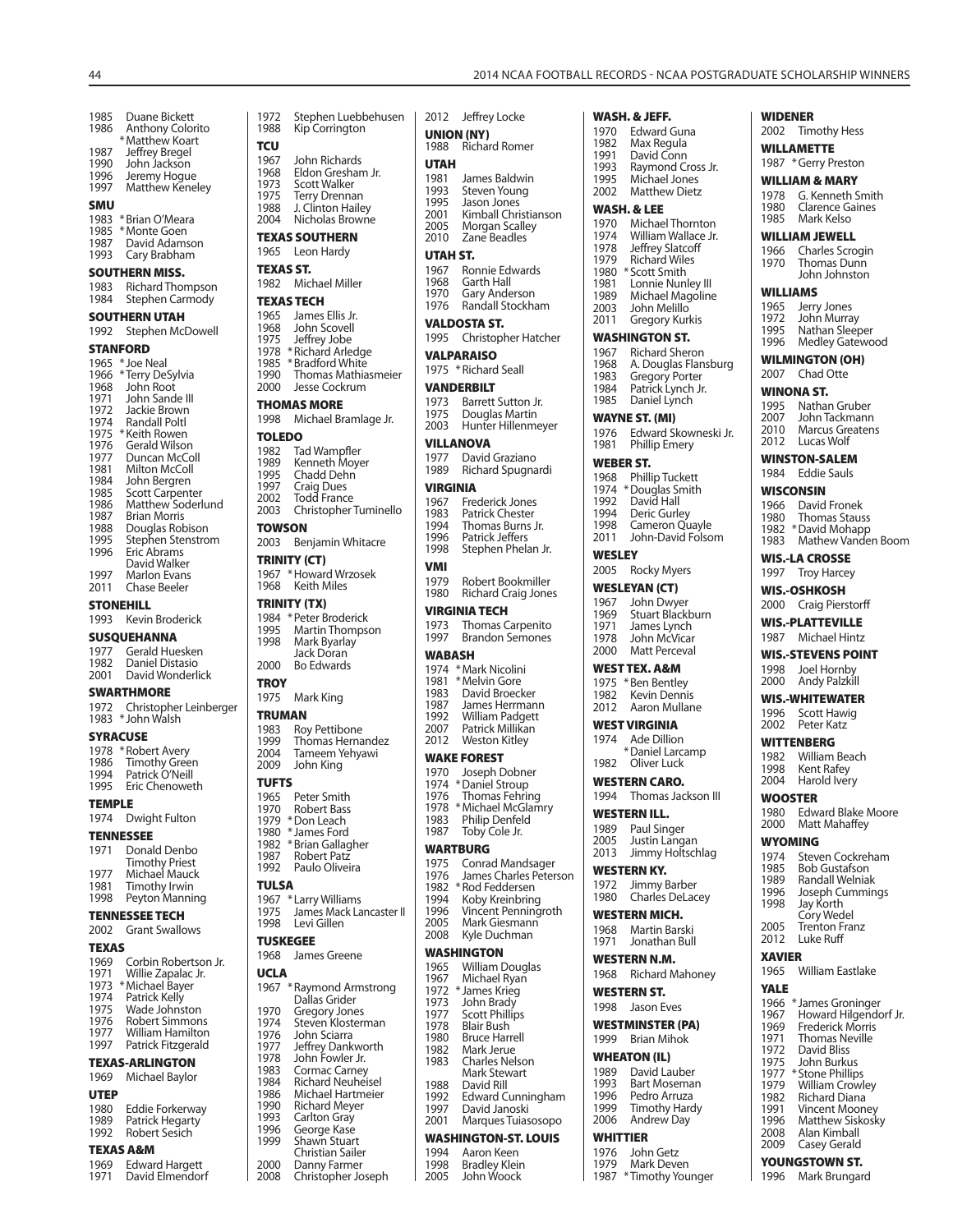# **Academic All-America Hall of Fame**

Since its inception in 1988, 57 former NCAA football players have been inducted into the Academic All-America Hall of Fame. They were selected from among nominees by the College Sports Information Directors of America from past Academic All-Americans of the 1950s, '60s, '70s, '80s and '90s. Following are the football selections by the year selected and each player's team, position and last year played:

#### **1988**

Pete Dawkins, Army, HB, 1958 Pat Haden, Southern California, QB, 1974 Rev. Donn Moomaw, UCLA, LB, 1953 Merlin Olsen, Utah St., T, 1961

#### **1989**

Carlos Alvarez, Florida, WR, 1971 Willie Bogan, Dartmouth, DB, 1970 Steve Bramwell, Washington, DB, 1965 Joe Romig, Colorado, G, 1961 Jim Swink, TCU, B, 1956 John Wilson, Michigan St., DB, 1952

#### **1990**

Joe Theismann, Notre Dame, QB, 1970 Howard Twilley, Tulsa, TE, 1965

#### **1991**

Terry Baker, Oregon St., QB, 1962 Joe Holland, Cornell, RB, 1978 David Joyner, Penn St., OT, 1971 Brock Strom, Air Force, T, 1958

#### **1992**

Alan Ameche, Wisconsin, RB, 1954 Stephen Eisenhauer, Navy, G, 1953 Randy Gradishar, Ohio St., LB, 1973

#### **1993**

Raymond Berry, SMU, E, 1954 Dave Casper, Notre Dame, E, 1973 Jim Grabowski, Illinois, FB, 1965

#### **1994**

Richard Mayo, Air Force, QB, 1961 Lee Roy Selmon, Oklahoma, DT, 1975

#### **1995**

Pat Richter, Wisconsin, E, 1962 **1996**

Wade Mitchell, Georgia Tech, QB, 1956 Bob Thomas, Notre Dame, K, 1973 Byron "Whizzer" White, Colorado, HB, 1937 (honorary selection)

#### **1997**

Todd Blackledge, Penn St., QB, 1983 Tim Foley, Purdue, DB, 1970

#### **1998**

Bernie Kosar, Miami (FL), QB, 1984 Jack Mildren, Oklahoma, QB, 1971 Marv Levy, Coe, RB, 1949 (honorary selection)

## **1999**

John Fowler, UCLA, LB, 1978 Chad Hennings, Air Force, DL, 1988 **2000**

Oliver Luck, West Virginia, QB, 1981

#### **2001**

Cris Collinsworth, Florida, WR, 1980 John R. Hall, Vanderbilt, G, 1954 **2002**

Richard Balzhiser, Michigan, FB, 1955 **2003**

Kip Corrington, Texas A&M, DB, 1987 Chris Howard, Air Force, RB, 1991 Steve Young, BYU, QB, 1984

#### **2004**

Gill Beck, Appalachian St., C, 1977 Rolf Benirschke, UC Davis, K, 1976 Terry Hoage, Georgia, DB, 1983 Dave Rimington, Nebraska, C, 1982 **2005**

Cormac Carney, UCLA, WR, 1983

## **2006**

Robert Burger, Notre Dame, OL, 1980 Tim Green, Syracuse, DL, 1985

**2007** None

## **2008**

Kenneth Caldwell, Citadel, LB, 1978 **2009**

Pat Tyrance, Nebraska, LB, 1990

#### **2010**

Jim Kovach, Kentucky, LB, 1979 Dewey Selmon, Oklahoma, LB, 1976

## **2011**

Peter Metzelaars, Wabash, TE, 1981

#### **2012** None

## **2013**

Bruce Melnick, Coast Guard, DB, 1971 Pat Tillman, Arizona St., LB, 1997 Thomas Vanaskie, Lycoming, DB, 1974

#### **2014**

Tiki Barber, Virginia, RB, 1996 Derrick Brooks, Florida St., LB, 1994 Dick Nunis, Southern California, DB, 1953

# **AWARD WINNERS AWARD WINNERS**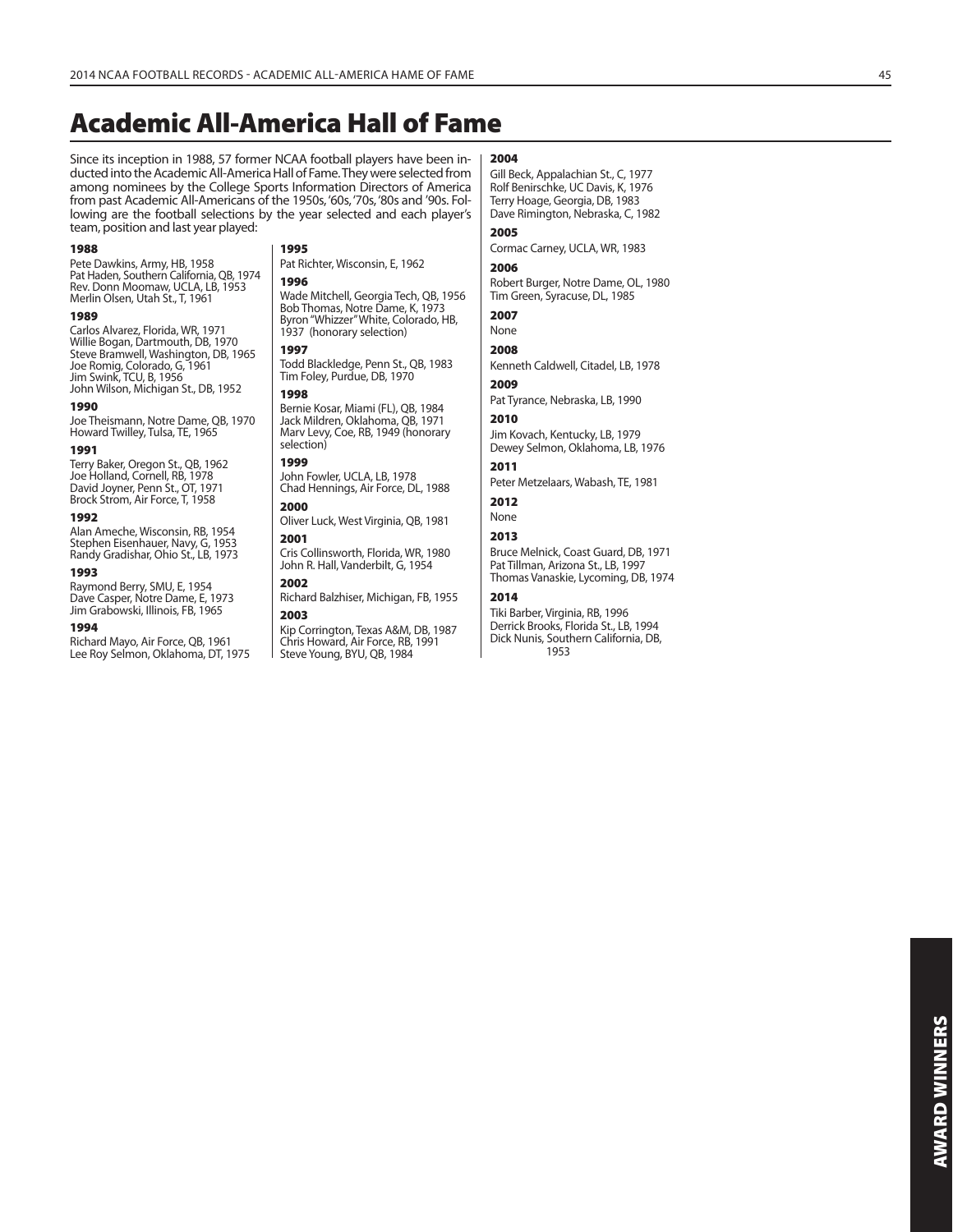# **Academic All-Americans by School**

 $| 1986$ 

Academic All-America football teams have been selected by the College Sports Information Directors of America (CoSIDA), a 2,000-member organization, since 1952. Since the program's inception, CoSIDA has bestowed Academic All-America honors on more than 14,000 student-athletes in Divisions I, II and III, and the NAIA, covering all NCAA championship sports. To be eligible, student-athletes must be regular performers and have at least a 3.200 grade-point average (on a 4.000 scale) during their college careers. University division teams (Football Bowl Subdivision and Football Championship Subdivision) are complete in this list, but college division teams (II, III, NAIA) before 1970 are missing from CoSIDA archives, with few exceptions. Beginning in 2011, only student-athletes from NCAA schools are listed. Following are all known first-team selections:

| 1963<br>1970 | Jack Griggs, LB<br>Jim Lindsey, QB      | 1990<br>1993    | Scott Biss<br>Eric Baxn             |
|--------------|-----------------------------------------|-----------------|-------------------------------------|
| 1974         | Greg Stirman, E                         |                 | Jeffrey Sł                          |
| 1976         | Bill Curbo, T                           | 1994            | Jeffrey SI                          |
| 1977<br>1987 | Bill Curbo, T<br>Bill Clayton, DL       | 1995<br>1996    | David Let<br>David Let              |
| 1988         | <b>Bill Clayton, DL</b>                 | <b>ALBRIGHT</b> |                                     |
| 1989         | Bill Clayton, DL                        | 2004            | Nick Cusl                           |
| 1990<br>2007 | Sean Grady, WR<br>Nathan Young, OL      | ALFRED          |                                     |
| ADRIAN       |                                         | 1989            | Mark Szy                            |
| 1984         | Steve Dembowski, QB                     |                 | <b>ALLEGHENY</b>                    |
| 1994         | Jay Overmyer, DB                        | 1981            | Kevin Bai                           |
| 2011         | <b>Steve Mauk, DL</b>                   | 1991            | Adam Le                             |
| AIR FORCE    |                                         |                 | Darren H                            |
| 1958<br>1959 | Brock Strom, T<br>Rich Mayo, B          | 2010            | Robert C                            |
| 1960         | Rich Mayo, B                            | <b>ALMA</b>     |                                     |
| 1970         | Ernie Jennings, E                       | 1986<br>1998    | Greg Luc<br>Rick Bran               |
| 1971<br>1972 | Darryl Haas, LB/K<br>Bob Homburg, DE    | 1999            | Dustin A                            |
|              | Mark Prill, LB                          |                 | <b>AMERICAN INT</b>                 |
| 1973         | Joe Debes, OT                           | 1981            | <b>Todd Scy</b>                     |
| 1974<br>1978 | Joe Debes, OT<br>Steve Hoog, WR         | 1999            | Dan Grar                            |
| 1981         | Mike France, LB                         | <b>AMHERST</b>  |                                     |
| 1983         | Jeff Kubiak, P                          | 2003            | Paul Whi                            |
| 1986<br>1987 | Chad Hennings, DL<br>Chad Hennings, DL  |                 | <b>ANGELO ST.</b>                   |
| 1988         | David Hlatky, OL                        | 1998            | Kyle Kirk,                          |
| 1990         | Chris Howard, RB                        |                 | <b>APPALACHIAN</b>                  |
| 1992         | Grant Johnson, LB                       | 1977            | Gill Beck,                          |
| AKRON        |                                         | 1992            | D.J. Camı                           |
| 1980         | Andy Graham, PK                         | <b>ARIZONA</b>  |                                     |
| <b>UAB</b>   |                                         | 1968            | Mike Mo                             |
| 1997         | Johnny Rea, OL                          | 1975<br>1976    | Jon Abbo<br>Jon Abbo                |
| ALABAMA      |                                         | 1977            | Jon Abbo                            |
| 1961         | Tommy Brooker, E<br>Pat Trammell, B     | 1979            | Jeffrey W                           |
| 1964         | Gaylon McCollough, C                    | 1987            | Charles C                           |
| 1965         | Steve Sloan, QB                         | 1996            | Wayne W                             |
| 1967         | Dennis Homan, HB<br>Steve Davis, K      |                 | ARIZONA ST.                         |
|              | Bob Childs, LB                          | 1966<br>1988    | Ken Dyer<br>Mark Tin                |
| 1970<br>1971 | Johnny Musso, HB<br>Johnny Musso, HB    | 1997            | Patrick Ti                          |
| 1973         | Randy Hall, DT                          | 2009            | Mike Nix                            |
| 1974         | Randy Hall, DT                          |                 | <b>ARKANSAS</b>                     |
| 1975<br>1979 | Danny Ridgeway, KS<br>Major Ogilvie, RB | 1957            | Gerald N                            |
| 2009         | Colin Peek, TE                          | 1961<br>1964    | Lance Alv<br>Ken Hatfi              |
| 2010         | Barrett Jones, OL                       | 1965            | Randy St                            |
| 2011         | Greg McElroy, QB<br>Barrett Jones, OL   |                 | Jim Linds                           |
| 2012         | Barrett Jones, OL                       | 1968            | <b>Jack Bras</b><br><b>Bob Whit</b> |
|              | ALABAMA A&M                             | 1969            | <b>Bill Burne</b>                   |
| 1989         | Tracy Kendall, QB                       |                 | Terry Ste                           |
| 1990         | Tracy Kendall, QB                       | 1978            | Brad Sho                            |
|              | ALBANY (NY)                             | 2012            | Dylan Bre                           |
| 1986         | Thomas Higgins, OT                      |                 | <b>ARK.-MONTICE</b>                 |
| 1987<br>1994 | Thomas Higgins, OT<br>Andy Shein, WR    | 1985<br>1988    | Ray How<br>Sean Roc                 |
| 1995         | Rich Tallarico, OL                      |                 | ARKANSAS ST.                        |
| 2000         | J.T. Herfurth, OL                       | 1959            | Larry Zab                           |
| 2003         | Victor Camacho, LB                      | 1961            | Jim McM                             |
| ALBION       |                                         | 2008            | Brian Fla                           |
| 1982         | Bruce Drogosch, LB                      | 2013            | Brian Day                           |

| 1986<br>1990<br>1993 | Michael Grant, DB<br>Scott Bissell, DB<br>Eric Baxmann, LB<br>Jeffrey Shooks, P | ARKAI<br>1990<br>1991<br>2000 |
|----------------------|---------------------------------------------------------------------------------|-------------------------------|
| 1994<br>1995<br>1996 | Jeffrey Shooks, P<br>David Lefere, DB<br>David Lefere, DB                       | 2001<br>ARMY                  |
| <b>ALBRIGHT</b>      |                                                                                 | 1955                          |
| 2004                 | Nick Cushman, WR                                                                | 1957                          |
| ALFRED<br>1989       | Mark Szynkowski, OL                                                             | 1958                          |
|                      | <b>ALLEGHENY</b>                                                                | 1959<br>1965                  |
| 1981                 | Kevin Baird, P                                                                  | 1967                          |
| 1991                 | Adam Lechman, OL<br>Darren Hadlock, LB                                          | 1969<br>1989<br>1992          |
| 2010                 | Robert Carlisle, TE                                                             | 1994<br>2001                  |
| ALMA<br>1986         | Greg Luczak, TE                                                                 | 2010                          |
| 1998<br>1999         | Rick Brands, PK<br>Dustin Armstrong, DB                                         | 2011<br>2013                  |
|                      | <b>AMERICAN INT'L</b>                                                           | ASHLA                         |
| 1981<br>1999         | Todd Scyocurka, LB<br>Dan Grant, WR                                             | 1973<br>1974                  |
| <b>AMHERST</b>       |                                                                                 | 1976<br>1977                  |
| 2003                 | Paul Whiting, DB                                                                | 1981                          |
| 1998                 | <b>ANGELO ST.</b><br>Kyle Kirk, LB                                              | 1991<br>1993                  |
|                      | APPALACHIAN ST.                                                                 | 1996<br>2012                  |
| 1977                 | Gill Beck, C                                                                    | <b>AUBUI</b>                  |
| 1992                 | D.J. Campbell, QB                                                               | 1957                          |
| ARIZONA              |                                                                                 | 1959                          |
| 1968<br>1975         | Mike Moody, OG<br>Jon Abbott, LB                                                | 1960<br>1965                  |
| 1976                 | Jon Abbott, T/LB<br>Jon Abbott, T/LB                                            | 1969<br>1974                  |
| 1977<br>1979         | Jeffrey Whitton, DL                                                             | 1975                          |
| 1987                 | Charles Cecil, DB                                                               | 1976<br>1984                  |
| 1996                 | Wayne Wyatt, OL                                                                 | 1994                          |
|                      | ARIZONA ST.                                                                     | AUGSE                         |
| 1966<br>1988         | Ken Dyer, OE<br>Mark Tingstad, LB                                               | 1981                          |
| 1997                 | Patrick Tillman, LB                                                             | 1997<br>2012                  |
| 2009                 | Mike Nixon, LB                                                                  | <b>AUGU:</b>                  |
| 1957                 | <b>ARKANSAS</b><br>Gerald Nesbitt, FB                                           | 1975                          |
| 1961                 | Lance Alworth, B                                                                | 1980<br>1984                  |
| 1964<br>1965         | Ken Hatfield, B<br>Randy Stewart, C                                             | 1985                          |
|                      | Jim Lindsey, HB<br>Jack Brasuell, DB                                            | 1995<br>1996<br>1997          |
| 1968<br>1969         | Bob White, K<br>Bill Burnett, HB<br>Terry Stewart, DB                           | 1998<br>2000<br>2001          |
| 1978<br>2012         | Brad Shoup, DB<br>Dylan Breeding, P                                             | 2002<br>2003                  |
|                      | <b>ARK.-MONTICELLO</b>                                                          | 2004<br>2008                  |
| 1985<br>1988         | Ray Howard, OG<br>Sean Rochelle, QB                                             | 2009<br>2010                  |
|                      | ARKANSAS ST.                                                                    | 2013                          |
| 1959                 | Larry Zabrowski, OT                                                             |                               |
| 1961<br>2008         | Jim McMurray, QB<br>Brian Flagg, DL                                             | AUGU:<br>1972                 |
| 2013                 | Brian Davis, PK                                                                 | 1973                          |

| 1990<br>1991<br>2000<br>2001                                                                                                         | ARKANSAS TECH<br>Karl Kuhn, TE<br>Karl Kuhn, TE<br>Robert Bayer, DL<br>Paul Peletz, PK<br>Robert Bayer, DL                                                                                                                                                                                                                                                                                       |
|--------------------------------------------------------------------------------------------------------------------------------------|--------------------------------------------------------------------------------------------------------------------------------------------------------------------------------------------------------------------------------------------------------------------------------------------------------------------------------------------------------------------------------------------------|
| ARMY                                                                                                                                 |                                                                                                                                                                                                                                                                                                                                                                                                  |
| 1955<br>1957                                                                                                                         | Ralph Chesnauskas, E<br>James Kernan, C<br>Pete Dawkins, HB                                                                                                                                                                                                                                                                                                                                      |
| 1958<br>1959<br>1965<br>1967<br>1969<br>1989<br>1992<br>1994                                                                         | Pete Dawkins, HB<br>Don Usry, E<br>Sam Champi, DE<br><b>Bud Neswiacheny, DE</b><br>Theodore Shadid, C<br>Michael Thorson, DB<br>Mike McElrath, DB<br>Eric Oliver, LB                                                                                                                                                                                                                             |
| 2001<br>2010<br>2011                                                                                                                 | Brandon Perdue, DL<br>Jordan Trimble, DB<br>Andrew Rodriguez, LB<br>Zach Watts, DI                                                                                                                                                                                                                                                                                                               |
| 2013                                                                                                                                 | Terry Baggett, RB                                                                                                                                                                                                                                                                                                                                                                                |
| ASHLAND<br>1973<br>1974<br>1976<br>1977<br>1981<br>1991<br>1993<br>1996<br>2012                                                      | Mark Gulling, DB<br>Ron Brown, LB<br>Dan Bogden, E<br>Bruce Niehm, LB<br>Mark Braun, C<br>Thomas Shiban, RB<br>Jerry Spatny, DL<br>Chad DiFranco, DB<br>Donnie Dottei, DB                                                                                                                                                                                                                        |
| AUBURN                                                                                                                               |                                                                                                                                                                                                                                                                                                                                                                                                  |
| 1957<br>1959<br>1960<br>1965<br>1969<br>1974<br>1975<br>1976<br>1984<br>1994                                                         | Jimmy Phillips, E<br>Jackie Burkett, C<br>Ed Dyas, B<br>Bill Cody, LB<br><b>Buddy McClinton, DB</b><br>Bobby Davis, LB<br>Chuck Fletcher, DT<br>Chris Vacarella, RB<br>Gregg Carr, LB<br>Matt Hawkins, PK                                                                                                                                                                                        |
|                                                                                                                                      | AUGSBURG                                                                                                                                                                                                                                                                                                                                                                                         |
| 1981<br>1997<br>2012                                                                                                                 | Paul Elliott, DL<br>Ted Schultz, TE<br>Chad Thompson, OL                                                                                                                                                                                                                                                                                                                                         |
|                                                                                                                                      | <b>AUGUSTANA (IL)</b>                                                                                                                                                                                                                                                                                                                                                                            |
| 1975<br>1980<br>1984<br>1985<br>1995<br>1996<br>1997<br>1998<br>2000<br>2001<br>2002<br>2003<br>2004<br>2008<br>2009<br>2010<br>2013 | George Wesbey, T<br>Bill Dannehl, WR<br>Steve Sanders, OT<br>Steve Sanders, OT<br>Ryan Carpenter, OL<br>Ryan Carpenter, OL<br>Chris Meskan, OL<br>Chris Meskan, OL<br>MacKenzie Hay, OL<br>Todd Baldwin, DB<br>Todd Baldwin, DB<br>Adam Guy, DB<br>Mike Clark, K<br>Blaine Westemeyer, OL<br>Blaine Westemeyer, OL<br>John Mago, LB<br>Eric Dratnol, OL<br>Erik Westerberg, LB<br>AUGUSTANA (SD) |
| 1972                                                                                                                                 | Pat McNerney, T                                                                                                                                                                                                                                                                                                                                                                                  |
| 1973                                                                                                                                 | Pat McNerney, T                                                                                                                                                                                                                                                                                                                                                                                  |

| 1974           | Jim Clemens, G                           |                  | <b>BETHEL (MN)</b>                                         |
|----------------|------------------------------------------|------------------|------------------------------------------------------------|
| 1975           | Jim Clemens, C                           | 2001             | Hans Bengston, DB                                          |
| 1977<br>1986   | Stan Biondi, K<br>David Gubbrud, DL      | 2003<br>2009     | Matt Wassink, LB                                           |
| 1987           | David Gubbrud, DL                        | 2012             | David Benjamin, DB<br>Gavin Maurer, DL                     |
| 1988           | David Gubbrud, LB                        |                  |                                                            |
| 1989           | David Gubbrud, LB                        |                  | <b>BLOOMSBURG</b>                                          |
| 1996           | Mitchell Pruett, TE                      | 1983             | Dave Pepper, DL                                            |
| 1997           | Thayne Munce, OL                         | 2008             | Jon Ochs, DL                                               |
| 2008           | Jason Donnelly, DB                       | <b>BOISE ST.</b> |                                                            |
| <b>AUSTIN</b>  |                                          | 1971             | Brent McIver, IL                                           |
| 1981           | Gene Branum, PK                          | 1973<br>1978     | Glenn Sparks, G<br>Sam Miller, DB                          |
| 1999           | Joe Fox, OL                              | 2011             | Nate Potter, OL                                            |
|                | <b>AUSTIN PEAY</b>                       |                  | <b>BOSTON COLLEGE</b>                                      |
| 1974           | Gregory Johnson, G                       | 1977             |                                                            |
| 2005           | Jordan Richardson, DL                    | 1986             | Richard Scudellari, L<br>Michael Degnan, DL                |
| <b>BAKER</b>   |                                          | <b>BOSTON U.</b> |                                                            |
| 1961           | John Jacobs, B                           | 1983             | Steve Shapiro, K                                           |
|                | <b>BALDWIN WALLACE</b>                   | 1985             | Brad Hokin, DB                                             |
| 1970           | Earl Stolberg, DB                        | 1993             | Andre Maksimov, Ol                                         |
| 1972           | John Yezerski, G                         | 1994             | Andre Maksimov, Ol                                         |
| 1978           | Roger Andrachik, RB                      | <b>BOWDOIN</b>   |                                                            |
| 1981           | Greg Monda, LB                           | 1984             | Mike Siegel, P                                             |
| 1988           | Chuck Krajacic, OG<br>Shawn Gorman, P    | 1993             | Michael Turmelle, D                                        |
| 1991           | Tom Serdinak, P                          |                  | <b>BOWLING GREEN</b>                                       |
| 1993           | Adrian Allison, DL                       | 1975             | John Boles, DE                                             |
|                | David Coverdale, DL                      | 1989             | Pat Jackson, LB                                            |
| 1994<br>2001   | David Coverdale, DL<br>Matt Kish, OL     | 1990             | Pat Jackson, TE                                            |
| 2002           | Matt Kish, OL                            |                  | <b>BRIDGEWATER (VA)</b>                                    |
| 2003           | Joe Harbour, OL                          | 2006             | Jeff Highfill, QB                                          |
| 2007           | Kevin Soflkiancs, P                      | BYU              |                                                            |
| 2013           | Zack Barley, DB                          | 1973             | Steve Stratton, RB                                         |
|                | David Flegal, LB                         | 1980             | Scott Phillips, RB                                         |
| BALL ST.       |                                          | 1981             | Dan Plater, WR                                             |
| 1983           | Rich Chitwood, C                         | 1987             | Chuck Cutler, WR                                           |
| 1985           | Ron Duncan, TE                           | 1988             | Chuck Cutler, WR<br>Tim Clark, DL                          |
| 1986<br>1987   | Ron Duncan, TE<br>Ron Duncan, TE         | 1989             | Fred Whittingham, F                                        |
| 1988           | Ted Ashburn, OL                          | 1990             | Andy Boyce, WR                                             |
|                | Greg Shackelford, DL                     | 1993             | Eric Drage, WR                                             |
| 1989           | Ted Ashburn, OL                          | 2000             | Jared Lee, DB                                              |
|                | David Haugh, DB                          | 2001<br>2008     | Ryan Denney, DL<br>Matthew Bauman, L                       |
| 1991<br>1992   | Troy Hoffer, DB<br>Troy Hoffer, DB       |                  | Kellen Fowler, DB                                          |
| 2002           | Travis Barclay, OL                       |                  | David Oswald, OL                                           |
| 2003           | Travis Barclay, OL                       | 2009             | Scott Johnson, DB                                          |
| 2011           | Briggs Orsbon, WR                        |                  | <b>BROCKPORT</b>                                           |
| 2013           | Zane Fakes, TE                           | 1997             | Tom Massey, DB                                             |
| <b>BATES</b>   |                                          | 1998             | Tom Massey, DB                                             |
| 1982           | Neal Davidson, DB                        | <b>BROWN</b>     |                                                            |
| <b>BAYLOR</b>  |                                          | 1981             | Travis Holcombe, O                                         |
|                | 1961 Ronnie Bull, RB                     | 1982             | Dave Folsom, DB                                            |
| 1962           | Don Trull, QB                            | 1986<br>1987     | Marty Edwards, C                                           |
| 1963           | Don Trull, QB                            | 2004             | John Cuozzo, C<br>Nick Hartigan, RB                        |
| 1976<br>1989   | Cris Quinn, DE                           | 2005             | Nick Hartigan, RB                                          |
| 1990           | Mike Welch, DB<br>Mike Welch, DB         | 2010             | Patrick Conroy, OL                                         |
| 1996           | Ty Atteberry, P                          | 2013             | Michael Yules, DL                                          |
| 2005           | Daniel Sepulveda, P                      | <b>BUCKNELL</b>  |                                                            |
| 2006           | Daniel Sepulveda, P                      | 1972             | Douglas Nauman, T                                          |
| 2012           | Nick Florence, QB                        |                  | John Ondrasik, DB                                          |
|                |                                          |                  |                                                            |
| <b>BELOIT</b>  |                                          | 1973             | John Dailey, LB                                            |
| 1990           | Shane Stadler, RB                        | 1974             | Steve Leskinen, T                                          |
|                | <b>BEMIDJI ST.</b>                       | 1975<br>1976     | Larry Brunt, E<br>Larry Brunt, E                           |
| 2012           |                                          | 1984             | Rob Masonis, RB                                            |
|                | Brian Leonhardt, TE                      |                  | Jim Reilly, TE                                             |
|                | <b>BENEDICTINE (IL)</b>                  | 1986             | Mike Morrow, WR                                            |
| 2002           | Patrick Ryan, DL                         | 1991<br>1992     | David Berardinelli, V<br>David Berardinelli, V             |
| <b>BENTLEY</b> |                                          | 2011             | Tim Bolte, LB                                              |
| 2000           | Brian Holland, DB                        |                  | <b>BUENA VISTA</b>                                         |
| 2010           | Jared Kawadler, OL                       | 1999             | Ben Smith, RB                                              |
|                | <b>BETHANY (KS)</b>                      | 2004             | Michael Irvin, LB                                          |
| 1986           | Wade Gaeddert, DB                        | <b>BUFFALO</b>   |                                                            |
|                | <b>BETHANY (WV)</b>                      | 1963             |                                                            |
| 2001<br>2012   | Eugene Ochap, OL<br>Johnathan Foster, WR | 1984<br>1985     | Gerry Philbin, T<br>Gerry Quinlivan, LB<br>James Dunbar, C |

| 1983<br>2008                 | Dave Pepper, DL<br>Jon Ochs, DL                                          |
|------------------------------|--------------------------------------------------------------------------|
| BOISE ST.                    |                                                                          |
| 1971<br>1973<br>1978<br>2011 | Brent McIver, IL<br>Glenn Sparks, G<br>Sam Miller, DB<br>Nate Potter, OL |
|                              | <b>BOSTON COLLEGE</b>                                                    |
| 1977<br>1986                 | Richard Scudellari, LB<br>Michael Degnan, DL                             |
| BOSTON U.<br>1983            | Steve Shapiro, K                                                         |
| 1985                         | Brad Hokin, DB                                                           |
| 1993<br>1994                 | Andre Maksimov, OL<br>Andre Maksimov, OL                                 |
| BOWDOIN                      |                                                                          |
| 1984                         | Mike Siegel, P                                                           |
| 1993                         | Michael Turmelle, DB                                                     |
| 1975                         | <b>BOWLING GREEN</b><br>John Boles, DE                                   |
| 1989                         |                                                                          |
| 1990                         | Pat Jackson, LB<br>Pat Jackson, TE                                       |
| 2006                         | <b>BRIDGEWATER (VA)</b><br>Jeff Highfill, QB                             |
| BYU                          |                                                                          |
| 1973                         | Steve Stratton, RB<br>Scott Phillips, RB                                 |
| 1980<br>1981                 | Dan Plater, WR                                                           |
| 1987                         | Chuck Cutler, WR                                                         |
| 1988                         | Chuck Cutler, WR<br>Tim Clark, DL                                        |
| 1989                         | Fred Whittingham, RB                                                     |
| 1990<br>1993                 | Andy Boyce, WR<br>Eric Drage, WR                                         |
| 2000                         | Jared Lee, DB                                                            |
| 2001<br>2008                 | Ryan Denney, DL<br>Matthew Bauman, LB                                    |
|                              | Kellen Fowler, DB                                                        |
| 2009                         | David Oswald, OL<br>Scott Johnson, DB                                    |
| BROCKPORT                    |                                                                          |
| 1997                         | Tom Massey, DB                                                           |
| 1998                         | Tom Massey, DB                                                           |
| <b>BROWN</b><br>1981         | Travis Holcombe, OG                                                      |
| 1982                         | Dave Folsom, DB                                                          |
| 1986<br>1987                 | Marty Edwards, C<br>John Cuozzo, C                                       |
| 2004                         | Nick Hartigan, RB                                                        |
| 2005<br>2010                 | Nick Hartigan, RB<br>Patrick Conroy, OL                                  |
| 2013                         | Michael Yules, DL                                                        |
| BUCKNELL                     |                                                                          |
| 1972                         | Douglas Nauman,<br>Τ<br>John Ondrasik, DB                                |
| 1973                         | John Dailey, LB                                                          |
| 1974<br>1975                 | Steve Leskinen, T                                                        |
| 1976                         | Larry Brunt, E<br>Larry Brunt, E                                         |
| 1984                         | Rob Masonis, RB<br>Jim Reilly, TE                                        |
| 1986<br>1991                 | Mike Morrow, WR<br>David Berardinelli, WR                                |
| 1992                         | David Berardinelli, WR                                                   |
| 2011                         | Tim Bolte, LB                                                            |
| 1999                         | BUENA VISTA                                                              |
| 2004                         | Ben Smith, RB<br>Michael Irvin, LB                                       |
|                              | BUFFALO                                                                  |

**ABILENE CHRISTIAN**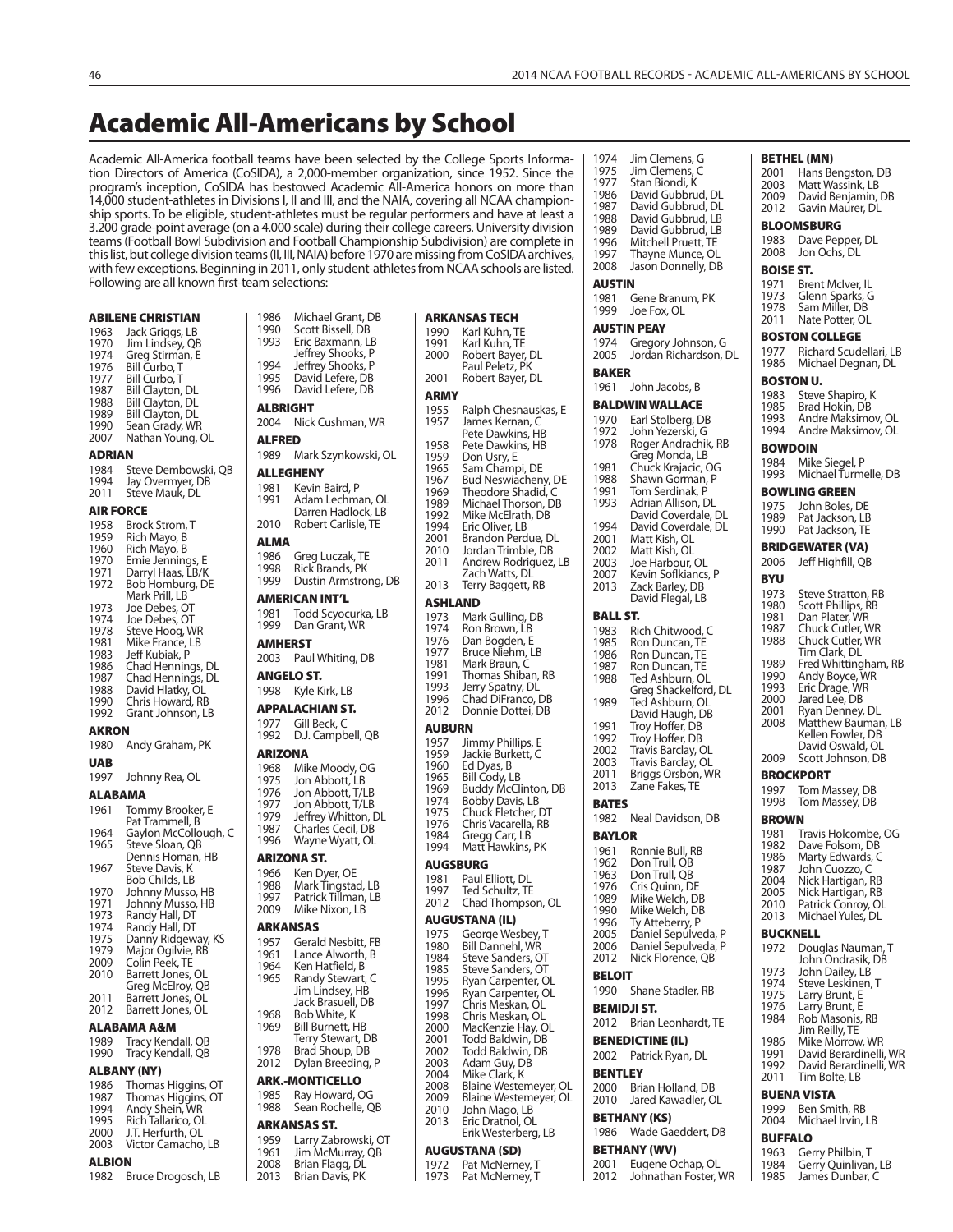| 1986<br>1998    | James Dunbar, C<br>Dan Poulsen, DL    | 1996                 | Tom Mager, LB<br>Kenyon Meadows, DL        |
|-----------------|---------------------------------------|----------------------|--------------------------------------------|
|                 | <b>BUFFALO ST.</b>                    | 2000                 | Tim Gustafason, DL                         |
| 1987            | Clint Morano, OT                      | 2005<br>2008         | Santo Maimone, DB                          |
| <b>BUTLER</b>   |                                       | 2009                 | Lee Sasala, LB<br>Lee Sasala, LB           |
| 1984            | Steve Kollias, L                      | 2010                 | Richard Doolin, DL                         |
| 1998            | Nick Batalis, OL                      | 2011                 | Richard Doolin, DL                         |
| 1999            | Mike Goletz, DL<br>Mike Goletz, LB    |                      | <b>CENTRAL (IA)</b>                        |
|                 |                                       | 1979<br>1985         | Chris Adkins, LB<br>Scott Lindrell, LB     |
| 1967            | CALIFORNIA<br>Bob Crittenden, DG      | 1986                 | Scott Lindrell, LB                         |
| 1970            | Robert Richards, OT                   | 1991                 | Rich Kacmarynski, RB                       |
| 1982            | Harvey Salem, OT                      | 2006                 | Ben Bollard, DB                            |
| 2006            | Chris Joseph, OL                      |                      | <b>CENTRAL ARK.</b>                        |
| <b>UC DAVIS</b> |                                       | 2002<br>2003         | Landon Trusty, TE<br>Landon Trusty, TE     |
| 1972<br>1975    | Steve Algeo, LB<br>Dave Gellerman, LB | 2005                 | Cory Cangelosi, DB                         |
| 1990            | Mike Shepard, DL                      | UCF                  |                                            |
|                 | 1998 Wes Terrell, TE                  | 2007                 | Keith Shologan, DL                         |
|                 | <b>UC RIVERSIDE</b>                   |                      | CENTRAL MICH.                              |
| 1971            | Tyrone Hooks, HB                      | 1970                 | Ralph Burde, DL                            |
|                 | <b>CALIFORNIA (PA)</b>                | 1974                 | Mike Franckowiak, QE<br>John Wunderlich, T |
| 2005            | Lloyd Price, LB                       | 1979                 | Mike Ball, WR                              |
|                 | <b>CAL LUTHERAN</b>                   | 1984<br>1991<br>2001 | John DeBoer, WR                            |
| 1981            | John Walsh, OT                        |                      | Jeff Bender, QB<br>Rob Turner, WR          |
| <b>CANISIUS</b> |                                       | 2006                 | Daniel Bazuin, DL                          |
| 1982<br>1983    | Tom Schott, WR                        |                      | CENTRAL MO.                                |
| 1986            | Tom Schott, TE<br>Mike Panepinto, RB  | 1997                 | Shane Meyer, PK                            |
| 2000            | Jake Coppola, WR                      | 2011<br>2012         | Brett Ginn, DB                             |
| <b>CAPITAL</b>  |                                       |                      | Brett Ginn, DB                             |
| 1970            | Ed Coy, E                             | 2009                 | CENTRAL WASH.<br>Garrett Rolsma, K         |
| 1983<br>1985    | Mike Linton, G<br>Kevin Sheets, WR    | <b>CENTRE</b>        |                                            |
| 2002<br>2006    | Trevor Alexander, DL                  | 1984                 | Teel Bruner, DB                            |
|                 | Steve Leppert, OL                     | 1985                 | Teel Bruner, DB                            |
| 2012            | Nate Nasrallah, DL                    | 1989                 | Bryan Ellington, DB                        |
|                 |                                       |                      |                                            |
| <b>CARLETON</b> |                                       | 1991                 | Eric Horstmeyer, WR                        |
| 1992            | Scott Hanks, TE                       |                      | CHADRON ST.                                |
|                 | <b>CARNEGIE MELLON</b>                | 1973                 | Jerry Sutton, LB                           |
| 1976            | Rick Lackner, LB                      | 1975<br>1979         | Bob Lacey, KS<br>Jerry Carder, TE          |
| 1984            | Dave Nackoul, E<br>Roger Roble, WR    | 1995                 | Corey Campbell, RB                         |
| 1987            | Bryan Roessler, DL                    | 1999<br>2006         | Casey Beran, DL<br>Danny Woodhead, RB      |
| 1989            | Chris Haupt, LB<br>Robert O'Toole, LB | 2007                 | Danny Woodhead, RB                         |
| 1990            | Frank Bellante, RB                    | 2008                 | Shaine Odell, DL                           |
|                 | Robert O'Toole, LB                    | 2010<br>2011         | Cory Beran, DL<br>Sean McGowan, OL         |
| 1994            | Aaron Neal, TE<br>Merle Atkinson, DL  | 2012                 | Glen Clinton, RB                           |
| 1998            | Jason Funke, DB                       | 2013                 | Glen Clinton, RB                           |
| <b>ZUU5</b>     | Bryan LeBude, OL                      |                      | Pierre Etchemendy, D                       |
| 2006            | Aaron Lewis, DB<br>Aaron Lewis, DB    | CHAPMAN<br>1996      | Matt Hertzler, OL                          |
| 2007            | Brian Freeman, OL                     | 1997                 | Matt Hertzler, OL                          |
|                 | Clay Crites, DL                       |                      | <b>CHATTANOOGA</b>                         |
| 2008            | Clay Crites, DL<br>Brian Freeman, OL  | 2013                 | Davis Tull, DL                             |
| 2009            | Richard Pattison, P                   | CHEYNEY              |                                            |
| 2010<br>2012    | Richard Pattison, P                   | 1975                 | Steve Anderson, G                          |
| 2013            | Sam Thompson, DB<br>Ryan Jok, DL      | <b>CHICAGO</b>       |                                            |
|                 | <b>CARROLL (WI)</b>                   | 1987                 | Paul Haar, OG                              |
| 1976            | Stephen Thompson, QB                  | 1988                 | Paul Haar, OL                              |
|                 | <b>CARSON-NEWMAN</b>                  | 1993                 | Frank Baker, RB<br><b>CINCINNATI</b>       |

1961 David Dale, E 1993 Chris Horton, OL 1994 Chris Horton, OL 2000 Keith Akard, DL

## **CARTHAGE** 1961 Bob Halsey, B 1977 Mark Phelps, QB

| 19/7        | Mark Prieips, QB    |
|-------------|---------------------|
| <b>CASE</b> |                     |
| 1975        | John Kosko, T       |
| 1982        | Jim Donnelly, RB    |
| 1983        | Jim Donnelly, RB    |
| 1984        | Jim Donnelly, RB    |
| 1988        | Chris Hutter, TE    |
| 1990        | Michael Bissler, DB |
| 1995        | Doug Finefrock, LB  |
|             |                     |

|    |                              | CENTRAL MICH.                                                                    |
|----|------------------------------|----------------------------------------------------------------------------------|
|    | 1970<br>1974                 | Ralph Burde, DL<br>Mike Franckowiak, QB<br>John Wunderlich, T                    |
|    | 1979<br>1984                 | Mike Ball, WR<br>John DeBoer, WR                                                 |
|    | 1991<br>2001                 | Jeff Bender, QB<br>Rob Turner, WR                                                |
|    | 2006                         | Daniel Bazuin, DL                                                                |
|    |                              | CENTRAL MO.<br>Shane Meyer, PK                                                   |
|    | 1997<br>2011<br>2012         | Brett Ginn, DB<br>Brett Ginn, DB                                                 |
|    | 2009                         | CENTRAL WASH.<br>Garrett Rolsma, K                                               |
|    | <b>CENTRE</b>                |                                                                                  |
|    | 1984<br>1985<br>1989<br>1991 | Teel Bruner, DB<br>Teel Bruner, DB<br>Bryan Ellington, DB<br>Eric Horstmeyer, WR |
|    |                              | CHADRON ST.                                                                      |
|    | 1973<br>1975                 | Jerry Sutton, LB<br>Bob Lacey, KS                                                |
|    | 1979                         | Jerry Carder, TE                                                                 |
|    | 1995<br>1999                 | Corey Campbell, RB<br>Casey Beran, DL<br>Danny Woodhead, RB                      |
|    | 2006<br>2007                 | Danny Woodhead, RB                                                               |
|    | 2008<br>2010                 | Shaine Odell, DL<br>Cory Beran, DL                                               |
|    | 2011<br>2012                 | Sean McGowan, OL<br>Glen Clinton, RB                                             |
|    | 2013                         | Glen Clinton, RB<br>Pierre Etchemendy, DB                                        |
|    | CHAPMAN                      |                                                                                  |
|    | 1996<br>1997                 | Matt Hertzler, OL<br>Matt Hertzler, OL                                           |
|    | 2013                         | <b>CHATTANOOGA</b><br>Davis Tull, DL                                             |
|    | <b>CHEYNEY</b><br>1975       | Steve Anderson, G                                                                |
|    | <b>CHICAGO</b>               |                                                                                  |
| QΒ | 1987<br>1988<br>1993         | Paul Haar, OG<br>Paul Haar, OL<br>Frank Baker, RB                                |
|    |                              | <b>CINCINNATI</b>                                                                |
|    | 1981<br>1990                 | Kari Yli-Renko, OT<br>Kyle Stroh, DL                                             |
|    | 1991<br>1997                 | Kris Bjorson, TE<br>John Kobalka, DL                                             |
|    | CITADEL                      |                                                                                  |
|    | 1963                         | Vince Petno, E                                                                   |
|    |                              |                                                                                  |
|    | 1976<br>1977                 | Kenny Caldwell, LB<br>Kenny Caldwell, LB                                         |
|    | 1978<br>1987                 | Kenny Caldwell, LB<br>Thomas Frooman, RB                                         |
|    | 1989                         | Thomas Frooman, RB                                                               |
|    | CLARION<br>1996              | Steve Witte, RB                                                                  |
|    | 2010<br>2011                 | Nick Sipes, DB<br>Shawn Sopic, DB                                                |
|    |                              |                                                                                  |
|    |                              |                                                                                  |

| 2013                    | Mike Felker, OL                                        |
|-------------------------|--------------------------------------------------------|
| <b>CLEMSON</b>          |                                                        |
| 1959<br>1978            | Lou Cordileone, T<br>Steve Fuller, QB                  |
| 1999                    | Kyle Young, OL                                         |
| 2000                    | Chad Carson, LB<br>Kyle Young, OL                      |
| 2001                    | Chad Carson, LB                                        |
|                         | Kyle Young, ÓL                                         |
| 1970                    | <b>COAST GUARD</b><br>Charles Pike, LB                 |
| 1971                    | <b>Bruce Melnick, DB</b>                               |
| 1981<br>2010            | Mark Butt, DB<br>Ryan Schmid, DL                       |
|                         | COASTAL CARO.                                          |
| 2005                    | Josh Hoke, PK                                          |
| 2006                    | Josh Hoke, PK                                          |
| COE                     |                                                        |
| 1993<br>2000            | Marcus Adkins, DL<br>Timothy Vinyard, QB               |
| <b>COLGATE</b>          |                                                        |
| 1978                    | Angelo Colosimo, RB                                    |
| 1979<br>1985            | Angelo Colosimo, RB<br>Tom Stenglein, WR               |
| 1989                    | Jeremy Garvey,<br>ΙE                                   |
| 2003<br>2012            | John Frieser, TE<br>Chris Looney, WR                   |
|                         | COLORADO                                               |
| 1960                    | Joe Romig, G                                           |
| 1961<br>1967            | Joe Romig, G                                           |
| 1970                    | Kirk Tracy, OG<br>Jim Cooch, DB                        |
| 1973<br>1974            | Rick Stearns, LB<br>Rick Stearns, LB                   |
| 1975                    | Steve Young, DT                                        |
| 1987<br>1990            | Eric McCarty, LB<br>Jim Hansen, OL                     |
| 1991                    | Jim Hansen, OL                                         |
| 1992<br>1996            | Jim Hansen, OL<br>Ryan Olson, DL                       |
| 1997                    | Ryan Olson, DL                                         |
|                         |                                                        |
|                         | COLORADO COL.                                          |
| 1996                    | Ryan Egeland, OL<br>Ryan Haygood, DL                   |
|                         | <b>COLORADO MESA</b>                                   |
| 2011                    | Trent deBraga, DB                                      |
| 2012                    | Trent deBraga, DB<br>Matt Mankoff, OL                  |
| 2013                    | Jake Edmiston, LB                                      |
|                         | <b>COLORADO MINES</b>                                  |
| 1972<br>1983            | Dave Chambers, RB<br>Τ                                 |
| 2010                    | Charles Lane,<br>Clay Garcia, QB                       |
| 2011<br>2013            | Clay Garcia, QB                                        |
|                         | Chad McGraw, LB<br>Court Pietra, TE                    |
|                         | COLORADO ST.                                           |
| 1955<br>1969            | Gary Glick, B<br>Tom French, OT                        |
| 1986                    |                                                        |
| 1995<br>1998            | Steve Bartalo, RB<br>Greg Myers, DB<br>Mike Newell, OL |
|                         | Nate Kvamme, LB                                        |
| 2002                    | Eric Pauly, LB                                         |
| 1983                    | <b>COLORADO ST.-PUEBLO</b><br>Dan DeRose, LB           |
| 2011                    | Lee Meisner, LB                                        |
| 2012                    | Brandon Kliesen, P                                     |
| <b>COLUMBIA</b><br>1952 | Mitch Price, B                                         |
| 1953                    | John Gasella, T                                        |
| 1956<br>1971            | Claude Benham, B<br>John Sefcik, HB                    |
|                         | <b>CONCORDIA CHICAGO</b>                               |
| 2012                    | Matt Rolf, DB                                          |
|                         | CONCORDIA-M'HEAD                                       |
| 2008<br>2012            | Levi DeVries, DB<br>Brett Harmelink, P                 |
|                         | CONCORDIA-ST. PAUL                                     |
| 2000                    | Andrew Fleischman, OL                                  |

|                 | CORNELL                                     |                         | DELTA ST.                           |
|-----------------|---------------------------------------------|-------------------------|-------------------------------------|
| 1977<br>1978    | Joseph Holland, RB                          | 1970                    | Hal Posey, RB                       |
| 1982            | Joseph Holland, RB<br>Derrick Harmon, RB    | 1974                    | Billy Hood, E<br>Ricky Lewis, L     |
| 1983            | Derrick Harmon, RB                          |                         | Larry Miller, R                     |
| 1985            | Dave Van Metre, DL                          | 1975                    | Billy Hood, E                       |
| 2003            | Kevin Rooney, DL                            | 1978                    | Terry Moody,                        |
| 2006            | Luke Siwula, RB                             | 1979                    | Charles Stavle                      |
|                 | <b>CORNELL COLLEGE</b>                      | <b>DENISON</b>          |                                     |
| 1972            | Rob Ash, QB                                 | 1975                    | Dennis Thom                         |
| 1976            | Dewey Birkhofer, S<br>Joe Lauterbach, G     | 1987                    | Grant Jones, I                      |
|                 | Tom Zinkula, DT                             | 1998<br>1999            | Jonathan Dui<br>Jonathan Du         |
| 1977            | Tom Zinkula, DT                             | 2012                    | Nat Kell, DL                        |
| 1978            | Tom Zinkula, DL                             | <b>DePAUW</b>           |                                     |
| 1982<br>1991    | John Ward, WR<br>Bruce Feldmann, QB         | 1970                    | Jim Ceaser, Ll                      |
| 1992            | Brent Sands, DB                             | 1971                    | Jim Ceaser, Ll                      |
| 1993            | Mark McDermott, DB                          | 1973                    | Neil Oslos, RB                      |
| 1994            | Mark McDermott, DB                          | 1980                    | Jay True, WR                        |
| 1995            | Mike Tressel, DB                            | 1985                    | Tony deNicol                        |
| 1997<br>1998    | Matt Weiss, DL<br>Matt Weiss, DL            | 1987<br>1990            | Michael Sher<br>Tom Beaulieu        |
|                 |                                             | 1991                    | <b>Tom Beaulieu</b>                 |
| 2011            | <b>SUNY CORTLAND</b><br>Dan Pitcher, QB     |                         | Matt Nelson,                        |
|                 |                                             | 1994                    | Mike Callahaı                       |
|                 | <b>CULVER-STOCKTON</b>                      | 2009                    | Alex Fitch, DL                      |
| 1995            | Mason Kaiser, DB                            |                         | <b>DICKINSON</b>                    |
|                 | <b>DARTMOUTH</b>                            | 1974                    | Gerald Urich,                       |
| 1970<br>1983    | Willie Bogan, DB<br>Michael Patsis, DB      | 1979                    | Scott Mumm                          |
| 1987            | Paul Sorensen, LB                           | <b>DRAKE</b>            |                                     |
| 1988            | Paul Sorensen, LB                           | 1974                    | <b>Todd Gaffney</b>                 |
| 1990            | Brad Preble, DB                             | 1983<br>2005            | Tom Holt, RB<br>Chris Daniels,      |
| 1991            | Mike Bobo, WR<br>Tom Morrow, LB             |                         |                                     |
| 1992            | Russ Torres, RB                             | <b>DREXEL</b>           |                                     |
| 1994            | David Shearer, WR                           | 1970                    | Lynn Fergusc                        |
|                 | Zach Lehman, DL                             | <b>DUBUQUE</b>          |                                     |
| 1997            | Dominic Lanza, OL                           | 1980<br>2011            | Tim Finn, RB<br>Miles Hookst        |
|                 | DAVIDSON                                    |                         | Justin Spauld                       |
| 2005<br>2006    | Kyle Kinsell, DL<br>Kyle Kinsell, DL        |                         | Michael Zwei                        |
|                 |                                             | 2012                    | Wyatt Hanus,                        |
| <b>DAYTON</b>   |                                             | 2013                    | Tyson Carter,                       |
| 1971<br>1972    | Tim Quinn, LB<br>Tim Quinn, DT              | <b>DUKE</b>             |                                     |
| 1979            | Scott Terry, QB                             | 1966                    | Roger Hayes,                        |
| 1984            | Greg French, K                              | 1967<br>1970            | Bob Lasky, DT<br>Curt Rawley,       |
|                 | David Kemp, LB                              | 1986                    | <b>Mike Diminic</b>                 |
| 1985            | Jeff Slayback, L<br>Greg French, K          | 1987                    | Mike Diminic                        |
| 1986            |                                             | 1988                    | Mike Diminic                        |
|                 |                                             |                         |                                     |
| 1991            | Gerry Meyer, OT<br>Brett Cuthbert, DB       | 1989                    | Doug Key, DL                        |
|                 | Dan Rosenbaum, DB                           | 1993                    | Travis Pearsor                      |
| 1992            | Steve Lochow, DL                            | 2013                    | Perry Simmo                         |
| 1993            | Dan Rosenbaum, DB<br>Steve Lochow, DL       |                         | <b>DUQUESNE</b>                     |
|                 | Brad Mager, DB                              | 2003                    | Mike Hillard, I                     |
| 1994            | David Overhoiser, RB                        |                         | <b>EAST STROUDSBU</b>               |
| 1996<br>1998    | Josh Lemmon, OL                             | 1984                    | Ernie Siegrist                      |
| 1999            | Jacob Jones, RB<br>Jimmy Lee, RB            | 2004                    | Matt Crispell,                      |
| 2001            | Mark Kasmer, LB                             | 2009<br>2010            | Matt Freed, L<br>Matt Freed, L      |
|                 | Marty McNamara, DB                          |                         |                                     |
| 2002<br>2003    | Mark Kasmer, DB<br>Doug Jones, DB           |                         | <b>EAST TENN. ST.</b>               |
|                 | Nick Sellett, OL                            | 1971                    | Ken Oster, DE                       |
| 2006            | Brandon Cramer, DB                          |                         | <b>EASTERN ILL.</b>                 |
| 2007<br>2008    | Brandon Cramer, DB<br>Bart Bergfeld, TE     | 1995                    | Tim Carver, Ll                      |
|                 | Brandon Wingeier, DL                        |                         | <b>EASTERN KY.</b>                  |
| 2009            | Brandon Wingeier, DL                        | 1977                    | Steve Fromm                         |
| 2010            | A.J. Kaltenbach, DB                         |                         | <b>EASTERN N.M.</b>                 |
| 2011            | Brandon Wingeier, DL<br>Steve Wirkus, DB    | 1980                    | Tom Sager, D                        |
| <b>DEFIANCE</b> |                                             | 1981                    | Tom Sager, D                        |
| 1980            | Jill Bailey, OT                             | 2003<br>2004            | Ty Touchston<br><b>Ty Touchston</b> |
|                 | Mark Bockelman, TE                          |                         | <b>EASTERN WASH.</b>                |
|                 | <b>DELAWARE</b>                             | 1997                    | Jeff Ogden, V                       |
| 1970            | Yancey Phillips, T                          |                         | Steve Mattso                        |
| 1971            | Robert Depew, DE                            | 2002                    | Kyler Randall                       |
| 1972            | Robert Depew, DE                            | 2003                    | Kyler Randall,                      |
| 2004            | Ben Cross, DL                               | 2009                    | Jacob Kragt, I                      |
| 1984            | <b>DELAWARE VALLEY</b><br>Dan Glowatski, WR | <b>EDINBORO</b><br>2012 | Branden Willi                       |

**CORNELL**

|                        | <b>UIII</b><br>1100u, L<br>Ricky Lewis, LB<br>Larry Miller, RB |
|------------------------|----------------------------------------------------------------|
| 1975                   | Billy Hood, E                                                  |
| 1978                   | Terry Moody, DB                                                |
| 1979                   | Charles Stavley, G                                             |
| DENISON<br>1975        | Dennis Thome, LB                                               |
| 1987                   | Grant Jones, DB                                                |
| 1998                   | Jonathan Dunham, DB                                            |
| 1999<br>2012           | Jonathan Dunham, DB<br>Nat Kell, DL                            |
| DePAUW                 |                                                                |
| 1970                   | Jim Ceaser, LB<br>Jim Ceaser, LB<br>Neil Oslos, RB             |
| 1971<br>1973           |                                                                |
| 1980                   | Jay True, WR                                                   |
| 1985                   | Tony deNicola, QB                                              |
| 1987<br>1990           | Michael Sherman, DB                                            |
| 1991                   | Tom Beaulieu, DL<br>Tom Beaulieu, DL                           |
| 1994                   | Matt Nelson, LB<br>Mike Callahan, LB                           |
| 2009                   | Alex Fitch, DL                                                 |
| DICKINSON              |                                                                |
| 1974                   | Gerald Urich, RB                                               |
| 1979                   | Scott Mumma, RB                                                |
| <b>DRAKE</b><br>1974   | Todd Gaffney, KS                                               |
| 1983                   | Tom Holt, RB                                                   |
| 2005                   | Chris Daniels, DL                                              |
| <b>DREXEL</b>          |                                                                |
| 1970                   | Lynn Ferguson, S                                               |
| <b>DUBUQUE</b><br>1980 | Tim Finn, RB                                                   |
| 2011                   | Miles Hookstead, TE                                            |
|                        | Justin Spaulding, RB<br>Michael Zweifel, WR                    |
| 2012                   | Wyatt Hanus, QB                                                |
| 2013                   | Tyson Carter, OL                                               |
| DUKE                   |                                                                |
| 1966<br>1967           | Roger Hayes, DE<br>Bob Lasky, DT                               |
| 1970                   | Curt Rawley, DT                                                |
| 1986<br>1987           | Mike Diminick, DB<br>Mike Diminick, DB                         |
| 1988                   | Mike Diminick, DB                                              |
| 1989                   | Doug Key, DL                                                   |
| 1993<br>2013           | Travis Pearson, DL<br>Perry Simmons, OL                        |
| <b>DUQUESNE</b>        |                                                                |
| 2003                   | Mike Hillard, RB                                               |
| <b>EAST</b>            | <b>STROUDSBUR</b>                                              |
| 1984                   | Ernie Siegrist, TE<br>Matt Crispell, DB                        |
| 2004<br>2009           | Matt Freed, LB                                                 |
| 2010                   | Matt Freed, LB                                                 |
|                        | EAST TENN. ST.                                                 |
| 1971                   | Ken Oster, DB                                                  |
| 1995                   | EASTERN ILL.<br>Tim Carver, LB                                 |
|                        | <b>EASTERN KY.</b>                                             |
| 1977                   | Steve Frommeyer, S                                             |
|                        | EASTERN N.M.                                                   |
| 1980                   | Tom Sager, DL                                                  |
| 1981                   | Tom Sager, DL                                                  |
| 2003<br>2004           | Ty Touchstone, DB<br>Ty Touchstone, DB                         |
|                        | EASTERN WASH.                                                  |
| 1997                   | Jeff Ogden, WR                                                 |
|                        | Steve Mattson, DL                                              |
| 2002<br>2003           | Kyler Randall, WR<br>Kyler Randall, WR                         |

**DELTA ST.**

# **EDINBORO**

Branden Williams, DB

Jacob Kragt, DL

**AWARD WINNERS**

**AWARD WINNERS**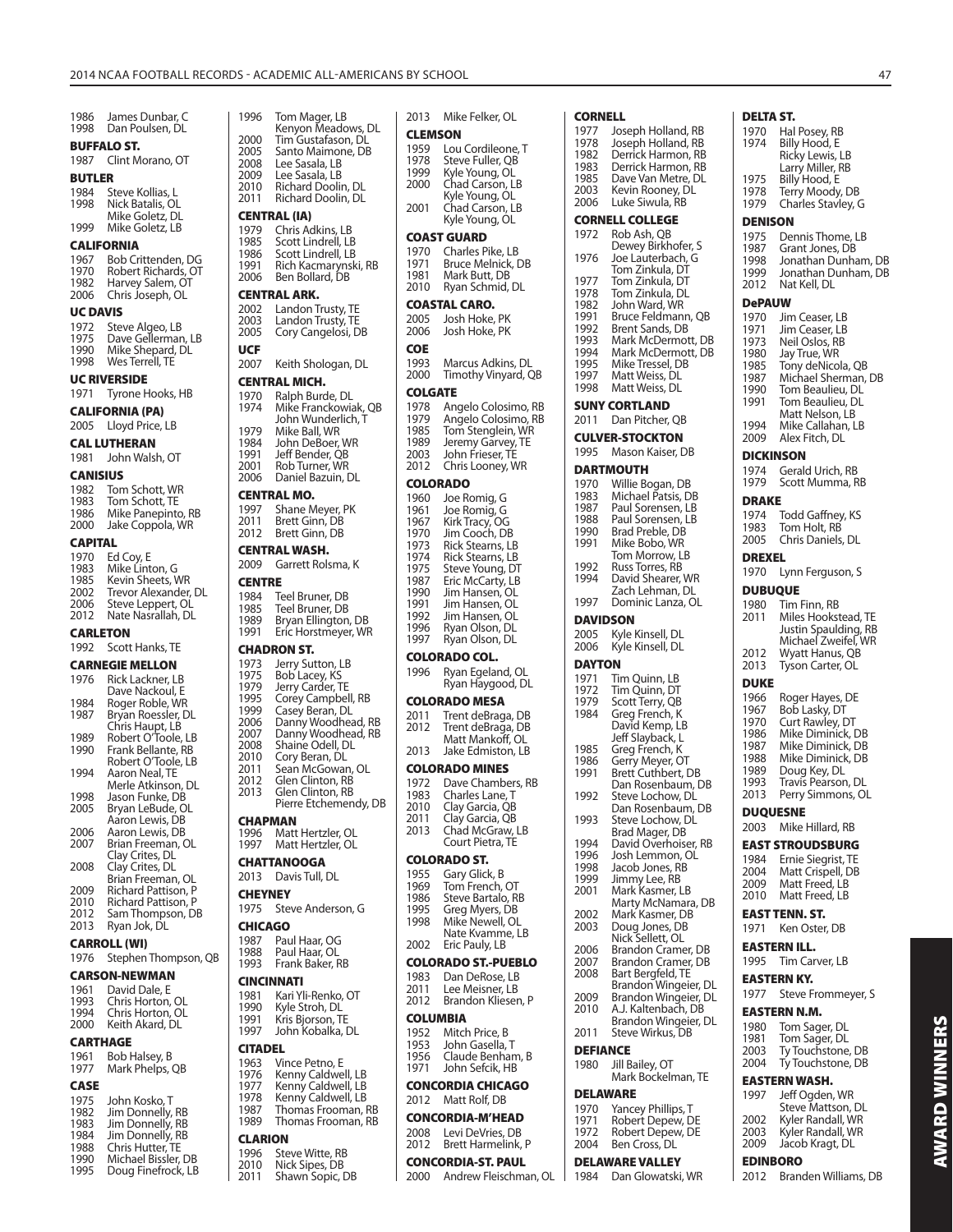**ELMHURST** 2008 Matt D'Angelo, WR<br>2010 Kyle DeMus, DB 2010 Kyle DeMus, DB<br>2011 Scottie Williams. Scottie Williams, RB **ELON** 1973 John Rascoe, E<br>1979 Brvan Burney I 1979 Bryan Burney, DB<br>2004 Brandon Mason, C Brandon Mason, OL **EMORY & HENRY** 1971 Tom Wilson, LB<br>2000 Nathan Tuck W Nathan Tuck, WR **EMPORIA ST.**<br>1979 Tom Lin 1979 Tom Lingg, DL<br>2002 Tyler Paul. RB 2002 Tyler Paul, RB<br>2003 Brad Johnson Brad Johnson, DB Tyler Paul, RB<br>2012 Ben Carlson, I Ben Carlson, LB **EVANSVILLE** 1974 David Mattingly, S<br>1976 Michael Pociask C 1976 Michael Pociask, C<br>1987 Jeffery Willman, TE 1987 Jeffery Willman, TE<br>1997 Sean Bennett, RB Sean Bennett, RB **FAIRMONT ST.** 2011 Frank Keenan, K Dewey McDonald, DB **FERRIS ST.** 1981 Vic Trecha, OT<br>1992 Monty Brown 1992 Monty Brown, LB<br>2006 Michael Klobuche 2006 Michael Klobucher, LB<br>2007 Frik Schumacher, DI 2007 Erik Schumacher, DL Jake Visser, DL<br>2008 Jake Visser, DL Jake Visser, DL **FINDLAY** 1997 Bo Hurley, QB **FLORIDA** 1965 Charles Casey, E<br>1969 Carlos Alvarez V 1969 Carlos Alvarez, WR<br>1971 Carlos Alvarez, WR 1971 Carlos Alvarez, WR<br>1976 David Posey, KS 1976 David Posey, KS<br>1977 Wes Chandler, R 1977 Wes Chandler, RB<br>1980 Cris Collinsworth 1980 Cris Collinsworth, WR<br>1991 Brad Culpepper, DL 1991 Brad Culpepper, DL<br>1993 Michael Gilmore, D. 1993 Michael Gilmore, DB<br>1994 Terry Dean, QB Terry Dean, QB Michael Gilmore, DB<br>1995 Danny Wuerffel, OB 1995 Danny Wuerffel, QB<br>1996 Danny Wuerffel, OB 1996 Danny Wuerffel, QB<br>2007 Tim Tebow, QB 2007 Tim Tebow, QB<br>2008 Tim Tebow, QB 2008 Tim Tebow, QB<br>2009 Tim Tebow, OB Tim Tebow, OB **FLORIDA A&M** 1990 Irvin Clark, DL **FLORIDA ST.** 1972 Gary Huff, QB<br>1979 William Jones William Jones, DB Phil Williams, WR<br>1980 William Jones 1980 William Jones, DB<br>1981 Rohn Stark, P 1981 Rohn Stark, P<br>1994 Derrick Brook 1994 Derrick Brooks, LB<br>1996 Daryl Bush LB 1996 Daryl Bush, LB<br>1997 Daryl Bush, LB 1997 Daryl Bush, LB<br>2000 Christopher Ho 2000 Christopher Hope, DB<br>2001 Christopher Hope, DB 2001 Christopher Hope, DB<br>2012 Dustin Hopkins, K Dustin Hopkins, K **FORDHAM** 1990 Eric Schweiker, OL<br>2013 Brett Biestek DI Brett Biestek, DL **FORT HAYS ST.**<br>1975 **Grea** Cus 1975 Greg Custer, RB<br>1982 Ron Johnson, P 1982 Ron Johnson, P<br>1985 Paul Nelson, DI 1985 Paul Nelson, DL<br>1986 Paul Nelson, DL 1986 Paul Nelson, DL<br>1989 Dean Gengler C 1989 Dean Gengler, OL<br>2000 Adam Ryan, P 2000 Adam Ryan, P<br>2001 Casey Seyfert 2001 Casey Seyfert, DL 2011 Alex Whitehill, LB **FORT LEWIS** 1972 Dee Tennison, E<br>2011 Erank Atherton Frank Atherton, P

#### **FRANKLIN.** 2013 Michael Parks, P **FRANK. & MARSH.** 1977 Joe Fry, DB<br>1978 Joe Fry, DR 1978 Joe Fry, DB<br>2001 Mark Rowa Mark Rowand, P **FRESNO ST.** 2009 Andrew Jackson, OL **FURMAN** 1976 Jeff Holcomb, T<br>1985 Brian Jager, RB 1985 Brian Jager, RB 1988 Kelly Fletcher, DL 1989 Kelly Fletcher, DL Chris Roper, LB<br>1991 Fric Walter OI 1991 Eric Walter, OL<br>1999 Stuart Rentz, R 1999 Stuart Rentz, RB<br>2000 Marion Martin, L 2000 Marion Martin, LB Adnan Filipovic, OL **GALLAUDET** 2013 Adham Talaat, DL GANNON<br>2002 Joh 2002 John Yurisinec, DB<br>2012 Will Giles, LB 2012 Will Giles, LB<br>2013 Cody Crosby, Cody Crosby, P **GEORGETOWN** 1971 Gerry O'Dowd, HB<br>1986 Andrew Phelan O Andrew Phelan, OG **GEORGETOWN (KY)** 1989 Eric Chumbley, OL<br>1992 Bobby Wasson, PK 1992 Bobby Wasson, PK<br>2001 Eddie Eviston, OB Eddie Eviston, OB **GEORGIA** 1960 Francis Tarkenton, QB<br>1965 Bob Etter. K 1965 Bob Etter, K<br>1966 Bob Etter, K Bob Etter, K Lynn Hughes, DB<br>1968 Bill Stanfill, DT 1968 Bill Stanfill, DT<br>1971 Tom Nash, OT Tom Nash, OT Mixon Robinson, DE<br>1977 Leff Lewis, LB 1977 Jeff Lewis, LB<br>1982 Terry Hoage, 1982 Terry Hoage, DB<br>1983 Terry Hoage, DB 1983 Terry Hoage, DB 1992 Todd Peterson, PK 1997 Matt Stinchcomb, OL<br>1998 Matt Stinchcomb, OL 1998 Matt Stinchcomb, OL<br>2001 Jon Stinchcomb, OL 2001 Jon Stinchcomb, OL<br>2002 Jon Stinchcomb, OL 2002 Jon Stinchcomb, OL<br>2010 Drew Butler, P 2010 Drew Butler, P<br>2011 Drew Butler, P 2011 Drew Butler, P<br>2013 Aaron Murray Aaron Murray, QB **GA. SOUTHERN** 1995 Rob Stockton, DB<br>1999 Voncellies Allen, D Voncellies Allen, DL **GA. SOUTHWESTERN** 1987 Gregory Slappery, RB **GEORGIA TECH** 1952 Ed Gossage, T Cecil Trainer, DE Larry Morris, LB<br>1955 Wade Mitchell Wade Mitchell, B 1956 Allen Ecker, G Jim Breland, C W.J. Blaine, LB Bill Eastman, DB<br>1967 Bill Eastman, DB 1967 Bill Eastman, DB<br>1980 Sheldon Fox, LB 1980 Sheldon Fox, LB<br>1990 Stefen Scotton, 1990 Stefen Scotton, RB<br>1999 Dan Dyke, P Dan Dyke, P 2000 Dan Dyke, P 2001 Dan Dyke, P 2002 Dan Dyke, P **GETTYSBURG**<br>1979 Richard 1979 Richard Swartz, LB<br>2002 Cliff Mason, LB Cliff Mason, LB **GRAMBLING**<br>1972 Floyd H 1972 Floyd Harvey, RB<br>1993 Gilad Landau, PK Gilad Landau, PK **GRAND VALLEY ST.** 1991 Mark Smith, OL

Todd Wood, DB

2006 Todd Eagle, DL

**GRINNELL**<br>1971 Edw 1971 Edward Hirsch, E<br>1981 David Smilev. TE 1981 David Smiley, TE<br>1998 Richard Wemer, \ Richard Wemer, WR **GROVE CITY** 1974 Pat McCoy, LB<br>1989 Travis Croll, P 1989 Travis Croll, P<br>2013 Chris Gibbs. D Chris Gibbs, DB **GUST. ADOLPHUS** 1980 Dave Najarian, DL<br>1981 Dave Najarian LB 1981 Dave Najarian, LB<br>1998 Dan Duncan, Ol 1998 Dan Duncan, OL<br>1999 Dan Duncan, Ol 1999 Dan Duncan, OL<br>2000 Brian Bergstrom, 2000 Brian Bergstrom, LB<br>2001 Brian Bergstrom, LB 2001 Brian Bergstrom, LB<br>2004 Isaac Sieling, LB 2004 Isaac Sieling, LB<br>2009 T.J. Ridley, DB 2009 T.J. Ridley, DB<br>2011 Brad Kruckebe Brad Kruckeberg, DB **HAMLINE** 1973 Thomas Dufresne, E<br>1989 Jon Voss, TE Jon Voss, TE **HAMPDEN-SYDNEY** 1982 John Dickinson, OG<br>1990 W.R. Jones OJ 1990 W.R. Jones, OL<br>1991 David Brickhill David Brickhill, PK **HAMPTON** 1993 Tim Benson, WR **HARDIN-SIMMONS** 2010 ZaVious Robbins, WR **HARDING** 2011 James Kee, OL **HARVARD** 1999 Ben Green, DB<br>2007 Andrew Berry. 2007 Andrew Berry, DB<br>2008 Andrew Berry, DB 2008 Andrew Berry, DB<br>2012 Cameron Brate, TE Cameron Brate, TE **HAWAII** 1997 Chris Shinnick, DB 2010 Kealoha Pilares, WR **HEIDELBERG** 1982 Jeff Kurtzman, DL<br>1999 Joe Conduah, J.B 1999 Joe Conduah, LB<br>2011 Derrick Arbogast Derrick Arbogast, OL Craig Sykes, LB<br>2012 Craig Sykes, LB Craig Sykes, LB **HENDERSON ST.** -<br>1998 Lee Daily, LB<br>2013 Kelton Hav. C Kelton Hay, OL **HILLSDALE** 1961 James Richendollar, T<br>1972 John Cervini, G 1972 John Cervini, G<br>1981 Mark Kellogg, Ll 1981 Mark Kellogg, LB<br>1993 Jason Ahee, DB 1993 Jason Ahee, DB<br>1996 Kyle Woiciechov Kyle Wojciechowski, OL **HOBART** 2008 Brian Monaco, OL<br>2009 Brian Monaco, OL 2009 Brian Monaco, OL<br>2013 Michael Green Ol Michael Green, OL **HOLY CROSS** 1983 Bruce Kozerski, T<br>1985 Kevin Reilly, OT 1985 Kevin Reilly, OT<br>1987 Heff Wiley, OB 1987 Jeff Wiley, QB<br>1991 Pete Dankert. Pete Dankert, DL **HOPE** 1973 Ronald Posthuma, T<br>1979 Craig Groendyk, T 1979 Craig Groendyk, T<br>1980 Greg Bekius, PK 1980 Greg Bekius, PK<br>1982 Kurt Brinks, C 1982 Kurt Brinks, C<br>1984 Scott Jecmen. 1984 Scott Jecmen, DB<br>1986 Timothy Chase, O Timothy Chase, OG **HOUSTON** 1964 Horst Paul, E<br>1976 Mark Mohr, E Mark Mohr, DB Kevin Rollwage, OT<br>1977 Kevin Rollwage, OT Kevin Rollwage, OT **HUMBOLDT ST.**

```
IDAHO
1970 Bruce Langmeade, T
IDAHO ST.
1984 Brent Koetter, DB<br>1991 Steve Bovenger, I
1991 Steve Boyenger, DB
1996 Trevor Bell, DB
ILLINOIS
1952 Bob Lenzini, DT<br>1964 Jim Grabowski,
1964 Jim Grabowski, FB<br>1965 Jim Grabowski, FB
1965 Jim Grabowski, FB<br>1966 John Wright F
1966 John Wright, E
1970 Jim Rucks, DE<br>1971 Bob Bucklin, D
1971 Bob Bucklin, DE<br>1980 Dan Gregus DL
          Dan Gregus, DL
1981 Dan Gregus, DL<br>1982 Dan Gregus, DL
1982 Dan Gregus, DL<br>1991 Mike Hopkins, D
1991 Mike Hopkins, DB<br>1992 John Wright Jr., W
1992 John Wright Jr., WR<br>1994 Brett Larsen, P
1994 Brett Larsen, P<br>1999 Josh Whitman
1999 Josh Whitman, TE
2000 Josh Whitman, TE<br>2007 Ryan McDonald, C
2007 Ryan McDonald, OL<br>2008 Ryan McDonald, OL
          Ryan McDonald, OL
ILLINOIS COL.
1980 Jay Wessler, RB<br>1994 Warren Dodsor
1994 Warren Dodson, OL<br>2006 William Weller, DB
2006 William Weller, DB<br>2007 William Weller, DB
          William Weller, DB
ILLINOIS ST.<br>1976 Tony B
1976 Tony Barnes, C
1980 Jeff Hembrough, DL
1989 Dan Hackman, OL<br>1995 Keith Goodnight, F
1995 Keith Goodnight, RB<br>2000 Adam Waugh, LB
2000 Adam Waugh, LB
          Adam Waugh, LB
ILL. WESLEYAN
1971 Keith Ihlanfeldt, DE<br>1980 – Jim Faton DI
          Im Eaton, DL
            Rick Hanna, DL
Mike Watson, DB<br>1981 Mike Watson, DB
1981 Mike Watson, DB<br>1991 Chris Bisaillon, W
1991 Chris Bisaillon, WR<br>1992 Chris Udovich, DL
1992 Chris Udovich, DL<br>1995 Lason Richards TF
          Jason Richards, TE
1996 Lon Erickson, QB
INDIANA
1967 Harry Gonso, HB<br>1972 Glenn Scolnik, RI
1972 Glenn Scolnik, RB<br>1980 Kevin Speer, C
1980 Kevin Speer, C<br>1994 John Hammer
1994 John Hammerstein, DL<br>2005 Will Mevers, DB
2005 Will Meyers, DB<br>2006 Will Meyers, DB
          Will Meyers, DB
2007 Austin Starr, PK
2012 Adam Replogle, DL<br>2013 Mark Murphy, DB
          Mark Murphy, DB
INDIANA (PA)
1982 Kenny Moore, DB<br>1983 Kenny Moore, DB
          Kenny Moore, DB
INDIANA ST.
1971 Gary Brown, E
1972 Michael Eads, E
          Alex Sewall, DB
INDIANAPOLIS
1976 William Willan, E<br>1995 Ted Munson, DL
1995 Ted Munson, DL<br>2000 Brad Crawford, C
2000 Brad Crawford, OL<br>2003 Trov Tinsley, OL
2003 Troy Tinsley, OL<br>2011 Ryan Forney, W
           Ryan Forney, WR
Andrew Mansaray, OL<br>2012 Klay Fiechter, RB
          Klay Fiechter, RB
Andrew Mansaray, OL<br>2013 Klav Fiechter, RB
           Klay Fiechter, RB
            Koby Orris, DB
IONA
1980 Neal Kurtti, DL
IOWA
1952 Bill Fenton, DE<br>1953 Bill Fenton, DE
1953 Bill Fenton, DE<br>1975 Bob Elliott, DB
1975 Bob Elliott, DB<br>1985 Larry Station, L
1985 Larry Station, LB<br>2001 Aaron Kampmar
2001 Aaron Kampman, DL<br>2005 Michael Elgin, OL
          Michael Elgin, OL
                                                2006 Michael Elgin, OL
                                                             Mike Klinkenborg, LB
                                                Adam Shada, DB<br>2007 Mike Klinkenborg
                                                            Mike Klinkenborg, LB
                                                Adam Shada, DB<br>2013   James Morris, LB
                                                            James Morris, LB
                                                 IOWA ST.<br>1952 Ma
                                                 1952 Max Burkett, DB<br>1982 Mark Carlson LB
                                                 1982 Mark Carlson, LB<br>1999 Dave Brcka LB
                                                 1999 Dave Brcka, LB
                                                            Jordan Carstens, DL
                                                ITHACA
                                                 1972 Dana Hallenbeck, LB<br>1985 Brian Dougherty, DB
                                                 1985 Brian Dougherty, DB<br>1989 Peter Burns Ol
                                                            Peter Burns, OL
                                                 2003 Cory Coady, DL
                                                 JACKSONVILLE ST.<br>1977 Dewey Barker
                                                 1977 Dewey Barker, E<br>1978 Dewey Barker, TI
                                                 1978 Dewey Barker, TE<br>2009 Losh Cain DB
                                                            Josh Cain, DB
                                                 JAMES MADISON
                                                 1978 Warren Coleman, OT
                                                 JOHN CARROLL<br>1983 Nick D'And
                                                           Nick D'Angelo, LB
                                                 Jim Sferra, DL<br>1985 Loe Burrello L
                                                 1985 Joe Burrello, LB
                                                            Joe Burrello, LB
                                                 JOHNS HOPKINS
                                                 1977 Charles Hauck, DT<br>1993 Michael House, Dl
                                                 1993 Michael House, DL
                                                 1994 Michael House, DL<br>1998 Chris Baugh, Ol
                                                 1998 Chris Baugh, OL<br>2006 Evan Earnest, W
                                                 2006 Evan Earnest, WR<br>2011 Roland Massimin
                                                 2011 Roland Massimino, OL<br>2012 John Arena, LB
                                                 2012 John Arena, LB<br>2013 John Arena, LB
                                                            John Arena, LB
                                                             Vincenzo Bonaddio, 
                                                              OL
                                                             Joe DiTrolio, DL
                                                JUNIATA
                                                 1970 Ray Grabiak, DL<br>1971 Ray Grabiak, DE
                                                            Ray Grabiak, DE
                                                 Maurice Taylor, IL<br>2004 Patrick Brown, Ol
                                                            Patrick Brown, OL
                                                             Matt Garner, DB
                                                 KALAMAZOO
                                                 1992 Sean Mullendore, LB<br>2001 Brant Haverdink LB
                                                 2001 Brant Haverdink, LB<br>2009 Nate Kopydlowski, L
                                                            Nate Kopydlowski, LB
                                                             Brandon Luczak, QB
                                                 KANSAS
                                                 1964 Fred Elder, T<br>1967 Mike Sweatr
                                                 1967 Mike Sweatman, LB<br>1968 Dave Morgan, LB
                                                 1968 Dave Morgan, LB<br>1971 Mike McCov. C
                                                 1971 Mike McCoy, C<br>1976 Tom Fitch, S
                                                 1976     Tom Fitch, Ś<br>1995     Darrin Simm
                                                 1995 Darrin Simmons, P<br>2007 Russell Brorsen, DI
                                                            Russell Brorsen, DL
                                                 KANSAS ST.
                                                 1974 Don Lareau, LB<br>1977 Floyd Dorsey, O
                                                 1977 Floyd Dorsey, OG
1981 Darren Gale, DB
                                                 1982 Darren Gale, DB
                                                  Mark Hundley, RB
1985 Troy Faunce, P
                                                 1995 Kevin Lockett, WR<br>1996 Kevin Lockett WR
                                                            Kevin Lockett, WR
                                                 Jason Johnson, OL<br>2000 Jon McGraw. DB
                                                2000 Jon McGraw, DB<br>2001 Jon McGraw, DB
                                                2001 Jon McGraw, DB<br>2011 Tysyn Hartman, I
                                                            Tysyn Hartman, DB
                                                KEAN
                                                 2011 T.J. Denehy, WR
                                                KENT ST.<br>1972 Ma
                                                 1972 Mark Reiheld, DB<br>1991 Brad Smith RB
                                                 1991 Brad Smith, RB<br>2001 Brian Hallett O
                                                2001 Brian Hallett, OL<br>2010 Jacquise Terry, R
                                                           Jacquise Terry, RB
                                                KENTUCKY
                                                 1974 Tom Ranieri, LB<br>1978 Mark Keene, C
                                                            Mark Keene, C
                                                            Jim Kovach, LB
```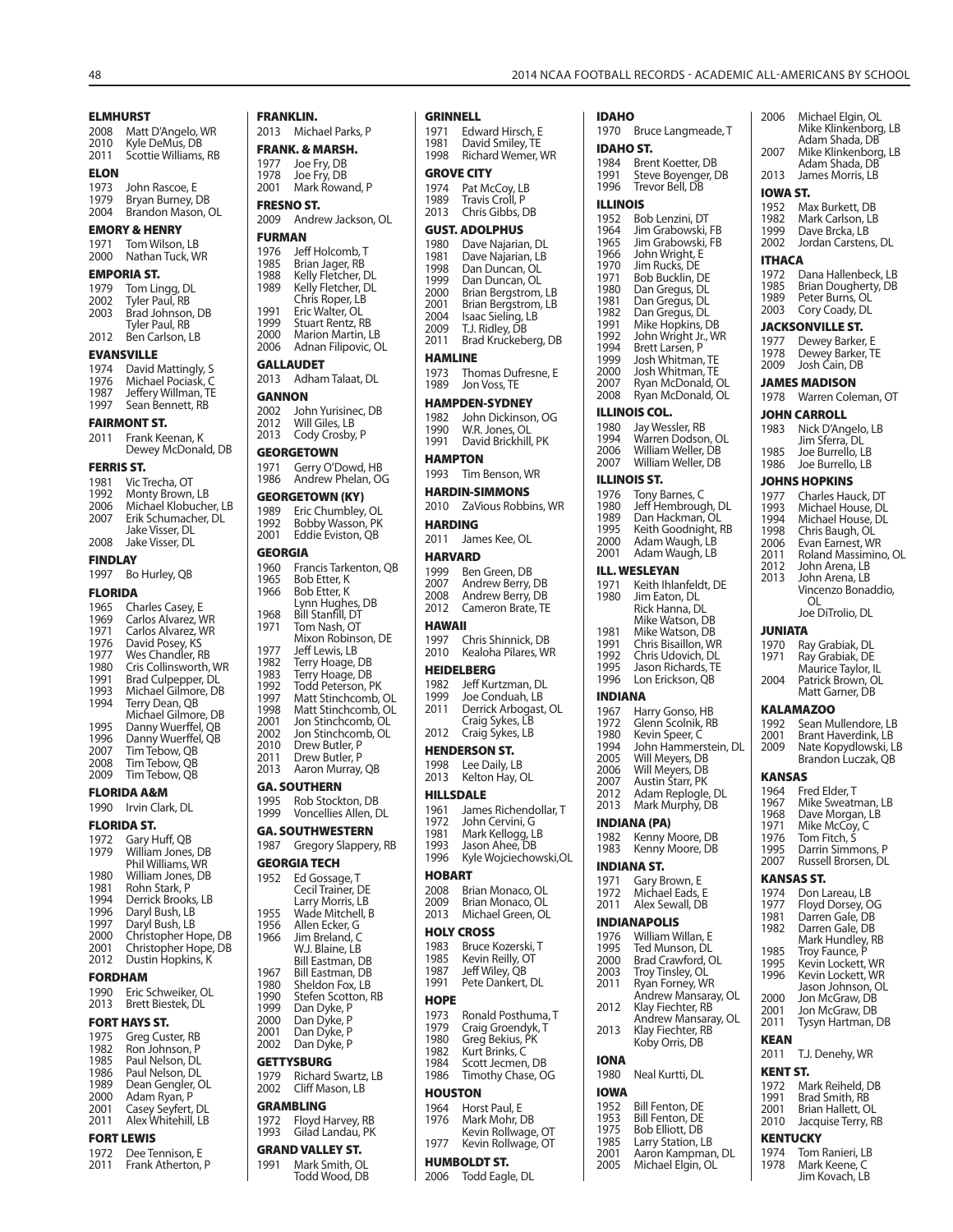| 1985<br>1998              | Ken Pietrowiak, C<br>Jeff Zurcher, DB       | 1984<br>1989            | Larry Bonney, DL<br>Larry Anderson, RB             |
|---------------------------|---------------------------------------------|-------------------------|----------------------------------------------------|
| 2005                      | Taylor Begley, PK<br>Hayden Lane, OL        | 1990<br>1991            | Joel Nerem, DL<br>Joel Nerem, DL                   |
| 2006<br>2007              | Hayden Lane, OL<br>Jacob Tamme, TE          | 1995                    | Karl Borge, DL                                     |
| 2008                      | Tim Masthay, P                              | LYCOMING<br>1974        | Thomas Vanaskie, DB                                |
| <b>KENYON</b><br>1977     | Robert Jennings, RB                         | 1985<br>2010            | Mike Kern, DL<br>T.J. Chiarolanza, K               |
| 1985                      | Dan Waldeck, TE                             |                         | <b>MACALESTER</b>                                  |
| 2009<br>2010              | Mark Sullivan, DL<br>Mark Sullivan, DL      | 1982                    | Lee Schaefer, OG                                   |
| 2012                      | Brett Williams, RB                          |                         | <b>MANSFIELD</b>                                   |
| KUTZTOWN<br>2008          | Ryan Nye, P                                 | 1983<br><b>MARIETTA</b> | John Delate, DB                                    |
| <b>LA VERNE</b>           |                                             | 1983                    | Matt Wurtzbacher, DL                               |
| 1982                      | Scott Shier, OT                             | <b>MARS HILL</b>        |                                                    |
| <b>LAFAYETTE</b>          | 1970 William Sprecher, T                    | 1992<br>MARSHALL        | Brent Taylor, DL                                   |
| 1974<br>1979              | Mike Kline, DB                              |                         | 1998 Chad Pennington, QB                           |
| 1980                      | Ed Rogusky, RB<br>Ed Rogusky, RB            | 1999                    | Chad Pennington, QB                                |
| 2004<br><b>LAWRENCE</b>   | Stephen Bono, OL                            | MARY<br>2013            | John Oyloe, DL                                     |
| 1981                      | Chris Matheus, DL                           |                         | <b>MARY HARDIN-BAYLOR</b>                          |
| 1982                      | Scott Reppert, RB<br>Chris Matheus, DL      | 2013                    | Josh Holt, OL<br>Elijah Hudson, RB                 |
| <b>LEHIGH</b>             |                                             |                         | <b>MARYLAND</b>                                    |
| 1990                      | Shon Harker, DB<br><b>LEWIS &amp; CLARK</b> | 1953<br>1975            | Bernie Faloney, B<br>Kim Hoover, DE                |
| 1961                      | Pat Clock, G                                | 1978                    | Joe Muffler, DL                                    |
| 1981<br><b>LIBERTY</b>    | Dan Jones, WR                               | 1999                    | <b>MARYVILLE (TN)</b><br>Kevin Hedrick, DL         |
| 1998                      | Jarrol Everson, DL                          |                         | <b>MASSACHUSETTS</b>                               |
| 2009<br>2011              | Chris Rocco, DB<br>Pat Kelly, WR            | 1999<br>2010            | Mike Wynne, OL<br>Anthony Nelson, WR               |
| 2012                      | Pat Kelly, WR                               |                         | <b>UMASS LOWELL</b>                                |
| <b>LINFIELD</b><br>2005   | Dwight Donaldson, OL                        | 1985                    | Don Williams, RB                                   |
|                           |                                             |                         |                                                    |
|                           | LONG BEACH ST.                              | MIT                     |                                                    |
| 1983                      | Joe Donohue, LB                             | 1989<br>1990            | Anthony Lapes, WR<br>Darcy Prather, LB             |
| <b>LIU POST</b>           |                                             | 1991<br>1992            | Rodrigo Rubiano, DL<br>Roderick Tranum, WR         |
| 1970<br>1975              | Art Canario, T<br>Frank Prochilo, RB        | 1993<br>1994            | Corey Foster, OL<br>Corey Foster, OL               |
| 1984<br>1993              | Bob Jahelka, DB<br>Jim Byrne, WR            | 1995                    | Scott Vollrath, P                                  |
| LORAS                     |                                             | 1996                    | Duane Stevens, DB<br>Brad Gray, DL                 |
| 1984                      | John Coyle, DL<br>Pete Kovatisis, DB        | 1997                    | Duane Stevens, DB<br>Mike Butville, LB             |
| 1985                      | John Coyle, DL                              | 1999                    | Brad Gray, DL                                      |
| 1991<br>1993              | Mark Goedken, DL<br>Travis Michaels, LB     |                         | Nik Kozy, DL<br>Angus Huang, DB                    |
|                           | LA.-MONROE                                  | 2000<br>2003            | Angus Huang, DB<br>Tom Kilpatrick, WR              |
| 1970<br>1974              | Tom Miller, KS<br>Mike Bialas, T            | 2004<br>2006            | Kevin Yurkewich, DL<br>Christopher Ruggiero, TE    |
| LSU                       |                                             | 2008<br>2009            | Thomas Franklin, TE<br>Alex Rubino, DL             |
| 1959<br>1960              | Mickey Mangham, E<br>Charles Strange, C     | 2010                    | Brian Doyle, DB                                    |
| 1961<br>1971              | Billy Booth, T<br>Jay Michaelson, KS        | 2012                    | Will Vega-Brown, OL<br>Ethan Peterson, OL          |
| 1973                      | Tyler Lafauci, OG                           | McDANIEL                |                                                    |
| 1974                      | Joe Winkler, DB<br>Brad Davis, RB           | 1973<br>1998            | Chip Chaney, S<br>Tom Lapato, DB                   |
| 1977<br>1984              | Robert Dugas, OT<br>Juan Carlos Betanzos,   | McGILL                  |                                                    |
| 1994                      | РK<br>Michael Blanchard, OL                 | 1987                    | Bruno Pietrobon, WR                                |
| 1997                      | Chad Kessler, P                             | 1978                    | <b>MCNEESE ST.</b><br>Jim Downing, OT              |
| 2002<br>2003              | Rodney Reed, OL<br>Rodney Reed, OL          | 1979<br>1990            | Jim Downing, OT                                    |
| 2004<br>2005              | Rudy Niswanger, OL<br>Rudy Niswanger, OL    | 2000                    | David Easterling, DB<br>Wes Hines, OL              |
|                           | LOUISIANA TECH                              | 2002<br><b>MEMPHIS</b>  | Hadley Prince, DB                                  |
| 2012                      | Ray Holley, RB                              | 1992                    | Pat Jansen, DL                                     |
| <b>LOUISVILLE</b><br>2006 | Brian Brohm, QB                             |                         | <b>MERCYHURST</b>                                  |
| 2007<br><b>LUTHER</b>     | Brian Brohm, QB                             | 2008<br>2010            | Bryan Boyce, LB<br>Bryan Boyce, LB<br>lan Wild, DB |

| MIAMI (FL)       |                                                                                        |
|------------------|----------------------------------------------------------------------------------------|
| 1959<br>1984     | Fran Curci, B<br>Bernie Kosar, QB                                                      |
| 2002             | Jonathan Vilma, LB                                                                     |
|                  | Matt Walters, DL                                                                       |
| MIAMI (OH)       |                                                                                        |
| 1973<br>2000     | Andy Pederzolli, DB<br>Brian Potter, DL                                                |
| MICHIGAN         |                                                                                        |
| 1952             | Dick Balzhiser, B                                                                      |
| 1955             | Jim Orwig, $\overline{I}$                                                              |
| 1957<br>1964     | Jim Orwig, T<br>Bob Timberlake, QB                                                     |
| 1966             | Dave Fisher, FB                                                                        |
| 1969             | Dick Vidmer, FB                                                                        |
| 1970             | Jim Mandich, OE<br>Phil Seymour, DE                                                    |
| 1971             | Phil Seymour, D<br>Bruce Elliott, DB                                                   |
| 1972<br>1974     | Bill Hart, OG<br>Kirk Lewis, OG                                                        |
| 1975             | Dan Jilek, DE                                                                          |
| 1981<br>1982     | Norm Betts, TE                                                                         |
|                  | Stefan Humphries, OG<br>Robert Thompson, LB<br>Stefan Humphries, OG<br>Clay Miller, OT |
| 1983<br>1985     |                                                                                        |
| 1986             | Kenneth Higgins, WR                                                                    |
| 1999             | Rob Renes, DL                                                                          |
| 2009             | Zoltan Mesko, P                                                                        |
| 1952             | MICHIGAN ST.<br>John Wilson, DB                                                        |
| 1953             | Don Dohoney, E                                                                         |
| 1955             | Buck Nystrom, G                                                                        |
| 1957<br>1965     | Blanche Martin, HB                                                                     |
|                  | Don Bierowicz, DT<br>Don Japinga, DB<br>Pet Gallingala PF                              |
| 1966<br>1968     | Pat Gallinagh, DT                                                                      |
| 1969             | Al Brenner, E/DB<br>Ron Saul, OG                                                       |
|                  | Rich Saul, DE                                                                          |
| 1973<br>1979     | John Shinsky, DT<br>Alan Davis, DB                                                     |
| 1985             | Dean Altobelli, DB                                                                     |
| 1986<br>1986     | Dean Altobelli, DB<br>Shane Bullough, LB                                               |
| 1992             |                                                                                        |
| 1993             | Steve Wasylk, DB<br>Steve Wasylk, DB                                                   |
| 2009<br>2013     | <b>Blair White, WR</b>                                                                 |
|                  | Max Bullough, LB<br>Mike Sadler, P                                                     |
|                  | MICHIGAN TECH                                                                          |
| 1971             | Larry Ras, HB                                                                          |
| 1973<br>1976     | Bruce Trusock, C                                                                       |
| 1992             | Jim Van Wagner, RB<br>Kurt Coduti, QB                                                  |
| 2004<br>2008     | Joe Berger, OL                                                                         |
| 2011             | Keith White, WR<br>Jacob Clark, DL<br>Jacob Clark, DL                                  |
| 2012             |                                                                                        |
|                  | Matt Curtin, WR                                                                        |
| 2013             | <b>MIDDLEBURY</b><br>William Sadik-Khan, TE                                            |
|                  | <b>MIDWESTERN ST.</b>                                                                  |
| 1995             | Corby Walker, LB                                                                       |
|                  | <b>MILLERSVILLE</b>                                                                    |
| 1991             | Tom Burns, OL                                                                          |
| MILLIKIN         |                                                                                        |
| 1961             | Gerald Domesick, B                                                                     |
| 1975             | Frank Stone, G<br>Charlie Sammis, K                                                    |
| 1978<br>1979     | Eric Stevens, WR                                                                       |
| 1983             | Marc Knowles, WR                                                                       |
| 1984<br>1985     | Tom Kreller, RB<br>Cary Bottorff, LB                                                   |
|                  | Tom Kreller, RB                                                                        |
| 1990<br>2003     | Tim Eimermann, PK                                                                      |
|                  | Andrew Beals, PK                                                                       |
|                  |                                                                                        |
| <b>MINNESOTA</b> |                                                                                        |
| 1956<br>1960     | Bob Hobert, T                                                                          |
| 1968<br>1970     | Frank Brixius, T<br>Bob Stein, DE<br>Barry Mayer, RB                                   |

2013 Colin Kimball, DB

| 1994            | Justin Conzemius, DB                       |              | MISSOURI ST.                            |
|-----------------|--------------------------------------------|--------------|-----------------------------------------|
|                 | <b>MINN. DULUTH</b>                        | 1973<br>1975 | Kent Stringer,<br>Kent Stringer,        |
| 2009            | Tobias Lemke, OL                           | 1978         | <b>Steve Newbolo</b>                    |
| 2010            | Isaac Odim, RB<br>Isaac Odim, RB           | 2013         | Caleb Schaffitz                         |
| 2013            | Andrew Pattock, OL                         |              | <b>MO. WESTERN ST.</b>                  |
|                 | <b>MINN.-MORRIS</b>                        | 2006<br>2008 | Leon Douglas,<br>Dustin Strickle        |
| 2012            | Brendon Foss, TE                           |              | MONMOUTH                                |
|                 | <b>MINN. ST. MANKATO</b>                   | 2002         | Justin Rosato,                          |
| 1974<br>2007    | Dan Miller, C                              |              | <b>MONMOUTH (IL)</b>                    |
| 2012            | Spencer Dickerson, DL<br>Sam Brockshus, K  | 1983         | Robb Long, QE                           |
|                 | Chris Schaudt, DL                          | 2006         | Dante Daniels,                          |
| 2013            | Sam Brockshus, K<br>Chris Schaudt, DL      | MONTANA      |                                         |
|                 | <b>MINN. ST. MOORHEAD</b>                  | 1977         | Steve Fisher, D                         |
| 1988            | Brad Shamla, DL                            | 1979<br>1988 | Ed Cerkovnik,<br>Michael McGo           |
| 1999            | Adam Vossen, DL                            | 1989         | Michael McGo                            |
|                 | Eric Pederson, LB                          | 1990<br>1993 | Michael McGo<br>Dave Dickensc           |
| <b>OLE MISS</b> |                                            | 1995         | Matt Wells, WF                          |
| 1954<br>1959    | Harold Easterwood, C<br>Robert Khayat, T   | 1996         | Josh Branen, R<br><b>Blaine McElmu</b>  |
|                 | Charlie Flowers, B                         | 1998         | Justin Olsen, W                         |
| 1961<br>1965    | Doug Elmore, B<br>Stan Hindman, G          | 1999<br>2000 | Vince Huntsbe<br>Vince Huntsbe          |
| 1968            | Steve Hindman, HB                          |              | Matt Thuesen,                           |
| 1969            | Julius Fagan, K                            | 2001         | Vince Huntsbe                           |
| 1974<br>1977    | Greg Markow, DE<br>Robert Fabris, OE       | 2010<br>2011 | Erik Stoll, DB<br>Bobby Alt, DL         |
|                 | George Plasketes, DE                       |              | Bryan Waldhau                           |
| 1980<br>1986    | Ken Toler, WR<br>Danny Hoskins, OG         |              | <b>MONTANA ST.</b>                      |
| 1987            | Danny Hoskins, OG                          | 1984<br>1988 | Dirk Nelson, P                          |
| 1988<br>1989    | Wesley Walls, TE<br>Todd Sandroni, DB      | 1996         | Anders Larssoi<br>Devlan Gedde          |
| 2004            | Cody Ridgeway, P                           | 2000         | Ryan Johnson,                           |
|                 | Rob Robertson, LB                          | 2001<br>2002 | Ryan Johnson,<br>Ryan Johnson,          |
|                 | MISSISSIPPI COL.                           |              | Jon Montoya,                            |
| 1975<br>1978    | Anthony Saway, S                           | 2003<br>2005 | Jon Montoya,<br>Travis Lulay, Q         |
| 1979            | Steve Johnson, OT<br>Steve Johnson, OT     | 2013         | Tanner Bleskin                          |
| 1983            | Wayne Frazier, C                           |              | <b>MONTCLAIR ST.</b>                    |
| 1997            | Kyle Fulcher, LB                           | 1970         | <b>Bill Trimmer, D</b><br>Daniel Denehe |
| 1953            | <b>MISSISSIPPI ST.</b><br>Jackie Parker, B | 1982         | <b>MORAVIAN</b>                         |
| 1956            | Ron Bennett, E                             | 1987         | Jeff Pollock, W                         |
| 1972<br>1973    | Frank Dowsing, DB<br>Jimmy Webb, DE        | 1996         | Mike Paciulli, D                        |
| 1976            | Will Coltharp, DE                          |              | <b>MOREHEAD ST.</b>                     |
| 1989<br>2000    | Stacy Russell, DB<br>Scott Westerfield, PK | 1974         | Don Russell, K.                         |
|                 |                                            | 1990<br>1991 | James Appel, (<br>James Appel, (        |
| <b>MISSOURI</b> | 1962 Tom Hertz, G                          | 1996         | Mike Appel, Ol                          |
| 1966            | Dan Schuppan, DE                           | 2003         | Craig Unger, L                          |
| 1968            | <b>Bill Powell, DT</b>                     | 1996         | MORGAN ST.<br>Willie Thomps             |
| 1970            | Carl Garber, MG<br>John Weisenfels, LB     |              |                                         |
| 1972            | Greg Hill, KS                              | 2009         | MORNINGSIDE<br>Beau Kildow, V           |
| 1981<br>1993    | Van Darkow, LB<br>Matt Burgess, OL         |              | <b>MT. ST. JOSEPH</b>                   |
| 1998            | Jake Stueve, TE                            | 2004         | Eric Schneider,                         |
| 2003<br>2007    | Rob Droege, OL<br>Adam Crossett, P         |              | <b>MOUNT UNION</b>                      |
|                 | MISSOURI S&T                               | 1971         | Dennis Montgo                           |
| 1972            | Kim Colter, DB                             | 1984<br>1986 | Rick Marabito,<br>Scott Gindlesb        |
| 1980            | Paul Janke, OG                             | 1987         | Paul Hrics, C                           |
| 1986<br>1987    | Tom Reed, RB<br>Jim Pfeiffer, OT           | 1998         | Darin Kershne                           |
| 1988            | Jim Pfeiffer, OL                           | 2000<br>2001 | Chuck Moore,<br>Chuck Moore,            |
| 1991<br>1992    | Don Huff, DB<br>Don Huff, DB               | 2002         | Matt Campbel                            |
| 1994            | Brian Gilmore, LB                          | 2007<br>2008 | Greg Micheli, (<br>Greg Micheli, Q      |
| 1995            | Brian Gilmore, LB                          | 2011         | Brett Ekkens, C                         |
| 1996<br>2004    | Brian Gilmore, LB<br>Cole Drussa, TE       | 2012         | Nick Driskill, D                        |
| 2005            | Phil Shin, TE                              |              | <b>MUHLENBERG</b>                       |
| 2010<br>2012    | Chad Shockley, WR<br>Brian Peterson, OL    | 1970<br>1971 | Edward Salo, C<br>Edward Salo, II       |
|                 |                                            | 1972         | Edward Salo, C                          |
|                 |                                            |              |                                         |
| 1985            | <b>MO. SOUTHERN ST.</b>                    | 1975         | Keith Ordemai                           |
| 1993            | Mike Testman, DB<br>Chris Tedford, OL      | 1980<br>1989 | Arthur Scavon<br>Joe Zeszotarsk         |
| 1994<br>2011    | Chris Tedford, OL<br>Kenny Smith, DL       | 1990<br>2009 | Mike Hoffman<br>Jake Floyd, DL          |

#### 3 Kent Stringer, QB 1975 Kent Stringer, QB 1978 Steve Newbold, WR 3 Caleb Schaffitzel, DB **WESTERN ST.** 6 Leon Douglas, DL<br>8 Dustin Strickler. P Dustin Strickler, PK **MONMOUTH** 2 Justin Rosato, DB **MONMOUTH (IL)** 3 Robb Long, QB<br>6 Dante Daniels, Dante Daniels, RB **NTANA** Steve Fisher, DE Ed Cerkovnik, DB Michael McGowan, LB 1989 Michael McGowan, LB 1990 Michael McGowan, LB 1993 Dave Dickenson, QB 5 Matt Wells, WR 6 Josh Branen, RB Blaine McElmurry, DB Justin Olsen, WR Vince Huntsberger, DB 0 Vince Huntsberger, DB Matt Thuesen, OL 2001 Vince Huntsberger, DB 0 Erik Stoll, DB 2011 Bobby Alt, DL Bryan Waldhauser, DL **NTANA ST.** 4 Dirk Nelson, P 1988 Anders Larsson, PK 1996 Devlan Geddes, DL Ryan Johnson, RB Ryan Johnson, RB 2 Ryan Johnson, RB Jon Montoya, DL 2003 Jon Montoya, DL 2005 Travis Lulay, QB 3 Tanner Bleskin, WR **NTCLAIR ST.** 0 Bill Trimmer, DL<br>2 Daniel Deneber Daniel Deneher, KS **RAVIAN** 1987 Jeff Pollock, WR 1996 Mike Paciulli, DB **REHEAD ST.** Don Russell, KS James Appel, OL James Appel, OL 6 Mike Appel, OL<br>3 Craig Unger, LB Craig Unger, LB **RGAN ST.** 6 Willie Thompson, DL **RNINGSIDE** 9 Beau Kildow, WR **ST. JOSEPH**

## 4 Eric Schneider, DL **MOUNT UNION** 1971 Dennis Montgomery, QB 1984 Rick Marabito, L

| 1904 | RICK MididDILO, L       |
|------|-------------------------|
| 1986 | Scott Gindlesberger, QB |
| 1987 | Paul Hrics, C           |
| 1998 | Darin Kershner, WR      |
| 2000 | Chuck Moore, RB         |
| 2001 | Chuck Moore, RB         |
| 2002 | Matt Campbell, DL       |
| 2007 | Greg Micheli, QB        |
| 2008 | Greg Micheli, QB        |
| 2011 | Brett Ekkens, OL        |
| 2012 | Nick Driskill, DB       |
|      | MUHLENBERG              |
| 1970 | Edward Salo, G          |
| 1971 | Edward Salo, IL         |
| 1972 | Edward Salo, C          |
| 1975 | Keith Ordemann, LB      |
| 1980 | Arthur Scavone, OT      |
| 1989 | Joe Zeszotarski, DL     |
| 1990 | Mike Hoffman, DB        |
|      |                         |

**AWARD WINNERS AWARD WINNERS**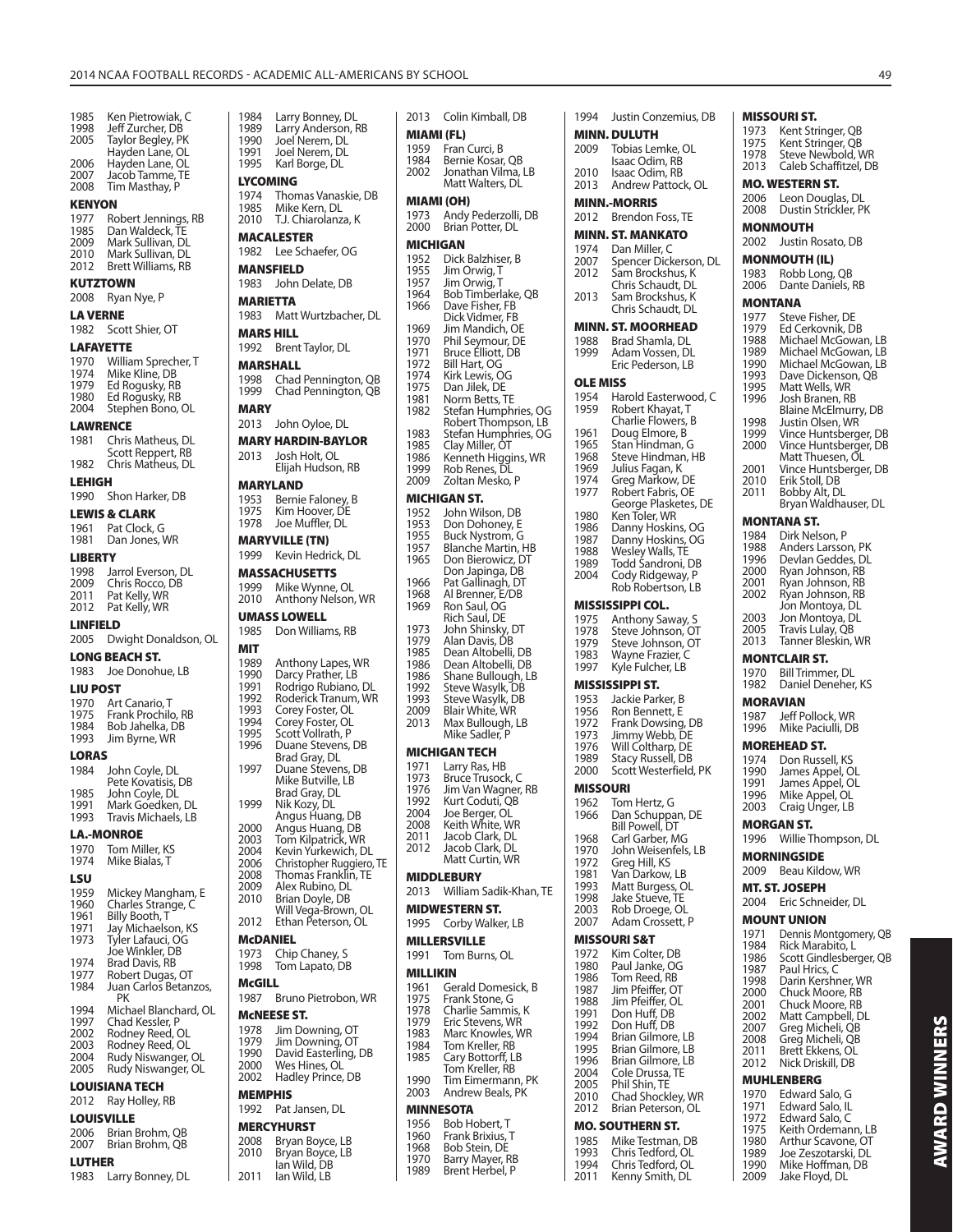|              | MURRAY ST.                                             |
|--------------|--------------------------------------------------------|
| 1976         | Eddie McFarland, DB                                    |
|              | <b>MUSKINGUM</b>                                       |
| 1978<br>1979 | Dan Radalia, DL<br>Dan Radalia, DL                     |
| NAVY         |                                                        |
| 1953         | Steve Eisenhauer, G                                    |
| 1957         | Tom Forrestal, QB                                      |
| 1958<br>1969 | Joe Tranchini, B<br>Dan Pike, RB                       |
| 1980         | Ted Dumbauld, LB                                       |
| 2010<br>2011 | John Dowd, OL<br>John Dowd, OL                         |
| 2012         | Keegan Wetzel, LB                                      |
| NEBRASKA     |                                                        |
| 1962<br>1963 | James Huge, E<br>Dennis Calridge, B                    |
| 1966         | Marv Mueller, DB                                       |
| 1969<br>1971 | Randy Reeves, DB                                       |
|              | Larry Jacobson, DT<br>Jeff Kinney, HB                  |
| 1973         | Frosty Anderson, E                                     |
| 1975         | Rik Bonness, C<br>Tom Heiser, RB                       |
| 1976         | Vince Ferragamo, QB                                    |
| 1977         | Ted Harvey, DB                                         |
| 1978         | Ted Harvey, DB<br>George Andrews, DL                   |
| 1979         | James Pillen, DB<br>Rod Horn, DL                       |
|              | Kelly Saalfeld, C                                      |
| 1980         | Randy Schleusener, OG<br>Jeff Finn, TE                 |
|              | Randy Schleusener, OG                                  |
| 1981         | Eric Lindquist, DB                                     |
|              | David Rimington, C<br>Randy Theiss, OT                 |
| 1982<br>1983 | David Rimington, C<br>Scott Strasburger, DL            |
|              | Rob Stuckey, DL<br>Scott Strasburger, DL               |
| 1984         |                                                        |
|              | Rob Stuckey, DL<br>Mark Traynowicz, C                  |
| 1986         | Dale Klein, K                                          |
| 1987         | Thomas Welter, OT<br>Jeffrey Jamrog, DL                |
|              | Mark Blazek, DB<br>Mark Blazek, DB                     |
| 1988         | John Kroeker, P                                        |
| 1989         | Gerry Gdowski, QB<br>Jake Young, OL<br>David Edeal, OL |
| 1990         |                                                        |
|              | Pat Tyrance, LB                                        |
| 1991         | Jim Wanek, OL<br>Pat Engelbert, DL                     |
|              | Mike Stigge, P<br>Mike Stigge, P                       |
| 1992<br>1993 |                                                        |
|              | Rob Zatechka, OL<br>Terry Connealy, DL                 |
| 1994         | Trev Alberts, LB<br>Matt Shaw, TE                      |
|              | Rob Zatechka, OL                                       |
| 1995         | Terry Connealy, DL<br>Aaron Graham, OL                 |
| 1996         | Grant Wistrom, LB                                      |
| 1997         | Joel Mackovicka, RB<br>Grant Wistrom, DL               |
| 1998         | Joel Makovicka, RB                                     |
|              | Chad Kelsay, DL<br>William Lafleur, P                  |
| 1999         | Kyle Vanden Bosch, DL                                  |
| 2000         | Mike Brown, DB<br>Kyle Vanden Bosch, DL                |
| 2001         | Tracey Wistrom, TE                                     |
| 2004<br>2005 | Chad Sievers, LB                                       |
|              | Kurt Mann, OL<br>Dane Todd, RB                         |
| 2010         | Austin Cassidy, DB                                     |
| 2011         | Rex Burkhead, RB<br>Austin Cassidy, DB                 |
| 2012<br>2013 | Rex Burkhead, RB                                       |
|              | Spencer Long, OL                                       |
| 1970         | NEB.-KEARNEY<br>John Makovicka, RB                     |
| 1975         | Tim Brodahl, E                                         |
| 1999<br>2005 | Volker Olbrich, PK<br>Kyle Rupp, WR                    |

|    | 1987<br>1988   | Pat Sweeney, DB<br>Pat Sweeney, DB                                |
|----|----------------|-------------------------------------------------------------------|
|    | 1989           | Mike Surls, LB<br>Scott Shaffer, RB                               |
|    |                | Scott Shipman, DB                                                 |
|    | 1995<br>1996   | Justin Rice, DL<br>Justin Rice, DL                                |
|    | 1997<br>1998   | Chad Wemhoff, WR<br>Ryan Shanesy, DL                              |
|    | 2001           | Grant Leach, OL<br>Justin Buresh, LB                              |
|    | 2005           | Cody Hoegh, RB<br>Scott Keller, LB                                |
|    | 2006<br>2007   | Kyle Elsasser, LB<br>Kyle Elsasser, LB                            |
|    | <b>NEVADA</b>  |                                                                   |
|    | 1982<br>2002   | David Heppe, P<br>Erick Streelman, TE                             |
| ₿  |                | NEW HAMPSHIRE                                                     |
|    | 1952<br>1984   | John Driscoll, T<br>Dave Morton, OL                               |
|    | TCNJ           |                                                                   |
|    | 2000           | Curt Monday, DB                                                   |
| ЭG |                | NEW MEXICO                                                        |
| ЭG | 1975<br>1977   | Bob Johnson, S<br>Robert Rumbaugh, DT                             |
|    | 1978<br>1993   | Robert Rumbaugh, DL<br>Justin Hall, OL                            |
|    | 1998           | Chad Smith, DB                                                    |
|    | 2007<br>2008   | Cody Kase, LB<br>Zach Arnett, LB                                  |
|    |                | NEW MEXICO ST.                                                    |
|    | 1966<br>1974   | Jim Bohl, B<br>Ralph Jackson, OG                                  |
|    | 1975           | Ralph Jackson, OG                                                 |
|    | 1985<br>1992   | Andy Weiler, KS<br>Todá Cutler, TE                                |
|    |                | Shane Hackney, OL<br>Tim Mauck, LB                                |
|    | 1993<br>1996   | Tim Mauck, LB                                                     |
|    | 1997           | David Patterson, WR<br>David Patterson, WR<br>David Patterson, WR |
|    | 1998<br>2011   | David Niumatalolo, DL                                             |
|    | <b>NICHOLS</b> |                                                                   |
|    | 1989           | David Kane, DB<br><b>NICHOLLS ST.</b>                             |
|    | 2013           | Jordan Hanberry, DB                                               |
|    |                | NORTH CAROLINA                                                    |
|    | 1964<br>1985   | Ken Willard, QB<br>Kevin Anthony, QB                              |
|    |                | UNC-PEMBROKE                                                      |
|    | 2013           | Wes Carter, OL<br>Ben Decelle, WR                                 |
|    |                | NORTH CAROLINA ST.                                                |
|    | 1960           | Roman Gabriel, QB                                                 |
|    | 1963<br>1967   | Joe Scarpati, B<br>Steve Warren, OT                               |
| ЭL | 1971<br>1973   | Craig John, OG<br>Justus Everett, C                               |
| ЭL |                | Stan Fritts, RB                                                   |
|    | 1974<br>1980   | Justus Everett, C<br>Calvin Warren, P                             |
|    | 2006           | William Lee, OL                                                   |
|    | 2005           | NORTH CENTRAL (IL)<br>Ben Hare, DL                                |
|    |                | NORTH DAKOTA                                                      |
|    | 1987<br>1988   | Kurt Otto, QB<br>Chuck Clairmont, OL                              |
|    | 1992           | Matt Gulseth, DB<br>Tim Gelinske, WR                              |
|    |                | Mark Ewen, LB<br>Tim Tibesar, LB                                  |
|    |                |                                                                   |
|    | 1996<br>2002   |                                                                   |
|    | 2005           | Mac Schneider, OL<br>Jeff Glas, PK                                |

**NEB. OMAHA**

**NEB. WESLEYAN**

1982 Kirk Hutton, DB Clark Toner, LB 1983 Kirk Hutton, DB 1984 Jerry Kripal, QB 2007 Ben Hochstein, OL

| 2006         | Weston Dressler, WR                                                               |
|--------------|-----------------------------------------------------------------------------------|
| 2007         | Michael Greenwood, DB<br>Mitch Braegelmann, OL                                    |
| 2008         | Weston Dressler, WR<br>Mitch Braegelmann, OL                                      |
|              | Rory Manke, DB                                                                    |
| 2009         | Brandon Hellevang, K<br>NORTH DAKOTA ST.                                          |
| 1971         | Tomm Smail, DT                                                                    |
| 1993<br>2006 | T.R. McDonald, WR<br>Craig Dahl, DB                                               |
| 2007         | Tyler Roehl, RB                                                                   |
| 2008         | Kole Heckendorf, WR<br>Tyler Roehl, RB                                            |
|              | NORTH PARK                                                                        |
| 1983<br>1985 | Mike Lilgegren, DB                                                                |
| 1986         | Scott Love, WR<br>Todd Love, WR<br>Todd Love, WR                                  |
| 1987         | <b>NORTH TEXAS</b>                                                                |
| 1975         | Pete Morris, LB                                                                   |
| 1976         | Pete Morris, LB                                                                   |
| 1985         | NORTHEASTERN<br>Shawn O'Malley, LB                                                |
|              | NORTHERN ARIZ.                                                                    |
| 2003         | 1989 Chris Baniszewski, WR<br>Mark Gould, P                                       |
| 2013         | Austin Hasquet, LB                                                                |
|              | NORTHERN COLO.                                                                    |
| 1971<br>1981 | Charles Putnik, OG<br>Duane Hirsch, DL                                            |
|              | Ray Sperger, DB                                                                   |
| 1982<br>1989 | Jim Bright, RB<br>Mike Yonkovich, DL                                              |
| 1990         | Tom Langer, LB<br>Tom Langer, LB                                                  |
| 1998         | Corte McGuffey, QB                                                                |
| 1999<br>2005 | Corte McGuffey, QB<br>Reed Doughty, DB                                            |
|              | NORTHERN ILL.                                                                     |
| 2000<br>2001 | Thomas Hammock, RB<br>Thomas Hammock, RB                                          |
| 2012         | Alan Baxter, DL                                                                   |
| UNI          |                                                                                   |
|              |                                                                                   |
| 1999         | Brad Meester, OL                                                                  |
| 2006<br>2009 | James Lindgren, WR<br>Josh Mahoney, LB                                            |
| 2011         | Ben Boothby, DL                                                                   |
| 1983         | NORTHERN MICH.<br>Bob Stefanski, WR                                               |
| 2002         | Ben Laarman, LB                                                                   |
|              | NORTHERN ST.<br>2011 Lincoln Smith, DI                                            |
|              | NORTHWEST MO. ST.                                                                 |
| 1981<br>2004 | Robert "Chip" Gregory, LB                                                         |
|              | Josh Lamberson, QB                                                                |
| 2005<br>2009 |                                                                                   |
| 2013         | Troy Tysdahl, LB<br>Josh Lamberson, QB<br>Myles Burnsides, DB<br>Trevor Adams, QB |
|              | NORTHWESTERN                                                                      |
| 1956<br>1958 | Al Viola, G<br>Andy Cvercko, T                                                    |
| 1961<br>1962 |                                                                                   |
| 1963         | .<br>Larry Onesti, C<br>Paul Flatley, B                                           |
| 1970<br>1976 | George Burman, E<br>Joe Zigulich, OG<br>Randolph Dean, E                          |
| 1980         | Jim Ford, OT                                                                      |
| 1986         | Michael Baum, OT<br>Bob Dirkes, DL                                                |
| 1987         | Todd Krehbiel, DB<br>Mike Baum, OL                                                |
| 1988         | Mike Baum, OL                                                                     |
| 1990<br>1995 | Ira Adler, PK<br>Sam Valenzisi, PK                                                |
| 2002<br>2003 | Jason Wright, RB                                                                  |
| 2004         | Jason Wright, RB<br>Jeff Backes, DB                                               |
| 2008<br>2009 | Luis Castillo, DL<br>Phil Brunner, OL<br>Zeke Markshausen, WR                     |

| 2012         | Patrick Ward, OL                       |
|--------------|----------------------------------------|
|              | NORTHWESTERN (IA)                      |
| 1983         | Mark Muilenberg, RB                    |
| 1992         | Joel Bundt, OL                         |
|              | NORTHWESTERN (MN)                      |
| 2002         | Jon Peterson, DB                       |
| 1961         | <b>NORTHWESTERN (OK)</b>               |
|              | Stewart Arthurs, B                     |
| 1992         | NORTHWESTERN ST.<br>Guy Hedrick, RB    |
| 1994         | John Dippel, OL<br>Justin Aldredge, TE |
| 2011         |                                        |
| NORWICH      |                                        |
| 1970         | Gary Fry, RB                           |
|              | <b>NOTRE DAME</b>                      |
| 1952<br>1953 | Joe Heap, B<br>Joe Heap, B             |
| 1954         | Joe Heap, B                            |
| 1955         | Don Schaefer, B                        |
| 1958<br>1963 | Bob Wetoska, E<br>Bob Lehmann, G       |
| 1966         | Tom Regner, OG<br>Jim Lynch, LB        |
| 1967         | Jim Smithberger, DB                    |
| 1968         | George Kunz, OT                        |
| 1969         | Jim Reilly, OT                         |
| 1970         | Tom Gatewood, E                        |
|              | Larry DiNardo, OG<br>Joe Theismann, QB |
| 1971         | Greg Marx, DT<br>Tom Gatewood, E       |
| 1972         | Michael Creaney, E                     |
|              | Greg Marx, DT                          |
| 1973         | David Casper, E<br>Gary Potempa, LB    |
|              | Bob Thomas, K                          |
| 1974         | Reggie Barnett, DB                     |
| 1977         | Pete Demmerle, E<br>Ken MacAfee, E     |
|              | Joe Restic, S                          |
| 1978         | Dave Vinson, OG<br>Joe Restic, DB      |
| 1980         | Bob Burger, OG<br>Tom Gibbons, DB      |
| 1981         |                                        |
| 1985         | John Krimm, DB<br>Greg Dingens, DL     |
| 1987         | Ted Gradel, PK                         |
| 1992         | Vince Phelan, P<br>Tim Ruddy, OL       |
| 1993         | Tim Ruddy, OL                          |
| 2006<br>2010 | John Carlson, TE<br>David Ruffer, K    |
| 2012         | Mike Golic Jr., OL                     |
|              | Manti Te'o, LB                         |
|              | ŋ<br>Ņ                                 |
| 1988         | Curtis Page, DL                        |
| OHIO         |                                        |
| 1971         | John Rousch, HB                        |
|              | OHIO DOMINICAN                         |
| 2011         | Mike Noffsinger, RB                    |
|              | Ben Vulhop, ŌL<br>Garrett Wilcox, DL   |
|              | OHIO NORTHERN                          |
| 1976         | Jeff McFarlin, S                       |
| 1979<br>1986 | Robert Coll, WR<br>David Myers, DL     |
| 1990         | Chad Hummell, OL                       |
| 1997         | Andy Roecker, OL                       |
| OHIO ST.     |                                        |
| 1952<br>1954 | John Borton, B<br>Dick Hilinski,<br>Τ  |
| 1958         | Bob White, B                           |
| 1961         | Tom Perdue, E                          |
| 1965<br>1966 | Bill Ridder, MG                        |
| 1968         | Dave Foley, OT<br>Dave Foley, OT       |
| 1969         | Mark Stier, LB<br>Bill Urbanik, DT     |
| 1971         | Rick Simon, OG<br>Randy Gradishar, LB  |
| 1973         |                                        |
| 1974         | Brian Baschnagel, RB                   |

| 1976                            | Pete Johnson, RB                         |
|---------------------------------|------------------------------------------|
| 1977                            | Bill Lukens, OG<br>Jeff Logan, RB        |
| 1980<br>1982                    | Marcus Marek, LB<br>John Frank, TE       |
|                                 | Joseph Smith, OT                         |
| 1983<br>1984                    | John Frank, TE<br>David Crecelius, DL    |
|                                 | Michael Lanese, WR<br>Michael Lanese, WR |
| 1985<br>1989                    | Joseph Staysniak, OL                     |
| 1992                            | Leonard Hartman, OL                      |
| 1995                            | Gregory Smith, DL<br>Greg Bellisari, LB  |
| 1996                            | Greg Bellisari, LB                       |
| 1999<br>2003                    | Ahmed Plummer, DB<br>Craig Krenzel, QB   |
| 2006                            | Anthony Gonzalez, WR                     |
| 2007                            | Stan White, RB                           |
| 2008                            | Brian Robiskie, WR<br>Brian Robiskie, WR |
|                                 | OHIO WESLEYAN                            |
| 1970                            | Tony Heald, LB<br>Tom Liller, E          |
| 1981                            | Ric Kinnan, WR                           |
| 1985                            | Kevin Connell, OG                        |
| 1994<br>1995                    | Craig Anderson, LB<br>Craig Anderson, LB |
| 1996                            | Craig Anderson, LB                       |
| OKLAHOMA                        |                                          |
| 1952<br>1954                    | Tom Catlin, C<br>Carl Allison, E         |
| 1956                            | Jerry Tubbs, C                           |
| 1957                            | Doyle Jenning, T<br>Ross Coyle, E        |
| 1958<br>1962                    | Wayne Lee, C                             |
| 1963                            | Newt Burton, G                           |
| 1964<br>1966                    | Newt Burton, G<br>Ron Shotts, HB         |
| 1967                            | Ron Shotts, HB                           |
| 1968<br>1970                    | Eddie Hinton, DB<br>Joe Wylie, RB        |
| 1971                            | Jack Mildren, QB                         |
|                                 |                                          |
| 1972                            | Joe Wylie, RB                            |
| 1974<br>1975                    | Randy Hughes, S<br>Dewey Selmon, LB      |
|                                 | Lee Roy Selmon, DT                       |
| 1980<br>1986                    | Jay Jimerson, DB<br>Brian Bosworth, LB   |
| 2012                            | Gabe Ikard, OL                           |
| 2013                            | Gabe Ikard, OL                           |
| OKLA.<br>1976                   | <b>PANHANDLE</b><br>Larry Johnson, G     |
|                                 | OKLAHOMA ST.                             |
| 1954                            | Dale Meinert, G                          |
| 1972                            | Tom Wolf, OT                             |
| 1973<br>1974                    | Doug Tarrant, LB<br>Tom Wolf, OT         |
| 1977                            | Joe Avanzini, DE                         |
| 2002<br>2004                    | Kyle Eaton, OL<br>Billy Bajema, TE       |
| OLIVET                          |                                          |
| 2005                            | Travis Sleight, RB                       |
| OREGON                          |                                          |
| 1962                            | Steve Barnett, T                         |
| 1965<br>1986                    | Tim Casey, LB<br>Mike Preacher, P        |
| 1990                            | Bill Musgrave, QB                        |
| <b>2000</b><br>2001             | Ryan Schmid, OL<br>Joey Harrington, QB   |
|                                 | Ryan Schmid, OL                          |
|                                 | Nick Reed, DL<br>Nick Reed, DL           |
| 2007<br>2008<br>OREGON ST.      |                                          |
| 1962                            | Terry Baker, B                           |
| 1967<br>1968                    | Bill Enyart, FB<br>Bill Enyart, FB       |
|                                 | Chad Paulson, RB                         |
|                                 | OUACHITA BAPTIST                         |
|                                 | David Cowling, OG                        |
| 1993<br>1978<br>PACIFIC<br>1978 | Bruce Filarsky, OG                       |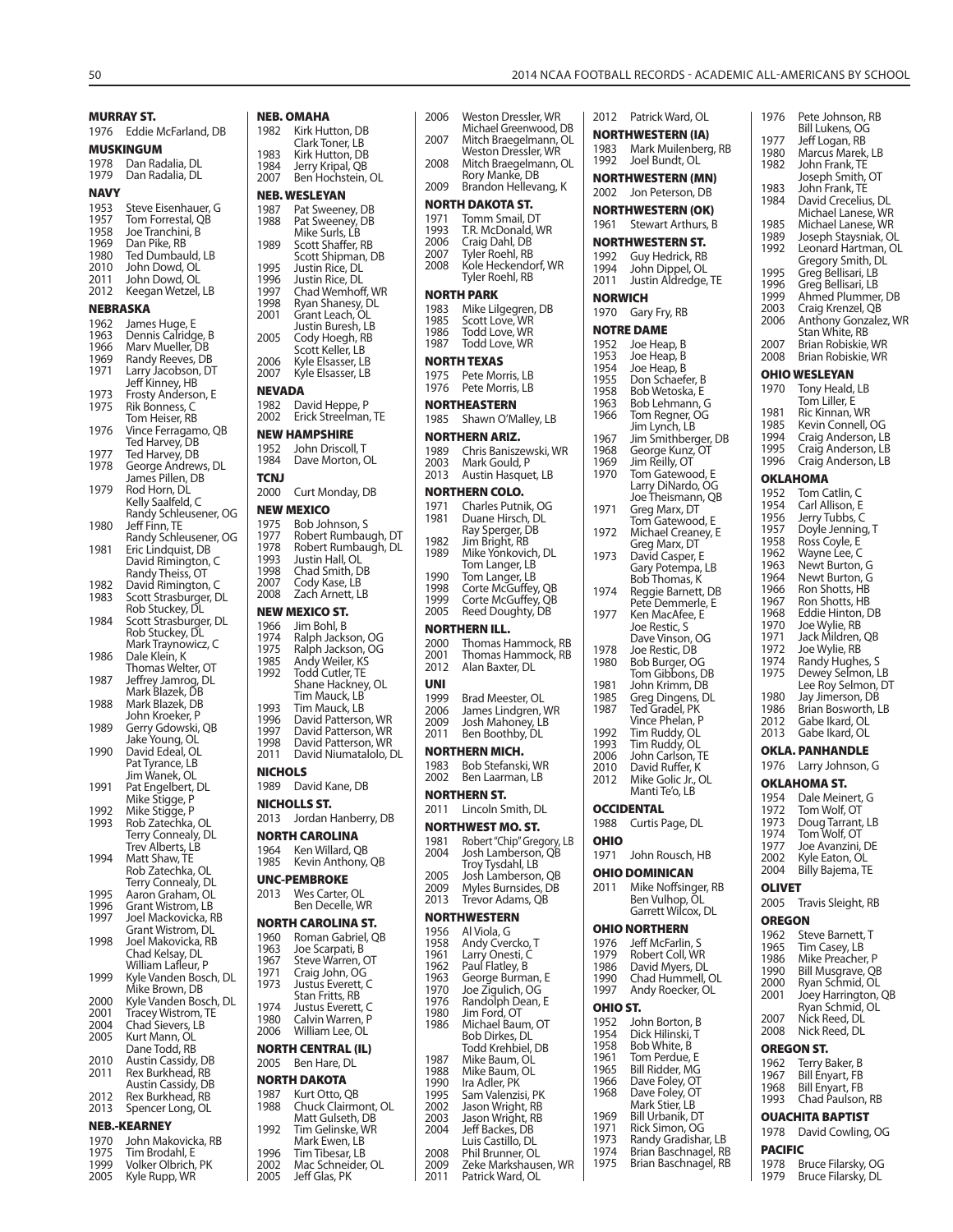|                 | PACIFIC LUTHERAN        | 1977            | John Urness, WR                        |
|-----------------|-------------------------|-----------------|----------------------------------------|
| 1982            | Curt Rodin, TE          | 1978            | John Urness, WR                        |
| 2013            | Greg Hibbard, DB        | 2000            | Chris Cain, DL                         |
| <b>PENN</b>     |                         | 2005            | Joey King, LB                          |
|                 |                         |                 |                                        |
| 1986            | Rich Comizio, RB        |                 | <b>PRINCETON</b>                       |
| 1999            | Michael Germino, DL     | 1968            | Dick Sandler, DT                       |
| <b>PENN ST.</b> |                         | 1976            | Kevin Fox, OG                          |
| 1965            | Joe Bellas, T           | 1982            | Kevin Guthrie, WR                      |
|                 | John Runnells, LB       | 1983            | Kevin Guthrie, WR                      |
| 1966            | John Runnells, LB       | 1998            | Alex Sierk, PK                         |
| 1967            | Rich Buzin, OT          |                 | <b>PUGET SOUND</b>                     |
| 1969            | Charlie Pittman, HB     | 1982            | Buster Crook, DB                       |
|                 | Dennis Onkotz, LB       |                 |                                        |
| 1971            | Dave Joyner, OT         | <b>PURDUE</b>   |                                        |
| 1972            | Bruce Bannon, DE        | 1956            | Len Dawson, QB                         |
| 1973            | Mark Markovich, OG      | 1960            | Jerry Beabout, T                       |
| 1976            | Chuck Benjamin, OT      | 1965            | Sal Ciampi, G                          |
| 1978            | Keith Dorney, OT        | 1967            | Jim Beirne, E                          |
| 1982            | Todd Blackledge, QB     |                 | Lance Olssen, DT                       |
|                 | Harry Hamilton, DB      | 1968            | Tim Foley, DB                          |
|                 | Scott Radicec, LB       | 1969            | Tim Foley, DB                          |
| 1983            | Harry Hamilton, LB      |                 | Mike Phipps, QB                        |
| 1984            | Lance Hamilton, DB      |                 | Bill Yanchar, DT                       |
|                 | Carmen Masciantonio, LB | 1973            | Bob Hoftiezer, DE                      |
| 1985            | Lance Hamilton, DB      | 1979            | Ken Loushin, DL                        |
| 1986            | John Shaffer, QB        | 1980            | Tim Seneff, DB                         |
| 1994            | Jeff Hartings, OL       | 1981            | Tim Seneff, DB                         |
|                 | Tony Pittman, DB        | 1989            | Bruce Brineman, OL                     |
| 1995            | Jeff Hartings, OL       | 2000            | Drew Brees, QB                         |
| 1999            | Travis Forney, PK       | 2002            | John Standeford, WR                    |
| 2002            | Joe Iorio, OL           | 2003            | John Standeford, WR                    |
| 2004            | Andrew Guman, DB        | 2010            | Kyle Adams, TE                         |
| 2005            | Paul Posluszny, LB      | 2011            | Joe Holland, LB                        |
| 2006            | Paul Posluszny, LB      | <b>QUINCY</b>   |                                        |
|                 | Tim Shaw, DL            |                 |                                        |
| 2007            | Gerald Cadogan, OL      | 2013            | Tyler Reidl, DL                        |
| 2008            | Gerald Cadogan, OL      | <b>REDLANDS</b> |                                        |
|                 | Josh Hull, LB           | 2011            | Brett Hutter, DL                       |
|                 | Andrew Pitz, OL         |                 |                                        |
|                 | Mark Rubin, DB          |                 | <b>RENSSELAER</b>                      |
| 2009            | Josh Hull, LB           | 1995            | Alic Scott, OL                         |
|                 | Andrew Pitz, OL         | 1996            | Dan McGovern, RB                       |
|                 | Stefen Wisniewski, OL   | 1997            | Chris Cochran, DL                      |
| 2010            | Chris Colasanti, LB     | 1998            | Jason Kepler, OL                       |
|                 | Pete Massaro, DL        | 1999            | Jason Kepler, OL                       |
|                 | Stefen Wisniewski, OL   | 2002            | Flynn Cochran, WR                      |
| 2012            | Pete Massaro, DL        | 2003            | Flynn Cochran, WR                      |
|                 | John Urschel, OL        | 2006            | Shawn Herrmann, OL                     |
| 2013            | John Urschel, OL        | 2007            | David Dillen, OL                       |
|                 | <b>PITTSBURG ST.</b>    |                 | <b>RHODE ISLAND</b>                    |
|                 |                         |                 |                                        |
|                 |                         |                 |                                        |
| 1972            | Jay Sperry, RB          | 1976            | Richard Moser, RB                      |
| 1989            | Brett Potts, DL         | 1977            | Richard Moser, RB                      |
| 1991            | Mike Brockel, OL        |                 |                                        |
| 1992            | Mike Brockel, OL        | <b>RHODES</b>   |                                        |
| 1996            | Brian Moorman, P        | 1990            | Robert Heck, DL                        |
| 1997            | Brian Moorman, P        | <b>RICE</b>     |                                        |
| 1998            | Ben Petersen, Dl        | 1952            |                                        |
| 2000            | Chris Gab, LB           | 1953            | Richard Chapman, DG                    |
| 2001            | Caleb White, DL         | 1954            | Richard Chapman, DG                    |
| 2004            | Chris Beyer, OL         | 1969            | Dicky Maegle, B<br>Steve Bradshaw, DG  |
| 2005            | Chris Beyer, OL         | 1979            | LaMont Jefferson, LB                   |
|                 | Ryan Meredith, DL       | 1983            | Brian Patterson, DB                    |
| 2006            | Ryan Meredith, DL       | 1995            |                                        |
| 2007            | Nick Dellasega, DB      |                 | Jay Lamy, DB                           |
|                 | Caleb Farabi, RB        |                 | <b>RICHMOND</b>                        |
| 2008            | Caleb Farabi, RB        | 2012            | Cooper Taylor, DB                      |
|                 | <b>PITTSBURGH</b>       |                 | <b>ROBERT MORRIS</b>                   |
| 1952            | Dick Deitrick, DT       |                 |                                        |
| 1954            | Lou Palatella, T        | 2004            | Jonathan LeDonne, LB                   |
| 1956            | Joe Walton, E           | 2006            | Ray Gensler, DL                        |
| 1958            | John Guzik, G           | 2012            | Nolan Nearhoof, DL                     |
| 1976            | Jeff Delaney, LB        |                 | <b>ROCHESTER (NY)</b>                  |
| 1980            | Greg Meisner, DL        | 1982            | Bob Cordaro, LB                        |
| 1981            | Rob Fada, OG            | 1992            | Jeremy Hurd, RB                        |
| 1982            | Rob Fada, OG            | 1993            | Jeremy Hurd, RB                        |
|                 | J.C. Pelusi, DL         | 2000            | Brian Kowalski, LB                     |
| 1988            | Mark Stepnoski, OL      | 2004            |                                        |
| 2002            | Vince Crochunis, DL     | 2005            | Justin Galloway, OL                    |
| 2003            | Vince Crochunis, DL     | 2006            | Nicholas Zappia, OL                    |
|                 | Dan Stephens, DL        | 2007            | Nicholas Zappia, OL<br>Andrew Rape, DB |
| 2004            | Vince Crochunis, DL     |                 |                                        |
|                 | Dan Stephens, DL        |                 | <b>ROSE-HULMAN</b>                     |
|                 |                         | 1978            | Rick Matovich, DL                      |
|                 | <b>POMONA-PITZER</b>    | 1979            | Scott Lindner, DL                      |
| 2011            | James Lambert, OL       | 1980            | Scott Lindner, DL                      |
| 2013            | Duncan Hussey, WR       |                 | Jim Novacek, P                         |
|                 | <b>PORTLAND ST.</b>     | 1983<br>1984    | Jack Grote, LB<br>Jack Grote, LB       |

| 1988                                         | Greg Kremer, LB<br>Shawn Ferron, PK                                                                                                                       |
|----------------------------------------------|-----------------------------------------------------------------------------------------------------------------------------------------------------------|
| 1989<br>1990<br>1992<br>1993<br>2002         | Keith Woodason, OL<br>Shawn Ferron, PK<br>Ed Huonden, WR<br>Greg Hubbard, OL<br>Greg Hubbard, OL<br>Jesse McQuiston, DB<br>Tim Swan, LB                   |
| 2005<br>2008<br>2009<br>2013                 | Patrick Ludwig, OL<br>Calvin Bueltel, RB<br>Thomas Reives, WR<br>Matthew Angel, K<br>Ryan Landwehr, QB                                                    |
| ROWAN<br>2011<br><b>RUTGERS</b>              | Tommy Wilczynski, PK                                                                                                                                      |
| 2003                                         | Nathan Jones, DB                                                                                                                                          |
| 1993<br>2003<br>2004<br>2012                 | <b>SAGINAW VALLEY</b><br>Troy Hendrickson, PK<br>Neil Baumgartner, LB<br>Neil Baumgartner, DL<br>Grant Caserta, LB                                        |
| 1988<br>1989<br>2003<br>2004<br>2005<br>2011 | ST. CLOUD ST.<br>Rick Rodgers, DB<br>Rick Rodgers, DB<br>Keith Heckendorf, QB<br>nyan Koch, WR<br>Ryan Koch, WR<br>Matthew Schwartz, DL<br>Matt Theis, OL |
| 2012                                         | Andrew Beckmann, OL                                                                                                                                       |
| 1993<br>1998<br>2005                         | SAINT FRANCIS (PA)<br>Todd Eckenroad, WR<br>Matt Farabaugh, LB<br>Luke Palko, WR                                                                          |
| 2003                                         | ST. JOHN FISHER<br>Brad Keem, DL                                                                                                                          |
| 2004<br>2007                                 | Mark Robinson, RB<br>Chris Harmon, TE                                                                                                                     |
|                                              | SAINT JOHN'S (MN)                                                                                                                                         |
| 1972<br>1979<br>1994                         | Jim Kruzich, E<br>Terry Geraghty, DB<br>Chris Palmer, WR<br>Matthew Malmberg, RB                                                                          |
| 1995<br>1997<br>2005                         | Chris Palmer, WR<br>Matt Emmerich, DB<br>Jason Good, DL<br>Matt Hawn, LB                                                                                  |
| 2006<br>2007                                 | Jamie Steffensmeier, LB<br>Kevin Boegel, DB                                                                                                               |
| 1993                                         | ST. JOHN'S (NY)<br>Anthony Russo, RB                                                                                                                      |
|                                              | ST. JOSEPH'S (IN)                                                                                                                                         |
| 1977<br>1978                                 | Mike Bettinger, DB<br>Mike Bettinger, DB                                                                                                                  |
| 1979<br>1985                                 | Mike Bettinger, DB<br>Ralph Laura, OT                                                                                                                     |
| 1989                                         | Jeff Fairchild, P                                                                                                                                         |
| 1986                                         | ST. NORBERT                                                                                                                                               |
|                                              | Matthew Lang, LB<br>Karl Zacharias, P                                                                                                                     |
| 1987                                         | Karl Zacharias, PK<br>Matthew Lang, LB                                                                                                                    |
| 1988<br>1989<br>1999<br>2011                 | Mike Whitehouse, WR<br>Mike Whitehouse, WR<br>Mike Krueger, WR<br>Dan Sjoquist, DB                                                                        |
| <b>ST. OLAF</b>                              |                                                                                                                                                           |
| 1961                                         | Dave Hindermann, T<br>ST. SCHOLASTICA                                                                                                                     |
| 2012                                         | Alec French, DB                                                                                                                                           |
| 2013                                         | Cory Gebhard, WR<br>Blake Cedarleaf, DL<br>Alec French, DB<br>Cory Gebhard, WR                                                                            |
|                                              | Jake Jensen, RB                                                                                                                                           |
|                                              | ST. THOMAS (MN)                                                                                                                                           |
| 1973<br>1974                                 | Mark Dienhart, T<br>Mark Dienhart,                                                                                                                        |
| 1977<br>1980                                 | Tom Kelly, OG<br>Doug Groebner, C                                                                                                                         |

| 1994                    | Curt Behrns, DB                            | 2011            | Chris Ganious, RB                           |
|-------------------------|--------------------------------------------|-----------------|---------------------------------------------|
| 2000<br>2001            | Jake Barkley, RB<br>Jake Barkley, RB       |                 | <b>SOUTH DAKOTA ST.</b>                     |
|                         | Andrew Hilliard, WR                        | 1974            | Bob Gissler, E                              |
| 2002                    | Jake Barkley, RB                           | 1975            | Bill Matthews, T                            |
|                         | Andrew Hilliard, WR                        | 1977<br>1979    | <b>Bill Matthews, DE</b><br>Tony Harris, PK |
| 2004<br>2005            | Ben Kessler, DL<br>Ben Kessler, DL         |                 | Paul Kippley, DB                            |
| 2009                    | Ben Wartman, RB                            | 2006            | Cory Koenig, RB                             |
| 2010                    | Dan Chapman, OL                            | 2007            | Cory Koenig, RB                             |
|                         | Ben Wartman, RB                            | 2008<br>2009    | Kyle Minett, RB<br>Kyle Minett, RB          |
| 2011                    | Dan Chapman, OL                            | 2010            | Kyle Minett, RB                             |
|                         | <b>SALVE REGINA</b>                        | 2013            | Jason Schneider, \                          |
| 1998<br>1999            | Mark DeBiasio, RB<br>Mark DeBiasio, RB     |                 | Zach Zenner, RB                             |
| 2011                    | A.J. Albert, LB                            |                 | SOUTHERN CALIFORN                           |
|                         | SAM HOUSTON ST.                            | 1952            | Dick Nunis, DB                              |
| 1972                    | Walter Anderson, KS                        | 1959<br>1960    | Mike McKeever, G<br>Mike McKeever, G        |
| 1973                    | Walter Anderson, KS                        |                 | Marlin McKeever,                            |
| 1993                    | Kevin Riley, DB                            | 1965            | Charles Arrobio, T                          |
|                         | SAN DIEGO                                  | 1967<br>1968    | Steve Sogge, QB<br>Steve Sogge, QB          |
| 1987                    | Bryan Day, DB                              | 1969            | Harry Khasigian, O                          |
| 1988<br>1994            | Bryan Day, DB<br>Doug Popovich, DB         | 1973            | Pat Haden, QB                               |
| 1995                    | Doug Popovich, DB                          | 1974<br>1978    | Pat Haden, QB                               |
| 1996                    | Jeb Dougherty, DB                          | 1979            | Rich Dimler, DL<br>Brad Budde, OG           |
| 2004<br>2005            | Evan Harney, RB<br>Philip Bretsch, DB      |                 | Paul McDonald, C                            |
|                         | Nick Garton, WR                            |                 | Keith Van Horne,                            |
| 2007                    | Wes Doyle, WR                              | 1984<br>1985    | Duane Bickett, LB<br>Matt Koart, DL         |
|                         | Patrick O'Neill, DB                        | 1986            | Jeffrey Bregel, OG                          |
| 2013                    | Robbie Beathard, DB<br>Blake Oliaro, DL    | 1988            | John Jackson, WR                            |
|                         | SAN DIEGO ST.                              | 1989<br>1995    | John Jackson, WR                            |
| 1998                    | Scott Auerbach, DB                         |                 | Jeremy Hogue, Ol<br>Matt Keneley, DL        |
|                         |                                            | 1996            | Matt Keneley, DL                            |
| 1975                    | SAN JOSE ST.<br>Tim Toews, OG              |                 | <b>SOUTHERN CONN. ST.</b>                   |
|                         |                                            | 1984            | Gerald Carbonarc                            |
| 1971                    | <b>SANTA CLARA</b>                         |                 | SOUTHERN ILL.                               |
| 1973                    | Ron Sani, IL<br>Alex Damascus, RB          | 1970            | Sam Finocchio, G                            |
| 15,<br>1974<br>^75      | Steve Lagorio, LB                          | 1988            | Charles Harmke, F                           |
|                         | Mark Tiernan, LB                           | 1991            | Dwayne Summer                               |
|                         |                                            |                 |                                             |
| 1976                    | Lou Marengo, KS                            |                 | Jon Manley, LB                              |
| 1980                    | Mark Tiernan, LB<br>Dave Alfaro, QB        | 2010            | Joe Allaria, WR<br>Chance Coda, DL          |
|                         |                                            | 2011            | David Pickard, OL                           |
| 2011                    | <b>SETON HILL</b>                          | SMU             |                                             |
| 2013                    | Zach Delo, TE<br>Tyler Zimmer, LB          | 1952            | Dave Powell, E                              |
| <b>SEWANEE</b>          |                                            | 1953            | Darrell Lafitte, G                          |
| 2002                    | Ben Tuck, PK                               | 1954<br>1955    | Raymond Berry, E<br>David Hawk, G           |
|                         | SHENANDOAH                                 | 1957            | Tom Koenig, G                               |
| 2012                    | Nick Erdman, DL                            | 1958            | Tom Koenig, G                               |
|                         |                                            | 1962<br>1966    | Raymond Schoen<br>John LaGrone, MK          |
| <b>SHEPHERD</b><br>2013 | Robert Hayes, DL                           |                 | Lynn Thornhill, O                           |
|                         |                                            | 1968            | Jerry LeVias, OE                            |
| 1976                    | SHIPPENSBURG                               | 1972<br>1983    | Cleve Whitener, L<br>Brian O'Meara, T       |
| 1982                    | Tony Winter, LB<br>Dave Butler, DL         |                 |                                             |
| 1994                    | Joel Yohn, PK                              | 1992            | <b>SOUTHERN MISS.</b>                       |
| 1995                    | Joel Yohn, PK                              | 1997            | James Singleton,<br>Jeremy Lindley, O       |
| 2003<br>2004            | John Kuhn, RB<br>John Kuhn, RB             |                 | <b>SOUTHERN ORE.</b>                        |
| SIMPSON                 |                                            | 1997            | lan Reid, OL                                |
| 1998                    | Guy Leman, RB                              | 2003            | Garret Gelker, DL                           |
|                         | SLIPPERY ROCK                              |                 | <b>SOUTHERN UTAH</b>                        |
| 2006                    | Mike Butterworth, OL                       | 1988            | Jim Andrus, RB                              |
| 2007                    | Mike Butterworth, OL                       | 1990            | Steve McDowell, I                           |
|                         | Clint Forsha, DL                           |                 | <b>SOUTHWEST MINN. ST</b>                   |
| 2011                    | Devin Goda, WR                             | 1988            | Bruce Saugstad, D                           |
|                         | SOUTH CAROLINA                             |                 | <b>SPRINGFIELD</b>                          |
| 1987<br>1988            | Mark Fryer, OL                             | 1971            | Bruce Rupert, LB                            |
| 1991                    | Mark Fryer, OL<br>Joe Reeves, LB           | 1984<br>1985    | Sean Flanders, DL                           |
|                         | SOUTH DAKOTA                               | 2002            | Sean Flanders, DL<br>Ben Bristol, OL        |
| 1978                    | Scott Pollock, QB                          | <b>STANFORD</b> |                                             |
| 1982                    | Jerus Campbell, DL                         | 1970            | John Sande, C                               |
| 1983                    | Jeff Sime, T                               |                 | Terry Ewing, DB                             |
| 1987<br>2002            | Dan Sonnek, RB<br>Jarrod Edelen, P         | 1975            | Don Stevenson, R                            |
| 2006<br>2007            | Frank Leibfarth, PK<br>Frank Leibfarth, PK | 1976<br>1977    | Don Stevenson, R<br>Guy Benjamin, QE        |

|                      | SOUTH DAKOTA ST.                                      |
|----------------------|-------------------------------------------------------|
| 1974                 | Bob Gissler, E                                        |
| 1975                 | Bill Matthews, T                                      |
| 1977<br>1979         | <b>Bill Matthews, DE</b><br>Tony Harris, PK           |
|                      | Paul Kippley, DB                                      |
| 2006                 |                                                       |
| 2007                 | Cory Koenig, RB<br>Cory Koenig, RB                    |
| 2008                 | Kyle Minett, RB<br>Kyle Minett, RB                    |
| 2009<br>2010         | Kyle Minett, RB                                       |
| 2013                 | Jason Schneider, WR                                   |
|                      | Zach Zenner, RB                                       |
|                      | SOUTHERN CALIFORNIA                                   |
| 1952<br>1959         | Dick Nunis, DB<br>Mike McKeever, G                    |
| 1960                 | Mike McKeever, G                                      |
|                      | Marlin McKeever, E                                    |
| 1965                 | Charles Arrobio, T                                    |
| 1967<br>1968         | Steve Sogge, QB<br>Steve Sogge, QB                    |
| 1969                 |                                                       |
| 1973                 | Harry Khasigian, OG<br>Pat Haden, QB                  |
| 1974                 | Pat Haden, QB                                         |
| 1978<br>1979         | Rich Dimler, DL<br>Brad Budde, OG                     |
|                      | Paul McDonald, QB                                     |
|                      | Keith Van Horne, T                                    |
| 1984                 | Duane Bickett, LB                                     |
| 1985<br>1986         | Matt Koart, DL<br>Jeffrey Bregel, OG                  |
| 1988                 |                                                       |
| 1989                 | John Jackson, WR<br>John Jackson, WR                  |
| 1995                 | Jeremy Hogue, OL                                      |
| 1996                 | Matt Keneley, DL<br>Matt Keneley, DL                  |
|                      |                                                       |
| 1984                 | SOUTHERN CONN. ST.<br>Gerald Carbonaro, OL            |
|                      |                                                       |
|                      |                                                       |
|                      | SOUTHERN ILL.                                         |
|                      | Sam Finocchio, G                                      |
|                      | Charles Harmke, RB<br>Dwayne Summers, DL              |
| 1970<br>1988<br>1991 | Jon Manley, LB                                        |
| 2010                 | Joe Allaria, WR                                       |
| 2011                 | Chance Coda, DL<br>David Pickard, OL                  |
| SMU                  |                                                       |
| 1952                 | Dave Powell, E                                        |
| 1953                 | Darrell Lafitte, G                                    |
| 1954                 | Raymond Berry, E                                      |
| 1955                 | David Hawk, G                                         |
| 1957<br>1958         |                                                       |
| 1962                 | Tom Koenig, G<br>Tom Koenig, G<br>Raymond Schoenke, T |
| 1966                 | John LaGrone, MG                                      |
| 1968                 | Lynn Thornhill,                                       |
| 1972                 | Jerry LeVias, OE                                      |
| 1983                 | Cleve Whitener, LB<br>Brian O'Meara, T                |
|                      | SOUTHERN MISS.                                        |
|                      | James Singleton, DL                                   |
|                      | Jeremy Lindley, OL                                    |
| 1992<br>1997         | SOUTHERN ORE.                                         |
| 1997                 | lan Reid, OL                                          |
| 2003                 | Garret Gelker, DL                                     |
|                      | SOUTHERN UTAH                                         |
| 1988                 | Jim Andrus, RB                                        |
|                      | Steve McDowell, P                                     |
| 1990                 | SOUTHWEST MINN. ST.                                   |
| 1988                 | Bruce Saugstad, DB                                    |
|                      | SPRINGFIELD                                           |
| 1971                 | Bruce Rupert, LB                                      |
| 1984<br>1985         | Sean Flanders, DL<br>Sean Flanders, DL                |

# John Sande, C Terry Ewing, DB<br>1975 Don Stevenson, 1975 Don Stevenson, RB<br>1976 Don Stevenson, RB 1976 Don Stevenson, RB<br>1977 Guy Benjamin, QB Guy Benjamin, QB

**AWARD WINNERS**

**AWARD WINNERS**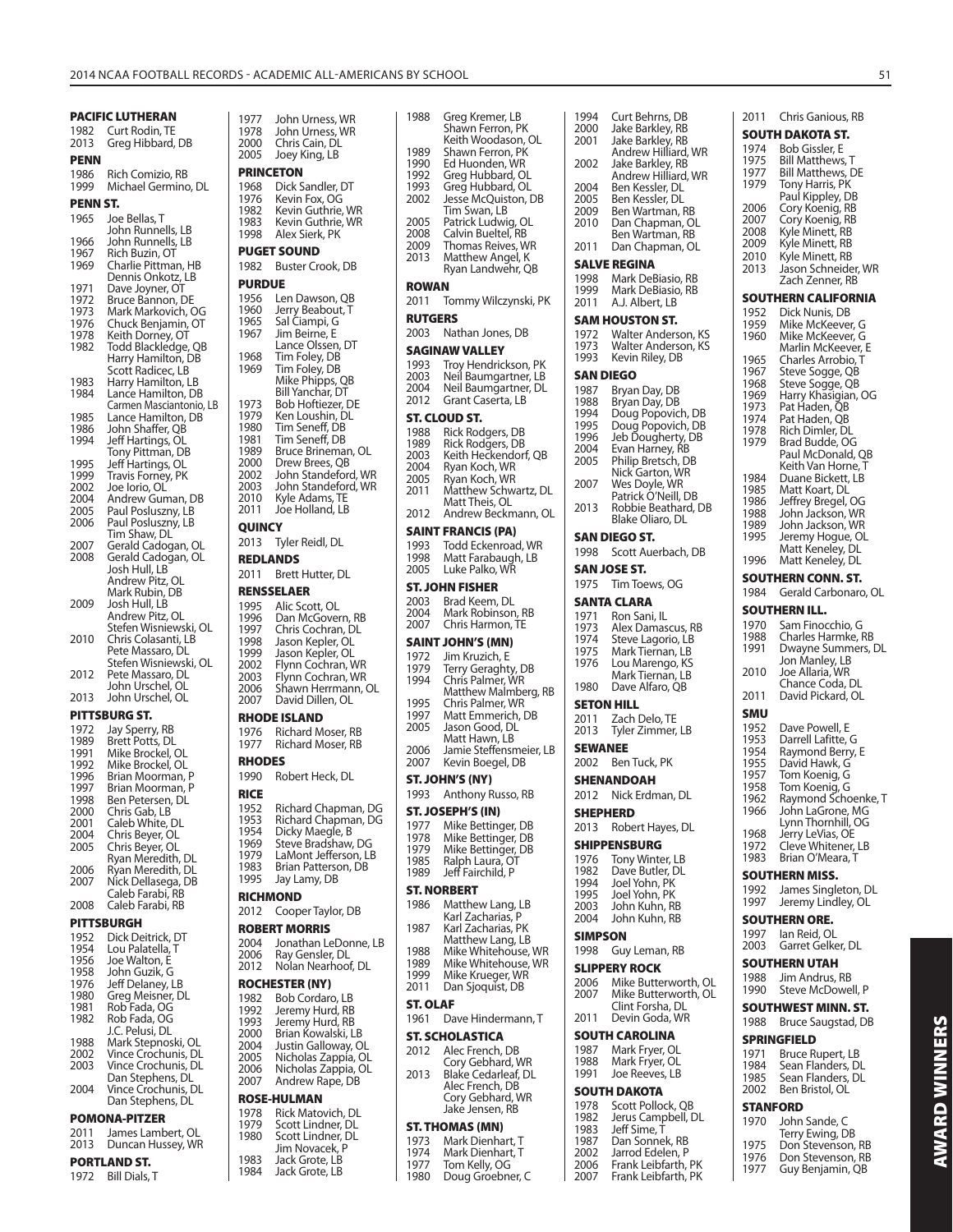**VILLANOVA**

| 1978                    | Vince Mulroy, WR                           | 2013                          | Nat          |
|-------------------------|--------------------------------------------|-------------------------------|--------------|
| 1979                    | Jim Stephens, OG<br>Pat Bowe, TE           | <b>UTEP</b><br>1988           | Pat          |
|                         | Milt McColl, LB<br>Joe St. Geme, DB        | TEXAS A&                      |              |
| 1981                    | John Bergren, DL<br>Darrin Nelson, RB      | 1956<br>1971                  | Jacl<br>Ste  |
| 1982<br>1983            | John Bergren, DL<br>John Bergren, DL       |                               | LI           |
| 1985<br>1987            | Matt Soderlund, LB<br>Brad Muster, RB      | 1976<br>1977                  | Kev<br>Kev   |
| 1990                    | Ed McCaffrey, WR                           | 1985<br>1986                  | Kip<br>Kip   |
| 1991<br>1994            | Tommy Vardell, RB<br>Justin Armour, WR     | 1987<br>2001                  | Kip<br>Setl  |
| 1999<br>2010            | Troy Walters, WR<br>Chase Beeler, OL       | 2010                          | Mic          |
| 2011                    | Andrew Luck, QB                            | TEX. A&M<br>1977              | Mik          |
| 1973                    | <b>SUL ROSS ST.</b><br>Archie Nexon, RB    | 2011                          | lay          |
|                         | <b>SUSQUEHANNA</b>                         | TEX. A&M<br>1972              | Floy         |
| 1975<br>1976            | Gerry Huesken, T<br>Gerry Huesken, T       | 1973                          | Joh          |
| 1980<br>1999            | Dan Distasio, LB<br>Dave Wonderlick, OL    | 1976<br>1977                  | Wa<br>Joe    |
| 2000                    | Dave Wonderlick, OL                        | 1978                          | Wa<br>Wa     |
| 2002<br><b>SYRACUSE</b> | Mike Bowman, QB                            | 2012                          | Zar          |
| 1960                    | Fred Mautino, E                            | τςυ<br>1952                   | Maı          |
| 1971<br>1983            | Howard Goodman, LB<br>Tony Romano, LB      | 1955                          | Huc<br>Jim   |
| 1984<br>1985            | Tim Green, DL<br>Tim Green, DL             | 1956                          | Jim          |
| 1993                    | Pat O'Neill, P                             | 1957<br>1968                  | Joh<br>Jim   |
| 1999<br>2003            | Mark Baniewicz, OL<br>Rich Scanlon, LB     | 1972<br>1974                  | Sco<br>Teri  |
| 2004<br>2009            | Matt Tarullo, OL<br>Jim McKenzie, OL       | 1980<br>2002                  | Joh<br>Nicl  |
| 2011                    | Kevyn Scott, DB                            | 2003                          | Nicl         |
| 1981                    | TARLETON ST.<br>Ricky Bush, RB             | TEXAS LU <sup>.</sup><br>2007 | Mat          |
| 1990                    | Mike Loveless, OL<br><b>TENNESSEE</b>      | 2011<br>2012                  | Alle<br>Alle |
| 1956                    | Charles Rader, T                           | <b>TEXAS ST.</b>              |              |
| 1957<br>1965            | Bill Johnson, G<br>Mack Gentry, DT         | 1972<br>1973                  | Jim<br>Jim   |
| 1967<br>1970            | Bob Johnson, C<br>Tim Priest, DB           | 1978                          | Mik          |
| 1980<br>1982            | Timothy Irwin, OT<br>Mike Terry, DL        | 1979                          | Mik<br>Alle  |
| 1997                    | Peyton Manning, QB                         | 1981<br><b>TEXAS TEO</b>      | Mik          |
| 1974                    | UT MARTIN<br>Randy West, E                 | 1972                          | Jeff         |
| 2005                    | Chad McMahan, DB                           | 1979<br>1983                  | Mai<br>Chι   |
| 1987                    | TENNESSEE TECH<br>Andy Rittenhouse, DL     | 1993<br>1999                  | Rok<br>Keit  |
| 1999                    | Wes Gallagher, OL                          | 2002<br>2012                  | Klifl<br>Coc |
| TEXAS<br>1959           | Maurice Doke, G                            | <b>THIEL</b>                  |              |
| 1961                    | Johnny Treadwell, G<br>Johnny Treadwell, G | 2007                          | Chr<br>Mic   |
| 1962                    | Pat Culpepper, B                           | <b>THOMAS</b>                 |              |
| 1963<br>1966            | Duke Carlisle, B<br>Gene Bledsoe, OT       | 1997                          | Mik          |
| 1967                    | Mike Perrin, DE<br>Corby Robertson, LB     | <b>TOLEDO</b><br>1983         | Mic          |
| 1968                    | Corby Robertson, LB<br>Scott Henderson, LB | 1995                          | Cra          |
| 1969                    | Scott Henderson, LB                        | 2001<br>2004                  | Tod<br>Lan   |
| 1970                    | Bill Zapalac, DE<br>Scott Henderson, LB    | 2012<br><b>TOWSON</b>         | Dar          |
| 1972                    | Bill Zapalac, LB<br>Mike Bayer, DB         | 2000                          | Ada          |
|                         | Tommy Keel, S<br>Steve Oxley, T            | TRINITY (¢                    |              |
| 1973<br>1983            | Tommy Keel, S<br>Doug Dawson, G            | 1996<br>2011                  | Jos<br>Her   |
| 1988                    | Lee Brockman, DL                           | TRINITY (1                    |              |
| 1995<br>1996            | Pat Fitzgerald, TE<br>Pat Fitzgerald, TE   | 1992<br>1997                  | Jeff<br>Mai  |
| 1997<br>2007            | Dusty Renfro, LB<br>Dallas Griffin, OL     | <b>TRUMAN</b>                 |              |
| 2009                    | Derek Lokey, DL<br>Sam Acho, DL            | 1973<br>1978                  | Ton<br>Keit  |
|                         | Adam Ulatoski, OL<br>Sam Acho, DL          | 1979<br>1992                  | Keit<br>K.C. |
| 2010                    |                                            |                               |              |

| 2013          | Nate Boyer, OL                           | 2001            | Austin Lepper, PK                      |
|---------------|------------------------------------------|-----------------|----------------------------------------|
| <b>UTEP</b>   |                                          | 2003            | Lance Dorsey, DB<br>Tameem Yehyawi, LB |
| 1988          | Pat Hegarty, QB                          | <b>TUFTS</b>    |                                        |
|               | TEXAS A&M                                | 1970            | Bruce Zinsmeister, DI                  |
| 1956          | Jack Pardee, B                           | 1981            | Brian Gallagher, OG                    |
| 1971          | Steve Luebbehusen,                       | 1983            | Richard Guiunta, G                     |
|               | LB                                       | 1998            | Eric Brum, DL                          |
| 1976<br>1977  | Kevin Monk, LB<br>Kevin Monk, LB         | TULANE          |                                        |
| 1985          | Kip Corrington, DB                       | 1971            | David Hebert, DB                       |
| 1986          | Kip Corrington, DB                       | 2009            | Andre Anderson, RB                     |
| 1987          | Kip Corrington, DB                       | <b>TULSA</b>    |                                        |
| 2001          | Seth McKinney, OL                        | 1964            | Howard Twilley, E                      |
| 2010          | Michael Hodges, LB                       | 1965            | Howard Twilley, E                      |
|               | TEX. A&M-COMMERCE                        | 1974            | Mack Lancaster, T                      |
| 1977          | Mike Hall, OT                            | 1995            | David Millwee, OL                      |
| 2011          | Taylor Fore, WR                          | 1996            | Levi Gillen, DB                        |
|               | TEX. A&M-KINGSVILLE                      | 1997<br>2001    | Levi Gillen, DB<br>Drew McLaughlin, DL |
| 1972          | Floyd Goodwin, T                         | 2005            | Garrett Mills, TE                      |
| 1973          | Johnny Jackson, E                        | 2007            | Paul Smith, QB                         |
| 1976          | Wade Whitmer, DL                         | <b>TUSCULUM</b> |                                        |
| 1977          | Joe Henke, LB<br>Wade Whitmer, DL        | 2009            | Jarrell NeSmith, TE                    |
| 1978          | Wade Whitmer, DL                         | <b>UCLA</b>     |                                        |
| 2012          | Zane Brown, DL                           |                 |                                        |
| τςυ           |                                          | 1952            | Ed Flynn, G<br>Donn Moomaw, LB         |
| 1952          | Marshall Harris, T                       | 1953            | Ira Pauly, C                           |
| 1955          | Hugh Pitts, C                            | 1954            | Sam Boghosian, G                       |
|               | Jim Swink, B                             | 1966            | Ray Armstrong, E                       |
| 1956          | Jim Swink, B                             | 1975            | John Sciarra, QB                       |
| 1957          | John Nikkel, E                           | 1977            | John Fowler, LB                        |
| 1968          | Jim Ray, G                               | 1981            | Cormac Carney, WR<br>Tim Wrightman, TE |
| 1972<br>1974  | Scott Walker, C<br>Terry Drennan, DB     | 1982            | Cormac Carney, WR                      |
| 1980          | John McClean, DL                         | 1985            | Mike Hartmeier, OG                     |
| 2002          | Nick Browne, PK                          | 1992            | Carlton Gray, DB                       |
| 2003          | Nick Browne, PK                          | 1995            | George Kase, DL                        |
|               | TEXAS LUTHERAN                           | 1998            | Shawn Stuart, OL                       |
| 2007          | Matt Alves, LB                           | 2007            | Christopher Joseph, 0                  |
| 2011          | Allen Cain, PK                           | UNION (NY)      |                                        |
| 2012          | Allen Cain, PK                           | 1971            | Tom Anacher, LB                        |
| TEXAS ST.     |                                          | 1973<br>1987    | Dave Ricks, DB<br>Richard Romer, DL    |
| 1972          | Jimmy Jowers, LB                         | 1993            | Greg Oswitt, OL                        |
| 1973          | Jimmy Jowers, LB                         | 1996            | Roger Egbert, PK                       |
| 1978          | Mike Ferris, OG                          | 2009            | John Peters, LB                        |
| 1979          | Mike Ferris, G                           | 2012            | Noah Joseph, LB                        |
|               | Allen Kiesling, DL                       | <b>URBANA</b>   |                                        |
| 1981          | Mike Miller, QB                          | 2013            | Kyle Wallace, OL                       |
|               | TEXAS TECH                               | URSINUS         |                                        |
| 1972          | Jeff Jobe, E                             | 1986            | Chuck Odgers, DB                       |
| 1979          | Maury Buford, P                          | 1987            | Chuck Odgers, LB                       |
| 1983<br>1993  | Chuck Alexander, DB<br>Robert King, P    | 2011            | Shane Eachus, DB                       |
| 1999          | Keith Cockrum, LB                        | UTAH            |                                        |
| 2002          | Kliff Kingsbury, QB                      | 1964            | Mel Carpenter, T                       |
| 2012          | Cody Davis, DB                           | 1971            | Scott Robbins, DB                      |
| THIEL         |                                          | 1973            | Steve Odom, RB                         |
| 2007          | Chris Lorber, DL                         | 1976            | Dick Graham, E                         |
|               | Michael Stimac, LB                       | 2003            | Morgan Scalley, DB                     |
|               | <b>THOMAS MORE</b>                       | 2004            | Alex Smith, QB<br>Morgan Scalley, DB   |
| 1997          | Mike Bramlage Jr., DB                    | 2008            | Louie Sakoda, PK                       |
|               |                                          | UTAH ST.        |                                        |
| <b>TOLEDO</b> |                                          | 1961            | Merlin Olsen, T                        |
| 1983<br>1995  | Michael Matz, DL<br>Craig Dues, LB       | 1969            | Gary Anderson, LB                      |
| 2001          | Todd France, PK                          | 1974            | Randy Stockham, DE                     |
| 2004          | Lance Moore, WR                          | 1975            | Randy Stockham, DE                     |
| 2012          | Dan Molls, LB                            | 2012            | McKade Brady, DB                       |
| TOWSON        |                                          |                 | VALDOSTA ST.                           |
| 2000          | Adam Overbey, WR                         | 1993            | Chris Hatcher, QB                      |
|               |                                          | 1994            | Chris Hatcher, QB                      |
|               | TRINITY (CT)                             |                 | VALPARAISO                             |
| 1996<br>2011  | Joseph DeAngelis, OL<br>Herman Brito, DL | 2004            | Kevin Knutson, WR                      |
|               |                                          | 2009            | Adam Rundh, DL                         |
|               | TRINITY (TX)                             |                 | VANDERBILT                             |
| 1992          | Jeff Bryan, OL                           | 1958            | Don Donnell, C                         |
| 1997          | Mark Byarlay, RB                         | 1968            | Jim Burns, DB                          |
| TRUMAN        |                                          | 1974            | Doug Martin, E                         |
| 1973          | Tom Roberts, T                           | 1975            | Damon Regen, LB                        |
| 1978          | Keith Driscoll, LB                       | 1977            | Greg Martin, K                         |
| 1979<br>1992  | Keith Driscoll, LB<br>K.C. Conaway, P    | 1983<br>2002    | Phil Roach, WR<br>Hunter Hillenmeyer,  |
|               |                                          |                 |                                        |

| 1970<br>1981<br>1983<br>1998                                                  | Bruce Zinsmeister, DL<br>Brian Gallagher, OG<br>Richard Guiunta, G<br>Eric Brum, DL                                                                                                  |
|-------------------------------------------------------------------------------|--------------------------------------------------------------------------------------------------------------------------------------------------------------------------------------|
| TULANE<br>1971<br>2009                                                        | David Hebert, DB<br>Andre Anderson, RB                                                                                                                                               |
| TULSA<br>1964<br>1965<br>1974<br>1995<br>1996<br>1997<br>2001<br>2005<br>2007 | Howard Twilley, E<br>Howard Twilley, E<br>Mack Lancaster, T<br>David Millwee, OL<br>Levi Gillen, DB<br>Levi Gillen, DB<br>Drew McLaughlin, DL<br>Garrett Mills, TE<br>Paul Smith, QB |
| 2009                                                                          | TUSCULUM<br>Jarrell NeSmith, TE                                                                                                                                                      |
| UCLA                                                                          |                                                                                                                                                                                      |
| 1952                                                                          | Ed Flynn, G<br>Donn Moomaw, LB                                                                                                                                                       |
| 1953<br>1954                                                                  | Ira Pauly, C<br>Sam Boghosian, G                                                                                                                                                     |
| 1966                                                                          | Ray Armstrong, E                                                                                                                                                                     |
| 1975<br>1977                                                                  | John Sciarra, QB<br>John Fowler, LB                                                                                                                                                  |
| 1981                                                                          | Cormac Carney, WR                                                                                                                                                                    |
| 1982<br>1985                                                                  | Tim Wrightman, TE<br>Cormac Carney, WR<br>Mike Hartmeier, OG                                                                                                                         |
| 1992<br>1995                                                                  | Carlton Gray, DB<br>George Kase, DL                                                                                                                                                  |
| 1998                                                                          | Shawn Stuart, OL                                                                                                                                                                     |
| 2007                                                                          | Christopher Joseph, OL<br>UNION (NY)                                                                                                                                                 |
| 1971                                                                          | Tom Anacher, LB                                                                                                                                                                      |
| 1973<br>1987                                                                  | Dave Ricks, DB<br>Richard Romer, DL                                                                                                                                                  |
| 1993<br>1996                                                                  | Greg Oswitt, OL<br>Roger Egbert, PK                                                                                                                                                  |
| 2009<br>2012                                                                  | John Peters, LB<br>Noah Joseph, LB                                                                                                                                                   |
| URBANA                                                                        |                                                                                                                                                                                      |
| 2013                                                                          | Kyle Wallace, OL                                                                                                                                                                     |
| URSINUS<br>1986                                                               | Chuck Odgers, DB                                                                                                                                                                     |
| 1987<br>2011                                                                  | Chuck Odgers, LB<br>Shane Eachus, DB                                                                                                                                                 |
| UTAH                                                                          |                                                                                                                                                                                      |
| 1964                                                                          | Mel Carpenter, T<br>Scott Robbins, DB                                                                                                                                                |
| 1971<br>1973                                                                  | Steve Odom, RB                                                                                                                                                                       |
| 1976<br>2003                                                                  | Dick Graham, E                                                                                                                                                                       |
|                                                                               |                                                                                                                                                                                      |
| 2004                                                                          | Morgan Scalley, DB<br>Alex Smith, QB                                                                                                                                                 |
| 2008                                                                          | Morgan Scalley, DB<br>Louie Sakoda, PK                                                                                                                                               |
| UTAH ST.                                                                      |                                                                                                                                                                                      |
| 1961<br>1969                                                                  | Merlin Olsen, T                                                                                                                                                                      |
| 1974<br>1975                                                                  | Gary Anderson, LB<br>Randy Stockham, DE<br>Randy Stockham, DE                                                                                                                        |
| 2012                                                                          | McKade Brady, DB                                                                                                                                                                     |
| 1993                                                                          | VALDOSTA ST.<br>Chris Hatcher, QB                                                                                                                                                    |
| 1994                                                                          | Chris Hatcher, QB                                                                                                                                                                    |
| 2004                                                                          | VALPARAISO<br>Kevin Knutson, WR                                                                                                                                                      |
| 2009                                                                          | Adam Rundh, DL                                                                                                                                                                       |
|                                                                               | VANDERBILT                                                                                                                                                                           |
| 1958<br>1968                                                                  | Don Donnell, C<br>Jim Burns, DB                                                                                                                                                      |
| 1974<br>1975                                                                  | Doug Martin, E<br>Damon Regen, LB                                                                                                                                                    |
| 1977<br>1983<br>2002                                                          | Greg Martin, K<br>Phil Roach, WR<br>Hunter Hillenmeyer, LB                                                                                                                           |

| 1986<br>1988<br>1992 | Ron Sency, RB<br>Peter Lombardi, RB<br>Tim Matas, DL |
|----------------------|------------------------------------------------------|
| VIRGINIA             |                                                      |
| 1972                 | Tom Kennedy, OG                                      |
| 1975<br>1992         | Bob Meade, DT                                        |
| 1993                 | Tom Burns, LB<br>Tom Burns, LB                       |
| 1995<br>1996         | Tiki Barber, RB<br>Tiki Barber, RB                   |
| 1997                 | Stephen Phelan, DB                                   |
| VMI<br>1978          |                                                      |
| 1979                 | Craig Jones, PK<br>Craig Jones, PK                   |
| 1984<br>1986         | David Twillie, OL<br>Dan Young, DL                   |
| 1988                 | Anthony McIntosh, DB                                 |
|                      | VIRGINIA TECH                                        |
| 1967<br>1972         | Frank Loria, DB<br>Tommy Carpenito, LB               |
| 2001                 | Andre Davis, WR                                      |
| WABASH               |                                                      |
| 1970<br>1971         | Roscoe Fouts, DB<br>Kendrick Shelburne, DT           |
| 1982                 | Dave Broecker, QB                                    |
| 2012                 | Weston Kitley, OL                                    |
| 2007                 | <b>WAKE FOREST</b><br>Louis Frazier, OL              |
|                      | WARTBURG                                             |
| 1975                 | James Charles<br>Peterson, DB                        |
| 1976                 | Randy Groth, DB                                      |
| 1977<br>1990         | Neil Mandsager, LB<br>Jerrod Staack, OL              |
| 1993                 | Koby Kreinbring, LB                                  |
| 1994<br>1995         | Vince Penningroth, DL<br>Vince Penningroth, DL       |
| 1999                 | Paul Seberger, TE<br>Mike Trettin, OL                |
| 2000<br>2001         | Seth Roberson, OL                                    |
| 2003                 | Mark Giesmann, P                                     |
|                      |                                                      |
| 2004<br>2007         | Mark Giesmann, P<br>Kyle Duchman, WR                 |
|                      | WASHINGTON                                           |
| 1955<br>1963         | Jim Houston, E<br>Mike Briggs, T                     |
| 1964                 | Rick Redman, G                                       |
| 1965<br>1979         | Steve Bramwell, DB<br>Bruce Harrell, LB              |
| 1981                 | Mark Jerue, LB                                       |
| 1982                 | Chuck Nelson, PK<br>Chuck Nelson, PK                 |
| 1986<br>1987         | David Rill, LB<br>David Rill, LB                     |
| 1991                 | Ed Cunningham, OL                                    |
|                      | <b>WASHINGTON-ST. LOUIS</b>                          |
| 1997<br>2004         | Brad Klein, LB<br>John Woock, DB                     |
|                      | WASH. & JEFF.                                        |
| 1992<br>1993         | Raymond Cross, DL                                    |
| 1994                 | Michael Jones, OL<br>Michael Jones, OL               |
| 2009                 | Mitch Erdely, DB                                     |
| 1975                 | WASH. & LEE<br>John Cocklereece, DB                  |
| 1978                 | George Ballantyne, LB                                |
| 1992<br>2001         | Evans Edwards, OL<br>Jay Thomas, TE                  |
| 2002<br>2010         | John Melillo, OL<br>Greg Kurkis, OL                  |
| 2012                 | Brett Murray, RB                                     |
|                      | <b>WASHINGTON ST.</b>                                |
| 1989<br>1990         | Jason Hanson, PK<br>Lee Tilleman, DL                 |
|                      | Jason Hanson, PK                                     |
| 1991                 | Jason Hanson, PK<br><b>WAYNE ST. (MI)</b>            |
| 1971<br>1972         | Gary Schultz, DB<br>Walt Stasinski, DB               |

|              | WAYNE ST. (NE)                              |
|--------------|---------------------------------------------|
| 1999<br>2008 | Jeff Shabram, OL<br>Luke Hoffman, LB        |
|              | WAYNESBURG                                  |
| 1977<br>1978 | John Culp, RB<br>John Culp, RB              |
| 1989         | Andrew Barrish, OL<br>Andrew Barrish, OL    |
| 1990<br>1991 | Karl Petrof, OL                             |
| 2000         | Jason Berkhimer, WR                         |
| WEBER ST.    |                                             |
| 1997<br>2008 | Cameron Quayle, TE                          |
| 2009         | Beau Hadley, DB<br>Beau Hadley, DB          |
|              | WEST CHESTER                                |
| 1983         | Eric Wentling, K                            |
| 1986         | Gerald Desmond, K                           |
| 2012         | WEST TEX. A&M<br>Aaron Mullane, OL          |
|              | Nathan Slaughter, WR<br>Dustin Vaughan, QB  |
|              |                                             |
| 2013         | John McSheffery, DB<br>Nathan Slaughter, WR |
|              | WEST VIRGINIA                               |
| 1952         | Paul Bischoff, E                            |
| 1954<br>1955 | Fred Wyant, B<br>Sam Huff, T                |
| 1970         | Kim West, K                                 |
| 1980<br>1981 | Oliver Luck, QB<br>Oliver Luck, QB          |
| 1983         | Jeff Hostetler, QB                          |
| 1992         | Mike Compton, OL<br>Matt Taffoni, LB        |
| 1994<br>1998 | Eric de Groh, OL                            |
| 2005         | Jay Henry, LB<br>Jay Henry, LB              |
| 2006<br>2007 | Reed Williams, LB                           |
|              |                                             |
|              | WEST VA. WESLEYAN                           |
| 2012         | Brian Vukela, DL                            |
|              | WESTERN CARO.                               |
| 1975         | Mike Wade, E                                |
| 1976<br>1984 | Mike Wade, LB<br>Eddie Maddox, RB           |
| 2003         | Jason Whaley, OL                            |
|              | WESTERN ILL.                                |
| 1961<br>1985 | Jerry Blew, G<br>Jeff McKinney, RB          |
| 1991         | David Fierke, OL                            |
| 2004<br>2005 | Justin Langan, K<br>Perry Cox, OL           |
| 2010         | Kyle Glazier, LB                            |
|              | <b>WESTERN KY.</b>                          |
| 1981         | 1971 James Barber, LB                       |
| 1984         | Tim Ford, DL<br>Mark Fatkin, OL             |
| 1985         | Mark Fatkin, OG                             |
| 1995<br>2002 | Brian Bixler, OL<br>Brian Lowder, DB        |
|              | WESTERN MICH.                               |
| 1970         | Jon Bull, OT                                |
| 1994<br>1995 | Rich Kaiser, DL<br>Rich Kaiser, DL          |
| 2007         | Anthony Gebhart, DB                         |
| 2011         | John Potter, PK                             |
| 2009         | WESTERN NEW ENG.<br>David Doiron, OL        |
| 2011         | Mike Valentine, LB                          |
|              | <b>WESTERN ORE.</b>                         |
| 1961         | Francis Tresler, C                          |
| 1978         | WESTERN ST.<br>Bill Campbell, DB            |

#### **WESTERN WASH.**

|      | ----------------- |
|------|-------------------|
| 2000 | Erik Totten, DB   |

- 
- **WESTMINSTER (PA)** 1973 Bob Clark, G 1977 Scott McLuckey, LB 1993 Brian Wilson, OL 1998 Brian Mihok, DL 2003 Jim Chaney, OL
	-
	-
	-